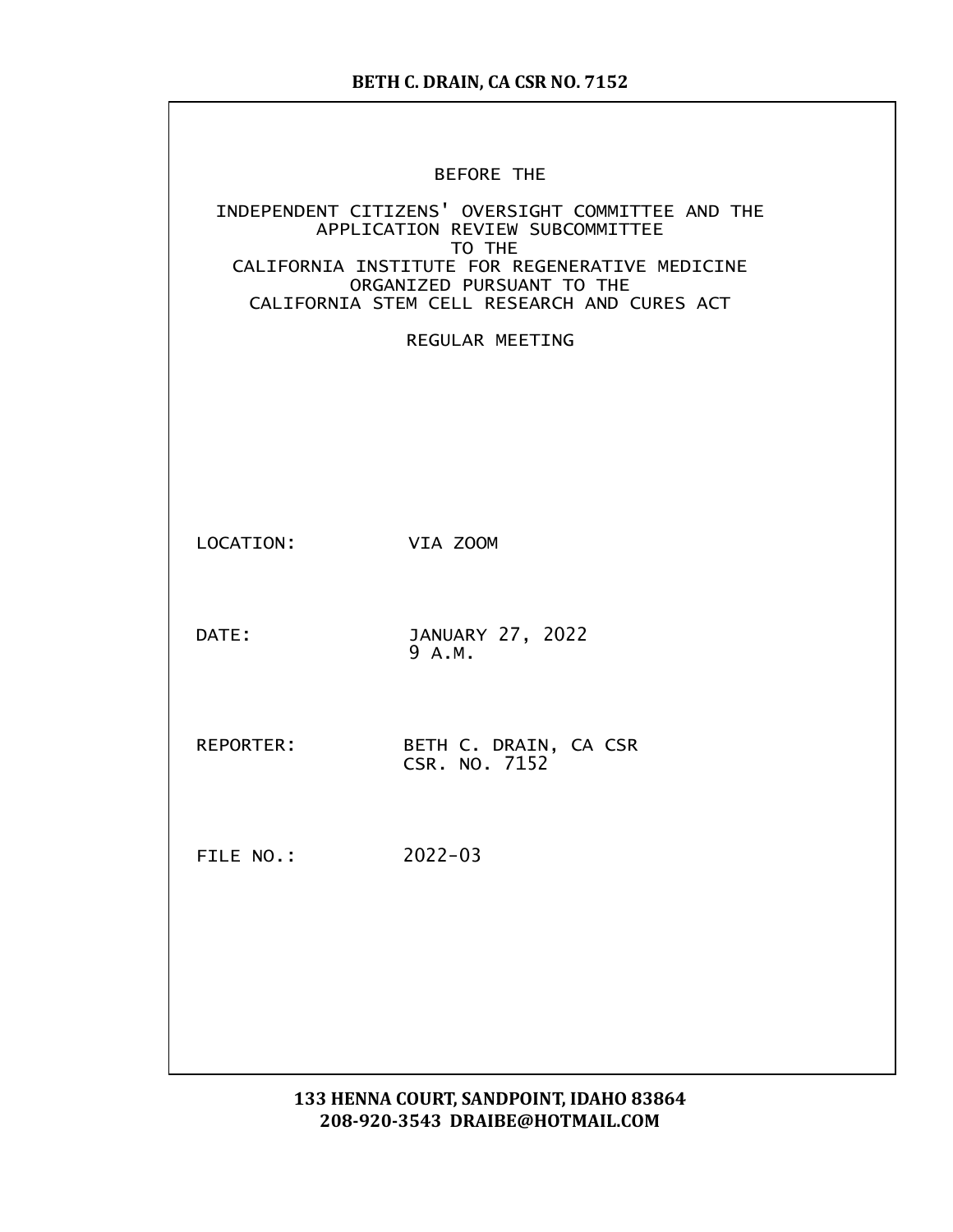#### I N D E X

| <b>ITEM DESCRIPTION</b>                                                                                                                                                   | PAGE NO. |
|---------------------------------------------------------------------------------------------------------------------------------------------------------------------------|----------|
| <b>OPEN SESSION</b>                                                                                                                                                       |          |
| 1. CALL TO ORDER                                                                                                                                                          | 4        |
| 2. ROLL CALL                                                                                                                                                              | 4        |
| 3. CHAIRMAN'S REPORT                                                                                                                                                      | 6        |
| 4. PRESIDENT'S REPORT                                                                                                                                                     | 17       |
| 5. CONSIDERATION OF MINUTES FOR<br>DECEMBER 14 ICOC MEETING                                                                                                               | 26       |
| 6. CONSIDERATION OF NEW APPOINTMENTS<br>AND REAPPOINTMENTS OF GRANTS WORKING<br><b>GROUP MEMBERS</b>                                                                      | 29       |
| 7. CONSIDERATION OF APPLICATIONS<br>SUBMITTED IN RESPONSE TO DISC2:<br>PARTNERING OPPORTUNITY FOR DISCOVERY<br>STAGE RESEARCH PROJECTS                                    | 41       |
| 8. CONSIDERATION OF CONCEPT PLAN FOR<br>EDUC5: FUNDING OPPORTUNITY FOR CREATING<br>OPPORTUNITIES THROUGH MENTORSHIP AND<br>PARTNERSHIP ACROSS STEM CELL SCIENCE (COMPASS) | 72       |
| 9. CONSIDERATION OF CONCEPT PLAN FOR<br>INFR4: FUNDING OPPORTUNITY FOR ALPHA CLINIC<br>NETWORK EXPANSION                                                                  | 108      |
| 10. CONSIDERATION OF COI POLICY FOR<br>SCIENTIFIC ADVISORY PANELS                                                                                                         | 132      |
|                                                                                                                                                                           |          |
| $\overline{2}$                                                                                                                                                            |          |
|                                                                                                                                                                           |          |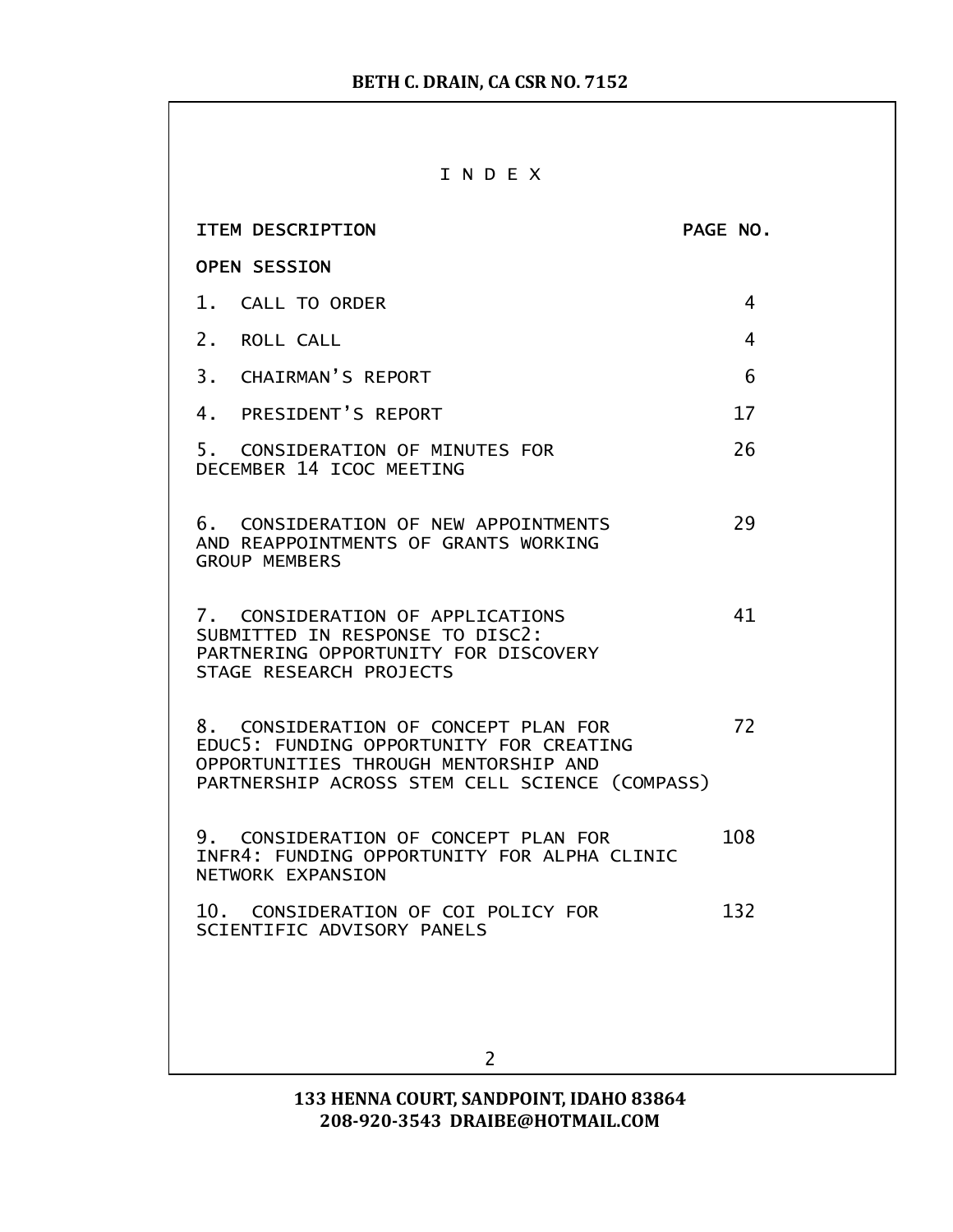### I N D E X (CONT'D.)

| <b>ITEM DESCRIPTION</b>                                                                                                                                                                                                                                                                                                                  | PAGE NO.    |  |
|------------------------------------------------------------------------------------------------------------------------------------------------------------------------------------------------------------------------------------------------------------------------------------------------------------------------------------------|-------------|--|
| 11. CONSIDERATION OF ACCESSIBILITY AND<br>AFFORDABILITY WORKING GROUP (AAWG) BYLAWS<br>AND CONFIDENTIALITY POLICY                                                                                                                                                                                                                        | 137         |  |
| 12. CONSIDERATION OF APPOINTMENTS OF NEW<br>MEMBER TO THE ACCESSIBILITY AND<br>AFFORDABILITY WORKING GROUP (AAWG)                                                                                                                                                                                                                        | 141         |  |
| 13. CONSIDERATION OF INCREASING PERCENT<br>EFFORT OF ICOC VICE-CHAIR IN LIGHT OF<br>ADDITIONAL DUTIES                                                                                                                                                                                                                                    | 145         |  |
| 14. DISCUSSION AND UPDATE OF PERFORMANCE<br><b>AUDIT</b>                                                                                                                                                                                                                                                                                 | 148         |  |
| <b>CLOSED SESSION</b>                                                                                                                                                                                                                                                                                                                    | <b>NONE</b> |  |
| 15. DISCUSSION OF CONFIDENTIAL INTELLECTUAL<br>PROPERTY OR WORK PRODUCT, PREPUBLICATION DATA,<br>FINANCIAL INFORMATION, CONFIDENTIAL SCIENTIFIC<br>RESEARCH OR DATA, AND OTHER PROPRIETARY INFORMATION<br>RELATING TO APPLICATIONS SUBMITTED IN RESPONSE TO<br>AGENDA ITEM 7 (HEALTH & SAFETY CODE 125290.30(F) (3)<br>$(B)$ AND $(C)$ ) |             |  |
| <b>DISCUSSION ITEMS</b>                                                                                                                                                                                                                                                                                                                  |             |  |
| 16. PUBLIC COMMENT                                                                                                                                                                                                                                                                                                                       | 150         |  |
| 17. ADJOURNMENT                                                                                                                                                                                                                                                                                                                          | 154         |  |
|                                                                                                                                                                                                                                                                                                                                          |             |  |
|                                                                                                                                                                                                                                                                                                                                          |             |  |
|                                                                                                                                                                                                                                                                                                                                          |             |  |
|                                                                                                                                                                                                                                                                                                                                          |             |  |
|                                                                                                                                                                                                                                                                                                                                          |             |  |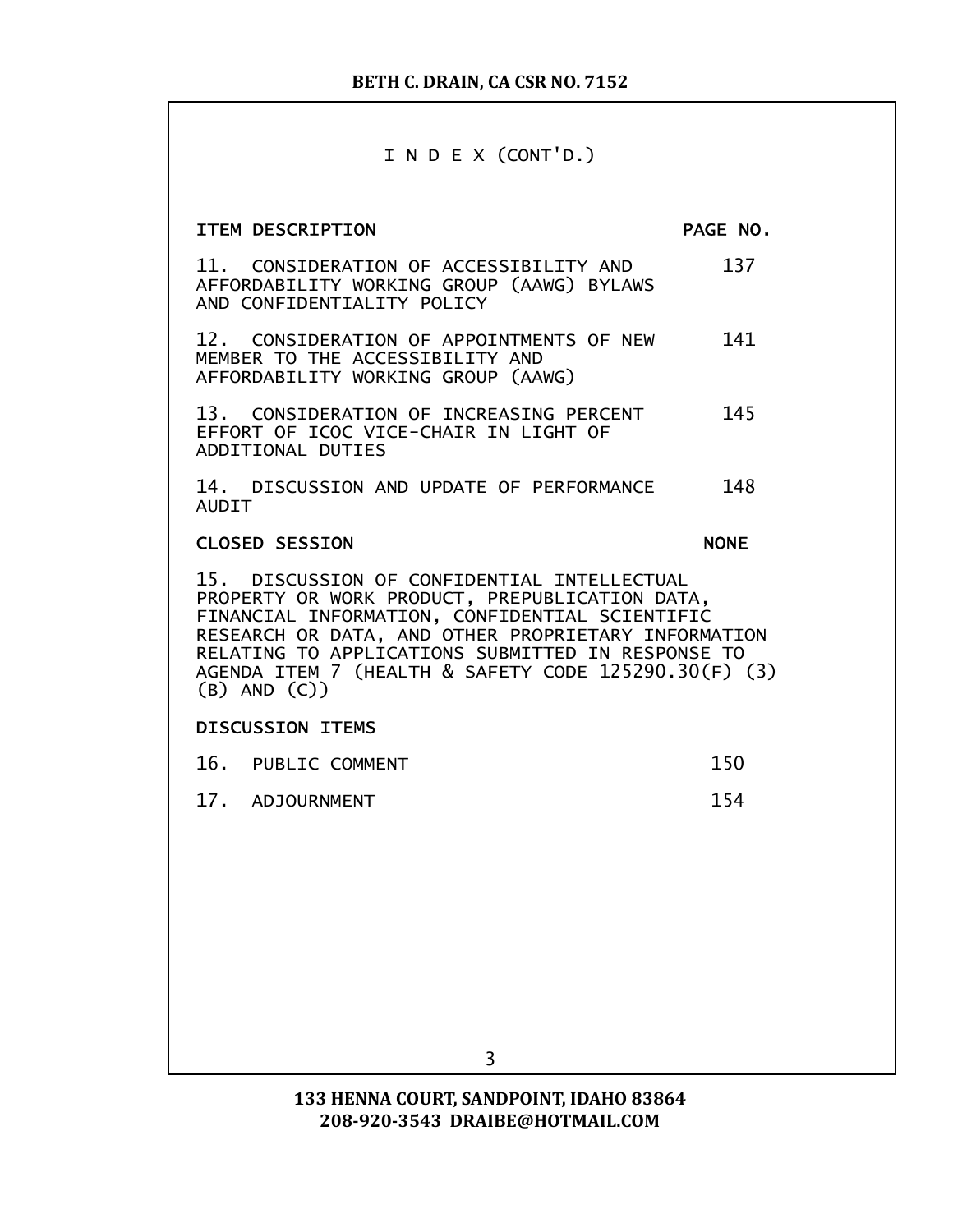| $\mathbf 1$    | THURSDAY, JANUARY 27, 2022; 9 A.M.                   |
|----------------|------------------------------------------------------|
| $\overline{2}$ |                                                      |
| 3              | CHAIRMAN THOMAS: GOOD TO GO. GOOD                    |
| 4              | MORNING, EVERYBODY, AND WELCOME TO THE FIRST MEETING |
| 5              | IN 2022 OF THE ICOC AND THE APPLICATION REVIEW       |
| 6              | SUBCOMMITTEE. MARIA, WILL YOU PLEASE CALL THE ROLL.  |
| $\overline{7}$ | MS. BONNEVILLE: HAIFA ABDULHAQ. DAN                  |
| 8              | <b>BERNAL.</b>                                       |
| 9              | MR. BERNAL: PRESENT.                                 |
| 10             | MS. BONNEVILLE: GEORGE BLUMENTHAL.                   |
| 11             | DR. BLUMENTHAL: HERE.                                |
| 12             | MS. BONNEVILLE: MICHAEL BOTCHAN. LINDA               |
| 13             | BOXER.                                               |
| 14             | DR. BOXER: PRESENT.                                  |
| 15             | MS. BONNEVILLE: LEONDRA CLARK-HARVEY.                |
| 16             | DR. CLARK-HARVEY: PRESENT.                           |
| 17             | MS. BONNEVILLE: ANNE-MARIE DULIEGE.                  |
| 18             | DR. DULIEGE: PRESENT.                                |
| 19             | MS. BONNEVILLE: YSABEL DURON.                        |
| 20             | MS. DURON: HERE.                                     |
| 21             | MS. BONNEVILLE: MARK FISCHER-COLBRIE.                |
| 22             | DR. FISCHER-COLBRIE: HERE.                           |
| 23             | MS. BONNEVILLE: FRED FISHER.                         |
| 24             | DR. FISHER: HERE.                                    |
| 25             | MS. BONNEVILLE: ELENA FLOWERS. JUDY                  |
|                | 4                                                    |
|                |                                                      |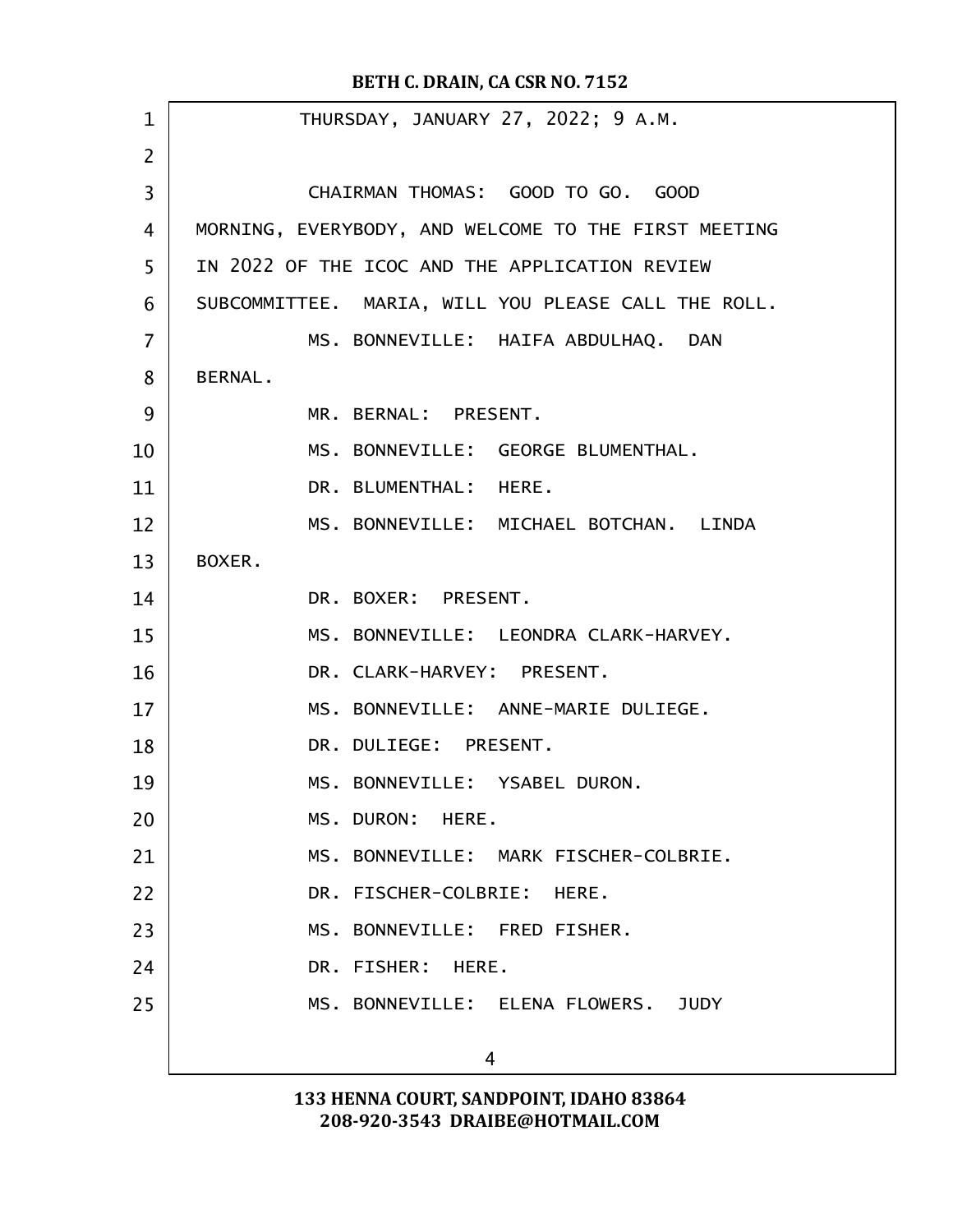| $\mathbf{1}$   | GASSON.                               |
|----------------|---------------------------------------|
| $\overline{2}$ | DR. GASSON: HERE.                     |
| 3              | MS. BONNEVILLE: LARRY GOLDSTEIN.      |
| 4              | DR. GOLDSTEIN: HERE.                  |
| 5              | MS. BONNEVILLE: DAVID HIGGINS.        |
| 6              | DR. HIGGINS: HERE.                    |
| $\overline{7}$ | MS. BONNEVILLE: STEPHEN JUELSGAARD.   |
| 8              | MR. JUELSGAARD: HERE.                 |
| 9              | MS. BONNEVILLE: JAMES KOVACH.         |
| 10             | DR. KOVACH: HERE.                     |
| 11             | MS. BONNEVILLE: RICH LAJARA.          |
| 12             | MR. LAJARA: HERE.                     |
| 13             | MS. BONNEVILLE: PAT LEVITT.           |
| 14             | DR. LEVITT: HERE.                     |
| 15             | MS. BONNEVILLE: DAVID LO.             |
| 16             | DR. LO: HERE.                         |
| 17             | MS. BONNEVILLE: LINDA MALKAS.         |
| 18             | DR. MALKAS: HERE.                     |
| 19             | MS. BONNEVILLE: DAVE MARTIN.          |
| 20             | DR. MARTIN: HERE.                     |
| 21             | MS. BONNEVILLE: SHLOMO MELMED.        |
| 22             | DR. MELMED: HERE.                     |
| 23             | MS. BONNEVILLE: CHRISTINE MIASKOWSKI. |
| 24             | LAUREN MILLER-ROGEN. ADRIANA PADILLA. |
| 25             | DR. PADILLA: HERE.                    |
|                | 5                                     |
|                |                                       |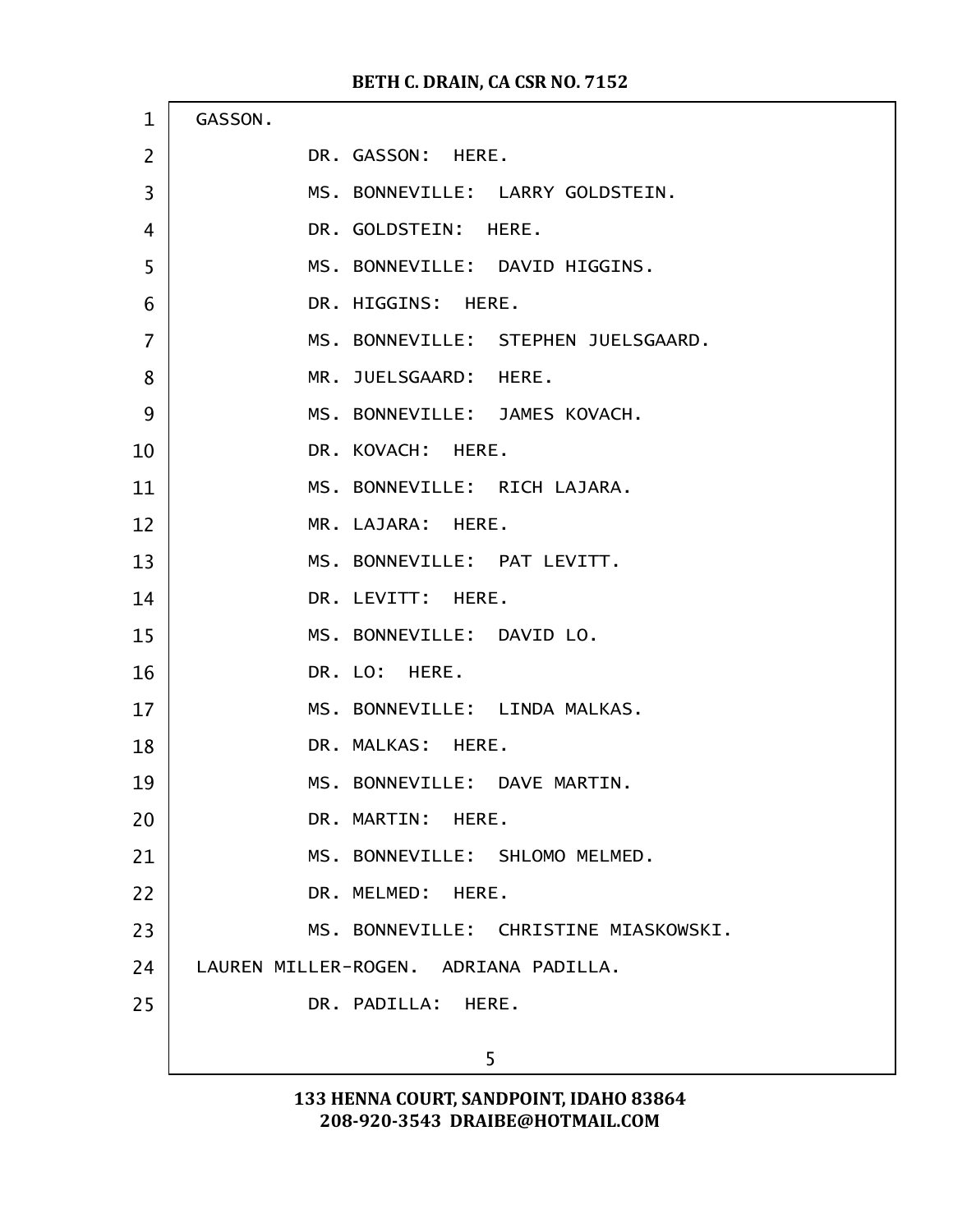| $\mathbf{1}$   | MS. BONNEVILLE: JOE PANETTA.                         |
|----------------|------------------------------------------------------|
| $\overline{2}$ | MR. PANETTA: HERE.                                   |
| 3              | MS. BONNEVILLE: AL ROWLETT. MICHAEL                  |
| 4              | STAMOS.                                              |
| 5              | DR. STAMOS: HERE.                                    |
| 6              | MS. BONNEVILLE: JONATHAN THOMAS.                     |
| $\overline{7}$ | CHAIRMAN THOMAS: HERE.                               |
| 8              | MS. BONNEVILLE: ART TORRES.                          |
| 9              | MR. TORRES: HERE.                                    |
| 10             | MS. BONNEVILLE: KRISTINA VUORI.                      |
| 11             | DR. VUORI: HERE.                                     |
| 12             | MS. BONNEVILLE: KAROL WATSON.                        |
| 13             | DR. WATSON: HERE.                                    |
| 14             | MS. BONNEVILLE: KEITH YAMAMOTO.                      |
| 15             | DR. YAMAMOTO: HERE.                                  |
| 16             | MS. BONNEVILLE: THANK YOU. WE HAVE A                 |
| 17             | QUORUM.                                              |
| 18             | CHAIRMAN THOMAS: THANK YOU, MARIA.                   |
| 19             | AGAIN, WELCOME, EVERYBODY. WE WILL START, AS         |
| 20             | ALWAYS, WITH A FEW COMMENTS FROM THE CHAIR.          |
| 21             | AS WE ALL RECALL FROM DECEMBER, WE ARE NOW           |
| 22             | IN THE MIDST OF OUR NEW STRATEGIC PLAN               |
| 23             | IMPLEMENTATION, THERE'S A LOT OF ACTIVITY THAT'S     |
| 24             | BEEN GOING ON AT THE AGENCY RELATED TO THAT. YOU     |
| 25             | SEE ON THE AGENDA, FOR EXAMPLE, THE CONCEPT PLAN FOR |
|                | 6                                                    |
|                |                                                      |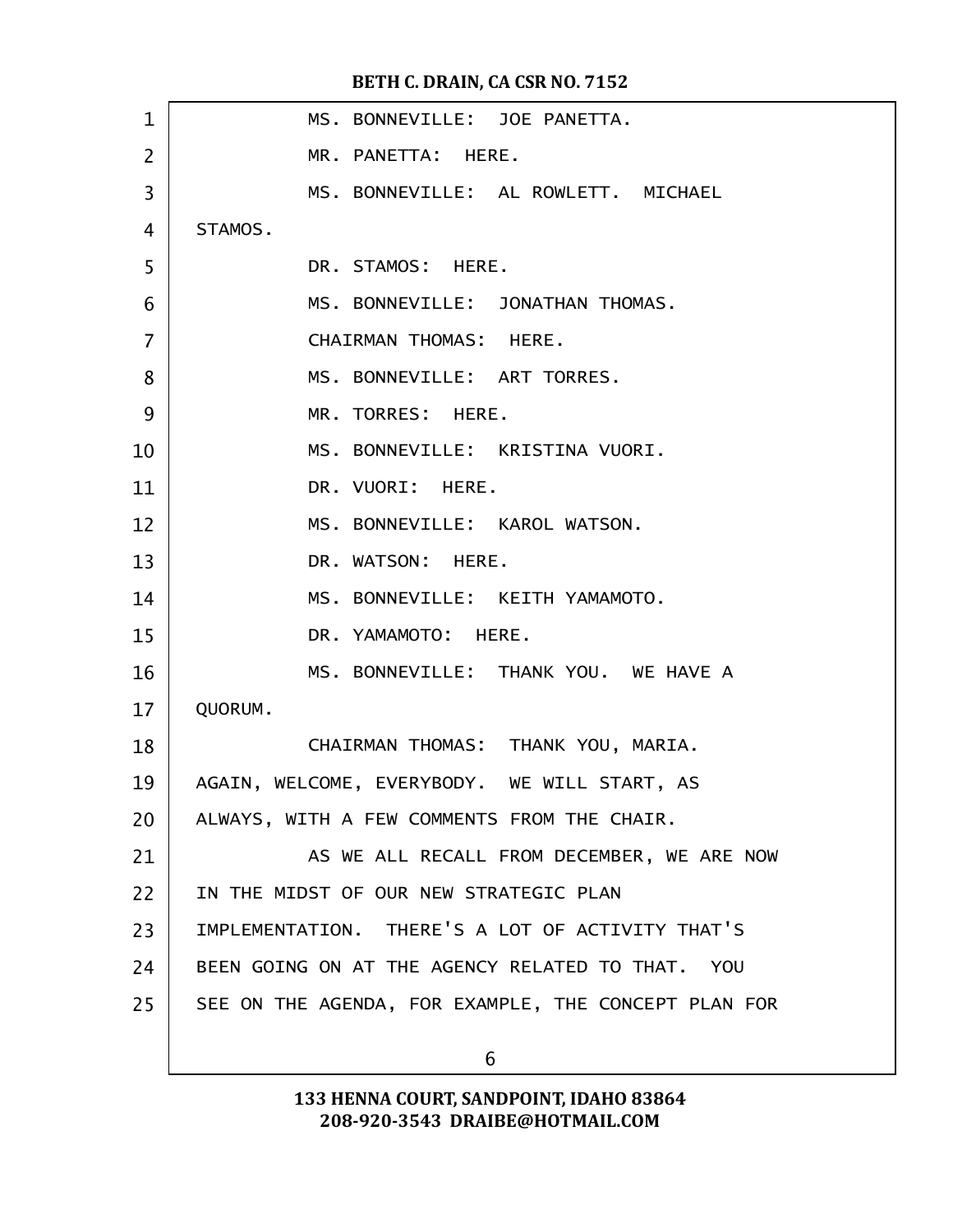| $\mathbf{1}$ | THE ALPHA STEM CELL CLINIC EXPANSION, A NEW          |
|--------------|------------------------------------------------------|
| 2            | EDUCATIONAL PROGRAM. THE PROGRAMS THAT WE ROLLED     |
| 3            | OUT LAST YEAR THAT ARE LEGACY WITH RESPECT TO THE    |
| 4            | FUNDING AT ALL THE DIFFERENT LEVELS OF RESEARCH      |
| 5            | CONTINUE APACE. THERE'S A TREMENDOUS AMOUNT OF       |
| 6            | ACTIVITY GOING ON.                                   |
| 7            | I WANTED TO HAVE A COUPLE OF UPDATES FOR             |
| 8            | YOU FROM COLLEAGUES HERE WITH RESPECT TO SPECIFIC    |
| 9            | THINGS HIGHLIGHTED IN THE STRATEGIC PLAN THAT ARE    |
| 10           | ROLLED OUT AS A RESULT OF THE PASSAGE OF PROPOSITION |
| 11           | I'D LIKE TO START WITH ART WITH AN UPDATE ON<br>14.  |
| 12           | WHERE THINGS ARE WITH THE AAWG.                      |
| 13           | MR. TORRES: YES. THANK YOU VERY MUCH,                |
| 14           | MR. CHAIRMAN AND MEMBERS. WE HAVE ON OUR AGENDA      |
| 15           | TODAY THE APPROVAL OF OUR BYLAWS, WHICH IS PRETTY    |
| 16           | PERFUNCTORY. I WANT TO THANK KEVIN MARKS AND MARIA   |
| 17           | BONNEVILLE FOR WORKING SO HARD AND HELPING US ON     |
| 18           | THOSE BYLAWS. YOU WILL BE PRESENTED TO THEM LATER    |
| 19           | IN THE MEETING.                                      |
| 20           | NO. 2, I'VE BEEN WORKING WITH THE                    |
| 21           | GOVERNOR'S OFFICE BECAUSE THEY ARE ESTABLISHING IN   |
| 22           | THE CURRENT GOVERNOR'S BUDGET AN OFFICE OF           |
| 23           | HEALTHCARE AND ACCOUNTABILITY. THAT OFFICE IS GOING  |
| 24           | TO BE PARALLEL TO SOME OF THE ISSUES THAT WE WILL BE |
| 25           | CONFRONTING IN THE WORKING GROUP. AND AS SOON AS I   |
|              | 7                                                    |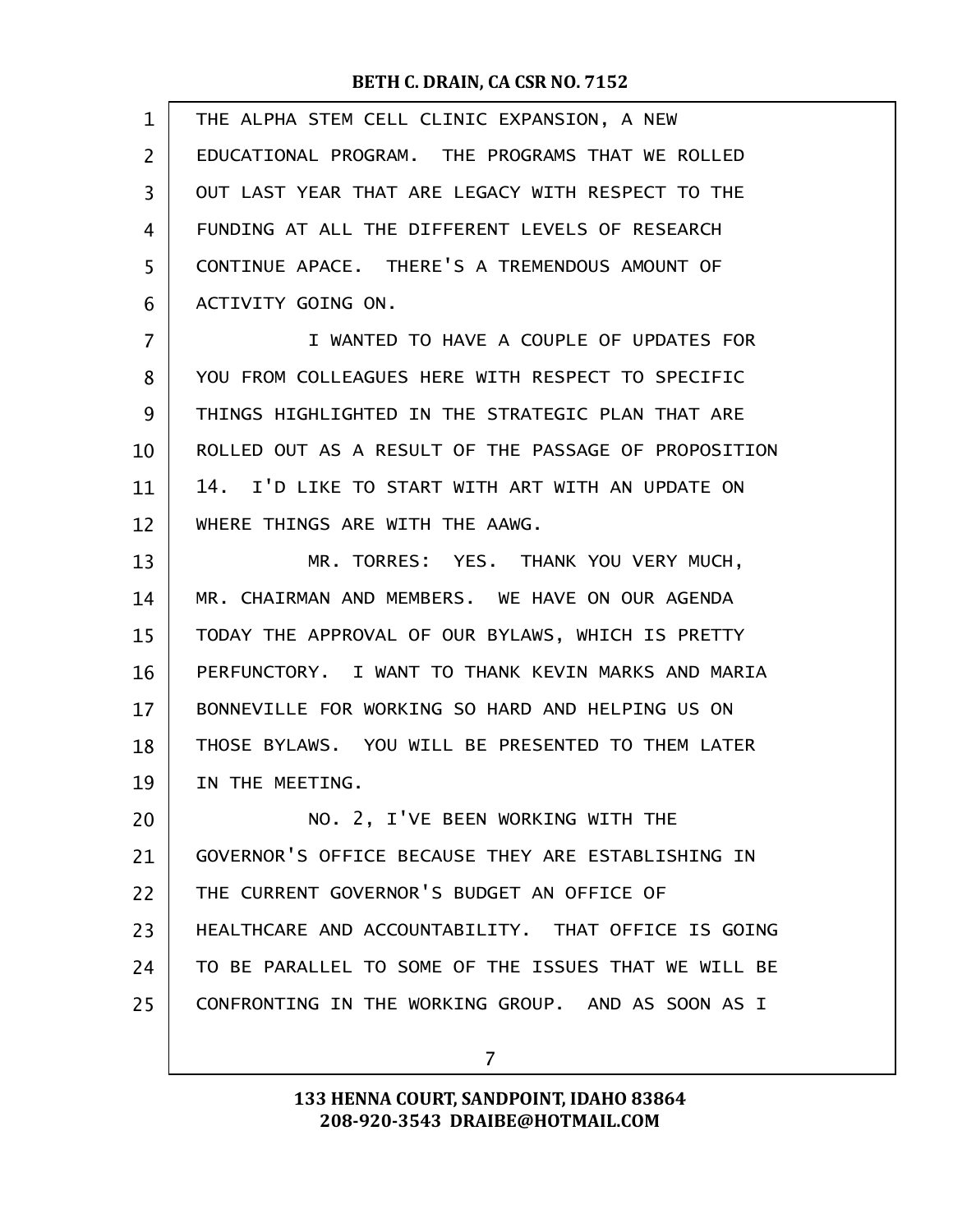| 1  | HEAR THE LEGISLATION THAT THEY'RE GOING TO INTRODUCE |
|----|------------------------------------------------------|
| 2  | TO IMPLEMENT THAT BUDGET REQUEST, IN THE GOVERNOR'S  |
| 3  | BUDGET, I WILL SEND THAT OFF TO YOU. IT'S STILL      |
| 4  | PRETTY NEW IN TERMS OF THE BUDGET APPROVAL. WE       |
| 5  | WON'T HAVE A MAY REVISE, AS WE CALL IT, UNTIL        |
| 6  | OBVIOUSLY MAY THAT WILL REVISE THE BUDGET IN ITS     |
| 7  | CURRENT FORM TO HAVE ANY ADDITIONS OR DELETIONS.     |
| 8  | THE LEGISLATURE WILL PROBABLY BEGIN                  |
| 9  | HEARINGS ON THE BUDGET IN FEBRUARY, MARCH; AND THEN, |
| 10 | OF COURSE, JUNE 15TH IS THE FINAL DAY TO APPROVE THE |
| 11 | BUDGET THAT'S BALANCED AND SEND BACK TO THE GOVERNOR |
| 12 | FROM THE LEGISLATURE. SO THIS OFFICE OF HEALTHCARE   |
| 13 | AND ACCOUNTABILITY, WHICH IS PRETTY HISTORIC, WILL   |
| 14 | BE IN THE BUDGET AS WELL AND ALSO WITH LEGISLATION   |
| 15 | THAT WILL BE IMPLEMENTED AND SIGNED BY THE GOVERNOR, |
| 16 | I'M SURE.                                            |
| 17 | THE OTHER ISSUE THAT WE'RE GOING TO BE               |
| 18 | TAKING UP THAT MARIA MILLAN AND MARIA BONNEVILLE AND |
| 19 | GEOFF LOMAX AND OTHERS HAVE BEEN WORKING ON WITH ME, |
| 20 | AND THAT IS TO ESTABLISH THE PATIENT FUND. AS YOU    |
| 21 | RECALL, IN PROP 14 WE WANTED TO MAKE SURE WHEN WE    |
| 22 | WERE WRITING IT INITIALLY TO GET SOME LANGUAGE THAT  |
| 23 | WOULD PROVIDE FOR SERVICES FOR PATIENTS. AND MY      |
| 24 | EXPERIENCE WITH ONE LEGACY, THE ORGAN TRANSPLANT     |
| 25 | FOUNDATION, WAS THAT WE WOULD FUND CERTAIN           |
|    |                                                      |

8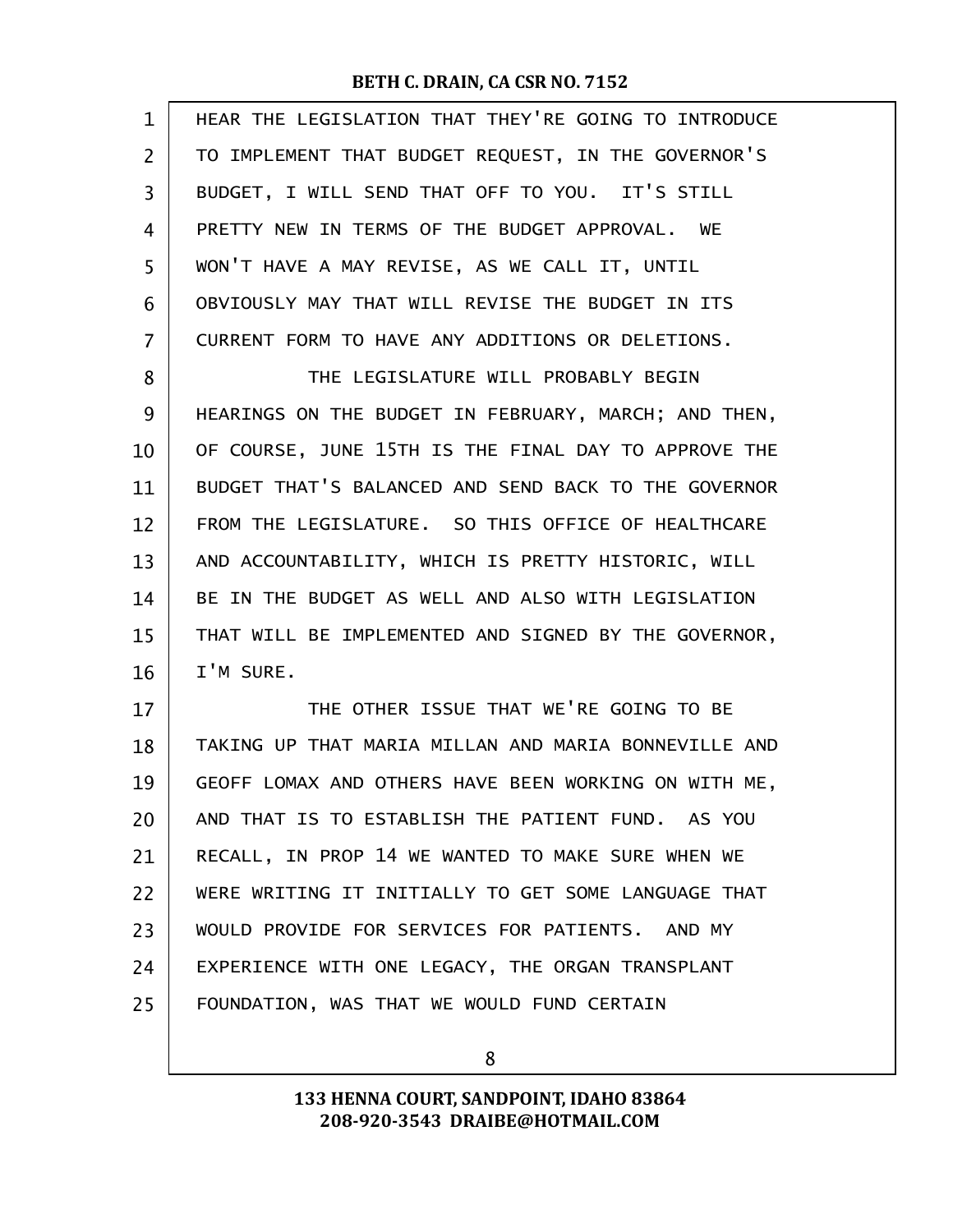| 1  | ORGANIZATIONS LIKE THE AVA FOUNDATION FOR HEART      |
|----|------------------------------------------------------|
| 2  | TRANSPLANT PATIENTS TO GIVE THEM MONEY TO GET TO A   |
| 3  | CLINICAL TRIAL WHICH AT THAT POINT THEY COULDN'T     |
| 4  | AFFORD TO TRAVEL TO, BUT ALSO, MORE IMPORTANTLY,     |
| 5  | MAKING SURE THEY HAD ENOUGH FUNDS TO HELP PAY FOR    |
| 6  | THEIR CAREGIVER AND EXPENSES WHILE THEY'RE RECEIVING |
| 7  | AN ORGAN TRANSPLANT.                                 |
| 8  | WE WANT TO LOOK AT HOW WE CAN PROVIDE THAT           |
| 9  | FOR CLINICAL TRIAL PARTICIPANTS BECAUSE THAT IS SO   |
| 10 | KEY, ESPECIALLY AS WE'VE TALKED AND YSABEL AND       |
| 11 | OTHERS HAVE TALKED ABOUT AND AL DIVERSITY ISSUES IN  |
| 12 | REACHING OUT INTO RURAL COMMUNITIES THAT MAY NOT     |
| 13 | HAVE ACCESS TO CLINICAL TRIAL SITES. AND GEOFF       |
| 14 | LOMAX AND I HAVE BEEN WORKING ON THAT IN TERMS OF    |
| 15 | THE ALPHA CLINICS AND ALSO WITH THE COMMUNITY CARE   |
| 16 | <b>CENTERS.</b>                                      |
| 17 | I'VE ALSO PUT MARIA MILLAN IN TOUCH WITH             |
| 18 | OUR CHANCELLOR'S OFFICE AT UC MERCED AS THE GOVERNOR |
| 19 | IS PROPOSING AND WE'VE TALKED ABOUT ESTABLISHING A   |
| 20 | MEDICAL SCHOOL AND A HOSPITAL FACILITY AT UC MERCED. |
| 21 | AND THAT WOULD BE A PRIME LOCATION TO HAVE ACCESS TO |
| 22 | THOSE LIVING IN CENTRAL CALIFORNIA TO POTENTIAL      |
| 23 | CLINICAL TRIALS AS WE PROCEED FORWARD.               |
| 24 | THE PATIENT ASSISTANCE FUND WILL NEED TO             |
| 25 | GO AS A PROPOSAL TO THE DEPARTMENT OF FINANCE, AND   |
|    | 9                                                    |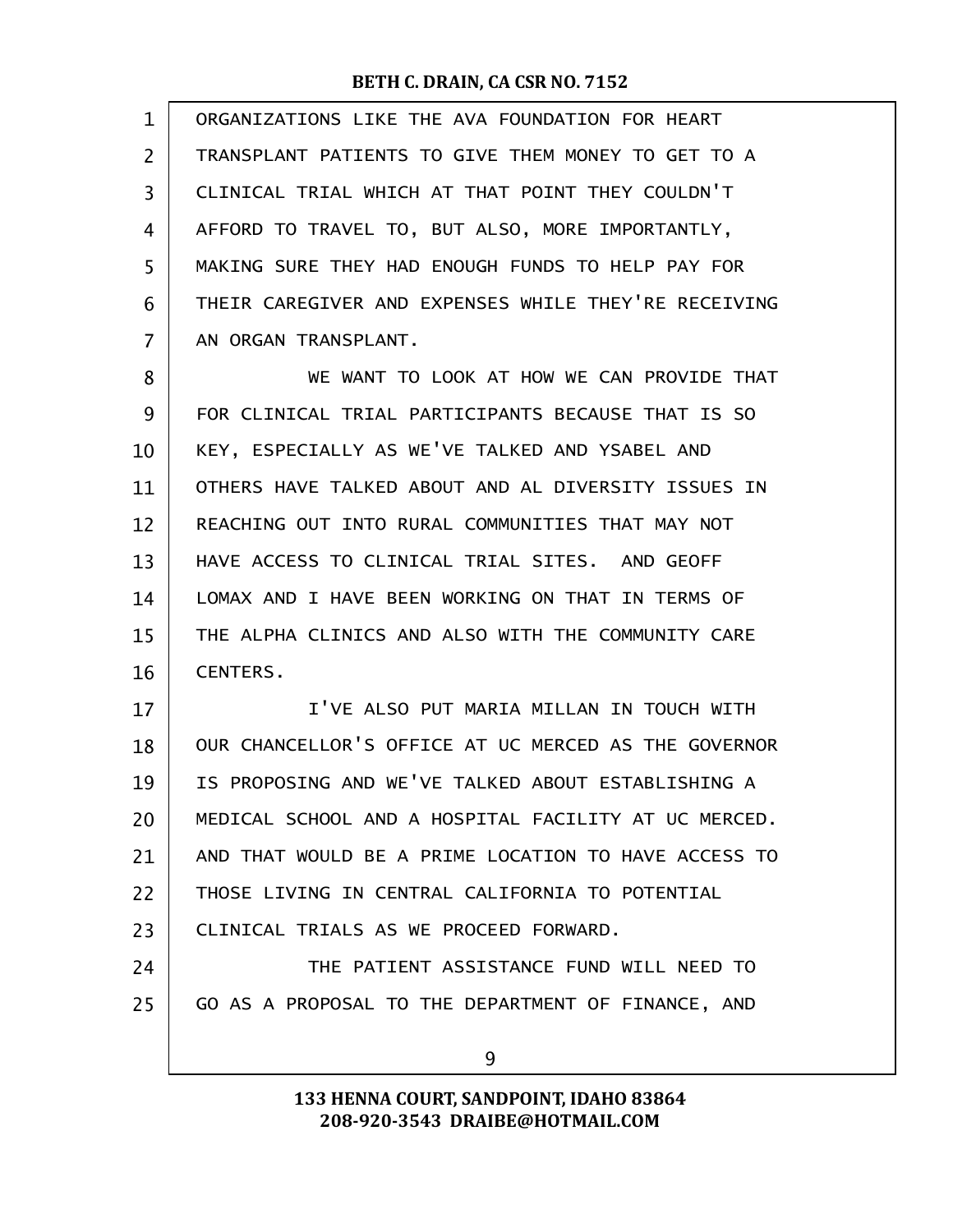| $\mathbf 1$    | WE'LL FOLLOW UP WITH THEM. AGAIN, THANK YOU, MARIA   |
|----------------|------------------------------------------------------|
| 2              | BONNEVILLE, FOR ALL YOUR HELP ON THAT ISSUE AS WE    |
| 3              | PROCEED ACCORDINGLY.                                 |
| 4              | SO WE HAVE A FEW MORE MEMBERS THAT WE HAVE           |
| 5              | APPROVED TO THE WORKING GROUP. WE HAVE 17 TOTAL,     |
| 6              | AND IT'S IMPORTANT TO NOTE THAT ONE OF THE PRIME     |
| $\overline{7}$ | ELEMENTS OF THAT IS HOW DO WE NEGOTIATE RATES FOR    |
| 8              | THE FUTURE IN TERMS OF AFFORDABILITY AND             |
| 9              | ACCESSIBILITY, WHICH IS REALLY WHY I WANTED TO HAVE  |
| 10             | JAMES DEBENEDETTI, WHO IS CURRENTLY OUR POINT PERSON |
| 11             | IN COVERED CALIFORNIA THAT NEGOTIATES ALL OF THE     |
| 12             | CONTRACTS WITH THIRD-PARTY PAYERS, TO BE PART OF     |
| 13             | THIS WORKING GROUP TO GIVE US AN INSIGHT AS TO WHAT  |
| 14             | WE NEED TO LOOK OUT FOR IN THE FUTURE.               |
| 15             | SO THAT'S THE CURRENT UPDATE ON THESE                |
| 16             | ISSUES WITH THE WORKING GROUP, MR. CHAIRMAN.         |
| 17             | CHAIRMAN THOMAS: THANK YOU, ART, FOR                 |
| 18             | THAT. THERE ARE A LOT OF THINGS ON THE PLATE FOR     |
| 19             | THE AAWG COMING UP. SO IT'S VERY IMPORTANT THAT THE  |
| 20             | BOARD HEAR ALL THAT'S GOING ON. AND WE WILL KEEP     |
| 21             | YOU POSTED AS THINGS PROCEED THROUGHOUT THE YEAR, OF |
| 22             | COURSE.                                              |
| 23             | MR. TORRES: YES. I WILL SEND A NOTICE                |
| 24             | ONCE WE RECEIVE AN AUTHOR AND THE LEGISLATIVE NUMBER |
| 25             | OF THE BILL THAT WILL IMPLEMENT THIS OFFICE OF       |
|                | 10                                                   |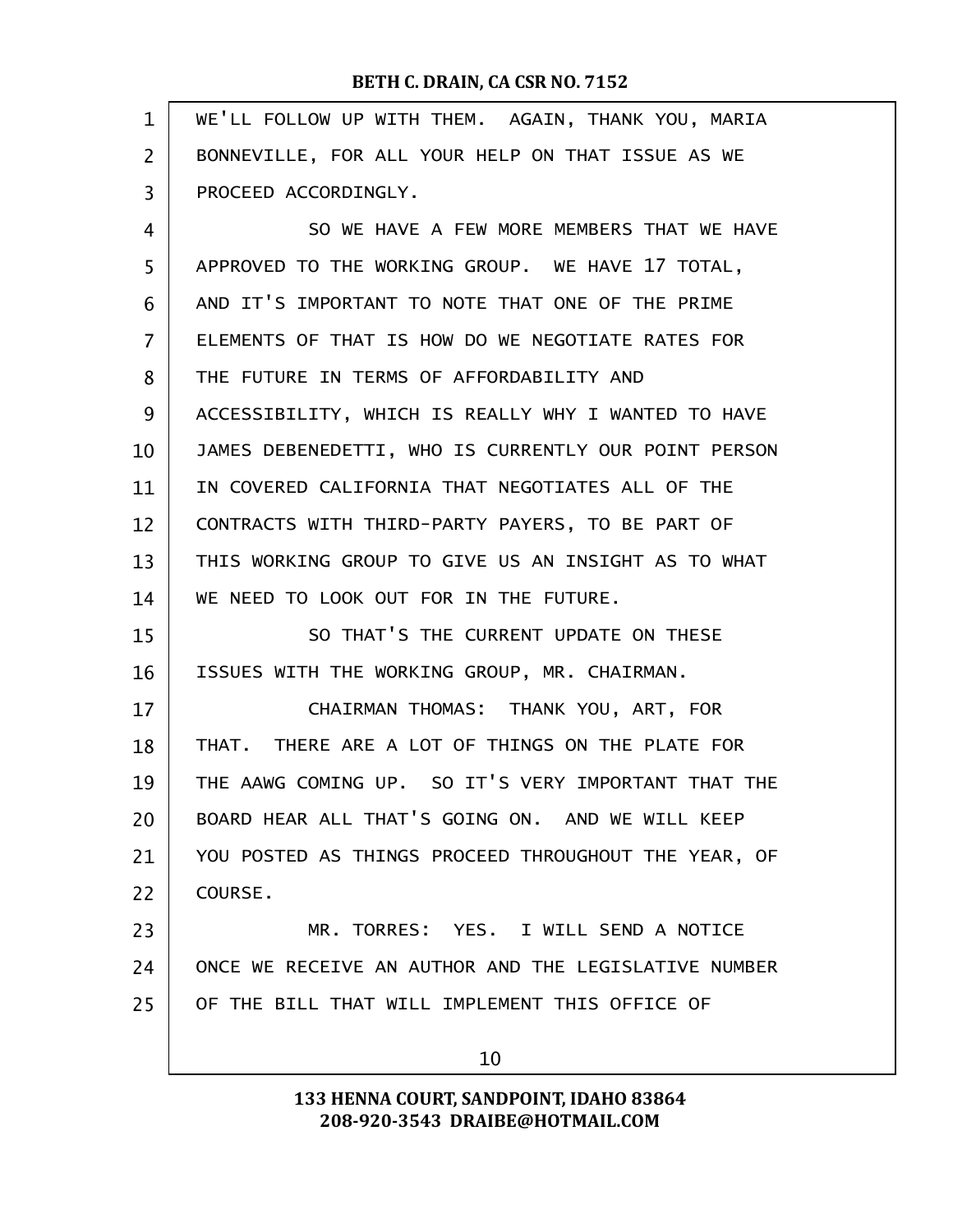| $\mathbf{1}$   | HEALTHCARE AND AFFORDABILITY. THIS IS AN ISSUE       |
|----------------|------------------------------------------------------|
| $\overline{2}$ | WHICH IS VERY DEAR TO THE HEART OF OUR GOVERNOR.     |
| 3              | AND HE AND I HAVE TALKED ABOUT THIS ON NUMEROUS      |
| 4              | TIMES, HAVING HAD A MOTHER, A SINGLE MOTHER, WHO     |
| 5              | PASSED FROM BREAST CANCER, AND HAVING THE INABILITY  |
| 6              | TO REACH OUT FOR SERVICES WAS ALWAYS AN ISSUE. I     |
| 7              | THINK THAT HE IS VERY SENSITIVE TO AFFORDABILITY AND |
| 8              | ACCESSIBILITY FOR PATIENTS. I THINK THAT'S GOING TO  |
| 9              | BE ONE OF THE MAIN REASONS HE PUT FORWARD THIS       |
| 10             | PROPOSAL.                                            |
| 11             | CHAIRMAN THOMAS: THANK YOU, ART.                     |
| 12             | ANOTHER ISSUE, AS YOU KNOW FROM NUMEROUS             |
| 13             | DISCUSSIONS WE HAVE HAD OVER RECENT MONTHS, HAS BEEN |
| 14             | THE REFINING OF OUR POLICY ON DIVERSITY, EQUITY, AND |
| 15             | INCLUSION, AND INTEGRATING CONCEPTS FROM THAT INTO   |
| 16             | BOTH THE PROJECTS THAT ARE TO BE AWARDED BY CIRM AS  |
| 17             | WELL AS THE TEAMS THAT WILL BE RUNNING THOSE         |
| 18             | PROJECTS.                                            |
| 19             | WE HAVE HAD SOME DISCUSSIONS SINCE                   |
| 20             | DECEMBER ON THIS, AND I'VE ASKED DR. SAMBRANO TO     |
| 21             | UPDATE THE BOARD ON WHERE THOSE DISCUSSIONS STAND AS |
| 22             | WE CONTINUE TO REFINE THIS POLICY. GIL.              |
| 23             | DR. SAMBRANO: THANK YOU, MR. CHAIRMAN.               |
| 24             | GOOD MORNING, EVERYONE. GOOD TO SEE ALL OF YOU.      |
| 25             | SO AS CHAIRMAN THOMAS MENTIONED, FOR SOME            |
|                | 11                                                   |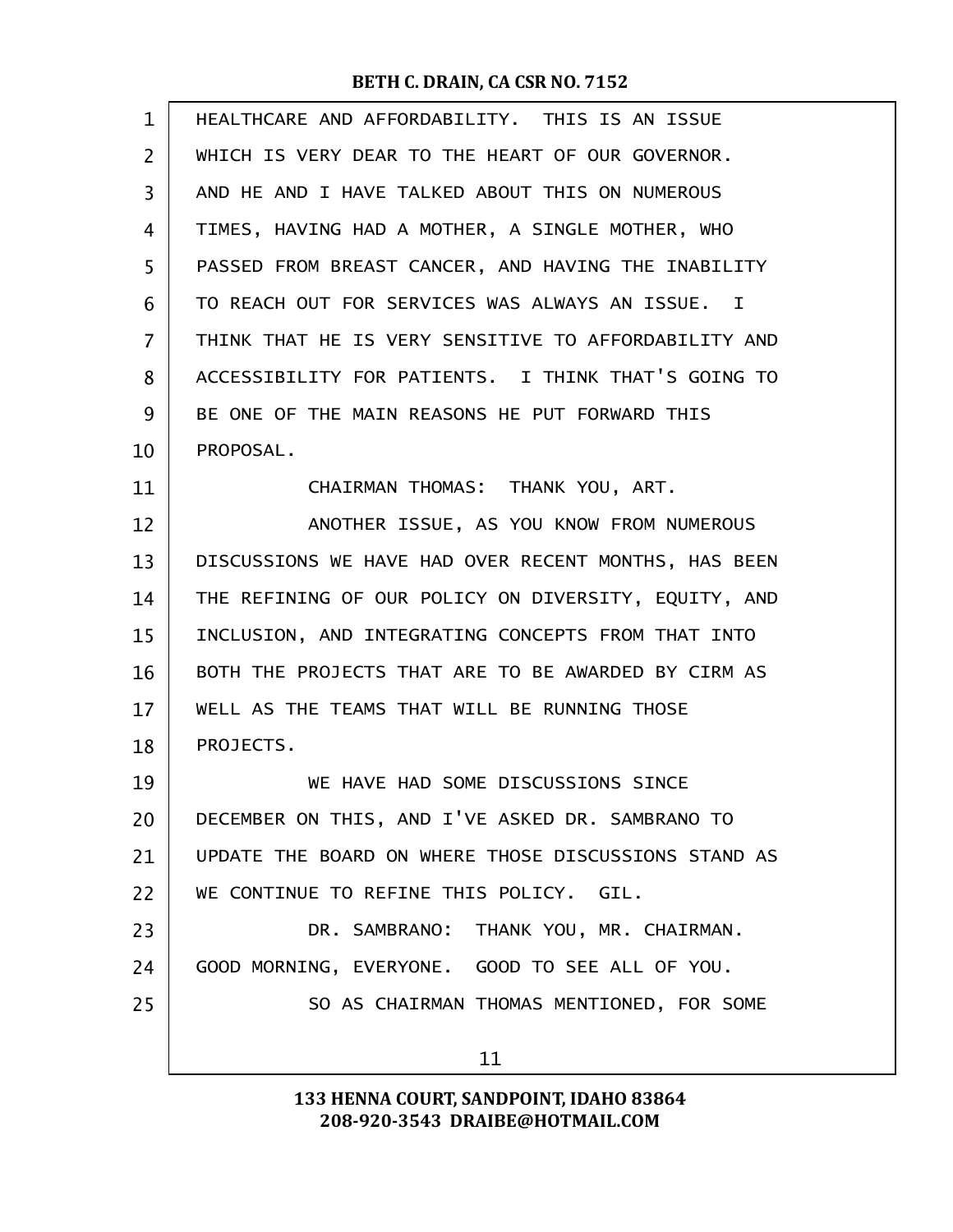| $\mathbf 1$ | TIME NOW WE'VE BEEN TAKING SEVERAL STEPS TO          |
|-------------|------------------------------------------------------|
| 2           | INCORPORATE DIVERSITY, EQUITY, AND INCLUSION INTO    |
| 3           | OUR PROCESSES, SO REVIEW, GRANTS MANAGEMENT, OTHER   |
| 4           | BUSINESS AREAS AT CIRM, AND MAKING IT A CORE PART OF |
| 5           | OUR ORGANIZATION. AND WHEN WE BEGAN ALL OF THIS,     |
| 6           | I'M SURE AT THAT POINT WE WOULD HAVE ACKNOWLEDGED    |
| 7           | THAT INCORPORATION OF THIS WOULD TAKE AND INVOLVE    |
| 8           | SOME TRIAL AND ERROR. AND NOW THAT WE ARE DOING IT,  |
| 9           | WE SEE CERTAINLY THAT IT'S AN ONGOING AND EVOLVING   |
| 10          | PROCESS. AND SO WE NEED TO CONTINUOUSLY ASSESS,      |
| 11          | LEARN FROM WHAT WE DO, AND THEN MAKE IMPROVEMENTS.   |
| 12          | SO IT'S IN THAT SPIRIT THAT I WANT TO                |
| 13          | SHARE ONE IMPORTANT STEP THAT WE TOOK THAT WE KICKED |
| 14          | OFF JANUARY 3D ACTUALLY WITH A MOCK DEI REVIEW WHERE |
| 15          | WE BROUGHT TOGETHER OUR BOARD MEMBERS WHO SERVE ON   |
| 16          | THE GRANTS WORKING GROUP. AND THE IDEA WAS TO BRING  |
| 17          | TOGETHER THIS GROUP TO EVALUATE THE THREE            |
| 18          | APPLICATIONS FROM OUR CLINICAL PROGRAM THAT WE       |
| 19          | SELECTED. SO THESE WERE APPLICATIONS THAT WE HAD     |
| 20          | ALREADY REVIEWED BEFORE. AND HAVE A DISCUSSION ON    |
| 21          | HOW EACH PATIENT ADVOCATE NURSE MEMBER APPROACHED    |
| 22          | THE REVIEW OF DEI, HOW EFFECTIVE OUR INSTRUCTIONS    |
| 23          | AND THE RUBRIC THAT WE PROVIDED WAS IN ACHIEVING     |
| 24          | THAT TASK, WHAT ELEMENTS MIGHT BE MISSING OR THAT WE |
| 25          | CAN ADD, AND WHETHER EVERYONE WAS INTERPRETING ALL   |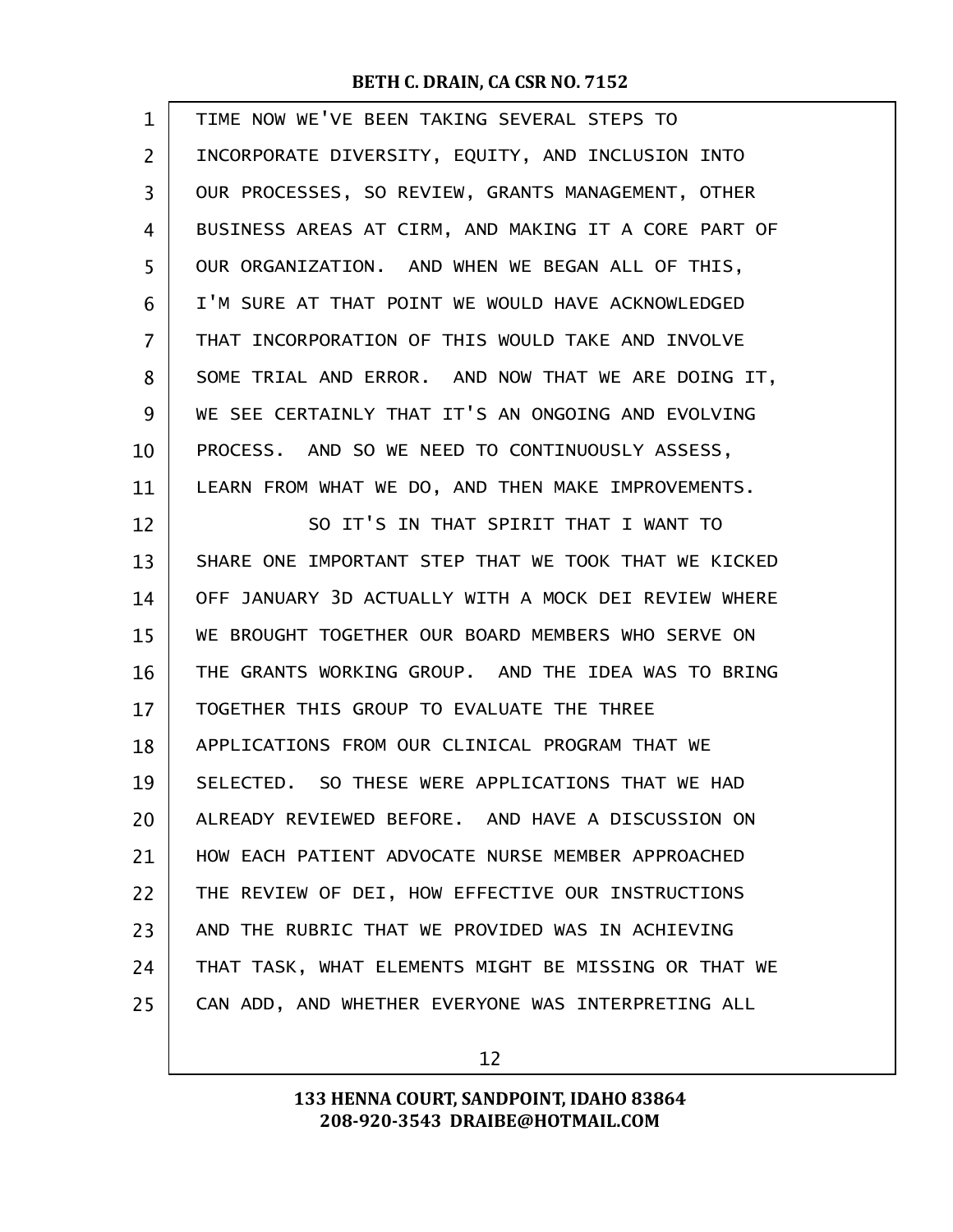г

| 1              | OF THIS IN THE SAME WAY.                             |
|----------------|------------------------------------------------------|
| $\overline{2}$ | AND SO THAT EXERCISE PROVED TO BE VERY               |
| 3              | INFORMATIVE AND PROVIDED US WITH SOME CLEAR GUIDANCE |
| 4              | ON HOW TO MAKE IMPROVEMENT. WE FOUND, FOR EXAMPLE,   |
| 5              | THAT A GREATER CLARITY IS NEEDED IN INSTRUCTIONS     |
| 6              | BOTH TO APPLICANTS AND REVIEWERS AS TO HOW TO USE    |
| $\overline{7}$ | SECTIONS IN THE APPLICATION THAT WE CREATED. PART    |
| 8              | OF THIS IS REORGANIZING AND REORDERING SOME OF THOSE |
| 9              | SECTIONS, NEEDING TO DEVELOP BETTER EXAMPLES, IN     |
| 10             | SOME CASES USING TABLES TO BETTER CAPTURE PERTINENT  |
| 11             | INFORMATION.                                         |
| 12             | AND SO WHAT WE ARE DOING NOW AS A                    |
| 13             | FOLLOW-UP IS ACTIVELY MAKING CHANGES ON THE          |
| 14             | APPLICATION ON OUR SLIDES THAT WE USE TO GUIDE       |
| 15             | REVIEWERS TO ROLL THOSE OUT OVER THE NEXT SEVERAL    |
| 16             | WEEKS TO SEVERAL MONTHS TO IMPROVE THE PROCESS. AND  |
| 17             | AS I MENTIONED AT THE BEGINNING, IT IS AN ONGOING    |
| 18             | PROCESS OF ASSESSING AND FIGURING OUT WHAT WE ARE    |
| 19             | DOING WELL, WHAT WE ARE NOT DOING SO WELL. SO I      |
| 20             | ANTICIPATE THAT THIS WILL BE ANOTHER ITERATION, AND  |
| 21             | WE WILL MAKE IMPROVEMENTS AS WE NEED TO. AND SO      |
| 22             | THIS WILL APPLY NOT JUST TO REVIEW, BUT ALSO IN THE  |
| 23             | POSTAWARD GRANTS MANAGEMENT AND OTHER ELEMENTS THAT  |
| 24             | WE DO.                                               |
| 25             | I ALSO JUST WANT TO TAKE A SECOND TO THANK           |
|                | 13                                                   |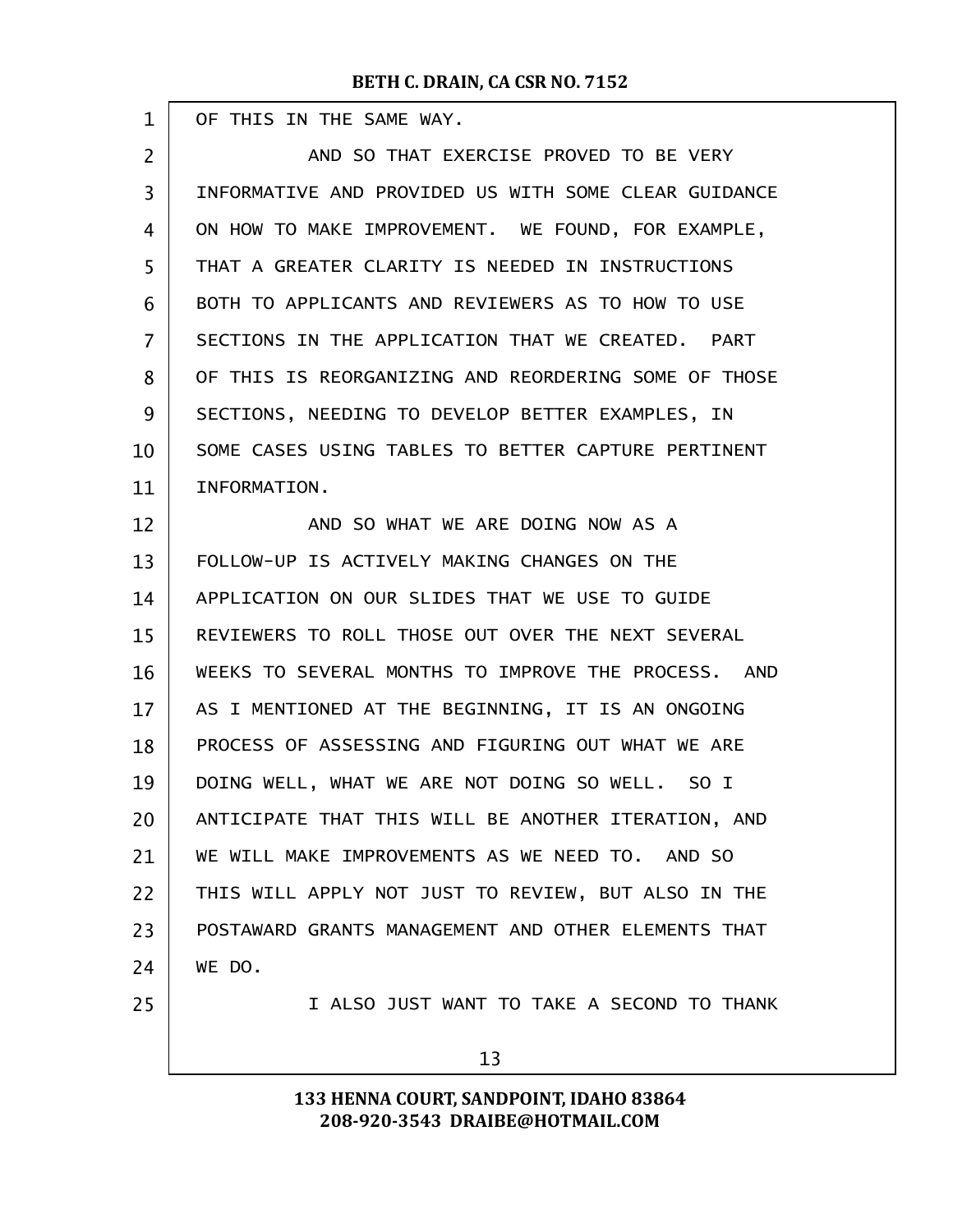| $\mathbf{1}$   | AND ACKNOWLEDGE OUR PATIENT ADVOCATE AND NURSE       |
|----------------|------------------------------------------------------|
| $\overline{2}$ | MEMBERS WHO SERVE ON THE GRANTS WORKING GROUP. THEY  |
| 3              | REALLY SPENT AN INCREDIBLE AMOUNT OF TIME IN THESE   |
| 4              | REVIEWS AND IN HELPING US IMPROVE THAT PROCESS. SO   |
| 5              | I JUST WANT TO SAY THANK YOU, AND JUST SAY THAT WE   |
| 6              | GREATLY APPRECIATE THEIR DEDICATION TO THIS. SO      |
| $\overline{7}$ | THANK YOU, MR. CHAIRMAN.                             |
| 8              | CHAIRMAN THOMAS: THANK YOU VERY MUCH, DR.            |
| 9              | SAMBRANO. WE LOOK FORWARD TO CONTINUING THE PROCESS  |
| 10             | THERE, AND I THINK WE ARE HOMING IN ON PROCEDURES TO |
| 11             | FOLLOW THAT WILL MAXIMIZE OUR GOAL OF INTEGRATING    |
| 12             | DEI INTO ALL THAT WE DO. THANK YOU VERY MUCH FOR     |
| 13             | YOUR LEADERSHIP IN THIS, GIL. WE APPRECIATE IT.      |
| 14             | MR. TORRES: MR. CHAIRMAN.                            |
| 15             | CHAIRMAN THOMAS: YES, SIR. SENATOR.                  |
| 16             | MR. TORRES: ON THAT POINT, I KNOW MANY OF            |
| 17             | YOU HAVE HEARD THAT THE SUPREME COURT HAS AGREED TO  |
| 18             | HEAR THE TWO HARVARD AND SOUTH CAROLINA CASES ON     |
| 19             | AFFIRMATIVE ACTION IN ADMISSIONS POLICIES. THEY'LL   |
| 20             | OPEN UP ARGUMENTS OCTOBER 1ST OF THIS YEAR. SO IT'S  |
| 21             | GOING TO BE A CASE THAT WE'RE GOING TO HAVE TO       |
| 22             | FOLLOW VERY CAREFULLY BECAUSE IT MAY GIVE US FURTHER |
| 23             | GUIDANCE OR RESTRICT US EVEN FURTHER IN TERMS OF OUR |
| 24             | DIVERSITY ELEMENTS ON THESE ISSUES.                  |
| 25             | CHAIRMAN THOMAS: THANK YOU. YSABEL.                  |
|                | 14                                                   |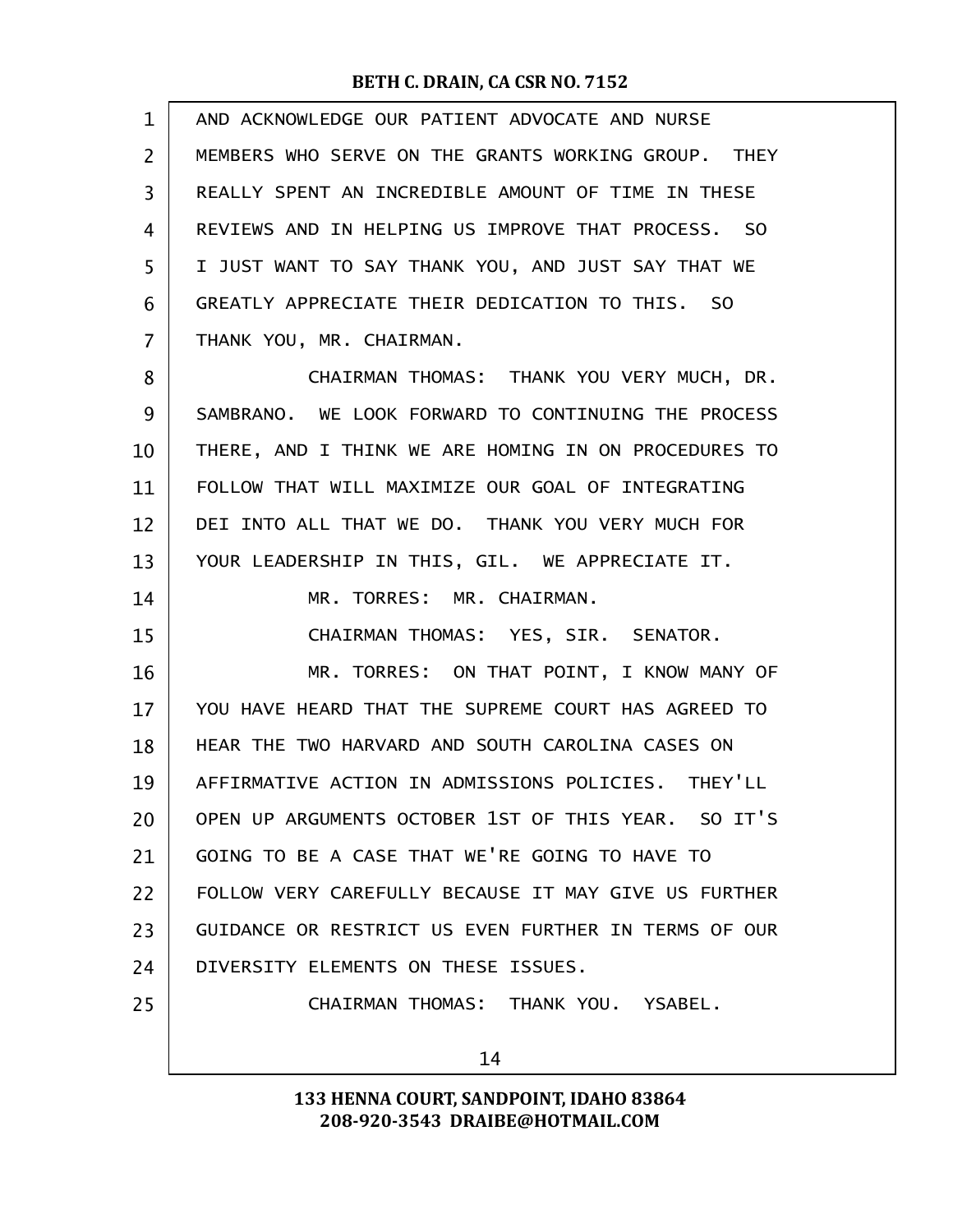| 1  | MS. DURON: THANK YOU, MR. CHAIR.                     |
|----|------------------------------------------------------|
| 2  | GIL, I JUST WANTED TO SAY THAT I'D LOVE TO           |
| 3  | HELP PERUSE THOSE DOCUMENTS TO THE POINT THAT EVEN   |
| 4  | ART MADE ABOUT WHAT APPEARS OR DOESN'T APPEAR        |
| 5  | ACCEPTABLE. BUT I DID WORK, BEING A MEMBER OF THE    |
| 6  | IRB FOR THE ALVA RESEARCH PROGRAM, I WAS QUITE       |
| 7  | ADAMANT ABOUT INCLUSION PLANS. AND I'D LIKE TO SEE   |
| 8  | HOW OURS ARE ROLLING OUT. SO THEY'RE SPECIFIC ABOUT  |
| 9  | WHAT WE EXPECT TO HEAR BACK FROM THE APPLICANTS. SO  |
| 10 | I'LL BE GLAD TO DO A QUICK RUN-THROUGH FOR YOU. I    |
| 11 | APPRECIATE ALL THE PEOPLE WHO HAVE DONE SOME         |
| 12 | ADVISORY WORK ALREADY, BUT I'D BE GLAD TO TAKE A     |
| 13 | LOOK AT IT AS WELL.                                  |
| 14 | DR. SAMBRANO: THANK YOU. WE APPRECIATE               |
| 15 | THAT.                                                |
| 16 | CHAIRMAN THOMAS: THANK YOU.                          |
| 17 | SO IN ADDITION TO THESE PROGRAMS AND THE             |
| 18 | NEW CONCEPT PLANS, ET CETERA, THAT WE ARE ADVANCING, |
| 19 | YOU RECALL LAST YEAR WE HAD SOME WORKSHOPS THAT      |
| 20 | HELPED INFORM THE DEVELOPMENT OF THE STRATEGIC PLAN. |
| 21 | AND THE PLAN NOW BEING IN PLACE, THERE ARE GOING TO  |
| 22 | BE A NUMBER OF UPCOMING MEETINGS IN THE FORM OF      |
| 23 | WORKSHOPS THAT EXAMINE CERTAIN ELEMENTS OF THE       |
| 24 | STRATEGIC PLAN.                                      |
| 25 | FEBRUARY, FOR EXAMPLE, WAS GOING TO BE               |
|    | 15                                                   |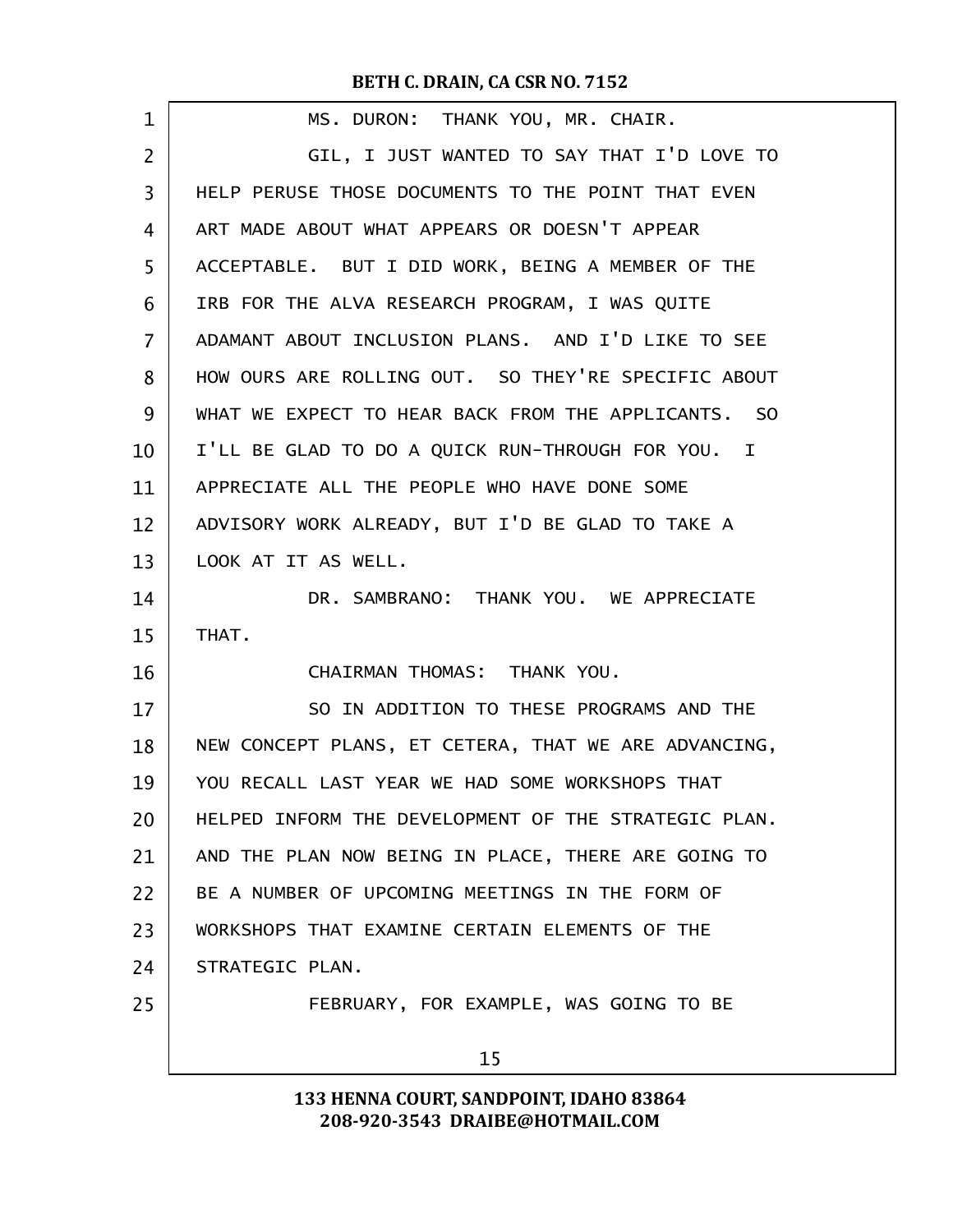| $\mathbf{1}$ | ONE. AS YOU RECALL, WE HAVE A BILLION FIVE IN PROP   |
|--------------|------------------------------------------------------|
| 2            | 14 ALLOCATED TO DISEASES OF THE BRAIN. SO WE'RE      |
| 3            | GOING TO HAVE A MEETING TO TALK ABOUT CNS            |
| 4            | COLLABORATIVE RESEARCH PROGRAMS THAT CAN FURTHER     |
| 5            | ADVANCE OUR STRATEGIC PLAN GOAL OF ADVANCING         |
| 6            | WORLD-CLASS SCIENCE. DR. CANET-AVILES IS OUR POINT   |
| 7            | PERSON ON THAT.                                      |
| 8            | ANOTHER PROGRAM THAT'S GOING TO BE THE               |
| 9            | SUBJECT FOR A WORKSHOP LATER IN THE SPRING IS GOING  |
| 10           | TO EXAMINE COMMUNITY NEEDS THAT CAN INFORM THE       |
| 11           | CONCEPT PLAN FOR THE COMMUNITY CARE CENTERS OF       |
| 12           | EXCELLENCE, ALSO A KEY ADDITION IN PROP 14. MARIA    |
| 13           | BONNEVILLE IS THE LEAD ON THAT.                      |
| 14           | SO STAY TUNED FOR REPORTS ON THOSE AS THEY           |
|              |                                                      |
| 15           | GO FORWARD.                                          |
| 16           | LAST, BUT NOT LEAST, ONE OF THE THINGS               |
| 17           | THAT THE AGENCY IS GOING TO BE DEALING WITH THIS     |
| 18           | YEAR IS, AS WE MENTIONED, ART AND I ARE BOTH TERMED  |
| 19           | OUT DECEMBER 31 THIS YEAR. AND THE PROCESS OF        |
| 20           | PICKING A NEW CHAIR AND VICE CHAIR WILL BE THE       |
| 21           | SUBJECT MATTER OF DISCUSSION THAT'S KICKING OFF WITH |
| 22           | A SUBCOMMITTEE MEETING OF THE GOVERNANCE             |
| 23           | SUBCOMMITTEE IN MARCH WHICH WILL THEN YIELD A REPORT |
| 24           | TO OUR FULL BOARD MEETING ALSO IN MARCH AFTER THAT.  |
| 25           | SO THERE WILL BE A LOT OF ACTIVITY IN CONNECTION     |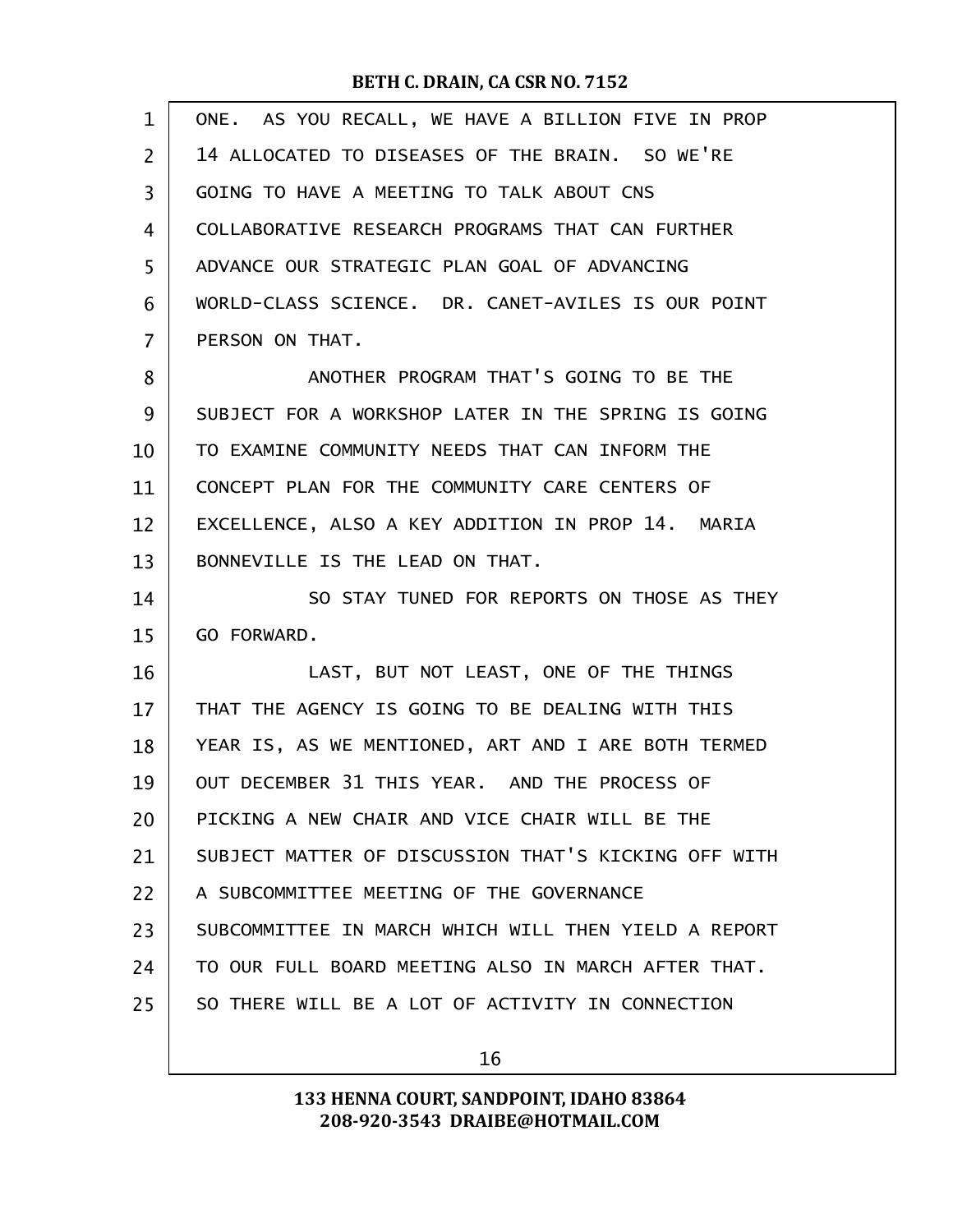| $\mathbf{1}$   | WITH THAT PAIR OF SELECTIONS GOING FORWARD.          |
|----------------|------------------------------------------------------|
| $\overline{2}$ | SO THAT CONCLUDES MY CHAIR'S REPORT. I'LL            |
| 3              | TURN IT OVER NOW TO DR. MILLAN TO GIVE HER           |
| 4              | PRESIDENT'S REPORT, WHICH WILL FEATURE COMMENTS FROM |
| 5              | HER AS WELL AS GENERAL COUNSEL KEVIN MARKS. MARIA.   |
| 6              | DR. MILLAN: THANK YOU SO MUCH, CHAIRMAN              |
| $\overline{7}$ | THOMAS AND MEMBERS OF THE BOARD, PUBLIC, AND         |
| 8              | COLLEAGUES. I'M GOING TO BE VERY BRIEF, BUT I        |
| 9              | WANTED TO GIVE AN UPDATE, A ONE-MONTH UPDATE, SINCE  |
| 10             | THIS BOARD APPROVED OUR STRATEGIC PLAN. NEXT SLIDE   |
| 11             | PLEASE.                                              |
| 12             | AS YOU WILL RECALL, THE MISSION STATEMENT            |
| 13             | AS STATED HERE IS ACCELERATING WORLD-CLASS SCIENCE   |
| 14             | TO DELIVER TRANSFORMATIVE REGENERATIVE MEDICINE      |
| 15             | TREATMENTS IN AN EQUITABLE MANNER TO A DIVERSE       |
| 16             | CALIFORNIA AND WORLD. EVERYTHING WE DO RELATES TO    |
| 17             | THIS MISSION STATEMENT AND OUR STRATEGIC GOALS --    |
| 18             | NEXT SLIDE PLEASE -- REALLY EMANATE FROM THIS        |
| 19             | MISSION STATEMENT.                                   |
| 20             | SO YOU WILL RECALL THAT THE THREE MAJOR              |
| 21             | CATEGORIES OF OUR FIVE-YEAR STRATEGIC GOALS WITH     |
| 22             | DEFINED GOALS THAT WE SET IN DECEMBER ARE IN THE     |
| 23             | CATEGORIES OF ADVANCING WORLD-CLASS SCIENCE,         |
| 24             | DEVELOPING THESE PROGRAMS TO OPTIMIZE HOW WE CAN     |
| 25             | PUSH SCIENCE FORWARD AND GET THE MOST RETURN ON      |
|                |                                                      |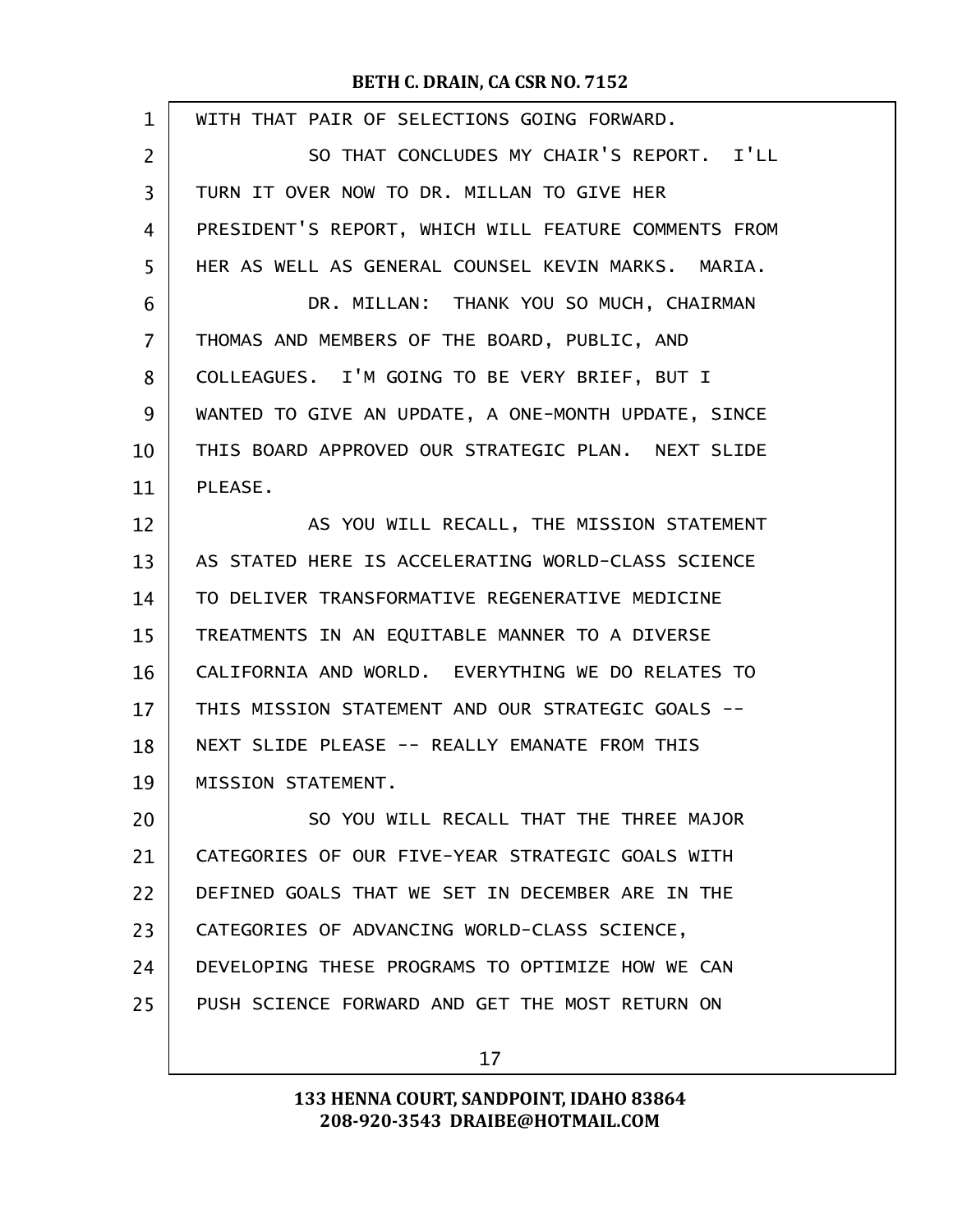| $\mathbf{1}$   | INVESTMENT; DELIVER REAL-WORLD SOLUTIONS TOWARD      |
|----------------|------------------------------------------------------|
| $\overline{2}$ | COMMERCIALIZATION, PATIENT DELIVERY, ACCESS, AND ALL |
| 3              | OTHER THINGS RELATED TO THE ECOSYSTEM THAT NEEDS TO  |
| 4              | SUPPORT THIS EMERGING AND GROWING FIELD; AND PROVIDE |
| 5              | OPPORTUNITIES FOR ALL THAT SPEAKS TO DEVELOPING A    |
| 6              | DIVERSE AND HIGHLY SKILLED WORKFORCE ALL THROUGHOUT  |
| $\overline{7}$ | FROM TRAINING ALL THE WAY THROUGH FINAL CAREER       |
| 8              | PATHWAYS.                                            |
| 9              | AND THEN THE MAJOR ONE IS DELIVER A ROAD             |
| 10             | MAP FOR ACCESS AND AFFORDABILITY THAT SENATOR TORRES |
| 11             | TOUCHED ON EARLIER WHEN HE SPOKE ABOUT THE AAWG AND  |
| 12             | CONSIDERATION OF PRIORITIES AND DIRECTION. NEXT      |
| 13             | SLIDE PLEASE.                                        |
| 14             | SO IN ACCOMPLISHING THIS, IN TERMS OF OUR            |
| 15             | RESEARCH PROGRAMS, WE CONTINUE TO LEVERAGE THE       |
| 16             | PILLARS OF FUNDING, WHICH ARE IN SOME CASES          |
| 17             | RECURRENT FUNDING OPPORTUNITIES, SUCH AS IN THE      |
| 18             | DISCOVERY PROGRAM, TRANSLATIONAL, AND CLINICAL, AND  |
| 19             | AS WELL AS EDUCATION PROGRAM. OUR MOST PRODUCTIVE    |
| 20             | PROGRAM FOR THE FIRST PART OF THE LAUNCH HAS BEEN    |
| 21             | THE EDUCATION PROGRAMS. AND THEN UNDER               |
| 22             | INFRASTRUCTURE A VARIETY OF PROGRAMS, SOME OF WHICH  |
| 23             | YOU'LL HEAR TODAY OR ONE OF WHICH YOU'LL HEAR TODAY. |
| 24             | THESE ARE ALL INTENDED TO DELIVER ON THE THREE MAJOR |
| 25             | PILLARS OF OUR GOALS. NEXT SLIDE PLEASE.             |
|                |                                                      |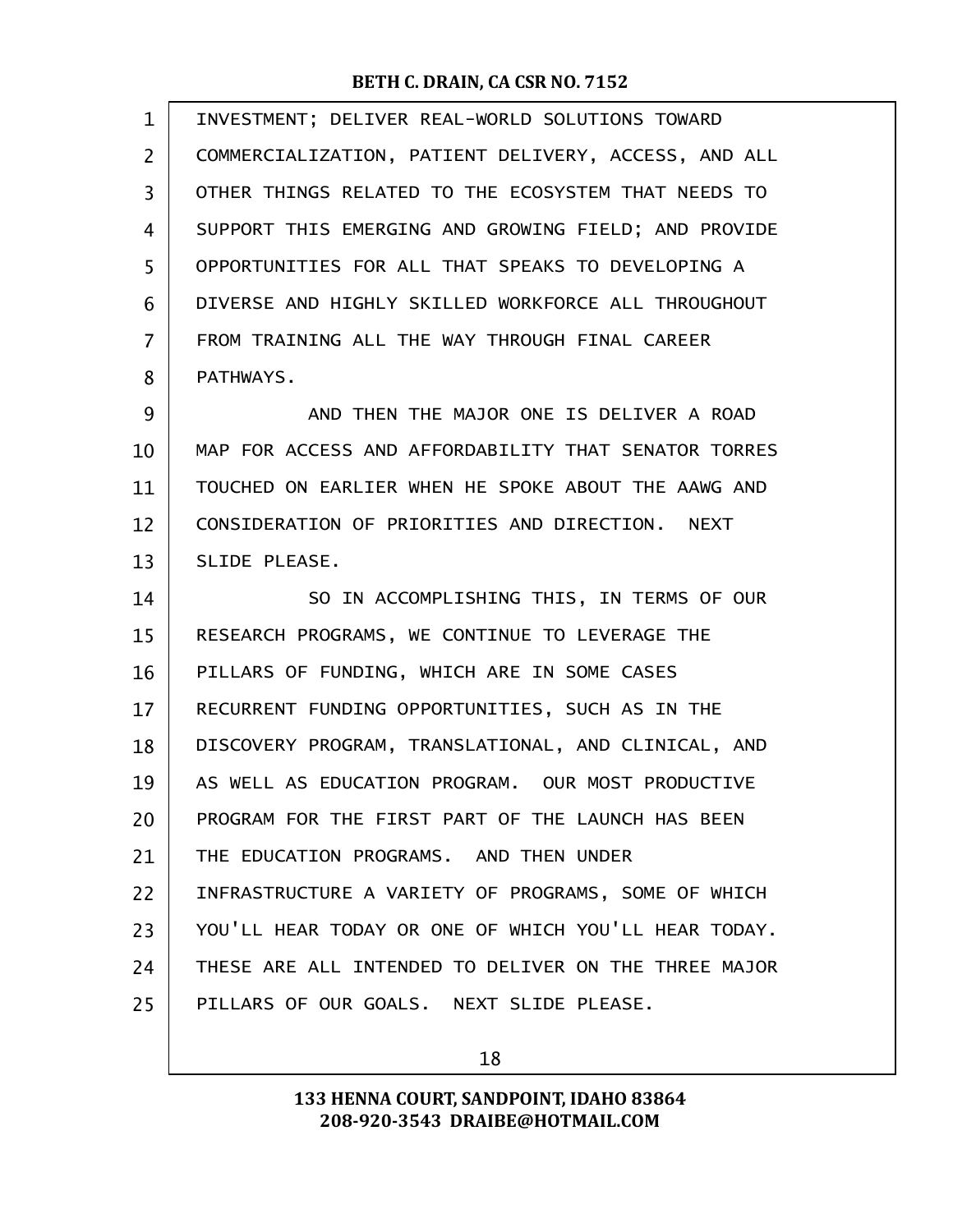| $\mathbf 1$    | SO AS AN UPDATE ON THESE PILLARS, IN TERMS           |
|----------------|------------------------------------------------------|
| $\overline{2}$ | OF ADVANCING WORD-CLASS SCIENCE, OUR GRANTS          |
| 3              | MANAGEMENT TEAM HAS JUST MOST RECENTLY REPORTED THAT |
| 4              | WE HAVE 207 ACTIVE AWARDS. IT'S NOTABLE THAT         |
| 5              | ONE-THIRD OF THE FUNDING FOR THESE ACTIVE AWARDS HAS |
| 6              | BEEN THROUGH PROP 14. APPROXIMATELY \$279 MILLION    |
| $\overline{7}$ | HAS BEEN DEPLOYED THUS FAR SINCE JANUARY OF LAST     |
| 8              | YEAR. THAT'S INCREDIBLE TO THINK ABOUT WHAT WOULD    |
| 9              | HAVE HAPPENED IF PROP 14 WASN'T HERE AND THE AMAZING |
| 10             | SCIENCE THAT IS CURRENTLY BEING FUNDED.              |
| 11             | IN ADDITION, AS CHAIRMAN THOMAS HAD                  |
| 12             | REPORTED, WE ARE IN THE MIDST OF NEW SCIENTIFIC      |
| 13             | PROGRAM CONCEPT PROPOSALS, AND YOU WILL BE HEARING   |
| 14             | THOSE IN MARCH AND IN MAY. AND I'M SORRY. WAS        |
| 15             | THERE A QUESTION?                                    |
| 16             | AND THEN IN TERMS OF THE CATEGORY OF                 |
| 17             | DELIVERING REAL-WORLD SOLUTIONS, YOU WILL HEAR THE   |
| 18             | CONCEPT PROPOSAL FOR THE ALPHA CLINICS NETWORK       |
| 19             | EXPANSION TODAY FROM GEOFF LOMAX. AND THEN THERE IS  |
| 20             | A CONCEPT UNDER WAY THAT'S BEING DEVELOPED BY OUR    |
| 21             | BUSINESS DEVELOPMENT AND OUR SCIENCE TEAM WORKING    |
| 22             | TOGETHER FOR A MANUFACTURING NETWORK CONCEPT         |
| 23             | PROPOSAL. AGAIN, THE RATIONALE AND THE PLANS WERE    |
| 24             | OUTLINED IN THE STRATEGIC PLAN.                      |
| 25             | OUR EDUCATION PROGRAMS ARE CONTINUING TO             |
|                | 19                                                   |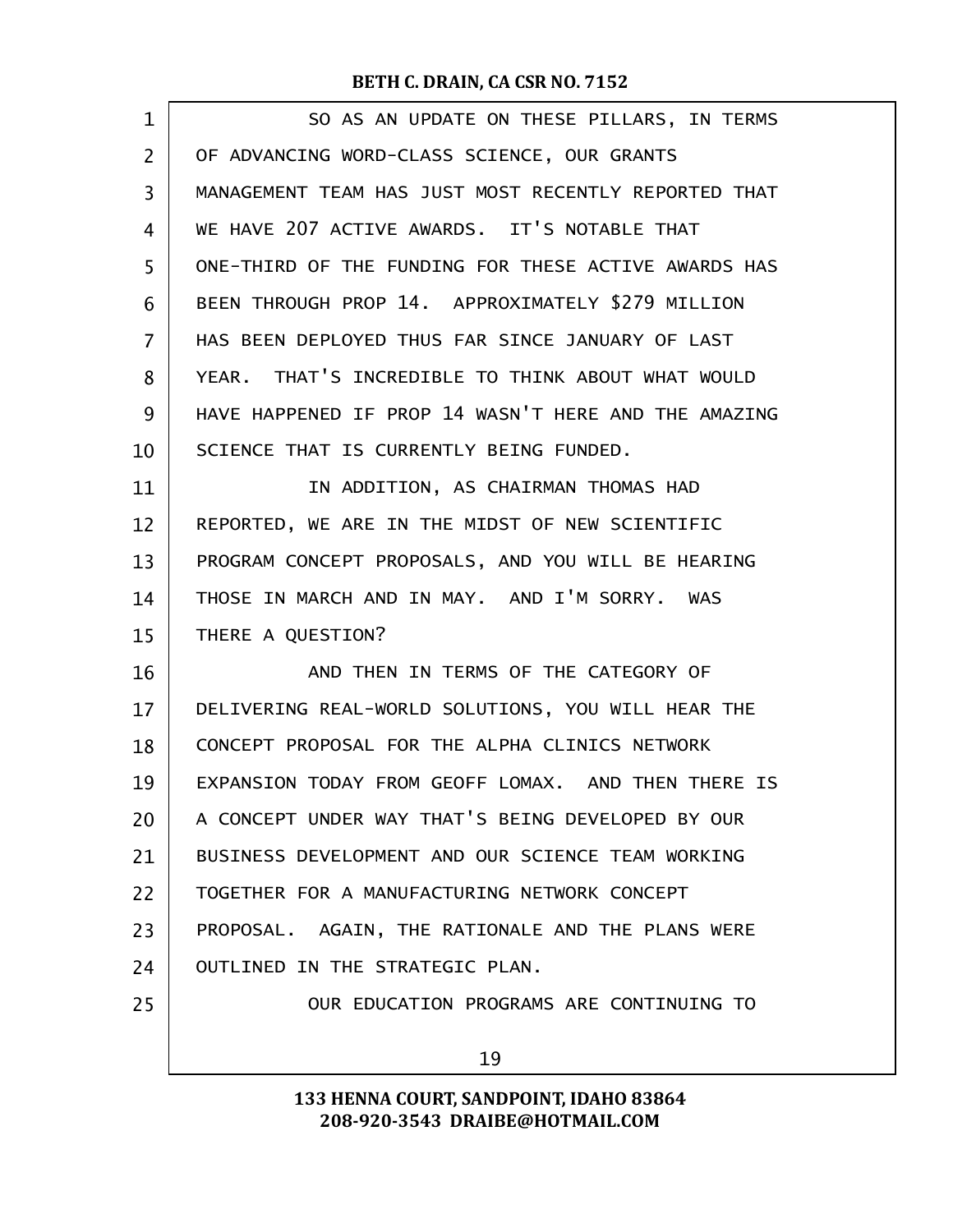| BUILD ON A VARIETY OF ONRAMPS FOR A LONG EDUCATIONAL |
|------------------------------------------------------|
| SPECTRUM FOR BUILDING THE WORKFORCE AND LEADERSHIP   |
| OF TOMORROW. AND TODAY YOU WILL HEAR A NEW           |
| EDUCATION PROGRAM PRESENTED BY DR. KELLY SHEPARD AND |
| DR. CANET-AVILES, THE EDUC5 CONCEPT PROPOSAL.        |
| AND WE, IN RELATION TO THE ACCESS AND                |
| AFFORDABILITY GOALS, WE ARE UNDER WAY WITH A         |
| RECRUITMENT FOR A VICE PRESIDENT OF MEDICAL AFFAIRS  |
| AND POLICY. AND THERE'S BEEN SO FAR TREMENDOUS       |
| RESPONSE TO THAT POSTING. AND SO WE ARE VERY         |
| ENCOURAGED BY THAT. NEXT SLIDE PLEASE.               |
| AND SO THAT'S MY PRESIDENT'S REPORT. I               |
| WELCOME ANY QUESTIONS ON THAT BEFORE I INTRODUCE     |
| KEVIN MARKS, OUR GENERAL COUNSEL, WHO ALSO LEADS OUR |
| ADMINISTRATIVE PROGRAMS, INCLUDING GRANTS            |
| MANAGEMENT, LEGAL COMPLIANCE, AND IP, HUMAN          |
| RESOURCES. AND KEVIN DOES A LOT OF THINGS. SO HE'S   |
| GOING TO BE REPORTING ON TWO MAJOR ANNOUNCEMENTS FOR |
| US TODAY.                                            |
| BEFORE I TURN IT OVER TO KEVIN, I WELCOME            |
| ANY COMMENTS OR QUESTIONS FROM THE BOARD. CHAIRMAN   |
| THOMAS.                                              |
| CHAIRMAN THOMAS: ANYBODY HAVE QUESTIONS              |
| OR COMMENTS FOR DR. MILLAN? AS YOU CAN SEE, THERE'S  |
| A LOT GOING ON. VERY EXCITING AND LOOK FORWARD TO    |
| 20                                                   |
|                                                      |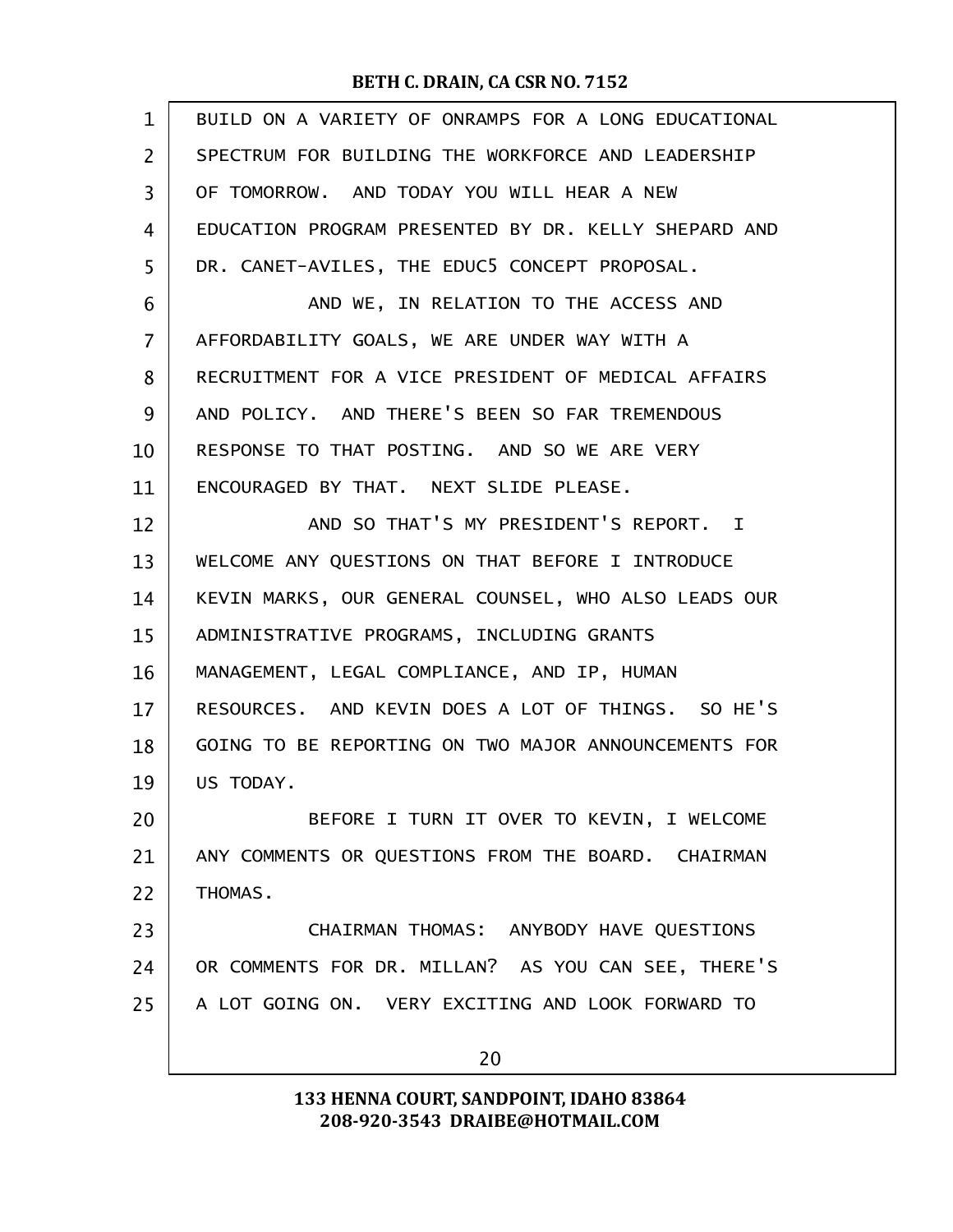| $\mathbf{1}$   | SEEING ALL OF THIS PLAY OUT. MARIA, PLEASE           |
|----------------|------------------------------------------------------|
| $\overline{2}$ | INTRODUCE KEVIN.                                     |
| 3              | DR. MILLAN: KEVIN, I THINK I INTRODUCED              |
| 4              | YOU. SO HERE YOU GO. KEVIN MARKS.                    |
| 5              | MR. TORRES: HE NEEDS A DRUM ROLL.                    |
| 6              | CHAIRMAN THOMAS: KEVIN, YOU'RE ON MUTE.              |
| 7              | MR. TORRES: FAMOUS ZOOM PHRASE, YOU'RE ON            |
| 8              | MUTE.                                                |
| 9              | MR. MARKS: HOW ABOUT NOW? ARE WE GOOD?               |
| 10             | CHAIRMAN THOMAS: GOOD.                               |
| 11             | MR. MARKS: GREAT. SORRY ABOUT THAT. WE               |
| 12             | ARE EXPERIENCING SOME TECHNICAL DIFFICULTIES IN THE  |
| 13             | OFFICE. SO AS MUCH AS I WOULD LOVE TO CLAIM THAT I   |
| 14             | AM MARIA GONZALES BONNEVILLE, I AM NOT. I'M JUST     |
| 15             | USING HER COMPUTER.                                  |
| 16             | SO THE REPORT I'M COMING WITH TODAY HAS              |
| 17             | TWO PARTS. SO THE FIRST RELATES TO AN ANNOUNCEMENT   |
| 18             | REGARDING OUR FUTURE OFFICE SPACE AND NEW CIRM       |
| 19             | HEADQUARTERS. AS THE BOARD IS AWARE, THE BOARD       |
| 20             | AUTHORIZED CIRM STAFF LAST YEAR TO EXPLORE NEW       |
| 21             | LEASING OPTIONS AS OUR CURRENT LEASE IN OAKLAND WAS  |
| 22             | EXPIRING. WE ARE HAPPY TO REPORT THAT WE RECENTLY    |
| 23             | SIGNED A NEW LEASE TO MOVE THE CIRM HEADQUARTERS     |
| 24             | FROM OAKLAND TO SOUTH SAN FRANCISCO, SPECIFICALLY    |
| 25             | THE GATEWAY COMPLEX LOCATED AT 601 GATEWAY BOULEVARD |
|                |                                                      |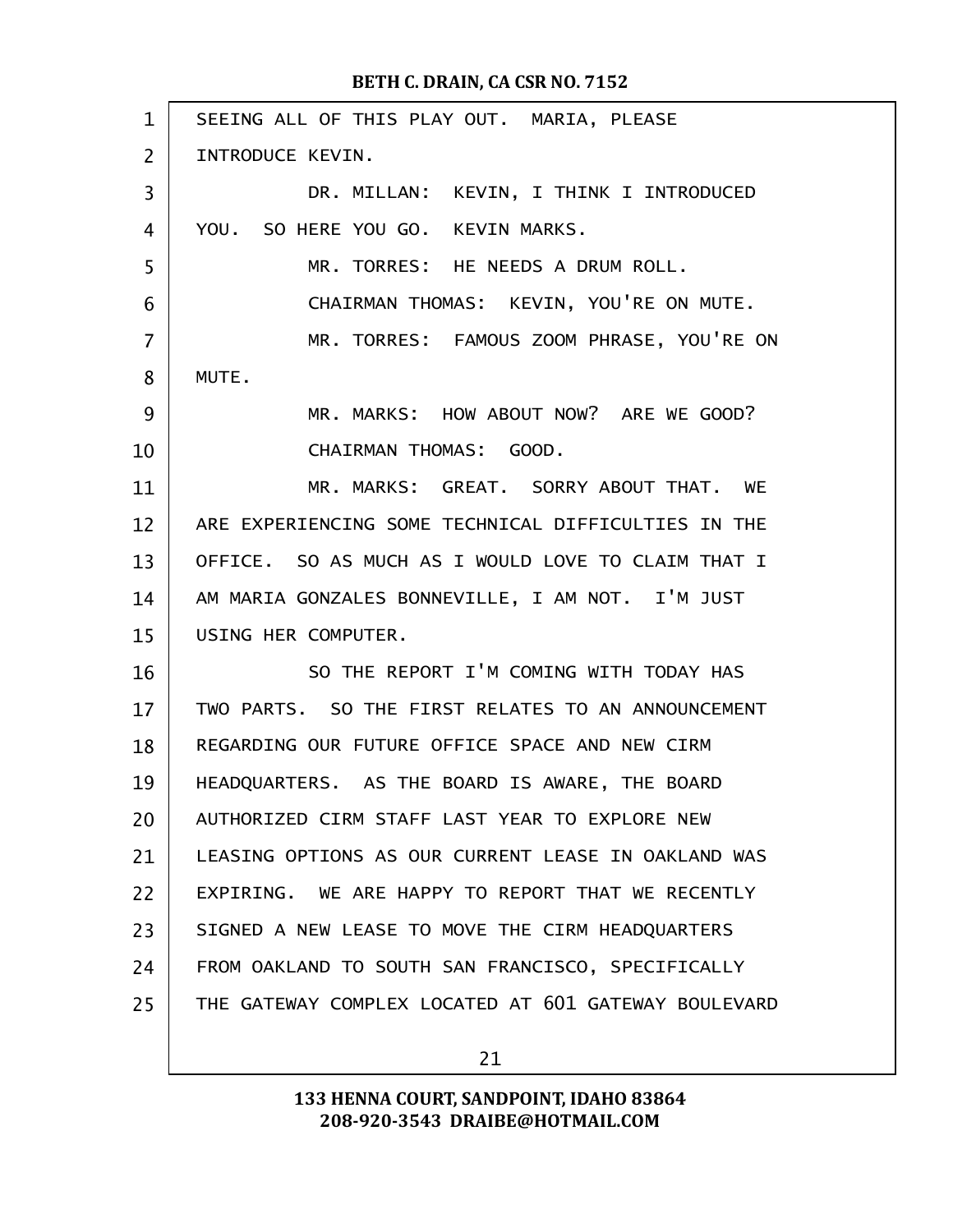г

| $\mathbf 1$    | IN SOUTH SAN FRANCISCO.                              |
|----------------|------------------------------------------------------|
| $\overline{2}$ | AS A REMINDER, IN OUR SEARCH FOR NEW                 |
| 3              | PROPERTIES, WE WANTED TO FOCUS ON A FEW KEY FACTORS. |
| $\overline{4}$ | THEY INCLUDED COST, BOTH RENTAL COST AND BUILDOUT    |
| 5              | COSTS, INCREASED AND MORE FLEXIBLE SQUARE FOOTAGE    |
| 6              | FOR USE IN THE OFFICE SPACE, ACCESSIBILITY FOR THE   |
| $\overline{7}$ | BOARD, CONVENIENCE TO AIRPORTS, HOTELS, MEETING      |
| 8              | SPACE, AND LAST, BUT CERTAINLY NOT LEAST, EMPLOYEE   |
| 9              | AMENITIES WHICH INCLUDE A CENTRAL LOCATION FOR THE   |
| 10             | EMPLOYEE POPULATION, VARIOUS TRANSPORTATION OPTIONS, |
| 11             | PARKING, AND DINING OPTIONS.                         |
| 12             | SO IN TAKING THOSE FACTORS AND WORKING               |
| 13             | WITH THE STATE AND CVRE, WHO IS THE STATE'S REAL     |
| 14             | ESTATE BROKERS, WE NARROWED THE CHOICES DOWN TO FIVE |
| 15             | LOCATED IN SAN FRANCISCO, OAKLAND, AND SOUTH SAN     |
| 16             | FRANCISCO. IN APPLYING THOSE FACTORS THAT I          |
| 17             | MENTIONED AND IN CONSULTATION WITH CHAIRMAN THOMAS   |
| 18             | AND VICE CHAIR TORRES, WE DECIDED ON THE GATEWAY     |
| 19             | BOULEVARD LOCATION.                                  |
| 20             | SO OUR LEASE BEGINS ON JUNE 1 AND GOES FOR           |
| 21             | EIGHT YEARS. WE DO HAVE AN EARLY OUT AT FOUR YEARS,  |
| 22             | WHICH ALLOWS US FLEXIBILITY DEPENDING ON OUR CURRENT |
| 23             | CIRCUMSTANCES. THE NEW OFFICE SPACE EXPANDS OUR      |
| 24             | FOOTPRINT FROM ABOUT 13,000 SQUARE FEET THAT WE HAVE |
| 25             | HERE IN OAKLAND TO JUST SHORT OF 17,000 SQUARE FEET  |
|                |                                                      |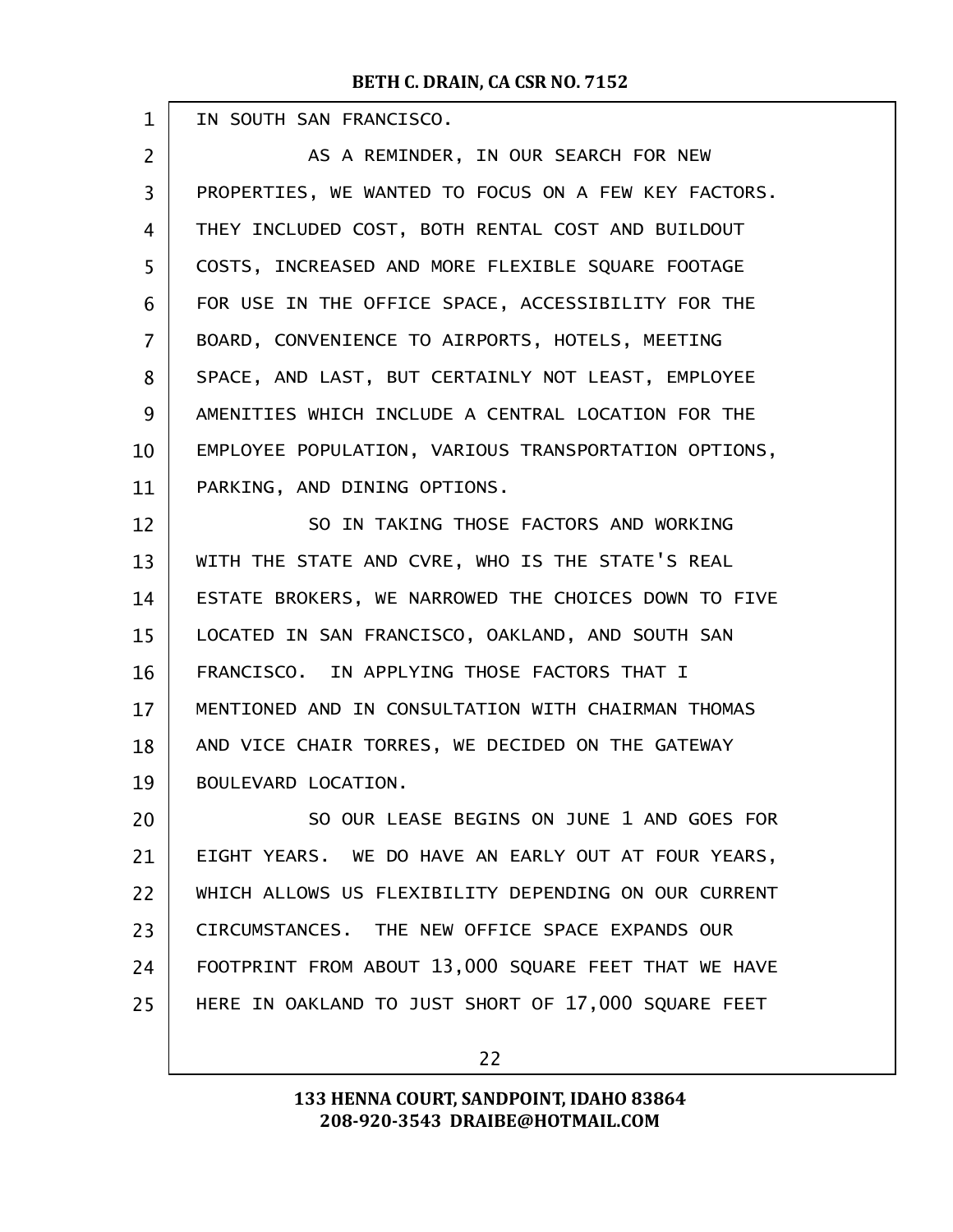| 1  | TO ACCOUNT FOR THE GROWTH OF THE AGENCY.            |
|----|-----------------------------------------------------|
| 2  | AS THE CURRENT LEASE IN OAKLAND EXPIRES AT          |
| 3  | THE END OF MARCH, WE'LL BE WORKING VIRTUALLY FOR A  |
| 4  | PERIOD OF TIME MUCH LIKE WE'VE BEEN WORKING NOW FOR |
| 5  | THE PAST TWO YEARS UNTIL THE BUILDOUT IS COMPLETE.  |
| 6  | WE ARE ALSO WORKING THROUGH SOME TEMPORARY MEETING  |
| 7  | SPACE OPTIONS TO ALLOW FOR IN-PERSON MEETINGS, IF   |
| 8  | NEEDED, OVER THE NEXT FEW MONTHS.                   |
| 9  | SO WITH THAT, BEFORE I MOVE ON TO THE               |
| 10 | SECOND TOPIC, I'LL TAKE ANY QUESTIONS.              |
| 11 | OKAY. GOOD. SEEING NONE, I'LL MOVE ON TO            |
| 12 | THE SECOND. SO THE SECOND PART OF MY REPORT IS TO   |
| 13 | TALK ABOUT RECENT FUNDS THAT CIRM HAS RECEIVED FROM |
| 14 | STANFORD UNIVERSITY RELATED TO THREE CIRM GRANTS    |
| 15 | UNDER WHICH STANFORD DEVELOPED SEVERAL CIRM-FUNDED  |
| 16 | INVENTIONS AND CIRM-FUNDED TECHNOLOGIES.            |
| 17 | STANFORD, IN TURN, PACKAGED UP THAT                 |
| 18 | COLLECTIVE IP AND ENTERED INTO AN EXCLUSIVE LICENSE |
| 19 | WITH 47, INC. THROUGH WHICH STANFORD OUTLICENSED    |
| 20 | THIS IP. AS PART OF THIS LICENSE, STANFORD RECEIVED |
| 21 | EQUITY AND OTHER LICENSING REVENUE IN 47, INC. AS   |
| 22 | YOU KNOW, IT WAS SUBSEQUENTLY ACQUIRED BY GILEAD.   |
| 23 | SO PURSUANT TO BOTH THE STATUTORY AND REGULATORY    |
| 24 | PROVISIONS THAT GOVERN THE THREE GRANTS, ON JANUARY |
| 25 | 7TH STANFORD MADE A PAYMENT TO THE STATE OF \$15.6  |
|    |                                                     |

23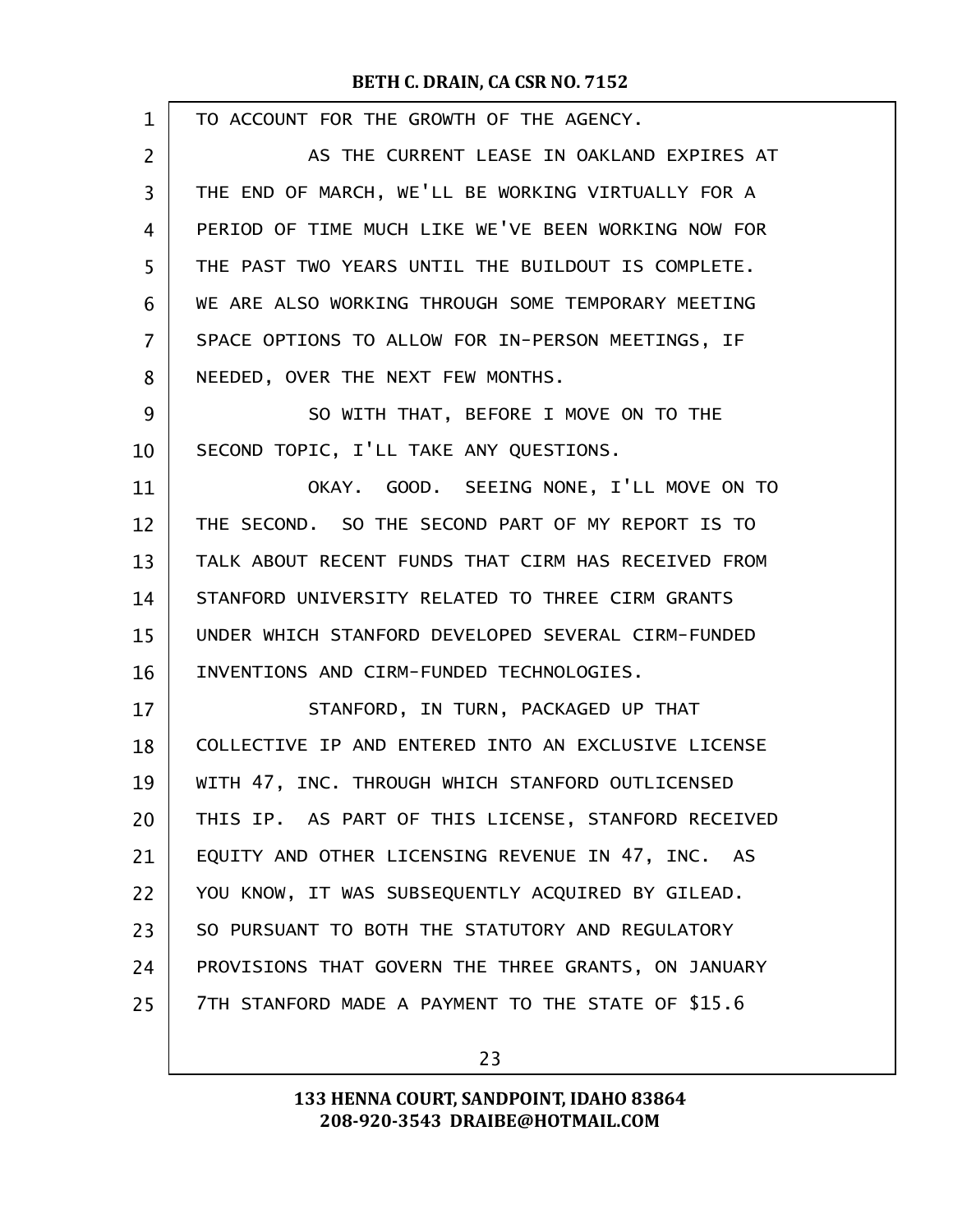| $\mathbf 1$ | MILLION AS ITS REVENUE SHARING PORTION. THAT'S       |
|-------------|------------------------------------------------------|
| 2           | CALCULATED AS OF AUGUST 31, 2021.                    |
| 3           | THIS PAYMENT COMES AS A RESULT OF SEVERAL            |
| 4           | CONVERSATIONS BETWEEN STANFORD AND CIRM STAFF. AND   |
| 5           | WE AGREE COLLECTIVELY THAT THIS PAYMENT REPRESENTS   |
| 6           | THE CORRECT CALCULATION OF THE AMOUNT THAT'S DUE AND |
| 7           | OWING BY STANFORD UNDER THIS CURRENT LICENSE. THERE  |
| 8           | MAY BE SOME OTHER PAYMENTS DUE TO CIRM DEPENDING ON  |
| 9           | THE COMMERCIAL VIABILITY AND SUCCESS OF THE PROGRAM  |
| 10          | AND OF THE ASSETS THAT WERE LICENSED.                |
| 11          | THE 15.6 MILLION HAS BEEN PLACED INTO AN             |
| 12          | ACCOUNT WITH THE DEPARTMENT OF FINANCE AND EARMARKED |
| 13          | TO BE USED FOR PATIENT ASSISTANCE FOR THERAPIES THAT |
| 14          | WERE AND ARE FUNDED BY CIRM. AND I THINK VICE CHAIR  |
| 15          | TORRES BRIEFLY MENTIONED THE ABILITY TO USE THOSE    |
| 16          | FUNDS FOR PATIENT ASSISTANCE ACTIVITIES.             |
| 17          | SO WITH THAT, THAT'S THE END OF MY REPORT            |
| 18          | AND, AGAIN, I'LL TAKE ANY QUESTIONS.                 |
| 19          | CHAIRMAN THOMAS: ANY COMMENTS OR                     |
| 20          | QUESTIONS FROM MEMBERS OF THE BOARD? THANK YOU,      |
| 21          | KEVIN, ON BOTH FRONTS. I KNOW THAT YOU AND THE TEAM  |
| 22          | HAVE WORKED EXTREMELY HARD ON THE NEW OFFICE SPACE   |
| 23          | FOR MANY, MANY MONTHS. SO IT'S GOOD THAT THAT IS     |
| 24          | MOVING ALONG, AND WE WILL BE ABLE TO START THERE IN  |
| 25          | THE NOT TOO DISTANT FUTURE AND HOPEFULLY BE ABLE TO  |
|             |                                                      |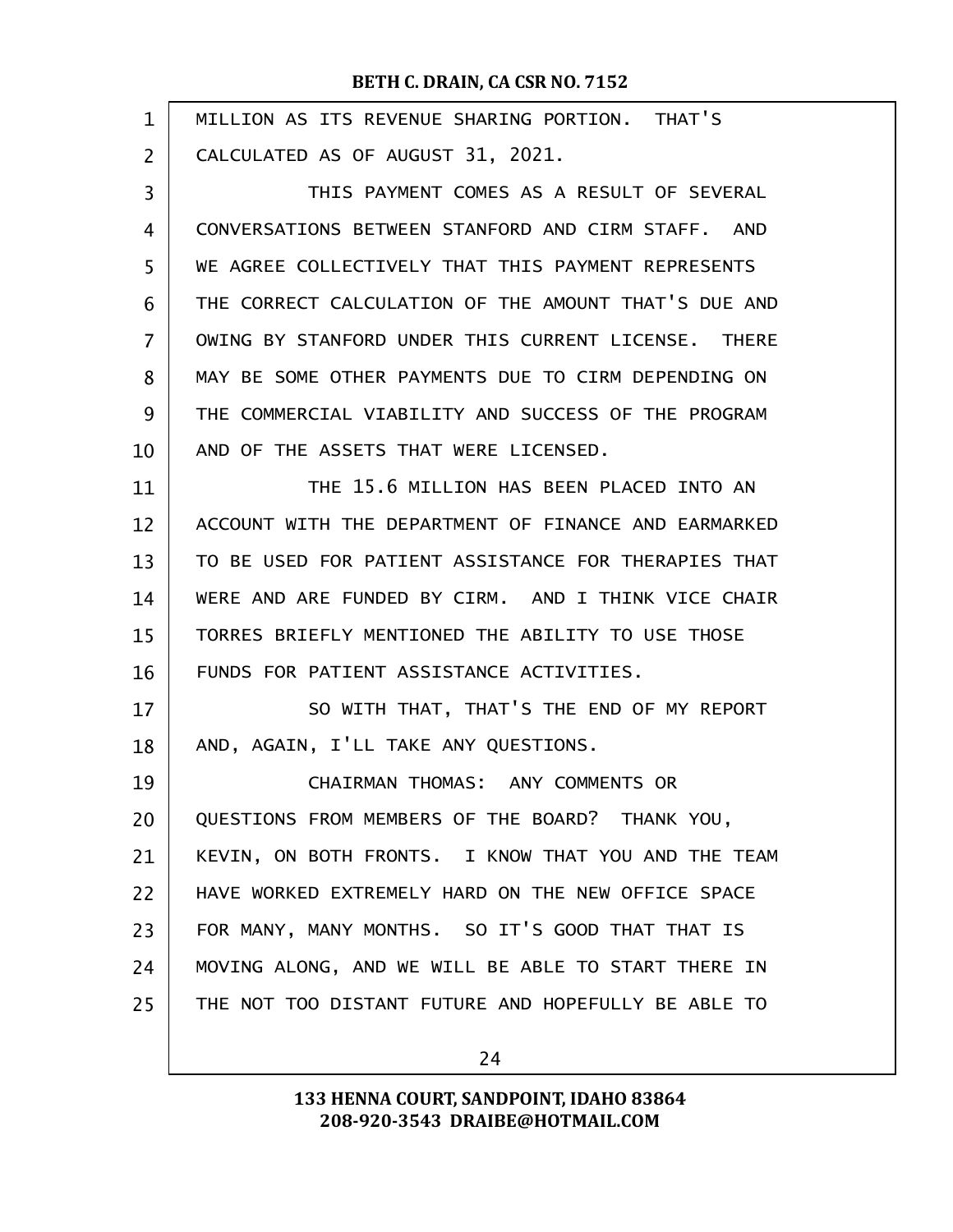| $\mathbf{1}$ | HAVE PEOPLE ACTUALLY MEET TOGETHER AND SEE EACH     |
|--------------|-----------------------------------------------------|
| 2            | OTHER. COULD BE A NOVEL CONCEPT.                    |
| 3            | ON THE STANFORD AWARD, I JUST WANT TO               |
| 4            | THANK MEMBERS OF THE CIRM TEAM WHO WORKED ON THIS.  |
| 5            | MANY DID. PARTICULAR SHOUT-OUT TO DR. MILLAN AND TO |
| 6            | BOARD MEMBER JUELSGAARD FOR THEIR HELP, AND KEVIN   |
| 7            | AND BEN, MEMBERS OF THE LEGAL TEAM, ET CETERA. SO   |
| 8            | THANK YOU.                                          |
| 9            | ARE THERE ANY OTHER COMMENTS ON EITHER OF           |
| 10           | THESE TOPICS?                                       |
| 11           | DR. MALKAS: THAT IS A REALLY NICE CHUNK             |
| 12           | OF CHANGE FROM STANFORD. SO THAT'S KUDOS TO THE     |
| 13           | GROUP. AND IF THERE'S ANY WAY TO HIGHLIGHT IT OUT   |
| 14           | TO THE WORLD, THAT WOULD BE A GOOD THING.           |
| 15           | MR. TORRES: IT TOOK SOME REAL TOUGH                 |
| 16           | NEGOTIATING. AGAIN, KEVIN AND MARIA, THANK YOU FOR  |
| 17           | ALL YOUR HARD WORK. AND, KEVIN, THANK YOU, AND      |
| 18           | TEAM, THANK YOU FOR THE HARD WORK ON THE OFFICE     |
| 19           | SPACE. HAVING BEEN INVOLVED WITH J.T. AND OTHERS IN |
| 20           | THE FIRST OFFICE SPACE TO OAKLAND, I KNOW THE TOUGH |
| 21           | JOB YOU HAD. SO THANK YOU AGAIN.                    |
| 22           | MR. MARKS: YOU'RE VERY WELCOME. THANK               |
| 23           | YOU.                                                |
| 24           | CHAIRMAN THOMAS: OKAY. ARE THERE ANY                |
| 25           | OTHER COMMENTS OR QUESTIONS ON EITHER TOPIC FROM    |
|              | 25                                                  |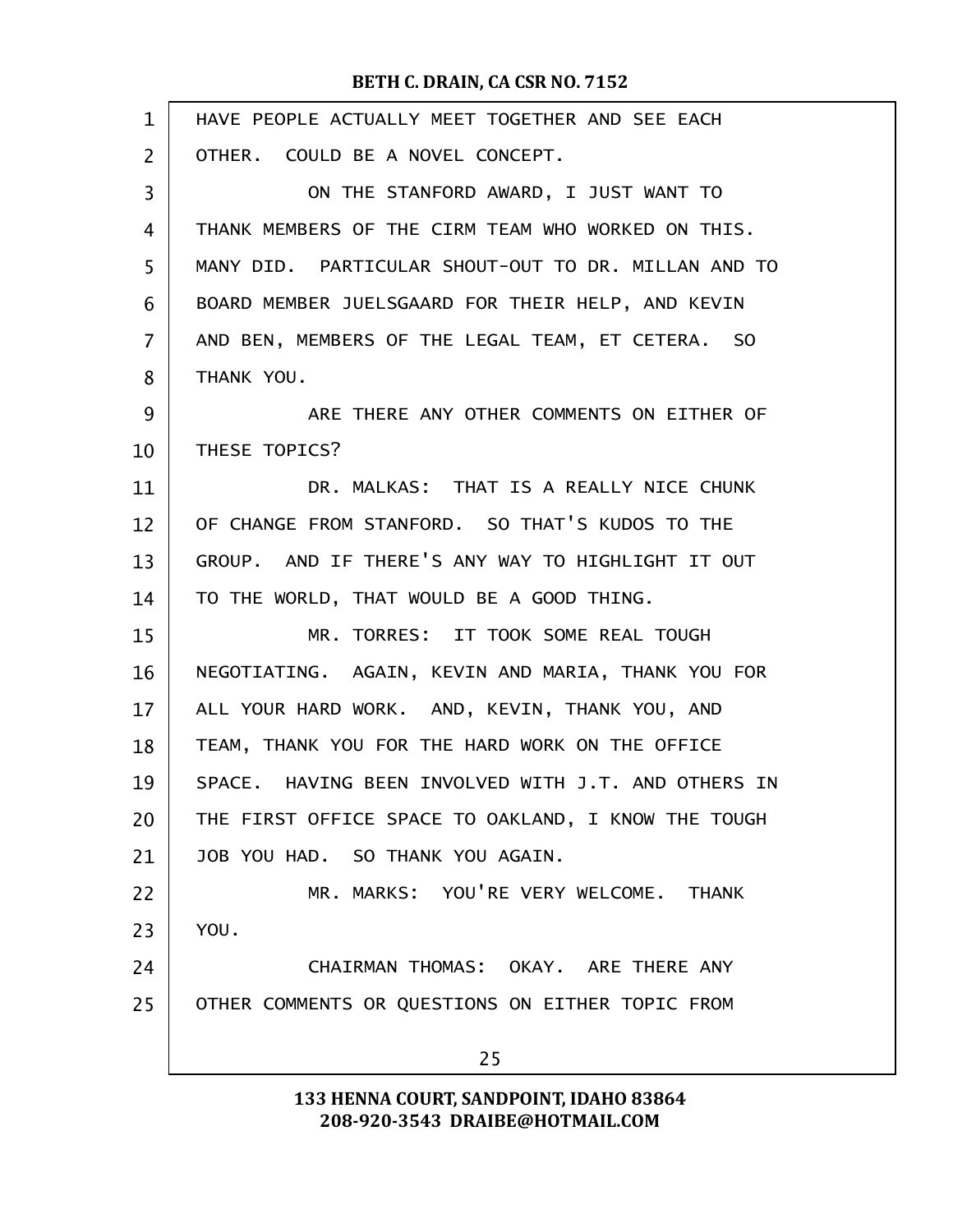| MEMBERS OF THE BOARD? SEEING NONE, OKAY. THANK YOU   |
|------------------------------------------------------|
| VERY MUCH, KEVIN. THAT CONCLUDES THE PRESIDENT'S     |
| REPORT.                                              |
| WE'RE GOING TO PROCEED NOW TO ITEMS ON THE           |
| AGENDA. FIRST UP, ITEM 5, CONSIDERATION OF MINUTES   |
| FOR THE DECEMBER 14TH BOARD MEETING. DO WE HAVE A    |
| MOTION TO APPROVE?                                   |
| MR. TORRES: MOVE TO APPROVE.                         |
| DR. BLUMENTHAL: SECOND.                              |
| CHAIRMAN THOMAS: OKAY. MARIA, I GUESS WE             |
| NEED TO CALL THE ROLL ON THIS, MINISTERIAL THOUGH IT |
| IS.                                                  |
| MS. BONNEVILLE: LET ME JUST GET BACK. WE             |
| HAD TO SWITCH AROUND AGAIN. LET ME GET BACK TO THE   |
| MOTION. OKAY.                                        |
| MS. BONNEVILLE: HAIFA ABDULHAQ.                      |
| DR. ABDULHAQ: YES.                                   |
| MS. BONNEVILLE: DAN BERNAL.                          |
| MR. BERNAL: AYE.                                     |
| MS. BONNEVILLE: GEORGE BLUMENTHAL.                   |
| DR. BLUMENTHAL: YES.                                 |
| MS. BONNEVILLE: MICHAEL BOTCHAN. LINDA               |
| BOXER.                                               |
| DR. BOXER: YES.                                      |
|                                                      |
| MS. BONNEVILLE: LEONDRA CLARK-HARVEY.                |
|                                                      |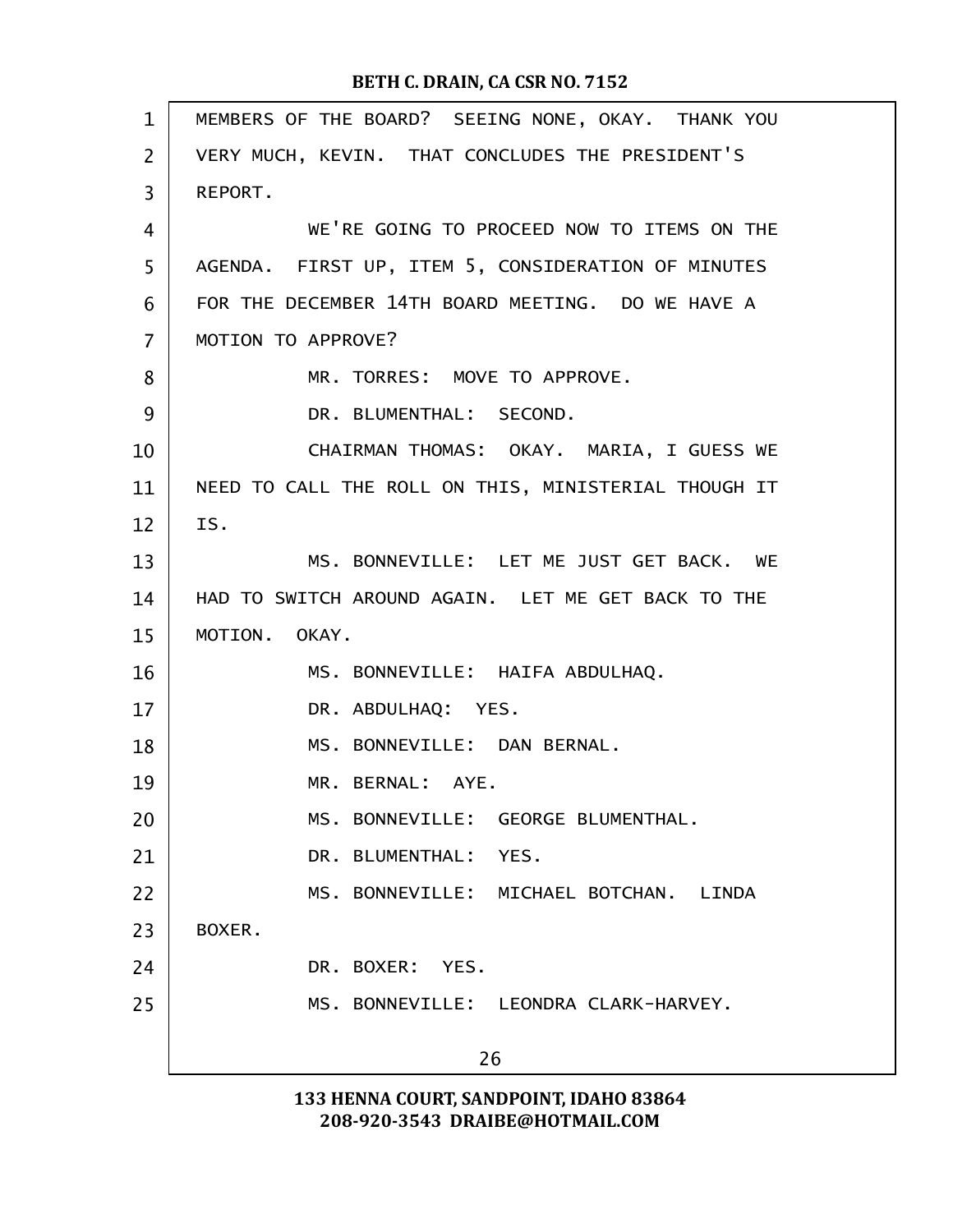| $\mathbf 1$    |         | DR. CLARK-HARVEY: YES.                |
|----------------|---------|---------------------------------------|
| $\overline{2}$ |         | MS. BONNEVILLE: ANNE-MARIE DULIEGE.   |
| 3              |         | DR. DULIEGE: YES.                     |
| 4              |         | MS. BONNEVILLE: YSABEL DURON.         |
| 5              |         | MS. DURON: YES.                       |
| 6              |         | MS. BONNEVILLE: MARK FISCHER-COLBRIE. |
| $\overline{7}$ |         | DR. FISCHER-COLBRIE: AYE.             |
| 8              |         | MS. BONNEVILLE: FRED FISHER.          |
| 9              |         | DR. FISHER: AYE.                      |
| 10             |         | MS. BONNEVILLE: ELENA FLOWERS. JUDY   |
| 11             | GASSON. |                                       |
| 12             |         | DR. GASSON: YES.                      |
| 13             |         | MS. BONNEVILLE: LARRY GOLDSTEIN.      |
| 14             |         | DR. GOLDSTEIN: YES.                   |
| 15             |         | MS. BONNEVILLE: DAVID HIGGINS.        |
| 16             |         | DR. HIGGINS: YES.                     |
| 17             |         | MS. BONNEVILLE: STEPHEN JUELSGAARD.   |
| 18             |         | MR. JUELSGAARD: YES.                  |
| 19             |         | MS. BONNEVILLE: JAMES KOVACH.         |
| 20             |         | DR. KOVACH: YES.                      |
| 21             |         | MS. BONNEVILLE: RICH LAJARA.          |
| 22             |         | MR. LAJARA: YES.                      |
| 23             |         | MS. BONNEVILLE: PAT LEVITT.           |
| 24             |         | DR. LEVITT: YES.                      |
| 25             |         | MS. BONNEVILLE: DAVID LO.             |
|                |         | 27                                    |
|                |         |                                       |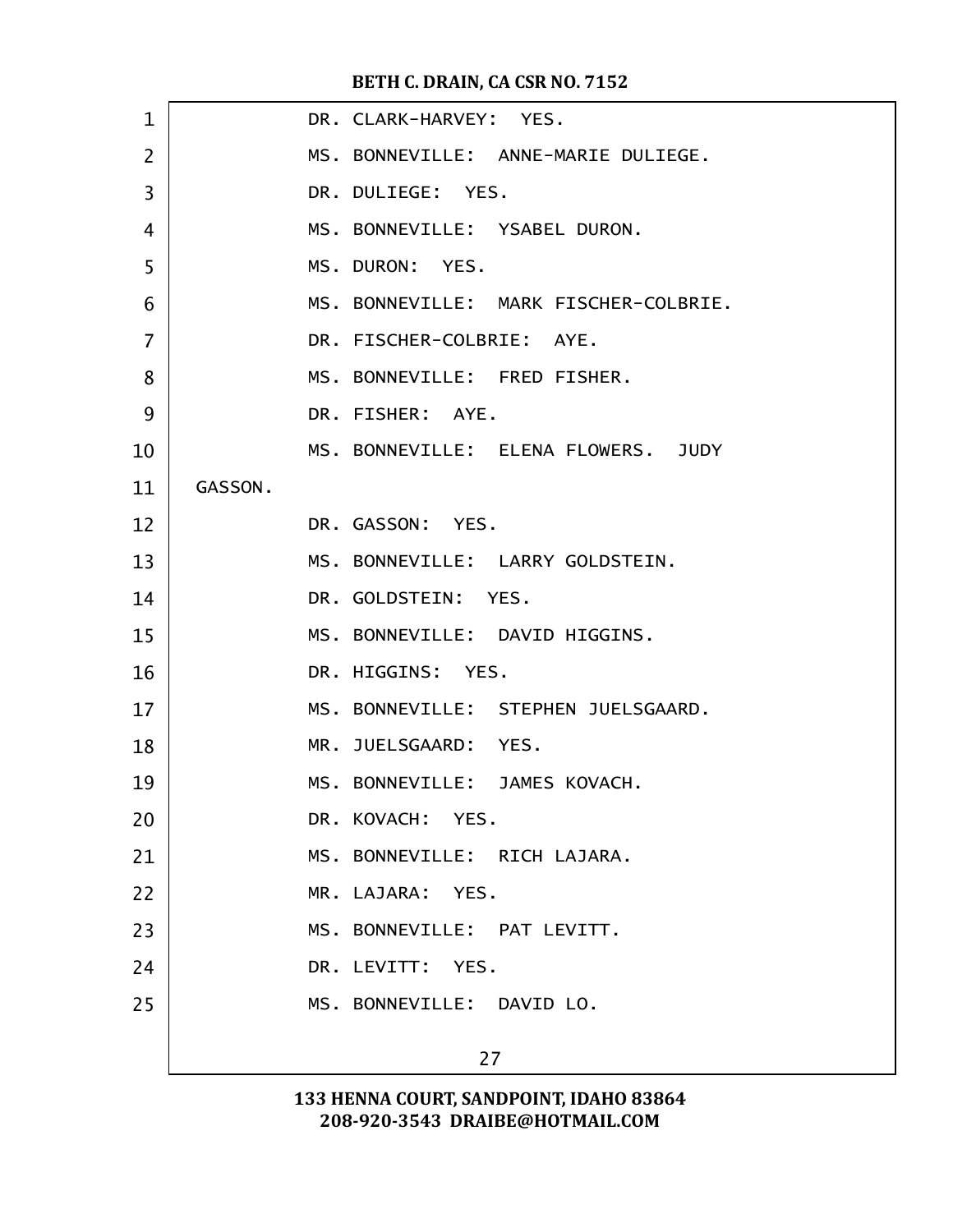| $\mathbf 1$    | DR. LO: YES.                          |
|----------------|---------------------------------------|
| $\overline{2}$ | MS. BONNEVILLE: LINDA MALKAS.         |
| 3              | DR. MALKAS: YES.                      |
| 4              | MS. BONNEVILLE: DAVE MARTIN.          |
| 5              | DR. MARTIN: YES.                      |
| 6              | MS. BONNEVILLE: SHLOMO MELMED.        |
| 7              | DR. MELMED: YES.                      |
| 8              | MS. BONNEVILLE: CHRISTINE MIASKOWSKI. |
| 9              | LAUREN MILLER-ROGEN. ADRIANA PADILLA. |
| 10             | DR. PADILLA: YES.                     |
| 11             | MS. BONNEVILLE: JOE PANETTA.          |
| 12             | MR. PANETTA: YES.                     |
| 13             | MS. BONNEVILLE: AL ROWLETT. MICHAEL   |
| 14             | STAMOS.                               |
| 15             | DR. STAMOS: YES.                      |
| 16             | MS. BONNEVILLE: JONATHAN THOMAS.      |
| 17             | CHAIRMAN THOMAS: YES.                 |
| 18             | MS. BONNEVILLE: ART TORRES.           |
| 19             | MR. TORRES: AYE.                      |
| 20             | MS. BONNEVILLE: KRISTINA VUORI.       |
| 21             | DR. VUORI: YES.                       |
| 22             | MS. BONNEVILLE: KAROL WATSON. KEITH   |
| 23             | YAMAMOTO.                             |
| 24             | DR. YAMAMOTO: YES.                    |
| 25             | MS. BONNEVILLE: THANK YOU. THE MOTION |
|                | 28                                    |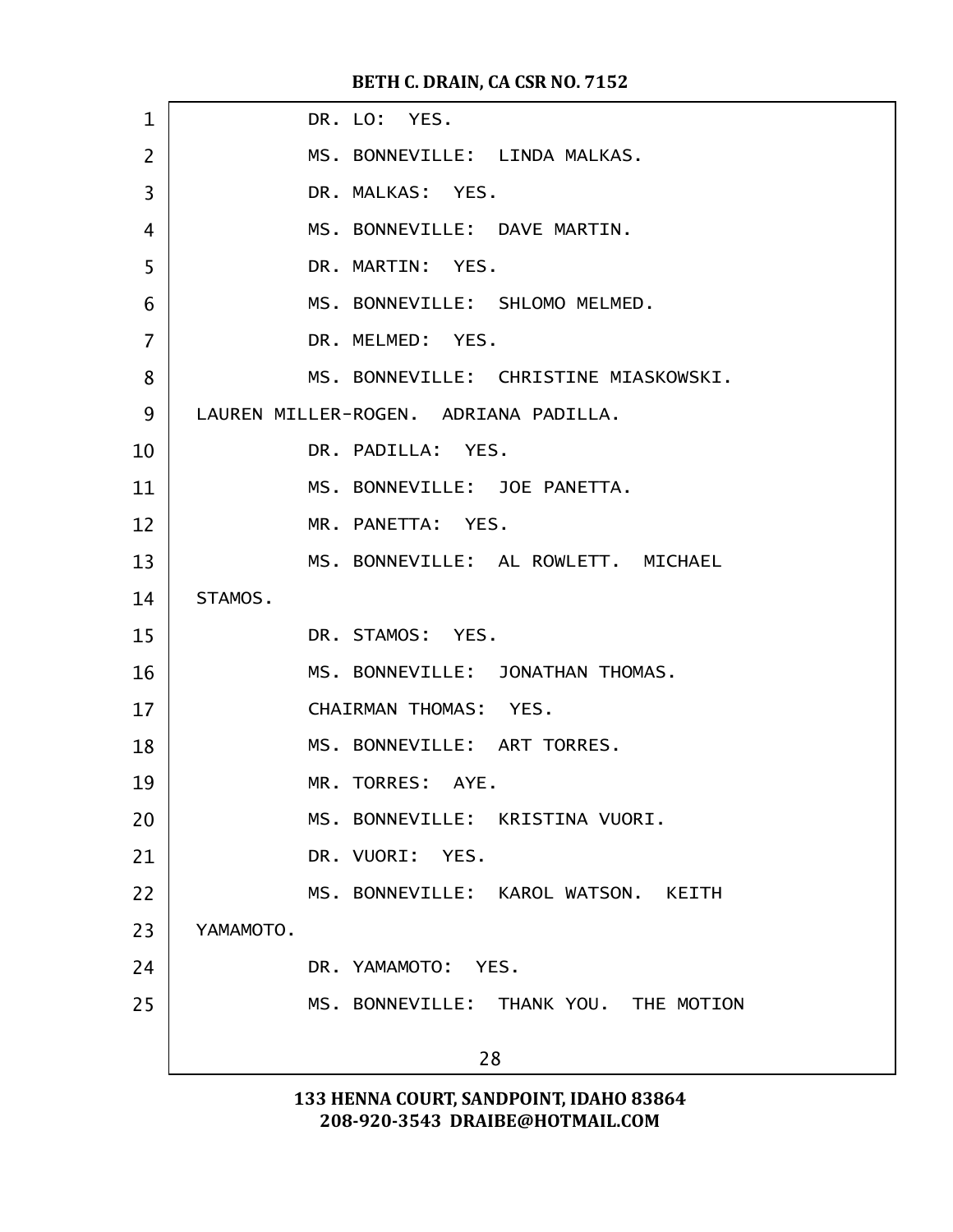| $\mathbf{1}$   | CARRIES.                                            |
|----------------|-----------------------------------------------------|
| 2              | CHAIRMAN THOMAS: THANK YOU, MARIA.                  |
| 3              | NEXT UP, CONSIDERATION OF NEW APPOINTMENTS          |
| 4              | AND REAPPOINTMENTS TO THE GRANTS WORKING GROUP      |
| 5              | MEMBERS. DR. SAMBRANO.                              |
| 6              | DR. SAMBRANO: HELLO AGAIN. SO WE ARE                |
| $\overline{7}$ | BRINGING FOR YOUR CONSIDERATION SIX NOMINATIONS FOR |
| 8              | GRANTS WORKING GROUP MEMBERSHIP TO CONTINUE TO      |
| 9              | EXPAND OUR POOL OF EXPERTS. AND AS TYPICALLY THE    |
| 10             | CASE, ALL NOMINEES HAVE SERVED AS NONVOTING         |
| 11             | SPECIALIST REVIEWERS IN A COUPLE OF INSTANCES, AND  |
| 12             | THAT HELPS GIVE US AN OPPORTUNITY TO ASSESS THEIR   |
| 13             | EXPERIENCE AND THEIR CAPABILITY.                    |
| 14             | AS REVIEWERS, THE LIST OF NOMINEES HAS              |
| 15             | BEEN REVIEWED BY THE CIRM LEADERSHIP, AND WE        |
| 16             | RECOMMEND THEIR APPOINTMENT. THESE INDIVIDUALS'     |
| 17             | BIOS ARE PROVIDED IN THE MATERIALS OF THE BOARD.    |
| 18             | AND THEY INCLUDE DRS. DEBORAH K. ARMSTRONG,         |
| 19             | ELIZABETH CONNICK, JULIAN HISCOX, MARK HUNG, MARTHA |
| 20             | ROOK, AND DANIEL SARIS.                             |
| 21             | AND IN ADDITION TO THESE SIX NEW                    |
| 22             | APPOINTMENTS, WE ALSO HAVE 12 EXISTING GRANTS       |
| 23             | WORKING GROUP MEMBERS WHOSE TERMS ARE EXPIRING, BUT |
| 24             | WE WISH TO REAPPOINT TO RETAIN THEIR EXPERTISE.     |
| 25             | THEIR BIOS AND TERMS ARE ALSO PROVIDED IN THE       |
|                |                                                     |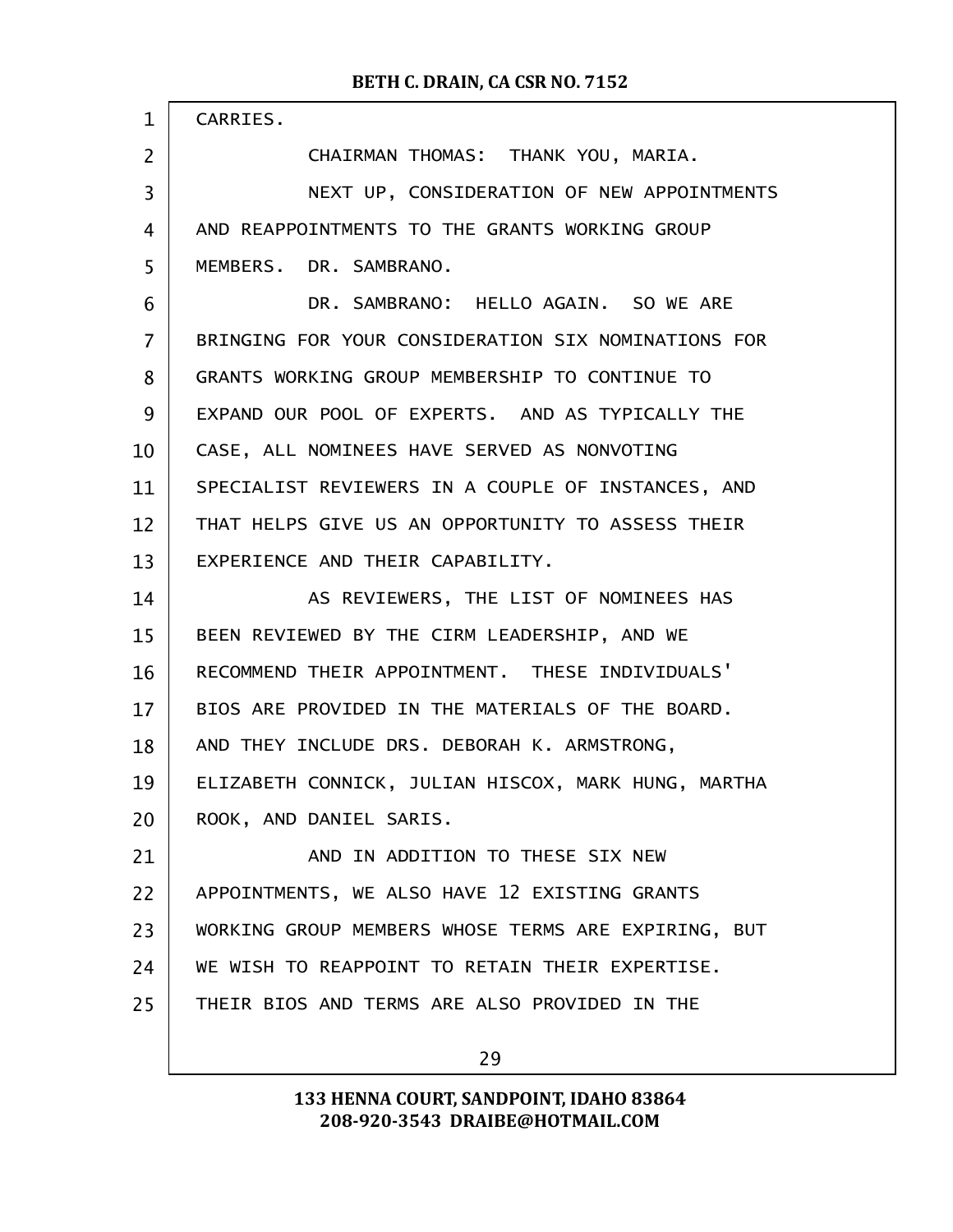| $\mathbf{1}$   | SUMMARY SHEET THAT WE PROVIDED TO YOU. SO WE ARE     |
|----------------|------------------------------------------------------|
| $\overline{2}$ | SEEKING APPROVAL OF THOSE SIX MEMBERS AND THE 12     |
| $\overline{3}$ | REAPPOINTMENTS. SO THANK YOU, MR. CHAIRMAN.          |
| 4              | CHAIRMAN THOMAS: THANK YOU, GIL. DO WE               |
| 5              | HAVE A MOTION TO THAT EFFECT?                        |
| 6              | DR. DULIEGE: I CAN MAKE THE MOTION.                  |
| $\overline{7}$ | CHAIRMAN THOMAS: A SECOND?                           |
| 8              | MR. BERNAL: SECOND.                                  |
| 9              | CHAIRMAN THOMAS: THANK YOU, DAN. ANY                 |
| 10             | QUESTIONS OR COMMENTS ON THIS ITEM?                  |
| 11             | DR. DULIEGE: A BRIEF COMMENT TO SAY THAT             |
| 12             | I'M ALWAYS VERY IMPRESSED BY THE WAY THESE MEMBERS   |
| 13             | OR FUTURE MEMBERS ARE SELECTED. THEY'RE ALWAYS VERY  |
| 14             | HIGH CALIBER. I CAN'T RECALL ONE INSTANCE WHERE      |
| 15             | SOMEONE FROM THE BOARD DISAGREED WITH THE PROPOSAL   |
| 16             | FROM THE CIRM. AND I WANT TO SAY THAT THAT'S A       |
| 17             | GREAT TESTIMONY TO THE QUALITY OF THE WORK THAT CIRM |
| 18             | IS DOING IN ENSURING THAT THESE GRANTS ARE REVIEWED  |
| 19             | BY THE BEST POSSIBLE PEOPLE AS A GROUP.              |
| 20             | CHAIRMAN THOMAS: THANK YOU, ANNE-MARIE.              |
| 21             | ANY ADDITIONAL COMMENTS?                             |
| 22             | MS. DURON: J.T.                                      |
| 23             | CHAIRMAN THOMAS: YSABEL.                             |
| 24             | MS. DURON: I AGREE WITH ANNE-MARIE. I                |
| 25             | JUST WANT TO MAKE SURE THAT IN OUR OUTREACH AND      |
|                | 30                                                   |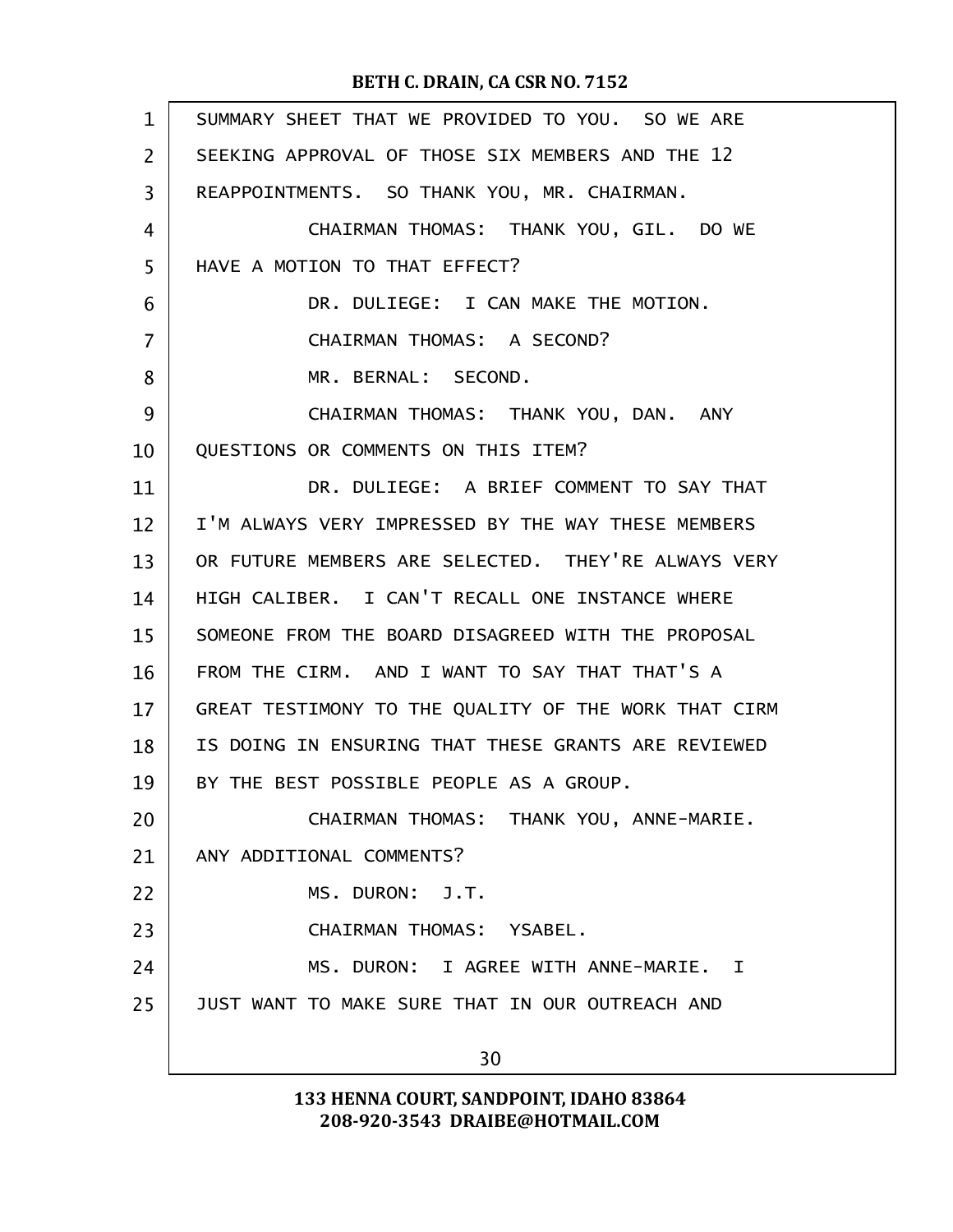| $\mathbf{1}$   | INCLUSION THAT WE DO OUR BEST TO MAKE SURE THAT WE  |
|----------------|-----------------------------------------------------|
| $\overline{2}$ | ARE REPRESENTING AS BEST WE CAN AND SEARCHING AS    |
| 3              | BEST WE CAN SOME OF OUR REPRESENTATIVES FROM THE    |
| 4              | RACIAL AND ETHNIC COMMUNITIES AS WELL. REALLY,      |
| 5              | REALLY WANT TO HEAR DIVERSE VOICES AND MAKE SURE    |
| 6              | THAT THEY'RE ALSO REPRESENTED AT THE HIGHEST LEVELS |
| 7              | OF OUR REVIEW. SO THANK YOU VERY MUCH. I            |
| 8              | APPRECIATE BRINGING STELLAR PEOPLE ABOARD. I'D LIKE |
| 9              | TO SEE MORE FROM OUR COMMUNITIES REPRESENTED. THANK |
| 10             | YOU.                                                |
| 11             | CHAIRMAN THOMAS: THANK YOU, YSABEL.                 |
| 12             | ANY OTHER QUESTIONS OR COMMENTS? ANY                |
| 13             | COMMENTS FROM MEMBERS OF THE PUBLIC? HEARING NONE,  |
| 14             | MARIA, WILL YOU PLEASE CALL THE ROLL.               |
| 15             | MS. BONNEVILLE: HAIFA ABDULHAQ.                     |
| 16             | DR. ABDULHAQ: YES.                                  |
| 17             | MS. BONNEVILLE: GEORGE BLUMENTHAL.                  |
| 18             | DR. BLUMENTHAL: YES.                                |
| 19             | MS. BONNEVILLE: MICHAEL BOTCHAN. LINDA              |
| 20             | BOXER.                                              |
| 21             | DR. BOXER: YES.                                     |
| 22             | MS. BONNEVILLE: LEONDRA CLARK-HARVEY.               |
| 23             | DR. CLARK-HARVEY: YES.                              |
| 24             | MS. BONNEVILLE: ANNE-MARIE DULIEGE.                 |
| 25             | DR. DULIEGE: YES.                                   |
|                | 31                                                  |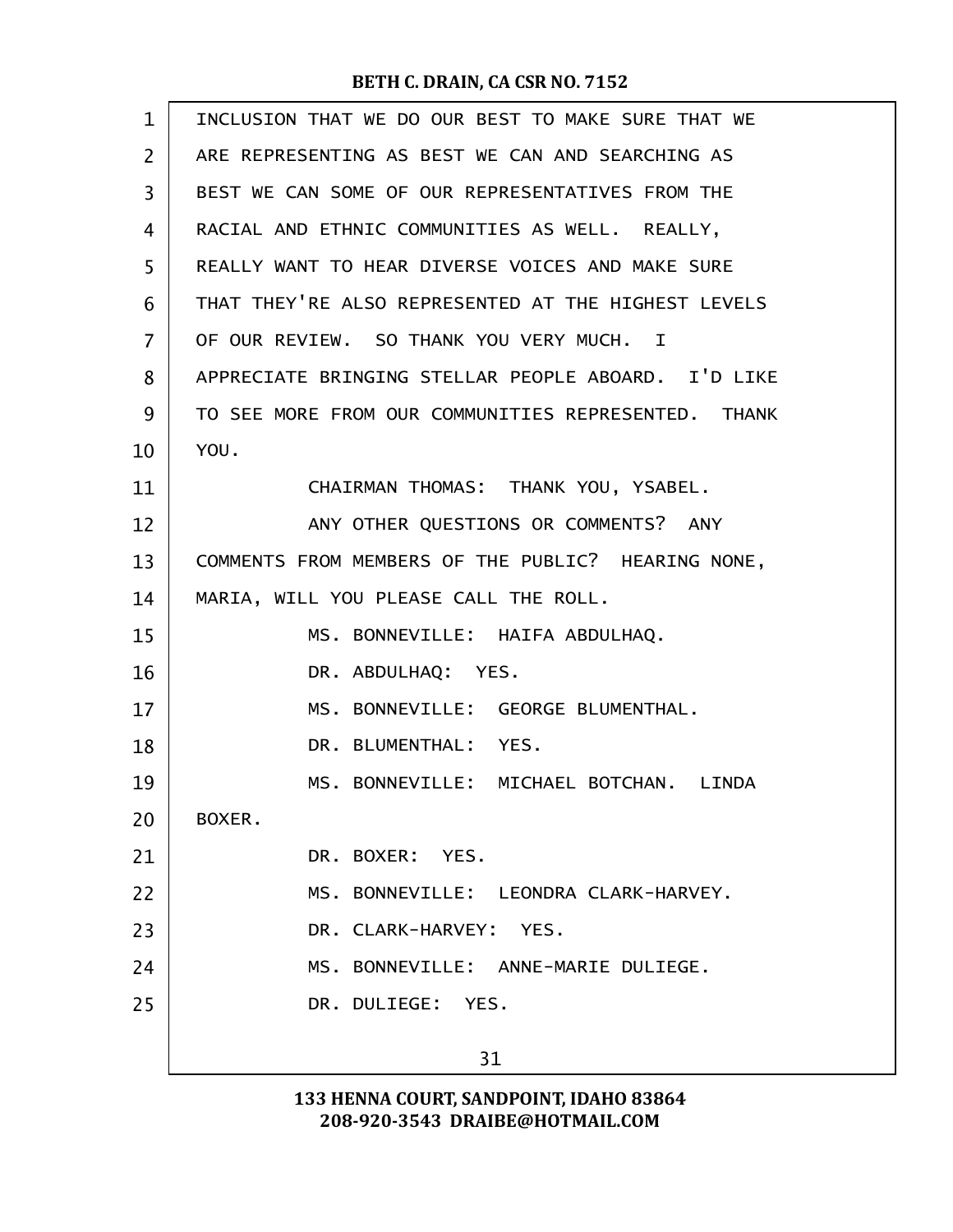| $\mathbf{1}$   |         | MS. BONNEVILLE: YSABEL DURON.         |
|----------------|---------|---------------------------------------|
| $\overline{2}$ |         | MS. DURON: YES.                       |
| $\overline{3}$ |         | MS. BONNEVILLE: MARK FISCHER-COLBRIE. |
| 4              |         | DR. FISCHER-COLBRIE: YES.             |
| 5              |         | MS. BONNEVILLE: FRED FISHER.          |
| 6              |         | DR. FISHER: YES.                      |
| $\overline{7}$ |         | MS. BONNEVILLE: ELENA FLOWERS. JUDY   |
| 8              | GASSON. |                                       |
| 9              |         | DR. GASSON: YES.                      |
| 10             |         | MS. BONNEVILLE: LARRY GOLDSTEIN.      |
| 11             |         | DR. GOLDSTEIN: YES.                   |
| 12             |         | MS. BONNEVILLE: DAVID HIGGINS.        |
| 13             |         | DR. HIGGINS: YES.                     |
| 14             |         | MS. BONNEVILLE: STEPHEN JUELSGAARD.   |
| 15             |         | MR. JUELSGAARD: YES.                  |
| 16             |         | MS. BONNEVILLE: JAMES KOVACH. RICH    |
| 17             | LAJARA. |                                       |
| 18             |         | MR. LAJARA: YES.                      |
| 19             |         | MS. BONNEVILLE: PAT LEVITT.           |
| 20             |         | DR. LEVITT: YES.                      |
| 21             |         | MS. BONNEVILLE: DAVID LO.             |
| 22             |         | DR. LO: YES.                          |
| 23             |         | MS. BONNEVILLE: LINDA MALKAS.         |
| 24             |         | DR. MALKAS: YES.                      |
| 25             |         | MS. BONNEVILLE: DAVE MARTIN.          |
|                |         | 32                                    |
|                |         |                                       |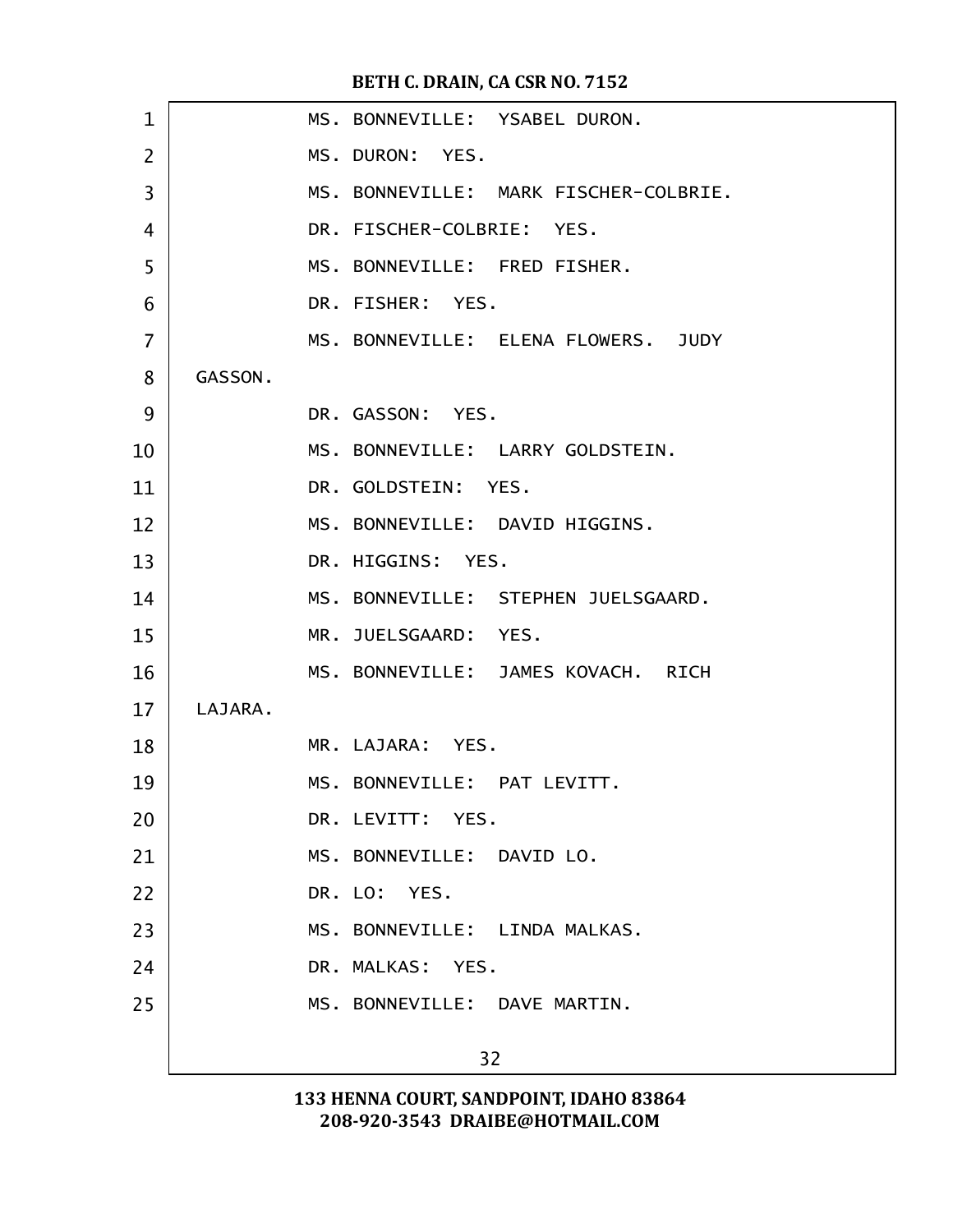| $\mathbf{1}$ | DR. MARTIN: YES.                                    |
|--------------|-----------------------------------------------------|
| 2            | MS. BONNEVILLE: SHLOMO MELMED.                      |
| 3            | DR. MELMED: YES.                                    |
| 4            | MS. BONNEVILLE: CHRISTINE MIASKOWSKI.               |
| 5            | LAUREN MILLER-ROGEN. ADRIANA PADILLA.               |
| 6            | DR. PADILLA: YES.                                   |
| 7            | MS. BONNEVILLE: JOE PANETTA.                        |
| 8            | MR. PANETTA: YES.                                   |
| 9            | MS. BONNEVILLE: AL ROWLETT. MICHAEL                 |
| 10           | STAMOS.                                             |
| 11           | DR. STAMOS: YES.                                    |
| 12           | MS. BONNEVILLE: JONATHAN THOMAS.                    |
| 13           | CHAIRMAN THOMAS: YES.                               |
| 14           | MS. BONNEVILLE: ART TORRES.                         |
| 15           | MR. TORRES: AYE.                                    |
| 16           | MS. BONNEVILLE: KRISTINA VUORI.                     |
| 17           | DR. VUORI: YES.                                     |
| 18           | MS. BONNEVILLE: KAROL WATSON. KEITH                 |
| 19           | YAMAMOTO.                                           |
| 20           | DR. YAMAMOTO: YES.                                  |
| 21           | MS. BONNEVILLE: THANK YOU. THE MOTION               |
| 22           | CARRIES.                                            |
| 23           | CHAIRMAN THOMAS: THANKS, MARIA. EVERY               |
| 24           | ONCE IN A WHILE IT'S ALWAYS GOOD TO MAKE A COMMENT. |
| 25           | WE KIND OF TAKE THE GWG FOR GRANTED BECAUSE THEY'RE |
|              | 33                                                  |
|              |                                                     |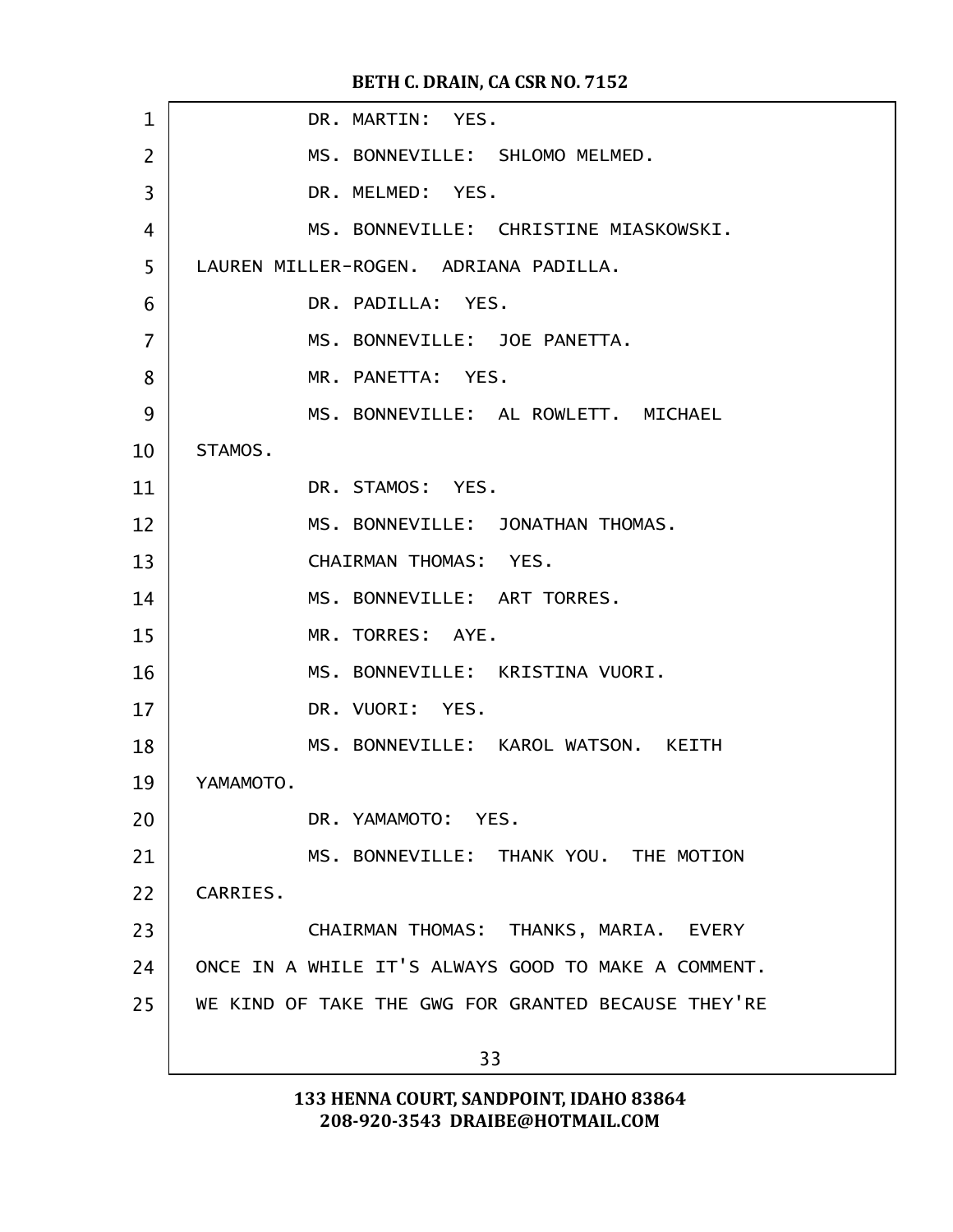| $\mathbf{1}$   | SUCH A FUNDAMENTAL PART OF WHAT CIRM DOES. BUT      |
|----------------|-----------------------------------------------------|
| $\overline{2}$ | HAVING SAT ON EVERY GWG SINCE I STARTED, FOR THOSE  |
| 3              | MEMBERS OF THE BOARD WHO HAVE NOT BEEN INVOLVED IN  |
| 4              | THE REVIEWS THEMSELVES, THE CALIBER OF THE          |
| 5              | PARTICIPANTS AND THE QUALITY OF THE WORK, THE       |
| 6              | EXCEPTIONAL DILIGENCE AND ANALYSIS THAT THEY BRING  |
| $\overline{7}$ | TO THE TABLE IN EVERY SINGLE GWG MEETING IS REALLY  |
| 8              | IMPRESSIVE. AND IT IS SORT OF THE MEAT AND POTATOES |
| 9              | THAT DRIVES THE WHOLE CIRM OPERATION. SO JUST TO    |
| 10             | MAKE SURE THE BOARD UNDERSTANDS THAT THE MEMBERS OF |
| 11             | THE GWG TAKE THINGS EXTRAORDINARILY SERIOUSLY AND   |
| 12             | OFFER RIGOROUS COMMENTARY THAT REALLY INFORMS THE   |
| 13             | BEST RESULTS. THAT'S MY FIRST POINT.                |
| 14             | THE SECOND POINT IS IT'S ALWAYS                     |
| 15             | INTERESTING TO HEAR FROM THE MEMBERS OF THE GWG HOW |
| 16             | MUCH THEY ENJOY BEING A PART OF THE CIRM PROCESS.   |
| 17             | VIRTUALLY ALL OF THEM ARE NIH REVIEWERS, REVIEWERS  |
| 18             | FOR OTHER INSTITUTIONS, AND THEY, WITHOUT FAIL,     |
| 19             | COMMENT HOW, LITERALLY, THE CIRM REVIEWS ARE THE    |
| 20             | FAVORITE REVIEWS THAT THEY'RE A PART OF, WHICH IS   |
| 21             | ALWAYS GOOD TO HEAR AND FURTHER HELPS THEM WANT TO  |
| 22             | PUT IN ALL THE TIME AND EFFORT THAT THEY DO TO MAKE |
| 23             | THE OPERATION WORK. SO I THOUGHT MEMBERS OF THE     |
| 24             | BOARD WOULD APPRECIATE HEARING THAT.                |
| 25             | FINALLY, JUST A SHOUT-OUT TO GIL AND ALL            |
|                | 34                                                  |
|                |                                                     |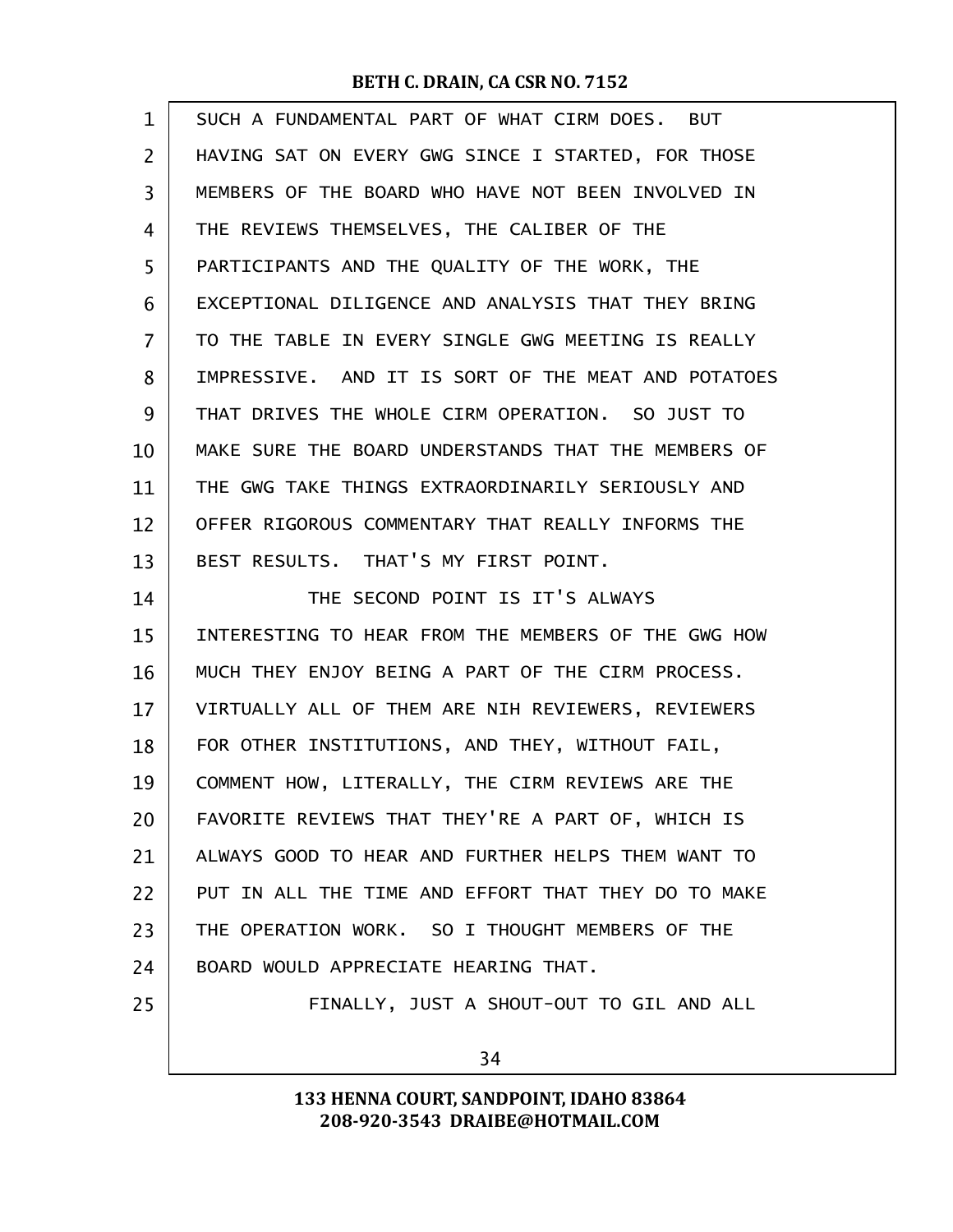| $\mathbf{1}$ | THE MEMBERS OF THE REVIEW TEAM. THEY HAVE MANY       |
|--------------|------------------------------------------------------|
| 2            | REVIEWS TO DEAL WITH. THIS YEAR IN PARTICULAR IT'S   |
| 3            | GOING TO BE, I BELIEVE, AN ALL-TIME RECORD NUMBER OF |
| 4            | REVIEWS. AND THEY ALWAYS EXECUTE WITH THE UTMOST     |
| 5            | PROFESSIONALISM AND MAKE THE PROCESS GO LIKE         |
| 6            | CLOCKWORK. SO TO GIL AND THE TEAM, THANK YOU FOR     |
| 7            | ALL YOU DO.                                          |
| 8            | OKAY. ON TO --                                       |
| 9            | MS. DURON: FIRST OF ALL, J.T., I REALLY              |
| 10           | WANT TO ECHO YOUR SENTIMENTS. WHEN I TAKE A LOOK AT  |
| 11           | EVEN THE TITLES FOR THE REVIEWS THEY HAVE TO DO, I'M |
| 12           | GOING, OH, MY GOD. WHAT THE HECK ARE THEY TALKING    |
| 13           | ABOUT? THE FACT THAT THEY ARE REVIEWING SO MANY      |
| 14           | VERY COMPLEX SCIENTIFIC PROJECTS, KUDOS TO THEM.     |
| 15           | I THINK THAT MY REMARKS ABOUT DIVERSITY              |
| 16           | AND INCLUSION AMONGST THESE REVIEWERS ALSO GOES TO   |
| 17           | MY FEAR THAT IF WE CAN'T FIND EXPERTS FROM RACIAL    |
| 18           | AND ETHNIC COMMUNITIES, IT'S BECAUSE, ONE, WE        |
| 19           | HAVEN'T TRIED HARD ENOUGH, OR, TWO, THEY'RE NOT      |
| 20           | THERE. AND THAT MEANS THE SYSTEM IN AND OF ITSELF    |
| 21           | IS NOT CREATING, ALLOWING, OR IMPACTING THE GROWTH   |
| 22           | OF EXPERTS FROM OUR COMMUNITIES. THEY'RE NOT COMING  |
| 23           | INTO THE SCIENCE SCHOOLS, THEY'RE NOT GRADUATING,    |
| 24           | THEY'RE NOT GETTING A PATHWAY TO BECOME THESE        |
| 25           | EXPERTS.                                             |
|              |                                                      |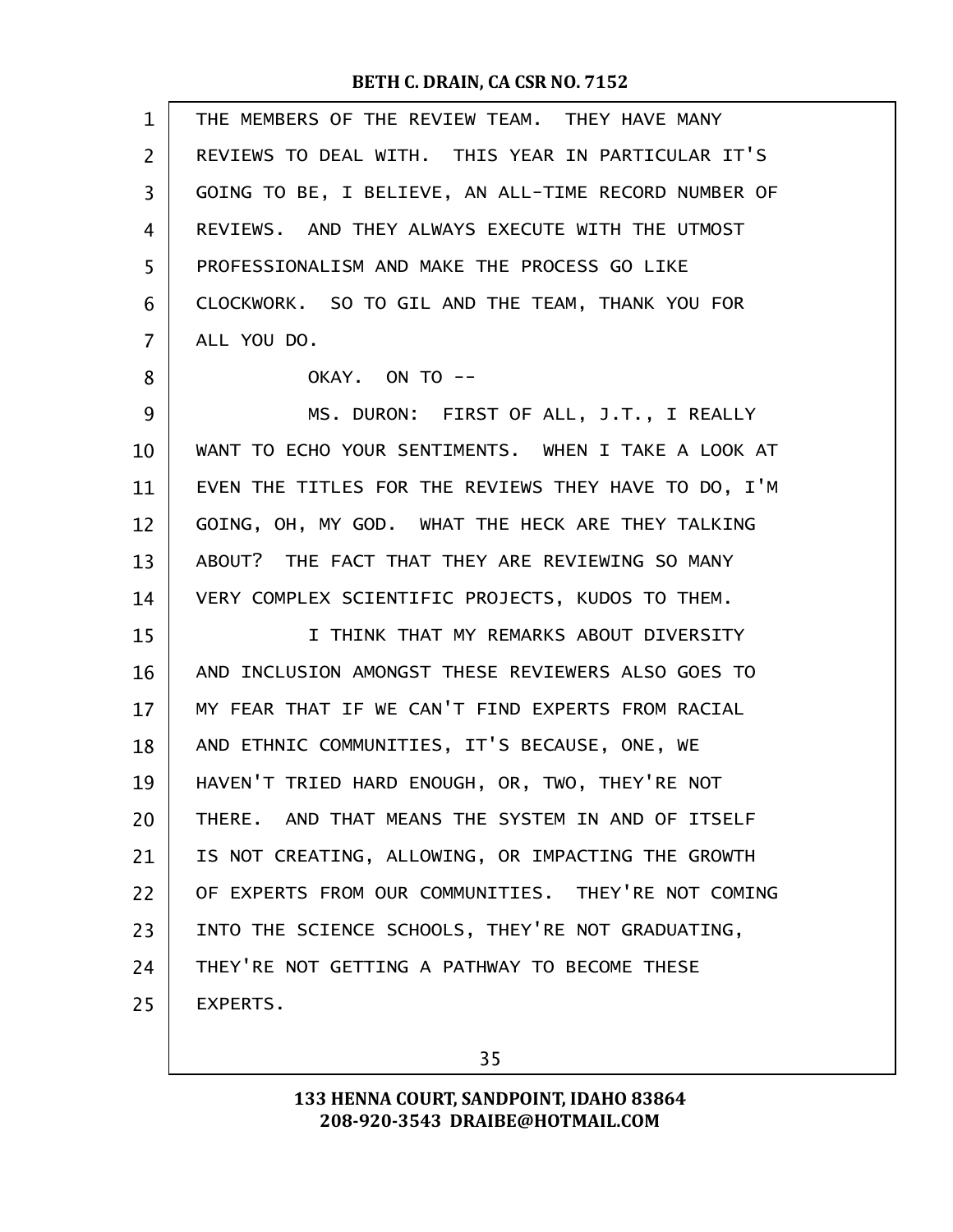| $\mathbf 1$    | SO THAT'S SORT OF A REFLECTION MORE OF MY            |
|----------------|------------------------------------------------------|
| $\overline{2}$ | CONCERN. AND I KEEP THINKING WHAT CAN I DO TO HELP   |
| 3              | CHANGE THAT MODEL OR THAT BARRIER. AND I WELCOME     |
| 4              | ANYBODY ELSE'S IDEAS ABOUT THAT BECAUSE I THINK THAT |
| 5              | IF CIRM COULD BE VERY INTENTIONAL AND REFLECTIVE     |
| 6              | OUTWARD TOWARDS THE REST OF THE ACADEMIC COMMUNITIES |
| 7              | AND OTHER AREAS WHERE THERE'S THIS EXPERTISE AS      |
| 8              | REQUIRED, THAT THEY TOO BE VERY INTENTIONAL IN       |
| 9              | TRYING TO HELP DEVELOP THOSE PIPELINES. BECAUSE I    |
| 10             | WOULD LOVE TO SEE A LOT MORE YOUNG LATINO            |
| 11             | SCIENTISTS, AND I'D LOVE TO SEE THEM GROW EXPERTISE, |
| 12             | AND I'D LOVE TO SEE THEM HAVE THESE KINDS OF         |
| 13             | OPPORTUNITIES SO SIT THERE AT THE TOP OF THE FOOD    |
| 14             | CHAIN WITH AN EXPERTISE AND BRINGING A LIVED         |
| 15             | EXPERIENCE THAT ADDS TO THE DEPTH AND THE BREADTH OF |
| 16             | THE KIND OF RESEARCH THAT IS BEING DONE.             |
| 17             | AND THAT'S MY CONCERN WHEN I MAKE THESE              |
| 18             | REMARKS. AND THAT'S OBVIOUSLY, MARIA, WHY I LOVE     |
| 19             | THE IDEA OF THE SPARK AND THE BRIDGES AND ALL OF     |
| 20             | THOSE PROGRAMS WHICH WE HOPE ARE CREATING THOSE      |
| 21             | OPPORTUNITIES. SO I DO NOT WANT TO BELITTLE ANY OF   |
| 22             | THE FOLK WHO ARE DOING THIS VERY DIFFICULT REVIEW.   |
| 23             | I JUST WOULD LIKE TO SEE SOME NEW FOLK ABOARD OR     |
| 24             | DIFFERENT FOLK ABOARD. THAT'S ALL. THANK YOU VERY    |
| 25             | MUCH.                                                |

36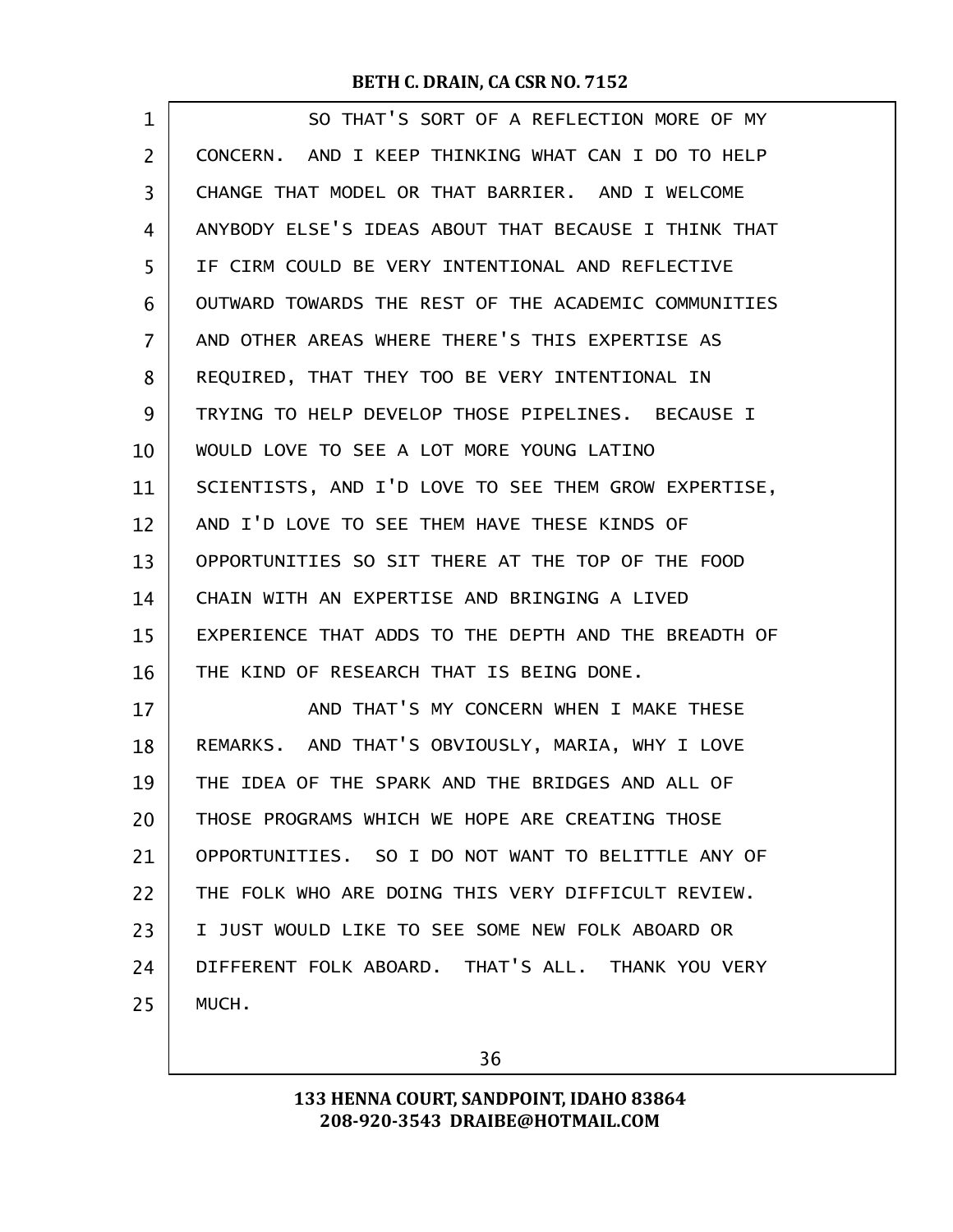CHAIRMAN THOMAS: THANK YOU, YSABEL. DAVID. DR. MARTIN: J.T., COULD YOU JUST GIVE US A BRIEF ASSESSMENT OF THE REASONS IN YOUR MIND OR WHAT YOU HEAR FOR THE REVIEWS BEING SO FAVORABLE AND ENJOYED OR APPRECIATED BY THE GWG? CHAIRMAN THOMAS: WELL, NOT BEING A REVIEWER MYSELF OBVIOUSLY FOR CIRM OR FOR OTHER ORGANIZATIONS, I DON'T KNOW EXACTLY WHAT GOES ON WHEN THEY ARE REVIEWING FOR OTHERS. BUT ALL I CAN SAY IS THEY MAKE THE SUMMARY COMMENT, THAT THE PROCESSES THAT WE HAVE IN PLACE ARE SUCH THAT THEY VERY MUCH ENJOY PARTICIPATING. WE GOT OVERWHELMING RESPONSE FROM OUR REVIEWERS WHEN PROP 14 PASSED AND IT WAS CLEAR THAT CIRM WAS GOING TO CONTINUE. I REMEMBER AT THE LAST GWG MEETING BEFORE THE ELECTION IN 2020, THERE WAS THIS SORT OF SENSE OF CONCERN AND WORRY THAT, WERE PROP 14 NOT TO PASS, CIRM WOULD NO LONGER EXIST IN ITS CURRENT FORM. AND THEY WERE -- THERE WERE LOTS OF SORT OF TESTIMONIALS AND COMMENTS AT THAT GWG ABOUT WHAT A PLEASURE IT'S BEEN TO SERVE AND HOW MUCH THEY APPRECIATED THE OPPORTUNITY AND WHAT GREAT WORK IS COMING OUT OF IT. SO I CAN'T GIVE YOU SPECIFICS. I CAN JUST SORT OF TELL YOU WHAT THEY SAID ABOUT WHAT WE DO. 1 2 3 4 5 6 7 8  $\mathbf{q}$ 10 11 12 13 14 15 16 17 18 19 20 21 22 23 24 25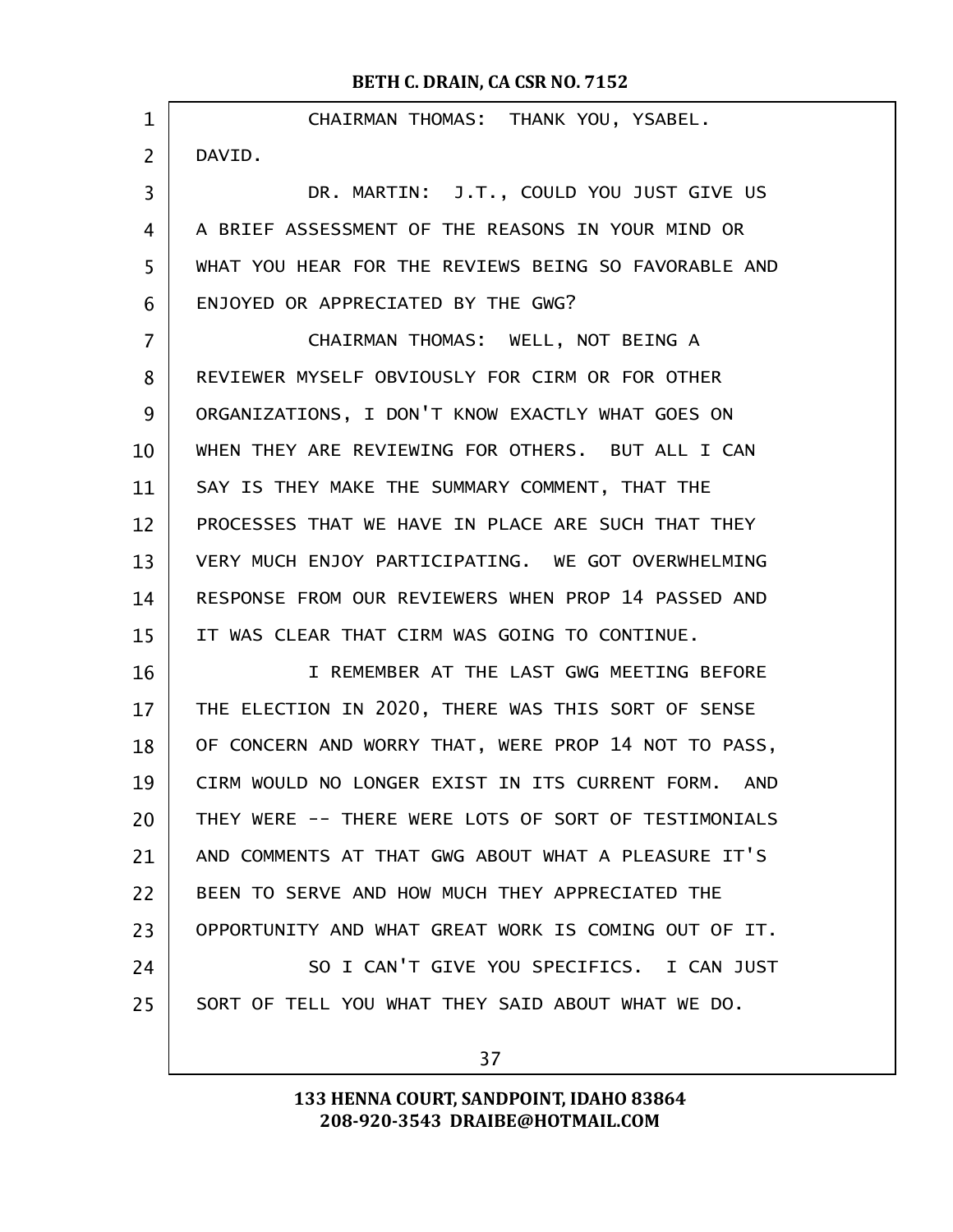| $\mathbf{1}$   | AND THEY THINK THAT OUR PRACTICES ARE BEST IN CLASS, |
|----------------|------------------------------------------------------|
| $\overline{2}$ | AND IT'S JUST A PLEASURE FOR THEM TO PARTICIPATE.    |
| 3              | THAT'S ABOUT THE BEST I CAN SAY ON THAT. BUT THANK   |
| 4              | YOU FOR ASKING.                                      |
| 5              | ANY OTHER COMMENTS OR QUESTIONS? FRED,               |
| 6              | YES.                                                 |
| 7              | DR. FISHER: I THINK -- AS A PATIENT                  |
| 8              | ADVOCATE ON THE GWG, IT'S BEEN EXTRAORDINARY FOR ME  |
| 9              | TO SEE THE ACUMEN AND THE COMMITMENT AND THE         |
| 10             | SCIENTIFIC RIGOR THAT THOSE REVIEWERS BRING TO THE   |
| 11             | PROCESS. AND I THINK, LIKE ALL OF US THAT WANT TO    |
| 12             | MAKE A DIFFERENCE IN THE WORLD AND WANT TO HAVE AN   |
| 13             | IMPACT ON PEOPLE, WHEN YOU HAVE THE COMBINATION OF   |
| 14             | THE OPPORTUNITY TO REVIEW THE BEST SCIENCE AND       |
| 15             | ACTUALLY HAVE THE FUNDING TO MOVE IT FORWARD, THAT'S |
| 16             | AN EXTRAORDINARILY REWARDING OPPORTUNITY BECAUSE YOU |
| 17             | GET TO APPLY YOUR EXPERTISE IN A WAY THAT REALLY HAS |
| 18             | A CHANCE TO MOVE THE NEEDLE ON THE THING YOU         |
| 19             | DEDICATED YOUR LIFE TO.                              |
| 20             | SO I HAVEN'T HEARD THAT FROM ANY OF THEM;            |
| 21             | BUT HAVING WATCHED THE COMMITMENT THAT THEY BRING TO |
| 22             | THE PROCESS, I HAVE TO THINK THAT'S PART OF AN       |
| 23             | ELEMENT. AND TO BE ABLE TO DO IT IN SUCH A           |
| 24             | COLLEGIAL WAY WHERE THEY'RE NOT IN THEIR OWN LAB,    |
| 25             | THEY'RE NOT IN THEIR OWN INSTITUTION, THEY'RE        |
|                |                                                      |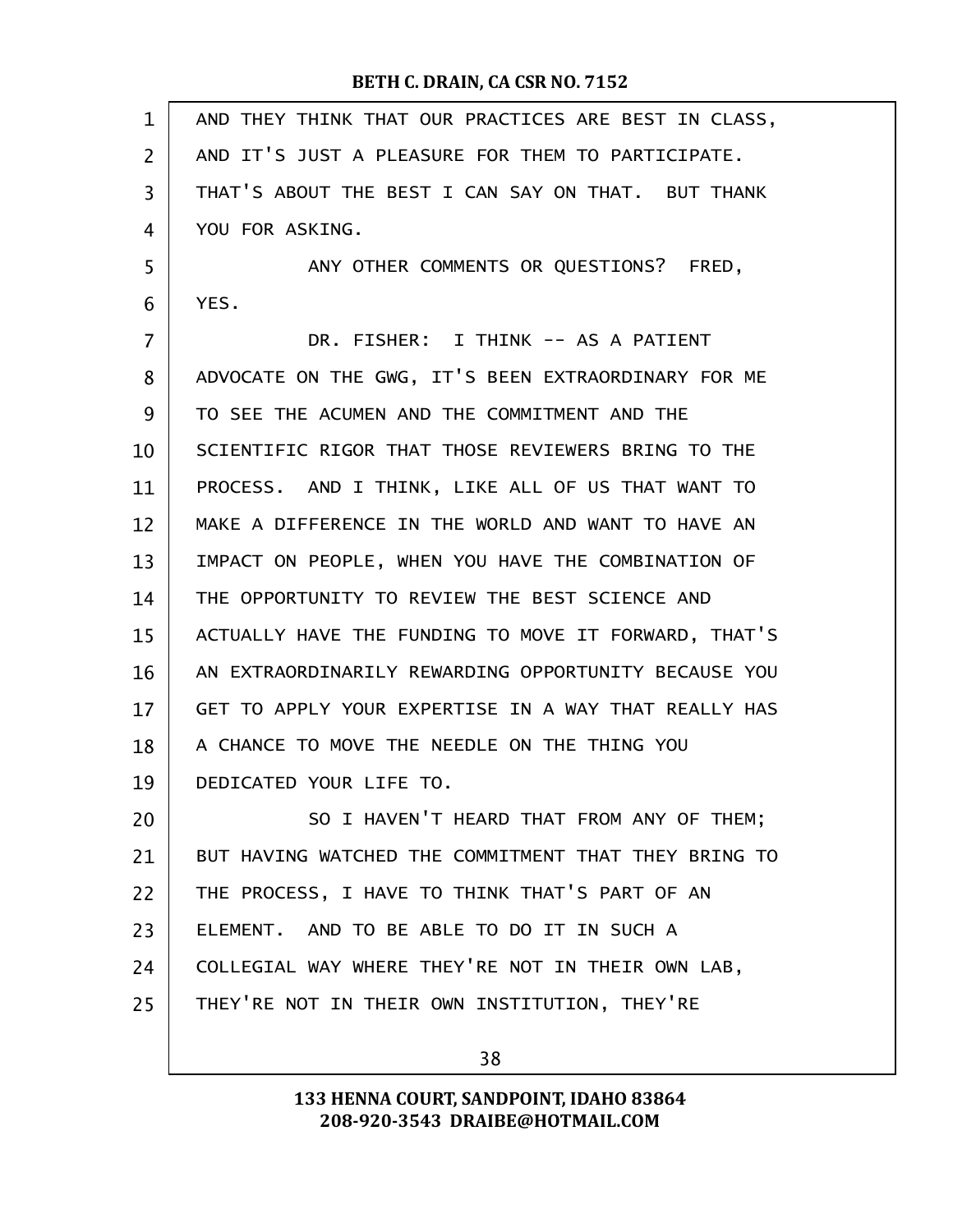| $\mathbf 1$ | ACTUALLY INTERACTING WITH PEOPLE LITERALLY FROM      |
|-------------|------------------------------------------------------|
| 2           | ACROSS THE GLOBIN. SO IT IS AN EXTRAORDINARY         |
| 3           | EXPERIENCE TO WITNESS MYSELF, AND I'M GUESSING IT    |
| 4           | HAS -- THAT'S PART OF WHY IT HAS SUCH VALUE TO THE   |
| 5           | PEOPLE WHO DO IT. AND I'M GRATEFUL TO THEM FOR THE   |
| 6           | INCREDIBLE AMOUNT OF TIME THEY DEDICATE TO IT.       |
| 7           | CHAIRMAN THOMAS: THANK YOU, FRED. ART,               |
| 8           | BEFORE I TURN TO YOU, JUST A COMMENT FOLLOWING       |
| 9           | FRED'S COMMENTS. THAT A KEY PART OF THE GWG HAS      |
| 10          | ALWAYS BEEN AND CONTINUES TO BE THE SIGNIFICANT      |
| 11          | INVOLVEMENT BY OUR PATIENT ADVOCATES WHO ARE MEMBERS |
| 12          | OF THE GWG WHO BRING A MOST IMPORTANT PERSPECTIVE TO |
| 13          | THE TABLE FOR THOSE DISCUSSIONS AND WHO UNIFORMLY    |
| 14          | ARE HIGHLY RESPECTED BY OUR SCIENTIFIC MEMBERS OF    |
| 15          | THE GROUP. SO TO ALL OF OUR PATIENT ADVOCATES WHO    |
| 16          | ARE PARTICIPANTS IN THAT, THANK YOU VERY MUCH FOR    |
| 17          | YOUR GREAT DEDICATION ON THAT ON TOP OF EVERYTHING   |
| 18          | ELSE THAT YOU HAVE TO DO HERE WITH CIRM. ART.        |
| 19          | MR. TORRES: YES. I SERVED ON EVERY GROUP             |
| 20          | AS A CANCER PATIENT ADVOCATE SINCE I CAME ON BOARD   |
| 21          | IN 2009. SO OVER THE YEARS, I KNOW SOME OF US HAVE   |
| 22          | NOT HAD THE OPPORTUNITY TO HAVE IN-PERSON MEETINGS,  |
| 23          | BUT IT IS A VERY INTERNATIONAL GROUP OF PEOPLE THAT  |
| 24          | ARE VERY DEDICATED TO THEIR PATIENTS, VERY DEDICATED |
| 25          | TO THE SCIENCES, AND ALWAYS COMPLIMENTING US ON HOW  |
|             |                                                      |

39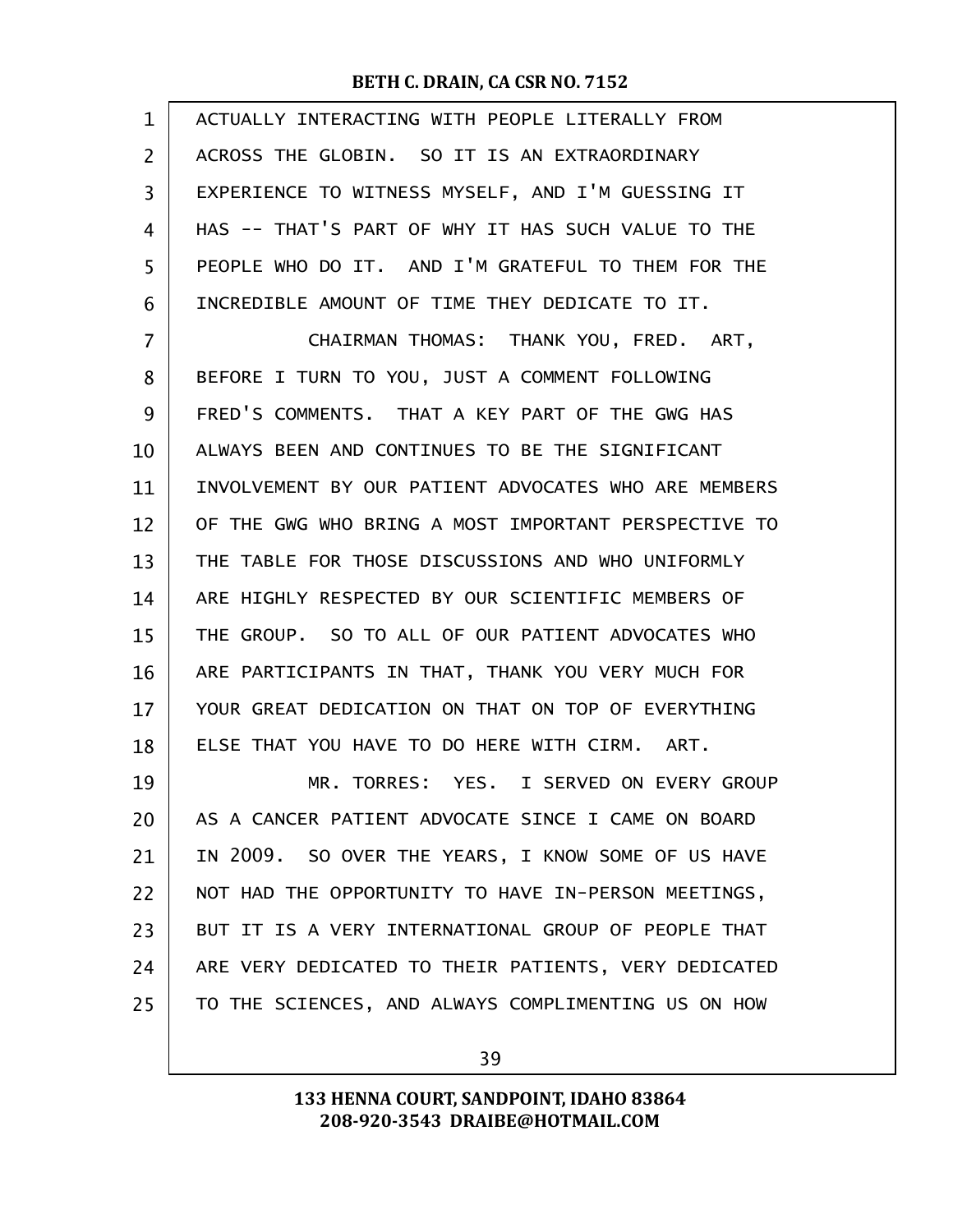| PARTICIPATION, HOW THE STAFF HAS BEEN SO PRODUCTIVE<br>MOST OF THE DIVERSITY THAT YSABEL TALKED |
|-------------------------------------------------------------------------------------------------|
|                                                                                                 |
|                                                                                                 |
|                                                                                                 |
| ABOUT HAS REALLY COME FROM OUR PATIENT ADVOCATES WHO                                            |
| HAVE SERVED ON THE BOARD, SPECIFICALLY DR. PRIETO                                               |
| AND ALSO AL ROWLETT AND OTHERS, THAT HAVE BEEN                                                  |
| PARTICIPATORY, DAN BERNAL NOW AS WELL. BUT, AGAIN,                                              |
| WE ARE SUFFERING FROM AFRICAN-AMERICAN ADMISSIONS                                               |
| INTO OUR UNIVERSITY, FROM LATINOS IN THE SCIENCES.                                              |
| AND THERE'S ONE GUY ON THIS BOARD WHO HAS DONE MORE                                             |
| THAN ANYBODY, I THINK, TO HELP RECRUIT ESPECIALLY                                               |
|                                                                                                 |
| BLUMENTHAL FROM SANTA CRUZ, WHO I KNOW IS VERY                                                  |
| DEDICATED TO SCIENCE. AND I KNOW THAT CAMPUS UNDER                                              |
|                                                                                                 |
| SO IT'S GOING TO TAKE TIME AS WE INCREASE                                                       |
| THOSE NUMBERS BECAUSE WE ARE LACKING IN TERMS OF                                                |
| PROFESSORS, WE'RE LACKING IN TERMS OF SCIENTISTS,                                               |
| WE'RE LACKING IN TERMS OF OTHER AREAS WHERE WE COULD                                            |
| BRING CERTAIN PEOPLE TO THESE GROUP REVIEWS. SO I'M                                             |
| LOOKING FORWARD TO THAT TIME WHEN WE IMPROVE THOSE                                              |
|                                                                                                 |
| CHAIRMAN THOMAS: THANK YOU, ART. DAVID,                                                         |
|                                                                                                 |
|                                                                                                 |
|                                                                                                 |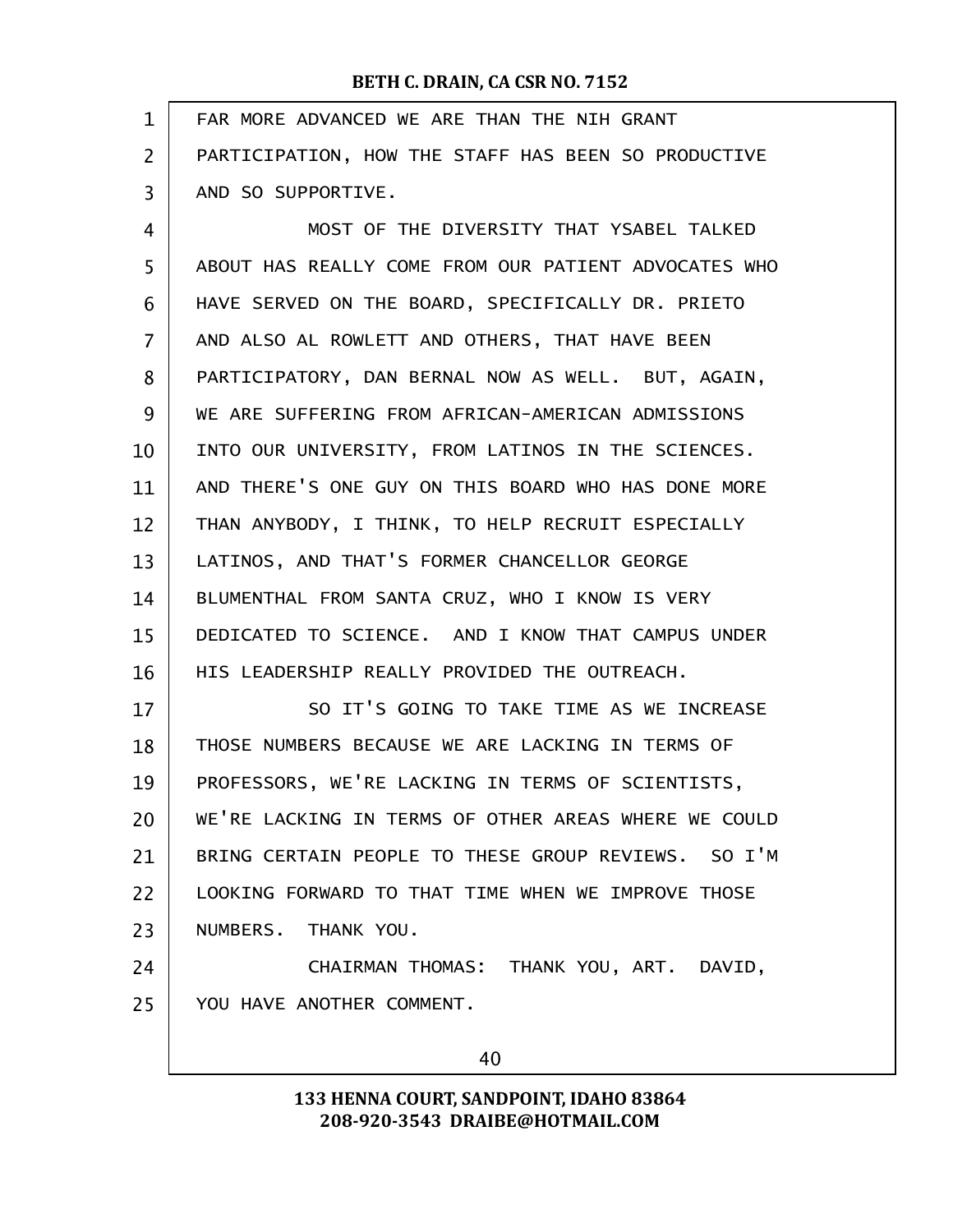| 1              | DR. MARTIN: JUST VERY BRIEFLY. I THINK               |
|----------------|------------------------------------------------------|
| $\overline{2}$ | THAT THIS IS IMPORTANT ENOUGH FOR OTHER FUNDING      |
| 3              | AGENCIES GLOBALLY, THAT SOMEONE, A SMALL GROUP,      |
| 4              | MAYBE CIRM AND SOME PARTICIPANTS, SHOULD WRITE A     |
| 5              | SHORT SUMMARY OF WHY IT SEEMS TO BE SO APPRECIATED   |
| 6              | AND SUCCESSFUL AND SHARE IT, PUBLISH IT.             |
| 7              | CHAIRMAN THOMAS: VERY INTERESTING IDEA.              |
| 8              | THANK YOU, DAVID. I WILL SAY THAT YOU MAY RECALL     |
| 9              | SEVERAL YEARS AGO THAT RANDY AND MARIA AND MEMBERS   |
| 10             | OF THE CIRM TEAM WENT BACK TO NIH AT NIH'S           |
| 11             | INVITATION TO MEET WITH LEADERS OF VARIOUS           |
| 12             | INSTITUTES AT THE NIH TO DESCRIBE THESE              |
| 13             | BEST-IN-CLASS PROCESSES THAT WE HAVE IN PLACE, WHICH |
| 14             | WAS A GREAT OPPORTUNITY FOR CIRM TO INFORM THEM, BUT |
| 15             | ALSO A REAL VINDICATION FROM THE HIGHEST POSSIBLE    |
| 16             | FUNDING LEVEL ORGANIZATION THAT WHAT WE ARE DOING IS |
| 17             | REALLY VIEWED AS THE EXPERT PROCESS THAT WE ALL KNOW |
| 18             | IT TO BE. BUT THAT'S A VERY GOOD IDEA, DAVID. SO     |
| 19             | THANK YOU.                                           |
| 20             | ANY OTHER COMMENTS ON THAT TOPIC? OKAY.              |
| 21             | WE ARE NOW GOING TO MOVE INTO THE PART OF THE        |
| 22             | MEETING THAT IS THE APPLICATION REVIEW SUBCOMMITTEE. |
| 23             | AND THE FIRST ITEM FOR CONSIDERATION IS ITEM NO. 7,  |
| 24             | CONSIDERATION OF APPLICATIONS SUBMITTED IN RESPONSE  |
| 25             | TO DISC2, PARTNERING OPPORTUNITY FOR DISCOVERY STAGE |
|                | 41                                                   |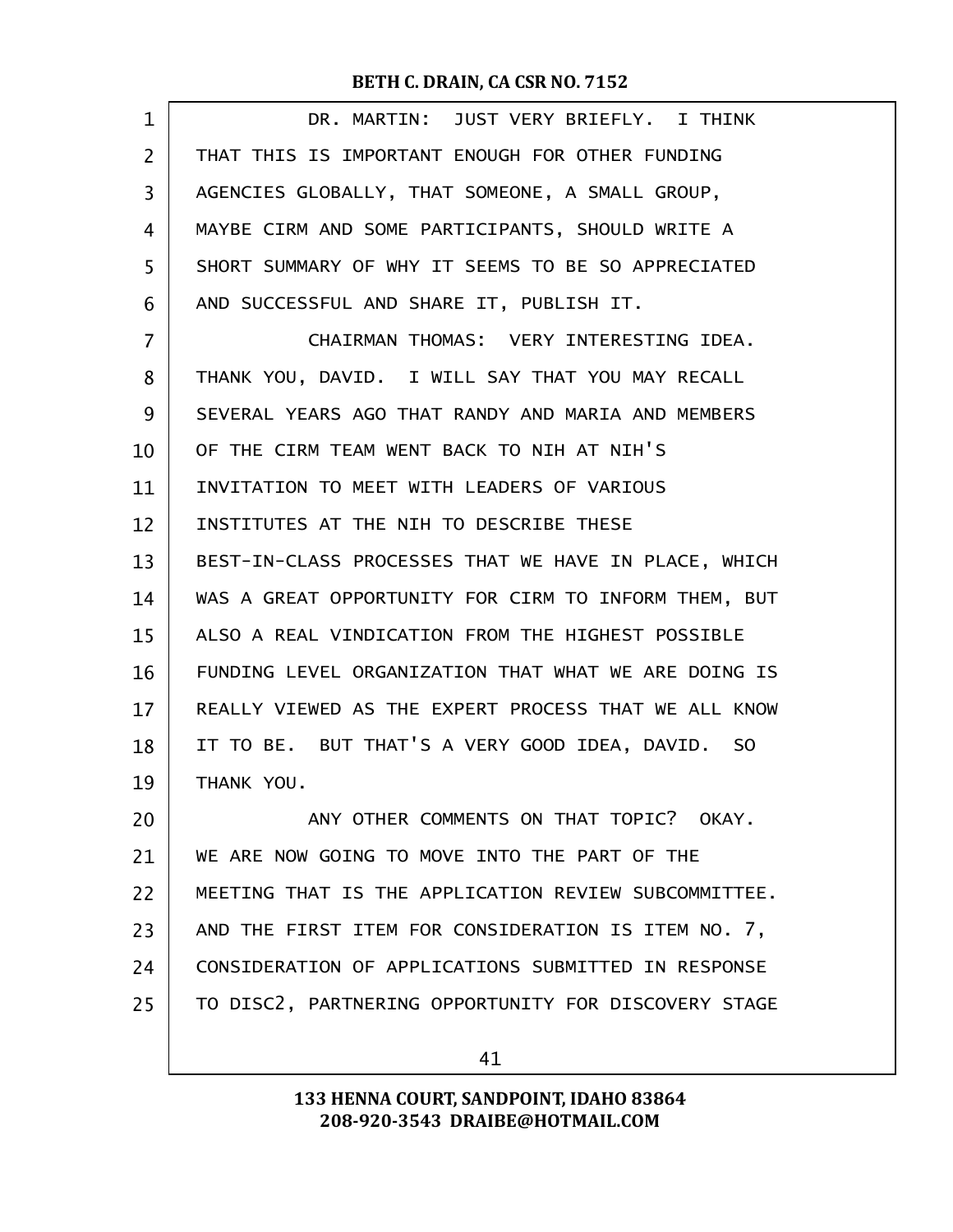| $\mathbf{1}$   | RESEARCH PROJECTS. HAVE A PRESENTATION BY DR.       |
|----------------|-----------------------------------------------------|
| $\overline{2}$ | SAMBRANO.                                           |
| 3              | DR. SAMBRANO: THANK YOU, MR. CHAIRMAN.              |
| 4              | I'M GOING TO SHARE MY SCREEN.                       |
| 5              | ALL RIGHT. SO WE ARE BRINGING TO YOU THE            |
| 6              | RECOMMENDATIONS FROM THE GRANTS WORKING GROUP       |
| $\overline{7}$ | RELATED TO THE DISCOVERY 2 FUNDING OPPORTUNITY. SO  |
| 8              | I WANT TO PROVIDE YOU A LITTLE BACKGROUND ON WHAT   |
| 9              | DISC2 IS, ALSO KNOWN AS QUEST. BUT THIS FUNDING     |
| 10             | OPPORTUNITY FALLS INTO OUR EARLY SET OF CORE        |
| 11             | PROGRAMS INTENDED TO TAKE IDEAS AND HELP THEM       |
| 12             | DEVELOP THEIR PROJECT INTO A SINGLE PRODUCT         |
| 13             | CANDIDATE. AND SO WE OFFER THIS OPPORTUNITY TWICE   |
| 14             | PER YEAR, SO EVERY SIX MONTHS. AND THE GOAL IS TO   |
| 15             | CREATE THE BEGINNINGS OF A PIPELINE THAT ULTIMATELY |
| 16             | WILL LEAD TO A CLINICAL TRIAL.                      |
| 17             | SO, THEREFORE, THE OBJECTIVE OF THIS                |
| 18             | PROGRAM, AS WRITTEN HERE, IS TO PROMOTE THE         |
| 19             | DISCOVERY OF PROMISING NEW STEM CELL-BASED AND NOW  |
| 20             | GENE THERAPY TECHNOLOGIES UNDER PROP 14 THAT CAN BE |
| 21             | TRANSLATED TO ENABLE BROAD USE AND ULTIMATELY       |
| 22             | IMPROVE PATIENT CARE. AND SO WE LOOK FOR PROPOSALS  |
| 23             | WHERE THE TECHNOLOGY IS EITHER UNIQUELY ENABLED BY  |
| 24             | HUMAN STEM/PROGENITOR CELLS, DIRECT REPROGRAMMED    |
| 25             | CELLS, OR THAT ARE UNIQUELY ENABLING FOR THE        |
|                |                                                     |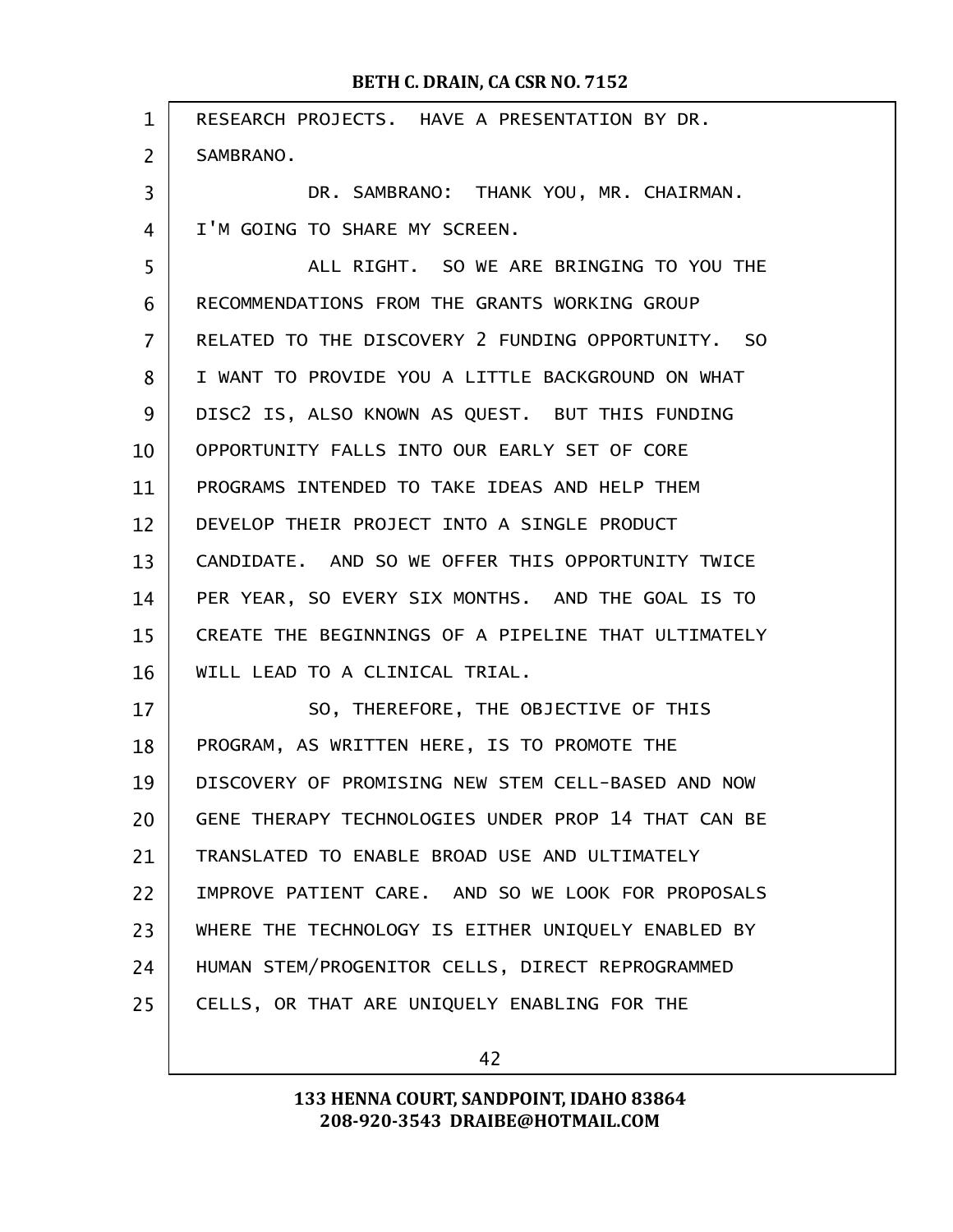| $\mathbf{1}$   | ADVANCEMENT OF THE STEM CELL-BASED THERAPY OR THAT   |
|----------------|------------------------------------------------------|
| $\overline{2}$ | IS AIMED AT DEVELOPING A GENE THERAPY APPROACH.      |
| 3              | IN ASSESSING PROJECTS, WE CONSIDER                   |
| 4              | DIFFERENT TYPES OF PRODUCT CANDIDATES. SO YOU HAVE   |
| 5              | MOSTLY THERAPEUTICS. SO THINGS SUCH AS CELL THERAPY  |
| 6              | OR A SMALL MOLECULE OR SOMETHING THAT ACTS ON A STEM |
| $\overline{7}$ | CELL IN SOME WAY, WHICH IS THE MOST COMMON TYPE, BUT |
| 8              | WE ALSO CONSIDER DIAGNOSTICS, DEVICES, AND TOOLS,    |
| 9              | RESEARCH TOOLS IN PARTICULAR, THAT MAY HELP WITH     |
| 10             | STEM CELL OR GENE THERAPY APPROACHES.                |
| 11             | AND FROM THESE PROJECTS WHAT WE ARE                  |
| 12             | LOOKING FOR IS FOR THEM, OVER THE COURSE OF 24       |
| 13             | MONTHS, TO DEVELOP AND IDENTIFY A SINGLE PRODUCT     |
| 14             | CANDIDATE THAT THEY CAN THEN TAKE TO TRANSLATIONAL   |
| 15             | STUDIES. PART OF THAT PROCESS IS MAKING SURE THAT    |
| 16             | THEY DEVELOP A TARGET PRODUCT PROFILE THAT WILL      |
| 17             | GUIDE THE DEVELOPMENT OF THAT PRODUCT INTO FUTURE    |
| 18             | DEVELOPMENT STAGES. AND FOR A THERAPEUTIC, WE WANT   |
| 19             | TO MAKE SURE THAT THEY PROPOSE STUDIES THAT ARE      |
| 20             | GOING TO ALLOW THEM TO SHOW DISEASE MODIFYING        |
| 21             | ACTIVITY FOR THAT PRODUCT CANDIDATE. AND FOR A       |
| 22             | DIAGNOSTIC, DEVICE, OR TOOL, THAT THEY SHOW          |
| 23             | SCIENTIFIC PROOF OF CONCEPT FOR THOSE PRODUCTS.      |
| 24             | AND JUST LOOKING HERE AT THE OVERALL                 |
| 25             | TIMELINE AS TO HOW THAT QUEST OR DISCOVERY 2         |
|                |                                                      |

43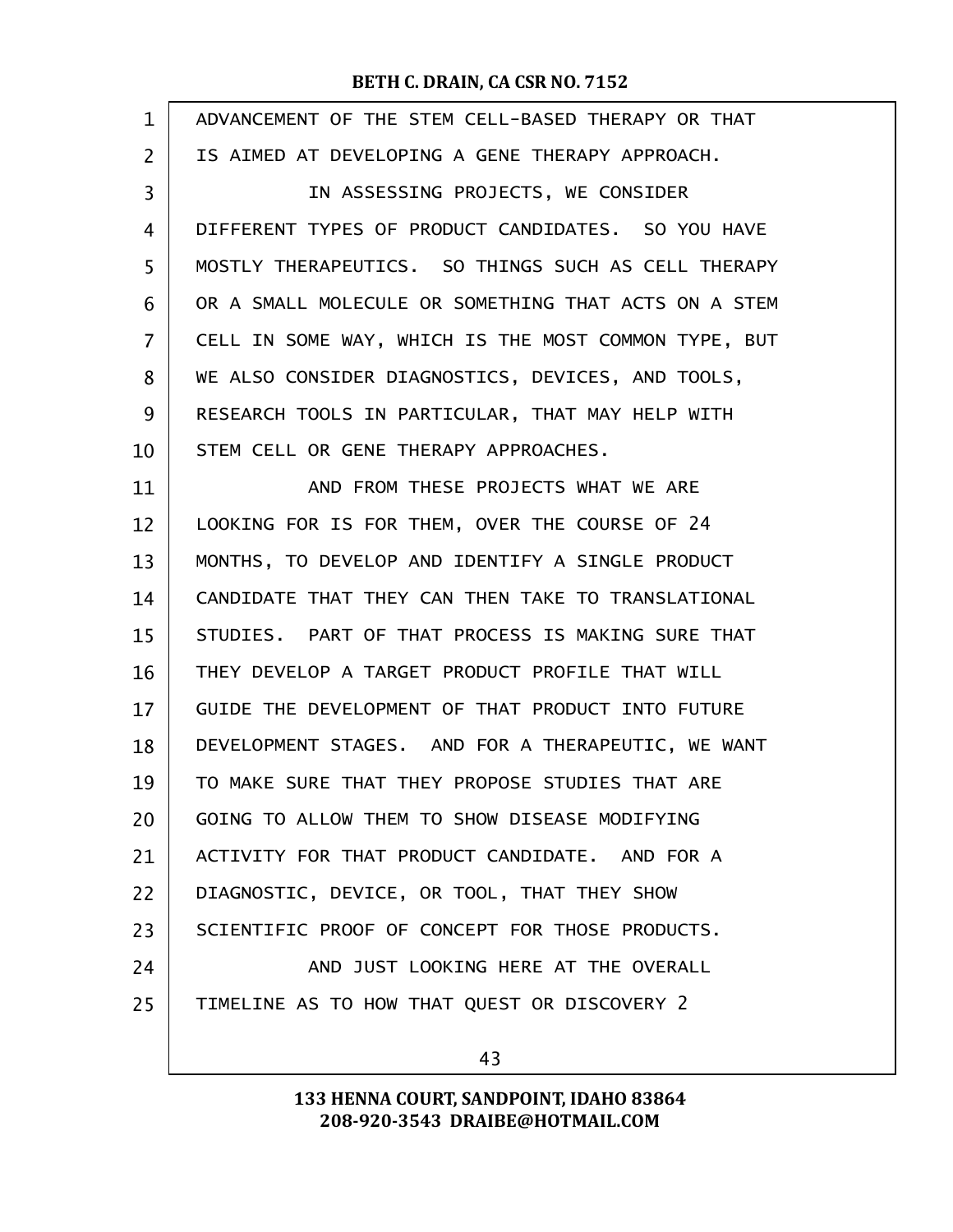| 1              | OPPORTUNITY FITS IN, SO THESE INITIAL 24 MONTHS      |
|----------------|------------------------------------------------------|
| 2              | SHOULD GET PROJECTS TO IDENTIFY THAT SINGLE          |
| 3              | CANDIDATE. AND THEN THERE ARE A COUPLE OF OTHER      |
| 4              | OPPORTUNITIES THAT FOLLOW THAT ARE AVAILABLE THROUGH |
| 5              | CIRM. SO IN THE CASE OF A THERAPEUTIC, THERE'S A     |
| 6              | TRAN1, WHICH ALLOWS THEM THEN TO CONDUCT THOSE       |
| $\overline{7}$ | TRANSLATIONAL STUDIES, OFTEN FOR ABOUT 30 MONTHS,    |
| 8              | AND THEN CULMINATE IN A PRE-IND MEETING AFTER THAT   |
| 9              | TO ENGAGE IN IND-ENABLING WORK USUALLY FOR A COUPLE  |
| 10             | OF MORE YEARS BEFORE THEY DO THEIR IND FILING AND GO |
| 11             | INTO THE CLINIC. SO, AGAIN, WE ARE TALKING ABOUT     |
| 12             | DISC2, THE VERY EARLIEST STAGE OVER A 24-MONTH       |
| 13             | PERIOD.                                              |
| 14             | SO HERE IS A SLIDE SHOWING WHAT THE REVIEW           |
| 15             | CRITERIA FOR THE GRANTS WORKING GROUP WAS IN         |
| 16             | ASSESSING THESE PROJECTS AND SCORING THEM. THERE     |
| 17             | WERE FIVE KEY QUESTIONS THAT WENT INTO DETERMINING   |
| 18             | THEIR SCORE. THE FIRST IS DOES THE PROJECT HOLD THE  |
| 19             | NECESSARY SIGNIFICANCE AND POTENTIAL FOR IMPACT?     |
| 20             |                                                      |
|                | MEANING WHAT VALUE DOES IT OFFER, AND IS IT          |
| 21             | SOMETHING THAT IS ULTIMATELY WORTH DOING? IS THE     |
| 22             | RATIONALE SOUND? IS THE PROJECT WELL PLANNED AND     |
| 23             | DESIGNED? IS IT FEASIBLE; THAT IS, DO THEY HAVE THE  |
| 24             | RESOURCES AND THE QUALIFIED PERSONNEL TO CONDUCT THE |
| 25             | PROJECT? AND LASTLY, DOES THE PROJECT ADDRESS THE    |

44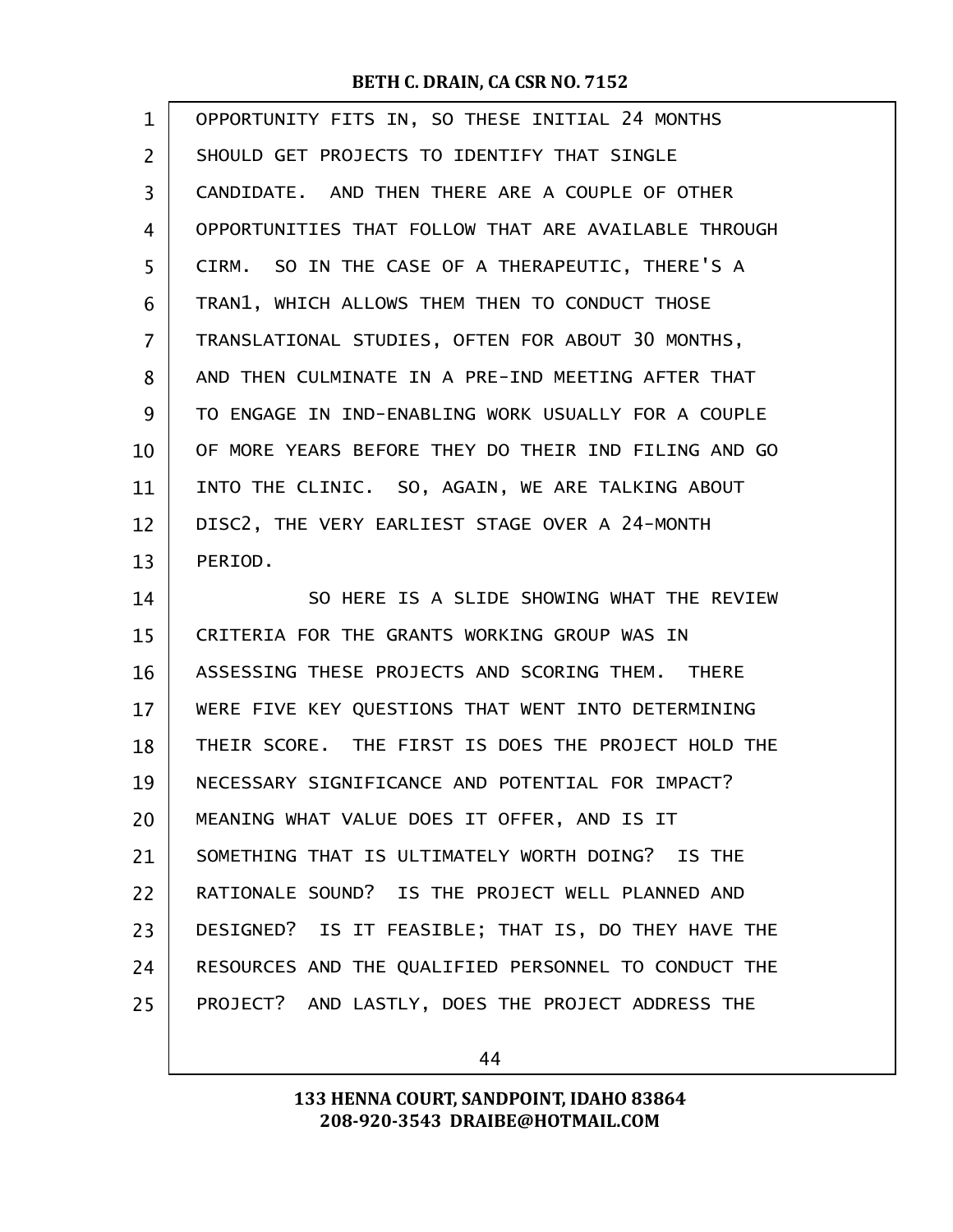| $\mathbf{1}$ | NEEDS OF UNDERSERVED COMMUNITIES?                    |
|--------------|------------------------------------------------------|
| 2            | IN DOING THE REVIEW AND EVALUATION OF                |
| 3            | APPLICATIONS FOR THE DISCOVERY 2, WE USE WHAT WE     |
| 4            | CALL THE POSITIVE SELECTION OR TWO-STAGE REVIEW      |
| 5            | PROCESS. AND WE DO THIS WHEN WE HAVE OPPORTUNITIES   |
| 6            | WHERE WE GET MANY APPLICATIONS AND THE TOTAL NUMBER  |
| 7            | OF APPLICATIONS WILL EXCEED THE CAPACITY OF THE      |
| 8            | GRANTS WORKING GROUP TO REVIEW IN A SINGLE SESSION.  |
| 9            | AND SO IN THE FIRST STAGE OF THIS PROCESS,           |
| 10           | THE GRANTS WORKING GROUP PANEL, INCLUDING THE        |
| 11           | PATIENT ADVOCATES AND NURSE BOARD MEMBERS, DO A      |
| 12           | PREREVIEW OF THE APPLICATIONS AND SELECT WHICH ONES  |
| 13           | SHOULD ADVANCE TO THE FULL REVIEW, LOOKING REALLY AT |
| 14           | THE BIG PICTURE OF THE APPLICATIONS, THOSE THAT MAY  |
| 15           | DEMONSTRATE THE GREATEST POTENTIAL FOR IMPACT AND    |
| 16           | SIGNIFICANCE IN THEIR PROPOSALS.                     |
| 17           | SO THE CIRM PRESIDENT AND CIRM TEAM ALSO             |
| 18           | EXAMINE THE NONSELECTED APPLICATIONS TO DETERMINE IF |
| 19           | ANY OF THOSE THAT WEREN'T SELECTED BY THE GWG WOULD  |
| 20           | MERIT A FULL REVIEW. ONCE WE DO THAT, THEN THE       |
| 21           | REMAINDER ARE THEN DEEMED NOT TO ADVANCE. SO THE     |
| 22           | REVIEW FOR THOSE ENDS.                               |
| 23           | SO IN THIS CASE WE HAD A TOTAL OF 79                 |
| 24           | ELIGIBLE APPLICATIONS THAT CAME IN AND WERE ASSESSED |
| 25           | IN THIS WAY. FIFTY WERE SELECTED THAT THEN ADVANCED  |
|              | 45                                                   |
|              |                                                      |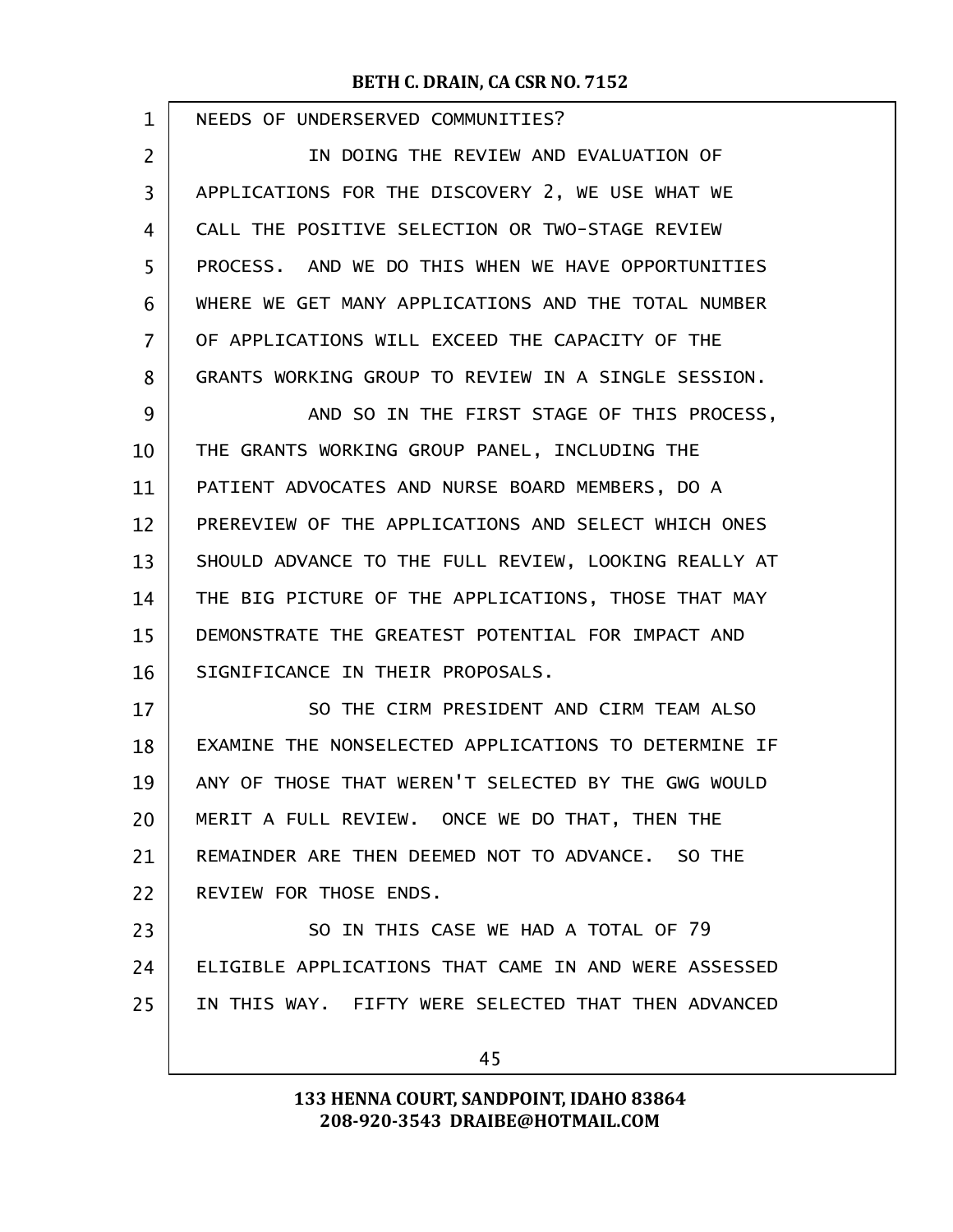| TO FULL DISCUSSION STAGE BY THE GWG.                 |
|------------------------------------------------------|
| THE SCORING SYSTEM THAT IS UTILIZED BY THE           |
| GWG TO ASSESS THESE IS ON A SCALE OF ONE TO A        |
| HUNDRED. SO THOSE THAT RECEIVE A SCORE BETWEEN 85    |
| AND 100 ARE RECOMMENDED FOR FUNDING; WHEREAS, THOSE  |
| THAT RECEIVE A SCORE BETWEEN 1 AND 84 ARE NOT        |
| RECOMMENDED FOR FUNDING. SO BASICALLY THIS IS A      |
| THUMBS UP OR THUMBS DOWN USING THE SCORE. AND        |
| BECAUSE WE USE THE MEDIAN IN ORDER TO DETERMINE THE  |
| SCORE, THAT MEANS THAT THE OUTCOME IS DRIVEN BY THE  |
| MAJORITY SCORE OF THE SCIENTIFIC MEMBERS.            |
| NOW, IN THIS PARTICULAR REVIEW WE                    |
| INSTITUTED A NEW POLICY FOR THOSE APPLICATIONS THAT  |
| RECEIVE A SCORE OF 80 TO 84. AND WE MADE SURE THAT   |
| THE GRANTS WORKING GROUP MEMBERS KNEW THIS AS THEY   |
| WERE SCORING. IF THEY SCORE THE APPLICATION BETWEEN  |
| 80 AND 84, THAT THEY DEEMED THAT THE APPLICATION HAD |
| SUFFICIENT MERIT TO BYPASS THE POSITIVE SELECTION    |
| PROCESS, WHICH I DESCRIBED IN THE PREVIOUS SLIDE,    |
| AND ADVANCE TO FULL SCIENTIFIC REVIEW IF SUBMITTED   |
| IN THE NEXT CYCLE. THE IDEA BEHIND THIS WAS TO       |
| CAPTURE PROJECTS THAT AREN'T QUITE READY TO BE       |
| FUNDED, BUT THAT CERTAINLY SHOW PROMISE AND THAT     |
| THEY WOULD LIKE MAYBE JUST SOME CLARIFICATION, SOME  |
| ADDITIONAL DATA, AN IMPROVED DESIGN THAT THEY WOULD  |
|                                                      |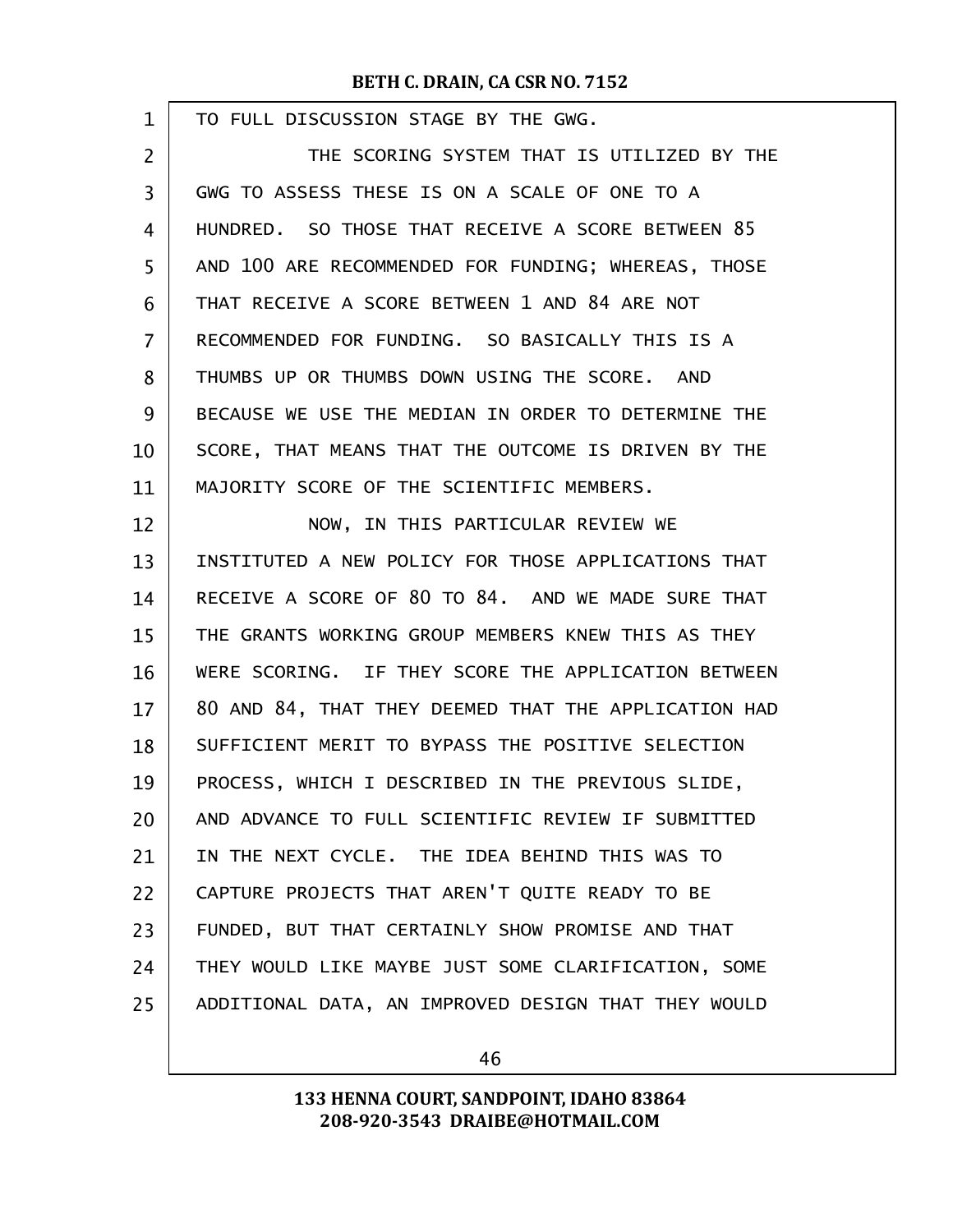| $\mathbf{1}$   | LIKE TO SEE AGAIN. SO THAT OFFERED THEM THAT         |
|----------------|------------------------------------------------------|
| $\overline{2}$ | OPPORTUNITY TO SCORE PROJECTS IN THIS WAY.           |
| 3              | TO SUMMARIZE THE RECOMMENDATIONS FROM THE            |
| 4              | GRANTS WORKING GROUP, OF THE 50 APPLICATIONS, THERE  |
| 5              | WERE 16 THAT SCORED 85 OR ABOVE AND ARE THEREFORE    |
| 6              | RECOMMENDED FOR FUNDING. AND THE TOTAL FUNDING       |
| $\overline{7}$ | REQUEST FOR THOSE 16 APPLICATIONS IS ABOUT 20.8      |
| 8              | MILLION. THE FUNDS AVAILABLE ARE 40 MILLION TO       |
| 9              | COVER TWO CYCLES. SO THIS IS THE FIRST CYCLE OF TWO  |
| 10             | THAT WE WILL HAVE IN THIS FISCAL YEAR. SO THE        |
| 11             | AMOUNT THAT IS RECOMMENDED IS JUST OVER HALF OF WHAT |
| 12             | WE HAVE FOR THOSE TWO CYCLES.                        |
| 13             | IN ADDITION, WE HAD 16 APPLICATIONS AMONG            |
| 14             | THESE 34 THAT SCORED WITHIN THAT 80 TO 84 THAT WILL  |
| 15             | BE ABLE TO BYPASS THE POSITIVE SELECTION PROCESS IN  |
| 16             | THE NEXT CYCLE. JUST AS AN FYI.                      |
| 17             | THE OTHER THING I WANT TO MENTION IS THAT            |
| 18             | UNDER PROP 14, WE HAVE A NEW POLICY THAT ANY         |
| 19             | APPLICATION THAT IS NOT RECOMMENDED FOR FUNDING BY   |
| 20             | THE GWG, BUT WHICH HAS 35 PERCENT OR MORE MEMBERS    |
| 21             | SCORE TO FUND THE APPLICATION MUST INCLUDE A         |
| 22             | MINORITY REPORT. AND SO THE MINORITY REPORT IS ONE   |
| 23             | THAT IS PUT TOGETHER BY THE CIRM REVIEW TEAM THAT    |
| 24             | SUMMARIZES AND PROVIDES A SYNOPSIS OF THE OPINION OF |
| 25             | THE REVIEWERS THAT SCORED 85 OR ABOVE. WE SHARE      |
|                |                                                      |

47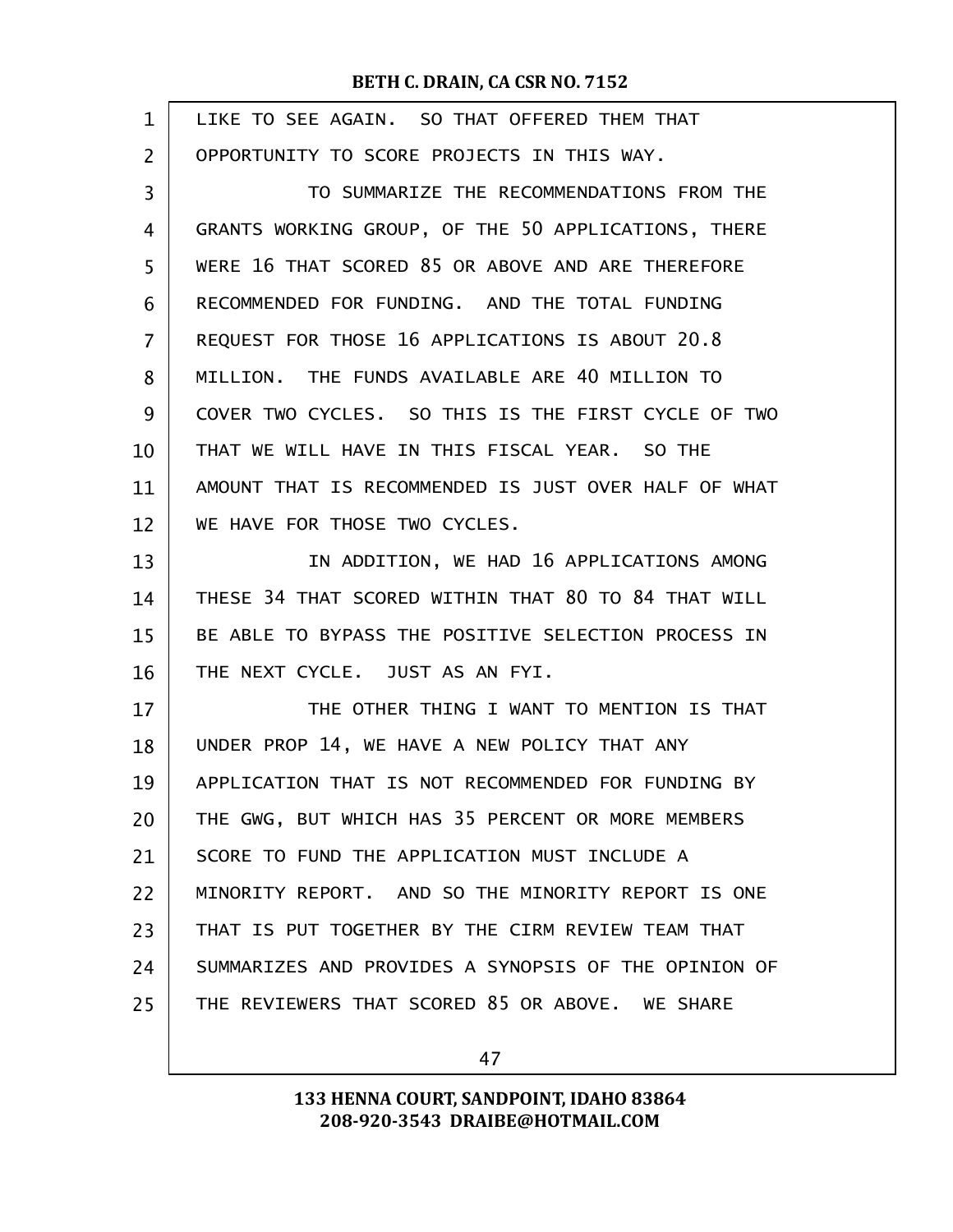| $\mathbf{1}$ | THIS SUMMARY WITH THE REVIEWERS TO ENSURE THAT IT    |
|--------------|------------------------------------------------------|
| 2            | ACCURATELY REFLECTS THEIR COMMENTS AND VIEW ON THE   |
| 3            | APPLICATION.                                         |
| 4            | AND SO IN THIS CYCLE WE HAD ONE                      |
| 5            | APPLICATION THAT QUALIFIED FOR A MINORITY REPORT.    |
| 6            | THAT ONE WAS DISC2-13163 WITH A SCORE OF 84. YOU     |
| 7            | CAN SEE THAT THERE WERE SIX SCIENTIFIC MEMBERS THAT  |
| 8            | SCORED 85 OR ABOVE, THERE WERE NINE THAT SCORED      |
| 9            | BELOW 85. THE RANGE OF SCORES WAS 82 TO 86 ON THAT   |
| 10           | PARTICULAR APPLICATION. THIS ONE IS ENTITLED "IPSC   |
| 11           | EXTRACELLULAR VESICLES FOR DIABETES THERAPY." AND    |
| 12           | IT IS A BIOLOGIC AND SCAFFOLD COMBINATION,           |
| 13           | EXTRACELLULAR VESICLES THAT ARE SECRETED BY IPSC'S,  |
| 14           | WHICH ARE INTENDED TO SUPPRESS THE IMMUNE SYSTEM AND |
| 15           | DAMPEN THE EFFECTS OF TYPE 1 DIABETES. AND SO THIS   |
| 16           | APPLICATION IS AMONG THE ONES THAT ARE PROVIDED IN   |
| 17           | THE SUMMARY DOCUMENTS THAT YOU HAVE BEFORE YOU. THE  |
| 18           | CIRM TEAM IS NOT SPECIFICALLY RECOMMENDING TO FUND   |
| 19           | OR NOT TO FUND, BUT IT IS AVAILABLE, LIKE ALL        |
| 20           | OTHERS, FOR YOU TO REVIEW. IF YOU CHOOSE TO FUND     |
| 21           | IT, LIKE ANY OTHER APPLICATION, OF COURSE, WE WILL   |
| 22           | MAKE SURE THAT WE SUPPORT THE SUCCESS OF ALL OF      |
| 23           | THESE APPLICATIONS TO THE EXTENT THAT WE CAN.        |
| 24           | AND SO WITH THAT, I WILL STOP SHARING THIS           |
| 25           | SCREEN. AND, MR. CHAIRMAN, I'M JUST GOING TO PUT UP  |
|              | 48                                                   |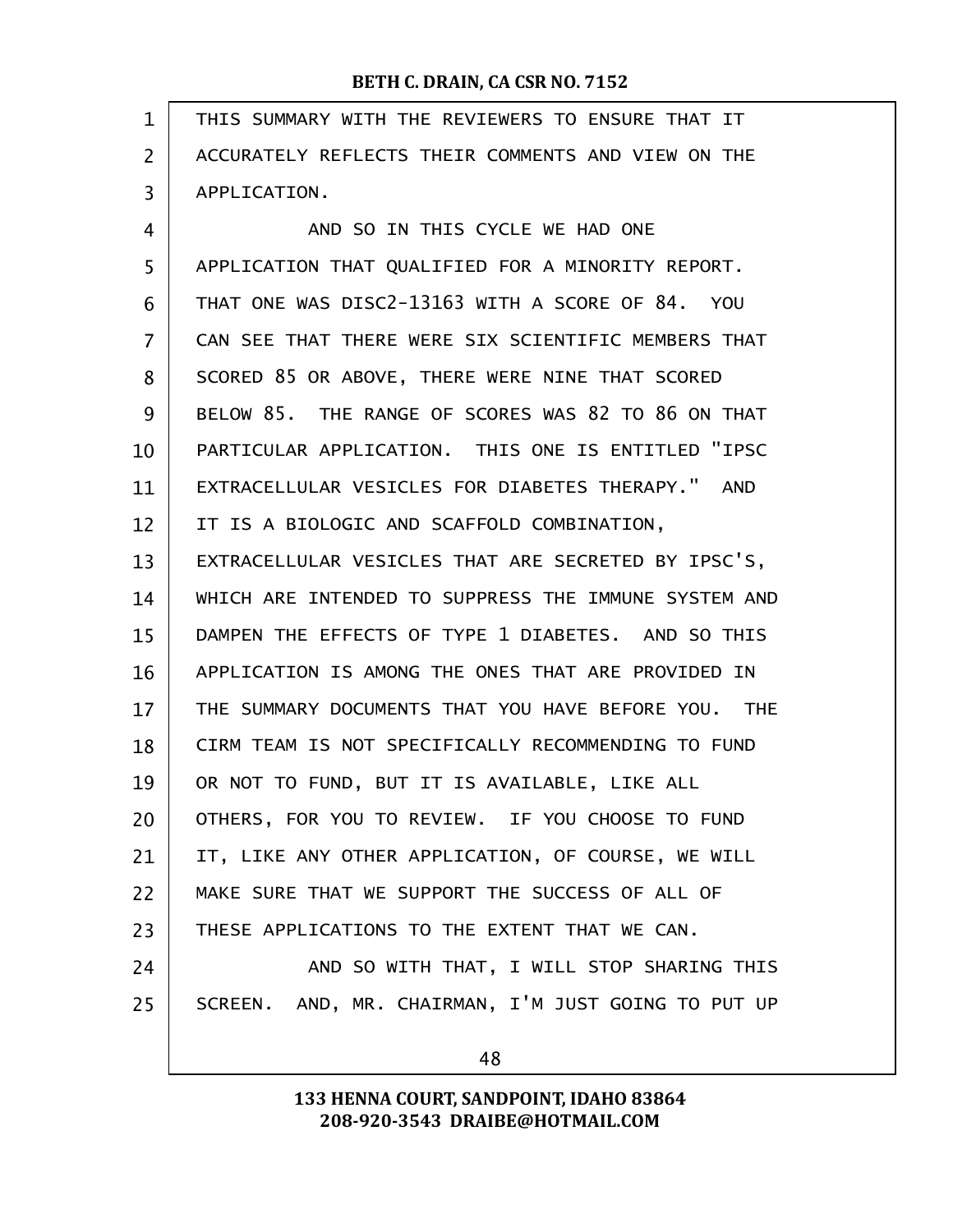| $\mathbf{1}$   | THE -- SHARE THE EXCEL SHEET WHICH HAS THE LISTING   |
|----------------|------------------------------------------------------|
| $\overline{2}$ | OF ALL THE APPLICATIONS, AND YOU SHOULD BE ABLE TO   |
| 3              | SEE THAT AS WELL IN THE MATERIALS. I'M GOING TO      |
| 4              | JUST FLASH IT UP THERE. HOPEFULLY YOU CAN SEE THAT.  |
| 5              | SO WE HAVE THE 16 APPLICATIONS THAT GO               |
| 6              | DOWN TO 13221, AND THEN WE HAVE RIGHT BELOW THAT THE |
| 7              | ONE THAT QUALIFIED FOR THE MINORITY REPORT. SO, MR.  |
| 8              | CHAIRMAN, I'LL TURN IT BACK TO YOU.                  |
| 9              | CHAIRMAN THOMAS: OKAY. THANK YOU. FIRST              |
| 10             | OF ALL, DO WE HAVE ANY MOTIONS TO ELEVATE ANY OF     |
| 11             | THOSE?                                               |
| 12             | MS. BONNEVILLE: J.T., MARK FISHER HAS HIS            |
| 13             | HAND RAISED. I'M NOT SURE IF HE WANTED TO COMMENT    |
| 14             | ON SOMETHING FROM THE PRESENTATION.                  |
| 15             | CHAIRMAN THOMAS: I COULDN'T SEE THAT.                |
| 16             | YES, FRED.                                           |
| 17             | DR. FISHER: GIL, COULD YOU CLARIFY ON THE            |
| 18             | MAJORITY SCORE DO NOT FUND, BUT THE RANGE WAS 82 TO  |
| 19             | 86. A SCORE OF 86 WOULD BE IN THE FUNDABLE RANGE.    |
| 20             | SO COULD YOU EXPLAIN HOW A SCORE OF 86 ENDED UP IN   |
| 21             | THE DO NOT FUND GROUP?                               |
| 22             | DR. SAMBRANO: WELL, THE SCORE WAS 84. SO             |
| 23             | IT'S BASED ON THE MEDIAN. THE RANGE OF SCORES GIVEN  |
| 24             | BY THE INDIVIDUAL SCIENTIFIC MEMBERS RANGED BETWEEN  |
| 25             | 82 AND 86. SO THERE WERE SIX MEMBERS THAT SCORED     |
|                | 49                                                   |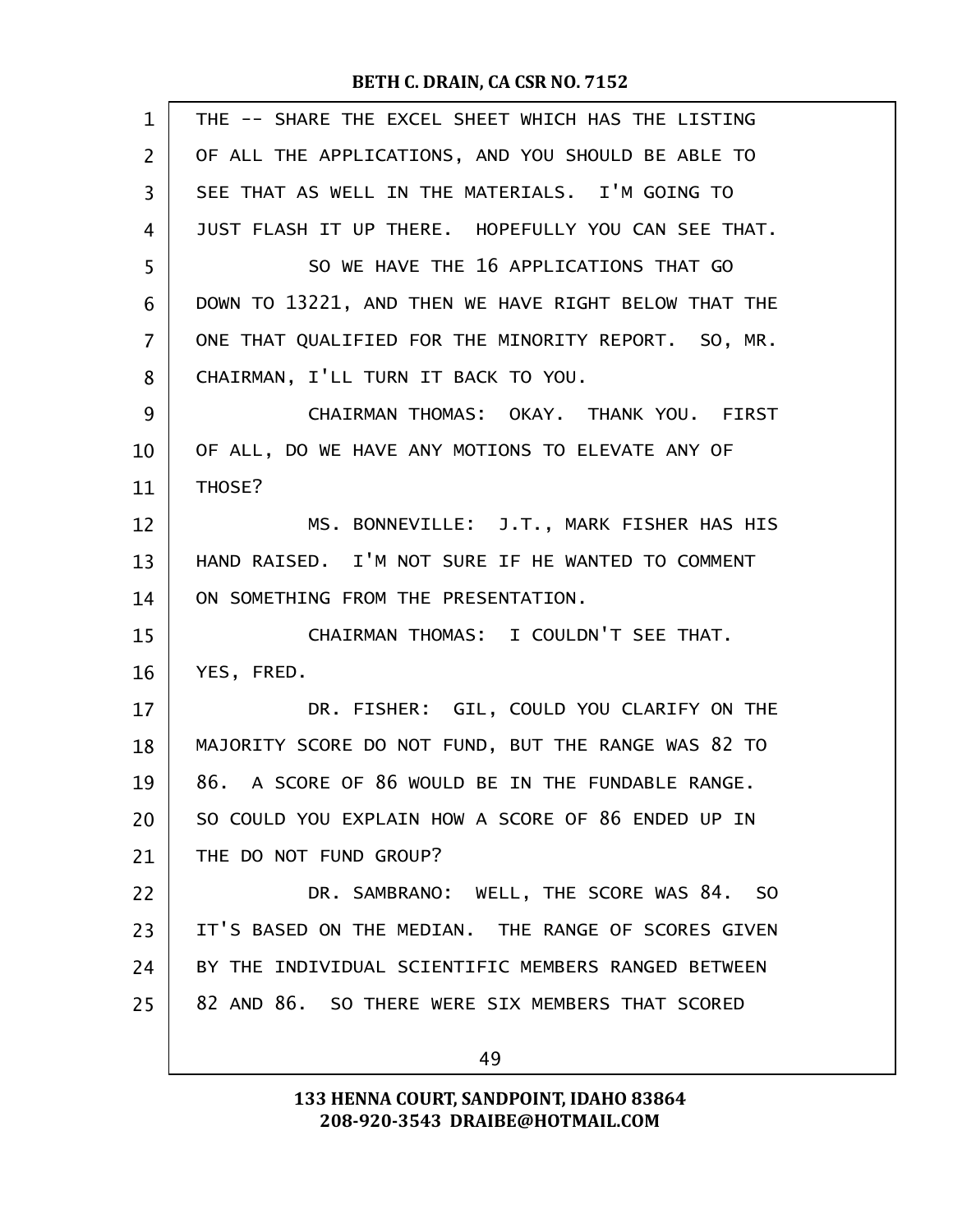| THAT APPLICATION AS AN 85 OR AN 86, AND THERE WERE   |
|------------------------------------------------------|
| NINE MEMBERS THAT SCORED IT ESSENTIALLY BETWEEN 82   |
| AND 84.                                              |
| DR. FISHER: I SEE. THANK YOU.                        |
| CHAIRMAN THOMAS: YES, MARK.                          |
| DR. FISCHER-COLBRIE: AS THE PATIENT                  |
| REPRESENTATIVE FOR TYPE 1 DIABETES, I WANTED TO MAKE |
| A RECOMMENDATION THAT IT ACTUALLY GET FUNDED. I      |
| THINK THIS IS A PHENOMENON WHERE IT'S CLEARLY RIGHT  |
| HERE ON THE BUBBLE FROM THAT PERSPECTIVE. AND THE    |
| CHARACTERIZATION ON SOME OF THE COMMENTS DURING THE  |
| REVIEW WAS INTERESTING IN THE PERSPECTIVE OF THE     |
| ADJECTIVE, IT'S A VERY CIRM-Y TYPE OF PROPOSAL, IF   |
| YOU WILL, IN THE CONTEXT THAT THERE CAN BE SOME VERY |
| UNIQUE DISCOVERIES THAT ARE OCCURRING FROM TAKING    |
| THIS APPROACH. SO I JUST WANTED TO MAKE THAT         |
| RECOMMENDATION FOR FUNDING.                          |
| CHAIRMAN THOMAS: OKAY. BY THE WAY, FOR               |
| THOSE OF YOU NEW MEMBERS, THE TERM "CIRM-Y" WAS      |
| ORIGINALLY COINED BY MARK NOBLE, ONE OF OUR          |
| VENERABLE REVIEWERS AT UNIVERSITY OF ROCHESTER, AND  |
| HAS SORT OF TAKEN ON A LIFE OF ITS OWN OVER THE      |
| YEARS, ONE OF OUR FINER EXPRESSIONS.                 |
| SO WE NEED, AS I WAS GETTING TO, IS THERE            |
| A MOTION TO MOVE ANY OF THOSE NONRECOMMENDED FOR     |
| 50                                                   |
|                                                      |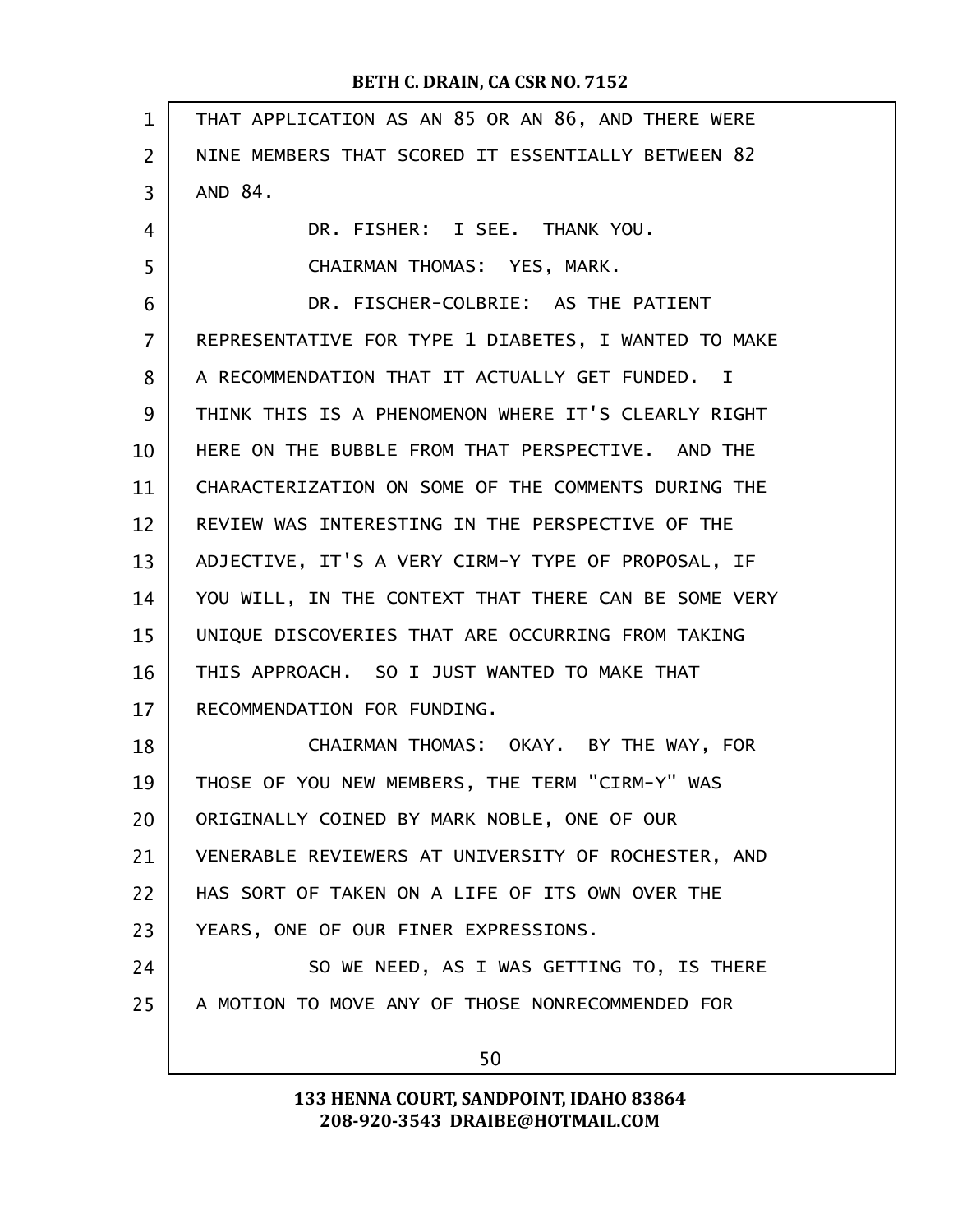| $\mathbf{1}$   | FUNDING UP TO THE RECOMMENDED FOR FUNDING RANGE?     |
|----------------|------------------------------------------------------|
| $\overline{2}$ | MR. TORRES: DOES MARK NEED A SECOND FOR              |
| 3              | THAT?                                                |
| 4              | CHAIRMAN THOMAS: YES, HE DOES.                       |
| 5              | MR. MARKS: J.T., THIS IS KEVIN. WE DON'T             |
| 6              | HAVE A MOTION.                                       |
| 7              | CHAIRMAN THOMAS: WE NEED A FORMAL MOTION.            |
| 8              | SO, MARK, DO YOU MAKE THAT MOTION?                   |
| 9              | DR. FISCHER-COLBRIE: YES. I'LL MAKE A                |
| 10             | FORMAL MOTION, THAT WE RECOMMEND THAT THAT PROPOSAL  |
| 11             | GET FUNDED. SO THANK YOU.                            |
| 12             | MR. TORRES: IF I'M NOT CONFLICTED, I WANT            |
| 13             | TO SECOND IT.                                        |
| 14             | MS. BONNEVILLE: ART, YOU CANNOT MAKE A               |
| 15             | MOTION.                                              |
| 16             | MR. TORRES: OKAY.                                    |
| 17             | CHAIRMAN THOMAS: DO WE HAVE A SECOND?                |
| 18             | I'LL MAKE THE SECOND.                                |
| 19             | DO WE HAVE DISCUSSION BY MEMBERS OF THE              |
| 20             | BOARD?                                               |
| 21             | DR. DULIEGE: SO THIS IS EXACTLY ONE OF               |
| 22             | OUR MOST IMPORTANT MANDATES IS TO DISCUSS THOSE THAT |
| 23             | YOU HAVE JUST MADE OR HAVE NOT YET JUST MADE IT      |
| 24             | AROUND THE BUBBLE OR ON THE BAR. SO I'D LIKE TO SEE  |
| 25             | IF ANYONE CAN TELL ME WHAT WOULD BE THE REASONS IN   |
|                | 51                                                   |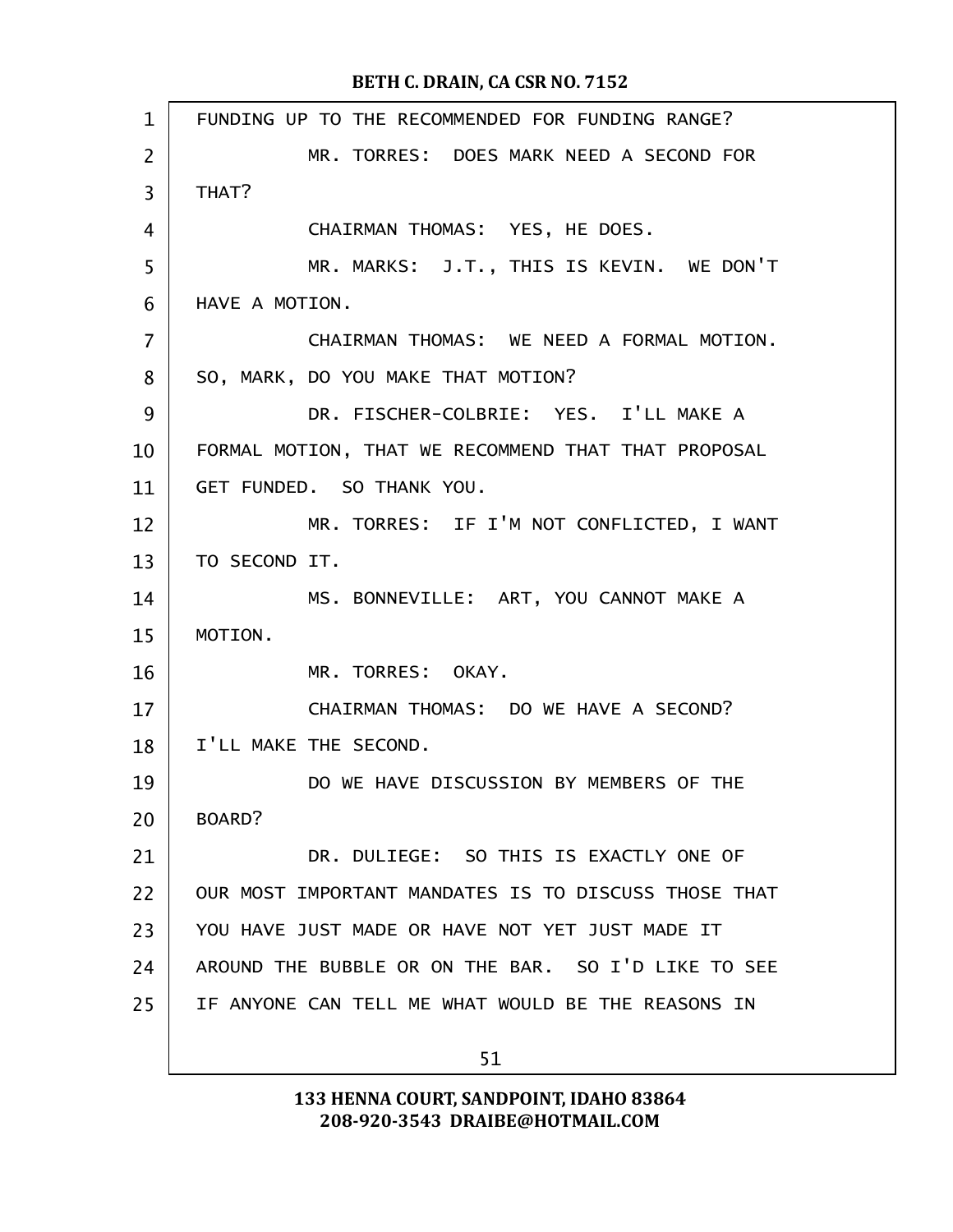| $\mathbf{1}$   | THIS APPLICATION TO CHANGE THE RECOMMENDATION OR THE |
|----------------|------------------------------------------------------|
| $\overline{2}$ | OUTCOME OF THE JOINT RECOMMENDATION FROM THE GWG.    |
| 3              | I'D LIKE TO UNDERSTAND IT. I'M RATHER IN FAVOR OF    |
| 4              | IT, BUT I'D LIKE TO HAVE A RATIONALE FOR IT.         |
| 5              | DR. FISHER: THE ALTERNATIVE WOULD BE TO              |
| 6              | GO BACK TO THE APPLICANT WITH COMMENTS AND HAVE THEM |
| 7              | RESUBMIT, RIGHT? AND SO I GUESS PART OF WHAT YOU'RE  |
| 8              | ASKING IS WHAT'S THE RATIONALE FOR MOVING FORWARD    |
| 9              | WITHOUT THAT AND SKIP THAT STEP IN THIS PROCESS.     |
| 10             | DR. DULIEGE: THAT'S WHY, FRED. AND THE               |
| 11             | REASON IS BECAUSE WE ALL ARE CONVINCED THAT THE GWG  |
| 12             | IS DOING AN EXCELLENT JOB. IT IS INDEED OUR          |
| 13             | RESPONSIBILITY TO SCRUTINIZE THOSE THAT, AGAIN, THAT |
| 14             | ARE AROUND THE BAR, ABOVE AND BELOW, BUT WE HAVE A   |
| 15             | RATIONALE TO REALLY FRANKLY MODIFY THE               |
| 16             | RECOMMENDATION.                                      |
| 17             | CHAIRMAN THOMAS: MARK IS THE MAKER OF THE            |
| 18             | MOTION. COULD YOU PLEASE ADDRESS ANNE-MARIE'S        |
| 19             | QUESTION?                                            |
| 20             | DR. FISCHER-COLBRIE: THAT'S A GREAT                  |
| 21             | QUESTION AND OBVIOUSLY A VERY IMPORTANT ONE FOR      |
| 22             | CONSIDERATION WHENEVER YOU'RE MAKING ADJUSTMENT TO   |
| 23             | THE GWG. I THINK THIS WAS JUST ON THE KNIFE EDGE OF  |
| 24             | THAT. AND SO IN THAT CONTEXT, IT DOESN'T TAKE MUCH   |
| 25             | TO TIP IT OVER INTO AN APPROVAL CYCLE. FROM MY       |
|                |                                                      |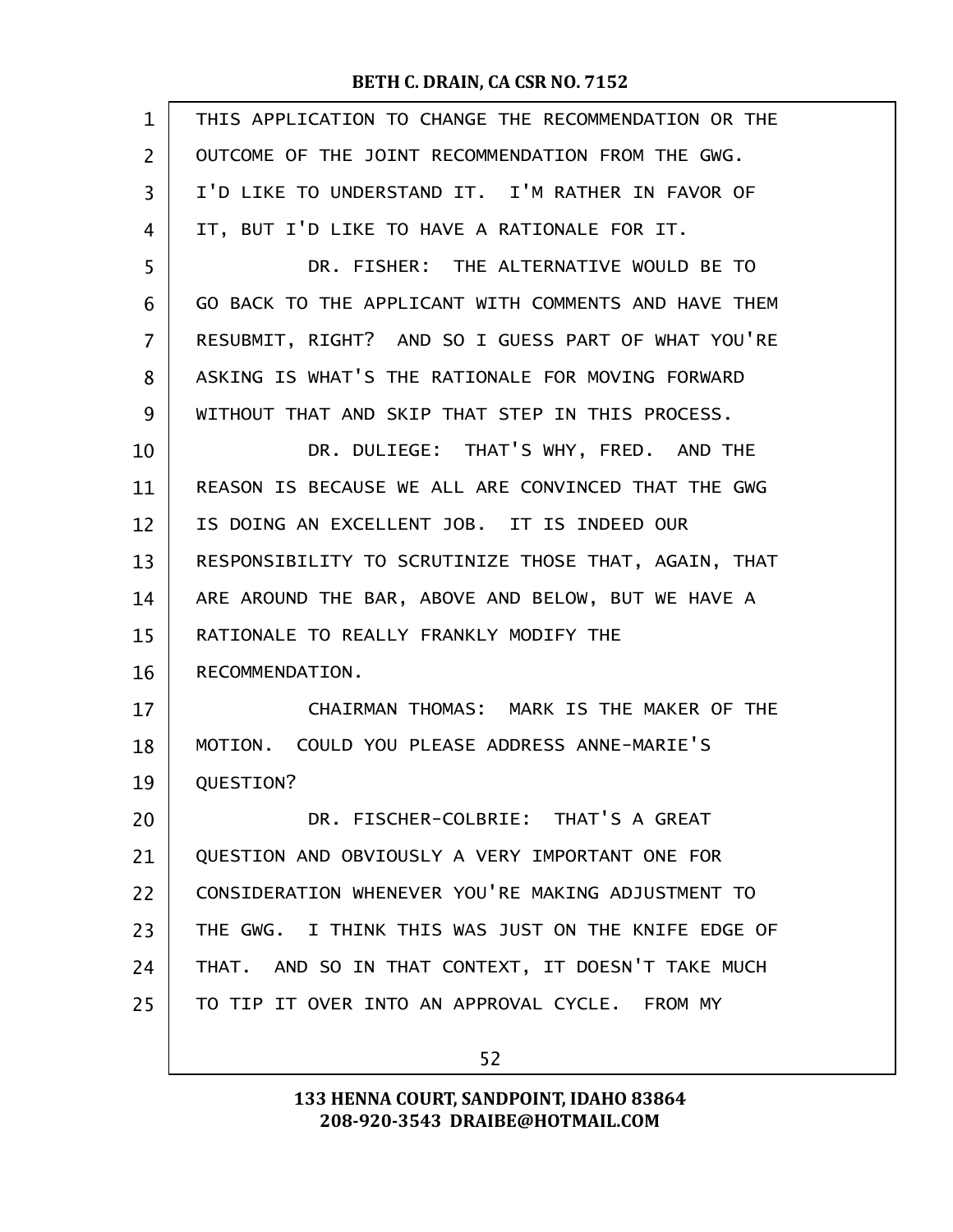| $\mathbf{1}$   | PERSPECTIVE, THE ELEMENTS AROUND THE SCIENCE BEHIND  |
|----------------|------------------------------------------------------|
| $\overline{2}$ | THIS ARE THE KIND OF THINGS THAT ARE THE OPPORTUNITY |
| 3              | FOR HIGH RISK, HIGH REWARD PHENOMENON. I JUST IN     |
| 4              | TAKING THE VIEW RELATED TO THAT CIRM-Y ADJECTIVE IS  |
| 5              | TAKING THAT, GIVING A LITTLE EXTRA CONSIDERATION     |
| 6              | JUST TO TIP IT OVER INTO THE APPROVAL CATEGORY FOR   |
| 7              | THAT REASON, THAT THAT'S EXACTLY THE KIND OF         |
| 8              | RESEARCH EFFORT THAT CIRM HAS BEEN SUPPORTING        |
| 9              | OVERALL. AND THAT'S REALLY THE RATIONALE FROM MY     |
| 10             | VIEW.                                                |
| 11             | CHAIRMAN THOMAS: OKAY.                               |
| 12             | DR. DULIEGE: IF YOU DON'T MIND IF I                  |
| 13             | RESPOND TO THIS.                                     |
| 14             | CHAIRMAN THOMAS: CERTAINLY. ACTUALLY,                |
| 15             | ANNE-MARIE, BEFORE YOU DO, FURTHER ILLUMINATION ON   |
| 16             | YOUR QUESTION WOULD COME FROM GIL. IF YOU COULD      |
| 17             | TALK TO THERE IS A MINORITY REPORT WHICH ADDRESSES   |
| 18             | THE REASONS WHY THOSE REVIEWERS BELIEVE THIS SHOULD  |
| 19             | BE FUNDED, AND THAT WOULD HELP INFORM THE ANSWER TO  |
| 20             | ANNE-MARIE.                                          |
| 21             | DR. SAMBRANO: SURE, MR. CHAIRMAN. I CAN              |
| 22             | READ THE MINORITY REPORT WHICH IS JUST A PARAGRAPH.  |
| 23             | SO THE PANELISTS WHO GAVE THIS APPLICATION A SCORE   |
| 24             | OF 85 OR ABOVE WERE POSITIVE ABOUT THE IPSC          |
| 25             | EXTRACELLULAR VESICLES APPROACH AND POTENTIAL IMPACT |
|                | 53                                                   |
|                |                                                      |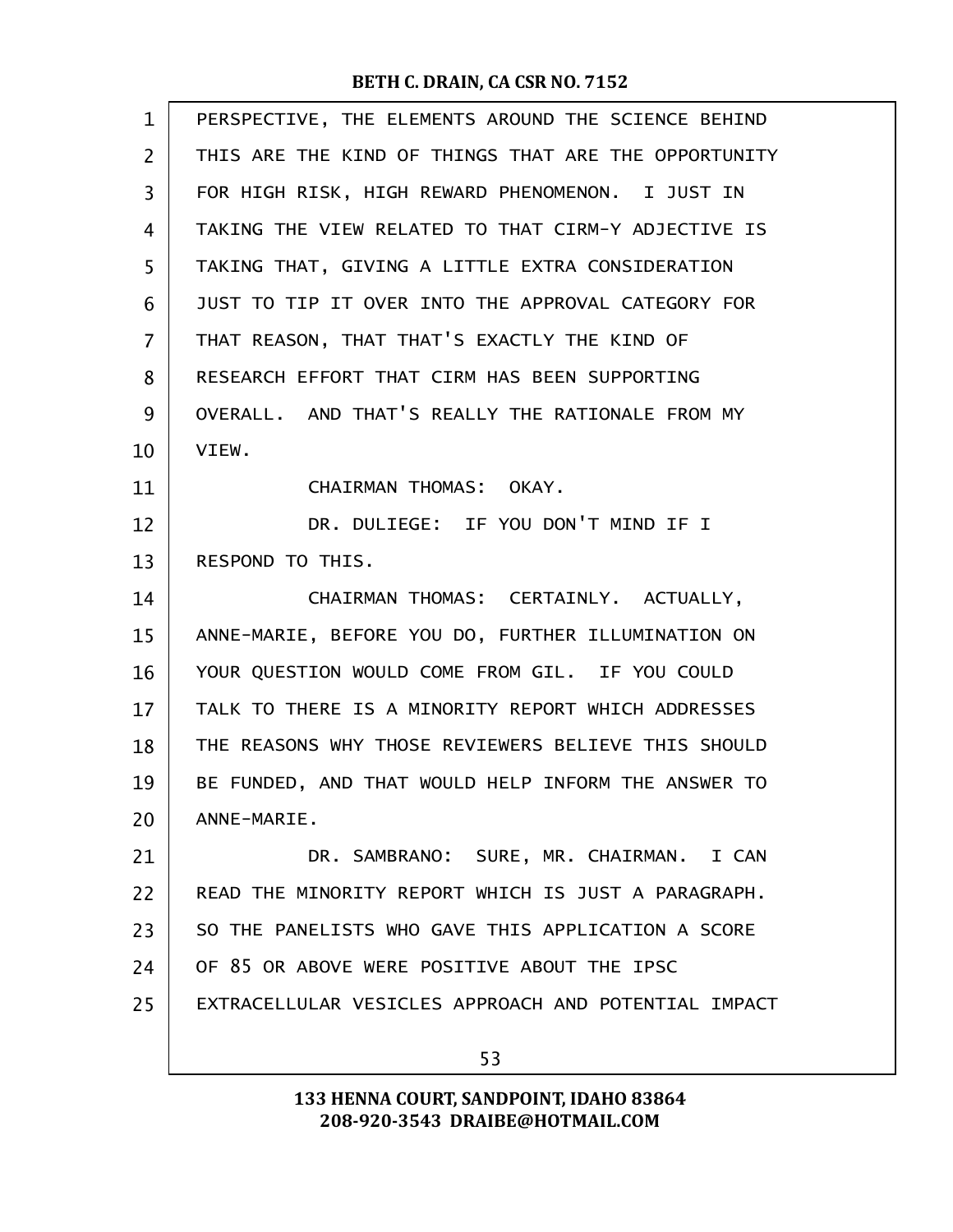| CONVINCING PROOF OF CONCEPT DATA SUPPORTING THE<br>IMMUNOMODULATORY EFFECTS OF THE IPSC EV, THE<br>VESICLES, THOUGHTFUL AND LOGICAL PROJECT PLANS,<br>PREPARATION FOR PITFALLS, AND POTENTIAL TO EXPAND<br>THE IPSC EV APPROACH TO OTHER DISEASES.<br>ONE PANELIST DESCRIBED THE PROPOSAL AS<br>VERY RESPONSIVE TO CIRM'S MISSION AND EXPLICITLY<br>ACKNOWLEDGED THE PRAGMATISM OF DEVELOPING A THERAPY<br>EVEN IF WE DO NOT KNOW EXACTLY HOW IT WORKS.<br>ACCORDING TO THIS GROUP, THE TIMELINE IS REALISTIC<br>AND THE BUDGET IS APPROPRIATE.<br>OUTSTANDING CONCERNS IN THE GROUP WERE THE<br>APPLICANT'S LIMITED EXPERIENCE WITH EXTRACELLULAR<br>VESICLES, THE CHALLENGES IN THE PRODUCTION OF THE |
|---------------------------------------------------------------------------------------------------------------------------------------------------------------------------------------------------------------------------------------------------------------------------------------------------------------------------------------------------------------------------------------------------------------------------------------------------------------------------------------------------------------------------------------------------------------------------------------------------------------------------------------------------------------------------------------------------------|
|                                                                                                                                                                                                                                                                                                                                                                                                                                                                                                                                                                                                                                                                                                         |
|                                                                                                                                                                                                                                                                                                                                                                                                                                                                                                                                                                                                                                                                                                         |
|                                                                                                                                                                                                                                                                                                                                                                                                                                                                                                                                                                                                                                                                                                         |
|                                                                                                                                                                                                                                                                                                                                                                                                                                                                                                                                                                                                                                                                                                         |
|                                                                                                                                                                                                                                                                                                                                                                                                                                                                                                                                                                                                                                                                                                         |
|                                                                                                                                                                                                                                                                                                                                                                                                                                                                                                                                                                                                                                                                                                         |
|                                                                                                                                                                                                                                                                                                                                                                                                                                                                                                                                                                                                                                                                                                         |
|                                                                                                                                                                                                                                                                                                                                                                                                                                                                                                                                                                                                                                                                                                         |
|                                                                                                                                                                                                                                                                                                                                                                                                                                                                                                                                                                                                                                                                                                         |
|                                                                                                                                                                                                                                                                                                                                                                                                                                                                                                                                                                                                                                                                                                         |
|                                                                                                                                                                                                                                                                                                                                                                                                                                                                                                                                                                                                                                                                                                         |
|                                                                                                                                                                                                                                                                                                                                                                                                                                                                                                                                                                                                                                                                                                         |
|                                                                                                                                                                                                                                                                                                                                                                                                                                                                                                                                                                                                                                                                                                         |
|                                                                                                                                                                                                                                                                                                                                                                                                                                                                                                                                                                                                                                                                                                         |
| VESICLES, AND THE PRACTICAL ASPECTS OF TRANSLATION                                                                                                                                                                                                                                                                                                                                                                                                                                                                                                                                                                                                                                                      |
| TO THE CLIENT. AND SO THAT'S THE MINORITY REPORT.                                                                                                                                                                                                                                                                                                                                                                                                                                                                                                                                                                                                                                                       |
| CHAIRMAN THOMAS: THANK YOU. THANK YOU.                                                                                                                                                                                                                                                                                                                                                                                                                                                                                                                                                                                                                                                                  |
| ANNE-MARIE, DOES THAT HELP AT ALL?                                                                                                                                                                                                                                                                                                                                                                                                                                                                                                                                                                                                                                                                      |
| DR. DULIEGE: YES, IT DOES. THANK YOU.                                                                                                                                                                                                                                                                                                                                                                                                                                                                                                                                                                                                                                                                   |
| I'D LIKE TO STILL MAKE A QUICK COMMENT IF POSSIBLE.                                                                                                                                                                                                                                                                                                                                                                                                                                                                                                                                                                                                                                                     |
| CHAIRMAN THOMAS: OF COURSE.                                                                                                                                                                                                                                                                                                                                                                                                                                                                                                                                                                                                                                                                             |
| DR. DULIEGE: SO I REALLY APPRECIATE,                                                                                                                                                                                                                                                                                                                                                                                                                                                                                                                                                                                                                                                                    |
| MARK, REALLY YOUR POSITION WHERE YOU COME FROM AND                                                                                                                                                                                                                                                                                                                                                                                                                                                                                                                                                                                                                                                      |
| ASSUMING THAT'S ONE OF YOUR ROLES AS A PATIENT                                                                                                                                                                                                                                                                                                                                                                                                                                                                                                                                                                                                                                                          |
| 54                                                                                                                                                                                                                                                                                                                                                                                                                                                                                                                                                                                                                                                                                                      |
|                                                                                                                                                                                                                                                                                                                                                                                                                                                                                                                                                                                                                                                                                                         |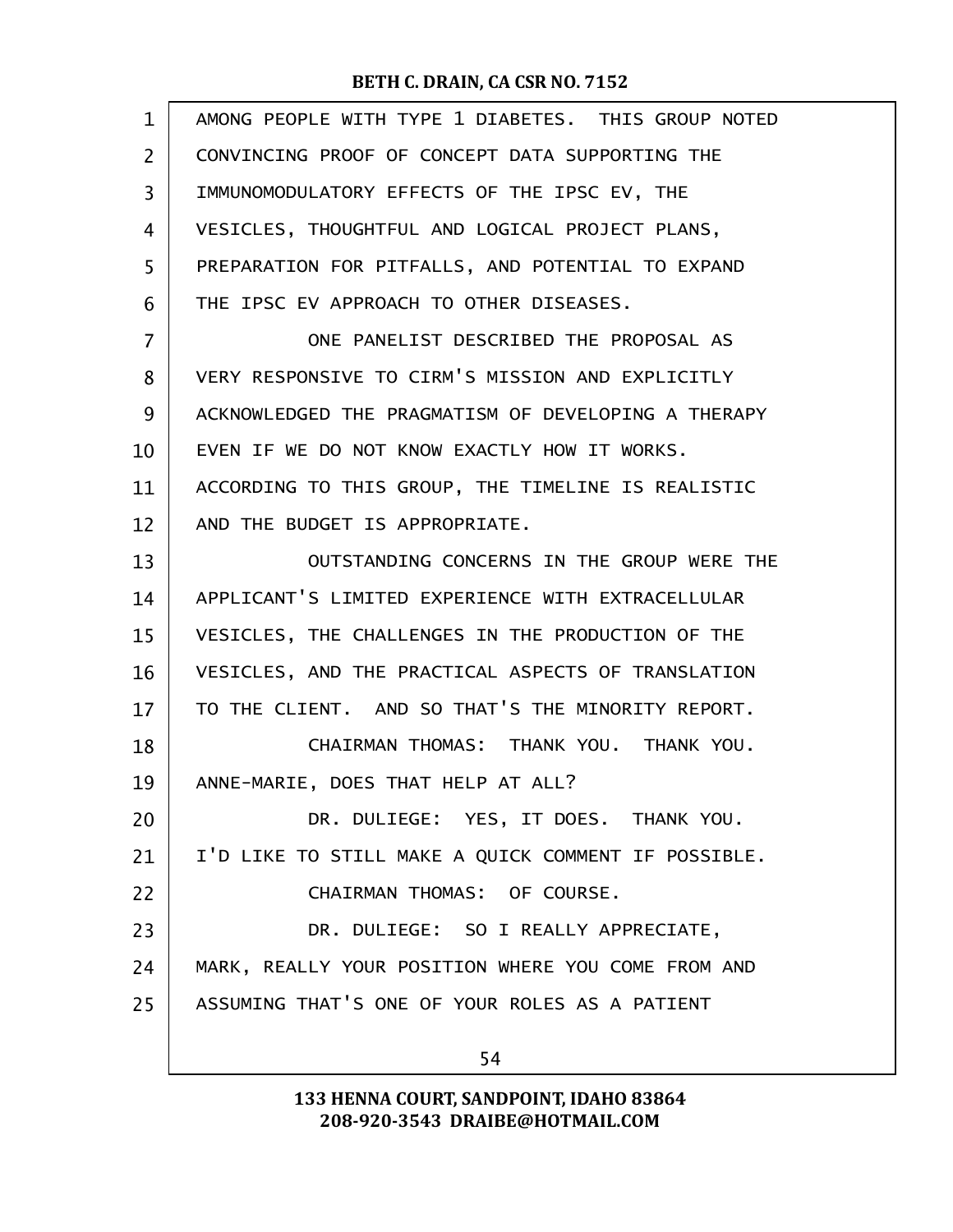| $\mathbf{1}$   | REPRESENTATIVE. ON THE OTHER HAND, IT'S REALLY, I  |
|----------------|----------------------------------------------------|
| $\overline{2}$ | THINK, OUR JOINT RESPONSIBILITY TO REALIZE THAT,   |
| 3              | ONE, WE ARE ALL HERE TO REPRESENT PATIENTS AS MANY |
| 4              | OF YOU DO. AND THAT FOR ME IS A NOT SUFFICIENT     |
| 5              | REASON, PARTICULARLY BECAUSE WE ARE NOT SAYING IT  |
| 6              | SHOULD NOT BE FUNDED. WE ARE SAYING IT SHOULD COME |
| 7              | BACK WITH ADDRESSING SOME OF THE CONCERNS IN A     |
| 8              | CLEARER, MORE CONVINCING WAY.                      |
| 9              | AND FOR ME THE ONLY REASON WHY I WOULD             |
| 10             | SUGGEST TO MODIFY A RECOMMENDATION FROM THE GWG    |
| 11             | WOULD BE I FEEL THAT THEIR ASSESSMENT WAS A BIT    |
| 12             | UNFAIR. THERE WAS SOME LEVEL OF SLIGHT UNFAIRNESS  |
| 13             | IN THEIR JUDGMENT. BUT I DON'T HEAR IT HERE.       |
| 14             | FRANKLY, THEY CAN COME BACK IN THREE MONTHS WITH   |
| 15             | BETTER ADDRESSING THE CONCERNS, AND IN ALL         |
| 16             | LIKELIHOOD THEY WOULD BE FUNDED.                   |
| 17             | CHAIRMAN THOMAS: THANK YOU, ANNE-MARIE.            |
| 18             | HAIFA, YOU HAD YOUR HAND UP?                       |
| 19             | DR. ABDULHAQ: I THINK MY QUESTION WAS              |
| 20             | ADDRESSED. THANK YOU.                              |
| 21             | CHAIRMAN THOMAS: OKAY. THANK YOU.                  |
| 22             | DAVID.                                             |
| 23             | MS. BONNEVILLE: ACTUALLY, DAVID, YOU               |
| 24             | CAN'T COMMENT EITHER. SORRY.                       |
| 25             | DR. LO: I'M NOT?                                   |
|                | 55                                                 |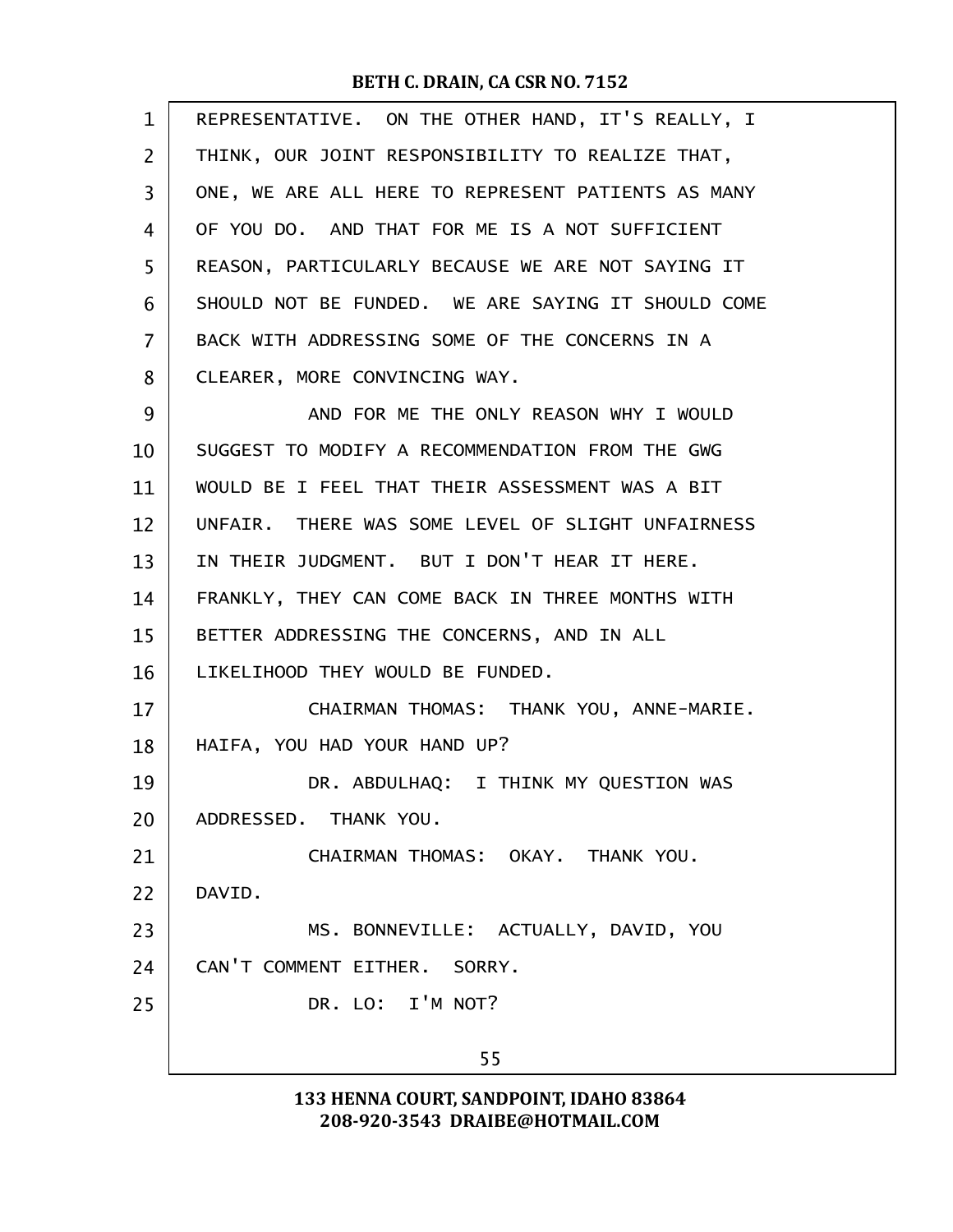| 1              | CHAIRMAN THOMAS: YOU HAVE A CONFLICT                 |
|----------------|------------------------------------------------------|
| $\overline{2}$ | HERE, SO YOU CANNOT COMMENT ON THIS PARTICULAR.      |
| 3              | DR. LO: OKAY. NEVER MIND.                            |
| 4              | CHAIRMAN THOMAS: TURN YOUR HAND OFF,                 |
| 5              | DAVID, IF YOU WOULD THERE.                           |
| 6              | OTHER COMMENTS OR QUESTIONS BY MEMBERS OF            |
| $\overline{7}$ | THE BOARD?                                           |
| 8              | SO JUST AS THE SECONDER OF THE MOTION AND            |
| 9              | HAVING SAT THROUGH THE GWG MEETING ON THIS, I DID    |
| 10             | FIND THE COMMENTARY BY THOSE THAT SUBMITTED THE      |
| 11             | MINORITY REPORT TO BE PERSUASIVE IN A MANNER THAT    |
| 12             | WOULD LEAD ME TO SUPPORT VOTING FOR THIS TO BE MOVED |
| 13             | UP TO THE FUNDING RANGE FOR WHAT THAT'S WORTH TO     |
| 14             | MEMBERS OF THE BOARD.                                |
| 15             | DR. DULIEGE: J.T., YOU'RE INFLUENCING US.            |
| 16             | I JUST WANT TO SAY I LOVE TO HAVE A COMMENT. WE      |
| 17             | NEED TO LOOK BECAUSE THIS RESEARCH IS EXTREMELY      |
| 18             | IMPORTANT. CAN YOU CLARIFY WHAT YOU MEANT BY         |
| 19             | PERSUADED? JUST GIVE US A PRACTICAL REASON WHY,      |
| 20             | INDEED, WE SHOULD VOTE YES? I'D LOVE TO VOTE YES.    |
| 21             | CHAIRMAN THOMAS: WELL, I THINK THE POINTS            |
| 22             | MADE BY THOSE THAT WROTE THE MINORITY REPORT, WHICH  |
| 23             | YOU JUST HEARD, WERE COMMENTS THAT TO ME SUGGESTED   |
| 24             | THAT THIS WAS WORTHY OF FUNDING. THAT WOULD BE MY    |
| 25             | RESPONSE TO THAT.                                    |
|                |                                                      |

56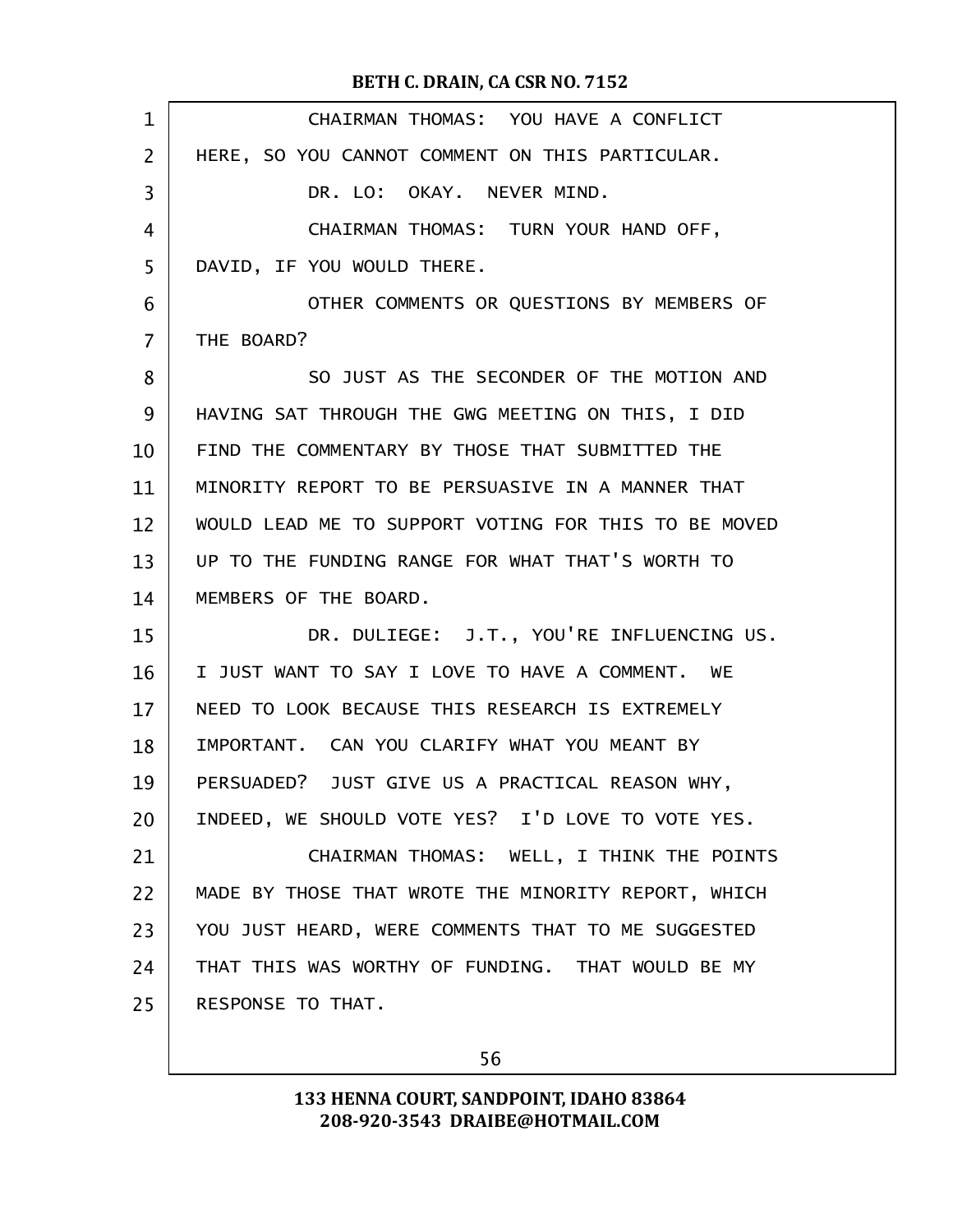| $\mathbf 1$    | NOW, OTHERS MAY DISAGREE, WHICH IS TOTALLY           |
|----------------|------------------------------------------------------|
| $\overline{2}$ | FINE. I'M NOT LOOKING TO PERSUADE ANYBODY. I'M       |
| 3              | JUST GIVING YOU MY PARTICULAR PERSPECTIVE.           |
| 4              | DR. DULIEGE: MY POINT IS, AND I DON'T                |
| 5              | WANT TO SPEND MORE TIME THAN THAT ON THIS TOPIC,     |
| 6              | IT'S NOT WHETHER OR NOT THIS GRANT SHOULD BE FUNDED. |
| $\overline{7}$ | IT'S WHETHER IT SHOULD BE FUNDED NOW OR WHETHER IT   |
| 8              | SHOULD COME BACK FOR REVIEW IN A FEW MONTHS, BETTER  |
| 9              | ADDRESSING THE CONCERNS EXPRESSED BY THE GWG. I'D    |
| 10             | LOVE TO HAVE A VERY PRACTICAL REASON TO SAY, YES, WE |
| 11             | CAN MODIFY THAT BECAUSE I'D LOVE TO SAY YES.         |
| 12             | CHAIRMAN THOMAS: AN ABSOLUTELY VALID                 |
| 13             | POINT. AND IF YOU HAVEN'T FOUND THE POINTS MADE      |
| 14             | PERSUASIVE, THAT'S ABSOLUTELY FAIR.                  |
| 15             | SO OTHER COMMENTS? FRED.                             |
| 16             | DR. FISHER: I'M WITH ANNE-MARIE. AS A                |
| 17             | PATIENT ADVOCATE, I WANT TO DO WHAT'S IN THE BEST    |
| 18             | INTEREST OF PATIENTS; BUT FROM AN ACCOUNTABILITY     |
| 19             | POINT OF VIEW, IT'S GOOD TO HAVE A RATIONALE TO LEAN |
| 20             | ON. AND I'M WONDERING IF IT WOULD BE HELPFUL OR IF   |
| 21             | THE STAFF WHO HAVE WORKED WITH THE APPLICANTS IN THE |
| 22             | PREPARATION AND ALL OF THAT, IF THE STAFF HAVE       |
| 23             | SOMETHING TO ADD TO THIS CONVERSATION IN TERMS OF    |
| 24             | INSIGHT REGARDING THE IMPLICATIONS OF APPROVING NOW  |
| 25             | VERSUS APPROVING WHEN THEY HAVE THE CHANCE TO WORK   |
|                |                                                      |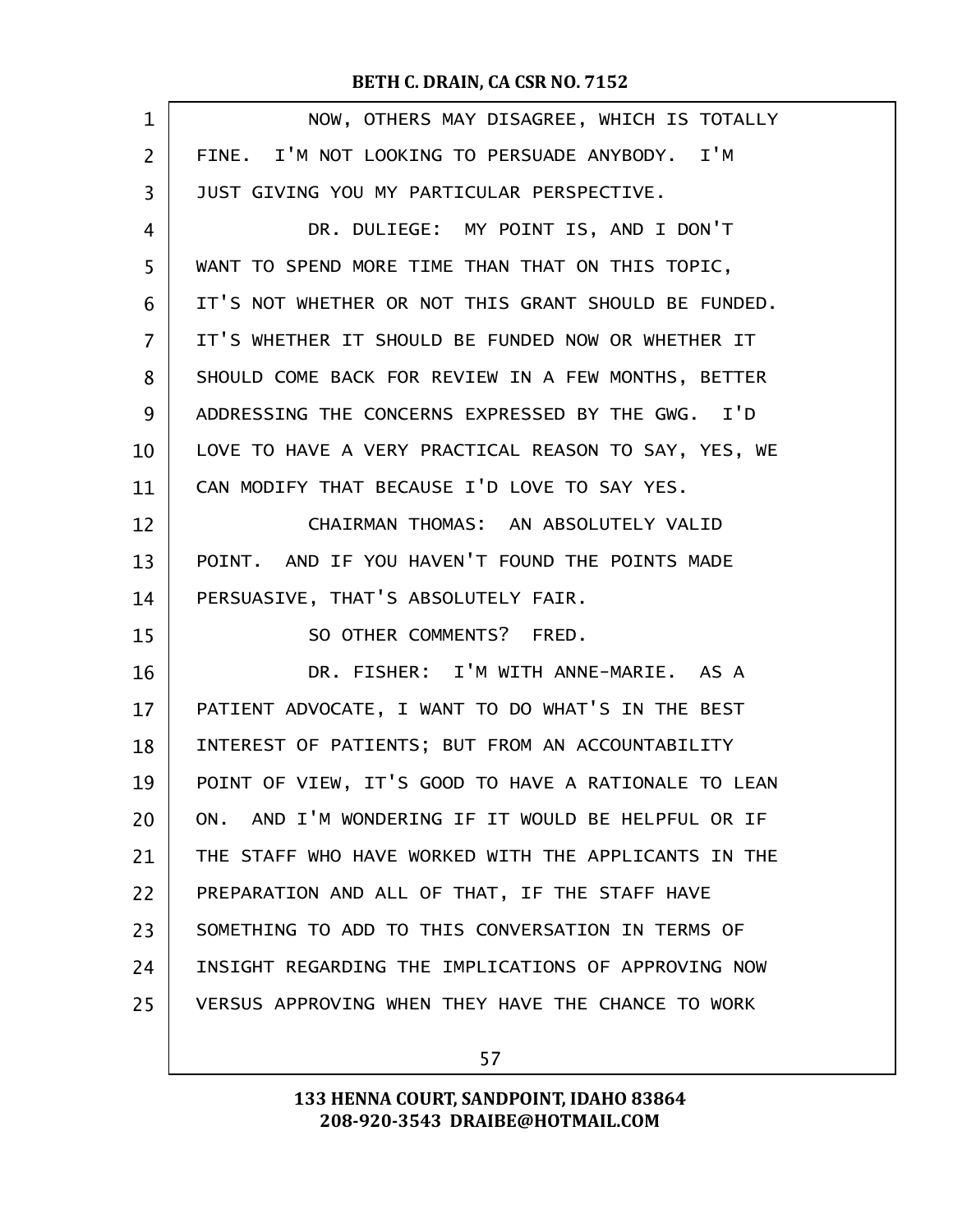| $\mathbf{1}$   | WITH THE APPLICANT TO IMPROVE IT TO THE POINT WHERE |
|----------------|-----------------------------------------------------|
| $\overline{2}$ | EVERYONE IS COMFORTABLE AND IT MEETS THE THRESHOLD  |
| 3              | FOR FUNDING.                                        |
| 4              | MR. JUELSGAARD: J.T., BEFORE WE GET TO              |
| 5              | THE STAFF, CAN I MAKE A COUPLE OF POINTS?           |
| 6              | CHAIRMAN THOMAS: OF COURSE.                         |
| $\overline{7}$ | MR. JUELSGAARD: SO LET ME JUST READ THE             |
| 8              | LAST SENTENCE FROM THE MINORITY REPORT, THEN I WANT |
| 9              | TO COME BACK TO WHAT I THINK THIS ALL MEANS. IT     |
| 10             | SAYS, OUTSTANDING CONCERNS IN THE GROUP WERE THE    |
| 11             | APPLICANT'S LIMITED EXPERIENCE WITH EV, CHALLENGES  |
| 12             | IN THE PRODUCTION OF EV, AND PRACTICAL ASPECTS OF   |
| 13             | TRANSLATION TO THE CLINIC.                          |
| 14             | FIRST QUESTION YOU HAVE TO ASK YOURSELF IS          |
| 15             | ARE THOSE ISSUES ABLE TO BE ADDRESSED IN ANOTHER    |
| 16             | GO-ROUND OR NOT? IT'S NOT CLEAR TO ME THAT SIMPLY   |
| 17             | GIVING IT ONE MORE BITE OF THE APPLE IS GOING TO    |
| 18             | CHANGE THIS IN THE MINDS OF THE REVIEWERS. SO FROM  |
| 19             | MY POINT OF VIEW, THIS IS WHAT WE HAVE GOT ON THE   |
| 20             | TABLE. I DON'T SEE THAT THERE'S SOMETHING VERY      |
| 21             | SPECIFIC HERE THAT WILL MAKE A BIG DIFFERENCE IN A  |
| 22             | SECOND REVIEW.                                      |
| 23             | BUT TO GO BACK TO WHAT OUR JOB IS, AND              |
| 24             | IT'S NOT TO RUBBER STAMP NECESSARILY WHAT THE GWG   |
| 25             | PROVIDES IN TERMS OF SCIENTIFIC SCORES. WE HAVE     |
|                | 58                                                  |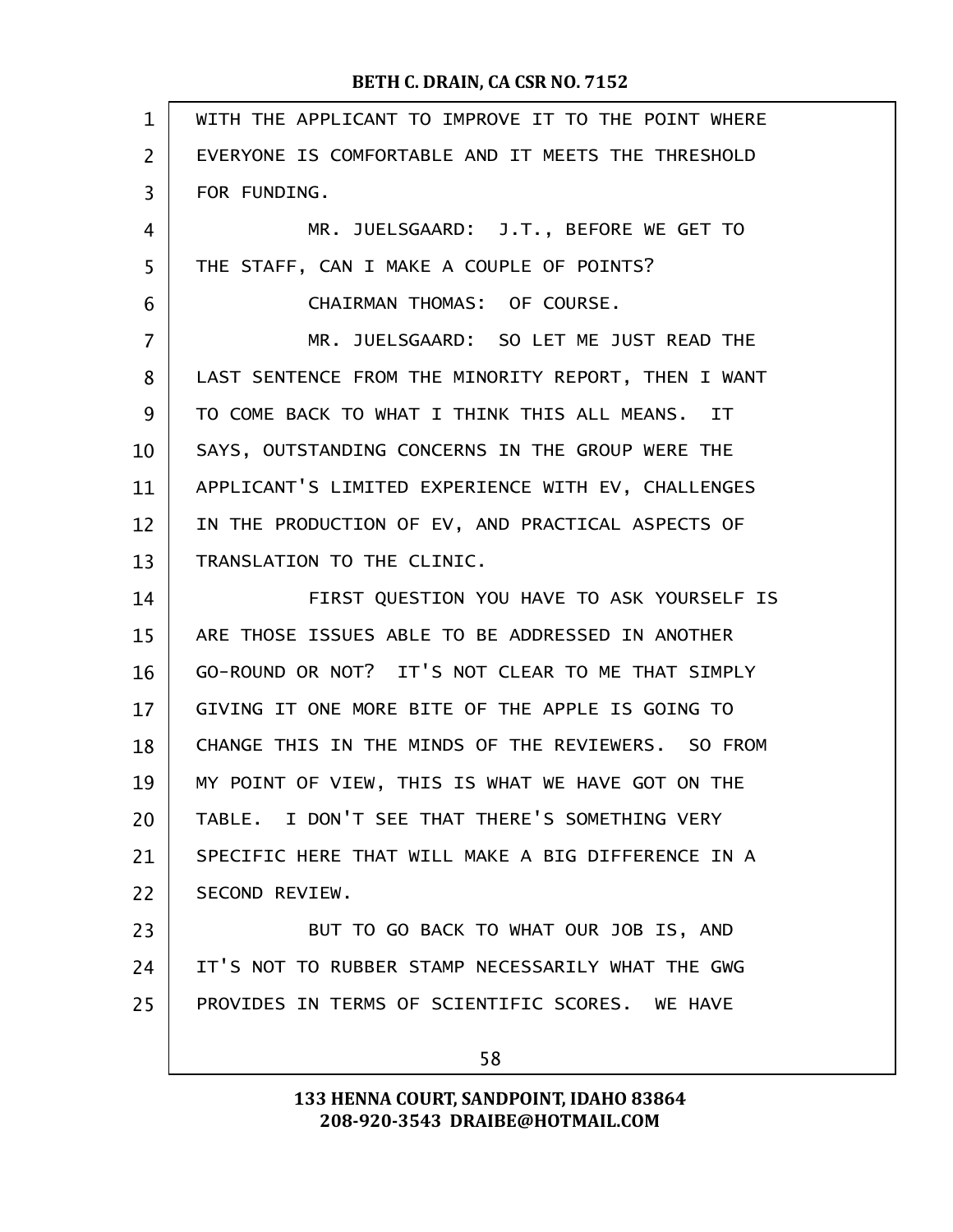| $\mathbf{1}$ | TYPICALLY RELIED ON THEM FOR A BASE SCIENTIFIC       |
|--------------|------------------------------------------------------|
| 2            | SCORE, BUT WE'VE NOT ALWAYS DONE THAT. WE CERTAINLY  |
| 3            | HAVE VOTED IN PROJECTS THAT HAVE A SCORE OF 84. IT   |
| 4            | WAS JUST A FEW SESSIONS BACK THAT I REMEMBER DOING   |
| 5            | THAT.                                                |
| 6            | SO OUR JOB IS PROGRAMMATIC REVIEW. AND SO            |
| 7            | TO KIND OF LINE UP WITH WHAT MARK TALKED ABOUT, WE   |
| 8            | ARE TALKING ABOUT A DIFFICULT DISEASE, DIABETES,     |
| 9            | TYPE 1 DIABETES. AND THERE ARE PROJECTS THAT HAVE    |
| 10           | HIGHER RISK, BUT HAVE HIGHER REWARD. AND WHEN I      |
| 11           | LOOK AT THE REWARD POSSIBILITY HERE, GIVEN HOW       |
| 12           | EXTENSIVE THIS DISEASE IS AND THE POSSIBILITY OF     |
| 13           | DOING SOMETHING TO HELP ALLEVIATE IT, I'M STRUCK     |
| 14           | WITH THE IDEA THAT IN PROGRAMMATIC REVIEW THAT'S     |
| 15           | SOMETHING THAT WE ARE SUPPOSED TO, AT LEAST IN MY    |
| 16           | MIND, TAKE ACCOUNT OF. SO I'M NOT SITTING HERE       |
| 17           | ASKING ANYBODY TO VOTE ONE WAY OR THE OTHER, BUT I'M |
| 18           | JUST POINTING OUT A COUPLE OF THINGS THAT DRIVE MY   |
| 19           | CONSIDERATIONS HERE.                                 |
| 20           | CHAIRMAN THOMAS: THANK YOU, STEVE. GIL,              |
| 21           | WOULD YOU LIKE TO RESPOND TO FRED'S QUESTION?        |
| 22           | DR. SAMBRANO: CERTAINLY. I CAN PROVIDE               |
| 23           | MAYBE A COUPLE OF BITS OF INFORMATION THAT MIGHT BE  |
| 24           | HELPFUL.                                             |
| 25           | SO FOR THIS APPLICATION, THIS ACTUALLY IN            |
|              | 59                                                   |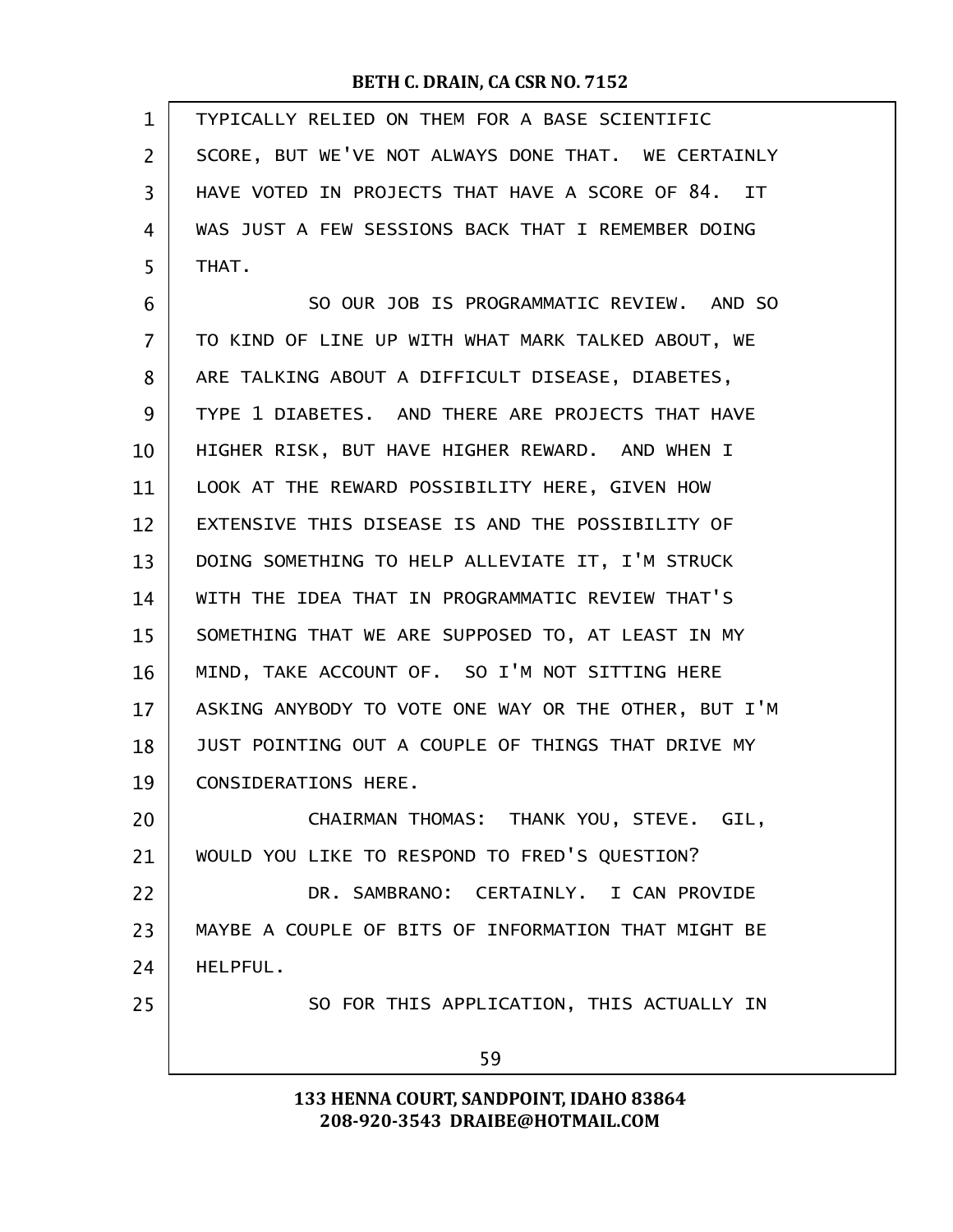| $\mathbf{1}$   | THIS CYCLE IS A RESUBMISSION. IT MEANS THEY'VE GONE  |
|----------------|------------------------------------------------------|
| $\overline{2}$ | THROUGH THE REVIEW PROCESS TWICE. IF IT IS NOT       |
| 3              | FUNDED, IT WILL GO THROUGH THEN TO WHAT WOULD BE A   |
| 4              | THIRD REVIEW TO MAKE IMPROVEMENTS AGAIN. GOING       |
| 5              | THROUGH THAT REVIEW PROCESS, ALTHOUGH IT RECEIVED A  |
| 6              | SCORE OF 84 AND IT WILL BYPASS POSITIVE SELECTION,   |
| $\overline{7}$ | CERTAINLY DOESN'T NECESSARILY GUARANTEE THAT AN      |
| 8              | APPLICATION WILL BE FUNDED BECAUSE A LOT OF IT       |
| 9              | DEPENDS ON THE CONTEXT OF WHAT THOSE OTHER           |
| 10             | APPLICATIONS THAT COME IN LOOK LIKE AS WELL.         |
| 11             | AS I MENTIONED, THERE ARE 16 APPLICATIONS            |
| 12             | TOTAL THAT RECEIVED A SCORE OF 80 TO 84 THAT ARE     |
| 13             | BASICALLY GOING TO BE WORKING ON MAKING IMPROVEMENTS |
| 14             | IN ORDER TO RESUBMIT. SO THAT IS ONE BIT OF          |
| 15             | INFORMATION.                                         |
| 16             | THE OTHER IS RELATED TO THE BUDGET. AS I             |
| 17             | MENTIONED, THE AMOUNT THAT THE RECOMMENDED PORTION   |
| 18             | OF APPLICATIONS WOULD USE UP IS ALMOST 21 MILLION    |
| 19             | OUT OF 40 MILLION. IF THIS WERE ALSO FUNDED, THAT    |
| 20             | WOULD LEAVE ABOUT 18 MILLION FOR THE NEXT CYCLE. SO  |
| 21             | IT WOULD BE A LITTLE LESS THAN THIS CYCLE. SO IT'S   |
| 22             | PRETTY NEAR HALF. I DON'T KNOW IF THAT HAS ANY       |
| 23             | IMPACT, BUT IT'S JUST SOMETHING TO BE AWARE OF IN    |
| 24             | TERMS OF THE OVERALL BUDGET AMOUNT.                  |
| 25             | CHAIRMAN THOMAS: THANK YOU, GIL. FRED.               |
|                | 60                                                   |
|                |                                                      |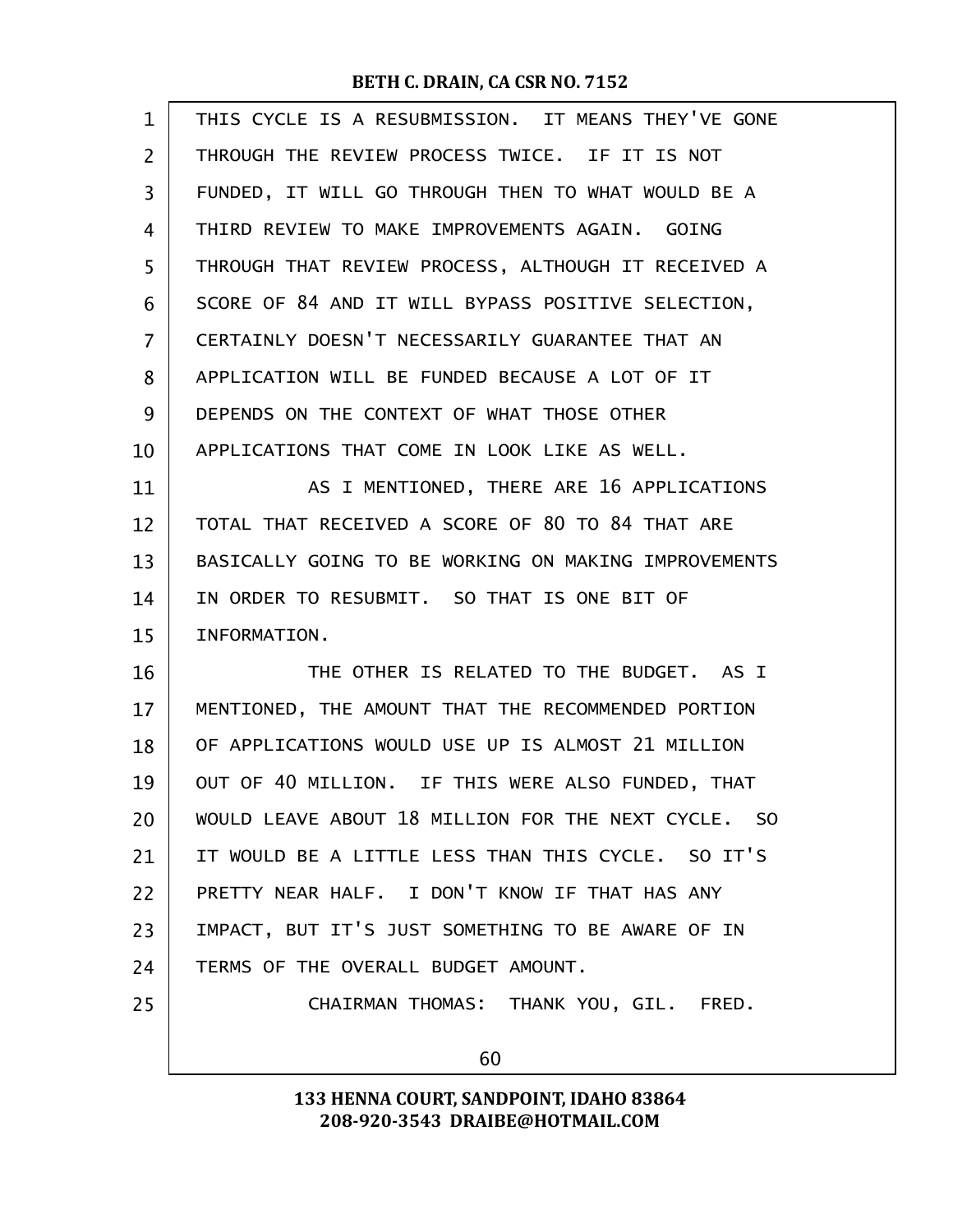| $\mathbf 1$    | DR. FISHER: SO IF I UNDERSTAND STEPHEN'S             |
|----------------|------------------------------------------------------|
| $\overline{2}$ | REMARKS, WHICH THANK YOU FOR FOCUSING ON US ON THAT, |
| 3              | WE ARE NOT ONLY IN FUNDING THIS PROJECT TAKING A     |
| 4              | GAMBLE ON WHETHER SOMETHING WILL WORK, WHICH THAT'S  |
| 5              | WHAT WE ARE HERE TO DO, BUT WE ARE ALSO TAKING A     |
| 6              | GAMBLE ON THE TEAM'S EXPERTISE TO ACTUALLY EXECUTE.  |
| 7              | AM I UNDERSTANDING WHAT THE MINORITY REPORT IS       |
| 8              | SAYING? IT'S ONE THING -- NEITHER OF THOSE           |
| 9              | NECESSARILY WOULD BE REASONS NOT TO FUND IT. IT      |
| 10             | JUST IS BEING CLEAR THAT IF WE ARE TAKING BIG BETS   |
| 11             | ON IMPORTANT WORK, THERE ARE SOME QUESTIONS ABOUT    |
| 12             | THE ABILITY OF THIS TEAM TO IMPROVE THE ODDS. I      |
| 13             | JUST WANT TO MAKE SURE I'M INTERPRETING THAT         |
| 14             | CORRECTLY.                                           |
| 15             | CHAIRMAN THOMAS: GIL, WOULD YOU COMMENT              |
| 16             | ON THAT?                                             |
| 17             | DR. SAMBRANO: YES. I THINK YOU ARE                   |
| 18             | INTERPRETING IT CORRECTLY. I THINK THE ONLY THING I  |
| 19             | WOULD ADD IS THAT, IF YOU WERE TO CHOOSE TO FUND     |
| 20             | THIS, AS I MENTIONED BEFORE, WE ARE GOING TO DO      |
| 21             | EVERYTHING WE CAN ON CIRM'S SIDE TO SUPPORT THE      |
| 22             | PROJECT AND TAKE INTO ACCOUNT WEAKNESSES AND         |
| 23             | CONCERNS THAT WERE BROUGHT UP BY THE GWG AND TRY TO  |
| 24             | IMPLEMENT WAYS IN WHICH WE CAN EITHER HELP THE TEAM  |
| 25             | REFINE THE PROJECT, BRING THEM ADDITIONAL EXPERTISE  |
|                |                                                      |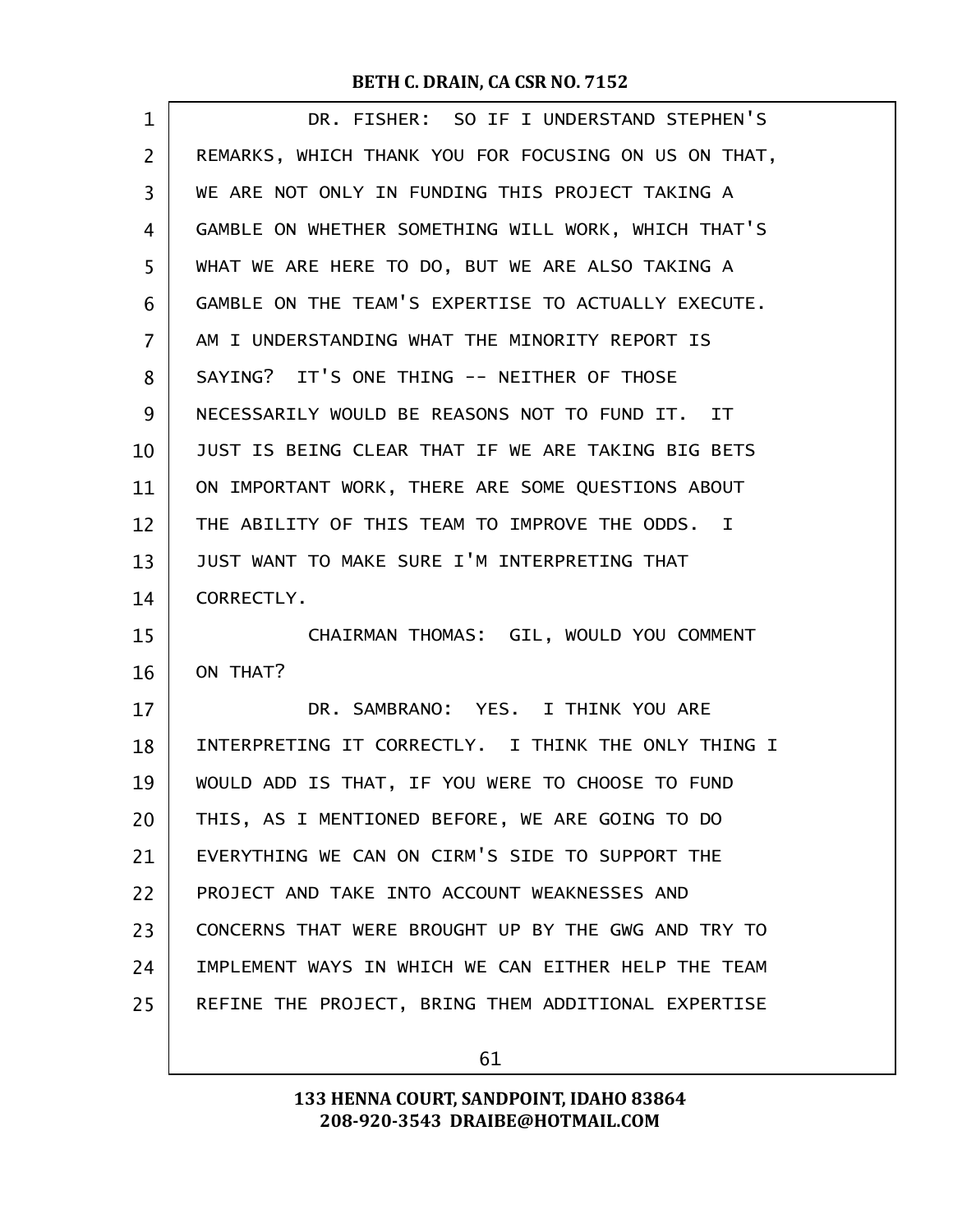| $\mathbf{1}$   | AS IS NEEDED. SO IT DOESN'T MEAN THE PROJECT IS      |
|----------------|------------------------------------------------------|
| $\overline{2}$ | STAGNANT AS YOU SEE IT, AND WE CAN ACTUALLY HAVE AN  |
| 3              | IMPACT ON WHAT HAPPENS POST AWARD. SO ANYWAY, JUST   |
| 4              | WANTED TO ADD THAT. THANK YOU.                       |
| 5              | CHAIRMAN THOMAS: I JUST WOULD NOTE THAT,             |
| 6              | FRED, THAT'S AN EXCELLENT QUESTION. THIS, AS YOU     |
| 7              | KNOW FROM YOUR TIME ON THE GWG AND HAVING SAT        |
| 8              | THROUGH IT OVER THE YEARS, THIS SORT OF QUESTION     |
| 9              | COMES UP IN DIFFERENT FORMS WITH RESPECT TO VARIOUS  |
| 10             | APPLICATIONS, PARTICULARLY, FOR EXAMPLE, WHEN YOU    |
| 11             | HAVE A YOUNG INVESTIGATOR THAT DOESN'T HAVE A        |
| 12             | LONG-STANDING TRACK RECORD. SO IT IS A FACTOR THAT   |
| 13             | NEEDS TO BE CONSIDERED FOR SURE. SO, YES, MARK.      |
| 14             | DR. FISCHER-COLBRIE: JUST A QUICK                    |
| 15             |                                                      |
|                | COMMENT. THESE ARE TERRIFIC QUESTIONS. AND I JUST    |
| 16             | WANTED TO SHARE MY PERSPECTIVE, THAT WHEN THERE IS A |
| 17             | MORE NOVEL AREA OF SCIENCE, THAT RISK PROFILE JUST   |
| 18             | ESCALATES DRAMATICALLY. SO THE CONSEQUENCES ARE      |
| 19             | THAT IT'S THE CHICKEN AND THE EGG PHENOMENON IN      |
| 20             | TERMS OF SHOWING THE DEMONSTRATION OF, YEAH, WE CAN  |
| 21             | DO THIS KIND OF APPROACH. HENCE, THE REFERENCE TO    |
| 22             | THE CIRM-Y CONVERSATION PREVIOUSLY. SO THAT WAS      |
| 23             | WHAT I WAS MORE FOCUSED ON RATHER THAN THE TYPE 1    |
| 24             | DIABETES PATIENT AND ADVOCATING THAT CONSTITUENCY.   |
| 25             | IT'S MORE IN THE CONTEXT THIS HAS ALSO THE PROMISE   |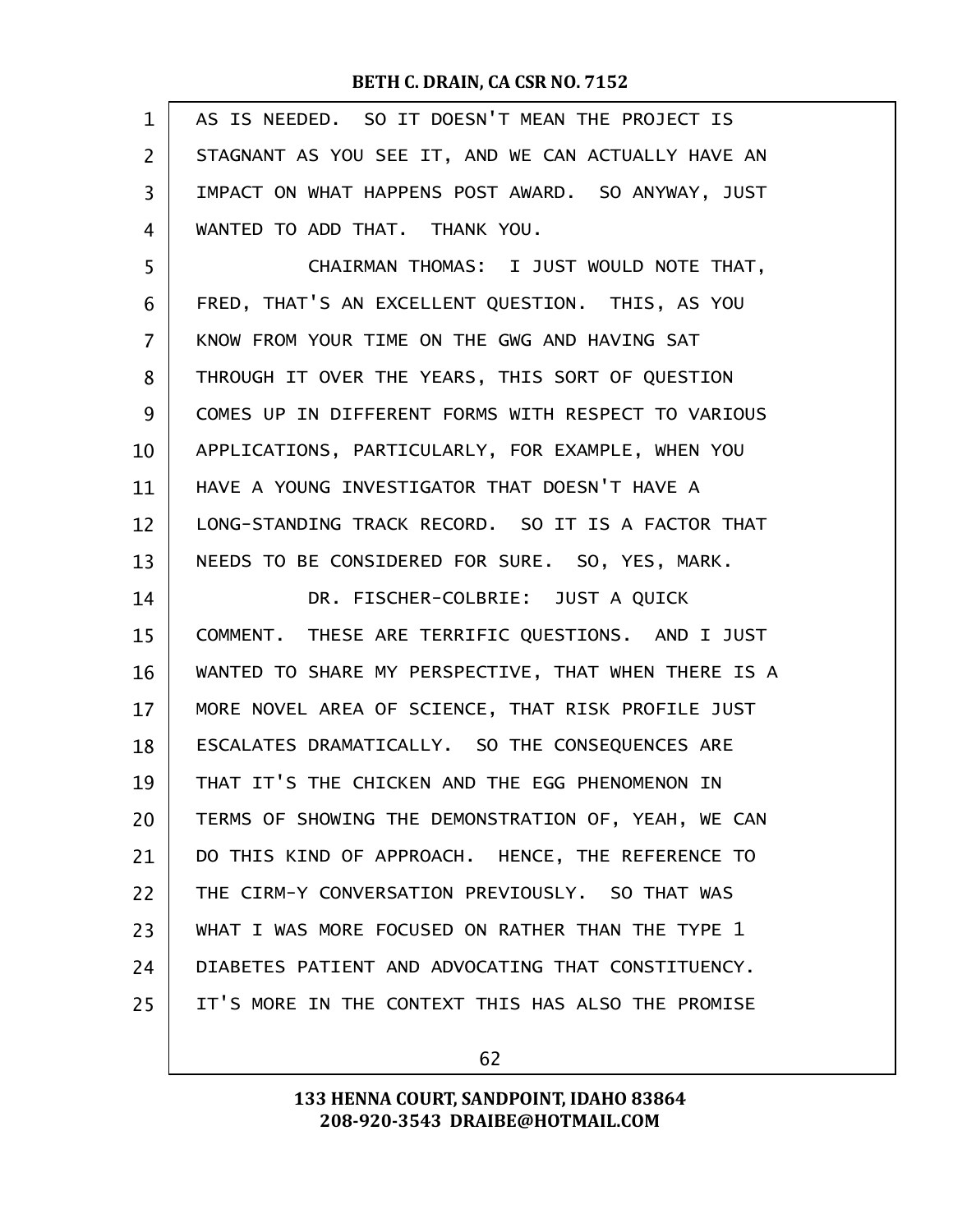| $\mathbf 1$    | FOR OTHER AREAS OF EXPLORATION AS WELL. AND BECAUSE |
|----------------|-----------------------------------------------------|
| $\overline{2}$ | IT'S MORE NOVEL, IT THEN IS GOING TO INHERENTLY     |
| 3              | SUFFER FROM CONCERNS OF DEFICIENCIES ABOUT IS IT    |
| 4              | DOABLE OR NOT.                                      |
| 5              | CHAIRMAN THOMAS: THANK YOU.                         |
| 6              | DR. FISHER: SO THIS IDEA THAT CIRM IS AN            |
| 7              | INCUBATOR OF GOOD SCIENCE AND AN INCUBATOR OF GOOD  |
| 8              | RESEARCHERS OR GREAT SCIENCE AND GREAT RESEARCHERS, |
| 9              | IF THE STAFF TO WHOM THE BURDEN OF SHEPHERDING THIS |
| 10             | PROJECT THROUGH TO THE BEST OPPORTUNITY FOR SUCCESS |
| 11             | ARE CONFIDENT THAT THIS TEAM CAN BE SUPPORTED IN A  |
| 12             | WAY THAT HELPS THEM EXECUTE AND UTILIZE THESE FUNDS |
| 13             | IN THE WAY THAT THE PROPOSAL SUGGESTS, THEN I'M ALL |
| 14             | FOR IT BECAUSE IT SEEMS LIKE A YES VOTE ON THIS     |
| 15             | MEANS WE ARE REALLY BURDENING THE STAFF WITH DOING  |
| 16             | WHAT THEY CAN DO TO POSITION THIS TEAM FOR THE MOST |
| 17             | PRODUCTIVE OUTCOME. AND I WOULDN'T WANT TO BURDEN   |
| 18             | THE STAFF WITH THAT RESPONSIBILITY IF THEY DIDN'T   |
| 19             | HAVE A LEVEL OF CONFIDENCE THAT THEY WOULD BE ABLE  |
| 20             | TO DO SO AND THIS TEAM WOULD BE RECEPTIVE TO THAT   |
| 21             | KIND OF INTERVENTION AND SUPPORT.                   |
| 22             | CHAIRMAN THOMAS: GIL, YOU WANT TO RESPOND           |
| 23             | TO THAT?                                            |
| 24             | DR. SAMBRANO: WELL, I CAN'T SPEAK FOR THE           |
| 25             | TEAM WHO WOULD ULTIMATELY BE RESPONSIBLE FOR THIS.  |
|                | 63                                                  |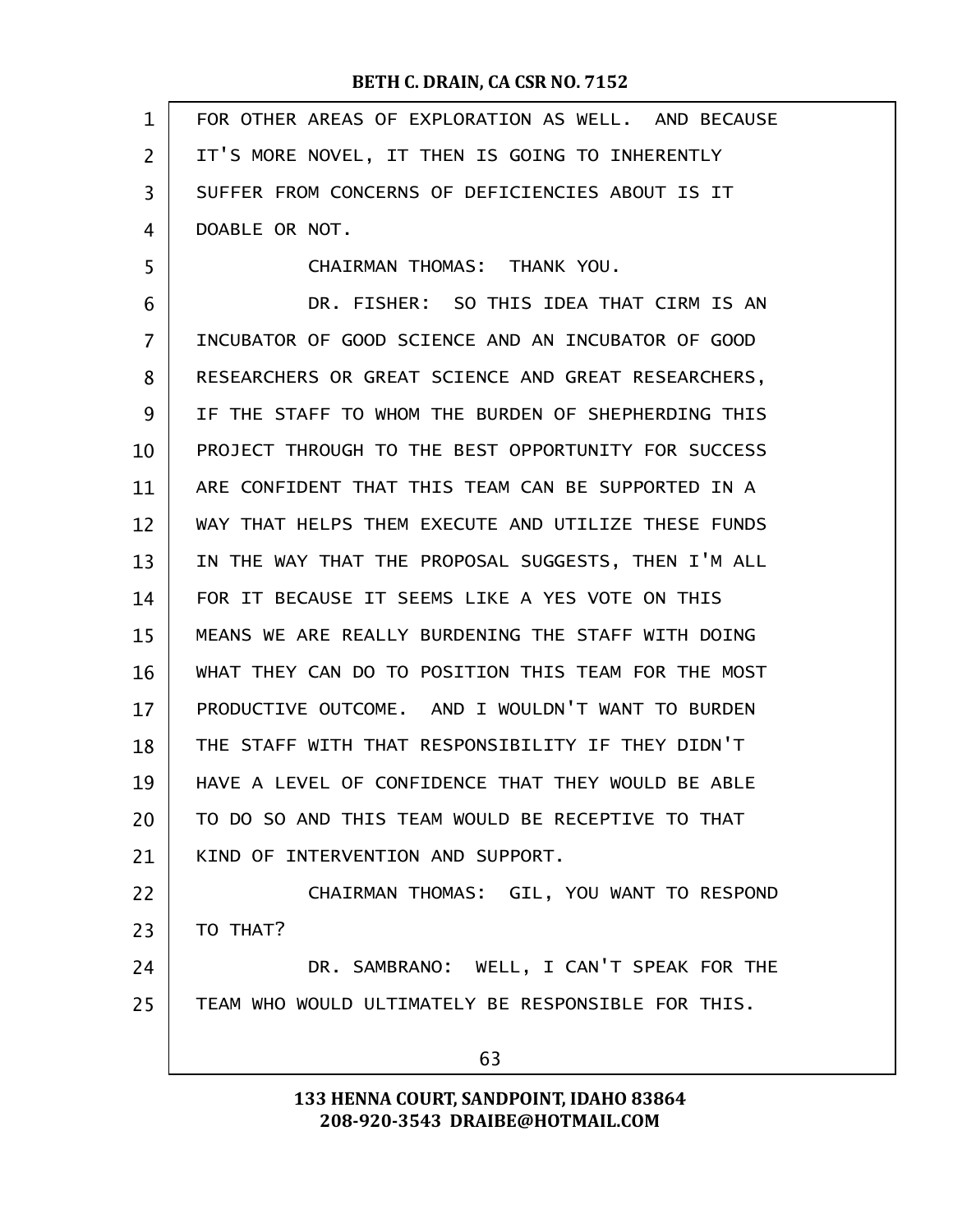| $\mathbf{1}$   | BUT IN GENERAL, ANYONE THAT RECEIVES AN AWARD FROM   |
|----------------|------------------------------------------------------|
| $\overline{2}$ | CIRM, WE ARE GOING TO PUT THE SAME LEVEL OF WORK AND |
| 3              | EFFORT TOWARDS. SO I THINK FROM OUR PERSPECTIVE WE   |
| 4              | WILL WELCOME WHATEVER THE DECISION OF THE BOARD IS   |
| 5              | TO FUND OR NOT TO FUND.                              |
| 6              | CHAIRMAN THOMAS: AND I'D ADD THAT I                  |
| $\overline{7}$ | WOULDN'T SAY BURDENING IS THE RIGHT QUESTION. THIS   |
| 8              | IS WHAT THE TEAM DOES AS A MATTER OF COURSE WITH OUR |
| 9              | GRANTEES. SO THIS WOULD JUST BE ANOTHER IN A LONG    |
| 10             | LIST OF PROJECTS WHICH WE HAVE THAT WE WOULD BE      |
| 11             | WORKING TO HELP ALL OF THE GRANTEES ACHIEVE THE BEST |
| 12             | RESULTS. ANNE-MARIE.                                 |
| 13             | DR. DULIEGE: FIRST OF ALL, THANK YOU FOR             |
| 14             | ALL THESE COMMENTS. THEY ARE VERY HELPFUL, AT LEAST  |
| 15             | TO ME.                                               |
| 16             | QUICK QUESTION FOR GIL, I GUESS, IS THAT I           |
| 17             | NOW REALIZE THAT THIS IS ALREADY A RESUBMISSION.     |
| 18             | CAN YOU TELL US HOW MUCH -- WHAT IT WAS SCORED OR    |
| 19             | SIMPLY HOW MUCH PROGRESS? IS IT SIGNIFICANTLY        |
| 20             | BETTER? WERE THE APPLICANTS ABLE TO REALLY ADDRESS   |
| 21             | THE INITIAL CONCERNS? THAT WOULD HELP ME IN          |
| 22             | SUPPORTING THEM.                                     |
| 23             | DR. SAMBRANO: YES. SO THE SCORE                      |
| 24             | PREVIOUSLY WAS AN 80. SO IT WENT FROM AN 80 NOW TO   |
| 25             | AN 84, SO IT MOVED UP. AND FROM THE PERSPECTIVE OF   |
|                | 64                                                   |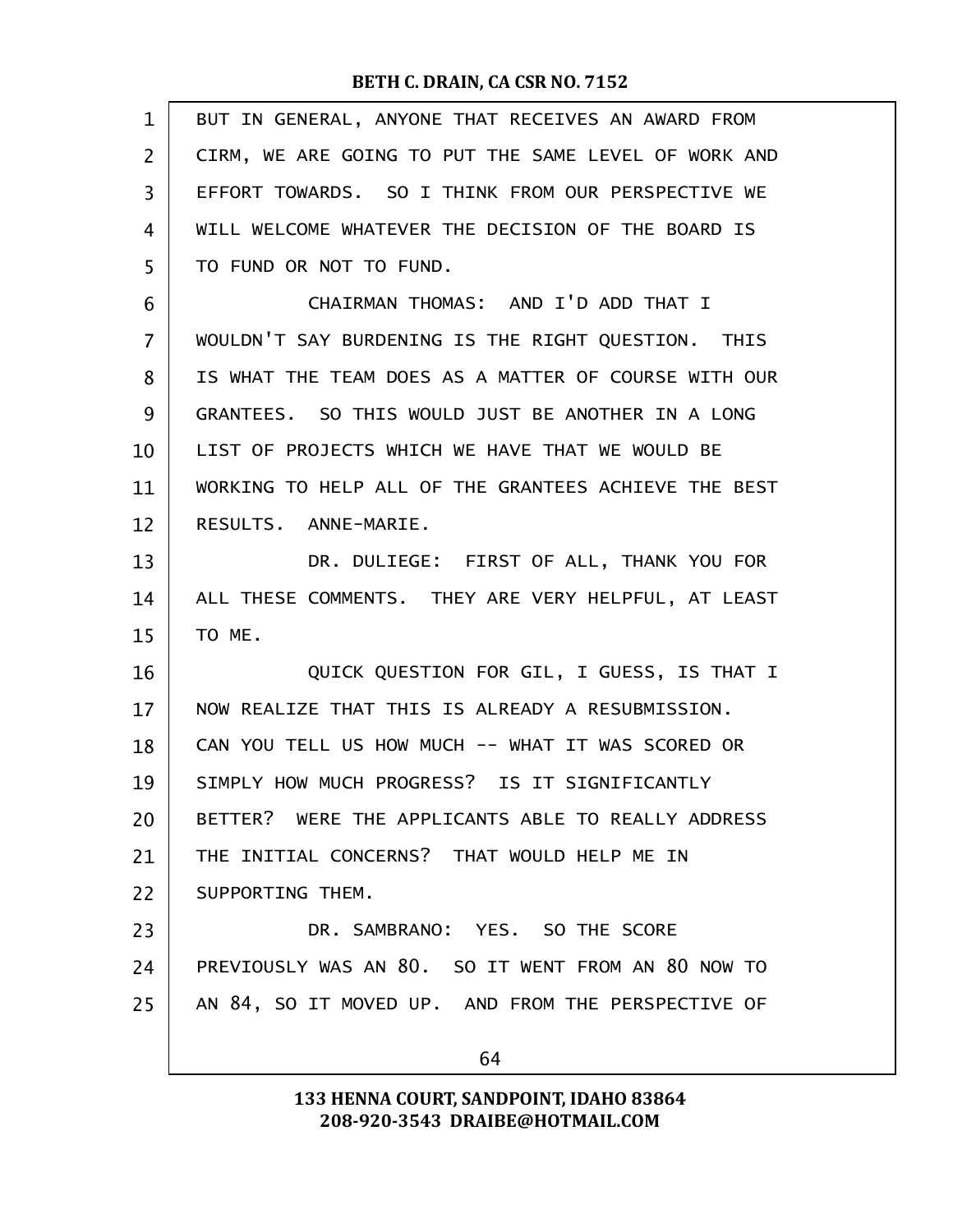| $\mathbf 1$    | REVIEWERS, THEY DID ADDRESS MANY OF THE CONCERNS     |
|----------------|------------------------------------------------------|
| $\overline{2}$ | THAT WERE BROUGHT UP IN THE ORIGINAL REVIEW. THERE   |
| 3              | WERE STILL ADDITIONAL ONES THAT WEREN'T. I THINK     |
| 4              | CERTAINLY THE FEELING THAT THIS WAS OVER AMBITIOUS   |
| 5              | IN MANY RESPECTS, THE LACK OF EXPERIENCE MAY BE      |
| 6              | DIFFICULT TO OVERCOME IN A RESUBMISSION NECESSARILY. |
| 7              | ALTHOUGH I THINK THEY DID ADVISE, FOR EXAMPLE,       |
| 8              | HAVING A TYPE 1 DIABETES COINVESTIGATOR RATHER THAN  |
| 9              | A CONSULTANT, MEANING ADDING SOMEBODY WHO'S GOING TO |
| 10             | PERHAPS SPEND MORE TIME WITH THE PROJECT THAN A      |
| 11             | CONSULTANT WOULD. SO IT DID IMPROVE FROM THE         |
| 12             | PREVIOUS SUBMISSION.                                 |
| 13             | DR. DULIEGE: THANK YOU, GIL. THAT'S                  |
| 14             | EXTREMELY HELPFUL. I GUESS I WILL SUPPORT IT         |
| 15             | BECAUSE I LIKE PEOPLE THAT ARE A LITTLE BIT OVER     |
| 16             | AMBITIOUS. I'M KIDDING. I THOUGHT THEY REALLY MADE   |
| 17             | AN EFFORT. WHAT IS THERE IS NOT EASILY FIXABLE OR    |
| 18             | CAN BE FIXED WITH INITIAL WORK. BUT WE ARE GOING TO  |
| 19             | GET PEOPLE WITH SUBSTANTIALLY MORE EXPERIENCE RIGHT  |
| 20             | TODAY. SO I'M HAPPY WITH THAT. GREAT. THANK YOU.     |
| 21             | CHAIRMAN THOMAS: THANK YOU. STEVE.                   |
| 22             | MR. JUELSGAARD: THIS IS A QUESTION OF                |
| 23             | GIL. SO THE PREFACE FOR THIS QUESTION IS THAT WE DO  |
| 24             | HAVE AGREEMENTS IN OUR AGREEMENTS WITH THE GRANTEES. |
| 25             | WE HAVE MILESTONE PROVISIONS, THINGS THEY HAVE TO    |
|                |                                                      |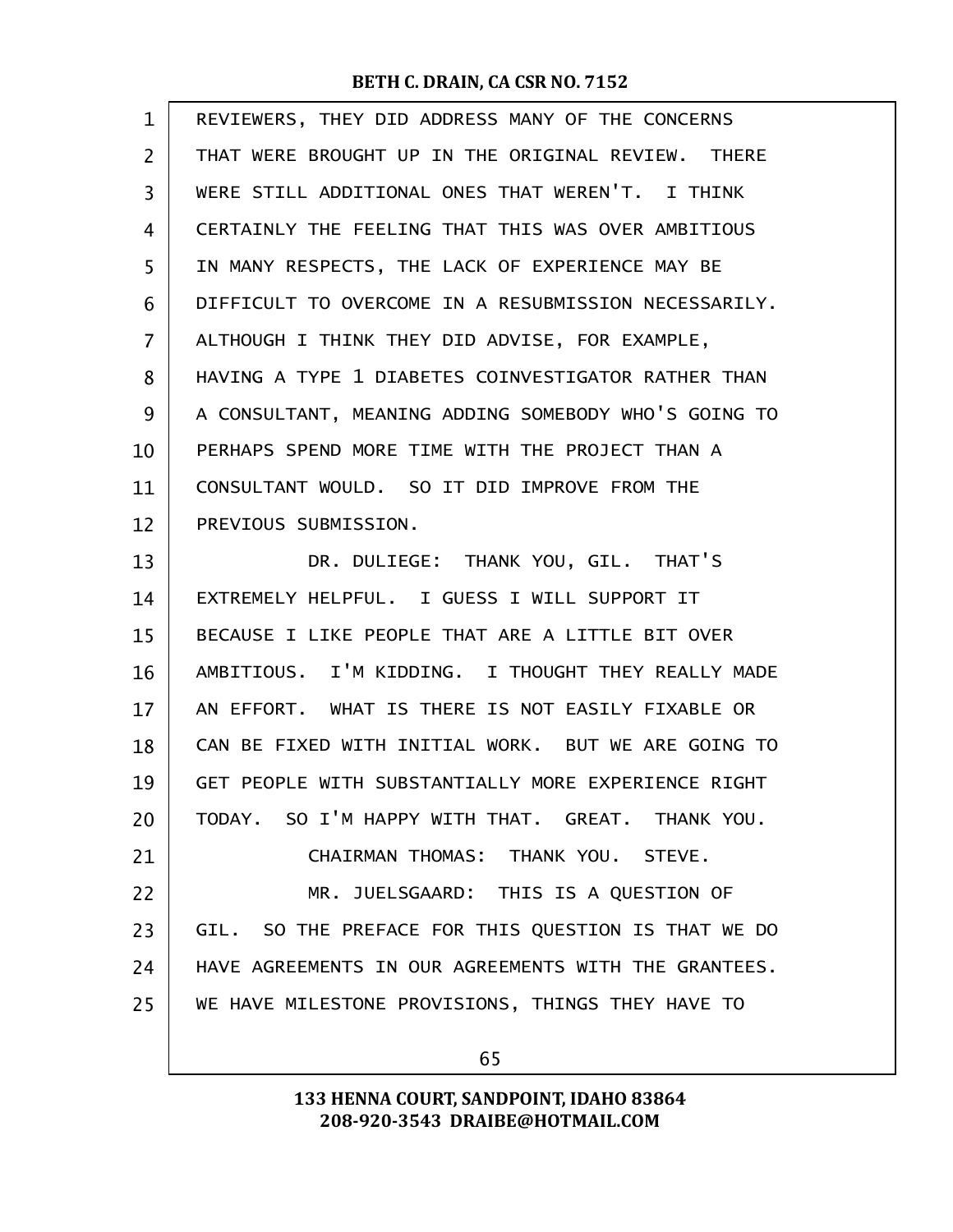| 1  | MEET IN ORDER TO GET THE NEXT ROUND OF FUNDING, ET   |
|----|------------------------------------------------------|
| 2  | CETERA. ARE ANY OF THE CONCERNS THAT GOT RAISED IN   |
| 3  | THIS APPLICATION, ARE THEY ADDRESSABLE BY HAVING     |
| 4  | MILESTONES SUCH THAT A MILESTONE MIGHT BE BASED ON   |
| 5  | WHAT WAS PERCEIVED A WEAKNESS IN THE APPLICATION AND |
| 6  | WE CONTROL THESE CONCERNS IN THAT FASHION?           |
| 7  | DR. SAMBRANO: IT'S ACTUALLY DIFFICULT FOR            |
| 8  | ME TO SAY. I DON'T THINK SO. I THINK SOME OF THEM    |
| 9  | SUCH AS MAYBE REQUIRING A TYPE 1 DIABETES EXPERT TO  |
| 10 | BE PART OF THE TEAM IS SOMETHING THAT COULD BE PUT   |
| 11 | IN, FOR EXAMPLE. I THINK SOME OF THE CONCERNS        |
| 12 | REALLY RELATE TO WHETHER ULTIMATELY THIS IS GOING TO |
| 13 | WORK OR NOT. AND IT KIND OF FALLS ON THE OPINION OF  |
| 14 | THE SCIENTIFIC REVIEWERS OF SOME FEELING LIKE LET'S  |
| 15 | GIVE IT A CHANCE, OTHERS THINKING, WELL, MAYBE I     |
| 16 | WOULDN'T GIVE THIS A CHANCE. SO I DON'T KNOW THAT    |
| 17 | THAT KIND OF DEVELOPMENT WOULD BE ADDRESSABLE IN     |
| 18 | THAT WAY, BUT AT LEAST SOME OF THEM COULD BE.        |
| 19 | MR. JUELSGAARD: THANK YOU, GIL.                      |
| 20 | CHAIRMAN THOMAS: OKAY. I DON'T SEE ANY               |
| 21 | OTHER COMMENTS HERE. SEEING NONE FURTHER, DO WE      |
| 22 | HAVE ANY COMMENTS BY MEMBERS OF THE PUBLIC?          |
| 23 | MS. BONNEVILLE: NO. THERE ARE NO HANDS               |
| 24 | RAISED.                                              |
| 25 | CHAIRMAN THOMAS: OKAY. HEARING THAT,                 |
|    | 66                                                   |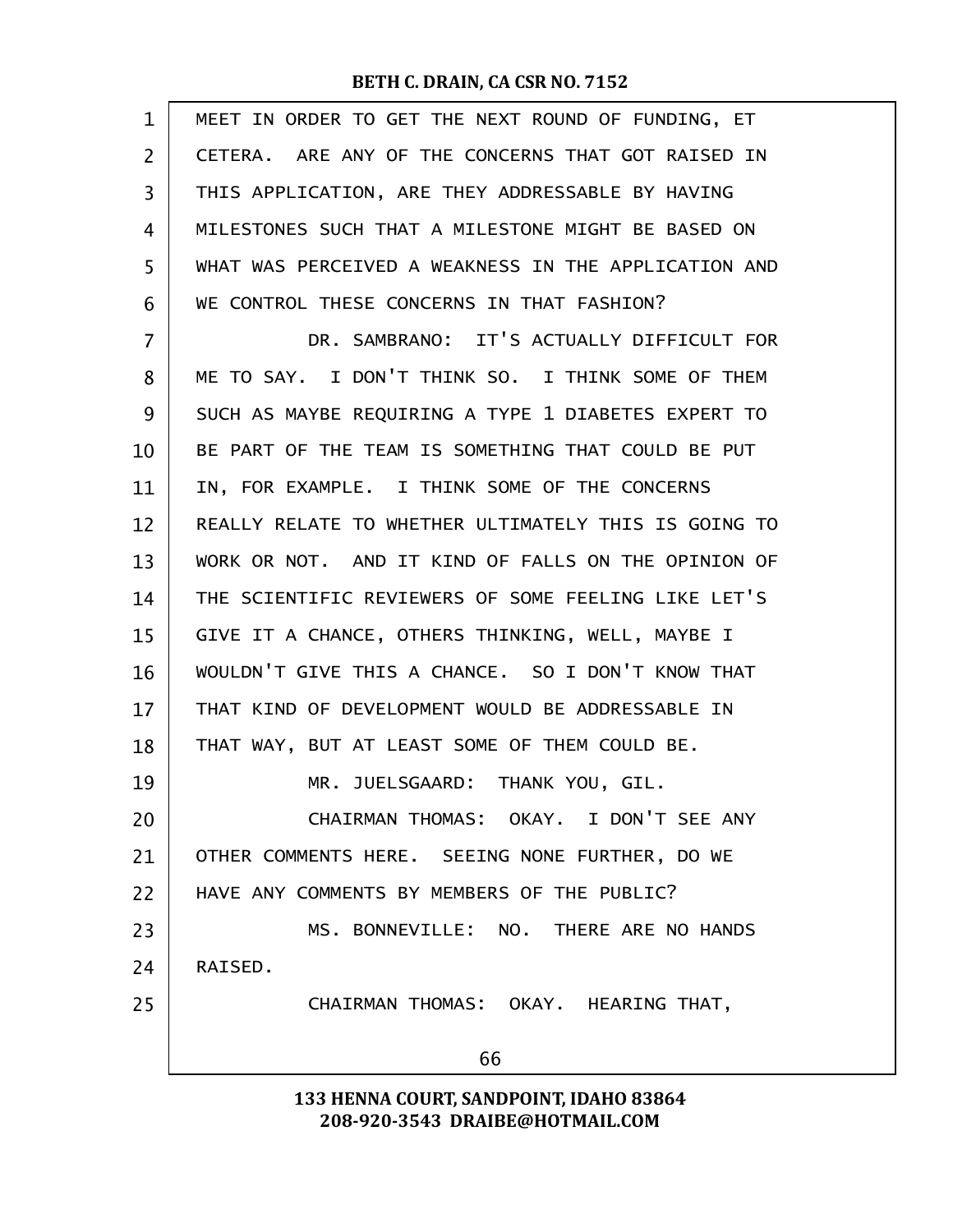| $\mathbf{1}$   | WILL YOU PLEASE CALL THE ROLL. AND, AGAIN, REMEMBER  |
|----------------|------------------------------------------------------|
| $\overline{2}$ | THE MOTION IS TO ELEVATE THIS ONE APPLICATION TO THE |
| 3              | FUNDING RANGE.                                       |
| $\overline{4}$ | MS. BONNEVILLE: YES. AND THAT'S                      |
| 5              | APPLICATION NO. 13163.                               |
| 6              | DAN BERNAL.                                          |
| $\overline{7}$ | MR. BERNAL: AYE.                                     |
| 8              | MS. BONNEVILLE: ANNE-MARIE DULIEGE.                  |
| 9              | DR. DULIEGE: YES.                                    |
| 10             | MS. BONNEVILLE: MARK FISCHER-COLBRIE.                |
| 11             | DR. FISCHER-COLBRIE: YES.                            |
| 12             | MS. BONNEVILLE: FRED FISHER.                         |
| 13             | DR. FISHER: YES.                                     |
| 14             | MS. BONNEVILLE: LEONDRA CLARK-HARVEY.                |
| 15             | DR. CLARK-HARVEY: YES.                               |
| 16             | MS. BONNEVILLE: DAVID HIGGINS.                       |
| 17             | DR. HIGGINS: YES.                                    |
| 18             | MS. BONNEVILLE: STEPHEN JUELSGAARD.                  |
| 19             | MR. JUELSGAARD: YES.                                 |
| 20             | MS. BONNEVILLE: RICH LAJARA.                         |
| 21             | MR. LAJARA: YES.                                     |
| 22             | MS. BONNEVILLE: DAVE MARTIN.                         |
| 23             | DR. MARTIN: YES.                                     |
| 24             | MS. BONNEVILLE: LAUREN MILLER-ROGEN.                 |
| 25             | MS. MILLER-ROGEN: YES.                               |
|                | 67                                                   |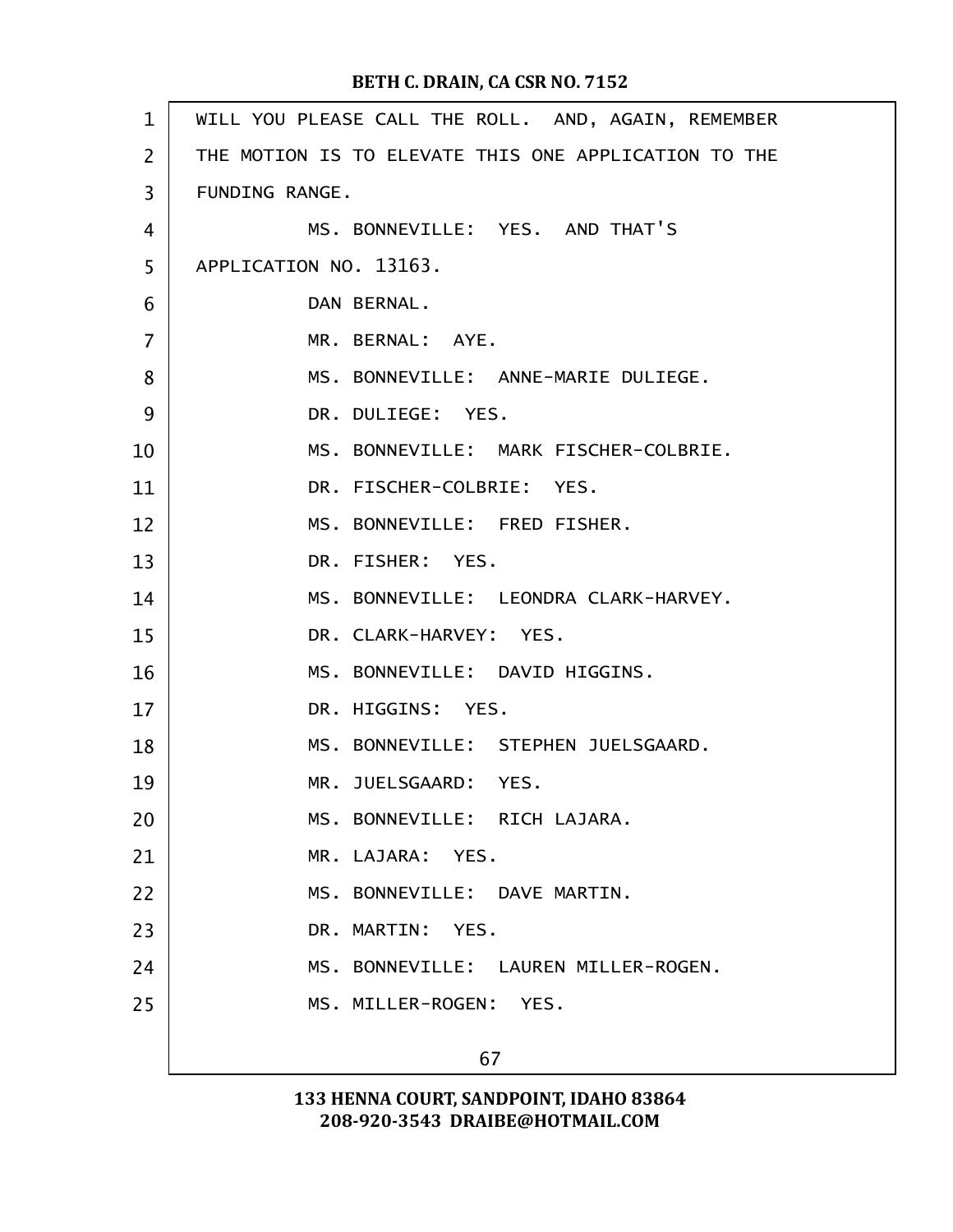| $\mathbf 1$    | MS. BONNEVILLE: ADRIANA PADILLA.                    |
|----------------|-----------------------------------------------------|
| $\overline{2}$ | DR. PADILLA: YES.                                   |
| 3              | MS. BONNEVILLE: JOE PANETTA.                        |
| 4              | MR. PANETTA: YES.                                   |
| 5              | MS. BONNEVILLE: AL ROWLETT. JONATHAN                |
| 6              | THOMAS.                                             |
| $\overline{7}$ | CHAIRMAN THOMAS: YES.                               |
| 8              | MS. BONNEVILLE: THE MOTION CARRIES.                 |
| 9              | CHAIRMAN THOMAS: THANK YOU. THANK YOU               |
| 10             | FOR THE ROBUST DISCUSSION. I THINK THAT WAS VERY    |
| 11             | HELPFUL.                                            |
| 12             | ARE THERE ANY OTHER APPLICATIONS CURRENTLY          |
| 13             | IN THE NOT FOR FUNDING RANGE THAT ANYBODY WANTS TO  |
| 14             | MOVE TO UP TO THE FUNDING RANGE? OKAY. HEARING      |
| 15             | NONE, THEN THE NEXT I WOULD LIKE TO ENTERTAIN, IF   |
| 16             | THIS IS OKAY WITH THE BOARD, IS A MOTION TO APPROVE |
| 17             | ALL OF THE PROJECTS IN THE FUNDING RANGE, WHICH     |
| 18             | INCLUDES THE ONE JUST ELEVATED. DO I HEAR SUCH A    |
| 19             | MOTION?                                             |
| 20             | DR. FISCHER-COLBRIE: SO MOVED.                      |
| 21             | DR. DULIEGE: I CAN SECOND.                          |
| 22             | CHAIRMAN THOMAS: THANK YOU. MARIA, YOU              |
| 23             | <b>GOT THE MOVERS THERE?</b>                        |
| 24             | MS. BONNEVILLE: MARK AND ANNE-MARIE.                |
| 25             | CHAIRMAN THOMAS: ARE THERE QUESTIONS AND            |
|                | 68                                                  |
|                |                                                     |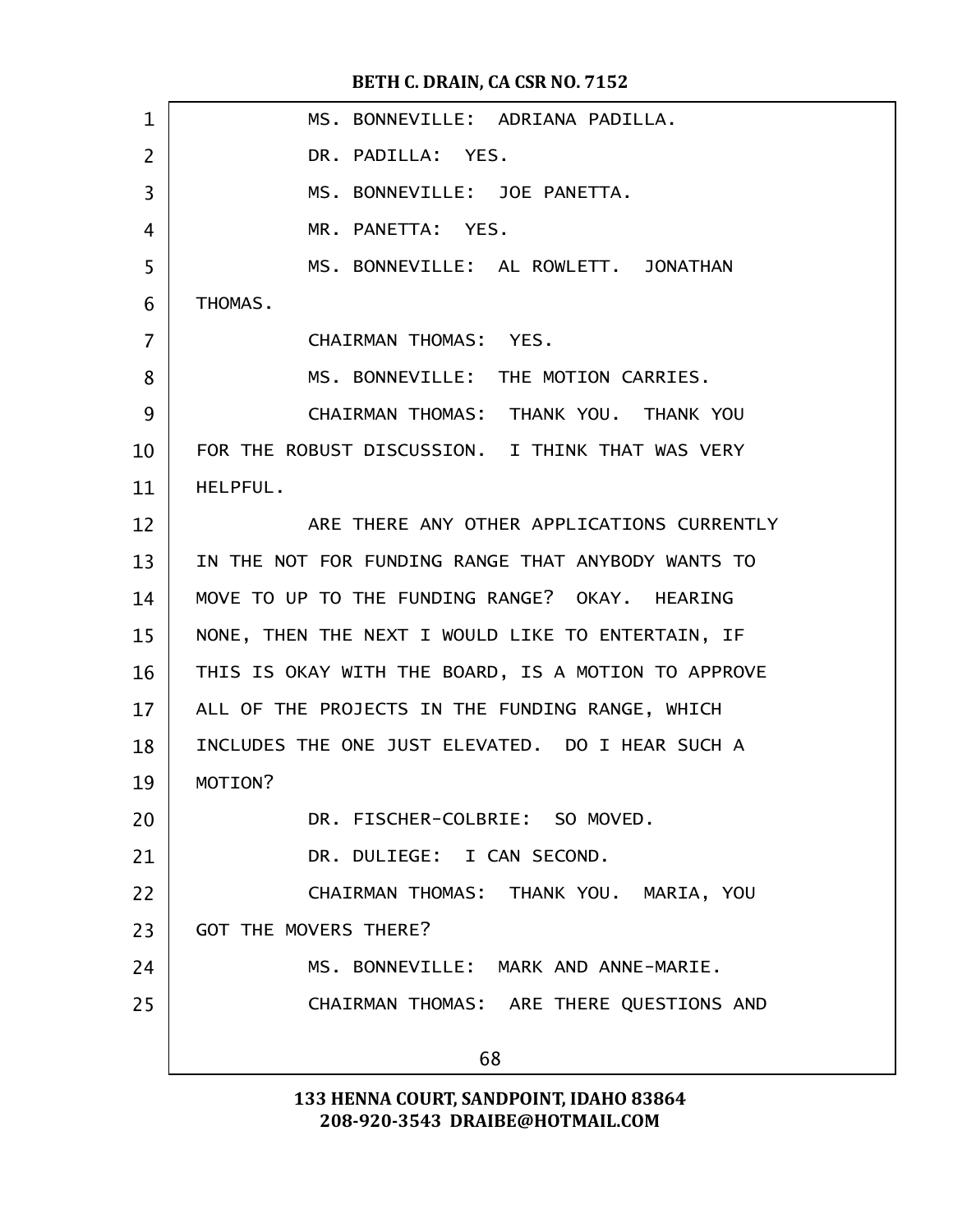| $\mathbf{1}$   | COMMENTS BY MEMBERS OF THE BOARD? ARE THERE ANY    |
|----------------|----------------------------------------------------|
| $\overline{2}$ | COMMENTS FROM MEMBERS OF THE PUBLIC? HEARING NONE, |
| 3              | MARIA, WILL YOU PLEASE CALL THE ROLL.              |
| 4              | MS. BONNEVILLE: DAN BERNAL.                        |
| 5              | MR. BERNAL: AYE.                                   |
| 6              | MS. BONNEVILLE: ANNE-MARIE DULIEGE.                |
| $\overline{7}$ | DR. DULIEGE: YES.                                  |
| 8              | MS. BONNEVILLE: MARK FISCHER-COLBRIE.              |
| 9              | DR. FISCHER-COLBRIE: YES.                          |
| 10             | MS. BONNEVILLE: FRED FISHER.                       |
| 11             | DR. FISHER: YES.                                   |
| 12             | MS. BONNEVILLE: LEONDRA CLARK-HARVEY.              |
| 13             | DR. CLARK-HARVEY: YES.                             |
| 14             | MS. BONNEVILLE: DAVID HIGGINS.                     |
| 15             | DR. HIGGINS: YES.                                  |
| 16             | MS. BONNEVILLE: STEPHEN JUELSGAARD.                |
| 17             | MR. JUELSGAARD: YES.                               |
| 18             | MS. BONNEVILLE: RICH LAJARA.                       |
| 19             | MR. LAJARA: YES.                                   |
| 20             | MS. BONNEVILLE: DAVE MARTIN.                       |
| 21             | DR. MARTIN: YES.                                   |
| 22             | MS. BONNEVILLE: LAUREN MILLER-ROGEN.               |
| 23             | MS. MILLER-ROGEN: YES.                             |
| 24             | MS. BONNEVILLE: ADRIANA PADILLA.                   |
| 25             | DR. PADILLA: YES.                                  |
|                | 69                                                 |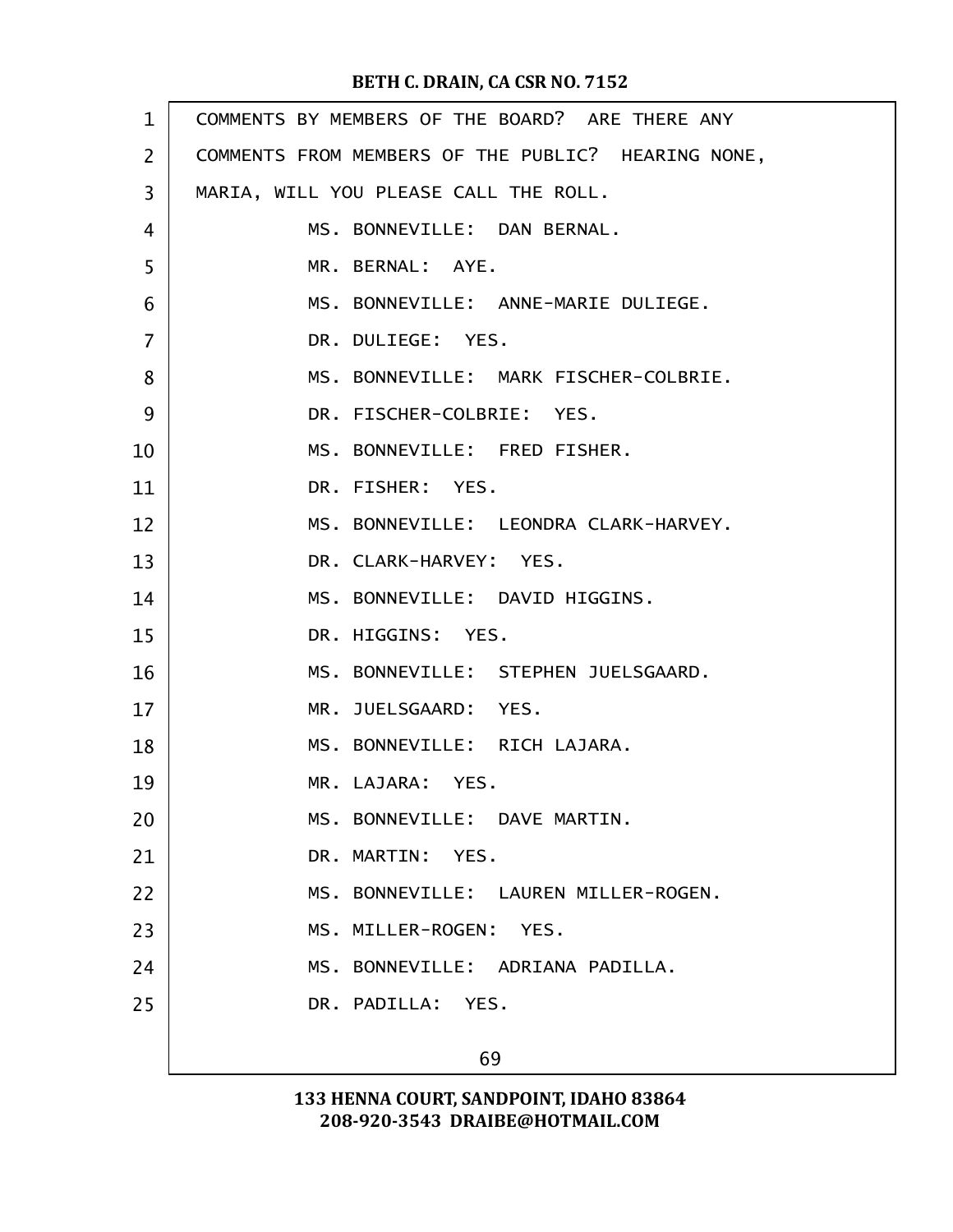| 1              | MS. BONNEVILLE: JOE PANETTA.                         |
|----------------|------------------------------------------------------|
| $\overline{2}$ | MR. PANETTA: YES.                                    |
| 3              | MS. BONNEVILLE: AL ROWLETT. JONATHAN                 |
| 4              | THOMAS.                                              |
| 5              | CHAIRMAN THOMAS: YES.                                |
| 6              | MS. BONNEVILLE: THE MOTION CARRIES.                  |
| $\overline{7}$ | CHAIRMAN THOMAS: THANK YOU. KEVIN, I                 |
| 8              | BELIEVE WE NEED A MOTION NOW TO OFFICIALLY CLOSE OUT |
| 9              | THE NOT FOR FUNDED PROJECTS. SO WE NEED A MOTION     |
| 10             | SPECIFICALLY TO NOT FUND THOSE PROJECTS REMAINING IN |
| 11             | THE NOT RECOMMENDED FOR FUNDING RANGE. DO I HEAR     |
| 12             | SUCH A MOTION?                                       |
| 13             | DR. DULIEGE: I CAN MAKE THIS MOTION.                 |
| 14             | CHAIRMAN THOMAS: SECOND? I'LL SECOND.                |
| 15             | QUESTIONS OR COMMENTS FROM MEMBERS OF THE BOARD?     |
| 16             | ANY COMMENTS FROM MEMBERS OF THE PUBLIC? HEARING     |
| 17             | NONE, MARIA, WILL YOU PLEASE CALL THE ROLL.          |
| 18             | MS. BONNEVILLE: DAN BERNAL.                          |
| 19             | MR. BERNAL: AYE.                                     |
| 20             | MS. BONNEVILLE: ANNE-MARIE DULIEGE.                  |
| 21             | DR. DULIEGE: YES.                                    |
| 22             | MS. BONNEVILLE: MARK FISCHER-COLBRIE.                |
| 23             | DR. FISCHER-COLBRIE: YES.                            |
| 24             | MS. BONNEVILLE: FRED FISHER.                         |
| 25             | DR. FISHER: YES.                                     |
|                |                                                      |
|                | 70                                                   |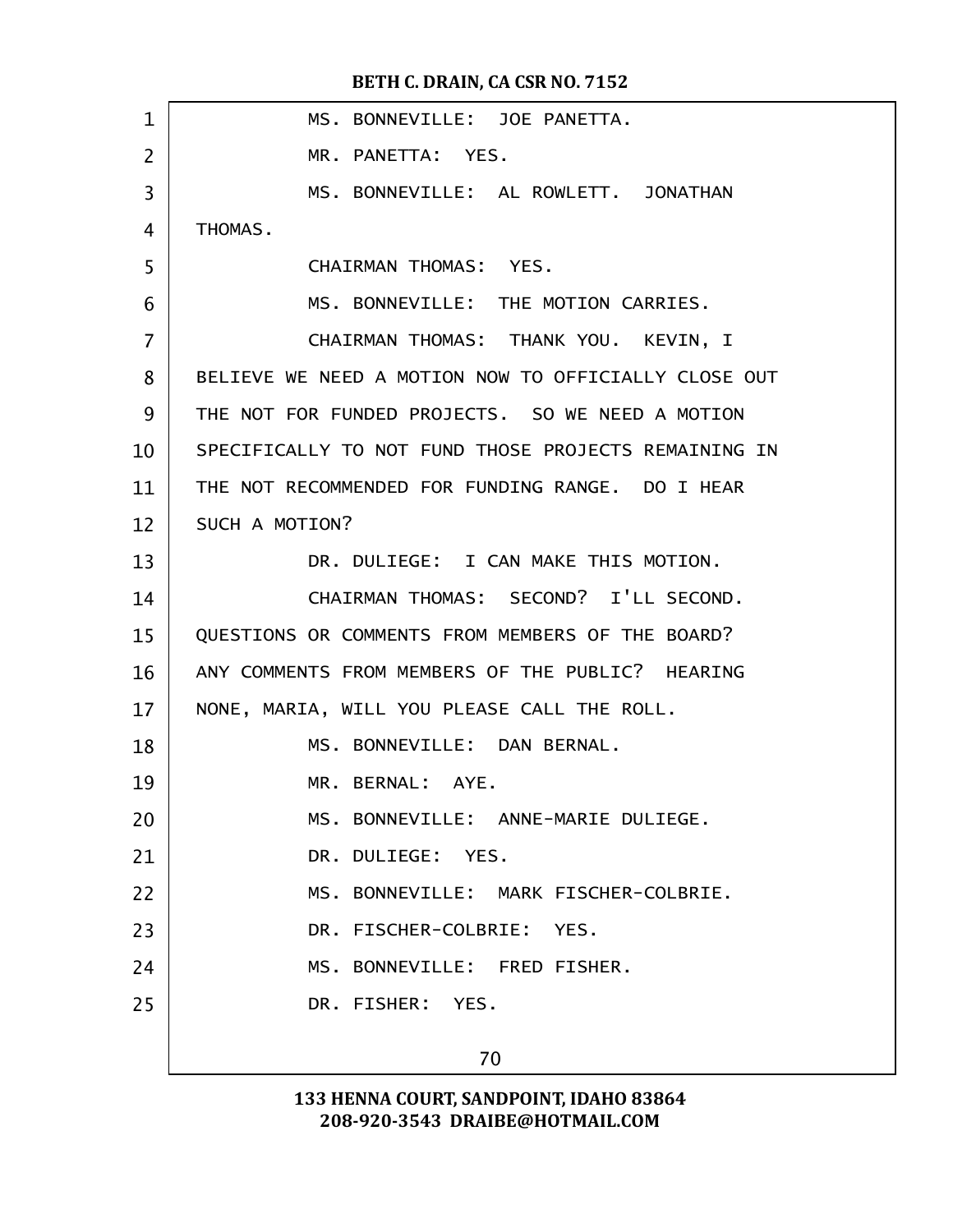| $\mathbf{1}$   | MS. BONNEVILLE: LEONDRA CLARK-HARVEY.               |
|----------------|-----------------------------------------------------|
| $\overline{2}$ | DR. CLARK-HARVEY: YES.                              |
| 3              | MS. BONNEVILLE: DAVID HIGGINS.                      |
| 4              | DR. HIGGINS: YES.                                   |
| 5              | MS. BONNEVILLE: STEPHEN JUELSGAARD.                 |
| 6              | MR. JUELSGAARD: YES.                                |
| $\overline{7}$ | MS. BONNEVILLE: RICH LAJARA.                        |
| 8              | MR. LAJARA: YES.                                    |
| 9              | MS. BONNEVILLE: DAVE MARTIN.                        |
| 10             | DR. MARTIN: YES.                                    |
| 11             | MS. BONNEVILLE: LAUREN MILLER-ROGEN.                |
| 12             | MS. MILLER-ROGEN: YES.                              |
| 13             | MS. BONNEVILLE: ADRIANA PADILLA.                    |
| 14             | DR. PADILLA: YES.                                   |
| 15             | MS. BONNEVILLE: JOE PANETTA.                        |
| 16             | MR. PANETTA: YES.                                   |
| 17             | MS. BONNEVILLE: JONATHAN THOMAS.                    |
| 18             | CHAIRMAN THOMAS: YES.                               |
| 19             | MS. BONNEVILLE: THE MOTION CARRIES.                 |
| 20             | CHAIRMAN THOMAS: THANK YOU. MARIA, I                |
| 21             | BELIEVE THAT IS THE FULL PACKAGE OF MOTIONS WE NEED |
| 22             | ON THIS?                                            |
| 23             | MS. BONNEVILLE: IT IS.                              |
| 24             | CHAIRMAN THOMAS: THANK YOU. OKAY. THANK             |
| 25             | YOU. THAT CONCLUDES THAT ITEM. FOR BETH'S SAKE,     |
|                | 71                                                  |
|                |                                                     |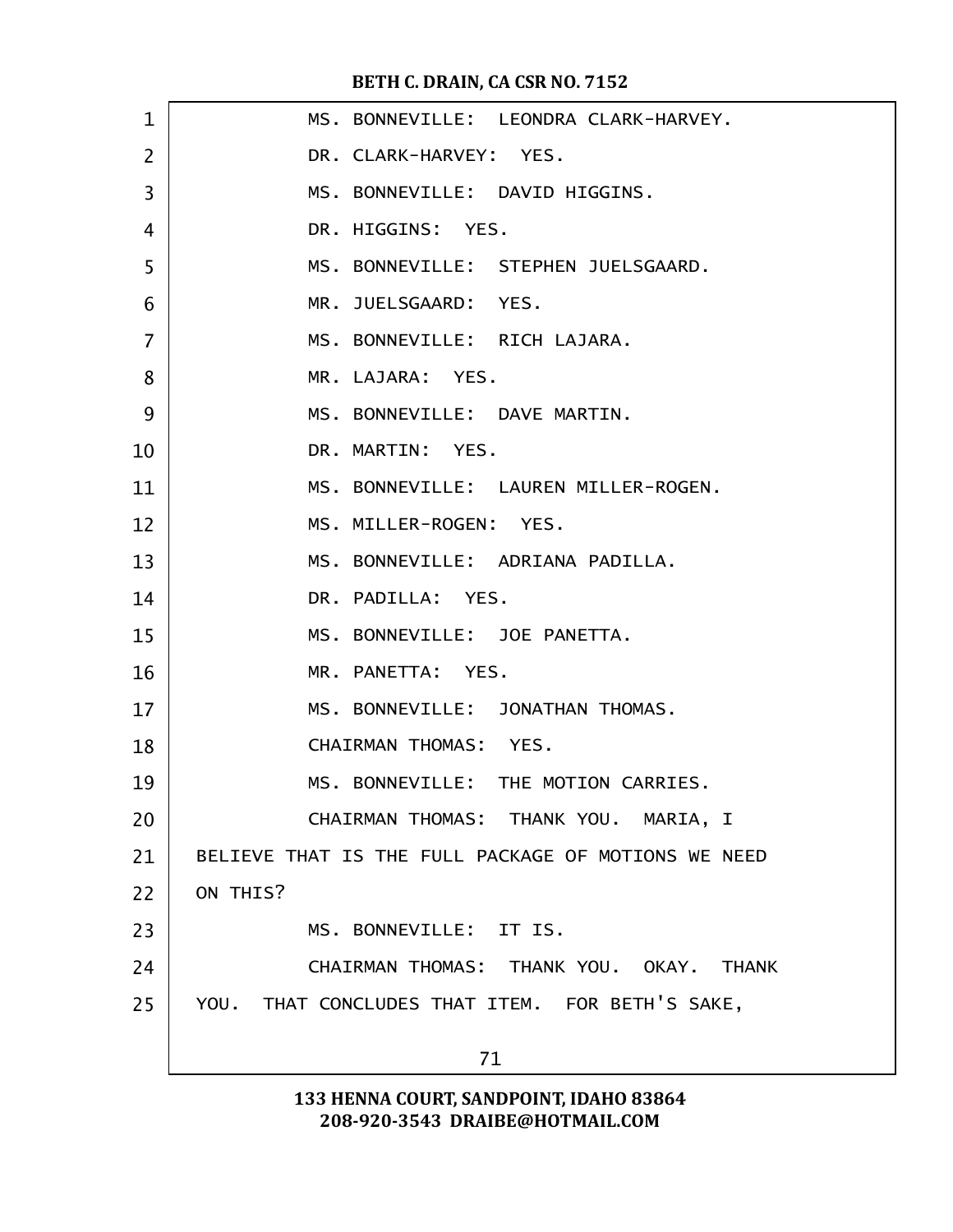| $\mathbf{1}$   | WHY DON'T WE TAKE A FIVE-MINUTE BREAK. SO IT'S NOW  |
|----------------|-----------------------------------------------------|
| $\overline{2}$ | 10:40. WE WILL RECONVENE AT 10:45. THANK YOU.       |
| 3              | (A RECESS WAS TAKEN.)                               |
| 4              | CHAIRMAN THOMAS: OKAY. READY TO                     |
| 5              | RECONVENE HERE. PROCEED TO THE NEXT ACTION ITEM,    |
| 6              | WHICH IS ITEM NO. 8, CONSIDERATION OF CONCEPT PLAN  |
| 7              | FOR EDUC5, FUNDING OPPORTUNITY FOR CREATING         |
| 8              | OPPORTUNITIES THROUGH MENTORSHIP AND PARTNERSHIP    |
| 9              | ACROSS STEM CELL SCIENCE WITH THE SNAZZY ACRONYM OF |
| 10             | COMPASS. PRESENTATION HERE WILL BE BY DR. KELLY     |
| 11             | SHEPARD.                                            |
| 12             | DR. SHEPARD: THANK YOU, MR. CHAIR. I'M              |
| 13             | BEGINNING TO SHARE MY SCREEN NOW. IS EVERYBODY ABLE |
| 14             | TO SEE MY SCREEN AND HEAR ME?                       |
| 15             | CHAIRMAN THOMAS: YES.                               |
| 16             | DR. SHEPARD: GREAT. GOOD MORNING. I                 |
| 17             | GUESS IT'S APPROACHING AFTERNOON. MEMBERS OF THE    |
| 18             | BOARD, MEMBERS OF THE PUBLIC, AND OUR CIRM TEAM, IT |
| 19             | IS MY PLEASURE TO APPEAR BEFORE YOU HERE TODAY TO   |
| 20             | PRESENT A NEW CONCEPT IN OUR EDUCATION AND TRAINING |
| 21             | PROGRAM. I'M SPEAKING ON BEHALF OF THE SCIENTIFIC   |
| 22             | PROGRAMS TEAM LED BY DR. ROSA CANET-AVILES. BUT I   |
| 23             | JUST WANT TO TAKE A SECOND BEFORE I BEGIN TO        |
| 24             | ACKNOWLEDGE THAT THERE HAVE BEEN SOME VERY VALUABLE |
| 25             | CONTRIBUTIONS FROM MEMBERS ACROSS CIRM.<br>ΙN.      |
|                |                                                     |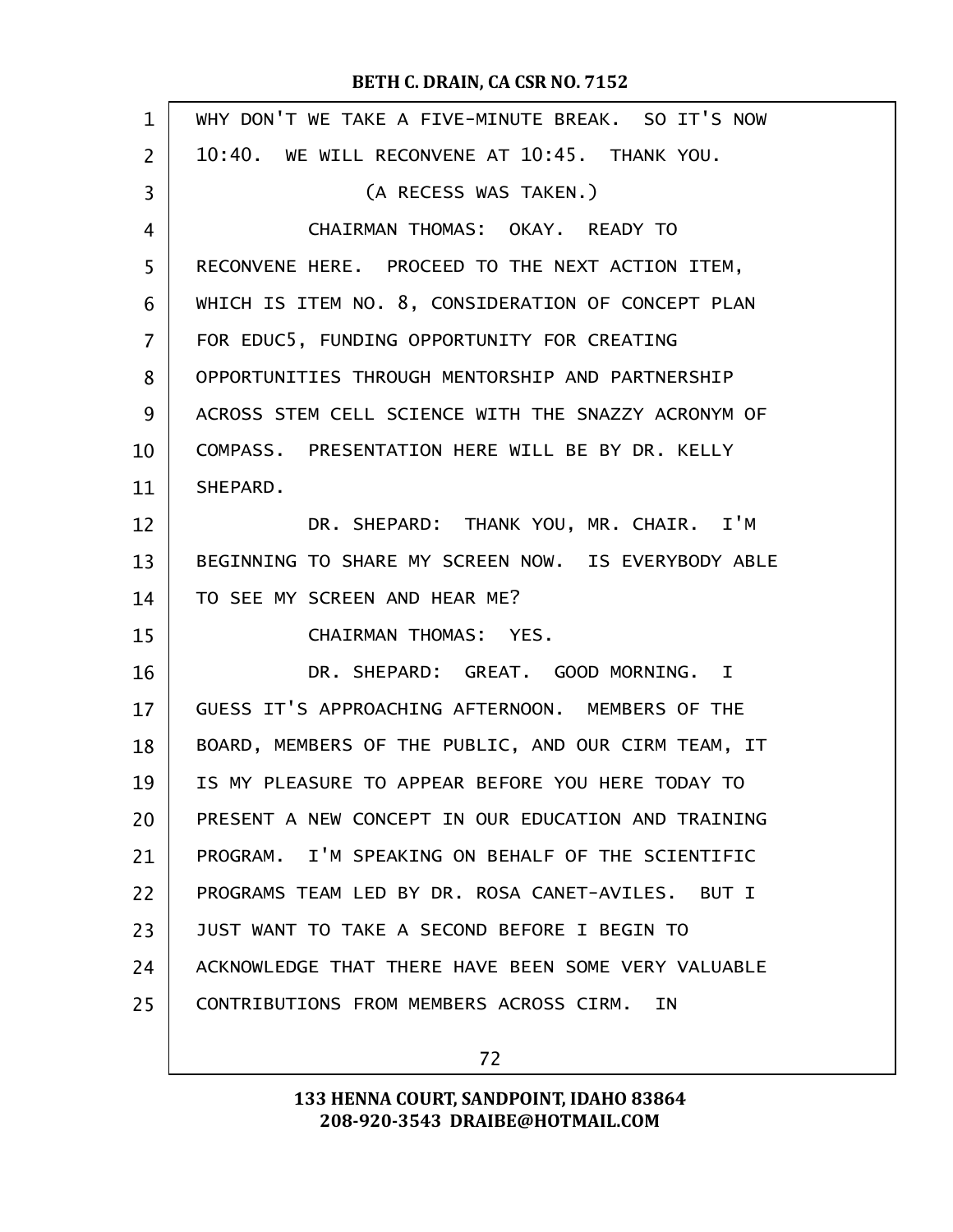| $\mathbf{1}$   | PARTICULAR, I WOULD LIKE ACKNOWLEDGE DR. LILA        |
|----------------|------------------------------------------------------|
| $\overline{2}$ | COLLINS, HALLEY LADD, AND GIL SAMBRANO, WHO ALL      |
| 3              | CONTRIBUTED TO IMPORTANT IDEAS AND HELPED US         |
| 4              | PRESSURE TEST SOME OF THE IDEAS IN THIS PROGRAM.     |
| 5              | WITH THAT, LET ME BEGIN MY PRESENTATION.             |
| 6              | I WOULD JUST LIKE TO REITERATE, AS DR. MILLAN        |
| $\overline{7}$ | PRESENTED, OUR NEW MISSION STATEMENT, WHICH IS       |
| 8              | ACCELERATE WORLD-CLASS SCIENCE TO DELIVER            |
| 9              | TRANSFORMATIVE REGENERATIVE MEDICINE TREATMENTS IN   |
| 10             | AN EQUITABLE MANNER TO A DIVERSE CALIFORNIA AND      |
| 11             | WORLD. WE DELIVER ON CIRM'S MISSION BY INVESTING IN  |
| 12             | THESE FIVE KEY PILLAR PROGRAMS WHICH WE INITIATED    |
| 13             | UNDER PROPOSITION 71 ALL THE WAY BACK IN 2006.       |
| 14             | THE PILLARS INCLUDE, OF COURSE, OUR                  |
| 15             | RESEARCH AND DEVELOPMENT PROGRAMS, WHICH ARE         |
| 16             | DISCOVERY STAGE OR EARLY STAGE OPPORTUNITIES, AS YOU |
| 17             | JUST RECOMMENDED FOR FUNDING IN THE PREVIOUS AGENDA  |
| 18             | ITEM; OUR TRANSLATION STAGE PROGRAM; AND OUR         |
| 19             | CLINICAL AND CLINICAL TRIAL STAGE PROGRAMS. WE ALSO  |
| 20             | HAVE INVESTMENTS IN, OF COURSE, INFRASTRUCTURE AND   |
| 21             | EDUCATION. EDUCATION WILL BE THE FOCUS OF THIS NEW   |
| 22             | CONCEPT THAT I PRESENT FOR YOU TODAY.                |
| 23             | AS PART OF OUR NEW STRATEGIC PLAN, WE WILL           |
| 24             | CONTINUE TO INVEST IN THESE SUCCESSFUL PILLARS, BUT  |
| 25             | BUILD ON THEM BY ENHANCING, ORGANIZING, AND          |
|                | 73                                                   |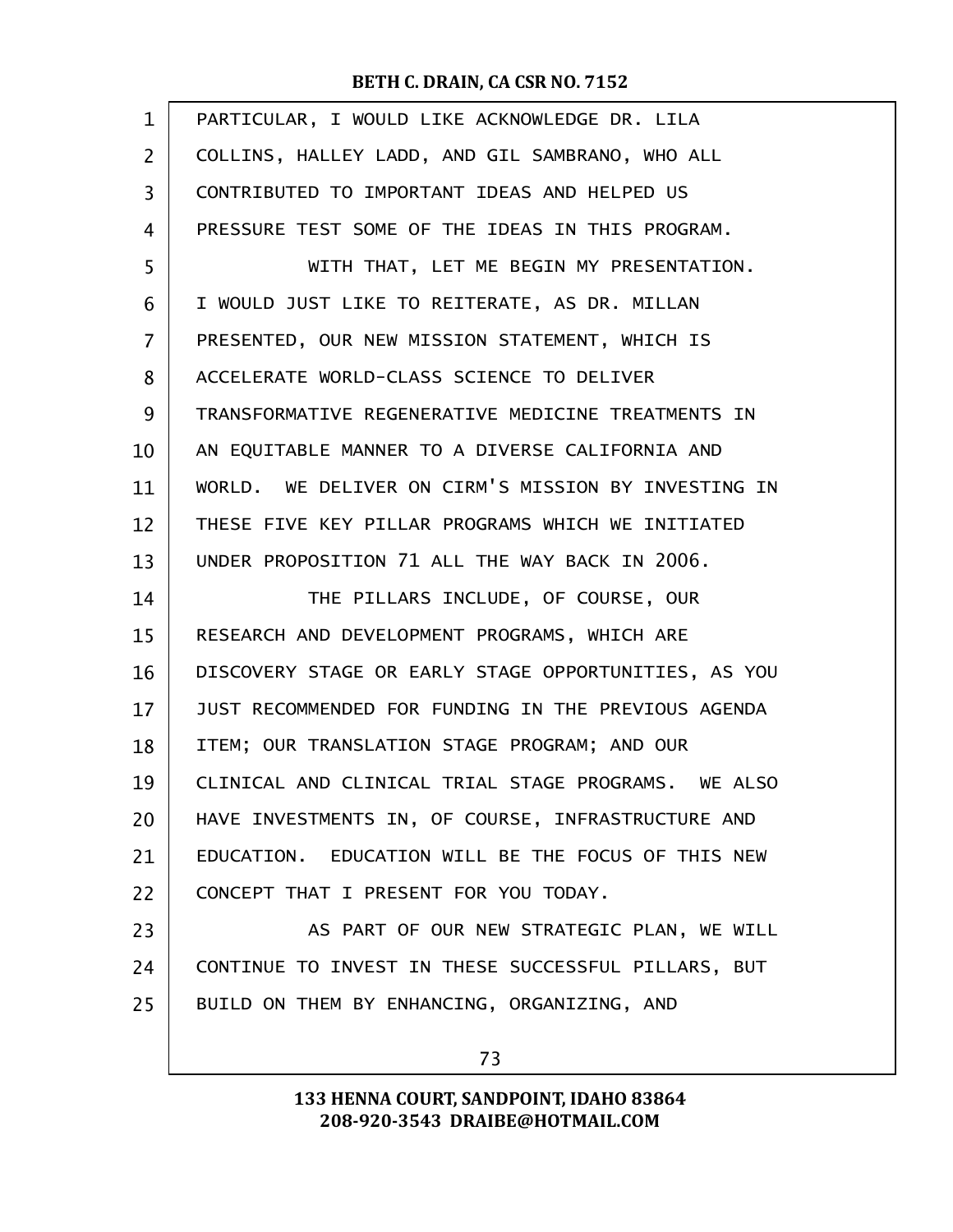| $\mathbf{1}$   | INTERCONNECTING THEM WITH ONE ANOTHER IN ORDER TO    |
|----------------|------------------------------------------------------|
| $\overline{2}$ | CREATE SYNERGIES AND BEST DELIVER OUR MISSION UNDER  |
| 3              | PROPOSITION 14.                                      |
| 4              | NOW, SPECIFICALLY, EDUCATION AND TRAINING,           |
| 5              | THIS PILLAR, IS ABSOLUTELY CORE TO CIRM'S MISSION    |
| 6              | AND OUR STRATEGIC PLAN. DR. MILLAN PRESENTED TO YOU  |
| 7              | THE THREE MAJOR THEMES OF OUR PLAN, AND EDUCATION    |
| 8              | AND TRAINING ARE ACTUALLY TOUCHING ON ALL THREE. IN  |
| 9              | TERMS OF ADVANCING WORLD-CLASS SCIENCE, TRAINEES,    |
| 10             | WHILE THEY'RE BEING TRAINED, CONTRIBUTE VALUABLE     |
| 11             | RESEARCH AND INSIGHTS THAT DRIVE SCIENTIFIC PROGRESS |
| 12             | AND INNOVATION. SO WHILE THEY ARE ACTUALLY           |
| 13             | ADDRESSING KNOWLEDGE GAPS, THEY ARE ALSO RECEIVING   |
| 14             | ON-THE-JOB TRAINING WHILE DOING SO, SO PART OF THE   |
| 15             | WORKFORCE OF TODAY AS WELL AS THE WORKFORCE OF       |
| 16             | TOMORROW.                                            |
| 17             | IN TERMS OF DELIVERING REAL-WORLD                    |
| 18             | SOLUTIONS, THE TRAINING THAT THESE PROGRAMS PROVIDE, |
| 19             | IN ADDITION TO THEIR RESEARCH SKILLS, THEY ARE       |
| 20             | PROVIDED WITH AN ADDITIONAL SET OF SKILLS THAT THEY  |
| 21             | WILL BE ABLE TO APPLY AND ADAPT TO MEET THE          |
| 22             | CHALLENGES OF TOMORROW, WHICH WILL BE NECESSARY TO   |
| 23             | MAKE THE REGENERATIVE SOLUTIONS A REALITY.           |
| 24             | AND FINALLY, TOUCHING ON PROVIDING                   |
| 25             | OPPORTUNITY FOR ALL, OUR TRAINING PROGRAMS DO TARGET |
|                | 74                                                   |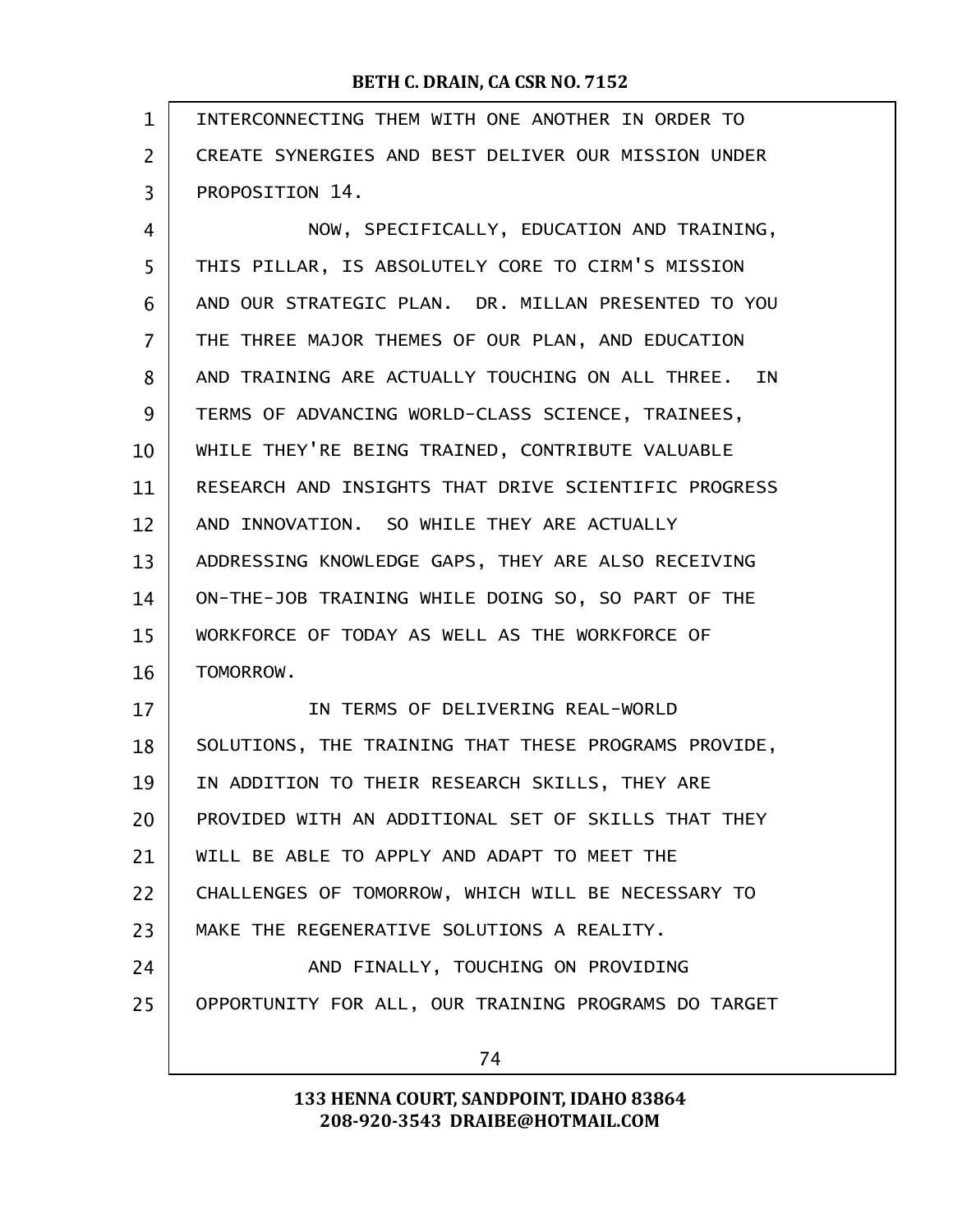| $\mathbf{1}$ | AN EFFORT TO CREATE A DIVERSE AND INCLUSIVE          |
|--------------|------------------------------------------------------|
| 2            | WORKFORCE IN ORDER TO BRING THESE VALUABLE AND       |
| 3            | NEEDED PERSPECTIVES WHICH ARE CRITICAL TO ADVANCING  |
| 4            | THE SCIENCE AS WELL AS ENSURING THE FRUITS OF THE    |
| 5            | SCIENCE BENEFIT TO ALL WHO NEED IT.                  |
| 6            | OF COURSE, THESE PILLARS ARE ULTIMATELY              |
| 7            | PART OF AN ECOSYSTEM THAT WE'RE BUILDING TO CREATE   |
| 8            | THE WORKFORCE THAT IS GOING TO BE NECESSARY TO       |
| 9            | DELIVER ON OUR MISSION, AND THIS IS JUST LAYING THE  |
| 10           | GROUNDWORK HERE. THIS IS WHERE WE WILL GO IN THE     |
| 11           | COURSE OF OUR STRATEGIC PLAN. WE WILL BE CREATING    |
| 12           | MULTIPLE ONRAMPS THAT WILL SYNERGIZE WITH THESE      |
| 13           | TRAINING PROGRAMS TO HELP DEVELOP THE NEXT           |
| 14           | GENERATION OF LEADERS, SCIENTISTS, CLINICIANS, AND   |
| 15           | OTHER PARTICIPANTS IN THIS WORKFORCE. THESE          |
| 16           | TRAINING OPPORTUNITIES WILL BE CONNECTED AND         |
| 17           | LEVERAGING AND ENHANCED WITH OUR PROGRAMS THAT       |
| 18           | SUPPORT BASIC RESEARCH AND SOME OF THE OTHER PILLAR  |
| 19           | PROGRAMS THAT YOU SEE LISTED HERE.                   |
| 20           | SO WE HAVE ALREADY BEGUN LAYING THE                  |
| 21           | GROUNDWORK FOR THIS ECOSYSTEM BY REFUNDING OUR THREE |
| 22           | LONG-TERM AND ONGOING TRAINING GRANT PROGRAMS THAT   |
| 23           | WERE INITIATED UNDER PROPOSITION 71. LAST YEAR THIS  |
| 24           | BOARD RELAUNCHED ALL THREE OF THESE PROGRAMS WITH    |
| 25           | UPDATES AND ALIGNMENTS TO MAKE THEM RESPONSIVE TO    |
|              |                                                      |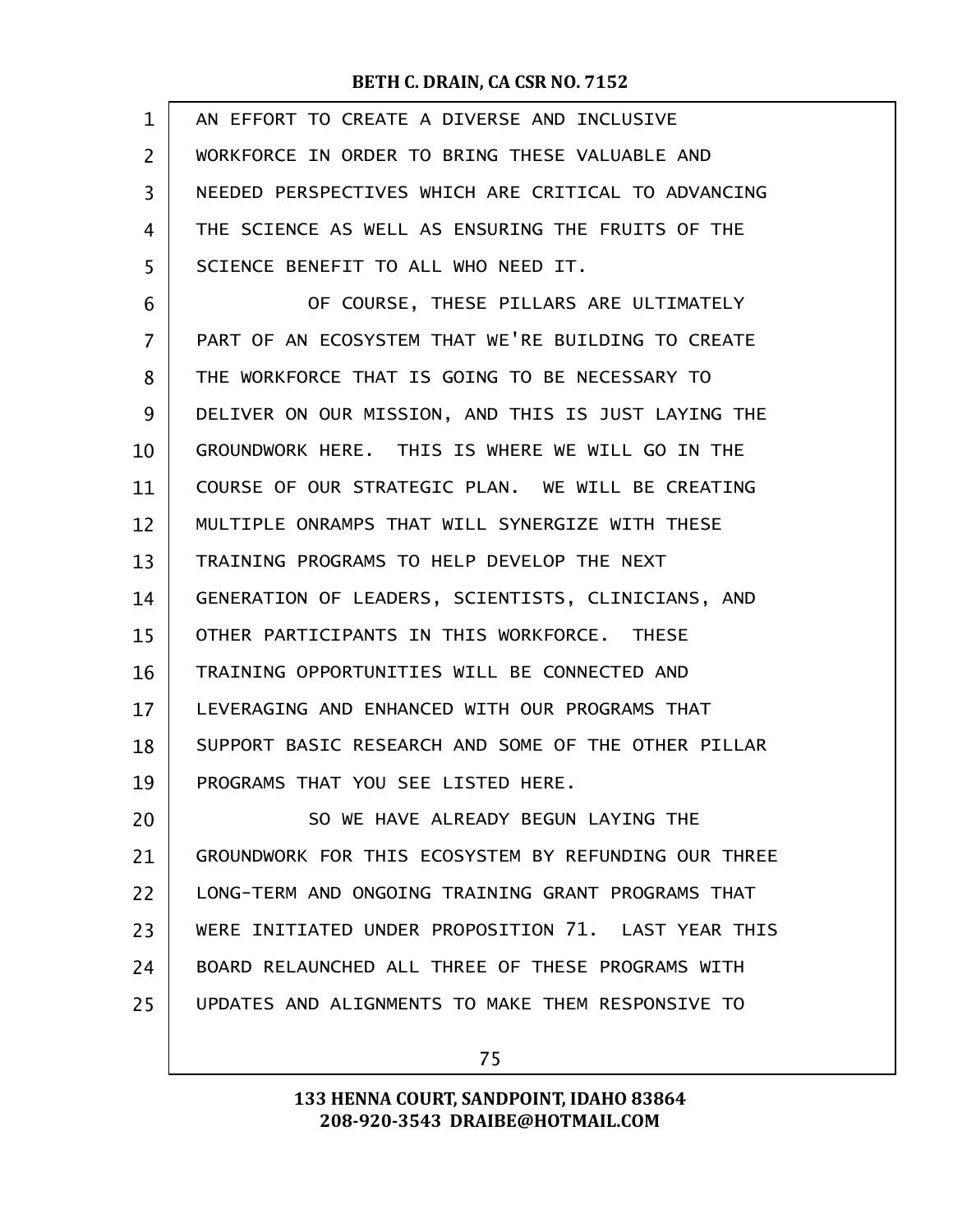| EDUC3, WHICH SUPPORTS SUMMER RESEARCH INTERNSHIPS<br>2<br>3<br>FOR HIGH SCHOOL STUDENTS AROUND THE STATE OF<br>CALIFORNIA; OUR BRIDGES OR EDUC2 PROGRAM, WHICH<br>4<br>5<br>SUPPORT A VARIETY OF PROGRAMS THAT TRAIN STUDENTS<br>RANGING FROM LATER UNDERGRADUATE STAGES TO POST<br>6<br>BACCALAUREATE TO MASTER'S LEVEL PROGRAMS<br>7<br>8<br>AND COMMUNITY COLLEGES. AND WE HAVE MOST RECENTLY<br>9<br>FUNDED A RESEARCH TRAINING PROGRAM OR EDUC4, WHICH<br>10<br>SUPPORTS PREDOCTORAL, POSTDOCTORAL, AND CLINICAL<br>11<br>FELLOWS WHO WILL BECOME FUTURE LEADERS IN THE<br>12<br>REGENERATIVE MEDICINE FIELD.<br>13<br>SO THIS CONCEPT THAT I'M PRESENTING FOR<br>14<br>15<br>YOU TODAY WILL JOIN THIS CADRE OF OUR EXISTING<br>PROGRAMS AND COMPLEMENT THEM AND BUILD ON THEM<br>16<br>TOWARDS ACHIEVING THAT ECOSYSTEM THAT I DESCRIBED.<br>17<br>I'D LIKE TO INTRODUCE FOR YOUR<br>18<br>19<br>20<br>CREATING OPPORTUNITIES FOR MENTORSHIP AND<br>21<br>PARTNERSHIPS ACROSS STEM CELL SCIENCE. I HAVE TO<br>22<br>23<br>CREDIT OUR PRESIDENT, DR. MILLAN, FOR REVERSE | $\mathbf{1}$ | PROPOSITION 14. THESE INCLUDE OUR SPARK PROGRAM OR   |
|-------------------------------------------------------------------------------------------------------------------------------------------------------------------------------------------------------------------------------------------------------------------------------------------------------------------------------------------------------------------------------------------------------------------------------------------------------------------------------------------------------------------------------------------------------------------------------------------------------------------------------------------------------------------------------------------------------------------------------------------------------------------------------------------------------------------------------------------------------------------------------------------------------------------------------------------------------------------------------------------------------------------------------------------------------------------------------|--------------|------------------------------------------------------|
|                                                                                                                                                                                                                                                                                                                                                                                                                                                                                                                                                                                                                                                                                                                                                                                                                                                                                                                                                                                                                                                                               |              |                                                      |
|                                                                                                                                                                                                                                                                                                                                                                                                                                                                                                                                                                                                                                                                                                                                                                                                                                                                                                                                                                                                                                                                               |              |                                                      |
|                                                                                                                                                                                                                                                                                                                                                                                                                                                                                                                                                                                                                                                                                                                                                                                                                                                                                                                                                                                                                                                                               |              |                                                      |
|                                                                                                                                                                                                                                                                                                                                                                                                                                                                                                                                                                                                                                                                                                                                                                                                                                                                                                                                                                                                                                                                               |              |                                                      |
|                                                                                                                                                                                                                                                                                                                                                                                                                                                                                                                                                                                                                                                                                                                                                                                                                                                                                                                                                                                                                                                                               |              |                                                      |
|                                                                                                                                                                                                                                                                                                                                                                                                                                                                                                                                                                                                                                                                                                                                                                                                                                                                                                                                                                                                                                                                               |              |                                                      |
|                                                                                                                                                                                                                                                                                                                                                                                                                                                                                                                                                                                                                                                                                                                                                                                                                                                                                                                                                                                                                                                                               |              | SPECIFICALLY TARGETING CALIFORNIA STATE UNIVERSITIES |
|                                                                                                                                                                                                                                                                                                                                                                                                                                                                                                                                                                                                                                                                                                                                                                                                                                                                                                                                                                                                                                                                               |              |                                                      |
|                                                                                                                                                                                                                                                                                                                                                                                                                                                                                                                                                                                                                                                                                                                                                                                                                                                                                                                                                                                                                                                                               |              |                                                      |
|                                                                                                                                                                                                                                                                                                                                                                                                                                                                                                                                                                                                                                                                                                                                                                                                                                                                                                                                                                                                                                                                               |              |                                                      |
|                                                                                                                                                                                                                                                                                                                                                                                                                                                                                                                                                                                                                                                                                                                                                                                                                                                                                                                                                                                                                                                                               |              |                                                      |
|                                                                                                                                                                                                                                                                                                                                                                                                                                                                                                                                                                                                                                                                                                                                                                                                                                                                                                                                                                                                                                                                               |              |                                                      |
|                                                                                                                                                                                                                                                                                                                                                                                                                                                                                                                                                                                                                                                                                                                                                                                                                                                                                                                                                                                                                                                                               |              |                                                      |
|                                                                                                                                                                                                                                                                                                                                                                                                                                                                                                                                                                                                                                                                                                                                                                                                                                                                                                                                                                                                                                                                               |              |                                                      |
|                                                                                                                                                                                                                                                                                                                                                                                                                                                                                                                                                                                                                                                                                                                                                                                                                                                                                                                                                                                                                                                                               |              |                                                      |
|                                                                                                                                                                                                                                                                                                                                                                                                                                                                                                                                                                                                                                                                                                                                                                                                                                                                                                                                                                                                                                                                               |              |                                                      |
|                                                                                                                                                                                                                                                                                                                                                                                                                                                                                                                                                                                                                                                                                                                                                                                                                                                                                                                                                                                                                                                                               |              |                                                      |
|                                                                                                                                                                                                                                                                                                                                                                                                                                                                                                                                                                                                                                                                                                                                                                                                                                                                                                                                                                                                                                                                               |              | CONSIDERATION TODAY THE NEW TRAINING PROGRAM CALLED  |
|                                                                                                                                                                                                                                                                                                                                                                                                                                                                                                                                                                                                                                                                                                                                                                                                                                                                                                                                                                                                                                                                               |              | COMPASS OR EDUC5, AS MR. CHAIRMAN ALREADY DESCRIBED, |
|                                                                                                                                                                                                                                                                                                                                                                                                                                                                                                                                                                                                                                                                                                                                                                                                                                                                                                                                                                                                                                                                               |              |                                                      |
|                                                                                                                                                                                                                                                                                                                                                                                                                                                                                                                                                                                                                                                                                                                                                                                                                                                                                                                                                                                                                                                                               |              |                                                      |
|                                                                                                                                                                                                                                                                                                                                                                                                                                                                                                                                                                                                                                                                                                                                                                                                                                                                                                                                                                                                                                                                               |              |                                                      |
|                                                                                                                                                                                                                                                                                                                                                                                                                                                                                                                                                                                                                                                                                                                                                                                                                                                                                                                                                                                                                                                                               | 24           | ENGINEERING THAT WONDERFUL ACRONYM THAT COULDN'T BE  |
| 25<br>MORE APPROPRIATE.                                                                                                                                                                                                                                                                                                                                                                                                                                                                                                                                                                                                                                                                                                                                                                                                                                                                                                                                                                                                                                                       |              |                                                      |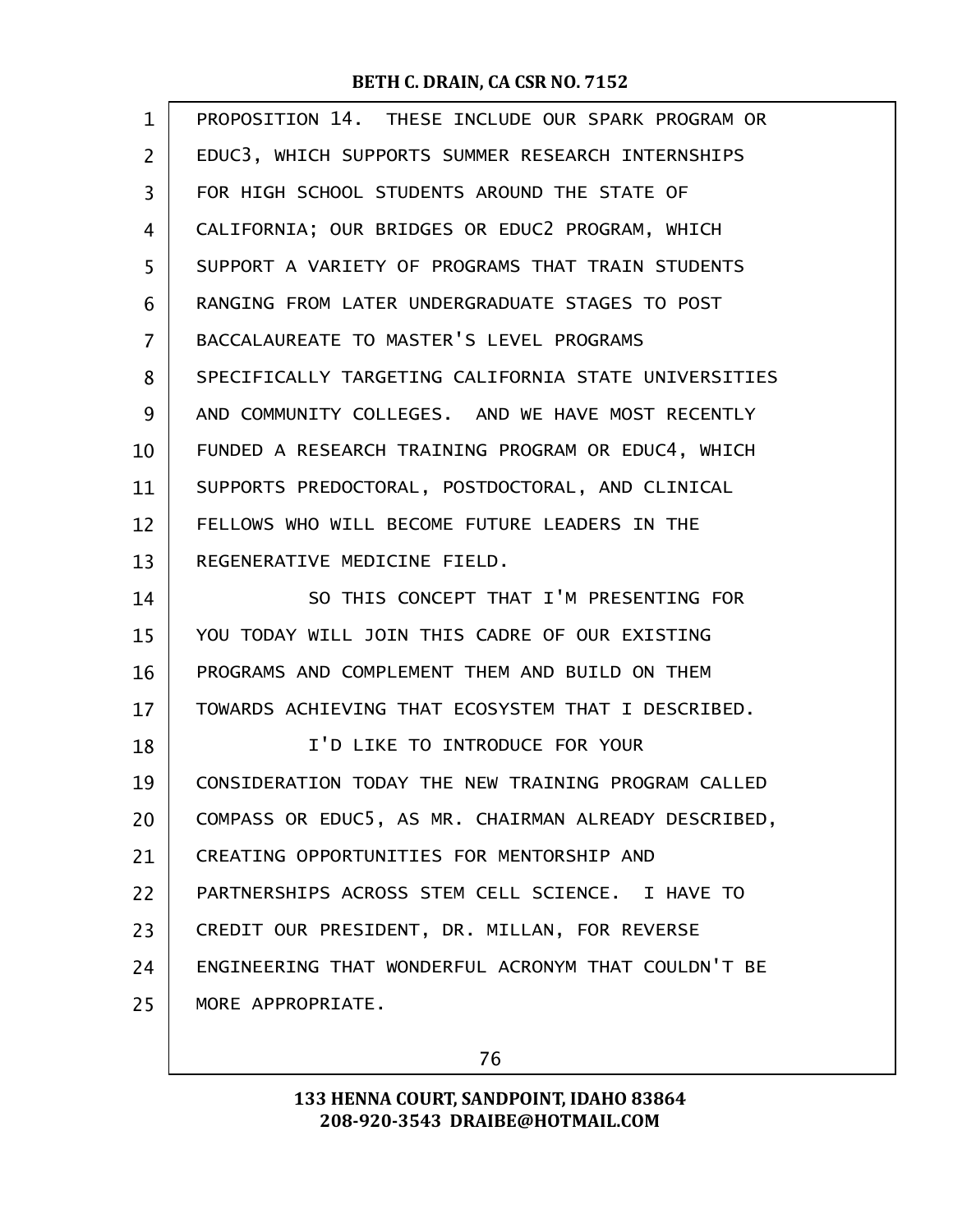| $\mathbf{1}$   | THE OBJECTIVES OF THE COMPASS PROGRAM WILL           |
|----------------|------------------------------------------------------|
| $\overline{2}$ | BE TO PREPARE A DIVERSE CADRE OF UNDERGRADUATE       |
| 3              | STUDENTS FOR CAREERS IN REGENERATIVE MEDICINE. A     |
| 4              | SECOND OBJECTIVE IS TO CREATE NOVEL RECRUITMENT AND  |
| 5              | SUPPORT MECHANISMS THAT WILL IDENTIFY AND FOSTER     |
| 6              | UNTAPPED TALENT WITHIN POPULATIONS THAT ARE          |
| 7              | HISTORICALLY UNDERREPRESENTED IN THE BIOMEDICAL      |
| 8              | SCIENCES. THIS PROGRAM WILL PROVIDE HANDS-ON         |
| 9              | RESEARCH OPPORTUNITIES WITH STRATEGIC AND STRUCTURED |
| 10             | MENTORSHIP EXPERIENCES TO ENHANCE THE TRANSITION OF  |
| 11             | STUDENTS TO SUCCESSFUL CAREERS. THIS PROGRAM ALSO    |
| 12             | WILL FOSTER GREATER AWARENESS AND APPRECIATION OF    |
| 13             | DIVERSITY, EQUITY, AND INCLUSION IN THE TRAINEES,    |
| 14             | THEIR MENTORS, OR ALL OTHER PROGRAM PARTICIPANTS.    |
| 15             | WHY ARE WE PRESENTING A NEW PROGRAM FOR              |
| 16             | YOU TODAY? WHAT MAKES IT, IF I COULD BORROW THE      |
| 17             | TERM, "CIRM-Y," WHICH WAS DISCUSSED EARLIER? THERE   |
| 18             | ARE OTHER UNDERGRADUATE RESEARCH TRAINING PROGRAMS   |
| 19             | IN EXISTENCE, OF COURSE; BUT MOST OF THOSE, EVEN     |
| 20             | THOSE THAT ARE TARGETING MEMBERS OF UNDERSERVED      |
| 21             | COMMUNITIES, ACTUALLY ARE LOOKING FOR INDIVIDUALS    |
| 22             | THAT HAVE PREDEFINED ACADEMIC SELECTION CREDENTIALS  |
| 23             | AS WELL AS OFTEN A STATED COMMITMENT TOWARDS         |
| 24             | GRADUATE SCHOOL, MEDICAL SCHOOL, OR FACULTY          |
| 25             | POSITIONS IN ACADEMIA. THIS PROGRAM WILL SUPPORT     |
|                |                                                      |

77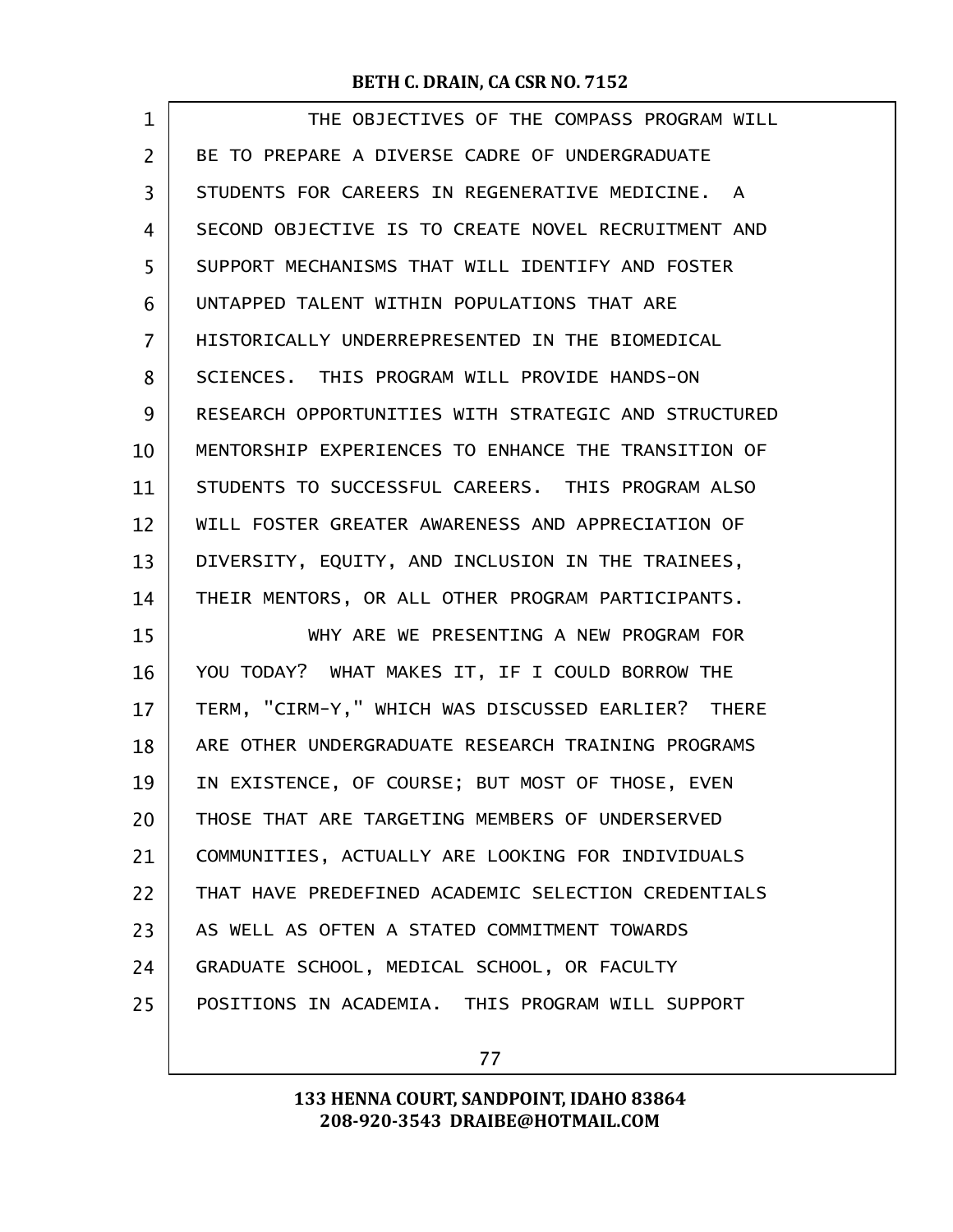| $\mathbf{1}$ | THE DEVELOPMENT AND IMPLEMENTATION OF NEW STRATEGIES |
|--------------|------------------------------------------------------|
| 2            | TO RECOGNIZE AND FOSTER UNTAPPED TALENT THAT CAN     |
| 3            | LEAD TO NEW AND VALUABLE PERSPECTIVES THAT ARE       |
| 4            | SPECIFIC TO THE CHALLENGES OF REGENERATIVE MEDICINE. |
| 5            | THIS PROGRAM WILL CREATE NEW PATHS TO A SPECTRUM OF  |
| 6            | CAREERS THAT ARE NOT ALWAYS APPARENT TO STUDENTS IN  |
| 7            | THE ACADEMIC AND UNDERGRADUATE ENVIRONMENT.          |
| 8            | SO CERTAINLY PATHS TO THOSE GRADUATE                 |
| 9            | SCHOOL AND MEDICAL SCHOOL POSITIONS THAT WE SPOKE    |
| 10           | OF, BUT ALSO THERE'S A BROAD ARRAY OF OTHER TYPES OF |
| 11           | CAREERS THAT BUILD ON RESEARCH SKILLS THAT ARE       |
| 12           | REALLY NECESSARY IN ORDER FOR US TO ACHIEVE OUR      |
| 13           | MISSION. AND THIS WILL PRESENT PATHWAYS TO THOSE     |
| 14           | OPPORTUNITIES FOR ALL INVOLVED.                      |
| 15           | FINALLY, THIS PROGRAM WILL BE                        |
| 16           | COMPLEMENTARY, BUT NOT COMPETING WITH CIRM'S BRIDGES |
| 17           | PROGRAM, WHICH I INTRODUCED ON THE FIRST SLIDE. A    |
| 18           | SUBSET OF THE BRIDGES PROGRAM DO SERVE               |
| 19           | UNDERGRADUATES; HOWEVER, IT'S A DIFFERENT, BUT       |
| 20           | EQUALLY IMPORTANT POPULATION. SO WE CONSIDER THESE   |
| 21           | PROGRAMS COMPLEMENTARY.                              |
| 22           | SIMILARLY, THIS NEW PROGRAM IS UNLIKELY TO           |
| 23           | COMPETE FOR THE SAME POOLS OF STUDENTS THAT WOULD BE |
| 24           | THE MOST LIKELY ONES TO RECEIVE SUPPORT THROUGH THE  |
|              |                                                      |
| 25           | MAJOR NIH TRAINING PROGRAMS, SUCH MARC AND THE       |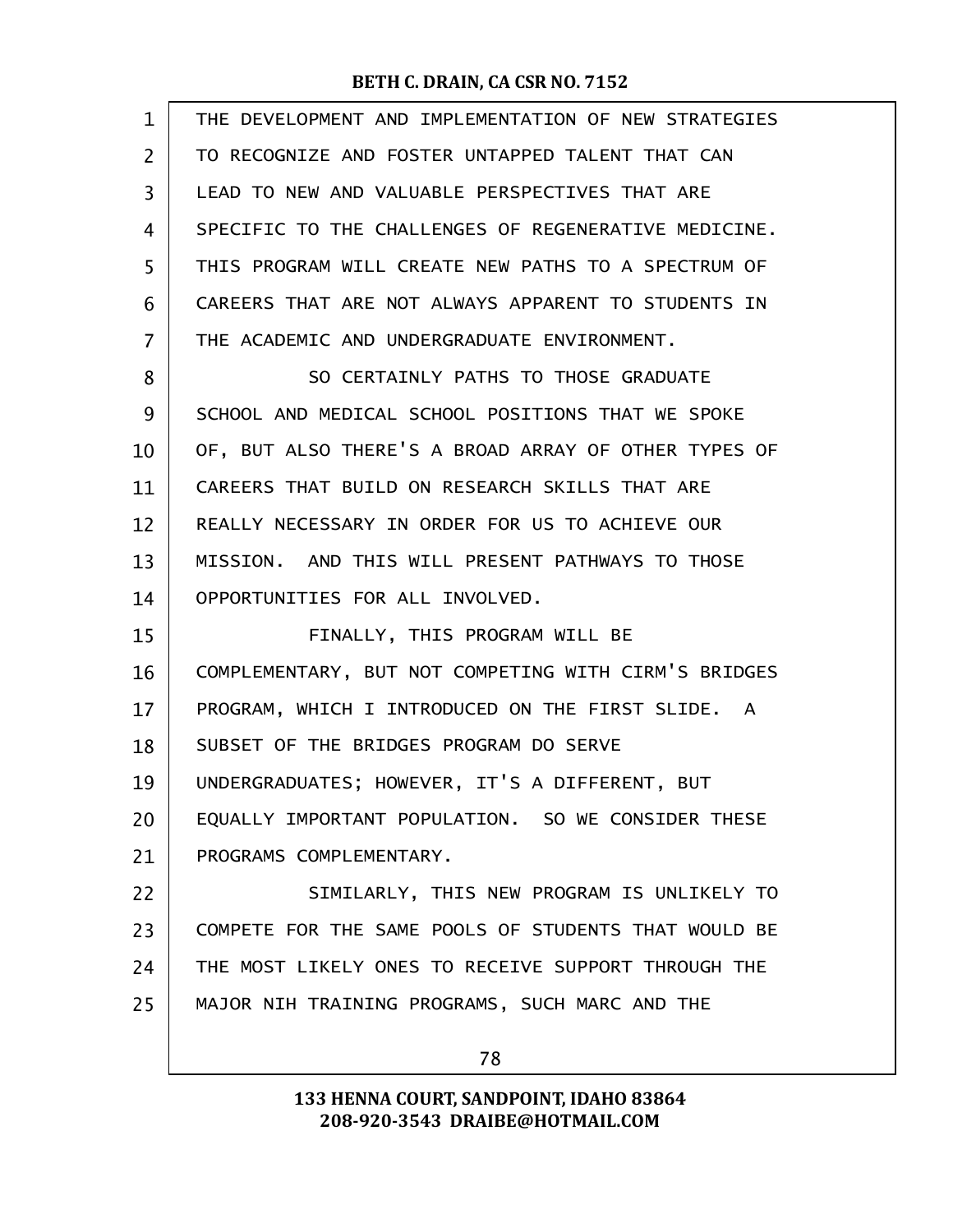| $\mathbf 1$    | U-RISE PROGRAM.                                      |
|----------------|------------------------------------------------------|
| $\overline{2}$ | SO THIS SLIDE IS JUST A HIGH LEVEL                   |
| 3              | OVERVIEW OF THE COMPONENTS OF A COMPASS AWARD. AND   |
| $\overline{4}$ | I WILL GO THROUGH EACH OF THESE THREE ARMS IN MY     |
| 5              | NEXT FEW SLIDES. BUT BASICALLY A COMPASS AWARD       |
| 6              | CONSISTS OF THREE MAJOR DRIVES. THE FIRST IS THE     |
| $\overline{7}$ | OUTREACH AND RECRUITMENT COMPONENT, WHICH IS HOW     |
| 8              | TRAINEES WILL BE IDENTIFIED TO BE APPOINTED TO THIS  |
| 9              | PROGRAM. THE SECOND IS THE EXPERIENCE THAT THE       |
| 10             | TRAINEE WILL HAVE WHEN THEY ARE APPOINTED AS COMPASS |
| 11             | SCHOLARS. AND THE THIRD IS A MENTORSHIP PROGRAM      |
| 12             | THAT WILL BE DEVELOPED AND IMPLEMENTED IN ORDER TO   |
| 13             | SUPPORT THOSE STUDENTS THROUGH THEIR TIME IN THE     |
| 14             | PROGRAM.                                             |
| 15             | SO LET ME JUST GO INTO A LITTLE BIT MORE             |
| 16             | DETAIL ABOUT EACH OF THOSE TO HELP YOU UNDERSTAND.   |
| 17             | WE'LL BEGIN WITH THE COLUMN ON THE LEFT, THE         |
| 18             | OUTREACH AND RECRUITMENT. SO THE OUTREACH, EACH      |
| 19             | PROGRAM WILL HAVE AN ADAPTIVE OUTREACH AND           |
| 20             | RECRUITMENT STRATEGY THAT WILL BE MANAGED BY A       |
| 21             | DEDICATED PERSONNEL ROLE WHO WILL OVERSEE THE DEI    |
| 22             | AND RECRUITMENT STRATEGY EFFORTS. WE'LL REFER TO     |
| 23             | THIS INDIVIDUAL AS THE DIVERSITY AND OUTREACH        |
| 24             | COORDINATOR.                                         |
| 25             | THEIR RESPONSIBILITIES WILL BE TO ASSESS             |
|                | 79                                                   |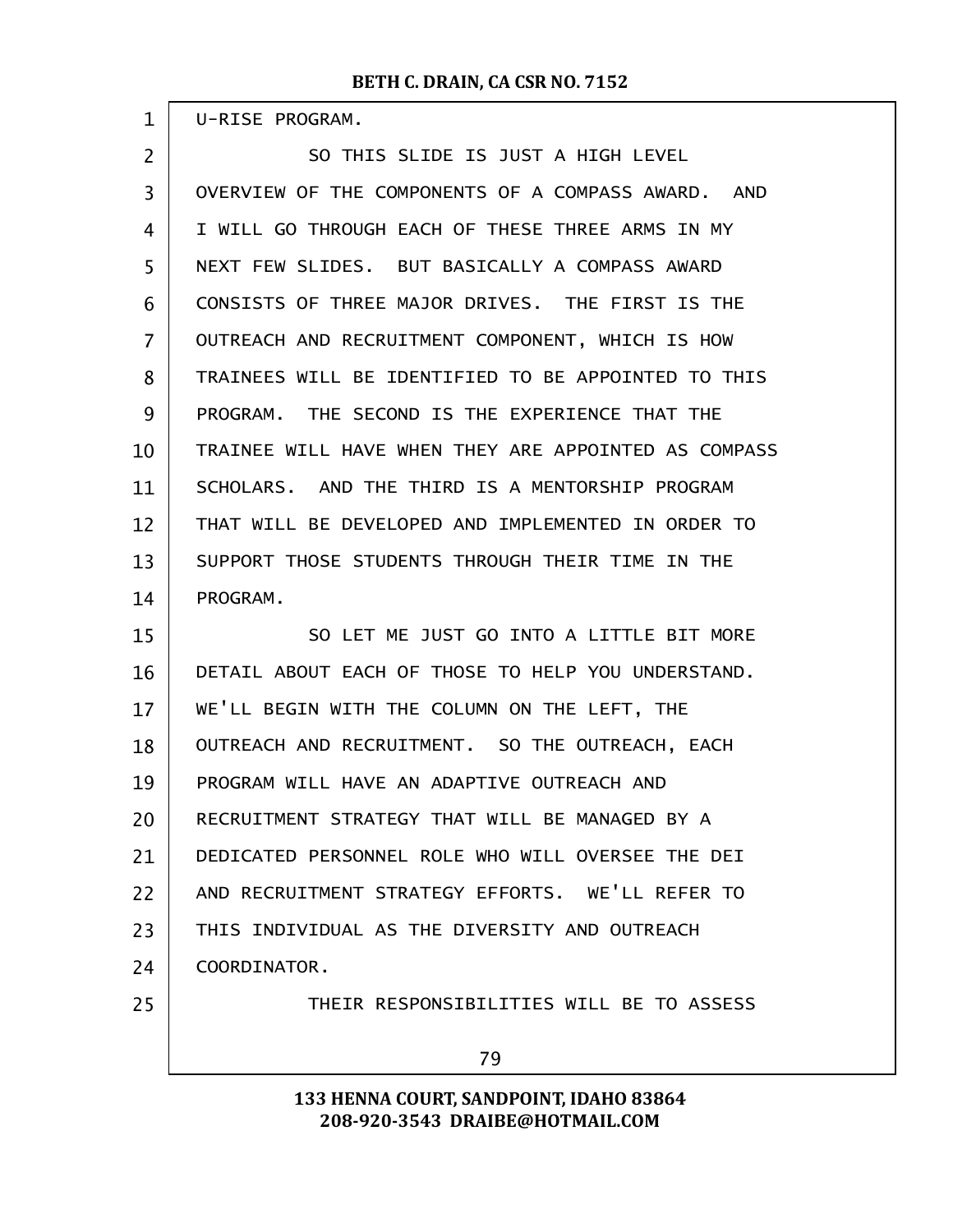| $\mathbf{1}$   | DISPARITIES IN THEIR OWN STEM PROGRAMS WITHIN THEIR  |
|----------------|------------------------------------------------------|
| $\overline{2}$ | INSTITUTION AND DEVELOP NOVEL AND SPECIFIC           |
| 3              | RECRUITMENT STRATEGIES TO ADDRESS AND OVERCOME       |
| 4              | THESE. SOME EXAMPLES OF SUCH STRATEGIES COULD BE     |
| 5              | INCREASED AND STRATEGIC OUTREACH TO UNDERREPRESENTED |
| 6              | GROUPS AT THE UNIVERSITY, INCREASED OUTREACH TO      |
| 7              | COMMUNITY COLLEGES, TARGETING SOCIOECONOMICALLY      |
| 8              | DISADVANTAGED, FIRST IN FAMILY TO ATTEND COLLEGE, ET |
| 9              | CETERA. WE ANTICIPATE THAT THEY WILL INNOVATE AND    |
| 10             | CREATE NEW MECHANISMS TO ADDRESS DISPARITIES AND     |
| 11             | ALSO LOWER BARRIERS TO PARTICIPATION.                |
| 12             | THEIR RESPONSIBILITIES ARE TO BUILD AND              |
| 13             | FOSTER AND MAINTAIN AN INCLUSIVE AND SUPPORTIVE      |
| 14             | ENVIRONMENT THROUGH THE ADMINISTRATION OF THIS       |
| 15             | PROGRAM. AND THE ADAPTIVE PART IS WHAT COMES IN      |
| 16             | HERE ON MY FOURTH BULLET. THEY ARE EXPECTED TO DO    |
| 17             | REGULAR SELF-ASSESSMENTS, LOOKING AT THEIR OWN       |
| 18             | PROGRESS, ANALYZING IT, AND MAKING ADJUSTMENTS IN    |
| 19             | THEIR STRATEGIES AS NEEDED.                          |
| 20             | THE SECOND COMPONENT IS WHAT A TRAINEE               |
| 21             | WILL EXPERIENCE ONCE THEY HAVE BEEN IDENTIFIED AND   |
| 22             | RECRUITED INTO THIS PROGRAM. SO WE'RE PROPOSING      |
| 23             | THAT THE PROGRAMS WOULD BE DEVELOPED WHERE THE       |
| 24             | TARGETED STUDENTS WOULD BE SUPPORTED FOR TWO OR      |
| 25             | THREE YEARS PER PROGRAM DESIGN.                      |
|                |                                                      |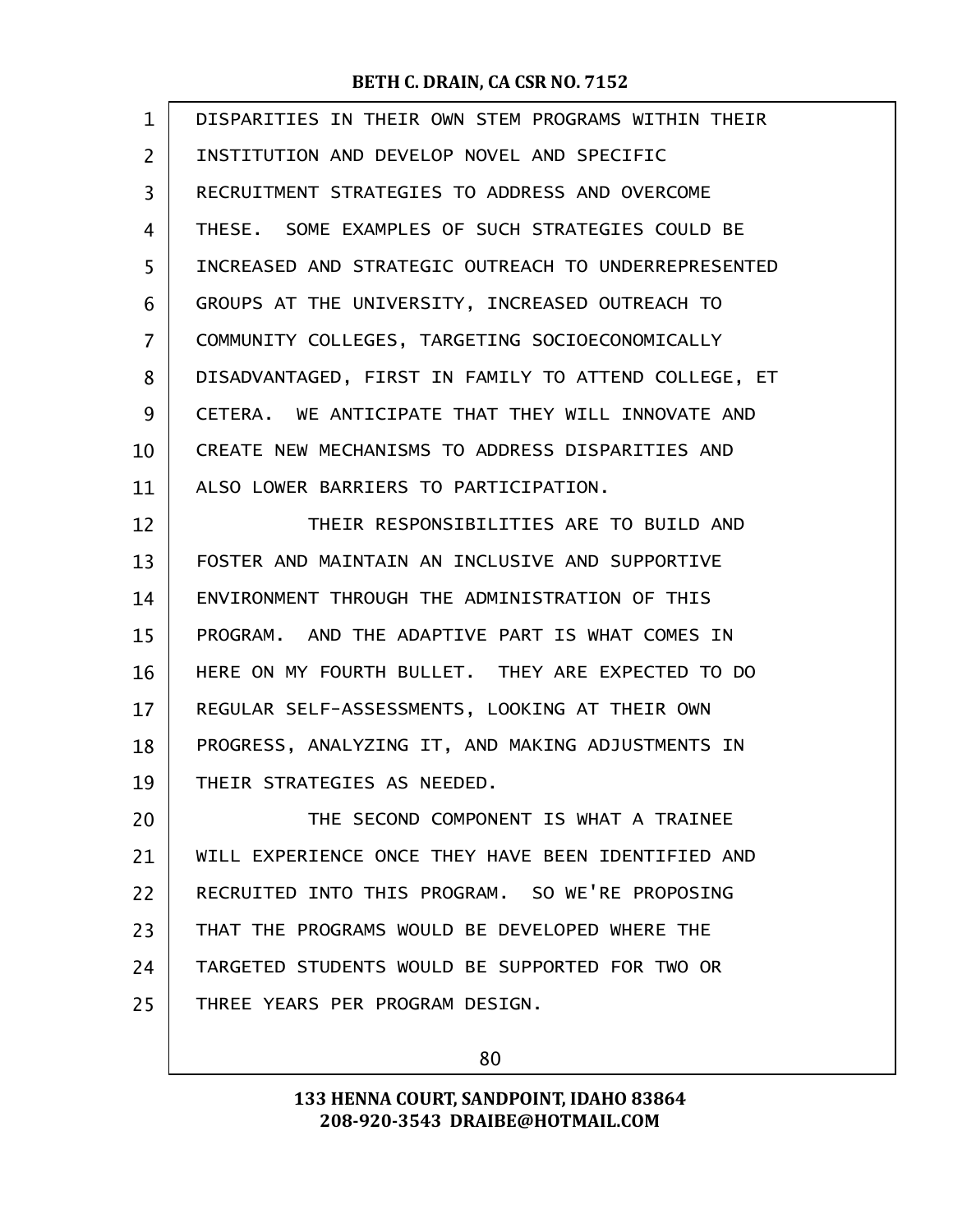| $\mathbf 1$ | ALL APPOINTED STUDENTS WOULD RECEIVE                 |
|-------------|------------------------------------------------------|
| 2           | FOUNDATIONAL COURSEWORK IN STEM CELL REGENERATIVE    |
| 3           | MEDICINE-RELATED DISCIPLINES, PRINCIPLES OF          |
| 4           | TRANSLATIONAL RESEARCH, AND GOOD RESEARCH HABITS, AS |
| 5           | WELL AS AN OPPORTUNITY TO TAKE SPECIALIZED OPTIONS   |
| 6           | PER THEIR INTEREST OR PROGRAM DESIGN; FOR EXAMPLE,   |
| 7           | THINGS LIKE COMPUTATIONAL BIOLOGY OR DATA ANALYSIS.  |
| 8           | ALL WILL RECEIVE TRAINING IN SOFT SKILLS,            |
| 9           | INCLUDING PRESENTATION AND SCIENTIFIC WRITING. ALL   |
| 10          | WILL HAVE INDIVIDUALIZED FORMAL INTERNSHIP PLANS AND |
| 11          | CAREER COUNSELING. ALL WILL HAVE OPPORTUNITIES TO    |
| 12          | DO PAID, HANDS-ON RESEARCH INTERNSHIPS IN ACADEMIC   |
| 13          | OR BIOTECH LABORATORIES FOR ONE OR MORE SUMMER TERMS |
| 14          | OR AN EQUIVALENT PERIOD DISTRIBUTED THROUGHOUT A     |
| 15          | SCHOOL YEAR IF THAT WORKS BETTER FOR THEM.           |
| 16          | ALL WILL PARTICIPATE IN PATIENT ENGAGEMENT           |
| 17          | AND COMMUNITY OUTREACH ACTIVITIES, A COMMON ELEMENT  |
| 18          | TO ALL CIRM TRAINING PROGRAMS. AND STUDENTS WILL     |
| 19          | COMPLETE A CAPSTONE PROJECT AND PRESENT AT A         |
| 20          | CONFERENCE IN A CULMINATING EXPERIENCE.              |
| 21          | THE THIRD AND VERY CRITICAL COMPONENT OF A           |
| 22          | COMPASS AWARD IS THE DEVELOPMENT AND IMPLEMENTATION  |
| 23          | OF THE MENTOR PLAN. THIS IS SO IMPORTANT THAT WE     |
| 24          | HAVE ASCRIBED A DEDICATED PERSONNEL ROLE OR          |
| 25          | MENTORSHIP FACILITATOR WHO WILL IDENTIFY AND TRAIN A |
|             |                                                      |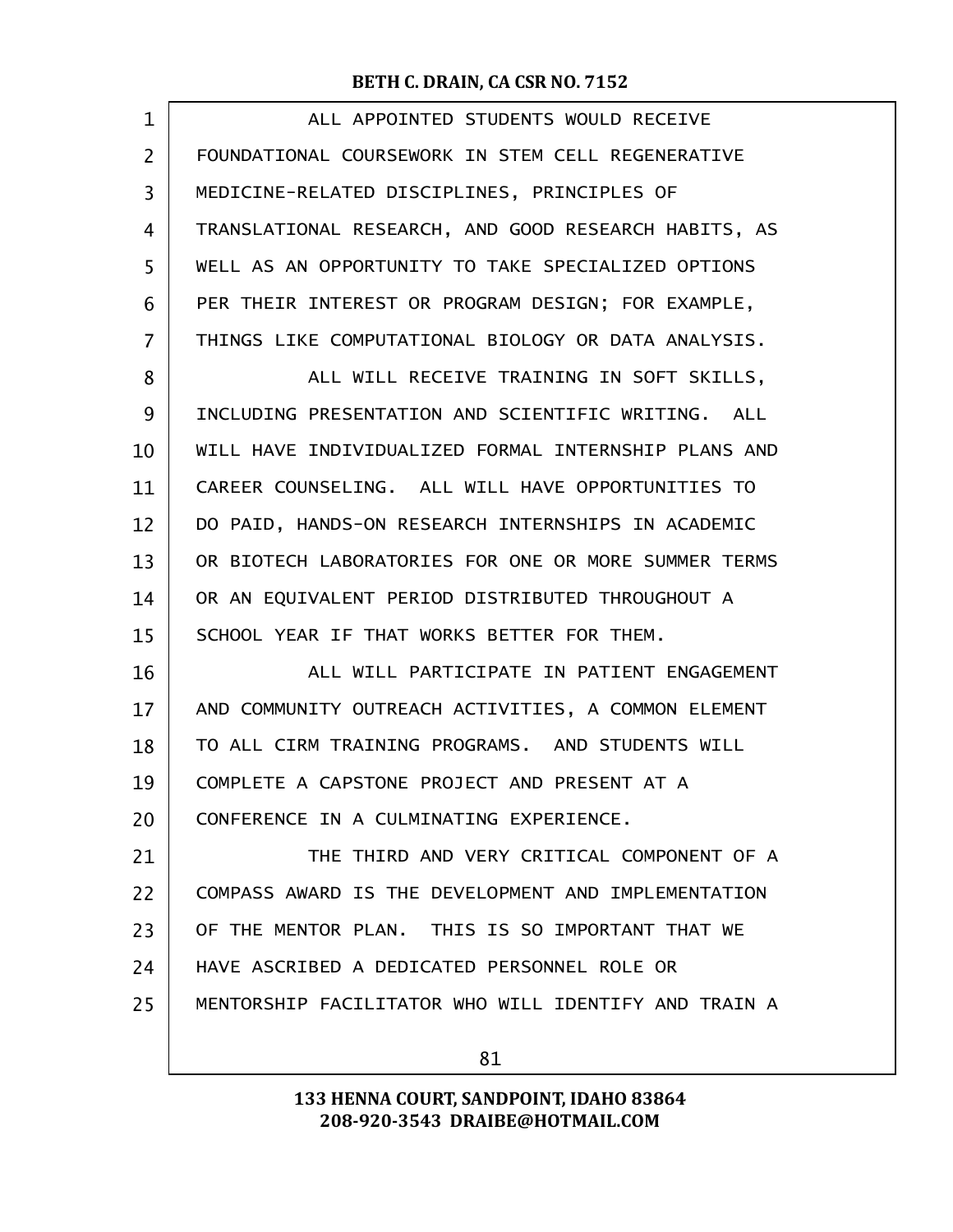| $\mathbf{1}$ | SMALL TEAM OF INDIVIDUALS THAT WILL SERVE AS ROLE    |
|--------------|------------------------------------------------------|
| 2            | MODELS FOR STUDENTS AND BRING CULTURAL AWARENESS,    |
| 3            | KNOWLEDGE, AND PERSPECTIVES REPRESENTING THE         |
| 4            | TARGETED STUDENT GROUPS THAT MAY NOT PRESENT IN THE  |
| 5            | RESIDENT FACULTY OF THE ACADEMIC INSTITUTION.        |
| 6            | THEY WILL BE RESPONSIBLE FOR DEVELOPING              |
| 7            | THOSE INDIVIDUAL DEVELOPMENT PLANS FOR STUDENTS AND  |
| 8            | ASSURING APPROPRIATE MENTORSHIP AGREEMENTS BETWEEN   |
| 9            | THE STUDENTS AND THE RESEARCH MENTORS. THEY'RE       |
| 10           | EXPECTED TO PROVIDE FORMAL MENTOR TRAINING FOR       |
| 11           | RESEARCH ADVISORS AND ANY OTHERS WHO ARE INTERACTING |
| 12           | WITH THE STUDENTS, INCLUDING THINGS LIKE IMPLICIT    |
| 13           | BIAS TRAINING. THEY WILL BE IMPLEMENTING             |
| 14           | COHORT-WIDE ACTIVITIES TO GUIDE THE PERSONAL AND     |
| 15           | PROFESSIONAL GROWTH OF TRAINEES, SUCH AS LIFE SKILLS |
| 16           | WORKSHOPS, RESUME, INTERVIEWS, WORKSHOPS, AND        |
| 17           | NETWORKING EVENTS.                                   |
| 18           | THEY WILL PROVIDE CAREER COUNSELING AND              |
| 19           | INTRODUCE THE TRAINEES TO THE DIVERSE OPPORTUNITIES  |
| 20           | THAT ARE AWAITING THEM FOR HOW THEY CAN APPLY THE    |
| 21           | REGENERATIVE MEDICINE SKILL SETS IN THE WORKFORCE.   |
| 22           | AND, FINALLY, IT IS THEIR RESPONSIBILITY             |
| 23           | TO ASSIMILATE AND DESCRIBE THE NEW MENTORSHIP        |
| 24           | APPROACHES AND BEST PRACTICES THAT THEY DEVELOP AND  |
| 25           | REPORT THEM AND SHARE WITH OTHER ORGANIZATIONS SO    |
|              |                                                      |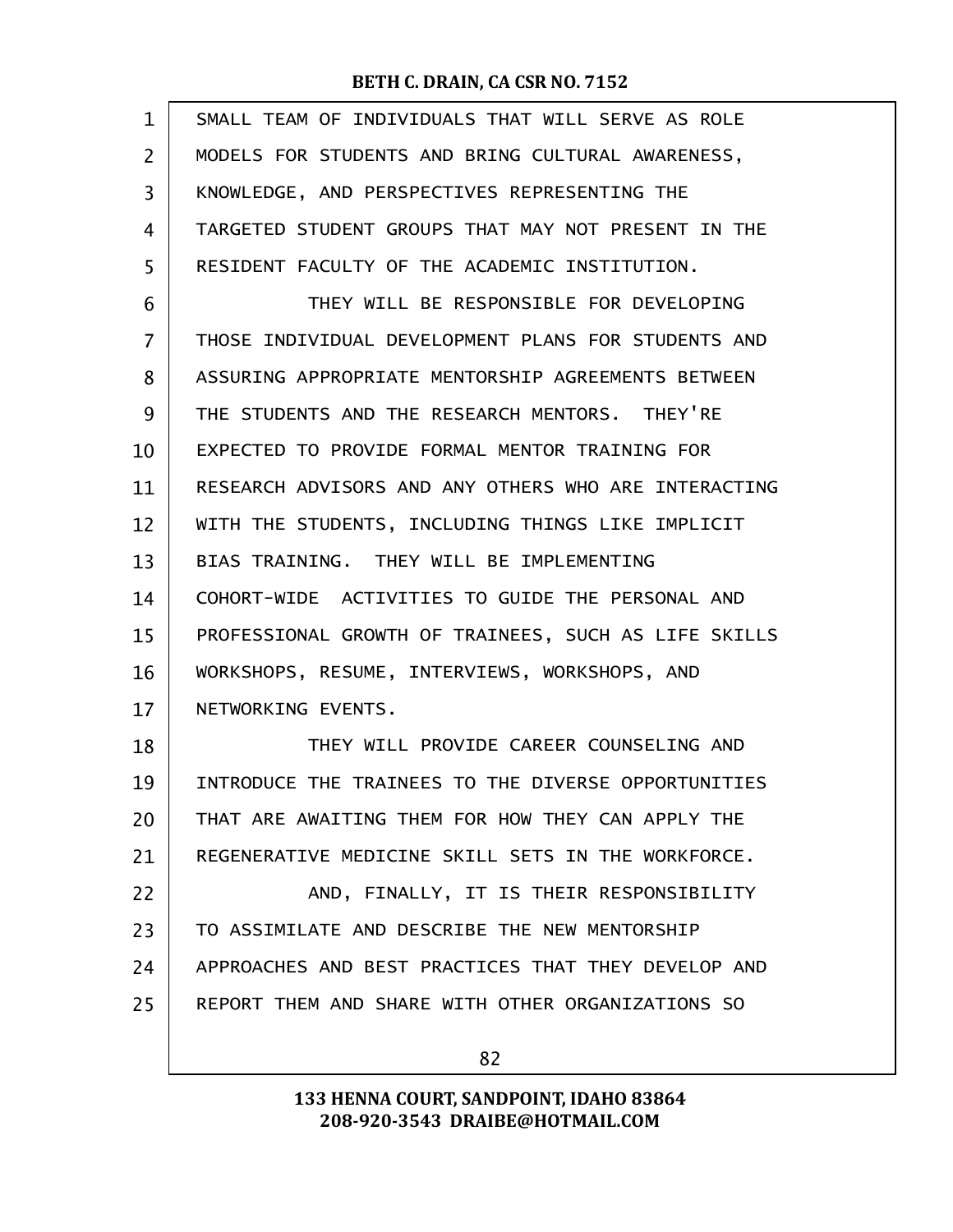| $\mathbf 1$    | THAT THE BENEFITS OF THESE CAN BE SHARED WITH OTHER  |
|----------------|------------------------------------------------------|
| $\overline{2}$ | INSTITUTIONS THAT MAY NOT NECESSARILY HAVE THEIR OWN |
| 3              | COMPASS PROGRAM.                                     |
| 4              | SO WHO WILL BE ELIGIBLE TO APPLY FOR                 |
| 5              | COMPASS AWARDS? WE'RE PROPOSING THAT THIS AWARD      |
| 6              | MECHANISM BE OPEN TO CALIFORNIA PUBLIC UNIVERSITIES, |
| $\overline{7}$ | COLLEGES, OR PRIVATE NONPROFIT ACADEMIC INSTITUTIONS |
| 8              | THAT HAVE AN ACCREDITED BACHELOR'S DEGREE PROGRAM IN |
| 9              | BIOLOGY, BIOENGINEERING, BIOMEDICAL SCIENCES, OR     |
| 10             | REALLY ANY STEM DISCIPLINE THAT'S RELEVANT TO        |
| 11             | REGENERATIVE MEDICINE.                               |
| 12             | INSTITUTIONS THAT INTEND TO HOST THE                 |
| 13             | SUMMER RESEARCH INTERNSHIPS INTERNALLY, THAT IS AT   |
| 14             | THEIR OWN INSTITUTION, MUST INCLUDE PARTICIPATING    |
| 15             | FACULTY WITH FEDERAL OR CIRM-SUPPORTED RESEARCH      |
| 16             | PROGRAMS IN REGENERATIVE MEDICINE-RELATED            |
| 17             | DISCIPLINES. HOWEVER, APPLICANT INSTITUTIONS THAT    |
| 18             | LACK THIS NECESSARY RESEARCH INFRASTRUCTURE MAY      |
| 19             | PARTNER WITH AN EXTERNAL ORGANIZATION SUCH AS A      |
| 20             | RESEARCH UNIVERSITY OR INSTITUTE OR EVEN AN          |
| 21             | APPROPRIATE BIOTECHNOLOGY OR PHARMACEUTICAL COMPANY  |
| 22             | TO PROVIDE AN APPROPRIATE INTERNSHIP EXPERIENCE AND  |
| 23             | OPPORTUNITY FOR THEIR TRAINEES.                      |
| 24             | I THINK IT'S IMPORTANT TO EMPHASIZE THAT             |
| 25             | APPLICANTS WHO DO HAVE OTHER STEM-FOCUSED            |
|                | 83                                                   |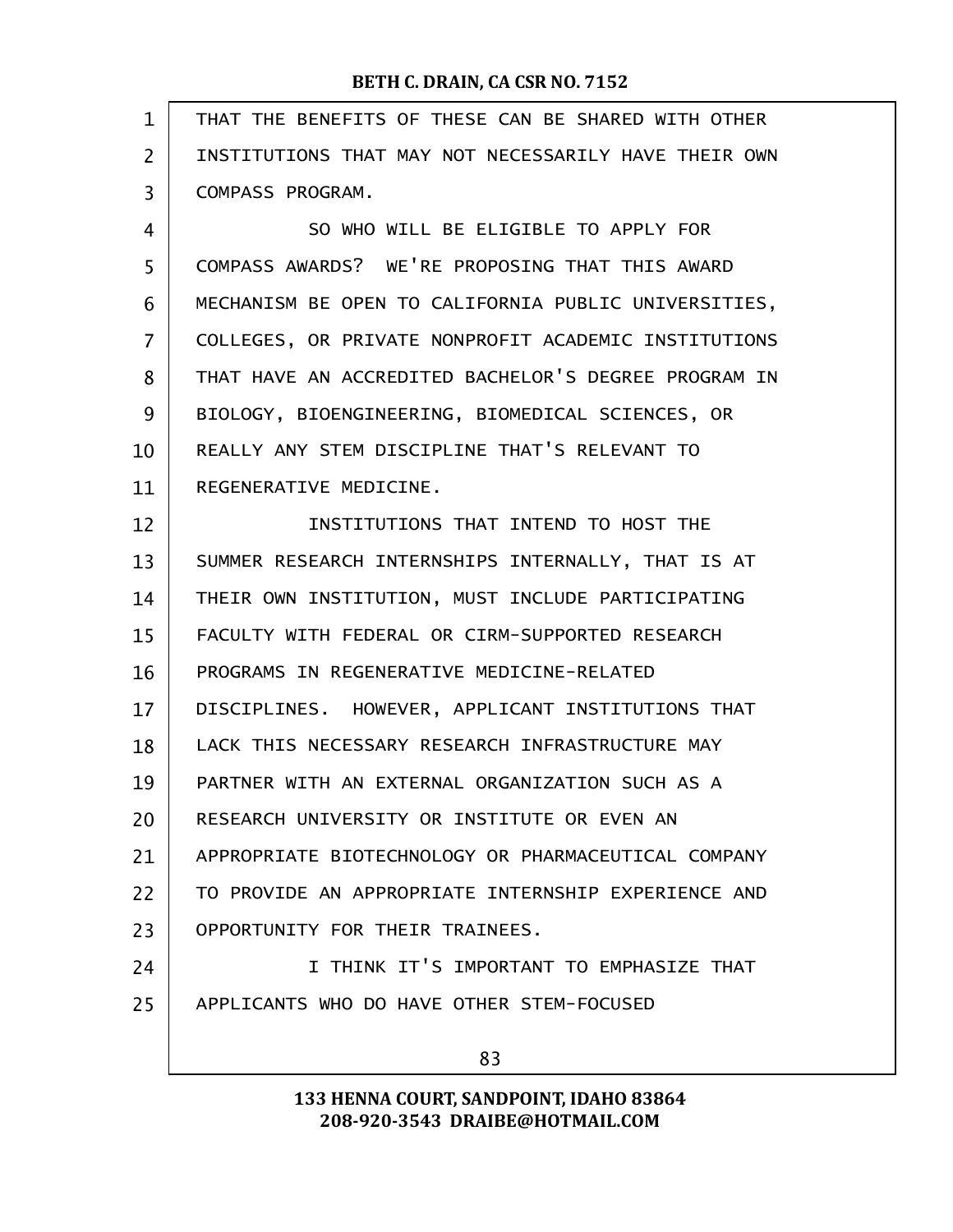| $\mathbf{1}$   | UNDERGRADUATE TRAINING PROGRAMS WILL BE EXPECTED TO  |
|----------------|------------------------------------------------------|
| $\overline{2}$ | ARTICULATE THE DISTINCTION BETWEEN PROGRAMS IF THEY  |
| 3              | APPLY FOR A COMPASS AWARD AND ALSO DEMONSTRATE THEIR |
| 4              | CAPACITY TO ACCOMMODATE A NEW PROGRAM WITHOUT        |
| 5              | DETRIMENTAL IMPACTS TO ANY OTHER.                    |
| 6              | AND THIS NEXT SLIDE IS TO SHOW YOU THE               |
| $\overline{7}$ | BUDGET THAT IS REQUIRED TO SUPPORT THE COMPASS       |
| 8              | AWARDS. SO WE WILL BE ASKING FOR AN ALLOCATION OF    |
| 9              | APPROXIMATELY \$58 MILLION, WHICH IS ENOUGH TO       |
| 10             | SUPPORT 300 TO 500 TRAINEES, DEPENDING ON THE LENGTH |
| 11             | OF THEIR APPOINTMENTS. THE WAY THIS BUDGET IS        |
| 12             | STRUCTURED, I'M JUST GOING TO BRIEFLY GO THROUGH ON  |
| 13             | THIS SLIDE BELOW.                                    |
|                |                                                      |
| 14             | SO ASSUMING AN INVESTMENT OF 20 AWARDS               |
| 15             | WITH A MAXIMUM AWARD AMOUNT OF \$2.91 MILLION, WHICH |
| 16             | WOULD BE FULLY LOADED ACROSS ALL BUDGET CATEGORIES   |
| 17             | OF AWARD. EACH PROGRAM COULD SUPPORT UP TO 25        |
| 18             | STUDENTS DEPENDING ON WHETHER THEIR DURATIONS ARE    |
| 19             | TWO YEARS, THREE YEARS, OR A MIXTURE. THE COMPONENT  |
| 20             | OF THE 2.91 MILLION THAT WOULD BE DIRECTLY           |
| 21             | ASSOCIATED WITH THE PER TRAINEE BASIS INCLUDE        |
| 22             | \$30,800. THIS INCLUDES STIPENDS FOR THE STUDENTS,   |
| 23             | COURSE FEES TO OFFSET THEIR TUITION,                 |
| 24             | RESEARCH-RELATED FUNDS TOR THEIR INTERNSHIP HOST     |
| 25             | LAB, AND TRAVEL TO THE ANNUAL CONFERENCE.            |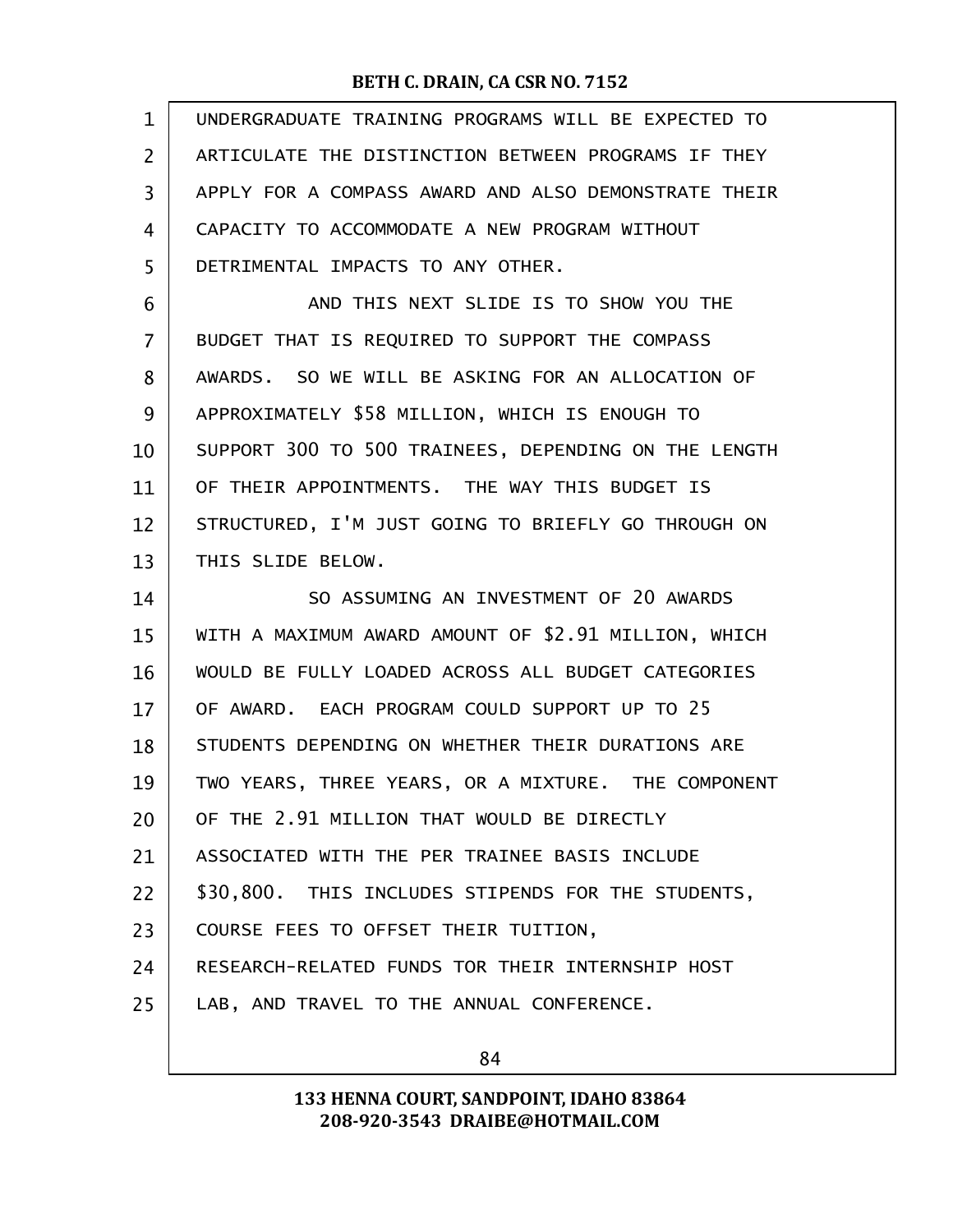| $\mathbf{1}$   | THE SECOND COMPONENT OF THE BUDGET IS THE             |
|----------------|-------------------------------------------------------|
| $\overline{2}$ | PROGRAM ADMINISTRATION AND OVERHEAD COSTS, WHICH IS   |
| 3              | A LITTLE OVER \$27,000. THIS SUPPORTS THE OUTREACH    |
| 4              | AND RECRUITMENT EFFORTS AND, OF COURSE, THE           |
| 5              | MENTORSHIP PROGRAM, DEVELOPING, IMPLEMENTING, THE     |
| 6              | SHARING THE RESULTS OF THAT.                          |
| $\overline{7}$ | THIS COMES DOWN TO A TOTAL COST PER                   |
| 8              | STUDENT PER YEAR OF \$58,220 PER YEAR OF APPOINTMENT. |
| 9              | IN SUM, CIRM REQUESTS THE BOARD APPROVE               |
| 10             | THE PROPOSED EDUC5 COMPASS PROGRAM CONCEPT WITH AN    |
| 11             | ALLOCATION OF 58.22 MILLION TO SUPPORT UP TO 20       |
| 12             | EDUC5 AWARDS EACH WITH AN UP TO FIVE-YEAR DURATION    |
| 13             | AT A COST OF APPROXIMATELY \$2.9 MILLION PER AWARD.   |
| 14             | AND THAT CONCLUDES MY FORMAL PRESENTATION,            |
| 15             | AND I'M HAPPY TO TAKE ANY QUESTIONS IF THERE ARE      |
| 16             | ANY. THANK YOU.                                       |
| 17             | CHAIRMAN THOMAS: THANK YOU, KELLY, FOR                |
| 18             | THAT EXCELLENT PRESENTATION AND THIS TYPICALLY        |
| 19             | EXTREMELY WELL THOUGHT OUT AND DETAILED NEW PROGRAM   |
| 20             | THAT YOU'RE BRINGING TO THE BOARD'S ATTENTION TODAY.  |
| 21             | DO WE HAVE A MOTION TO APPROVE THE REQUESTED          |
| 22             | BUDGETED AMOUNT?                                      |
| 23             | DR. HIGGINS: SO MOVED.                                |
| 24             | CHAIRMAN THOMAS: IS THERE A SECOND?                   |
| 25             | DR. MARTIN: SECOND.                                   |
|                | 85                                                    |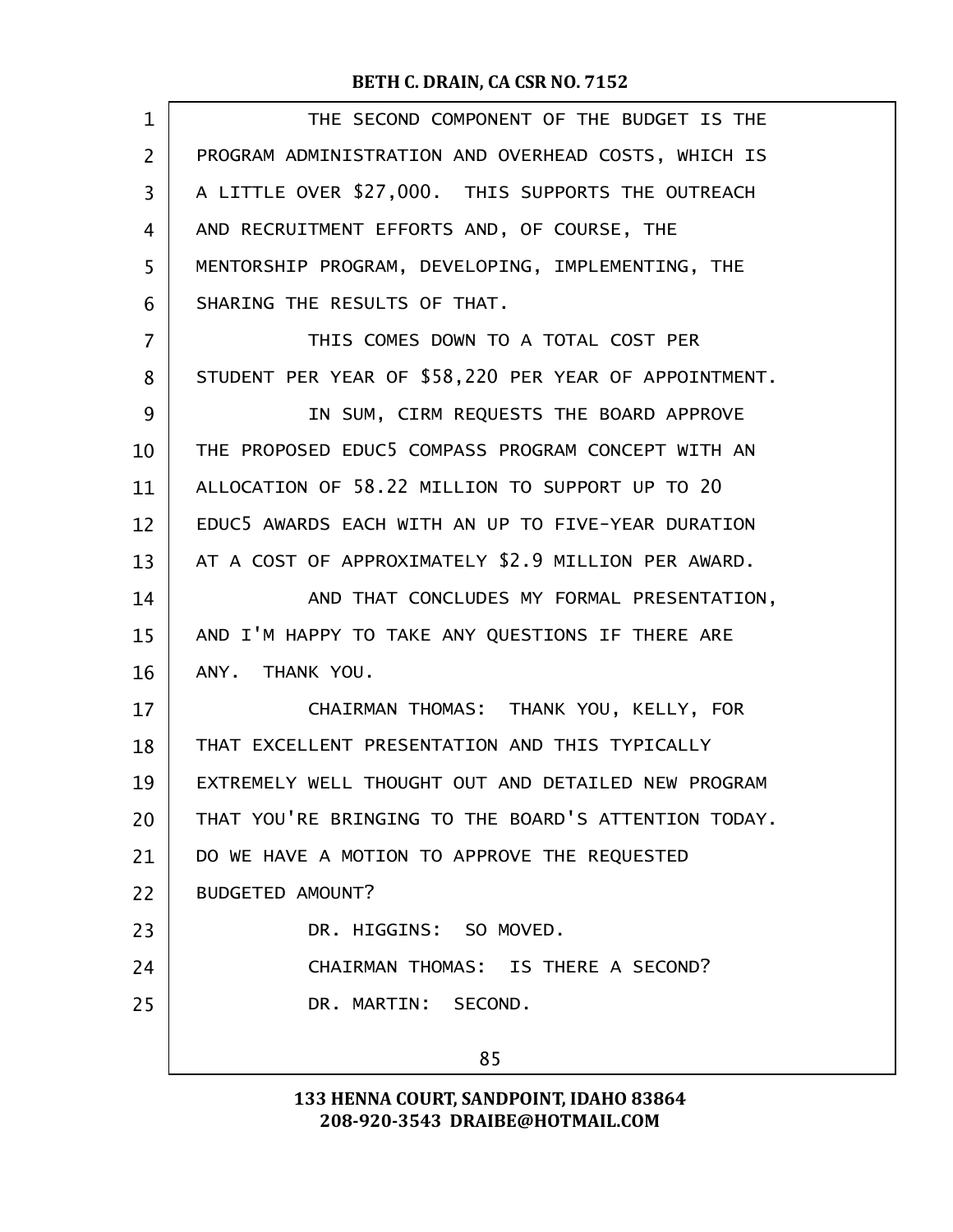| $\mathbf 1$       | CHAIRMAN THOMAS: DAVE MARTIN SECONDS.                |
|-------------------|------------------------------------------------------|
| $\overline{2}$    | QUESTIONS OR COMMENTS FROM MEMBERS OF THE BOARD?     |
| 3                 | DR. HIGGINS: I HAVE A QUICK QUESTION FOR             |
| 4                 | KELLY.                                               |
| 5                 | CHAIRMAN THOMAS: YES, DAVID.                         |
| 6                 | DR. HIGGINS: DO YOU HAVE ANY PREDICTION              |
| $\overline{7}$    | AS TO -- YOU'VE GOT A BUDGET SET ASIDE, THE 58       |
| 8                 | MILLION, WHICH IS GREAT. YOU HAVE ANY IDEA HOW MUCH  |
| 9                 | OF THAT WILL ACTUALLY BE ABSORBED -- APPLIED FOR AND |
| 10                | <b>GRANTED?</b>                                      |
| 11                | DR. SHEPARD: WELL, THIS IS A COMPLETELY              |
| $12 \overline{ }$ | NEW PROGRAM, AND IT WILL BE OUR FIRST TIME OFFERING  |
| 13                | IT. WE ARE DOING THIS BASED ON WE MADE SOME          |
| 14                | ESTIMATES ON THE NUMBER OF APPLICATIONS THAT WE      |
| 15                | THOUGHT WOULD BE ABLE TO APPLY. NOT EVERY            |
| 16                | INSTITUTION THAT IS ELIGIBLE TO APPLY WOULD BE ABLE  |
| 17                | TO SUPPORT A FULL LOAD OF TRAINEES AS THE BUDGET     |
| 18                | WOULD ALLOW. HOWEVER, WE HAVE BASED THIS ON          |
| 19                | COMPARISONS WITH SOME OF OUR OTHER TRAINING          |
| 20                | PROGRAMS, THE NUMBER OF TRAINEES WE WOULD LIKE TO    |
| 21                | SUPPORT. AND, OF COURSE, THERE'S A LOT OF NOVELTY    |
| 22                | IN THAT WE'RE ASKING APPLICANTS TO COME UP WITH      |
| 23                | INNOVATIVE MECHANISMS TO BOLSTER UNTAPPED TALENT.    |
| 24                | AND PART OF THIS INNOVATION INVOLVES LEARNING,       |
| 25                | TRYING NEW THINGS AND LEARNING FROM THEM AND         |
|                   |                                                      |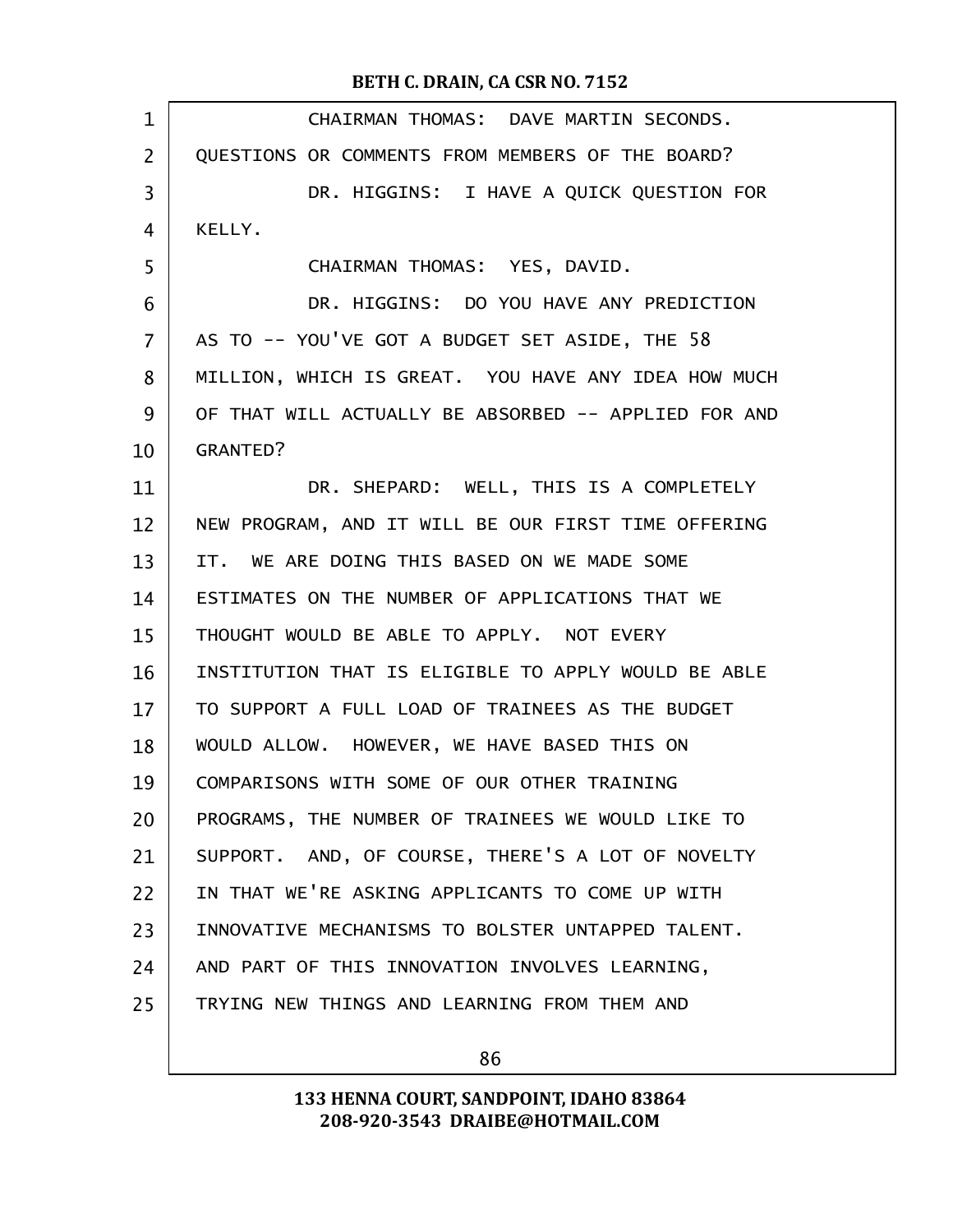| 1              | ADAPTING GOING FORWARD.                              |
|----------------|------------------------------------------------------|
| $\overline{2}$ | SO WE MAY LEARN -- IN THIS FIRST ITERATION           |
| 3              | OF THIS PROGRAM, WE MAY LEARN A LOT THAT WILL HELP   |
| 4              | US TO SHAPE IT AND CRAFT IT IN THE FUTURE JUST AS WE |
| 5              | HAVE OUR OTHER TRAINING PROGRAMS. BUT WE THINK THIS  |
| 6              | IS A REALLY GOOD STARTING POINT BECAUSE WE HAVE A    |
| $\overline{7}$ | FAIRLY GOOD IDEA OF THE TYPES OF INSTITUTIONS THAT   |
| 8              | WOULD BE INTERESTED IN APPLYING AND THEIR STUDENT    |
| 9              | BODY POPULATIONS AND WHAT THEY MIGHT BE ABLE TO      |
| 10             | SUPPORT.                                             |
| 11             | DR. HIGGINS: NOT ONLY DO YOU ANSWER THE              |
| 12             | QUESTION CLEARLY AND COMPLETELY, BUT YOU TAKE IT THE |
| 13             | NEXT SEVERAL STEPS AND YOU'VE PROVED THAT YOU AND    |
| 14             | THE REST OF THE STAFF KNOW EXACTLY WHAT YOU ARE      |
| 15             | DOING, AND I LOVE THAT.                              |
| 16             | DR. SHEPARD: THANK YOU.                              |
| 17             | CHAIRMAN THOMAS: WE HAVE A NUMBER OF                 |
| 18             | ADDITIONAL COMMENTS. I BELIEVE ANNE-MARIE WAS        |
| 19             | FIRST, AND THEN WE WILL GO DOWN THE LINE HERE.       |
| 20             | DR. DULIEGE: I'LL BE BRIEF. KUDOS.<br>S <sub>0</sub> |
| 21             | WELL DONE, SO WELL THOUGHT OUT, SO INNOVATIVE, SO    |
| 22             | FORWARD THINKING, SO WELL PRESENTED AS WELL.         |
| 23             | APPRECIATE THE BUZZ WORD, AND I'M NOT JOKING HERE,   |
| 24             | MENTORSHIP AND DIVERSITY. WE NEED THAT MORE.         |
| 25             | PEOPLE NEED THAT MORE EARLY IN THEIR PROFESSIONAL    |
|                |                                                      |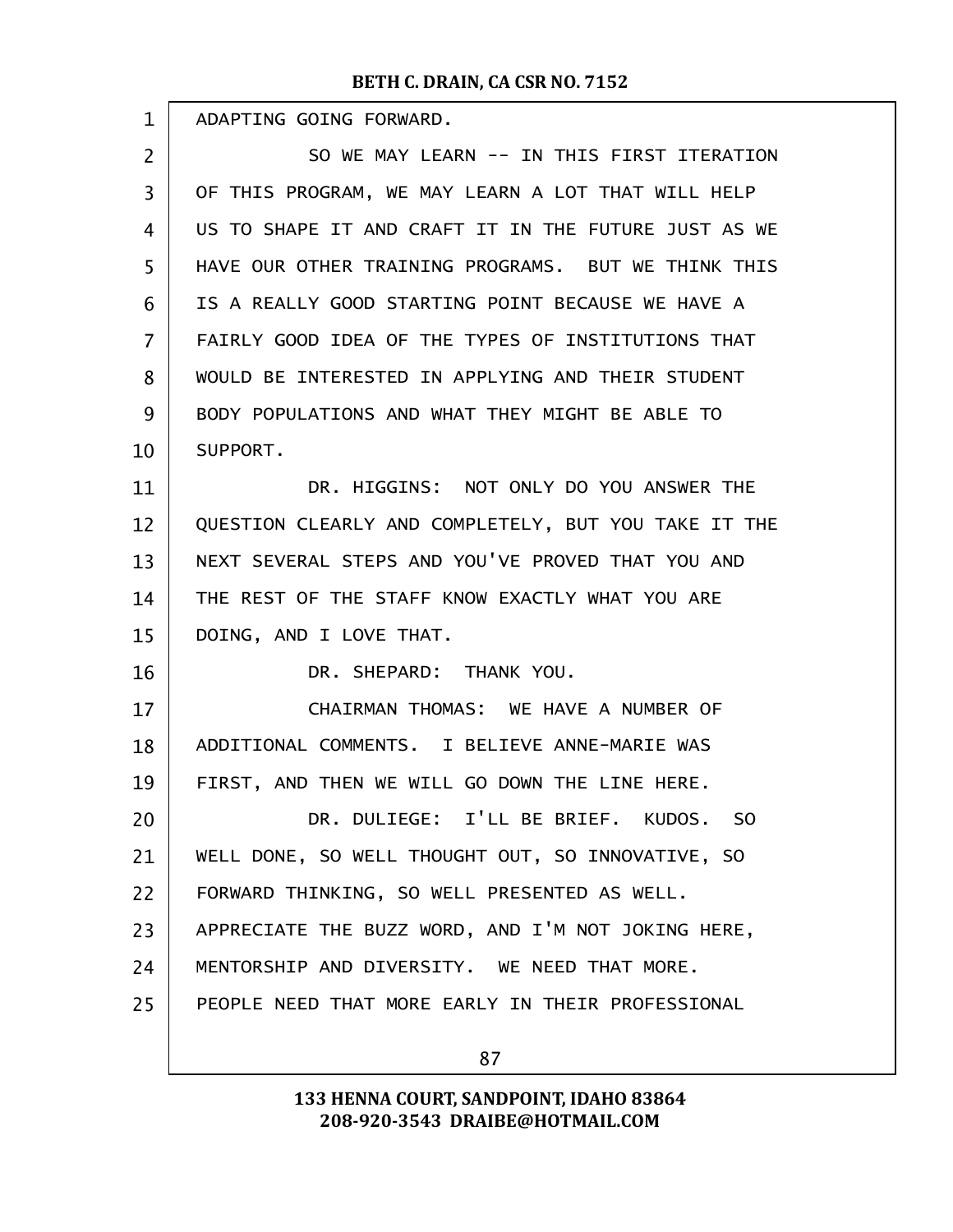| $\mathbf 1$ | LIVES, AND WE TALKED ABOUT THAT EVEN EARLIER TODAY.  |
|-------------|------------------------------------------------------|
| 2           | SO MY QUESTION IS A LITTLE BIT ALONG THE             |
| 3           | LINES OF WHAT WAS ASKED BEFORE. I KNOW YOU CANNOT    |
| 4           | PREDICT EVERYTHING. THIS IS A FIRST STEP. BUT IN     |
| 5           | YOUR IDEAL GOAL, YOUR GOAL, HOW MANY YOUNG           |
| 6           | UNDERGRADS WOULD BENEFIT FROM THIS? FOR HOW LONG?    |
| 7           | IS IT A YEAR, FOUR YEARS? SO THAT WE HAVE A ROUGH    |
| 8           | IDEA OF IN THE END THE YIELD IN TERMS OF THE COST    |
| 9           | INVESTED VERSUS THE NUMBER OF PEOPLE THAT WILL       |
| 10          | HOPEFULLY BE POSITIVELY IMPACTED BY THIS IN TERMS OF |
| 11          | UNDERGRAD APPLICANTS?                                |
| 12          | DR. SHEPARD: YES. SO WE THINK THAT WE                |
| 13          | ARE BEING AMBITIOUS IN TARGETING AT LEAST 300 TO 500 |
| 14          | STUDENTS. OF COURSE, AS SOME OF THE DISCUSSION       |
| 15          | ALLUDED TO EARLIER TODAY, THERE ARE SOME CHALLENGES  |
| 16          | THAT WE'RE TRYING TO OVERCOME. WE ARE TRYING TO      |
| 17          | CREATE INTEREST AND RETAIN INTEREST IN INDIVIDUALS   |
| 18          | COMING INTO SCHOOLS WHO MIGHT NOT YET HAVE REALIZED  |
| 19          | OR DECIDED THAT A CAREER IN REGENERATIVE MEDICINE IS |
| 20          | FOR THEM. SO THIS PROGRAM IS GOING EARLY. IT'S       |
| 21          | GOING TO BE BUILDING THESE PROGRAMS THAT WILL        |
| 22          | INCLUDE A LOT OF NEW ELEMENTS THAT MAY TAKE A FEW    |
| 23          | YEARS TO GET GOING.                                  |
| 24          | SO I THINK THAT PROGRAMS THAT ALREADY HAVE           |
| 25          | A LOT OF EXPERIENCE TARGETING UNTAPPED TALENT MIGHT  |
|             | 88                                                   |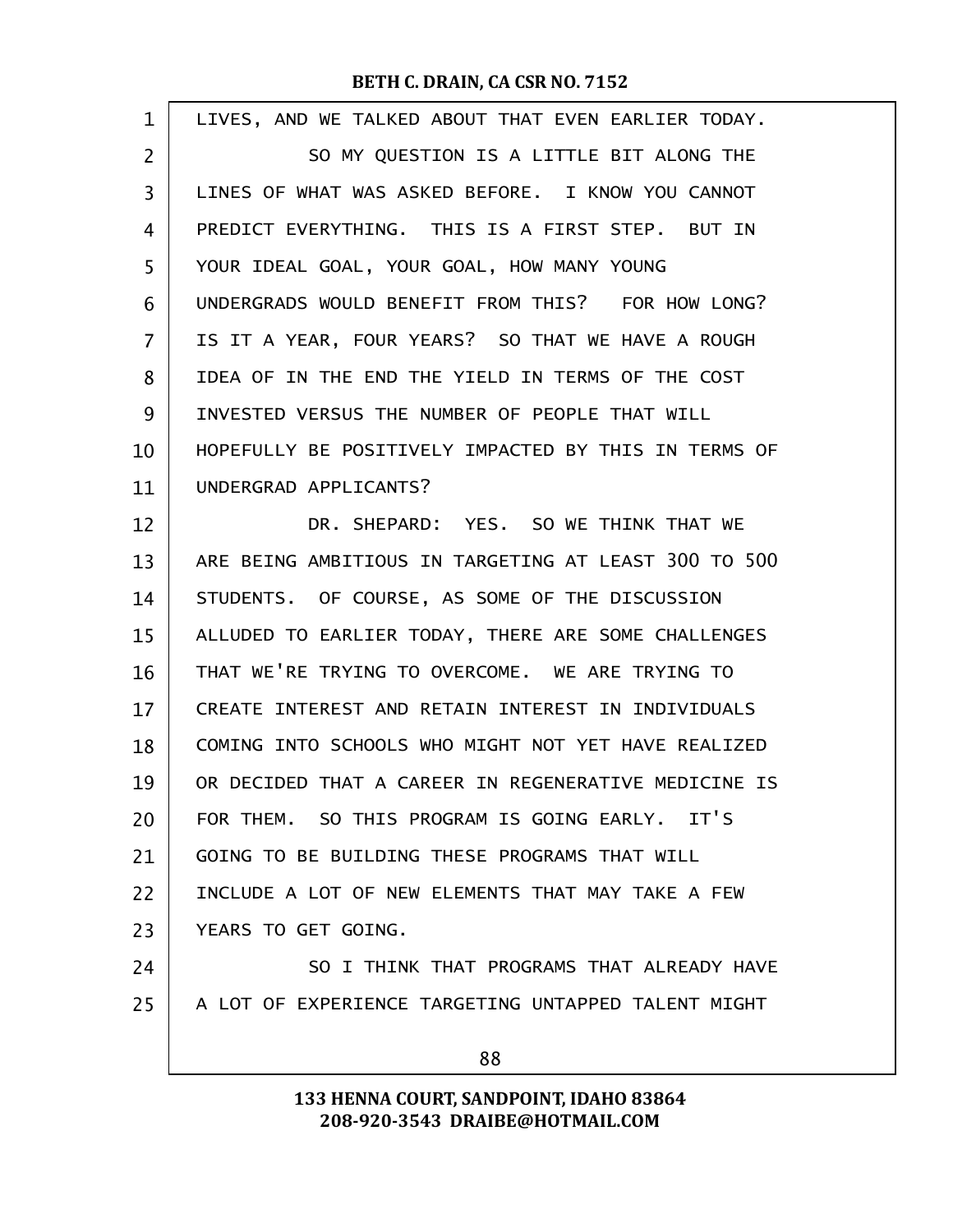| $\mathbf 1$ | HAVE ELEMENTS IN PLACE THAT ARE READY TO GO. THERE   |
|-------------|------------------------------------------------------|
| 2           | ARE OTHERS THAT MIGHT BE BUILDING. THE BUDGETS OF    |
| 3           | THESE AWARDS, AS WITH OUR OTHER TRAINING AWARDS, THE |
| 4           | TRAINEE COMPONENTS ARE ONLY AWARDED IF THE STUDENTS  |
| 5           | ARE PLACED. SO IF A PROGRAM IS UNABLE TO APPOINT     |
| 6           | ALL THEIR SLOTS, THAT MONEY WILL COME BACK TO CIRM   |
| 7           | EITHER AT THE END OF THE AWARD. OR IF THEY ARE ABLE  |
| 8           | TO DEMONSTRATE TO US THAT THEY CAN CHANGE THINGS AND |
| 9           | DO BETTER IN THE NEXT YEAR, THEY MAY HAVE AN         |
| 10          | OPPORTUNITY TO CARRY FORWARD THAT FUND TO DO THAT.   |
| 11          | SO I ANTICIPATE, AS WE HAVE WITH OUR                 |
| 12          | LONG-STANDING PROGRAMS, WHICH WE'VE, INDEED, HAD 10, |
| 13          | 12 YEARS TO LEARN FROM AND HAVE GONE THROUGH         |
| 14          | MULTIPLE RFA CYCLES, I EXPECT THAT WE WILL LEARN A   |
| 15          | LOT FROM THIS ONE AS WELL. IN FACT, THIS PROGRAM     |
| 16          | INCORPORATES A LOT OF THE LESSONS WE HAVE LEARNED    |
| 17          | FROM ADMINISTERING PREVIOUS TRAINING PROGRAMS. SO    |
| 18          | I'M CONFIDENT THAT AFTER THE FIRST COUPLE OF YEARS,  |
| 19          | WE WILL SEE HOW WE'RE GOING WITH THE BASE THAT WE    |
| 20          | WERE HOPING TO CAPTURE. IF IT'S FEWER THAN WE ARE    |
| 21          | HOPING, WHICH IS 300 TO 500 STUDENTS, THAT WILL TELL |
| 22          | US THAT WE NEED TO DO MORE AND WE NEED TO ASK THESE  |
| 23          | PROGRAMS TO DO MORE. AND WE CAN COURSE CORRECT       |
| 24          | ALONGSIDE THEM. THANK YOU FOR THAT QUESTION. DID I   |
| 25          | ANSWER IT SUFFICIENTLY OR IS THERE MORE?             |

89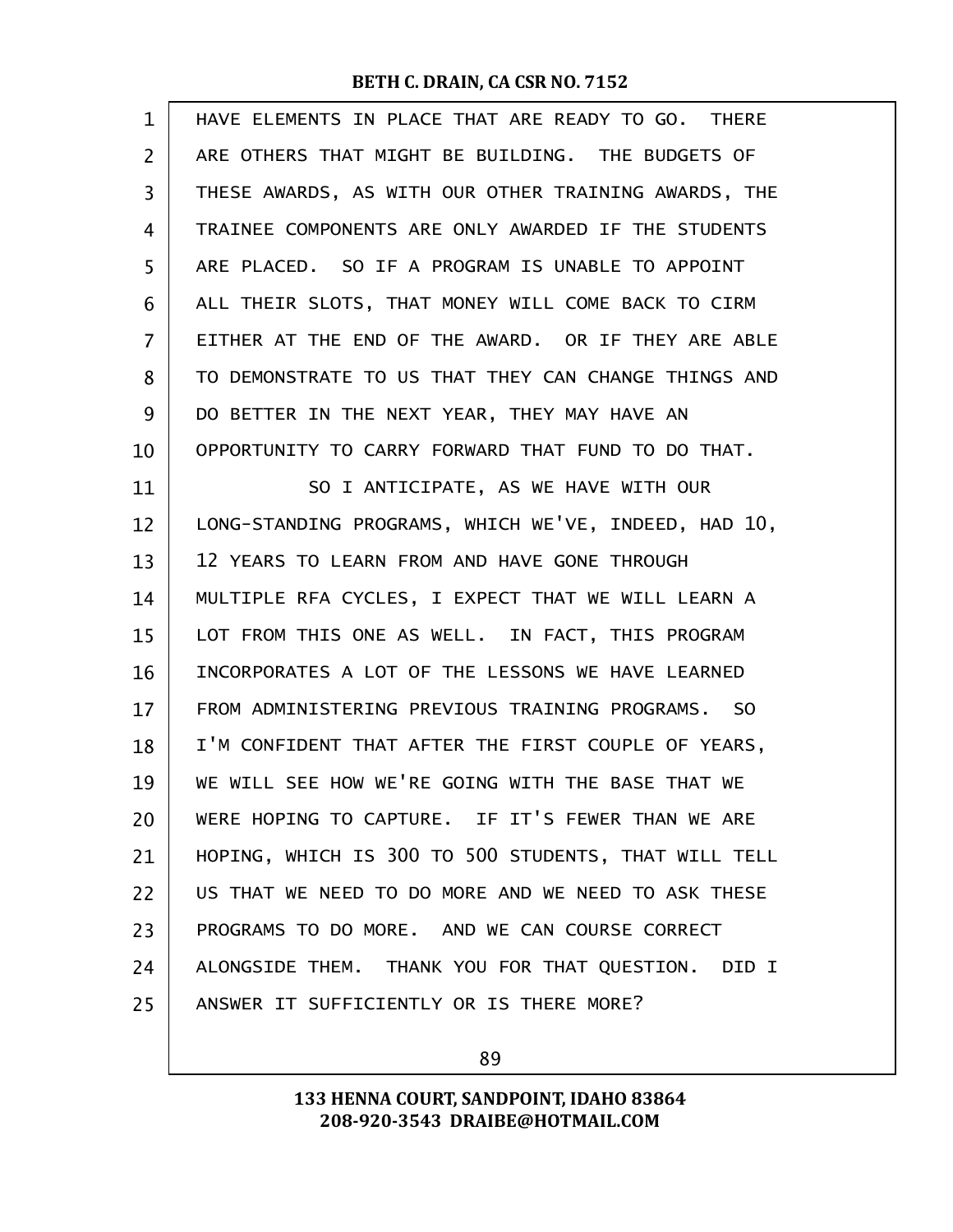| $\mathbf 1$    | DR. DULIEGE: YES, VERY MUCH SO. THANK                |
|----------------|------------------------------------------------------|
| $\overline{2}$ | YOU.                                                 |
| 3              | CHAIRMAN THOMAS: THANK YOU. HAIFA                    |
| 4              | PLEASE.                                              |
| 5              | DR. ABDULHAQ: THANK YOU, KELLY. I ECHO               |
| 6              | THE SAME SENTIMENTS. I THINK THIS IS A GREAT         |
| $\overline{7}$ | PROGRAM. AND MY QUESTION TO YOU, KELLY, IS HOW IS    |
| 8              | CIRM GOING TO ADVERTISE FOR THIS AMONGST DIFFERENT   |
| 9              | INSTITUTIONS TO MAKE SURE THERE IS A BROAD OUTREACH? |
| 10             | AND FOR THOSE INSTITUTIONS THAT HAVE PROBABLY ROBUST |
| 11             | CANDIDATES, BUT THEY DON'T HAVE CAPABILITIES TO      |
| 12             | MENTOR AND THEY WOULD LIKE TO COLLABORATE WITH OTHER |
| 13             | INSTITUTIONS, HOW'S CIRM GOING TO HELP WITH THAT AS  |
| 14             | WELL?                                                |
| 15             | DR. SHEPARD: THANK YOU VERY MUCH. SO                 |
| 16             | WE'VE BEEN THINKING ABOUT THAT AS WELL. AND WE HAVE  |
| 17             | A COMMUNICATIONS TEAM THAT HAS A NUMBER OF NEW       |
| 18             | MEMBERS THAT ARE VERY SAVVY AND HAVE SOME NEW IDEAS  |
| 19             | ABOUT HOW WE CAN DO THAT. BUT ONE WAY WE DO IS WE    |
| 20             | HAVE A PRETTY FIRM CONNECTION WITH THE INVESTIGATORS |
| 21             | THAT DO HAVE THE MAJOR RESEARCH INFRASTRUCTURE IN    |
| 22             | THOSE INSTITUTIONS. SO ONE SIDE OF THE COIN IS       |
| 23             | WORKING WITH THEM TO MAKE SURE THEY'RE DOING THE     |
| 24             | APPROPRIATE OUTREACH THAT WE EXPECT OF THEM,         |
| 25             | SPEAKING TO OTHER ORGANIZATIONS, AND FINDING WAYS TO |
|                |                                                      |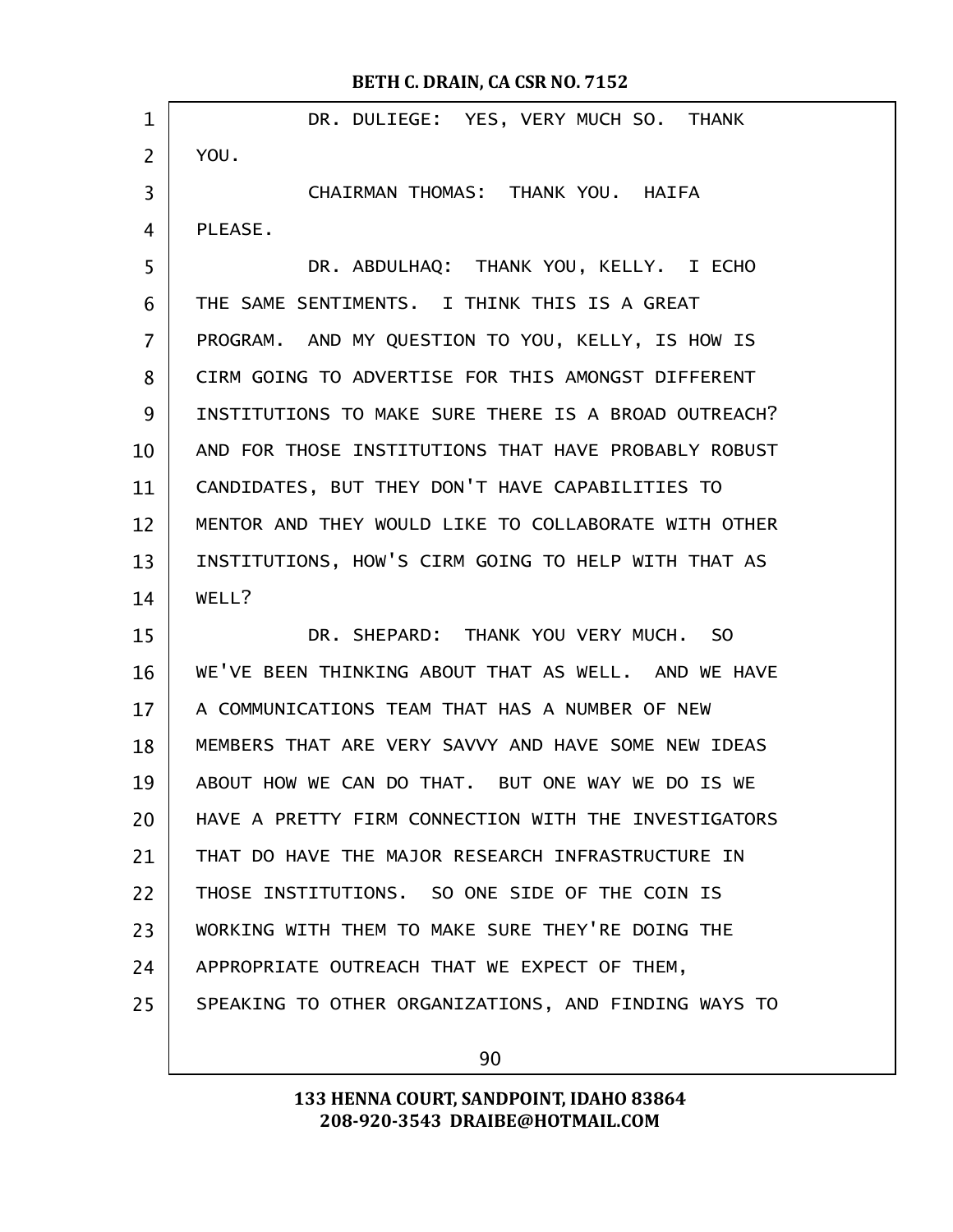| $\mathbf 1$ | SUPPORT THEM. THAT'S ONE SIDE OF THE COIN.          |
|-------------|-----------------------------------------------------|
| 2           | THE OTHER SIDE OF THE COIN IS MAKING THIS           |
| 3           | OPPORTUNITY, RAISING AWARENESS ABOUT IT TO THE      |
| 4           | INSTITUTIONS THAT MIGHT BENEFIT FROM IT, AND        |
| 5           | EDUCATING THEM THAT THEY MAY BE ABLE TO APPLY IF    |
| 6           | THEY ARE ABLE TO FORM PARTNERSHIPS. PART OF THAT    |
| 7           | OUTREACH WILL BE THROUGH OUR COMMUNICATIONS PLAN.   |
| 8           | AND I HAVE VARIOUS CONTACTS THROUGH ADMINISTRATION  |
| 9           | OF THE BRIDGES PROGRAM WITH CAL STATE UNIVERSITIES, |
| 10          | COMMUNITY COLLEGES. WE HAVE CONTACTS WITHIN THOSE   |
| 11          | SYSTEMS WHO CAN SHARE THE WORD WITHIN THOSE         |
| 12          | ORGANIZATIONS. SO WE WILL DO AN OUTREACH BLITZ TO   |
| 13          | MAKE THEM AWARE.                                    |
| 14          | BUT I BELIEVE THAT WE WILL BE ABLE TO               |
| 15          | ALSO, ONCE WE ARE ABLE TO POST THE PROGRAM          |
| 16          | ANNOUNCEMENT, HAVE SOME KIND OF A WEBINAR OR        |
| 17          | INFORMATION SESSION THAT WE WILL PERSONALLY -- OUR  |
| 18          | PROGRAMS TEAM WILL BE INVOLVED IN TO EDUCATE AND    |
| 19          | MAKE THEM AWARE. AND THAT IS SOMETHING THAT WE      |
| 20          | WOULD BE ABLE TO REPORT. SO IT CAN BE SHARED. AND   |
| 21          | OTHER PEOPLE COULD VISIT AND WATCH IT AND LEARN IF  |
| 22          | THEY'RE UNABLE TO ATTEND A LIVE WEBINAR.            |
| 23          | CHAIRMAN THOMAS: STEVE, YOU WERE NEXT.              |
| 24          | MR. JUELSGAARD: MY FIRST QUESTION IS                |
| 25          | PREDICATED ON THE ASSUMPTION THAT THIS IS A         |
|             | 91                                                  |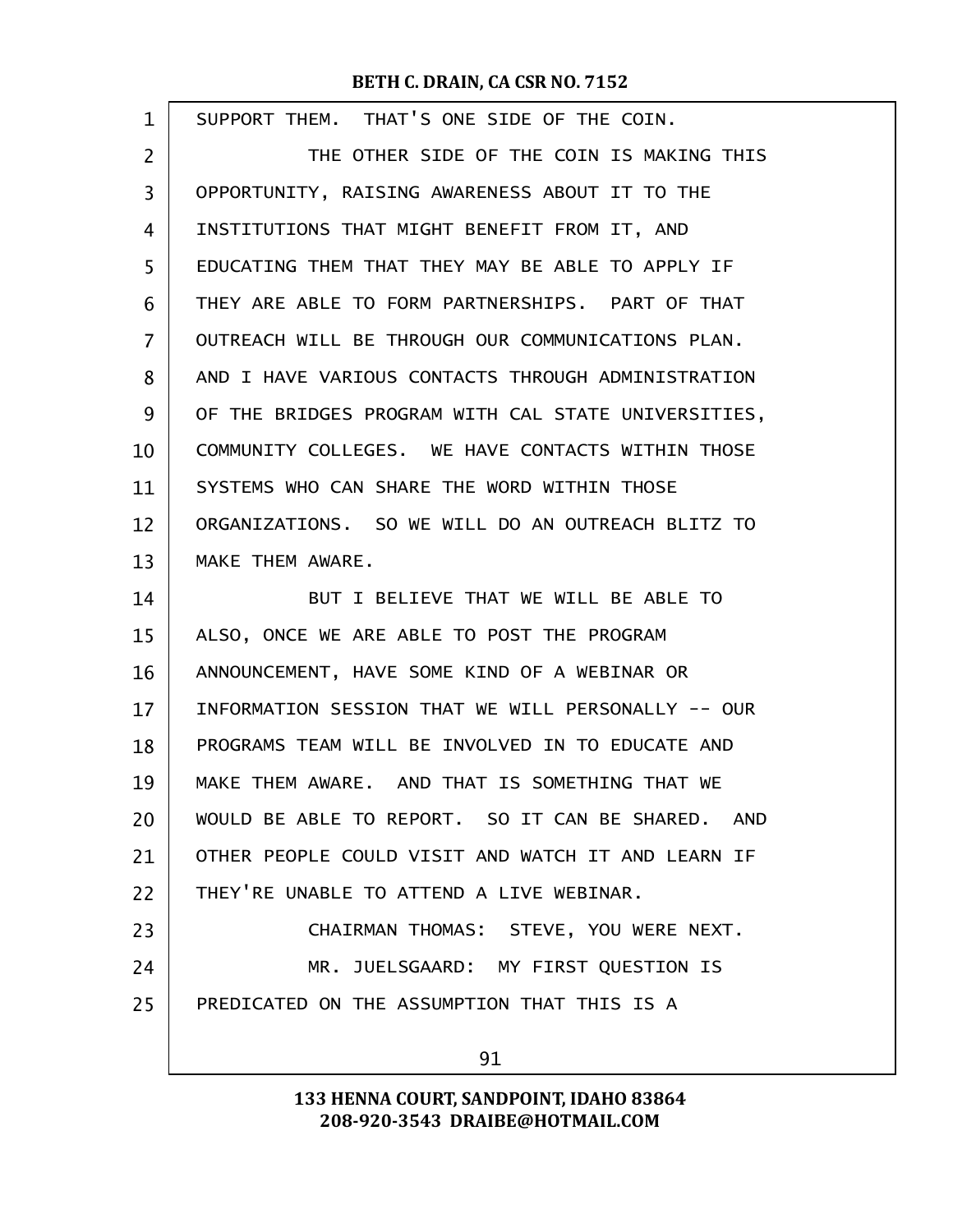| $\mathbf{1}$   | BRAND-NEW PROGRAM THAT -- I'M NOT EVEN AWARE THAT    |
|----------------|------------------------------------------------------|
| $\overline{2}$ | ANY OTHER INSTITUTION HAS ANYTHING LIKE THIS. SO     |
| 3              | THE FIRST QUESTION REALLY IS WHO IS GOING TO MAKE    |
| 4              | THE ASSESSMENT OF WHO CAN PARTICIPATE AS AN          |
| 5              | INSTITUTION OR NOT? WHERE IS THE KNOWLEDGE BASE OF   |
| 6              | REVIEWERS THAT WOULD SAY THAT THIS APPLICATION IS A  |
| 7              | GOOD APPLICATION AND THIS ONE ISN'T? WHO DO YOU      |
| 8              | INTEND THOSE PEOPLE TO BE?                           |
| 9              | DR. SHEPARD: THE ACTUAL DECISIONS AS TO              |
| 10             | THE MERIT OF AN APPLICATION, INCLUDING THE           |
| 11             | INSTITUTION AND WHAT THEY CAN BRING TO THE TABLE,    |
| 12             | THAT IS THE TOPIC OF THE GRANTS WORKING GROUP        |
| 13             | DISCUSSION. AND SO THE REVIEW CRITERIA THAT WE WILL  |
| 14             | ASK THEM TO USE TO EVALUATE THESE PROPOSALS WILL     |
| 15             | FACTOR IN A LOT OF THOSE THINGS THAT YOU ARE         |
| 16             | CONCERNED ABOUT. AND, INDEED, WITH OUR EXPERIENCE    |
| 17             | WITH THE BRIDGES PROGRAM, ALL OF THOSE STUDENTS ALSO |
| 18             | WORK IN A HOST LAB WHICH IS A PARTNERING             |
| 19             | INSTITUTION. PART OF THE REVIEW OF THAT PROCESS IS   |
| 20             | LOOKING AT THE DIFFERENT HOST INSTITUTIONS AND       |
| 21             | AGREEMENTS THAT HAVE BEEN CREATED AND PUTTING        |
| 22             | TOGETHER THE APPLICATION AND WHETHER THEY REPRESENT  |
| 23             | APPROPRIATE OPPORTUNITIES.                           |
| 24             | THE GRANTS WORKING GROUP WHO REVIEW OUR              |
| 25             | TRAINING PROGRAMS INCLUDE EXPERTS IN STEM CELL       |
|                | 92                                                   |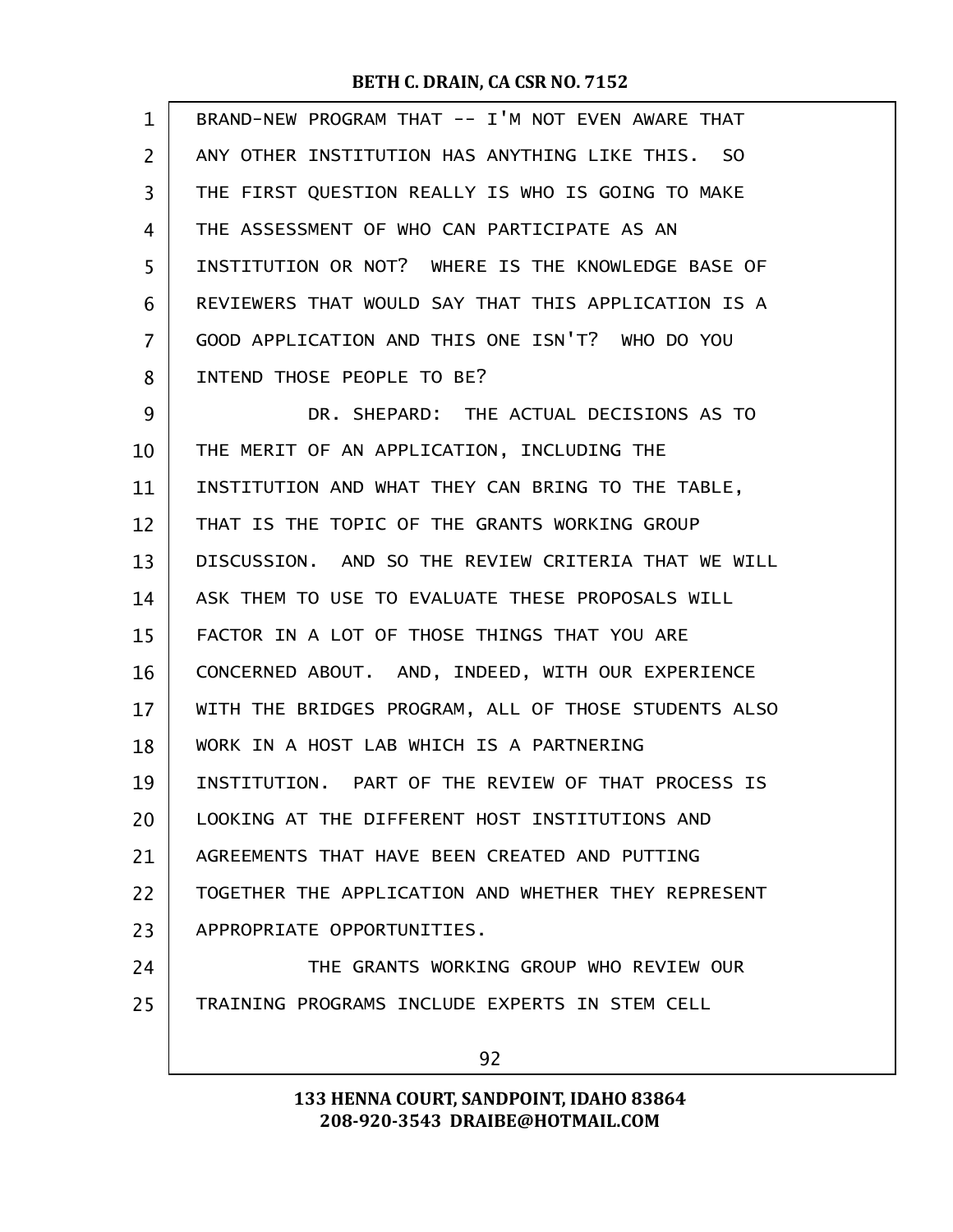| 1  | BIOLOGY AND REGENERATIVE MEDICINE, BUT THEY ALSO    |
|----|-----------------------------------------------------|
| 2  | INCLUDE EXPERTS IN EDUCATION AND DELIVERING         |
| 3  | EDUCATION, INCLUDING THOSE WHO HAVE EXPERTISE IN    |
| 4  | MENTORING AND OUTREACH. AND, OF COURSE, DIVERSITY,  |
| 5  | EQUITY, AND INCLUSION IS A CRITICAL COMPONENT OF    |
| 6  | THIS PROGRAM. AND WE DO HAVE EXPERTISE ON OUR       |
| 7  | GRANTS WORKING GROUP THAT CAN SPEAK TO THAT; OR IF  |
| 8  | WE NEED MORE IN SPECIFIC AREAS, THEY CAN BE         |
| 9  | RECRUITED FOR THE REVIEW.                           |
| 10 | SO BASICALLY THE SHORT ANSWER IS THAT WE            |
| 11 | WILL ASK EXPERTS FROM THE GRANTS WORKING GROUP WHO  |
| 12 | DO HAVE THE KIND OF EXPERTISE TO EVALUATE BOTH THE  |
| 13 | SCIENTIFIC ELEMENTS OF WHAT WILL BE OFFERED TO THE  |
| 14 | TRAINEES AS WELL AS THE MECHANICS OF THE MENTORSHIP |
| 15 | AND RECRUITMENT STRATEGIES AND WHETHER OR NOT       |
| 16 | THEY'LL DELIVER ON WHAT WE'RE ASKING THEM TO DO.    |
| 17 | MR. JUELSGAARD: I ACCEPT WHAT YOU SAID              |
| 18 | EXCEPT THAT OVER THE YEARS IN REVIEWING THE         |
| 19 | BIOGRAPHIES OF GRANTS WORKING GROUP MEMBERS, WHICH  |
| 20 | HAVE BEEN A NUMBER, I DON'T RECALL TOO MANY, IF ANY |
| 21 | AT ALL, THAT SPEAK TO THEIR ABILITY TO JUDGE        |
| 22 | EDUCATIONAL ENTERPRISES, ET CETERA. SO HENCE MY     |
| 23 | QUESTION. FOR THE MOIST PART, OUR GWG MEMBERS ARE   |
| 24 | VERY STEEPED IN SCIENCE, BUT NOT SO MUCH IN THIS    |
| 25 | SORT OF WORK. AND SO I JUST WANT TO MAKE SURE WE    |
|    |                                                     |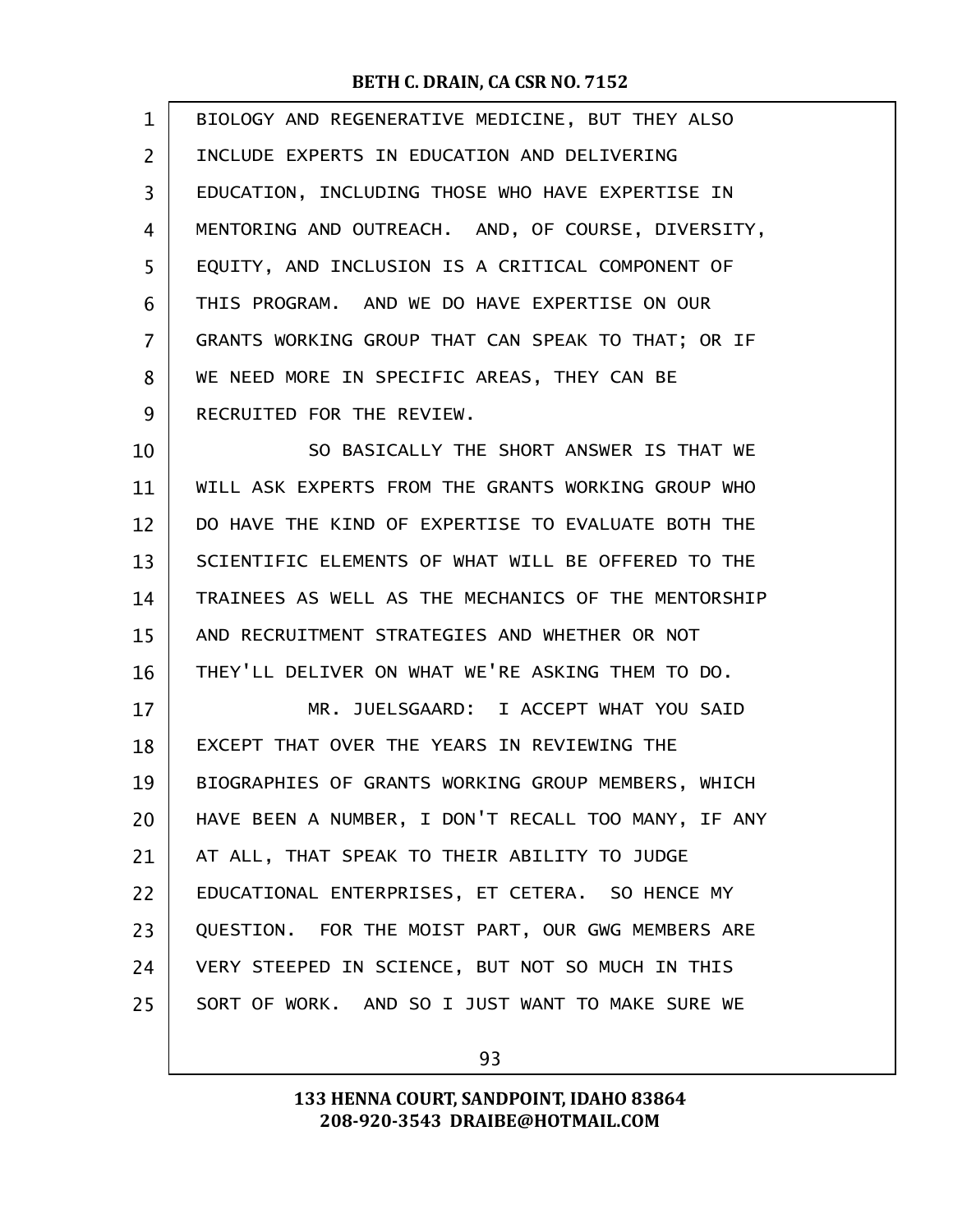| $\mathbf{1}$   | HAVE PEOPLE WHO UNDERSTAND HOW THIS WORKS, MAKING    |
|----------------|------------------------------------------------------|
| $\overline{2}$ | THESE JUDGMENTS, WHICH GOES TO THE SECOND QUESTION.  |
| 3              | SO THIS IS A LARGE ROLLOUT, \$58 MILLION,            |
| 4              | 20 INSTITUTIONS. OFTENTIMES WHEN YOU'RE DOING        |
| 5              | SOMETHING THAT'S VERY NEW AND DIFFERENT, YOU START   |
| 6              | WITH A PILOT PROGRAM, SOMETHING A LITTLE SMALLER YOU |
| 7              | CAN GET YOUR HANDS AROUND, MAKE SURE THAT YOU'VE     |
| 8              | GOT -- IT'S WORKING THE WAY YOU WANT IT TO BEFORE    |
| 9              | YOU DECIDE TO ROLL IT OUT LARGER. SO I JUST          |
| 10             | WONDERED IF YOU HAD CONSIDERED STARTING SMALLER FOR  |
| 11             | THE FIRST YEAR OR TWO, MAKING SURE YOU'VE GOT THIS   |
| 12             | THING WORKING BEFORE YOU DECIDE TO GO BROAD.         |
| 13             | DR. SHEPARD: YES, INDEED, WE HAVE                    |
| 14             | CONSIDERED THAT. AND EARLIER THE TEAM DISCUSSED A    |
| 15             | NUMBER OF OPTIONS. AND ULTIMATELY I BELIEVE, AND I   |
| 16             | DON'T WANT TO SPEAK ON BEHALF OF THEM, DR. MILLAN,   |
| 17             | IF YOU WANT TO ADDRESS THIS, BUT ULTIMATELY IT IS A  |
| 18             | PILOT PROGRAM. AND THE WAY WE INTEND TO ADMINISTER   |
| 19             | IT IS THE PAYMENTS AND FUNDS ARE STRUCTURED IN SUCH  |
| 20             | A WAY THAT WILL BE MILESTONES WHERE THEY DEMONSTRATE |
| 21             | THE PIECES. IF IT'S A COMPLETELY NEW PROGRAM, THAT   |
| 22             | THE PIECES THAT NEED TO BE BUILT COME INTO PLACE AS  |
| 23             | THE PROGRAMS RAMP UP. AS I MENTIONED, THE DERISKING  |
| 24             | OF THE FACT THAT CERTAIN COMPONENTS OF THE AWARD     |
| 25             | AREN'T PAID IF THE TRAINEES AREN'T APPOINTED. WE     |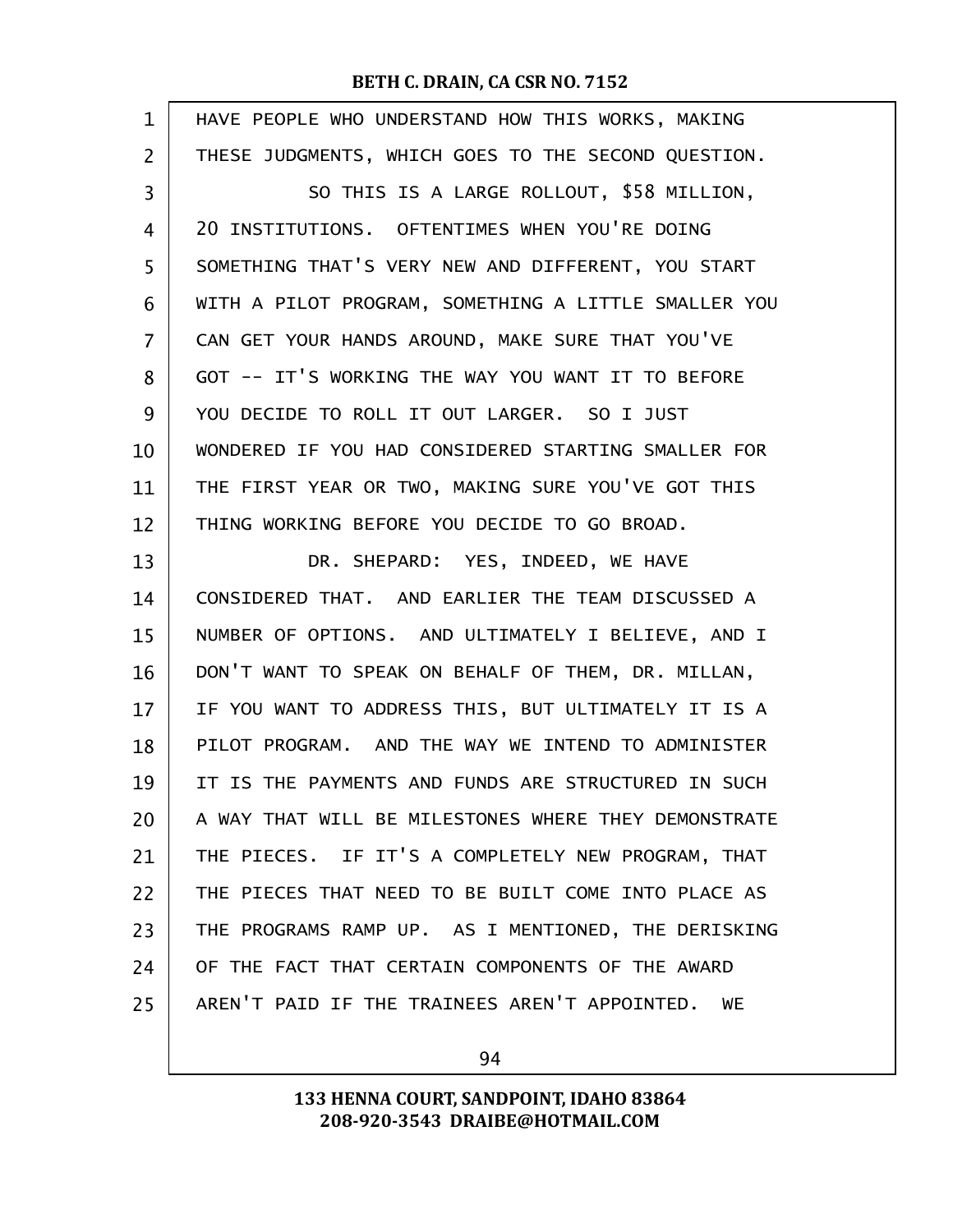| $\mathbf{1}$ | FEEL IT IS SOMETHING THAT DERISKED THIS TO OPERATE   |
|--------------|------------------------------------------------------|
| 2            | IT IN THIS WAY. AND WE ALSO HAVE MANY NEW            |
| 3            | COMPONENTS COMING TOGETHER THAT WE WOULD LIKE TO     |
| 4            | FACTOR INTO THIS AS WE LEARN AND AS WE GO.           |
| 5            | SO I'M NOT SURE IF THAT COMPLETELY                   |
| 6            | ADDRESSES YOUR SECOND QUESTION. AND I WILL GIVE DR.  |
| 7            | MILLAN OR ANYBODY ELSE WHO WOULD LIKE TO SPEAK TO    |
| 8            | THAT AN OPPORTUNITY TO SAY THAT. BUT I ALSO, TO      |
| 9            | YOUR FIRST QUESTION, WE HAVE A NUMBER OF GWG THAT    |
| 10           | ARE SPECIALIZED FOR EDUCATION THAT REALLY ONLY       |
| 11           | PARTICIPATE ON OUR TRAINING GRANT REVIEWS, AND       |
| 12           | THEY'RE NOT EXACTLY THE SAME AS THE ONES YOU HEAR    |
| 13           | ABOUT REVIEWING MOST OF OUR PROGRAMS. AND THERE ARE  |
| 14           | A NUMBER OF NEW ONES APPOINTED JUST LAST YEAR THAT   |
| 15           | PARTICIPATED IN A REVIEW. I DON'T KNOW IF DR.        |
| 16           | SAMBRANO WANTS TO SPEAK TO THAT. THAT CAME UP        |
| 17           | EARLIER, AND WE CAN ALWAYS -- SORRY. OUR REVIEW      |
| 18           | OFFICE CAN ALWAYS RECRUIT MORE AND ADDITIONAL        |
| 19           | EXPERTISE AS NEEDED. AND DO WE THINK THAT WEIGHING   |
| 20           | IN ON THE DEI COMPONENT AND THE OUTREACH COMPONENT   |
| 21           | AND THE MENTORSHIP PROGRAMS OF THIS PROGRAM ARE KEY  |
| 22           | TO MAKING IT SUCCESSFUL.                             |
| 23           | MR. JUELSGAARD: ALL RIGHT. JUST ONE FINAL            |
| 24           | POINT, UNLESS DR. MILLAN HAS SOMETHING TO SAY, WHICH |
| 25           | IS GIVEN ALL OF THIS, I THINK IT WOULD BE USEFUL,    |
|              | ⌒ー                                                   |

95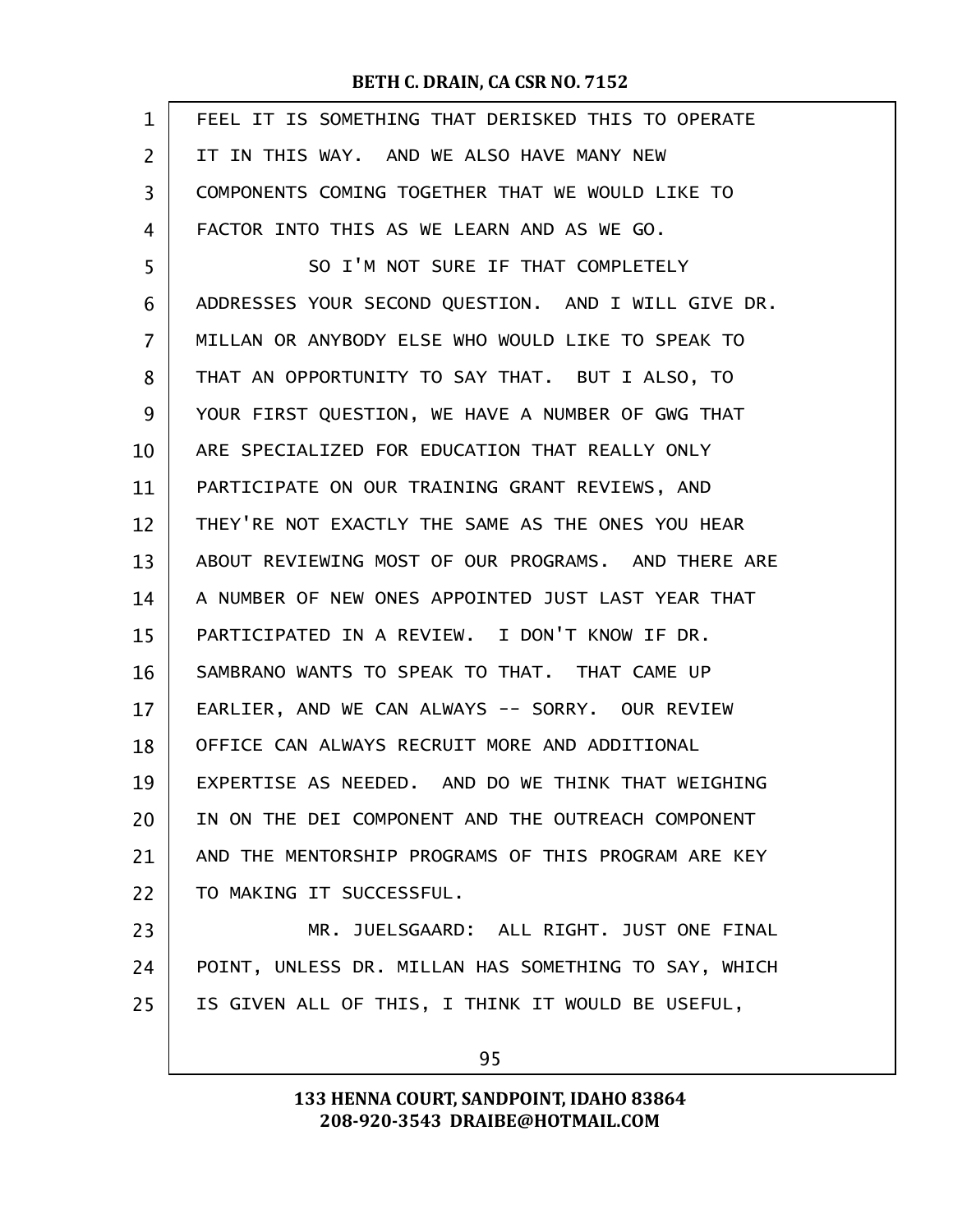| THIS IS A SUGGESTION ON MY PART, THAT LET'S SAY     |
|-----------------------------------------------------|
| AFTER A YEAR OR SO OF HAVING GOT THIS THING UP AND  |
| RUNNING THAT THE BOARD HEARS BACK ABOUT HOW THINGS  |
| ARE GOING, WHAT YOU'VE BEEN ABLE TO DO AND HOW      |
| THINGS ARE PROCEEDING, THAT WE KNOW THAT THIS IS    |
| GOING IN A FORWARD DIRECTION.                       |
| DR. SHEPARD: I THINK THAT'S A WONDERFUL             |
| IDEA. I'M ALWAYS HAPPY TO COME AND TELL YOU HOW THE |
| RESULTS ARE IN REAL TIME OF THE CONCEPTS AND        |
| PROGRAMS THAT YOU HAVE WEIGHED IN ON AND APPROVED   |
| ULTIMATELY AND MADE YOUR RECOMMENDATIONS. SO I'D BE |
| VERY HAPPY TO DO THAT.                              |
| MR. JUELSGAARD: THANK YOU.                          |
| CHAIRMAN THOMAS: THANK YOU, STEVE, FOR              |
| ALL YOUR COMMENTS. YSABEL, YOU'RE NEXT.             |
| MS. DURON: THANK YOU, MR. CHAIR. AND                |
| THANK YOU TO STEVE FOR HIS QUESTIONS. THOSE ARE     |
| REALLY IMPORTANT ONES.                              |
| KELLY, GREAT. CONGRATULATIONS. I LOVE               |
| THIS. IT SPEAKS TO MY EARLIER FEARS AND CONCERNS    |
| ALTHOUGH IT'S GOING TO BE AWHILE TO MOVE THOSE KIDS |
| THROUGH PIPELINES, BUT IT IS A PATHWAY. AND I       |
| REALLY APPRECIATE THAT CIRM IS THINKING ABOUT THIS. |
| TO AN EARLIER POINT THAT ART MADE AND WANT          |
| TO MAKE AGAIN WITH THE AFFIRMATIVE ACTION ISSUE AT  |
| 96                                                  |
|                                                     |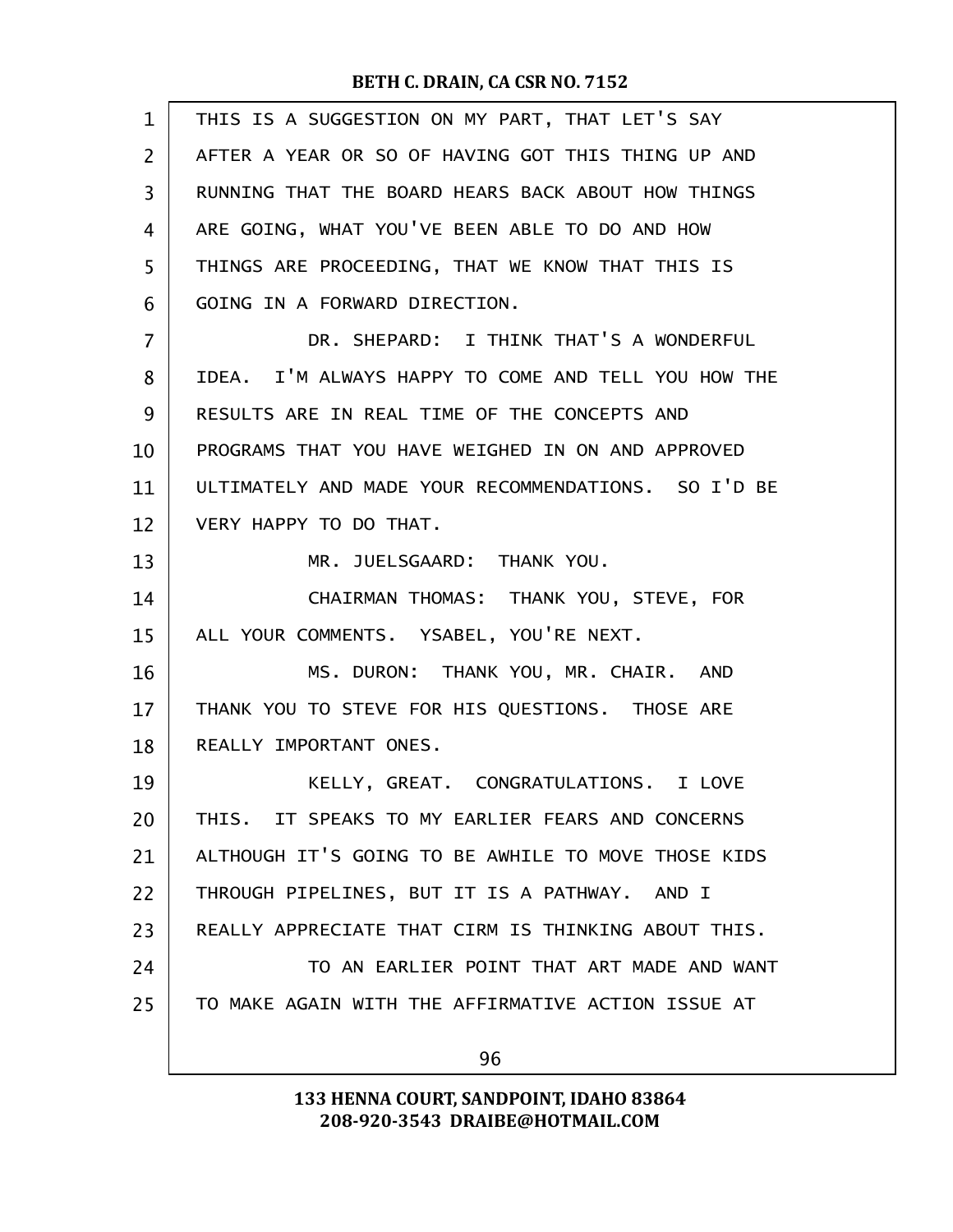| 1  | THE SUPREME COURT, ONE, ARE YOU THINKING ABOUT HOW   |
|----|------------------------------------------------------|
| 2  | YOU MIGHT HAVE TO QUICKLY PIVOT OR BE MORE NIMBLE IN |
| 3  | THE NEXT MONTHS AHEAD TO RESPOND? BUT ALSO I HEARD   |
| 4  | YOU SAY ONE THING. I HADN'T SEEN IT, BUT I'M GLAD    |
| 5  | YOU MENTIONED COMMUNITY COLLEGES BECAUSE I THINK     |
| 6  | THAT MAY ALSO BE A MISSED OPPORTUNITY IF WE DON'T    |
| 7  | REACH INTO THOSE INSTITUTIONS WHO I BELIEVE ARE      |
| 8  | ACTUALLY TRYING TO BUILD UP THEIR SCIENCE PROGRAMS   |
| 9  | TO GET YOUNG STUDENTS STARTED EARLY AND TO CAUSE TO  |
| 10 | SEED THAT KIND OF BELIEF AND ABILITY TO DO SCIENCE   |
| 11 | AND TO BUILD A CAREER ON THAT. SO I'M GLAD TO HEAR   |
| 12 | YOU'RE DOING THAT.                                   |
| 13 | BUT TO THE QUESTION. HAVE YOU THOUGHT                |
| 14 | THROUGH HOW YOU MIGHT HAVE TO PIVOT AND RESPOND      |
| 15 | SHOULD THE SUPREME COURT TAKE WHAT I WOULD CONSIDER  |
| 16 | A NEGATIVE ACTION AGAINST AFFIRMATIVE ACTION?        |
| 17 | DR. SHEPARD: YES. THAT HAS ONLY COME UP              |
| 18 | RECENTLY SINCE WE PUT TOGETHER THIS CONCEPT.<br>BUT. |
| 19 | OF COURSE, WE'VE ALWAYS HAD TO DEAL WITH PROPOSITION |
| 20 | 209 AND THE RESTRICTIONS AROUND THAT IN THE STATE.   |
| 21 | WE KNOW THAT WE AREN'T ALLOWED TO TARGET SPECIFIC    |
| 22 | ETHNICITIES OR RACES IN MAKING FUNDING DECISIONS.    |
| 23 | HOWEVER, WE FEEL THAT BY HAVING PROGRAMS ASSESS GAPS |
| 24 | AND COME UP WITH SPECIFIC OUTREACH STRATEGIES TO     |
| 25 | TARGET THEM IS A GOOD WAY TO GO BECAUSE WE BELIEVE   |
|    |                                                      |

97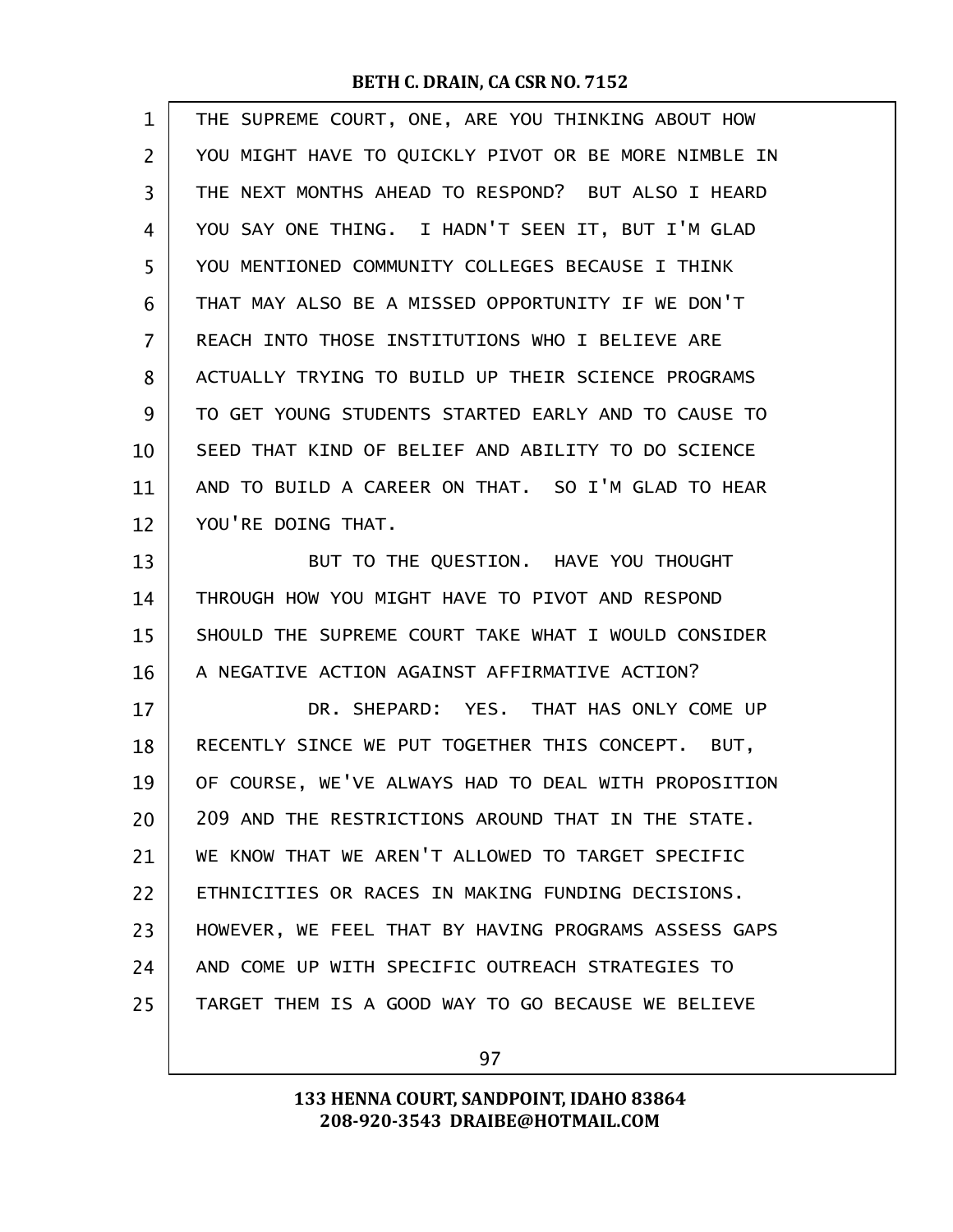| $\mathbf{1}$ | THAT THIS IS ACTUALLY ADDRESSING A SCIENTIFIC        |  |  |  |
|--------------|------------------------------------------------------|--|--|--|
| 2            | CHALLENGE.                                           |  |  |  |
| 3            | IT'S NOT -- INCREASING DIVERSITY AND                 |  |  |  |
| 4            | PERSPECTIVES IS IMPORTANT FROM MANY -- FOR MANY      |  |  |  |
| 5            | DIFFERENT REASONS. BUT CIRM IS ULTIMATELY            |  |  |  |
| 6            | INTERESTED IN DEVELOPING CURES. AND HAVING THOSE     |  |  |  |
| 7            | PERSPECTIVES, IT'S CRITICAL TO ADVANCING THE SCIENCE |  |  |  |
| 8            | BECAUSE THESE PERSPECTIVES OPEN UP LINES AND         |  |  |  |
| 9            | INVESTIGATION AND QUESTIONING THAT MIGHT NOT HAVE    |  |  |  |
| 10           | BEEN CONSIDERED BY SOMEBODY ELSE'S LIMITED           |  |  |  |
| 11           | PERSPECTIVES. SO WE SEE IT AS A WAY TO ADDRESS A     |  |  |  |
| 12           | SCIENTIFIC REVIEW CRITERIA INSIDE AND OUTSIDE OF     |  |  |  |
| 13           | ANYTHING FOCUSED SPECIFICALLY ON DIVERSIFYING.       |  |  |  |
| 14           | SO THOSE GOALS ARE PARALLEL, BUT THEY'RE             |  |  |  |
| 15           | THE SAME IN A WAY. SO WE ARE THINKING ABOUT THEM.    |  |  |  |
| 16           | WE'LL CERTAINLY KEEP A CLOSE EYE ON ANY DECISIONS    |  |  |  |
| 17           | AND WHETHER OR NOT THAT AFFECTS THE WAY WE NEED TO   |  |  |  |
| 18           | DO THAT. BUT WE ARE SPECIFICALLY ALLOWED TO TARGET   |  |  |  |
| 19           | SOCIOECONOMICALLY DISADVANTAGED AND SIMILAR FIRST    |  |  |  |
| 20           | GENERATION IN COLLEGE, AND WE HAVE A LOT OF          |  |  |  |
| 21           | BENCHMARKS THAT WE CAN LOOK AT THAT WE THINK WILL BE |  |  |  |
| 22           | ABLE TO HELP US TRY TO NAVIGATE AROUND ANY NEW       |  |  |  |
| 23           | CHALLENGES THAT MIGHT PRESENT THEMSELVES WITHIN THE  |  |  |  |
| 24           | NEXT YEAR OR SO.                                     |  |  |  |
| 25           | SO IT'S HARD FOR ME TO KNOW EXACTLY HOW WE           |  |  |  |
|              | 98                                                   |  |  |  |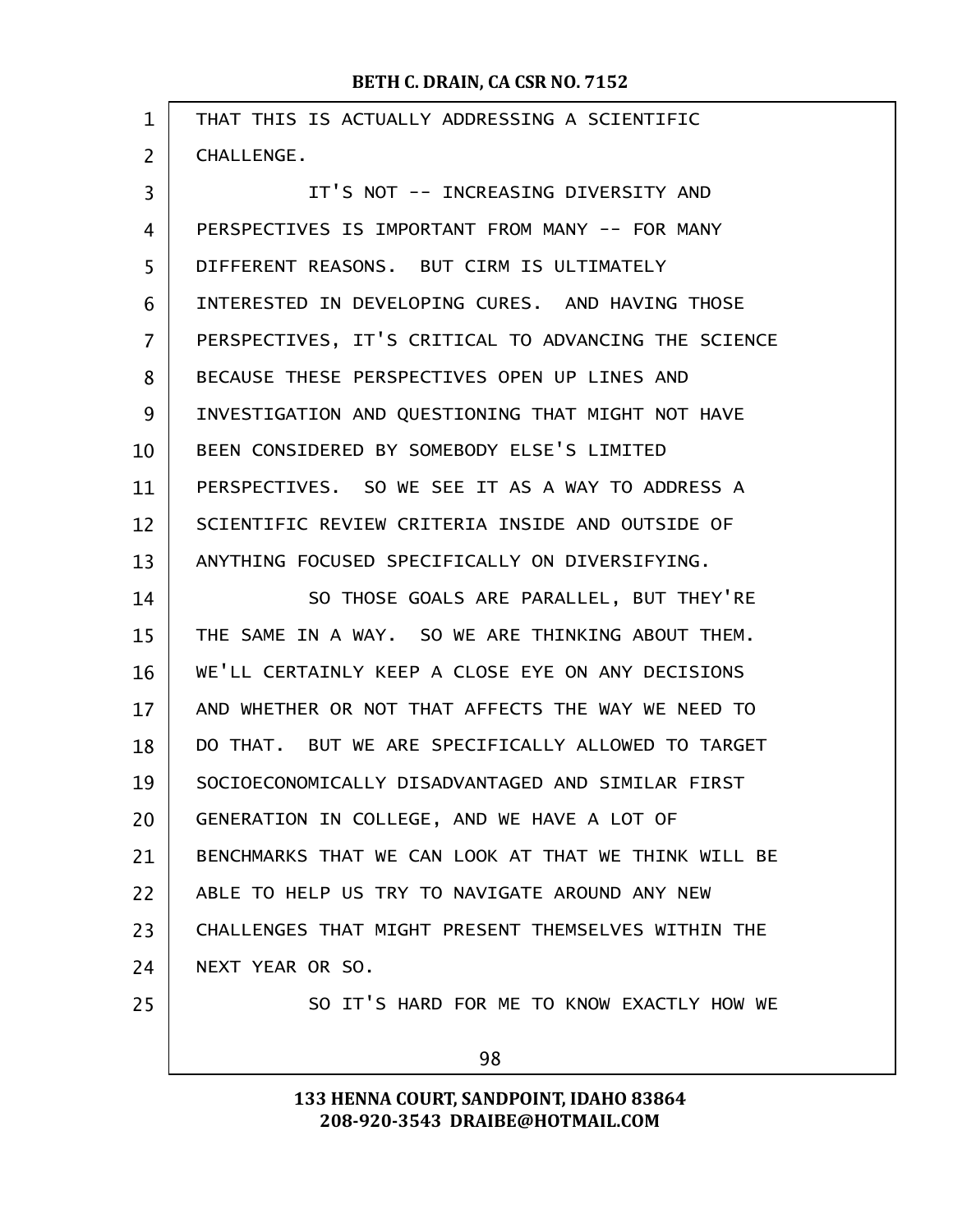| $\mathbf{1}$ | WOULD ADDRESS SOMETHING NOT KNOWING WHAT EXACTLY NEW |
|--------------|------------------------------------------------------|
| 2            | OBSTACLE MIGHT COME OUR WAY, BUT WE ARE FULLY        |
| 3            | PREPARED TO DO WHATEVER WE CAN TO FIND WORKAROUNDS   |
| 4            | THAT WILL ALLOW US TO DO THIS.                       |
| 5            | MS. DURON: WELL, THANK YOU. AND BEST BE              |
| 6            | PREPARED FOR ANYTHING, I GUESS, BUT I'M GLAD YOU     |
| 7            | BASICALLY HAVE SOME EXPERIENCE AROUND IT JUST        |
| 8            | DEALING WITH 209. THANK YOU.                         |
| 9            | DR. SHEPARD: THANK YOU.                              |
| 10           | CHAIRMAN THOMAS: THANK YOU, YSABEL. ART,             |
| 11           | YOU'RE NEXT.                                         |
| 12           | MR. TORRES: THESE FOUR PROGRAMS WITH THE             |
| 13           | PREVIOUS THREE, BRIDGES, SPARK, HAVE BEEN            |
| 14           | INSTRUMENTAL IN BRINGING A DIVERSE GROUP OF YOUNG    |
| 15           | PEOPLE FROM THE STATE UNIVERSITY SYSTEM, COMMUNITY   |
| 16           | COLLEGES, AND HIGH SCHOOLS INTO THE MIX. AND I       |
| 17           | THINK WE ARE DOING MORE THAN THE UNIVERSITY OF       |
| 18           | CALIFORNIA IS IN RECRUITMENT OF THESE YOUNG PEOPLE   |
| 19           | FROM DIVERSE BACKGROUNDS AND SOCIOECONOMIC           |
| 20           | BACKGROUNDS THAT HAVE BEEN UNDERSERVED.              |
| 21           | LET'S KEEP IN MIND THAT THE CIRM SCHOLAR             |
| 22           | PROGRAM, ONE OF OUR BIGGEST GRADUATES, WHICH WAS     |
| 23           | DERRICK ROSSI, COFOUNDER OF MODERNA. SO WE MADE AN   |
| 24           | EFFORT IN TERMS OF REACHING OUT TO YOUNG SCIENTISTS  |
| 25           | WITH THAT CIRM SCHOLAR PROGRAM. BUT, AGAIN, IT       |
|              |                                                      |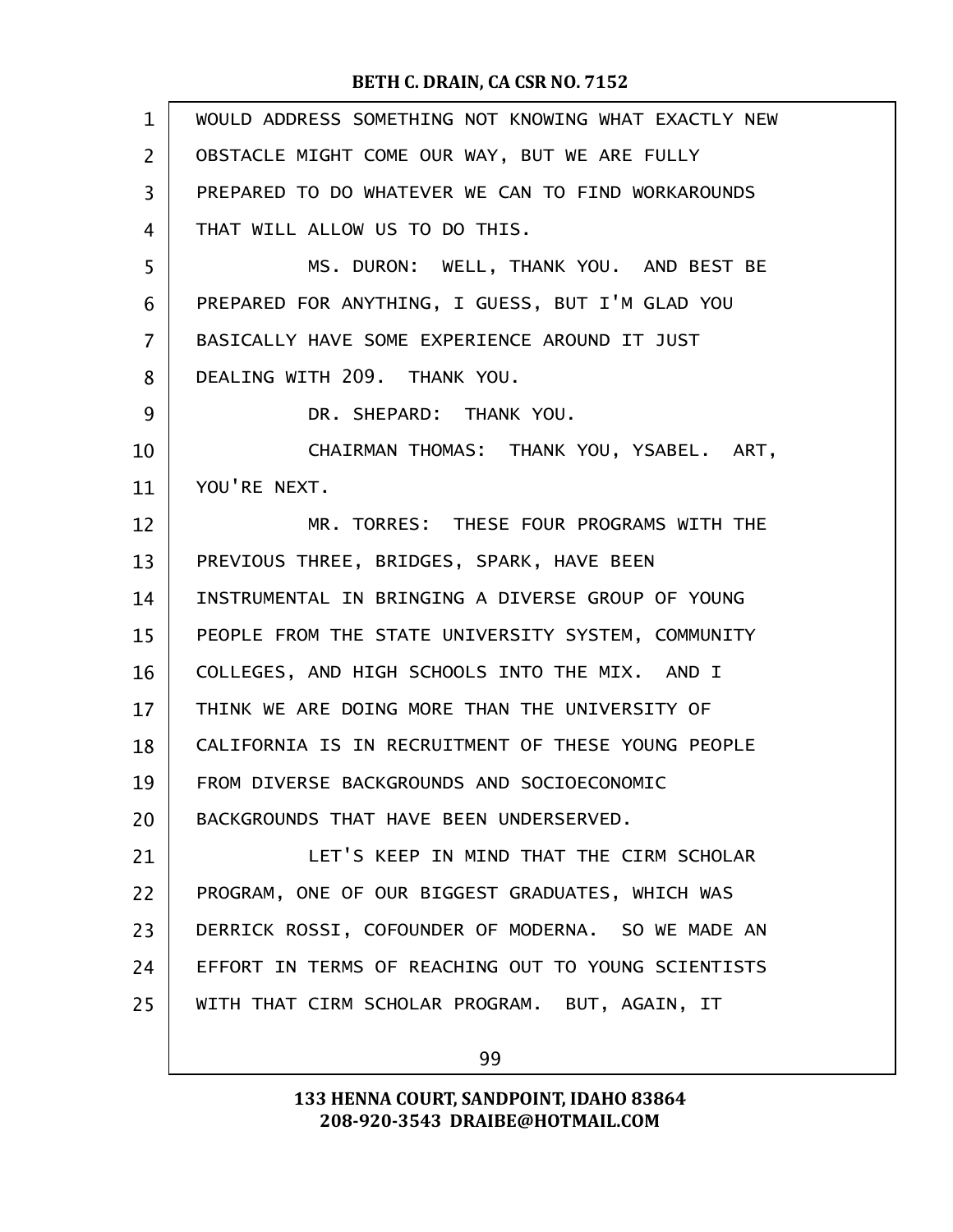| $\mathbf 1$    | COMES BACK TO WHAT STEVE STATED VERY ELOQUENTLY.     |  |  |  |
|----------------|------------------------------------------------------|--|--|--|
| $\overline{2}$ | AND THAT IS REVIEW AND OVERVIEW AND FOLLOW-UP. I     |  |  |  |
| 3              | THINK THAT'S IMPORTANT BECAUSE I KNOW GIL AND MARIA  |  |  |  |
| 4              | AND OTHERS WHO HAVE BEEN WORKING ON THIS, KELLY      |  |  |  |
| 5              | ESPECIALLY, ARE ALWAYS RECOGNIZING THAT WE NEED TO   |  |  |  |
| 6              | FIND OUT WHERE THESE KIDS END UP. AND WE'D BE        |  |  |  |
| 7              | SURPRISED AT THE IMPRESSIVE POSITIONS OF MANY OF     |  |  |  |
| 8              | THESE PEOPLE, ESPECIALLY IN THE BRIDGES PROGRAM,     |  |  |  |
| 9              | HAVE LANDED OVER THE YEARS IN TERMS OF THE SCIENCE   |  |  |  |
| 10             | AND RESEARCH, NOT ONLY IN CALIFORNIA, BUT CLEARLY    |  |  |  |
| 11             | ACROSS THE COUNTRY.                                  |  |  |  |
| 12             | AND SPEAKING OF COMMUNITY COLLEGES, THERE            |  |  |  |
| 13             | WAS A RECENT LAW PASSED IN 2014 THAT ALLOWS US TO    |  |  |  |
| 14             | PROVIDE FOR FOUR-YEAR BACHELOR'S DEGREES AT          |  |  |  |
| 15             | COMMUNITY COLLEGES. ONE OF THOSE PROGRAMS IS VERY    |  |  |  |
| 16             | IMPORTANT TO US, WHICH I'VE BEEN WORKING WITH SHYAM  |  |  |  |
| 17             | PATEL AND OTHERS ON OUR STAFF, AND THAT IS THE       |  |  |  |
| 18             | BIOMANUFACTURING MAJOR OFFERED AT SOLANO COLLEGE,    |  |  |  |
| 19             | RIGHT NEAR UC SOUTH OF DAVIS AND IN SAN DIEGO, THE   |  |  |  |
| 20             | MIRACOSTA COLLEGE, WHERE FOUR-YEAR GRADUATE PROGRAMS |  |  |  |
| 21             | ARE BEING PROVIDED WITH FULL BACCALAUREATE AT MUCH   |  |  |  |
| 22             | LESS EXPENSE, ESPECIALLY IN BIOMANUFACTURING, WHICH  |  |  |  |
| 23             | IS A CHALLENGE FOR US.                               |  |  |  |
| 24             | SO MARIA AND I HAVE BEEN WORKING ON THAT A           |  |  |  |
| 25             | LOT AND HAVE BEEN WORKING ON THAT FOR SOME TIME.     |  |  |  |
|                | 100                                                  |  |  |  |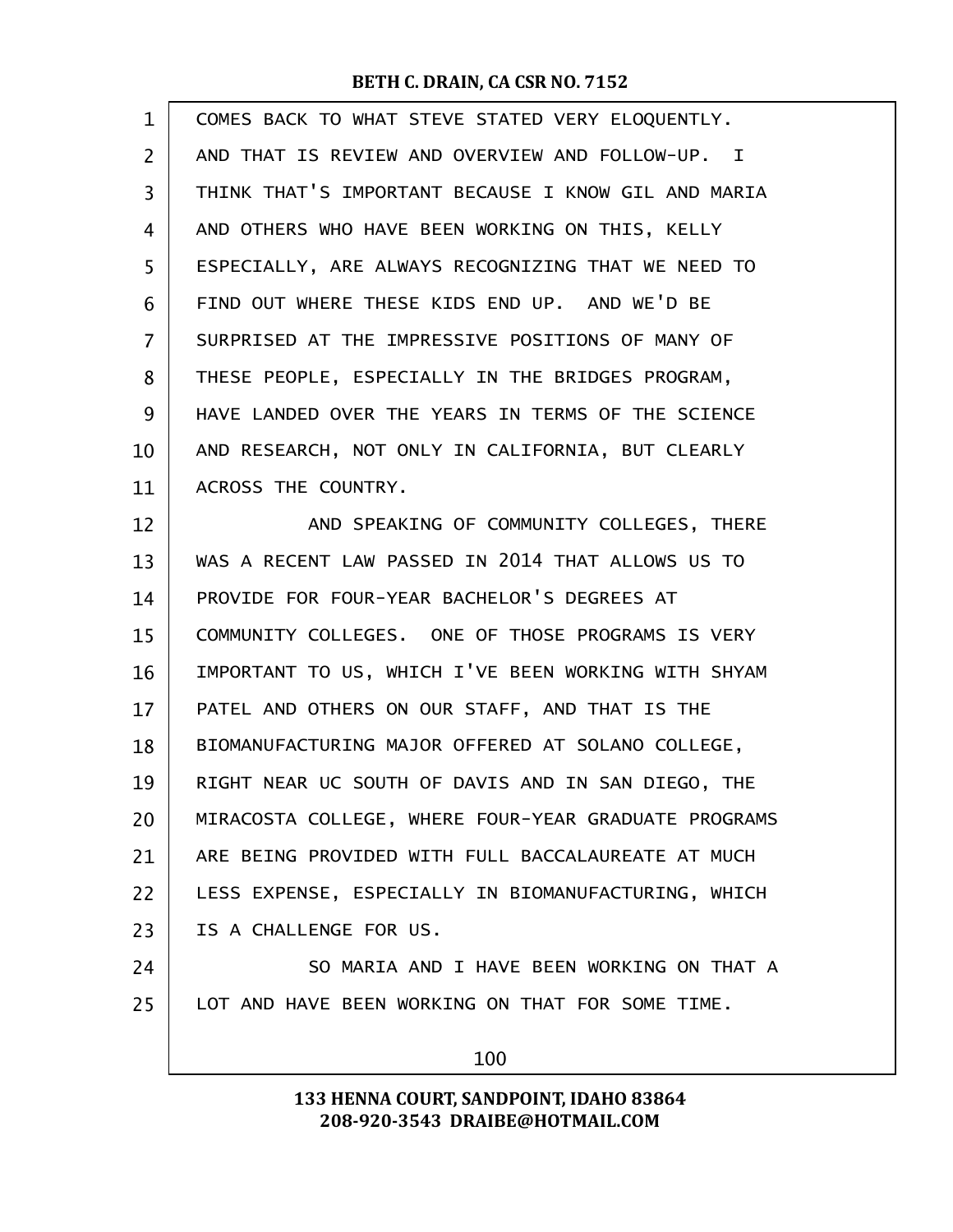| 1              | AND, AGAIN, IT'S THESE KINDS OF RECRUITMENT          |  |  |  |
|----------------|------------------------------------------------------|--|--|--|
| $\overline{2}$ | PROGRAMS, THESE KINDS OF RESOURCES THAT WE ARE       |  |  |  |
| 3              | PROVIDING IS THE FUTURE AND THE FUTURE FOR BIOTECH,  |  |  |  |
| 4              | BIOSCIENCE, AND CLEARLY FOR PATIENTS. THANK YOU.     |  |  |  |
| 5              | CHAIRMAN THOMAS: THANK YOU, ART.                     |  |  |  |
| 6              | LEONDRA.                                             |  |  |  |
| $\overline{7}$ | DR. CLARK-HARVEY: THANK YOU. I                       |  |  |  |
| 8              | DEFINITELY AGREE WITH THE COMMENTS THAT WERE JUST    |  |  |  |
| 9              | MADE BY ART REGARDING THE FOLLOW-UP AND THE          |  |  |  |
| 10             | FOLLOW-THROUGH AND JUST REALLY LOOKING AT WHERE      |  |  |  |
| 11             | PEOPLE END UP. I THINK THAT'S WONDERFUL DATA TO      |  |  |  |
| 12             | COLLECT. I DON'T THINK ENOUGH PEOPLE DO THAT.        |  |  |  |
| 13             | AND I ALSO WANT TO AGREE WITH THE COMMENTS           |  |  |  |
| 14             | THAT YSABEL JUST MADE AND THE QUESTIONS SHE HAD. I   |  |  |  |
| 15             | THINK OUTREACH OBVIOUSLY IS SO IMPORTANT, AND I      |  |  |  |
| 16             | REALLY WOULD ENCOURAGE THINKING KIND OF OUTSIDE OF   |  |  |  |
| 17             | THE TYPICAL RECRUITMENT AND OUTREACH BOX THAT WE     |  |  |  |
| 18             | UTILIZED FOR SO LONG, ESPECIALLY IN THE DIGITAL AGE, |  |  |  |
| 19             | SO SOCIAL MEDIA. AND THEN ALSO LOOKING AT WHO YOU    |  |  |  |
| 20             | CAN BRING ON AS AMBASSADORS FROM COMMUNITY-BASED     |  |  |  |
| 21             | ORGANIZATIONS OR FOLKS THAT REPRESENT THE PEOPLE     |  |  |  |
| 22             | THAT WE ARE TARGETING TO SPREAD THE MESSAGE, TO GET  |  |  |  |
| 23             | THE INFORMATION OUT THERE, I THINK ARE THINGS TO     |  |  |  |
| 24             | CONTINUE TO THINK ABOUT DOING.                       |  |  |  |
| 25             | THINGS ARE CHANGING SO QUICKLY IN                    |  |  |  |
|                | 101                                                  |  |  |  |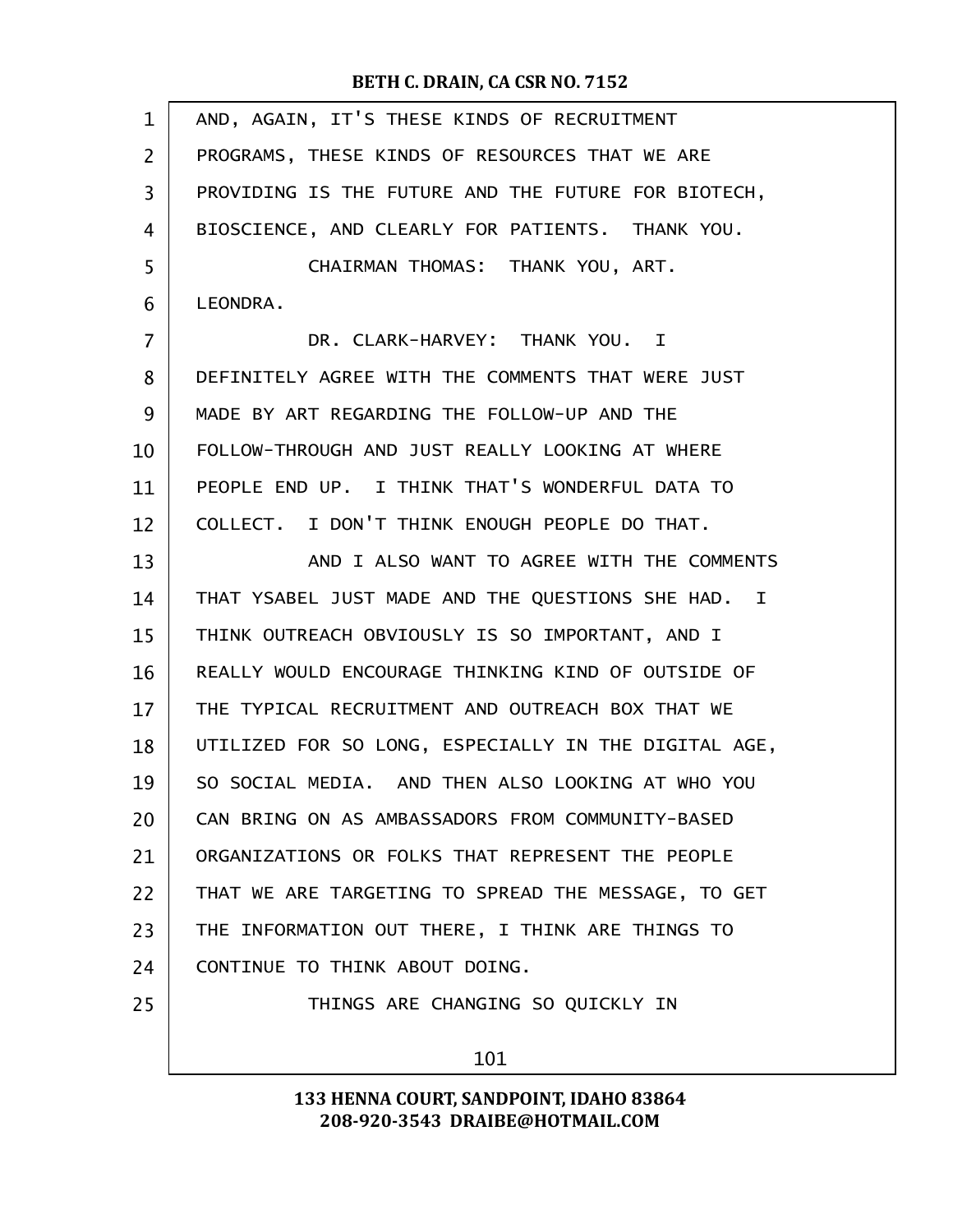| COMMUNICATION, PARTICULARLY NOW THAT WE'RE OUT OF   |  |  |  |
|-----------------------------------------------------|--|--|--|
| PANDEMIC. SO OUR TYPICAL KIND OF JOB FAIR MODEL OR  |  |  |  |
| E-MAILING OR THAT TYPE OF THING, IT'S NOT AS        |  |  |  |
| EFFECTIVE. SO JUST WANTED TO DEFINITELY ENCOURAGE   |  |  |  |
| IN ORDER TO REACH PEOPLE.                           |  |  |  |
| DR. SHEPARD: THANK YOU VERY MUCH FOR THAT           |  |  |  |
| SUGGESTION. I LEARNED A LOT ABOUT THIS AS WELL IN   |  |  |  |
| DOING THE RESEARCH TO PUT TOGETHER THIS CONCEPT     |  |  |  |
| BECAUSE I BROUGHT -- I MEAN OUR TEAM, WE BROUGHT IN |  |  |  |
| PERSPECTIVES THAT WE DIDN'T HAVE AT CIRM, INCLUDING |  |  |  |
| WE DID SPEAK TO A COMMUNITY ORGANIZER AND SOME      |  |  |  |
| OTHERS WHO ARE INVOLVED, AND WE CERTAINLY LEARNED A |  |  |  |
| LOT. AND IT HELPED INFORM THE DEVELOPMENT OF THE    |  |  |  |
| CONCEPT, BUT OUR LEARNING DOESN'T STOP THERE. WE    |  |  |  |
| WANT TO CONTINUE THE DIALOGUE AND BRING IN NEW      |  |  |  |
| PERSPECTIVES AND EVOLVE AND MAKE THESE PROGRAMS THE |  |  |  |
| BEST THEY CAN POSSIBLY BE. SO THANK YOU VERY MUCH   |  |  |  |
| FOR THAT SUGGESTION, AND WE WILL CONTINUE TO TRY TO |  |  |  |
| DO MORE OF THAT. THANK YOU.                         |  |  |  |
| CHAIRMAN THOMAS: DAVE MARTIN.                       |  |  |  |
| DR. MARTIN: JUST VERY QUICKLY. KELLY,               |  |  |  |
| THAT SOUNDS VERY EXCITING.                          |  |  |  |
| I URGE -- WHILE I HAVE AN OPPORTUNITY, I            |  |  |  |
| URGE AND YOU DR. MILLAN AND YSABEL ACTUALLY, IF YOU |  |  |  |
| HAVEN'T, TO LOOK VERY QUICKLY AND CAREFULLY AT AN   |  |  |  |
| 102                                                 |  |  |  |
|                                                     |  |  |  |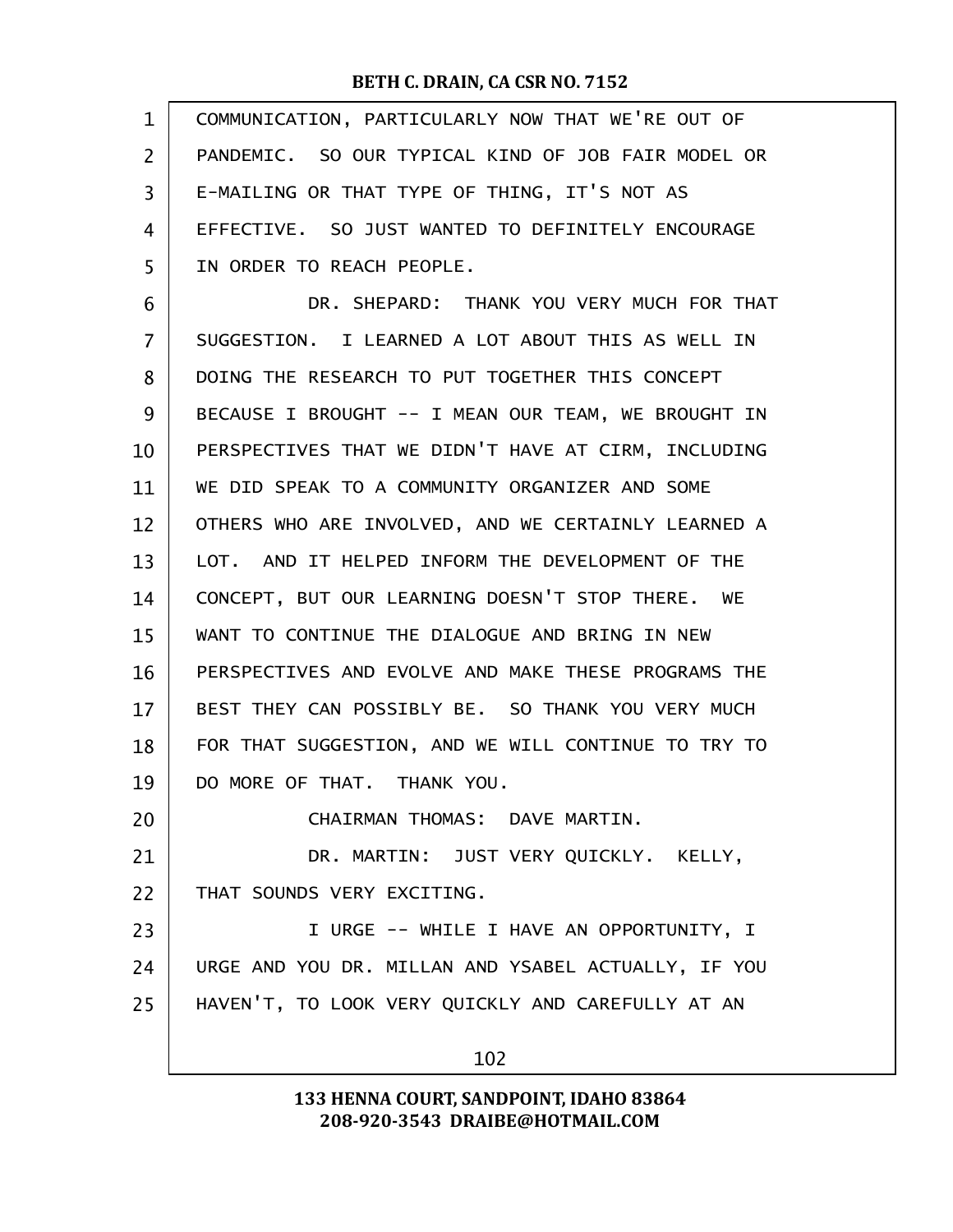| $\mathbf{1}$   | ORGANIZATION CALLED SUMMER SEARCH. IT'S A NATIONAL  |
|----------------|-----------------------------------------------------|
| $\overline{2}$ | ORGANIZATION. IT'S VERY ACTIVE IN CALIFORNIA. AND   |
| 3              | IT WILL REALLY HELP THIS PROGRAM.                   |
| 4              | DR. SHEPARD: THANK YOU VERY MUCH FOR THAT           |
| 5              | SUGGESTION. I WILL DO THAT IMMEDIATELY AFTER THIS   |
| 6              | MEETING IS CONCLUDED.                               |
| 7              | CHAIRMAN THOMAS: ANY OTHER COMMENTS BY              |
| 8              | MEMBERS OF THE BOARD? ANY OTHER COMMENTS FROM THE   |
| 9              | PUBLIC?                                             |
| 10             | MS. BONNEVILLE: THERE ARE NO COMMENTS.              |
| 11             | CHAIRMAN THOMAS: THANK YOU. AGAIN,                  |
| 12             | KELLY, THANK YOU VERY MUCH.                         |
| 13             | I HAVE ONE LAST QUESTION FOR YOU, WHICH IS          |
| 14             | THIS IS A -- THIS LATEST PROGRAM SORT OF FILLS IN   |
| 15             | ONE OF THE FEW INTERSTICES BETWEEN THE VARIOUS      |
| 16             | PROGRAMS THAT WE HAVE. DO YOU ANTICIPATE THAT THERE |
| 17             | WILL BE ANY OTHER EDUC PROGRAMS COMING DOWN THE     |
| 18             | PIKE? AND IF SO, WHAT MIGHT THEY BE?                |
| 19             | DR. SHEPARD: PART OF OUR STRATEGIC PLAN             |
| 20             | INCLUDES BOLSTERING AND INVESTING IN THESE PILLARS, |
| 21             | BUT ALSO CREATING ADDITIONAL TYPES OF ONRAMPS BY    |
| 22             | LEVERAGING THROUGH OUR OTHER PROGRAMS THAT ARE      |
| 23             | EXISTING, BUT ALSO IN DEVELOPMENT. SO WE HAVE SOME  |
| 24             | PRELIMINARY PLANS LAID OUT OVER THE NEXT FEW YEARS  |
| 25             | FOR THE FIRST THINGS THAT WE WILL ROLL OUT. AND I   |
|                |                                                     |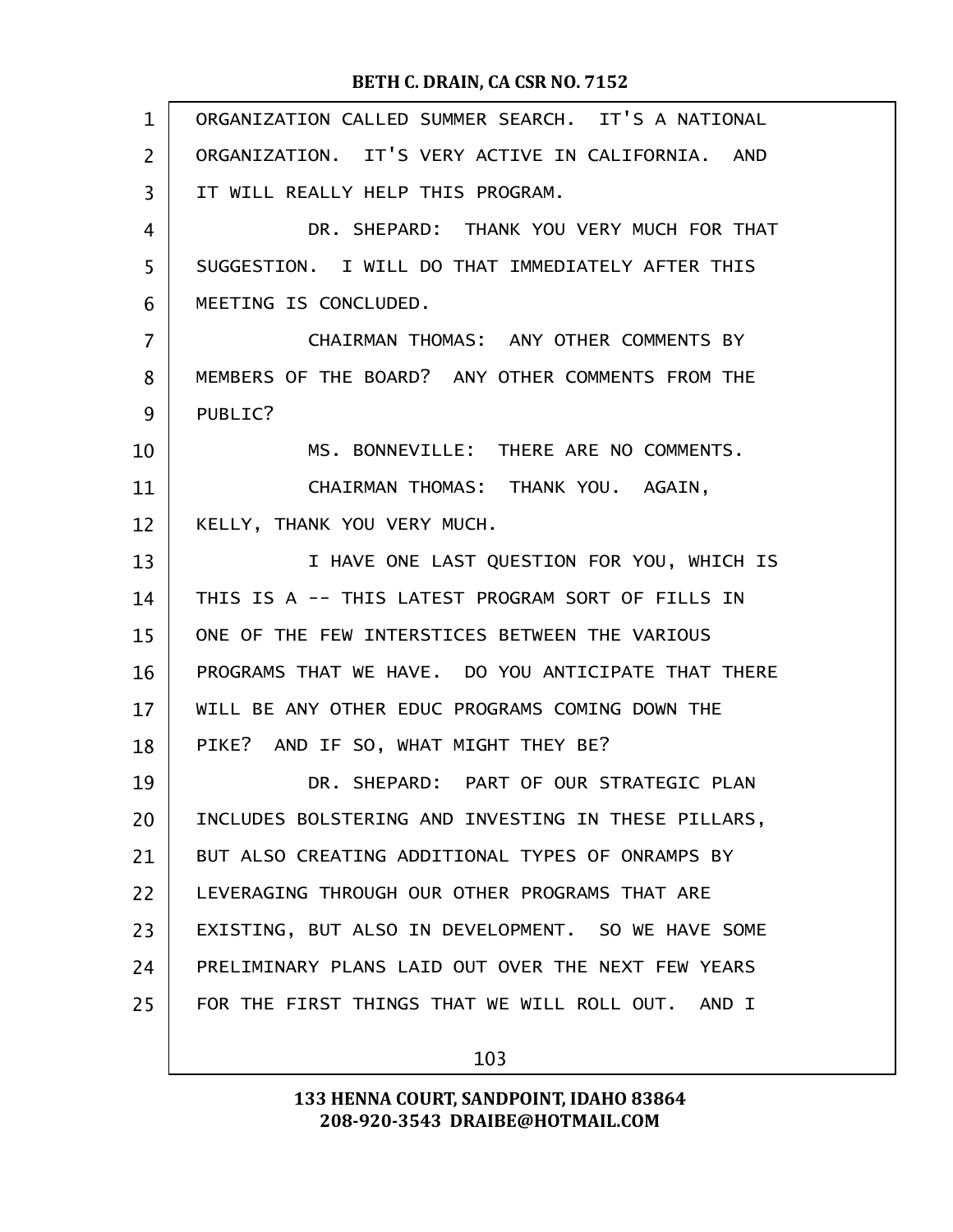| $\mathbf{1}$ | DON'T HAVE SPECIFICS AT THIS TIME, BUT I THINK YOU   |
|--------------|------------------------------------------------------|
| 2            | WILL SEE THAT THEY WILL CONTINUE TO BUILD IN         |
| 3            | WORKFORCE DEVELOPMENT BECAUSE, AS GOOD AS THESE      |
| 4            | PROGRAMS ARE, THERE ARE STILL SOME AREAS THAT WE     |
| 5            | THINK ARE IMPORTANT FOR DELIVERING IN THE FUTURE,    |
| 6            | ESPECIALLY AT STAGES THAT ARE DISCIPLINES AND        |
| 7            | SPECIALTIES THAT ARE NOT NECESSARILY THE ONES THAT   |
| 8            | ARE INTRODUCED TO STUDENTS DURING THEIR              |
| 9            | UNDERGRADUATE EDUCATION IN THE ACADEMIC ENVIRONMENT. |
| 10           | SO BUILDING CONNECTIONS TO THOSE                     |
| 11           | ORGANIZATIONS THAT DO HAVE THAT KIND OF TRAINING AND |
| 12           | HOOKING THEM UP AND INTO THESE PROGRAMS, I THINK     |
| 13           | IT'S FAIR TO SAY THAT YOU WILL SEE MORE TYPES OF     |
| 14           | TRAINING OPPORTUNITIES IN THE FUTURE. AS TO WHETHER  |
| 15           | IT WOULD BE AN EDUC6 OR COME IN UNDER THE GUISE OF   |
| 16           | ONE OUR OTHER PROGRAMS, THAT IS SOMETHING THAT THE   |
| 17           | STRATEGIC PLAN WILL FORMULATE OVER THE NEXT COUPLE   |
| 18           | YEARS.                                               |
| 19           | CHAIRMAN THOMAS: THANK YOU. DR. MILLAN.              |
| 20           | DR. MILLAN: I JUST WANT TO CLARIFY THAT,             |
| 21           | FOR SURE, WITH THE ADDITION OF THIS NEW PROGRAM, WE  |
| 22           | COVER A LOT OF GROUND. SO I THINK THERE'S A LOT WE   |
| 23           | CAN WORK WITH IN TERMS OF LEVERAGING THESE EDUCATION |
| 24           | PROGRAMS FOR SOME OF OUR OTHER OBJECTIVES. AS OF     |
| 25           | NOW, THERE IS NOTHING PLANNED FOR ANOTHER CONCEPT AT |
|              |                                                      |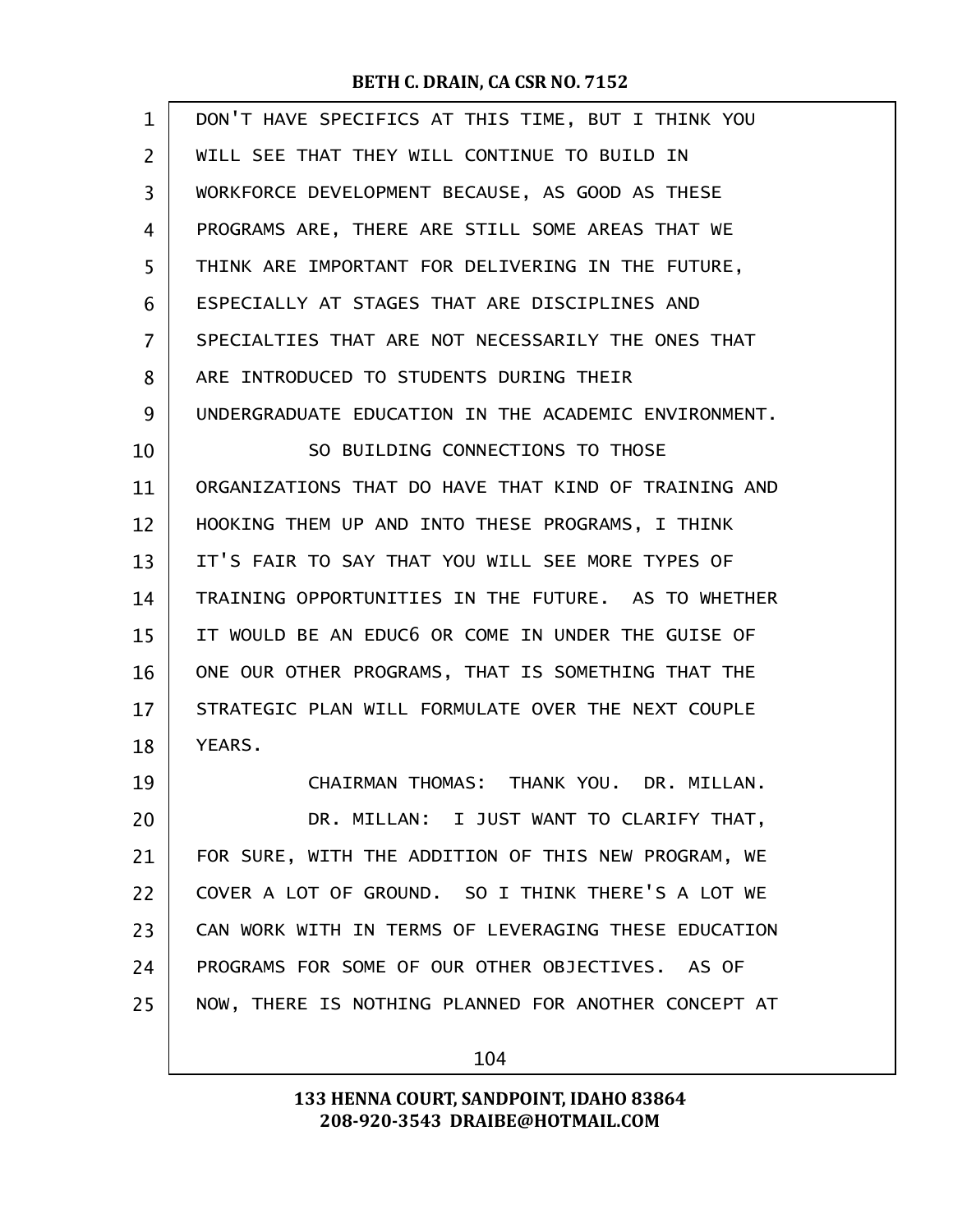| LEAST IN THE NEXT YEAR. SO THIS IS A REALLY BIG     |
|-----------------------------------------------------|
| PIECE OF IT. EDUCATIONAL PROGRAMS HAVE BEEN THE     |
| LARGEST INVESTMENT SINCE THE PASSAGE OF PROP 14.    |
| AND WE WANTED TO DO THAT EARLY BECAUSE WE WANTED TO |
| GET THINGS GOING BECAUSE, AS YSABEL NOTED, IT'S     |
| GOING TO TAKE A LITTLE WHILE AND THEY NEED IT HERE  |
| TODAY.                                              |
| BUT I DO FEEL THAT WITH THE ADDITION OF             |
| THIS NEW PROGRAM, THIS TAKES CARE OF THE VARIOUS    |
| ONRAMPS, AND I THINK WE HAVE A LOT TO WORK WITH.    |
| THANK YOU.                                          |
| CHAIRMAN THOMAS: THANK YOU. OKAY.                   |
| MARIA, WILL YOU PLEASE CALL THE ROLL.               |
| MS. BONNEVILLE: HAIFA ABDULHAQ.                     |
| DR. ABDULHAQ: YES.                                  |
| MS. BONNEVILLE: DAN BERNAL.                         |
| MR. BERNAL: AYE.                                    |
| MS. BONNEVILLE: GEORGE BLUMENTHAL.                  |
| DR. BLUMENTHAL: YES.                                |
| MS. BONNEVILLE: MICHAEL BOTCHAN. LINDA              |
| BOXER.                                              |
| DR. BOXER: YES.                                     |
| MS. BONNEVILLE: LEONDRA CLARK-HARVEY.               |
| DR. CLARK-HARVEY: YES.                              |
| MS. BONNEVILLE: ANNE-MARIE DULIEGE.                 |
| 105                                                 |
|                                                     |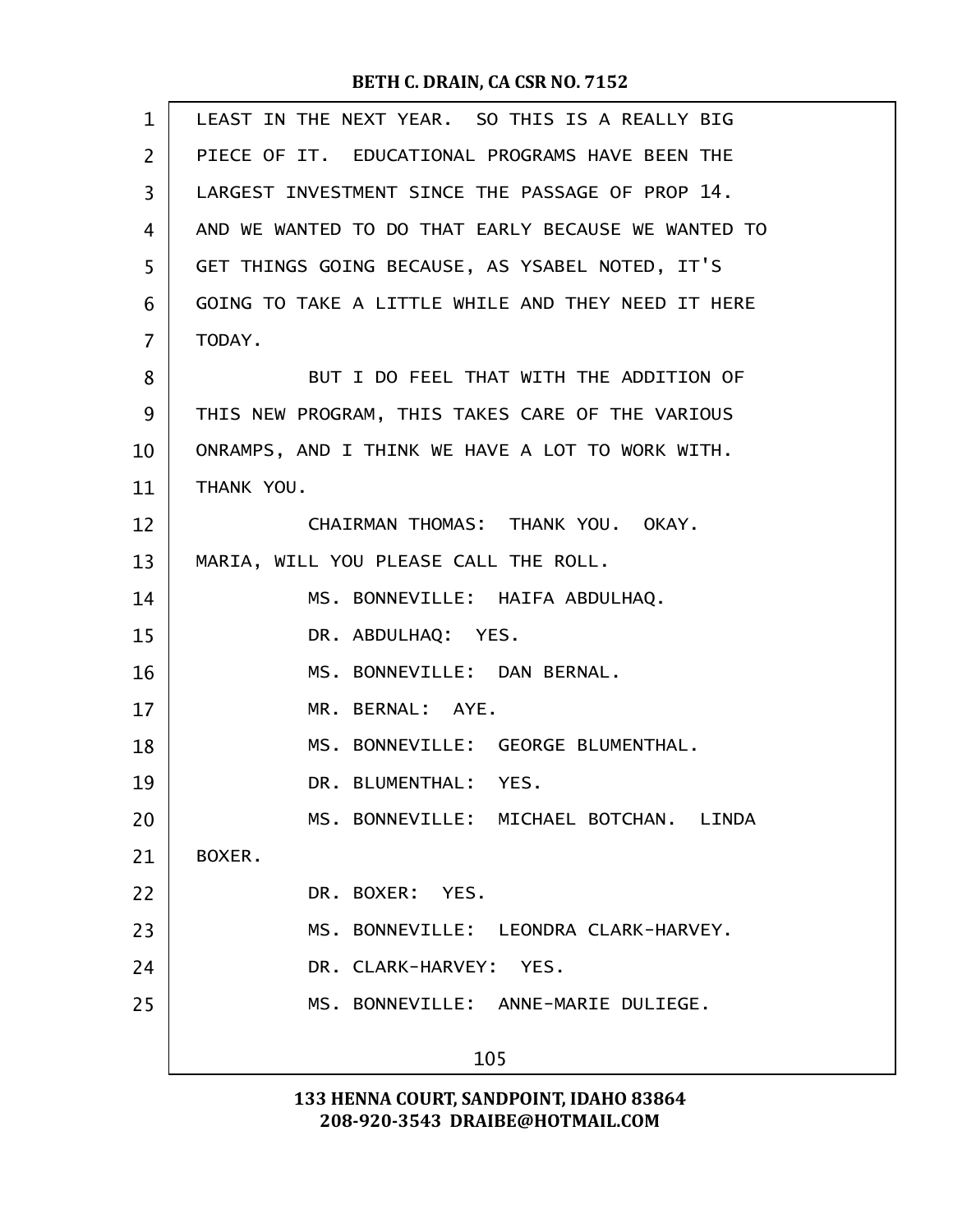| $\mathbf{1}$   |         | DR. DULIEGE: YES.                     |
|----------------|---------|---------------------------------------|
| $\overline{2}$ |         | MS. BONNEVILLE: YSABEL DURON.         |
| 3              |         | MS. DURON: YES.                       |
| 4              |         | MS. BONNEVILLE: MARK FISCHER-COLBRIE. |
| 5              |         | DR. FISCHER-COLBRIE: YES.             |
| 6              |         | MS. BONNEVILLE: FRED FISHER.          |
| 7              |         | DR. FISHER: YES.                      |
| 8              |         | MS. BONNEVILLE: ELENA FLOWERS. JUDY   |
| 9              | GASSON. |                                       |
| 10             |         | DR. GASSON: YES.                      |
| 11             |         | MS. BONNEVILLE: LARRY GOLDSTEIN.      |
| 12             |         | DR. GOLDSTEIN: YES.                   |
| 13             |         | MS. BONNEVILLE: DAVID HIGGINS.        |
| 14             |         | DR. HIGGINS: YES.                     |
| 15             |         | MS. BONNEVILLE: STEPHEN JUELSGAARD.   |
| 16             |         | MR. JUELSGAARD: YES.                  |
| 17             |         | MS. BONNEVILLE: JAMES KOVACH.         |
| 18             |         | DR. KOVACH: YES.                      |
| 19             |         | MS. BONNEVILLE: RICH LAJARA.          |
| 20             |         | MR. LAJARA: YES.                      |
| 21             |         | MS. BONNEVILLE: PAT LEVITT.           |
| 22             |         | DR. LEVITT: YES.                      |
| 23             |         | MS. BONNEVILLE: DAVID LO.             |
| 24             |         | DR. LO: YES.                          |
| 25             |         | MS. BONNEVILLE: LINDA MALKAS.         |
|                |         | 106                                   |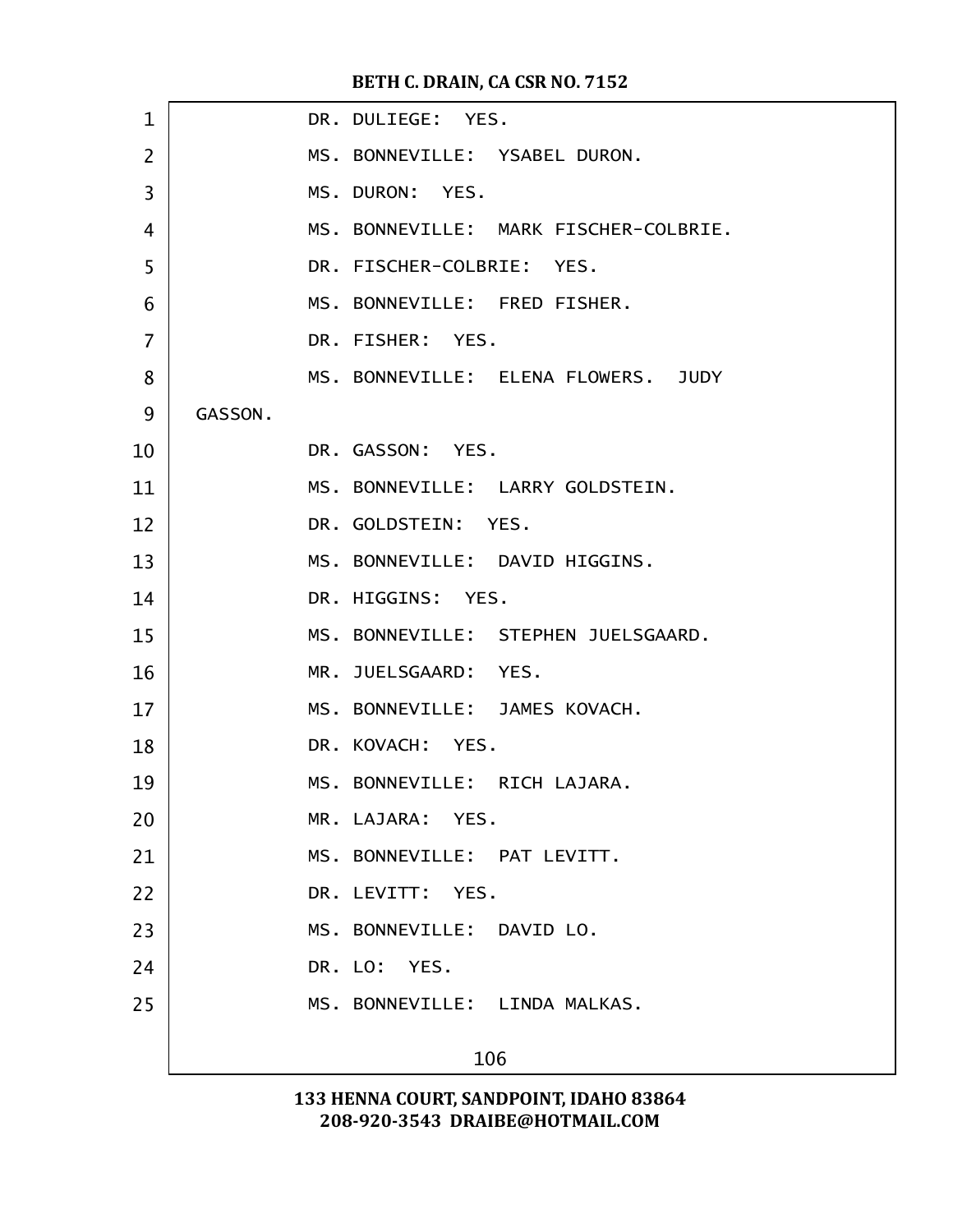| $\mathbf{1}$   | DR. MALKAS: YES.                       |
|----------------|----------------------------------------|
| $\overline{2}$ | MS. BONNEVILLE: DAVE MARTIN.           |
| $\overline{3}$ | DR. MARTIN: YES.                       |
| $\overline{4}$ | MS. BONNEVILLE: SHLOMO MELMED.         |
| 5              | DR. MELMED: YES.                       |
| 6              | MS. BONNEVILLE: CHRISTINE MIASKOWSKI.  |
| $\overline{7}$ | LAUREN MILLER-ROGEN.                   |
| 8              | MS. MILLER-ROGEN: YES.                 |
| 9              | MS. BONNEVILLE: ADRIANA PADILLA.       |
| 10             | DR. PADILLA: YES.                      |
| 11             | MS. BONNEVILLE: JOE PANETTA.           |
| 12             | MR. PANETTA: YES.                      |
| 13             | MS. BONNEVILLE: AL ROWLETT. MICHAEL    |
| 14             | STAMOS.                                |
| 15             | DR. STAMOS: YES.                       |
| 16             | MS. BONNEVILLE: JONATHAN THOMAS.       |
| 17             | CHAIRMAN THOMAS: YES.                  |
| 18             | MS. BONNEVILLE: ART TORRES.            |
| 19             | MR. TORRES: AYE.                       |
| 20             | MS. BONNEVILLE: KRISTINA VUORI.        |
| 21             | DR. VUORI: YES.                        |
| 22             | MS. BONNEVILLE: KAROL WATSON.          |
| 23             | DR. WATSON: YES.                       |
| 24             | MS. BONNEVILLE: KEITH YAMAMOTO.        |
| 25             | BARRY, ARE YOU ON THE LINE? THE MOTION |
|                | 107                                    |
|                |                                        |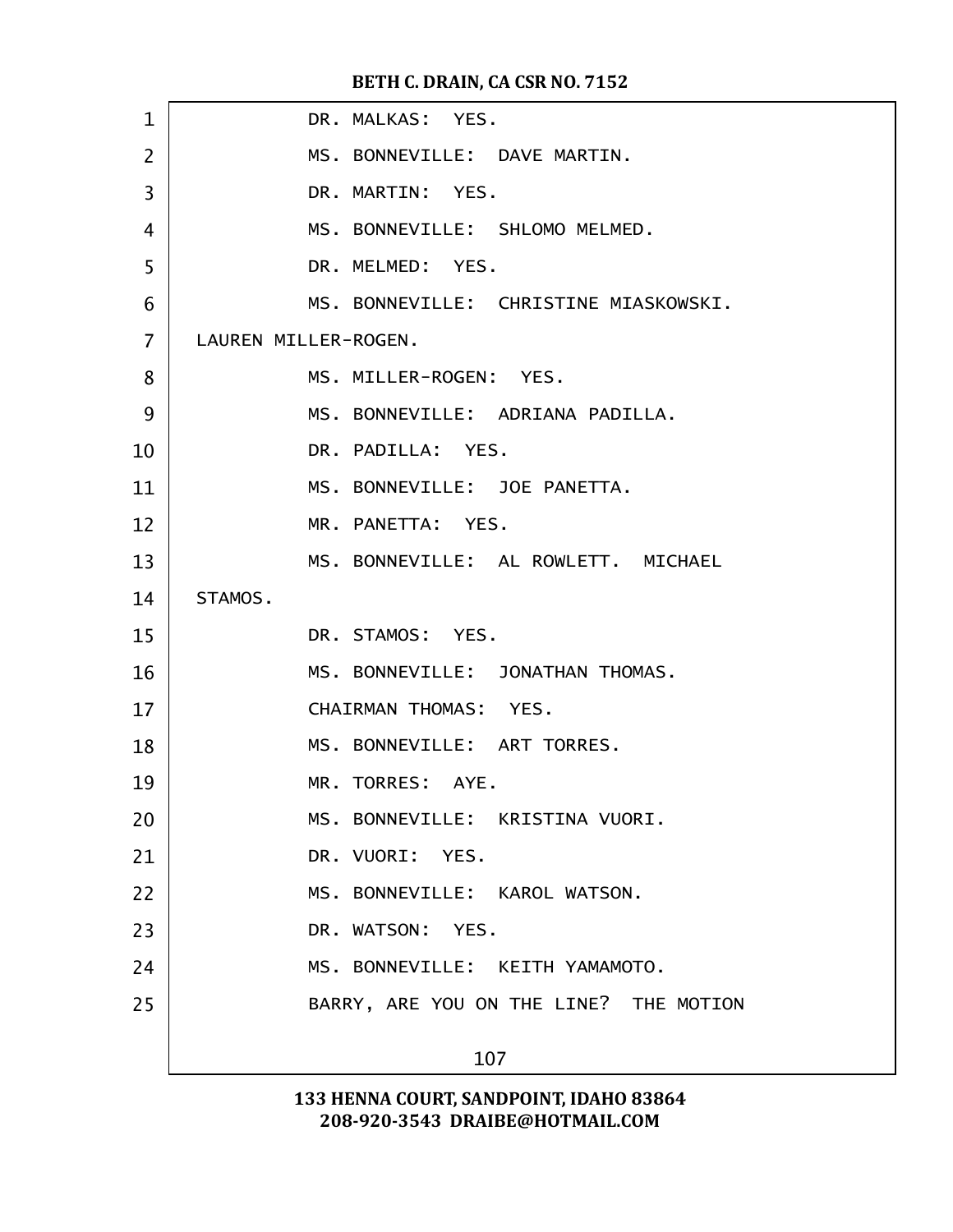| $\mathbf 1$    | CARRIES.                                            |
|----------------|-----------------------------------------------------|
| 2              | CHAIRMAN THOMAS: THANK YOU. THANK YOU TO            |
| 3              | KELLY AND ALL OF YOUR TEAM. ANOTHER EXPERTLY        |
| 4              | THOUGHT OUT PROGRAM, AND WE LOOK FORWARD TO         |
| 5              | IMPLEMENTATION. THANK YOU VERY MUCH.                |
| 6              | DR. SHEPARD: THANK YOU ALL VERY MUCH AS             |
| $\overline{7}$ | WELL.                                               |
| 8              | DR. DULIEGE: J.T., IF YOU DON'T MIND, I             |
| 9              | HAVE A QUICK QUESTION. I WAS JUST THINKING ABOUT    |
| 10             | OUR DISCUSSION. I OFTEN GET REQUESTS OR QUESTIONS   |
| 11             | FROM YOUNG PEOPLE WHO ARE LOOKING FOR MENTORSHIP IN |
| 12             | BIOTECHNOLOGY IN GENERAL. AND I WAS WONDERING IF    |
| 13             | SOMEONE AT CIRM COULD SEND US AN E-MAIL WITH A NAME |
| 14             | AT CIRM TO ANSWER THE QUESTION. THESE ARE USUALLY   |
| 15             | EITHER UNDERGRADS OR SHORTLY AFTER GRAD. AND TO     |
| 16             | SOME EXTENT, IF ANY OF YOU HAVE THOSE RESOURCES, I  |
| 17             | JUST LOOKED AT SUMMER SEARCH, WHICH IS FANTASTIC.   |
| 18             | COULD WE HAVE A LIST OF THOSE WEBSITES,             |
| 19             | ORGANIZATIONS THAT CAN HELP YOUNG PEOPLE WE WANT TO |
| 20             | MENTOR? SO THANK YOU SO MUCH.                       |
| 21             | DR. SHEPARD: THANK YOU.                             |
| 22             | CHAIRMAN THOMAS: THANK YOU, ANNE-MARIE.             |
| 23             | OKAY. ON TO THE NEXT ITEM, ANOTHER CONCEPT PLAN,    |
| 24             | WHICH IS CONSIDERATION OF THE CONCEPT PLAN FOR      |
| 25             | INFRASTRUCTURE 4, FUNDING OPPORTUNITY FOR ALPHA     |
|                | 108                                                 |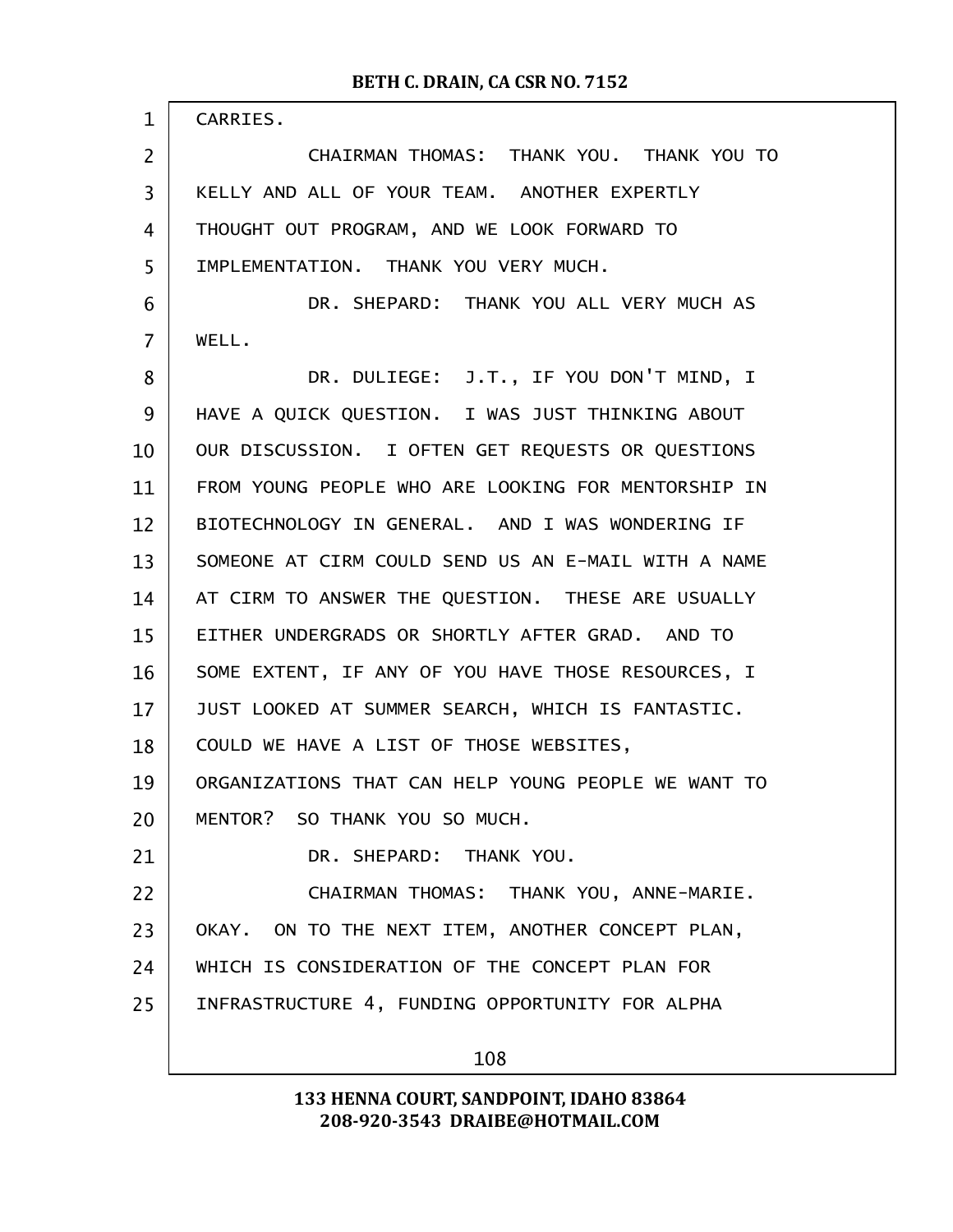| $\mathbf{1}$   | CLINIC NETWORK EXPANSION. AND WE WILL HAVE A        |
|----------------|-----------------------------------------------------|
| $\overline{2}$ | PRESENTATION HERE FROM GEOFF LOMAX.                 |
| 3              | DR. LOMAX: THANK YOU VERY MUCH. I'M JUST            |
| 4              | GOING TO -- THANK YOU. THAT'S THE TITLE SLIDE, SO   |
| 5              | I'M GOING TO MOVE TO MY PRESENTATION. BEAR WITH ME  |
| 6              | ONE MOMENT.                                         |
| 7              | VERY GOOD. THANK YOU, CHAIRMAN THOMAS AND           |
| 8              | VICE CHAIRMAN TORRES. GOOD MORNING. MY NAME IS      |
| 9              | GEOFF LOMAX. I'M A SENIOR OFFICER WITH THE          |
| 10             | THERAPEUTICS AND DEVELOPMENT TEAM AT CIRM. I WILL   |
| 11             | BE PRESENTING THE CONCEPT PLAN FOR CIRM'S CLINICAL  |
| 12             | TRIALS NETWORK KNOWN AS THE ALPHA CLINICS NETWORK.  |
| 13             | I'M REFERENCING DR. SHEPARD'S                       |
| 14             | PRESENTATION. THE NETWORK LIVES IN CIRM'S           |
| 15             | INFRASTRUCTURE PILLAR. AND I HAD THE OPPORTUNITY TO |
| 16             | WORK UNDER DR. MILLAN'S LEADERSHIP TO LAUNCH THE    |
| 17             | NETWORK IN 2014 AND SUBSEQUENTLY HAVE SERVED IN A   |
| 18             | PROJECT MANAGEMENT ROLE FOR THE NETWORK OVER THE    |
| 19             | PAST FOUR YEARS. NEXT SLIDE PLEASE.                 |
| 20             | SO CIRM'S MISSION OF ACCELERATING                   |
| 21             | WORLD-CLASS SCIENCE TO DELIVER TRANSFORMATIVE       |
| 22             | REGENERATIVE MEDICINE TREATMENTS IN AN EQUITABLE    |
| 23             | MANNER TO DIVERSE CALIFORNIA AND THE WORLD. IN THE  |
| 24             | CONTEXT OF OUR MISSION STATEMENT, THE ALPHA CLINICS |
| 25             | NETWORK IS THE PLACE WHERE TREATMENTS REACH THE     |
|                |                                                     |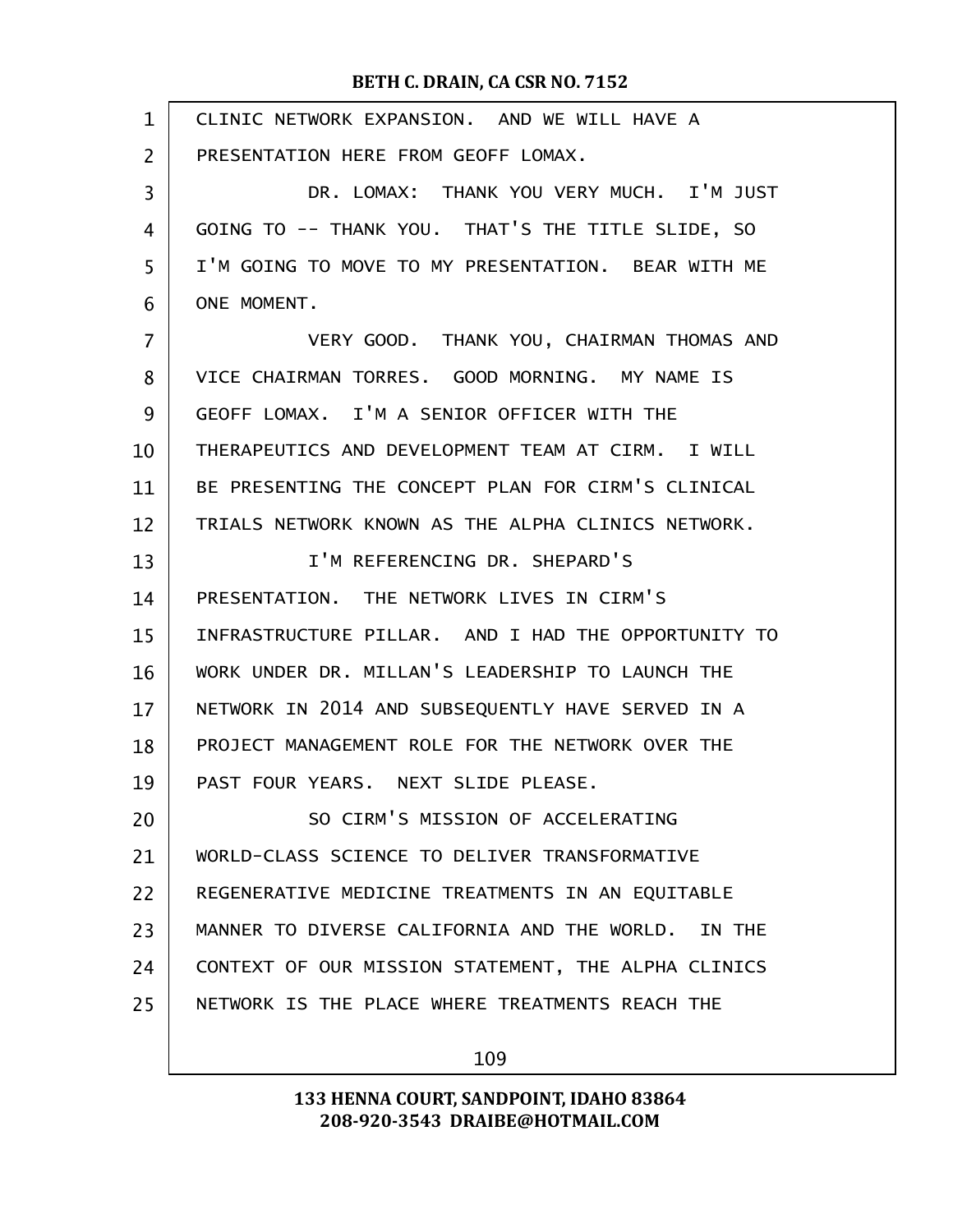| $\mathbf{1}$ | PATIENT. THE NETWORK IS FOCUSED ON THE DELIVERY OF   |
|--------------|------------------------------------------------------|
| 2            | CLINICAL TRIALS. I'LL PROVIDE SOME ADDITIONAL        |
| 3            | PROGRAM METRICS IN MY PRESENTATION TO ILLUSTRATE     |
| 4            | THIS POINT. NEXT SLIDE PLEASE.                       |
| 5            | SO THE ALPHA CLINICS NETWORK CURRENTLY               |
| 6            | INCLUDES SIX MEDICAL CENTERS ACROSS CALIFORNIA.      |
| 7            | THESE CENTERS PROVIDE A SET OF CORE CAPACITIES       |
| 8            | NECESSARY FOR THE DELIVERY OF REGENERATIVE MEDICINE  |
| 9            | TREATMENTS TO PATIENTS. EXAMPLES OF THESE            |
| 10           | CAPACITIES INCLUDE THE ABILITY TO DO ADVANCED STEM   |
| 11           | CELL AND GENE THERAPY CLINICAL RESEARCH AND CLINICAL |
| 12           | TRIALS. A DEDICATED FOCUS ON PATIENT-CENTERED CARE,  |
| 13           | SO EDUCATING, INFORMING, CONSENTING THE PATIENTS TO  |
| 14           | THESE TRIALS. SUPPORTING CIRM'S WORKFORCE TRAINING   |
| 15           | AND COMMUNITY OUTREACH OBJECTIVES, AND I'LL GIVE AN  |
| 16           | EXAMPLE, SPECIFIC EXAMPLE, OF COMMUNITY OUTREACH     |
| 17           | WORK THAT WAS DONE FACILITATED THROUGH THE NETWORK.  |
| 18           | AND FUNDAMENTALLY TO ACCELERATE CIRM'S CELL AND GENE |
| 19           | THERAPY, BOTH THE CLINICAL PIPELINE AND CLINICAL     |
| 20           | TRIALS. NEXT SLIDE PLEASE.                           |
| 21           | SO SINCE 2014 WE HAVE GATHERED SOME                  |
| 22           | METRICS FROM THE PROGRAM FUNDAMENTALLY WITH THE AIM  |
| 23           | OF, AGAIN, THE AIM OF ENABLING INNOVATIVE CLINICAL   |
| 24           | RESEARCH. SO WE'VE INVESTED 40 MILLION IN THE        |
| 25           | INITIAL ROUNDS, AND THAT'S SUPPORTED A TREMENDOUS    |
|              | 110                                                  |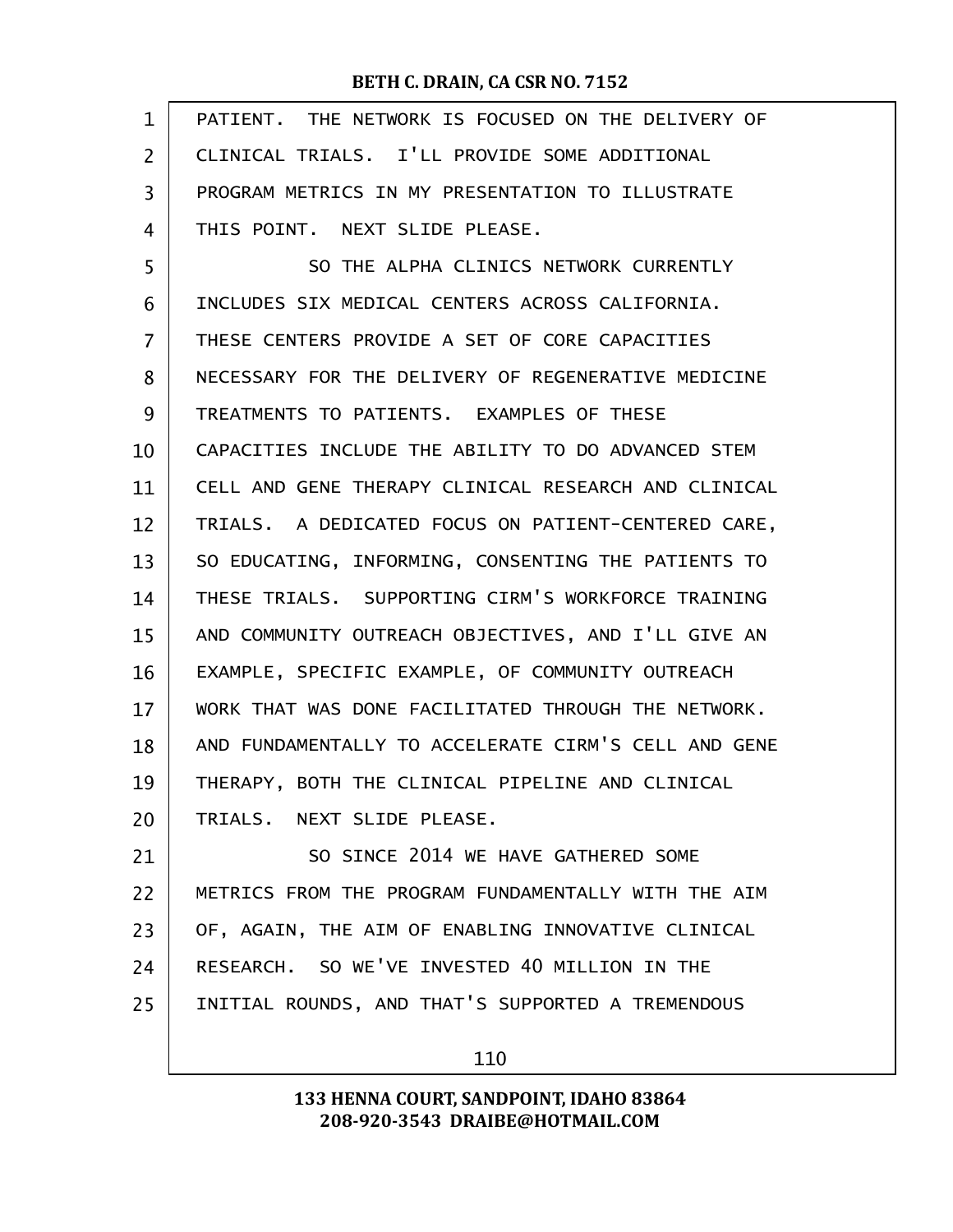| 1  | INCREASE IN ACCESS TO PATIENTS TO CLINICAL TRIALS.   |
|----|------------------------------------------------------|
| 2  | THERE'S BEEN OVER 105 CLINICAL TRIALS SINCE 2015.    |
| 3  | EIGHTY-TWO OF THESE TRIALS ARE ACTUALLY TRIALS THAT  |
| 4  | COME IN FROM INDUSTRY OR ACADEMIC SPONSORS WITHOUT   |
| 5  | ANY SUPPORT FROM CIRM. A SMALLER FRACTION, 23, ARE   |
| 6  | CIRM-FUNDED ACADEMIC OR INDUSTRY TRIALS THAT HAVE    |
| 7  | BEEN SUPPORTED THROUGH THE CLIN2 AWARD MECHANISM.    |
| 8  | AND 15 OF THESE PROGRAMS ARE ACTUALLY OPEN AT        |
| 9  | MULTIPLE SITES IN THE NETWORK. I'LL EXPLAIN HOW THE  |
| 10 | NETWORKS WORK TO OPEN MULTISITE TRIALS, SOME OF THE  |
| 11 | TOOLS THEY PUT IN PLACE.                             |
| 12 | THEY'VE SECURED 95 MILLION IN CONTRACTS TO           |
| 13 | SUPPORT SOME OF THE TRIALS REFERENCED ABOVE. AND IN  |
| 14 | TERMS OF TRAINING, THE PROGRAMS AT UC DAVIS AND UC   |
| 15 | SAN FRANCISCO, THEY CAME IN A LITTLE BIT LATER.      |
| 16 | THEY CAME IN 2017. SO THEY'RE THE TWO PROGRAMS THAT  |
| 17 | HAVE FORMAL TRAINING PROGRAMS. THEY'VE TRAINED 11    |
| 18 | M.D. FELLOWS AROUND CLINICAL TRIAL REGENERATIVE      |
| 19 | MEDICINE. SO A LOT OF TRAINING AROUND TRIAL DESIGN,  |
| 20 | DELIVERY TECHNIQUES, EVERYTHING A TRAINEE WOULD NEED |
| 21 | TO KNOW TO BE ABLE TO WORK IN THE FIELD. NEXT SLIDE  |
| 22 | PLEASE.                                              |
| 23 | SO STARTING IN 2015, AS THE PROGRAM ROLLED           |
| 24 | OUT, CIRM WORKED IN PARTNERSHIP WITH THE NETWORK     |
| 25 | SITES TO DEVELOP TOOLS AND RESOURCES THAT WOULD      |
|    | 111                                                  |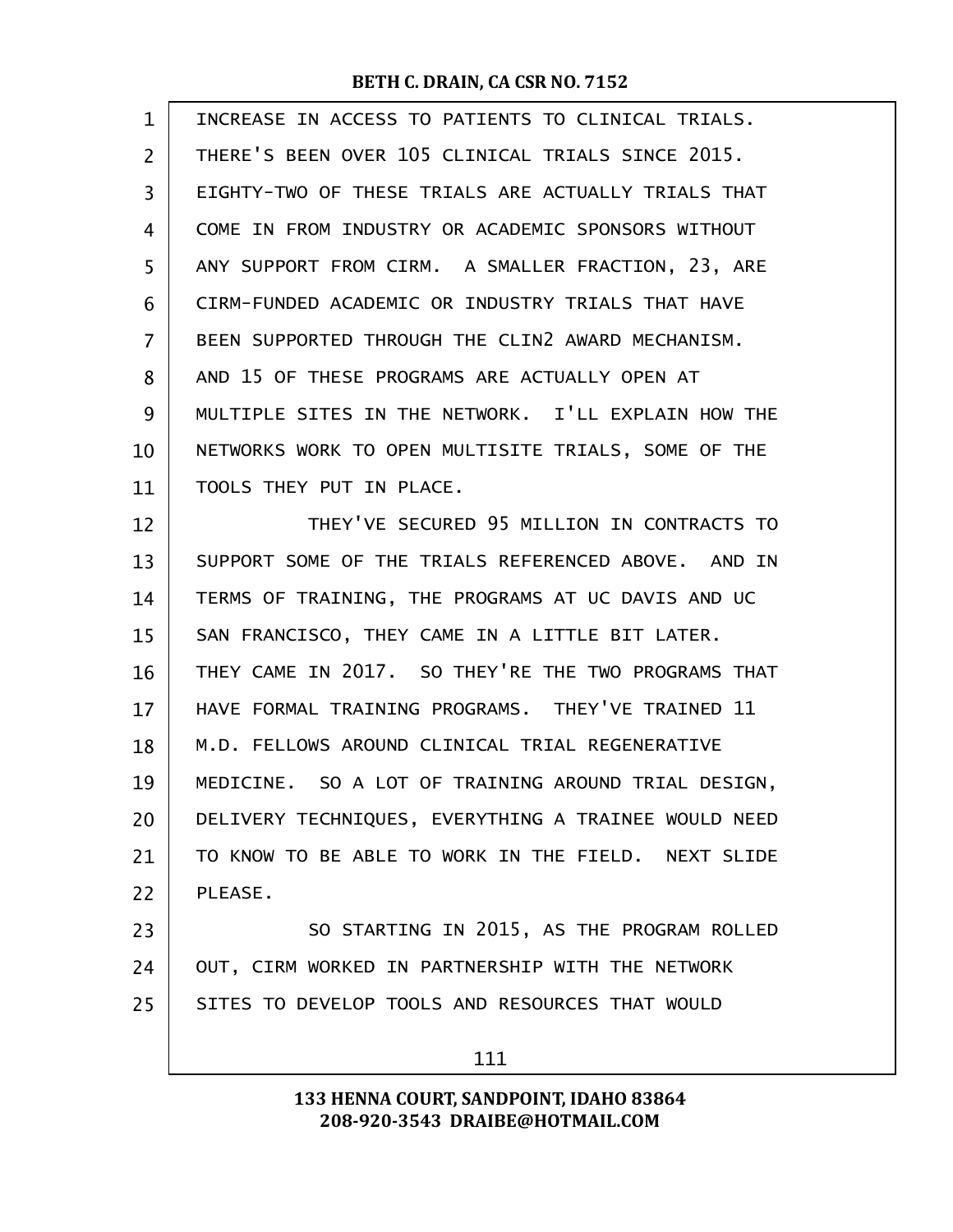| $\mathbf{1}$ | ATTRACT COMMERCIAL SPONSORS AND ACCELERATE CLINICAL  |
|--------------|------------------------------------------------------|
| 2            | TRIALS. THEY INCLUDE A COMMON INTAKE PROCESS FOR     |
| 3            | SPONSORS. SO WE CAN INTRODUCE SPONSORS TO THE        |
| 4            | NETWORK AND WORK TO IDENTIFY THE BEST SITE FOR THEIR |
| 5            | PROGRAM OR SITES. COHORT IDENTIFICATION TOOLS THAT   |
| 6            | LEVERAGE PATIENT REGISTRIES THAT MANY OF THESE       |
| 7            | MEDICAL CENTERS HAVE ACCESS TO. WE DEVELOPED AN IRB  |
| 8            | RELIANCE AGREEMENT WHICH ALLOWS A SINGLE IRB TO      |
| 9            | REVIEW A PROTOCOL AND THEN ADDITIONAL SITES TO USE   |
| 10           | TO BASE THEIR APPROVAL ON THAT OR BASE THEIR OPENING |
| 11           | OF A TRIAL ON THAT APPROVAL, AND AROUND 2018 IN      |
| 12           | PROGRESS REPORTS, RELIANCE SITES, SITES THAT WERE    |
| 13           | USING THE PRIMARY IRB'S APPROVAL, REPORTED BEING     |
| 14           | ABLE TO GET TRIALS UP AND RUNNING IN ABOUT 60 DAYS,  |
| 15           | LESS THAN 60 DAYS, WHICH REALLY AS A MARKER, THAT'S  |
| 16           | A TREMENDOUS AMOUNT OF EFFICIENCY.                   |
| 17           | THERE'S ALSO BEEN RAPID APPROVAL OF                  |
| 18           | COMPASSIONATE USE PROTOCOLS BECAUSE OF THIS          |
| 19           | CONNECTIVITY BETWEEN THE INSTITUTIONAL REVIEW BOARDS |
| 20           | PRIMARILY IN THE ONCOLOGY SPACE. THERE'S BEEN        |
| 21           | COLLABORATIVE TREATMENT PROTOCOLS BETWEEN MULTIPLE   |
| 22           | SITES WHERE A PARTICULAR TRIAL SITE MAY NOT HAVE THE |
| 23           | CAPACITY TO RUN THE TRIAL INDEPENDENTLY; BUT THROUGH |
| 24           | NETWORKING WITH DIFFERENT SITES, THEY'VE BEEN ABLE   |
| 25           | TO RUN PROTOCOLS. AND, IN GENERAL, THERE'S A WIDE    |
|              |                                                      |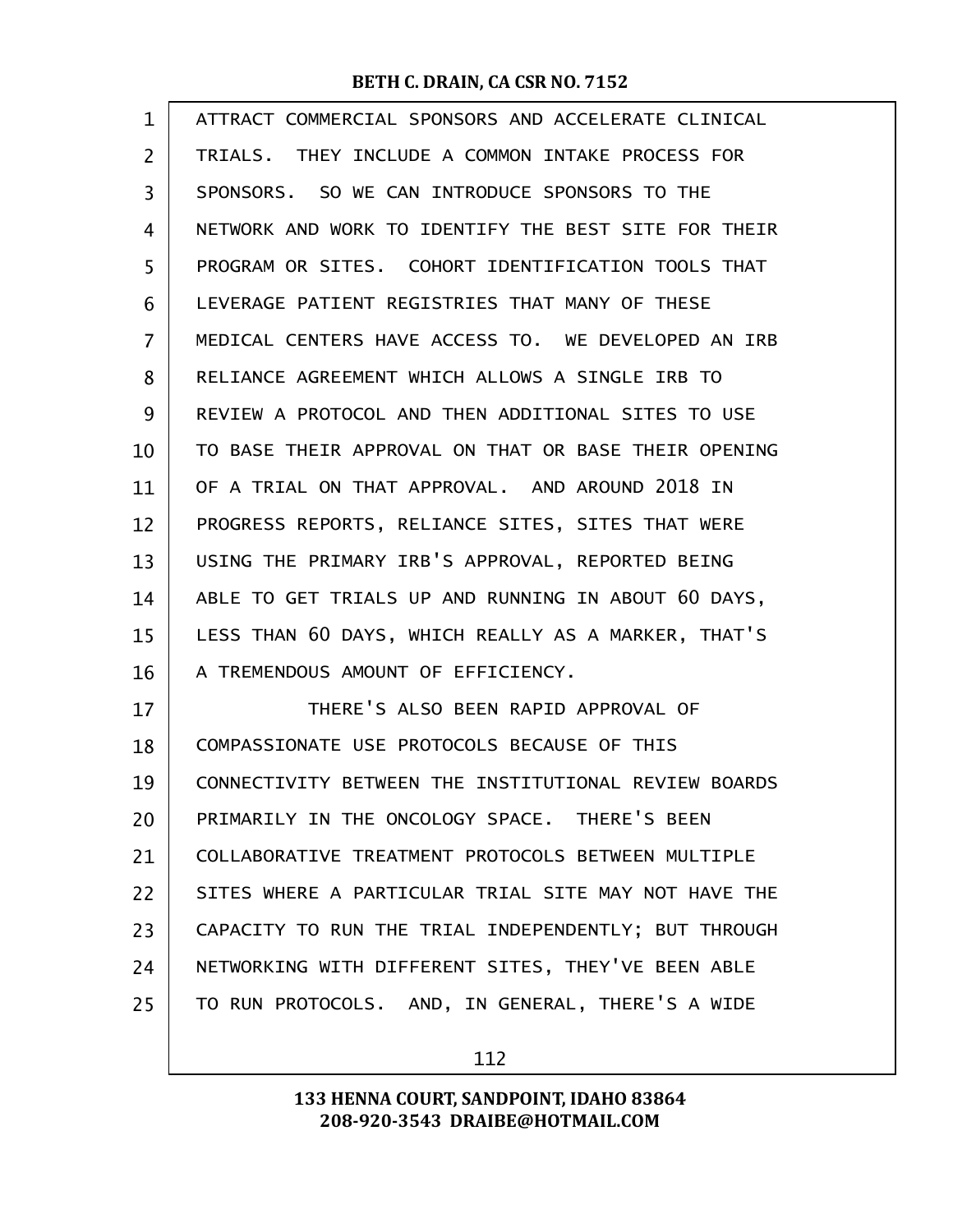| $\mathbf{1}$ | DEGREE OF SHARING OF REGULATORY KNOWLEDGE AND        |
|--------------|------------------------------------------------------|
| 2            | KNOWLEDGE IN REGENERATIVE MEDICINE IN GENERAL        |
| 3            | VIS-A-VIS MONTHLY CALLS. AND PERHAPS MY FAVORITE IS  |
| 4            | ILLUSTRATED BY THE PICTURE HERE. THIS IS OUR LAST    |
| 5            | IN-PERSON NETWORK SYMPOSIUM WHERE WE COME TOGETHER,  |
| 6            | AND IT'S REALLY A WONDERFUL OPPORTUNITY WHERE        |
| 7            | PATIENTS, PRINCIPAL INVESTIGATORS, AND OTHER TEAMS   |
| 8            | ASSOCIATED WITH THE NETWORK REALLY DESCRIBE THEIR    |
| 9            | JOURNEY IN THE REGENERATIVE MEDICINE SPACE, ANIMATED |
| 10           | ALWAYS BY THE PATIENT EXPERIENCE. AND SO IT'S A      |
| 11           | TERRIFIC EVENT. HOPEFULLY WE'LL GET BACK TO THOSE    |
| 12           | SOON. NEXT SLIDE PLEASE.                             |
| 13           | SO IN THE PREVIOUS SLIDE I TOUCHED ON SOME           |
| 14           | OF THE TOOLS AND RESOURCES DEVELOPED BY THE NETWORK. |
| 15           | BUT CIRM, IN COLLABORATION WITH OUR PARTNERS, HAS    |
| 16           | DEVELOPED A NUMBER OF MANUSCRIPTS AND PUBLICATIONS   |
| 17           | THAT REALLY ELABORATE FURTHER ON THE TOOLS AND CORE  |
| 18           | COMPETENCIES RELATED TO PATIENT NAVIGATION, CLINICAL |
| 19           | TRIAL DELIVERY, WORKFORCE TRAINING, AND OTHER        |
| 20           | ASPECTS OF REGENERATIVE MEDICINE. I'D BE HAPPY TO    |
| 21           | SHARE ANY OF THESE PUBLICATIONS WITH YOU. JUST FEEL  |
| 22           | FREE TO ASK US. NEXT SLIDE PLEASE.                   |
| 23           | SO EARLIER I INDICATED I WOULD DESCRIBE              |
| 24           | HOW THE NETWORK HAS SERVED CIRM'S COMMUNITY OUTREACH |
| 25           | OBJECTIVES. SO I'D LIKE TO PROVIDE AN EXAMPLE IN     |
|              | 113                                                  |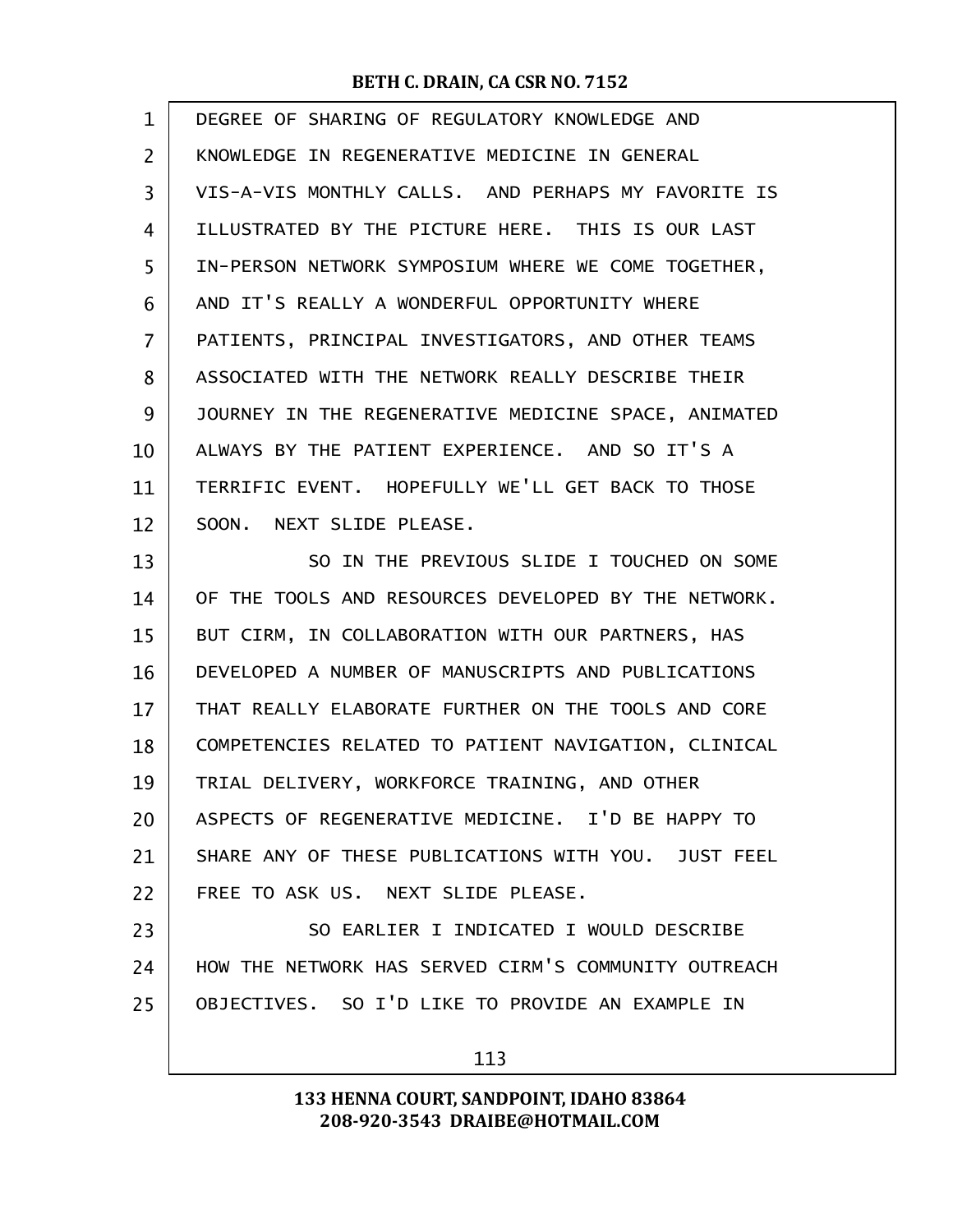| $\mathbf{1}$   | THE CONTEXT OF OUR COVID-19 PROGRAM. THIS            |
|----------------|------------------------------------------------------|
| $\overline{2}$ | PARTICULAR EXAMPLE, CITY OF HOPE, UC IRVINE, AND UC  |
| 3              | SAN DIEGO COLLABORATED TO EXPAND RECRUITMENT IN THE  |
| 4              | CONTEXT OF A CONVALESCENT PLASMA RESEARCH STUDY. IN  |
| 5              | PARTICULAR, THE SITES WERE INTERESTED IN ENSURING    |
| 6              | REPRESENTATION FROM MEDICALLY UNDERSERVED            |
| 7              | POPULATIONS.                                         |
| 8              | SO USING CENSUS DATA THEY WERE ABLE TO               |
| 9              | LOOK AT THE PATIENT POPULATION THAT WAS PRESENTING   |
| 10             | IN THE CLINIC WITH COVID AND THEN TAKE THAT          |
| 11             | POPULATION AND PERFORM AN ANALYSIS WHERE THEY WOULD  |
| 12             | OVERLAY CENSUS DATA WHICH INDICATES WHERE MEDICALLY  |
| 13             | UNDERSERVED POPULATIONS RESIDE. THEY WERE ABLE TO    |
| 14             | EXTRACT DOWN TO THE ZIP CODE LEVEL TO INFORM         |
| 15             | RECRUITMENT STRATEGIES TO ATTRACT A DIVERSE DONOR    |
| 16             | POPULATION FROM THESE AREAS.                         |
| 17             | THE RESULTS WERE THAT 76 PATIENTS OR 44              |
| 18             | PERCENT OF THE OVERALL STUDY POPULATION LIVED IN     |
| 19             | MEDICALLY UNDERSERVED AREAS. AND IT REALLY           |
| 20             | DEMONSTRATES HOW THE NETWORK CAN DEPLOY TOOLS        |
| 21             | COMBINING MEDICAL AND DEMOGRAPHIC DATA TO SUPPORT    |
| 22             | DIVERSITY. THIS APPROACH HAS BEEN PUBLISHED. SO      |
| 23             | IT'S IN THE PEER REVIEW LITERATURE, AND THE CAPACITY |
| 24             | IS NOW CONSERVED AMONG NETWORK PARTNERS AND CAN BE   |
| 25             | REPLICATED IN FUTURE STUDIES. NEXT SLIDE PLEASE.     |
|                |                                                      |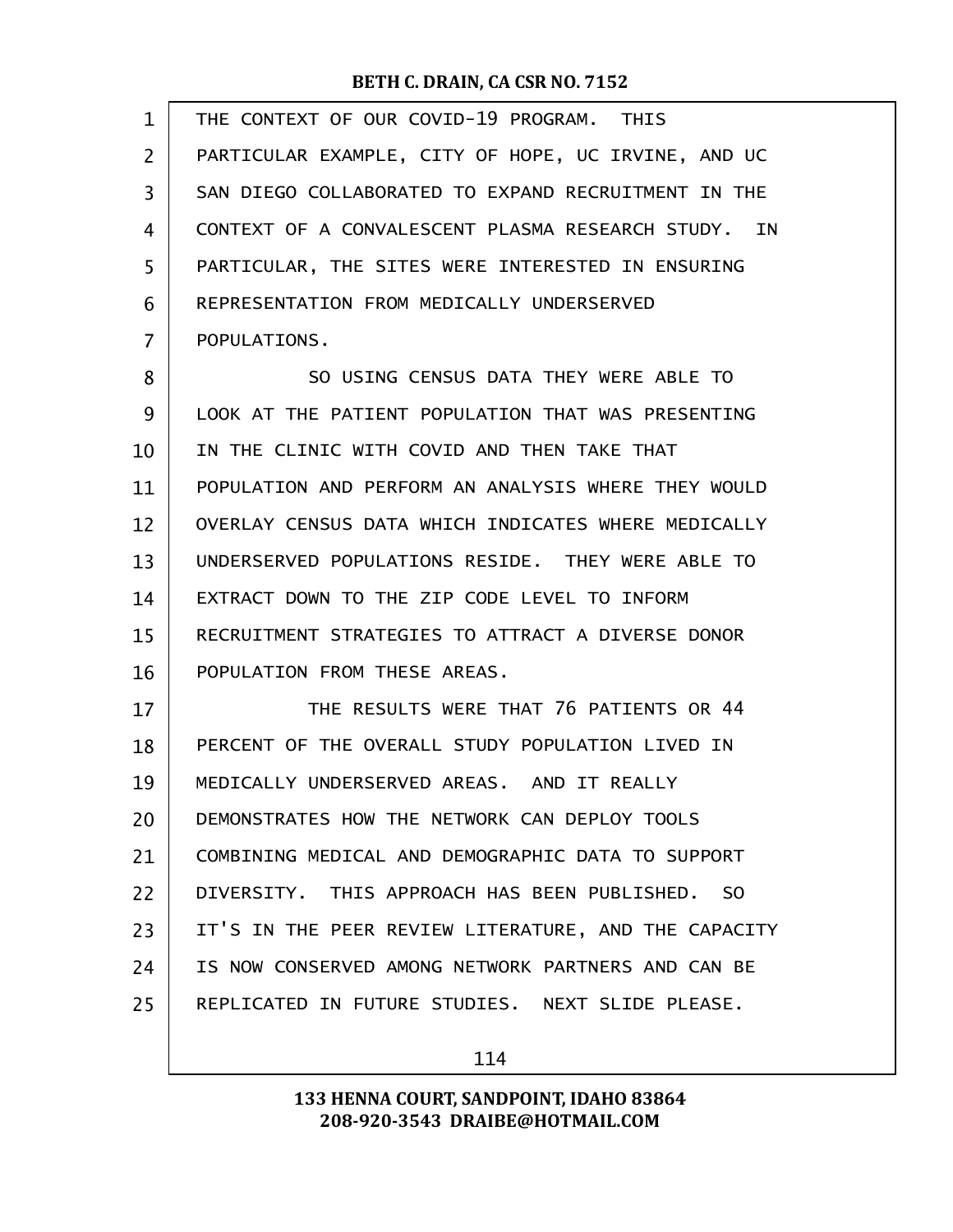| $\mathbf 1$ | SO THE NETWORK IS FUNDAMENTALLY AN                   |
|-------------|------------------------------------------------------|
| 2           | INVESTMENT IN TEAMS THAT BRING REGENERATIVE MEDICINE |
| 3           | EXPERTISE. THESE TEAMS SUPPORT THE UNIQUE ASPECTS    |
| 4           | OF REGENERATIVE MEDICINE TRIALS, THINGS LIKE         |
| 5           | APHERESIS AND KNOWING HOW TO TREAT PATIENTS WITH THE |
| 6           | TYPES OF TECHNOLOGIES WE ARE DEPLOYING. PRODUCT      |
| 7           | PROCESSING, BIOSPECIMEN MANAGEMENT, AND PHARMACY,    |
| 8           | TECHNICAL ASPECTS, ALL THE SITES HAVE SOME LEVEL OF  |
| 9           | GMP CAPACITY. REGULATORY SUPPORT, IT'S BEEN A BIG    |
| 10          | PART OF THE NETWORK AND A BIG PART OF THE NETWORKING |
| 11          | AND REALLY, AGAIN, A TRAINING PLATFORM FOR ALL THE   |
| 12          | ACTIVITIES ABOVE.                                    |
| 13          | AND ONE OF THE GREAT OPPORTUNITIES I WAS             |
| 14          | ABLE TO PARTICIPATE IN WAS IN AUGUST 2018, TWO-DAY   |
| 15          | WORKSHOP THAT CITY OF HOPE COORDINATED IN            |
| 16          | COLLABORATION WITH ALL THE NETWORK PARTNERS TO       |
| 17          | INTRODUCE NURSES, FOCUSED ON NURSES, AND INTRODUCE   |
| 18          | THEM BOTH TO RESEARCH NURSING AND NURSING AND        |
| 19          | REGENERATIVE MEDICINE. AND THERE WERE OVER 150       |
| 20          | ATTENDEES; 56 PERCENT OF THOSE ATTENDEES WERE        |
| 21          | REGISTERED NURSES. SO NEXT SLIDE PLEASE.             |
| 22          | AS WE MOVE FORWARD WITH OUR 2022 STRATEGIC           |
| 23          | PLAN, THERE IS AN ONGOING NEED FOR THE CAPACITIES    |
| 24          | PROVIDED BY THE NETWORK. WITH THE EXPANDING NUMBER   |
| 25          | OF CLINICAL TRIALS, THIS EXPERTISE, THE NEED FOR     |
|             |                                                      |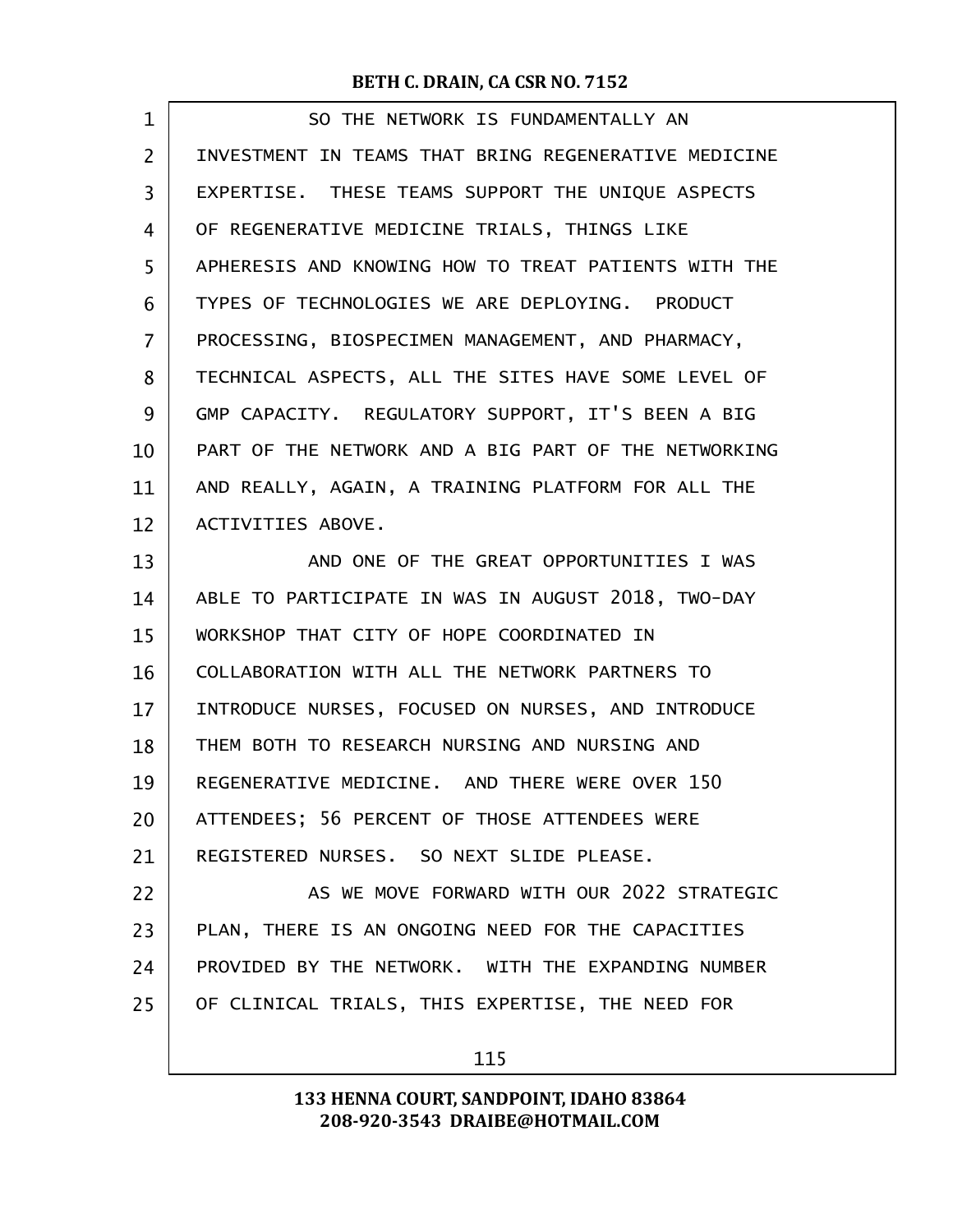| 1              | THIS EXPERTISE IS GROWING. THERE'S A CONTINUING      |
|----------------|------------------------------------------------------|
| $\overline{2}$ | NEED TO DEVELOP THE WORKFORCE IN SIZE AND DIVERSITY  |
| 3              | TO ADDRESS GAPS IN THE NUMBER OF REGENERATIVE        |
| 4              | MEDICINE CLINICAL TRIALS. AND THERE'S A NEED FOR     |
| 5              | CLINICAL COMPETENCY HUBS TO SUPPORT STATEWIDE        |
| 6              | DEVELOPMENT OF PATIENT CARE CAPACITY AND ADDRESSING  |
| $\overline{7}$ | THE DIVERSE NEEDS OF CALIFORNIA PATIENTS.            |
| 8              | SO WITH THAT, I'D LIKE TO TRANSITION TO              |
| 9              | THE NEXT SLIDE WHERE I'LL INTRODUCE THE CONCEPT      |
| 10             | PROPOSAL WE ARE BRINGING FORWARD FOR YOUR            |
| 11             | CONSIDERATION TODAY, THIS IS A PROPOSAL TO EXPAND    |
| 12             | THE NETWORK. THE PROPOSED BUDGET IS 80 MILLION. IT   |
| 13             | WOULD BE OPEN TO CALIFORNIA MEDICAL CENTERS.         |
| 14             | INDIVIDUAL AWARDS WOULD BE 8 MILLION FOR A FIVE-YEAR |
| 15             | PERIOD. PRIORITY WOULD BE GIVEN TO APPLICATIONS      |
| 16             | THAT OFFER MATCHING FUNDS OR IN-KIND SUPPORT. THIS   |
| 17             | IS CRITERIA THAT'S SPELLED OUT IN PROPOSITION 14.    |
| 18             | AND THE APPLICANTS WOULD BE REQUIRED TO PROPOSE A    |
| 19             | COMBINATION OF REQUIRED AND UNIQUE OFFERINGS.        |
| 20             | SO THE HIGHEST LEVEL I REFER TO THE FIGURE           |
| 21             | AT THE RIGHT. THE RFA CAN BE VIEWED AS HAVING THREE  |
| 22             | CORE ELEMENTS. IN TERMS OF ELIGIBILITY, AGAIN, THE   |
| 23             | APPLICANT MUST HAVE A TRACK RECORD IN SUPPORTING     |
| 24             | CELL AND GENE THERAPY CLINICAL TRIALS. SO THAT IS    |
| 25             | REALLY THE ELIGIBILITY. THE SECOND PART WOULD BE     |
|                |                                                      |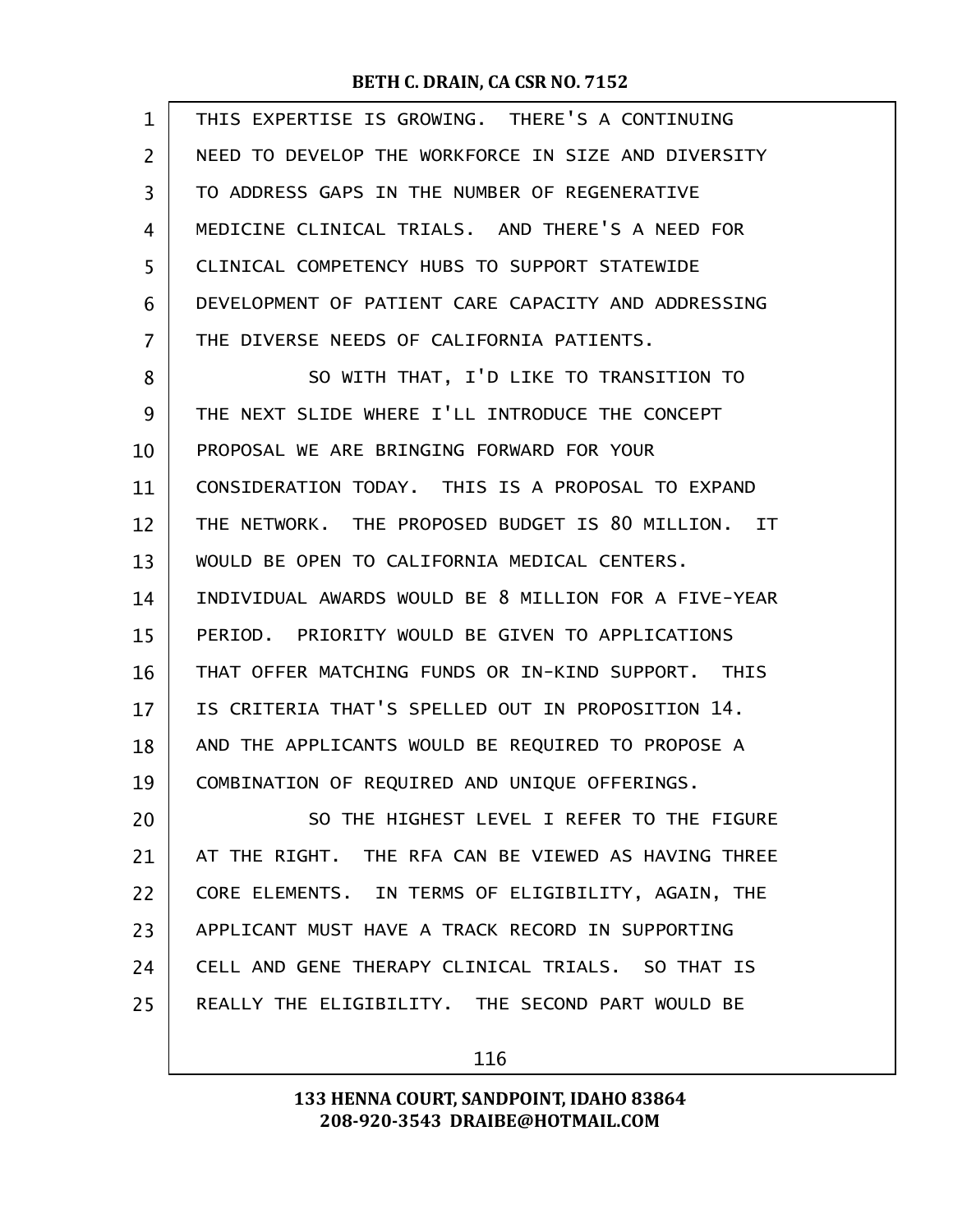| $\mathbf 1$    | APPLICANTS MUST PROPOSE A TRAINING PROGRAM TO       |
|----------------|-----------------------------------------------------|
| $\overline{2}$ | SUPPORT REGENERATIVE MEDICINE CLINICAL RESEARCH AND |
| $\overline{3}$ | CARE. I'LL ELABORATE ON THAT POINT 2 IN A MOMENT.   |
| 4              | AND THIRD, APPLICANTS MUST PROPOSE THE              |
| 5              | OFFERINGS OR A LEAD OFFERING OR LEAD OFFERINGS THAT |
| 6              | CAN BE SHARED AMONG THE NETWORK PARTNERS. SO REALLY |
| $\overline{7}$ | BUILD THE NETWORKING AND THE SYNERGY. AND PROPOSALS |
| 8              | SHOULD BE RESPONSIVE TO CIRM'S REQUIREMENTS         |
| 9              | REGARDING PATIENT ACCESS, DATA SHARING, AND DEI.    |
| 10             | NEXT SLIDE PLEASE.                                  |
| 11             | SO I'M NOW TURNING TO REQUIREMENT NO. 2             |
| 12             | AGAIN, WHICH WOULD BE MANDATORY FOR ALL APPLICANTS. |
| 13             | A MAJOR CIRM STRATEGIC THEME IS TO PROVIDE          |
| 14             | OPPORTUNITY FOR ALL. AND THIS REALLY REFLECTS THE   |
| 15             | CIRM TRAINING AT THE CLINICAL LEVEL, THE CLINICAL   |
| 16             | STAGE TRAINING. AND SO STRATEGIES FOR BUILDING A    |
| 17             | DIVERSE AND SKILLED WORKFORCE ARE INCORPORATED AT   |
| 18             | ALL LEVELS OF OUR PROGRAMS. IN THIS CASE WE WOULD   |
| 19             | ASK -- APPLICANTS WOULD HAVE THE OPPORTUNITY TO     |
| 20             | PROPOSE TRAINING PROGRAMS WITHIN ONE OR MORE OF THE |
| 21             | COMPETENCY AREAS NECESSARY TO SUPPORT CLINICAL      |
| 22             | RESEARCH.                                           |
| 23             | SO I MENTIONED EARLIER THERE'S A LOT OF             |
| 24             | INTEREST IN NURSING. WE HAVE A TRACK RECORD IN      |
| 25             | PHYSICIAN TRAINING IN THE FELLOWS PROGRAMS.         |
|                | 117                                                 |
|                |                                                     |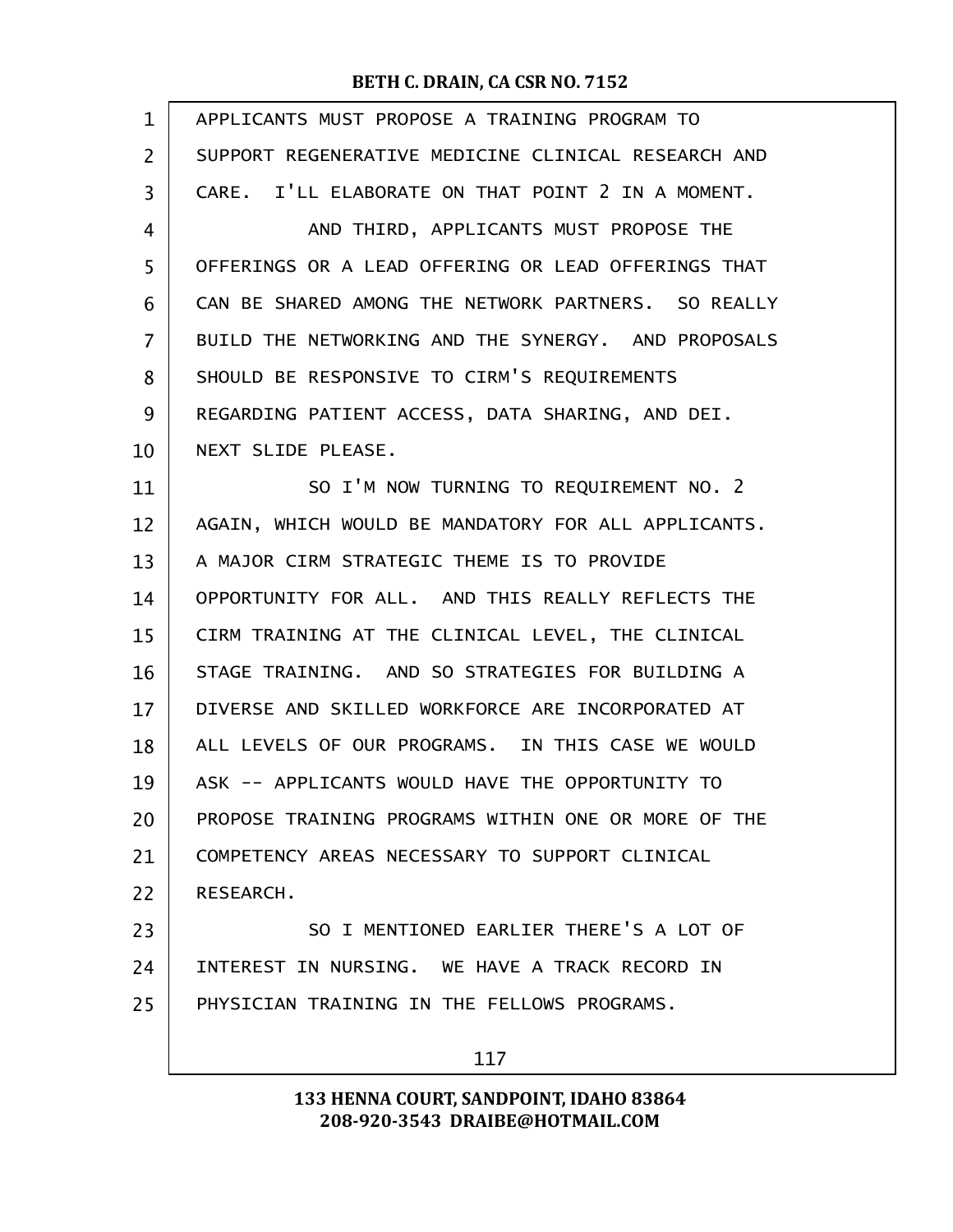| $\mathbf{1}$   | RESEARCH COORDINATOR, THIS IS A POSITION ACTUALLY    |
|----------------|------------------------------------------------------|
| $\overline{2}$ | THAT'S WIDELY SUPPORTED IN ALL OF THE AWARDS. AND    |
| 3              | IT CAME UP DURING THE STRATEGIC PLANNING PROCESS     |
| 4              | THAT THIS IS A CHALLENGING ROLE TO FILL. AND WE      |
| 5              | AGREE, AND WE KNOW IT'S NECESSARY IN THIS CONTEXT.   |
| 6              | SO THAT'S SPECIFICALLY CALLED OUT. STEM CELL         |
| 7              | PHARMACY AND PATIENT NAVIGATION ARE ALL AREAS THAT   |
| 8              | WOULD BE ELIGIBLE WHERE APPLICANTS COULD PROPOSE     |
| 9              | TRAINING. NEXT SLIDE PLEASE.                         |
| 10             | REQUIREMENT NO. 3, IN TERMS OF LEAD                  |
| 11             | OFFERINGS, THERE WERE A RANGE OF CLINICAL RESEARCH   |
| 12             | NEEDS AND OPPORTUNITIES IDENTIFIED IN THE STRATEGIC  |
| 13             | PLANNING PROCESS THAT COULD ENHANCE THE FIELD OF     |
| 14             | REGENERATIVE MEDICINE. MANY OF THESE OPPORTUNITIES,  |
| 15             | SUCH AS CONSORTIA AND NOVEL CLINICAL TRIAL DESIGN,   |
| 16             | WERE SUGGESTED BY OUR STAKEHOLDERS AND ARE REFLECTED |
| 17             | IN THE STRATEGIC PLAN. AND WE KNOW MANY OF THE       |
| 18             | MEDICAL CENTERS IN CALIFORNIA HAVE THE CAPACITY TO   |
| 19             | SUPPORT THESE TYPES OF ACTIVITIES AND ADVANCED STEM  |
| 20             | CELL AND GENE THERAPY IN GENERAL.                    |
| 21             | SO I'VE SORT OF CATEGORIZED THEM IN SORT             |
| 22             | OF THREE AREAS HERE. AND WE ANTICIPATE APPLICANTS    |
| 23             | WILL PROVIDE A RANGE OF LEAD OFFERINGS TO SUPPORT    |
| 24             | THE OVERALL GROWTH OF THE FIELD. NEXT SLIDE PLEASE.  |
| 25             | SO A NETWORK BY DEFINITION SHOULD CREATE             |
|                | 118                                                  |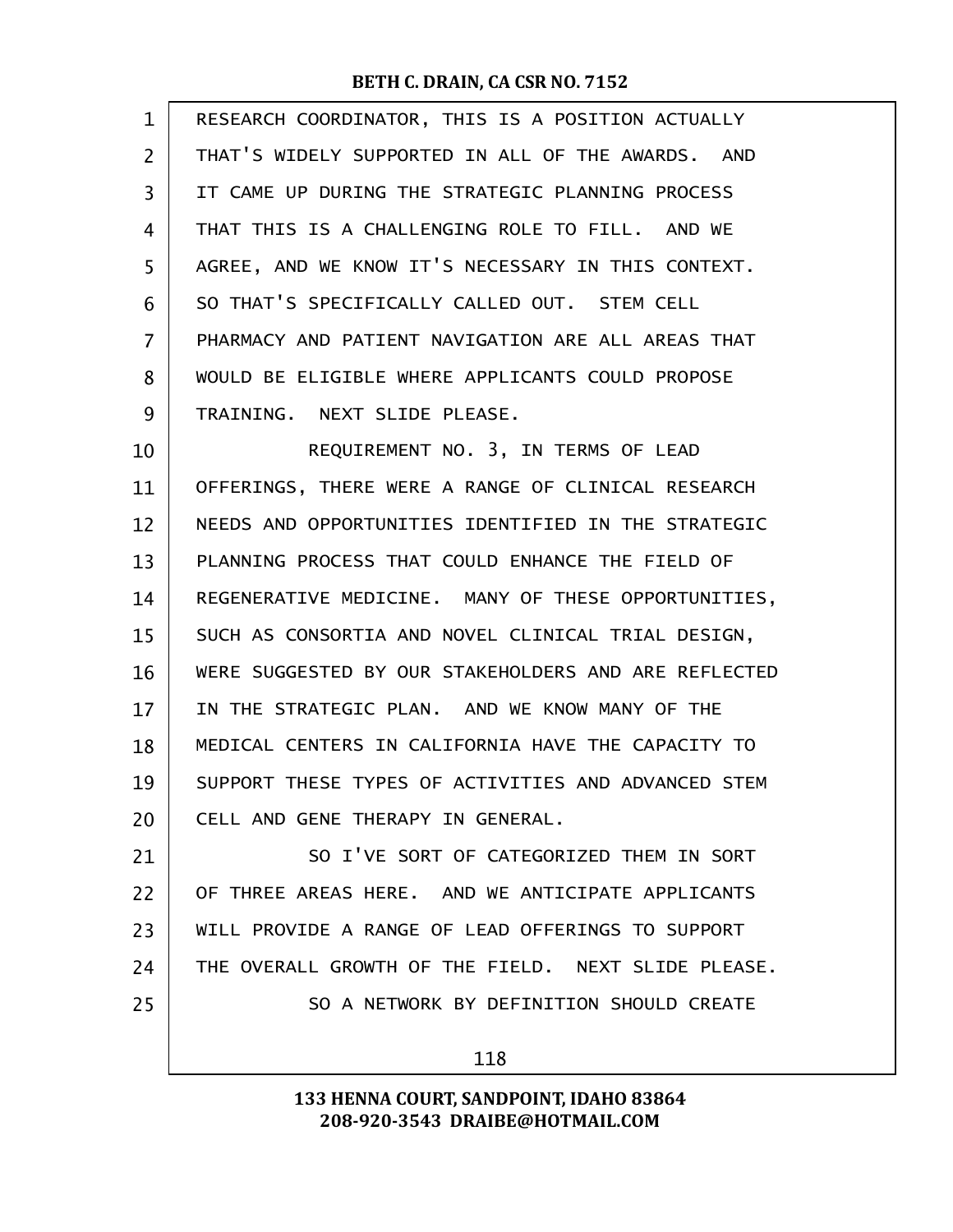| $\mathbf 1$    | SYNERGY, AND WE ALREADY HAVE A NUMBER OF EXAMPLES    |
|----------------|------------------------------------------------------|
| $\overline{2}$ | WHERE MULTIPLE SITES HAVE PARTNERED TO DELIVER       |
| 3              | TREATMENTS THAT WERE BEYOND THE CAPACITY OF ANY ONE  |
| 4              | INDIVIDUAL SITE. THE RFA ENCOURAGES APPLICANTS TO    |
| 5              | PROVIDE SPECIFIC EXAMPLES OF HOW THEY'LL BOTH CREATE |
| 6              | SYNERGY AND CONSIDER HOW THEY WILL PARTNER WITH      |
| 7              | MEDICAL CENTERS ACROSS CALIFORNIA. AND APPLICANTS    |
| 8              | ARE AWARE THESE PLANS SHOULD BE DEVELOPED IN LIGHT   |
| 9              | OF CIRM'S MISSION. AND IN THE CONTEXT OF THE RFA,    |
| 10             | APPLICANTS WILL BE GIVEN THE OPPORTUNITY TO PROPOSE  |
| 11             | PARTNERSHIPS IN LINE WITH OUR STRATEGIC PLAN. NEXT   |
| 12             | SLIDE PLEASE.                                        |
| 13             | AND, FINALLY, THIS IS SOMETHING A LITTLE             |
| 14             | BIT NEW TO THIS RFA, WHICH WOULD BE ORGANIZATIONAL   |
| 15             | INTEGRATION PLANS. APPLICANTS WOULD BE EXPECTED TO   |
| 16             | DESCRIBE IN THE FORM OF A BUSINESS AND               |
| 17             | ORGANIZATIONAL INTEGRATION PLAN HOW THEY AIM TO      |
| 18             | LEVERAGE PROPOSED CAPACITIES AND CAPABILITIES SO     |
| 19             | THEY BECOME INTEGRAL TO THE CENTER'S OPERATION       |
| 20             | BEYOND THE AWARD PERIOD. SO THIS IS REALLY AN        |
| 21             | OPPORTUNITY TO SORT OF EMBED THESE OPERATIONS INTO   |
| 22             | THE LONG-TERM OPERATION OF THE MEDICAL CENTER.       |
| 23             | WE EXPECT THESE PLANS WOULD INITIALLY                |
| 24             | SUBMIT PLANS AT THE APPLICATION PERIOD, BUT THESE    |
| 25             | WOULD BE LIVING PLANS THAT SHOULD BE REVISED OVER    |
|                |                                                      |

119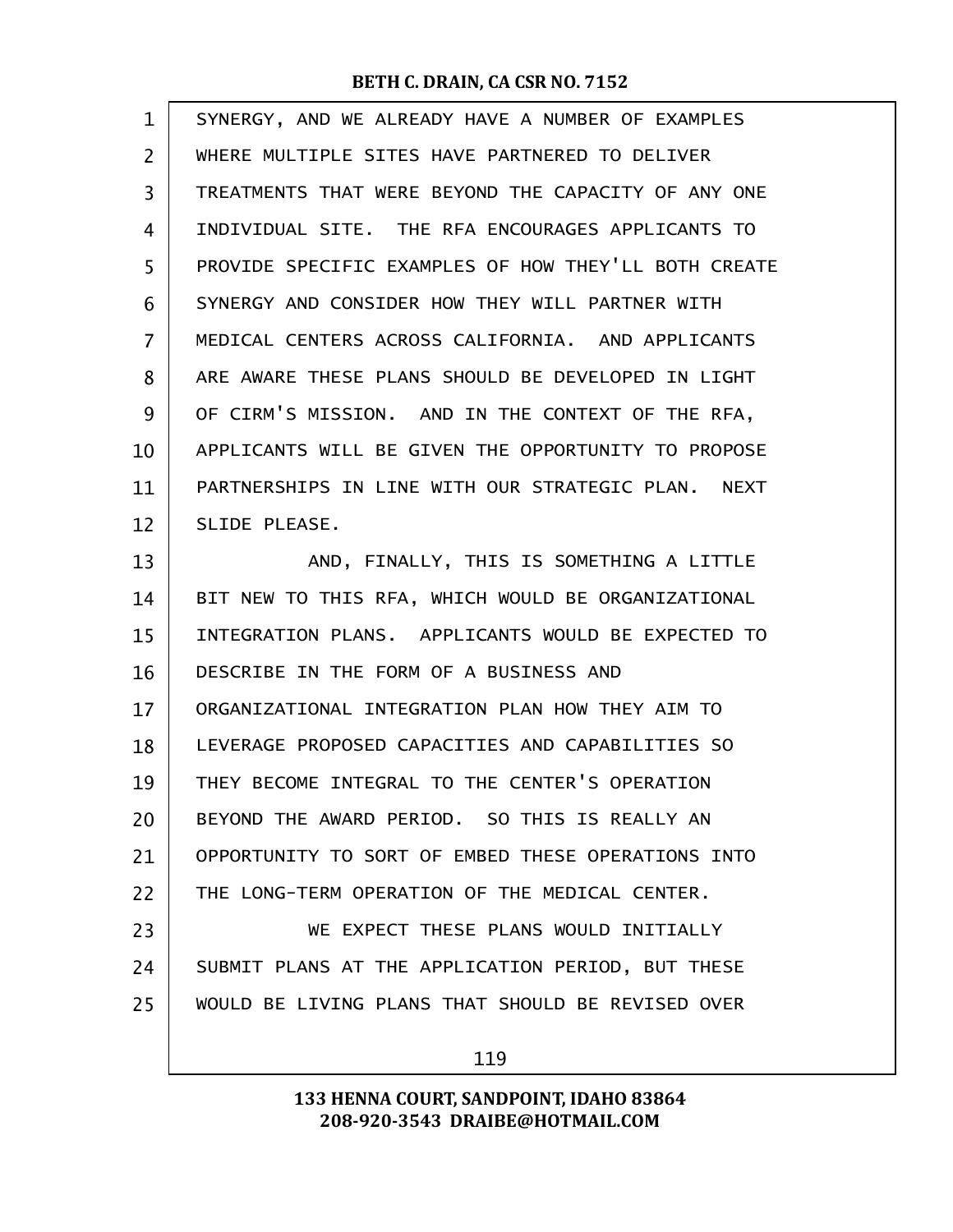| $\mathbf{1}$ | THE AWARD PERIOD AS CAPABILITIES AND CAPACITIES     |
|--------------|-----------------------------------------------------|
| 2            | WITHIN THE NETWORK EVOLVE. AND, IN ADDITION, THE    |
| 3            | PLAN MAY DESCRIBE OPERATIONAL SYNERGIES BETWEEN THE |
| 4            | ALPHA CLINICS NETWORK SITES AND OTHER CIRM PROGRAMS |
| 5            | IN GENERAL.                                         |
| 6            | SO WITH THAT, I'M GOING TO STOP. I THINK            |
| 7            | MY LAST SLIDE IS JUST THE INTRO SLIDE AGAIN, AND    |
| 8            | HAPPY TO TAKE QUESTIONS FROM THE BOARD.             |
| 9            | CHAIRMAN THOMAS: THANK YOU VERY MUCH,               |
| 10           | GEOFF, FOR THIS EXCELLENT PRESENTATION. I THINK BY  |
| 11           | ALL MEASURES THE ALPHA CLINIC NETWORK CONCEPT, WHEN |
| 12           | WE ORIGINALLY PUT IT INTO PLAY, WHICH AT THE TIME   |
| 13           | WAS THE FIRST OF ITS KIND AND REMAINS THAT WAY, HAS |
| 14           | BEEN A GREAT SUCCESS. AND I THINK THIS IS A         |
| 15           | COMPELLING DESCRIPTION OF THE NEED TO EXPAND IT TO  |
| 16           | GIVE IT THE OPPORTUNITY TO FURTHER THAT SUCCESS     |
| 17           | ABOVE AND BEYOND.                                   |
| 18           | DO WE HAVE A MOTION TO APPROVE THE BUDGET           |
| 19           | AS RECOMMENDED BY GEOFF?                            |
| 20           | DR. HIGGINS: SO MOVED.                              |
| 21           | DR. DULIEGE: AND I SECOND.                          |
| 22           | CHAIRMAN THOMAS: SECONDED BY ANNE-MARIE.            |
| 23           | QUESTIONS AND COMMENTS FROM MEMBERS OF THE BOARD? I |
| 24           | SEE ANNE-MARIE, THEN STEVE.                         |
| 25           | DR. DULIEGE: WOMEN FIRST. AT SOME POINT             |
|              | 120                                                 |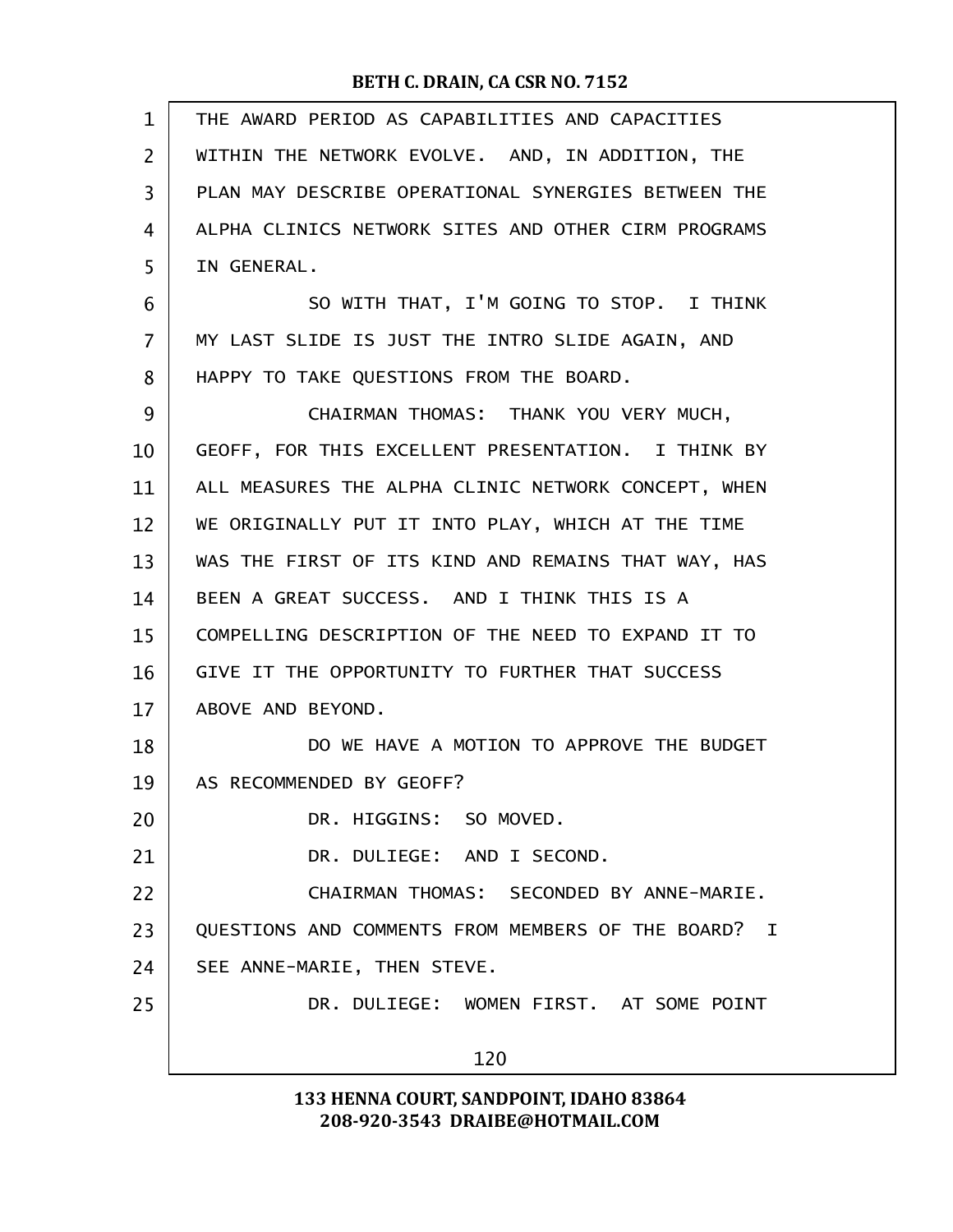| $\mathbf{1}$   | IT WILL HAVE TO BE MEN FIRST BECAUSE THEY WILL BE SO |  |  |  |
|----------------|------------------------------------------------------|--|--|--|
| $\overline{2}$ | <b>OUTNUMBERED.</b>                                  |  |  |  |
| 3              | FIRST, CONGRATS, CONGRATS, CONGRATS. WELL            |  |  |  |
| 4              | THOUGHT OUT, WELL PRESENTED, HIGH CALIBER,           |  |  |  |
| 5              | VISIONARY. IT'S REALLY SO IMPRESSIVE. WHAT A         |  |  |  |
| 6              | PLEASURE, WHAT AN HONOR TO BE PART OF THIS ENDEAVOR  |  |  |  |
| $\overline{7}$ | IN OUR CAPACITY.                                     |  |  |  |
| 8              | MY ONLY QUESTION IS HOW DO YOU REGULARLY             |  |  |  |
| 9              | EVALUATE THE QUALITY OF THE WORK BEING DONE? AND DO  |  |  |  |
| 10             | YOU HAVE EXAMPLES WHERE YOU HAD EITHER TO COURSE     |  |  |  |
| 11             | CORRECT A PREVIOUS OR AT TIMES POTENTIALLY           |  |  |  |
| 12             | DISCONTINUE ONE OF THEM?                             |  |  |  |
| 13             | DR. LOMAX: WELL, NONE OF THE AWARDS WERE             |  |  |  |
| 14             | DISCONTINUED. WHAT WE ROUTINELY COLLECTED TWICE      |  |  |  |
| 15             | ANNUALLY WERE REPORTS ON THE NUMBER OF ACTIVE        |  |  |  |
| 16             | CLINICAL TRIALS, THE NUMBER OF PATIENTS TREATED.     |  |  |  |
| 17             | AND SO WHAT WE WERE ABLE -- WE WERE ABLE TO SEE THAT |  |  |  |
| 18             | THEY WERE BOTH INCREASING IN THE NUMBER OF TRIALS    |  |  |  |
| 19             | AND WITHIN THOSE TRIALS MEETING PATIENT RECRUITMENT  |  |  |  |
| 20             | OBJECTIVES. SO THOSE HAVE TYPICALLY BEEN OUR --      |  |  |  |
| 21             | THOSE WERE OUR SORT OF CORE METRICS DURING THE EARLY |  |  |  |
| 22             | YEARS OF THE PROGRAM. AND OBVIOUSLY WE ADDED THAT    |  |  |  |
| 23             | THEY HAD TO MEET THEIR TRAINING OBJECTIVES. THAT     |  |  |  |
| 24             | WAS THE DAVIS AND SAN FRANCISCO SITE.                |  |  |  |
| 25             | SO THAT'S HOW WE WERE ABLE TO KIND OF                |  |  |  |
|                | 121                                                  |  |  |  |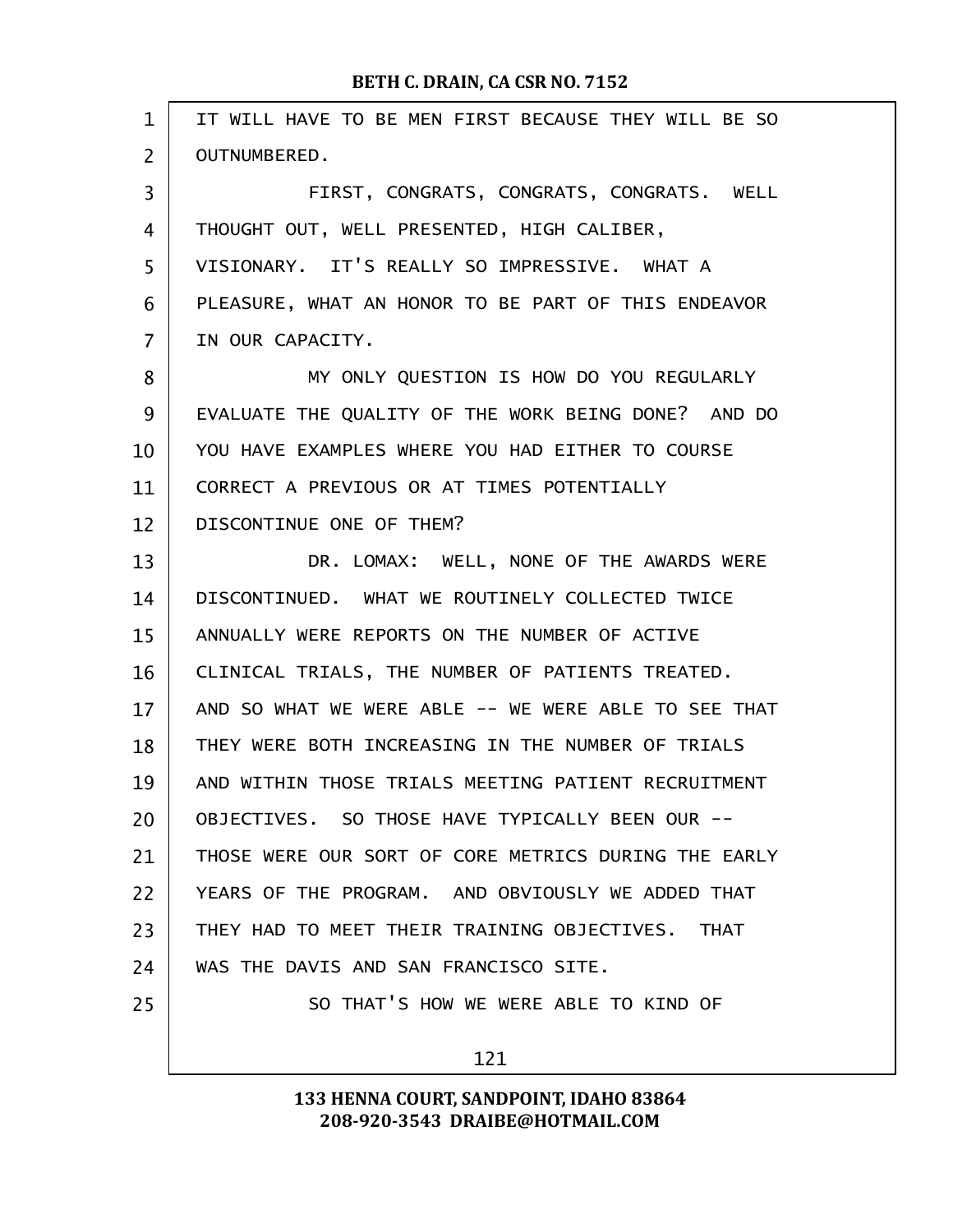| $\mathbf{1}$   | CHECK THOSE. AND THEN ALSO WITH THE DAVIS AND SAN    |
|----------------|------------------------------------------------------|
| $\overline{2}$ | FRANCISCO PROGRAMS, WHEN THEY STARTED, WE HAD MOVED  |
| 3              | OVER TO OUR MILESTONE-BASED AWARDS. AND SO THEY      |
| 4              | HAD -- THEIR MILESTONES WERE BASED ON INCREASING THE |
| 5              | NUMBER OF CLINICAL TRIALS IN A SORT OF SUSTAINED     |
| 6              | WAY. AND BOTH OF THOSE SITES GREATLY EXCEEDED THE    |
| 7              | NUMBER OF CLINICAL TRIALS THAT WERE SPECIFIED IN     |
| 8              | THEIR MILESTONES. SO THOSE --                        |
| 9              | DR. MILLAN: GEOFF, MAY I JUST ADD TO THAT            |
| 10             | IF YOU WERE WRAPPING UP?                             |
| 11             | DR. LOMAX: YES, PLEASE.                              |
| 12             | DR. MILLAN: SO IN ADDITION WE ACTUALLY               |
| 13             | MEASURED EFFICIENCIES SUCH AS TIME TO CONTRACTING,   |
| 14             | TIME TO SITE, TO THE CLINICAL TRIAL LAUNCH, THINGS   |
| 15             | LIKE THAT. AND ALSO WE WERE ABLE TO TRACK HOW OFTEN  |
| 16             | THE SITES WERE ABLE TO EXPAND THEIR ACTIVITIES       |
| 17             | BEYOND THEIR OWN SITE BECAUSE THEY HAD, AS GEOFF HAD |
| 18             | PRESENTED, SHARED IRB'S, ET CETERA. SO WHAT HAPPENS  |
| 19             | IS THERE IS AN AUTOMATIC PLACE IN TERMS OF           |
| 20             | ADDITIONAL CLINICAL TRIAL SITES AND FOLLOW-UP SITES. |
| 21             | SO THOSE ARE THE THINGS THAT GEOFF HAS BEEN          |
| 22             | FOLLOWING, OF COURSE, WITH THE NORMAL MANAGEMENT OF  |
| 23             | THE AWARDS. SO WE WILL BE CONTINUING TO DO THAT,     |
| 24             | BUT ALSO ADDING ADDITIONAL METRICS TO FORMALLY       |
| 25             | FOLLOW.                                              |
|                |                                                      |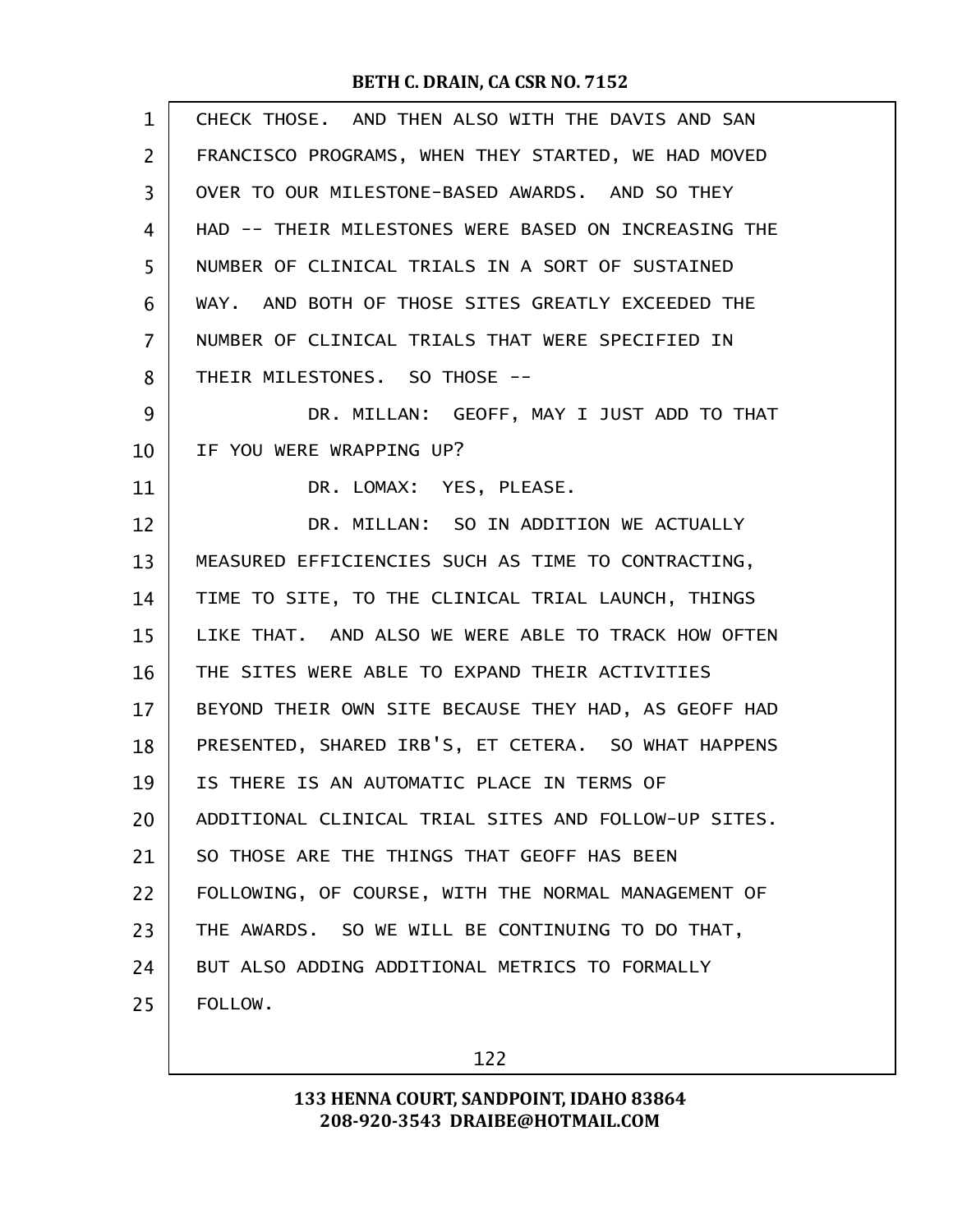| $\mathbf 1$    | THANK YOU, GEOFF. I REALLY WANTED TO                 |
|----------------|------------------------------------------------------|
| $\overline{2}$ | HIGHLIGHT ALL THE AMAZING THINGS YOU'VE BEEN DOING.  |
| 3              | IT'S DIFFICULT TO REMEMBER ALL OF THAT.              |
| 4              | DR. DULIEGE: VERY, VERY QUICK RESPONSE TO            |
| 5              | THAT IF YOU DON'T MIND. ALL WHAT YOU SAID IS         |
| 6              | IMPORTANT, BUT I'M SURE THAT AT SOME POINT SOMEONE   |
| $\overline{7}$ | IS CHECKING THE QUALITY, NOT JUST THE INTENSITY OR   |
| 8              | THE SPECTRUM, THE BREADTH BY MEASURING DEVIATIONS    |
| 9              | AND GCP TYPES OF QUALITIES. IT PROBABLY -- THIS MAY  |
| 10             | BE SOMETHING YOU HAVE DELEGATED TO THE CRO, BUT I'M  |
| 11             | SURE -- I ASSUME YOU KEEP TRACK OF THIS AND          |
| 12             | OVERSIGHT ON THAT, PURELY THE QUALITY OF WHEN        |
| 13             | PATIENTS ARE ENROLLED IN A TRIAL.                    |
| 14             | DR. MILLAN: DR. DULIEGE, THAT'S AN                   |
| 15             | EXCELLENT POINT. IN FACT, THOSE ARE INFORMALLY       |
| 16             | COLLECTED AND FOLLOWED AND TRACKED. BUT AS WE ARE    |
| 17             | DEVELOPING, DR. CREASEY HEADS THE THERAPEUTICS       |
| 18             | DEVELOPMENT PROGRAM, THIS WHOLE CONCEPT OF KNOWLEDGE |
| 19             | NETWORKS EVEN IN CLINICAL TRIAL RESEARCH IN TERMS OF |
| 20             | NOT JUST THE SCIENTIFIC DATA, BUT THOSE COMPONENTS   |
| 21             | ARE IN HER SIGHTS IN TERMS OF WHAT THE TEAM PLANS TO |
| 22             | DO. THANK YOU VERY MUCH.                             |
| 23             | DR. DULIEGE: MARIA, PLEASE CALL ME                   |
| 24             | ANNE-MARIE, NOT DR. DULIEGE. THAT MAKES ME           |
| 25             | UNCOMFORTABLE.                                       |
|                | 123                                                  |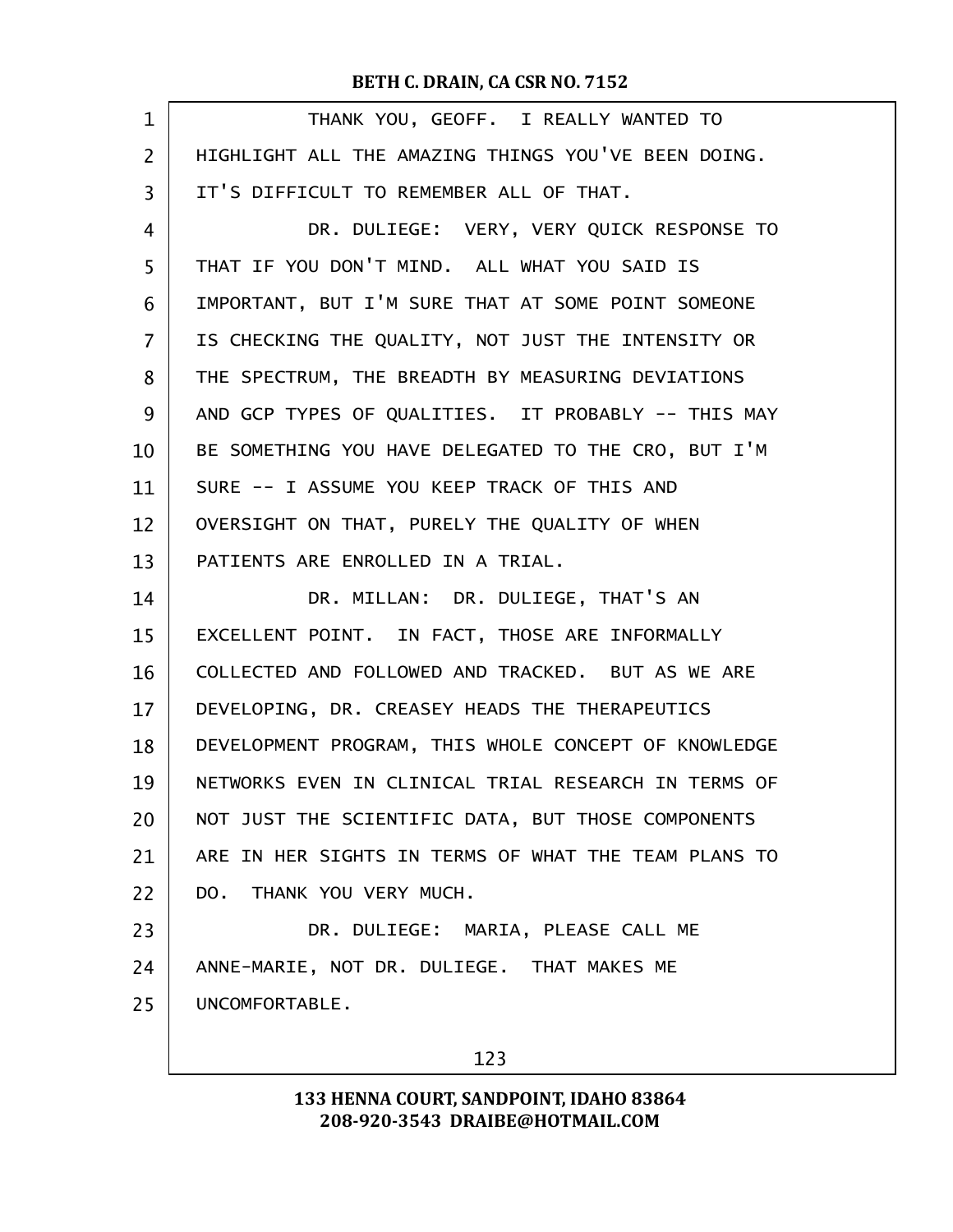| $\mathbf 1$    | CHAIRMAN THOMAS: THANK YOU. STEVE.                   |  |  |  |
|----------------|------------------------------------------------------|--|--|--|
| $\overline{2}$ | MR. JUELSGAARD: YES. I'D LIKE TO GO TO               |  |  |  |
| 3              | SLIDE 8 PLEASE, IF YOU WOULD, JUST FOR SOME          |  |  |  |
| 4              | CLARIFICATION. I'M SORRY. SLIDE 10. SO \$80          |  |  |  |
| 5              | MILLION BUDGET, \$8 MILLION MAXIMUM AWARD. SO I TAKE |  |  |  |
| 6              | IT WE'RE TALKING ABOUT A MAXIMUM OF TEN CENTERS; IS  |  |  |  |
| $\overline{7}$ | THAT RIGHT?                                          |  |  |  |
| 8              | DR. LOMAX: CORRECT.                                  |  |  |  |
| 9              | DR. JUELSGAARD: AND OF THOSE TEN CENTERS,            |  |  |  |
| 10             | THE FIVE EXISTING ONES THAT YOU SHOWED ON THE MAP OF |  |  |  |
| 11             | CALIFORNIA EARLIER ON IN THE PRESENTATION, ARE THEY  |  |  |  |
| 12             | ELIGIBLE FOR AN UP TO \$8 MILLION AWARD FOR FIVE     |  |  |  |
| 13             | YEARS AS WELL?                                       |  |  |  |
| 14             | DR. LOMAX: BASED ON THE CURRENT CONCEPT              |  |  |  |
| 15             | PROPOSAL, YES. AND THERE ARE ACTUALLY SIX MEDICAL    |  |  |  |
| 16             | CENTERS WITHIN FIVE AWARDS. SO THE UCLA/UC IRVINE    |  |  |  |
| 17             | ARE A COMBINED AWARD. SO IT'S A LITTLE BIT NUANCED   |  |  |  |
| 18             | THERE.                                               |  |  |  |
| 19             | MR. JUELSGAARD: SO ASSUMING THAT THEY ALL            |  |  |  |
| 20             | APPLY, ASSUMING THEY'RE ALL AWARDED UP TO 8 MILLION, |  |  |  |
| 21             | WHICH WOULD SEEM A REASONABLE ASSUMPTION, WE'RE      |  |  |  |
| 22             | LOOKING AT THE POTENTIAL OF UP TO FIVE NEW CENTERS   |  |  |  |
| 23             | NOW. WOULD THAT BE A CLEAR INFERENCE?                |  |  |  |
| 24             | DR. LOMAX: YES.                                      |  |  |  |
| 25             | MR. JUELSGAARD: THANK YOU.                           |  |  |  |
|                | 124                                                  |  |  |  |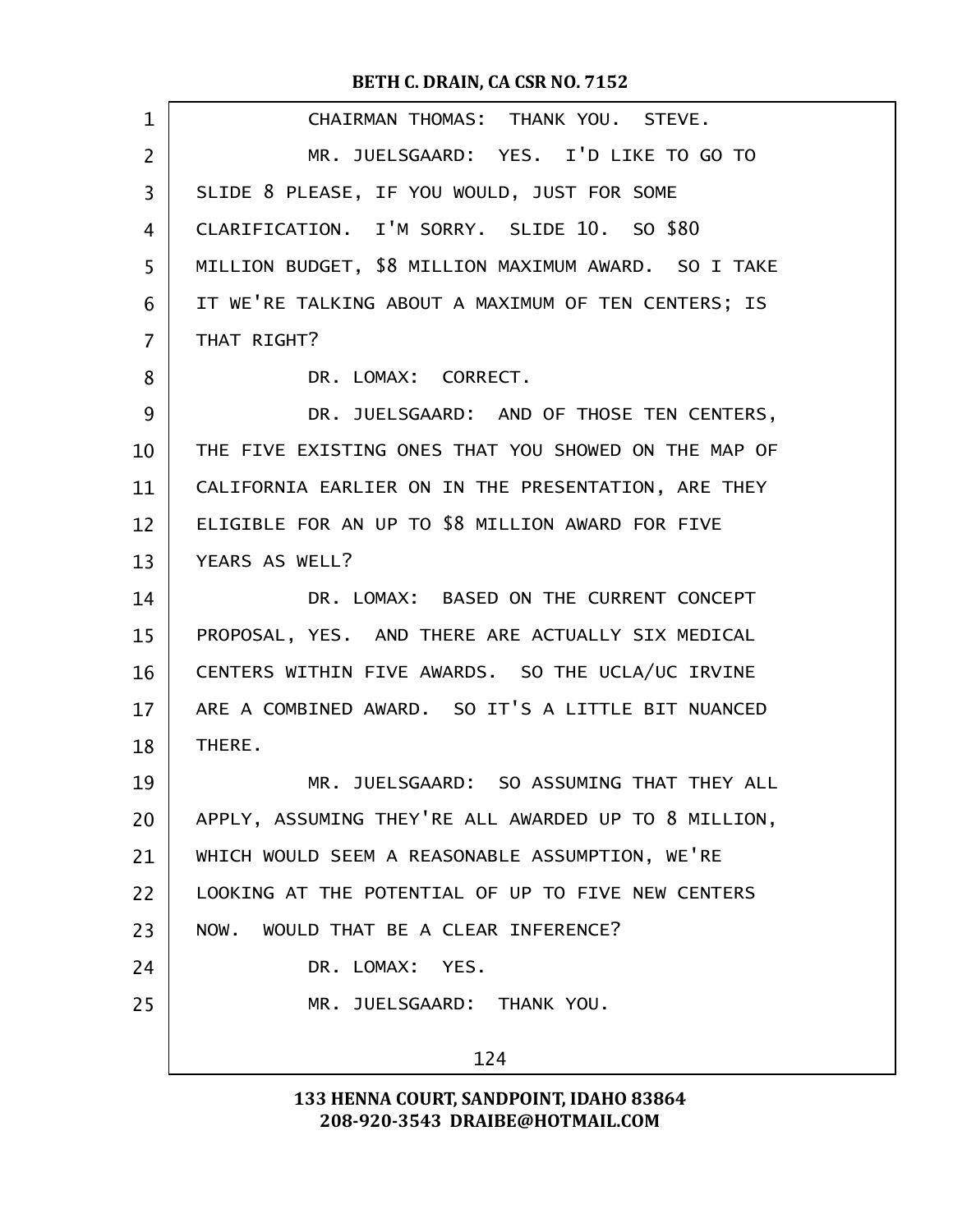| $\mathbf 1$ | CHAIRMAN THOMAS: FRED, THEN HAIFA.                  |
|-------------|-----------------------------------------------------|
| 2           | DR. FISHER: SO THANKS FOR THIS. I'M                 |
| 3           | WONDERING HOW THIS PROGRAM FITS INTO THE LARGER     |
| 4           | ECOSYSTEM OF CENTERS THAT RUN CLINICAL TRIALS. FOR  |
| 5           | EXAMPLE, IN ALS THERE ARE EIGHT CERTIFIED TREATMENT |
| 6           | CENTERS OF EXCELLENCE, WHICH IS WHERE ALL CLINICAL  |
| 7           | TRIALS FOR ALS GO. AND A FEW OF THEM ARE AMONG      |
| 8           | THOSE THAT ARE ALREADY PART OF THIS PROGRAM. AND SO |
| 9           | I THINK IT WOULD BE HELPFUL ON SOME LEVEL TO        |
| 10          | UNDERSTAND SORT OF THE INTERSECTION, THAT THESE     |
| 11          | CLINICS DON'T ACTUALLY OPERATE IN SILOS. CERTAINLY  |
| 12          | THE PATIENT COMMUNITY DOES NOT EXIST IN A STEM CELL |
| 13          | SILO VERSUS A SMALL MOLECULE SILO.                  |
| 14          | AND SO WHEN WE ARE THINKING ABOUT THIS,             |
| 15          | I'M HOPING THAT WE ARE THINKING ABOUT HOW THIS FITS |
| 16          | INTO, HOW THIS LEVERAGES THE EXISTING CLINICAL      |
| 17          | RESEARCH SITES FOR VARIOUS DISEASES. I'M THE ALS    |
| 18          | AND MS ADVOCATE. AND ALS IS CERTAINLY THE SPHERE    |
| 19          | I'M MOST FAMILIAR WITH. WE FUND EIGHT OF THOSE      |
| 20          | CERTIFIED CENTERS. CALIFORNIA HAS MORE OF THOSE,    |
| 21          | PROBABLY TWICE AS MANY AS ANY OTHER STATE. SO WHEN  |
| 22          | WE ARE LOOKING AT THIS PROGRAM, IT WOULD BE REALLY  |
| 23          | HELPFUL TO THINK ABOUT HOW IT FITS INTO THESE SITES |
| 24          | BECAUSE THEY'RE DOING MORE THAN JUST STEM CELL      |
| 25          | RESEARCH. AND IF WE ARE TALKING ABOUT LEVERAGING    |
|             |                                                     |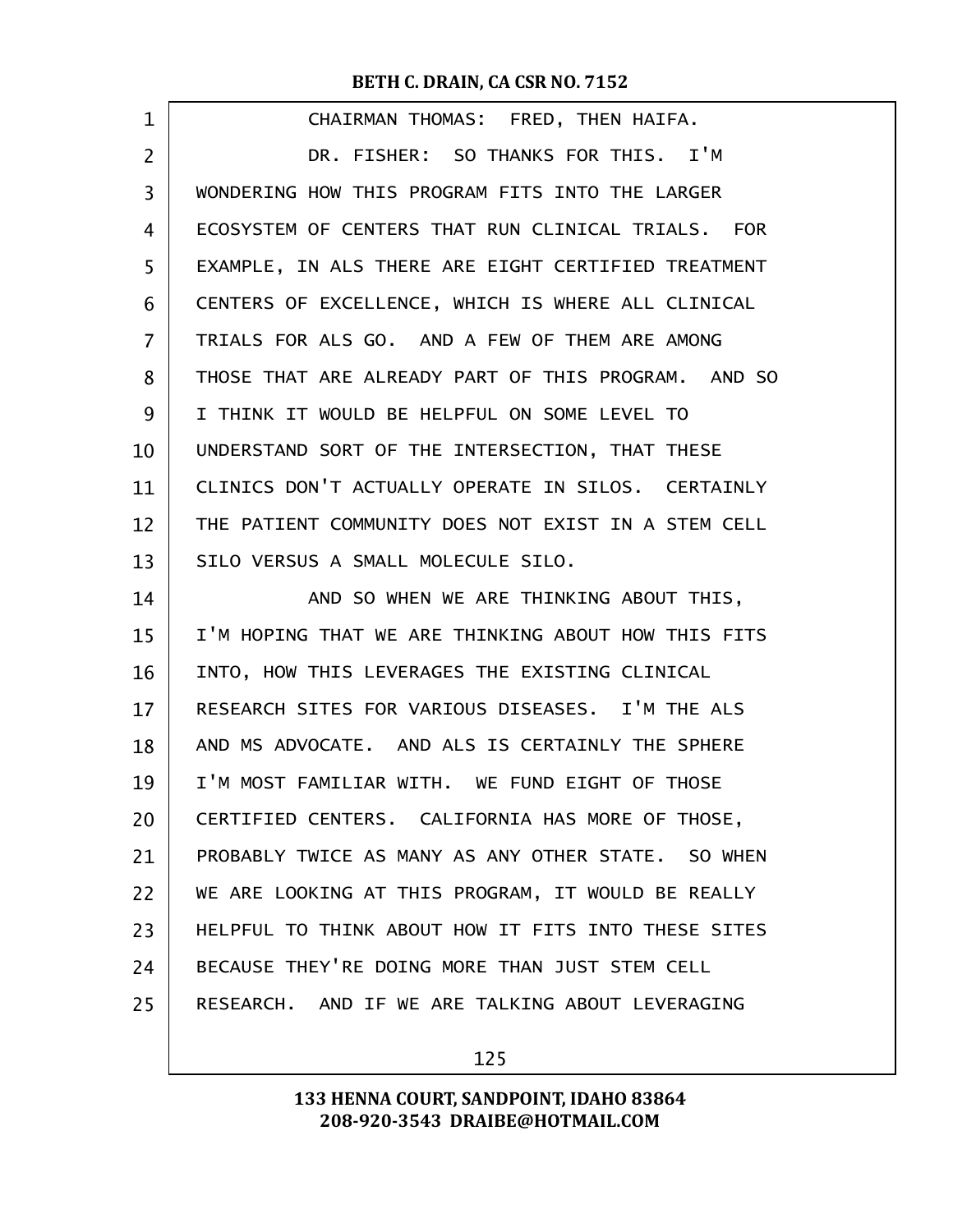| $\mathbf{1}$   | THE PHILANTHROPIC DOLLARS OR OTHER FUNDING THAT GOES |  |  |  |
|----------------|------------------------------------------------------|--|--|--|
| $\overline{2}$ | INTO SUPPORTING THESE CLINICS RATHER THAN FOR        |  |  |  |
| 3              | SPECIFIC APPROACHES LIKE THIS IS, AS OPPOSED TO      |  |  |  |
| 4              | SPECIFIC DISEASES LIKE OURS ARE, JUST KIND OF HOW    |  |  |  |
| 5              | THAT WHOLE THING FITS TOGETHER OR AT LEAST HAVE A    |  |  |  |
| 6              | SENSITIVITY AND VISION AROUND HOW ALL THOSE PIECES   |  |  |  |
| 7              | FIT TOGETHER IN A WAY WHERE THE ASSETS ARE           |  |  |  |
| 8              | LEVERAGED.                                           |  |  |  |
| 9              | DR. MILLAN: GEOFF, YOU WANT ME TO TAKE               |  |  |  |
| 10             | THIS?                                                |  |  |  |
| 11             | DR. LOMAX: SURE. GO AHEAD.                           |  |  |  |
| 12             | DR. MILLAN: AND THEN YOU CAN ADD. SO                 |  |  |  |
| 13             | THAT IS ABSOLUTELY THE CASE. SO THIS PROGRAM HAS     |  |  |  |
| 14             | BEEN IN PLACE NOW FOR SIX YEARS. RIGHT, GEOFF?       |  |  |  |
| 15             | WHAT HAS HAPPENED IS IT'S LEVERAGED OTHER PROGRAMS   |  |  |  |
| 16             | SUCH AS THE CTSA AS WELL AS COMPREHENSIVE CANCER     |  |  |  |
| 17             | CENTERS OF EXCELLENCE. WHAT HAPPENS IS THOSE ARE     |  |  |  |
| 18             | ALL KIND OF EMBEDDED AND IT LEVERAGES ALL OF THOSE   |  |  |  |
| 19             | ASSETS. IT COULD BE ACTUALLY THAT SOME OF THE        |  |  |  |
| 20             | TRIALS THAT YOU'VE DESCRIBED ARE ALSO ALREADY        |  |  |  |
| 21             | INTERCONNECTED VIA THOSE NETWORKS.                   |  |  |  |
| 22             | AND ANOTHER EXAMPLE IS OUR CURE SICKLE               |  |  |  |
| 23             | INITIATIVE WITH THE NHLBI THAT IS AN NIH/CIRM        |  |  |  |
| 24             | PARTNERSHIP, BUT IT'S USING THE ALPHA CLINIC SITE.   |  |  |  |
| 25             | SO IT ALLOWS FOR THIS MULTIPLEX PARTNERSHIP. AND SO  |  |  |  |
|                |                                                      |  |  |  |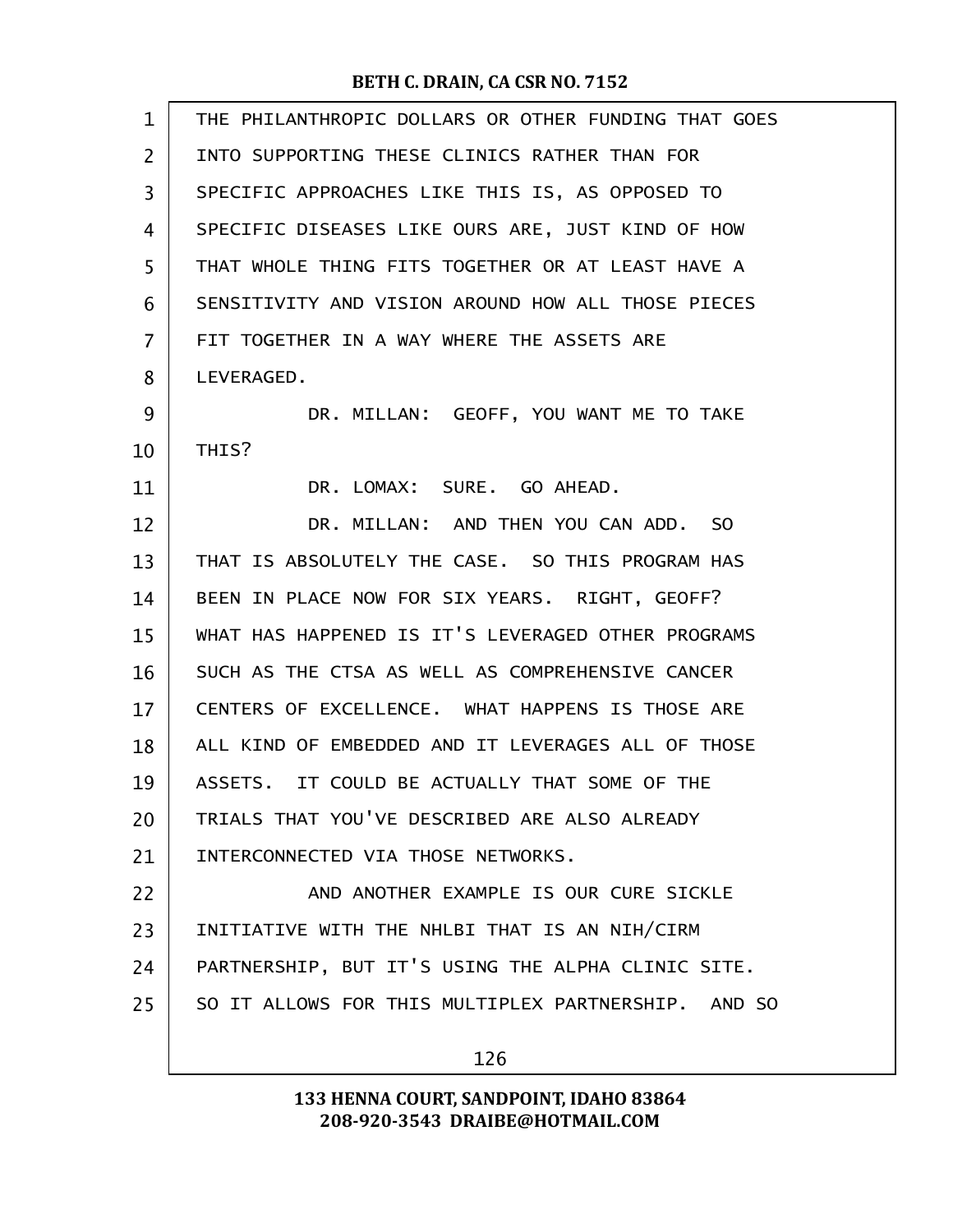| $\mathbf{1}$   | IT IS NOT AT ALL RESTRICTIVE; AND, IN FACT, IT       |
|----------------|------------------------------------------------------|
| $\overline{2}$ | AUGMENTS THE OTHER EFFORTS GOING INTO -- JOINT       |
| 3              | EFFORT AND COLLABORATIVE EFFORTS.                    |
| 4              | BUT I THINK WHAT WE COULD DO TO YOUR POINT           |
| 5              | IS MAYBE TAKE A LOOK AT HOW -- TAKE SOME BASE CASES  |
| 6              | AND EXAMINE HOW THESE PARTICULAR EFFORTS INTERTWINE  |
| $\overline{7}$ | AND WHAT THAT LOOKS LIKE IN TERMS OF ACTIVITY FLOW   |
| 8              | AND ALL THAT. AND THAT WILL BE SOMETHING THAT WE'LL  |
| 9              | REPORT BACK ON THESE PROGRAMS. SO THANK YOU.         |
| 10             | GEOFF, I DIDN'T WANT TO INTERRUPT, BUT I             |
| 11             | WANTED TO MAKE THAT POINT.                           |
| 12             | DR. LOMAX: THANK YOU FOR ADDING THAT.                |
| 13             | THANK YOU FOR THAT QUESTION. REALLY MY WAY OF        |
| 14             | LOOKING AT THIS IS TO THE EXTENT THAT CELL AND GENE  |
| 15             | THERAPY OPPORTUNITIES EMERGE WITHIN THOSE DISEASE    |
| 16             | AREAS, THIS IS KIND OF THE A TEAM, A RAPID RESPONSE  |
| 17             | TEAM. SO IN THE CONTEXT OF ALS SPECIFICALLY, I       |
| 18             | ALLUDED TO THIS IN MY PRESENTATION, THE NETWORK DID  |
| 19             | SUPPORT THE BRAINSTORM TRIAL. IT WAS A PRETTY        |
| 20             | UNIQUE COLLABORATION, LEVERAGING THE ALS CLINIC AT   |
| 21             | UC IRVINE AND THE MANUFACTURING FACILITY AT CITY OF  |
| 22             | HOPE. SO IN THE CONTEXT OF ALS SPECIFICALLY,         |
| 23             | BECAUSE OF THE NATURE OF THAT AWARD, THE ALPHA       |
| 24             | CLINICS NETWORK WAS EXTREMELY WELL POSITIONED TO RUN |
| 25             | QUICKLY AND EFFICIENTLY. AND THAT'S IN FACT WHAT     |
|                |                                                      |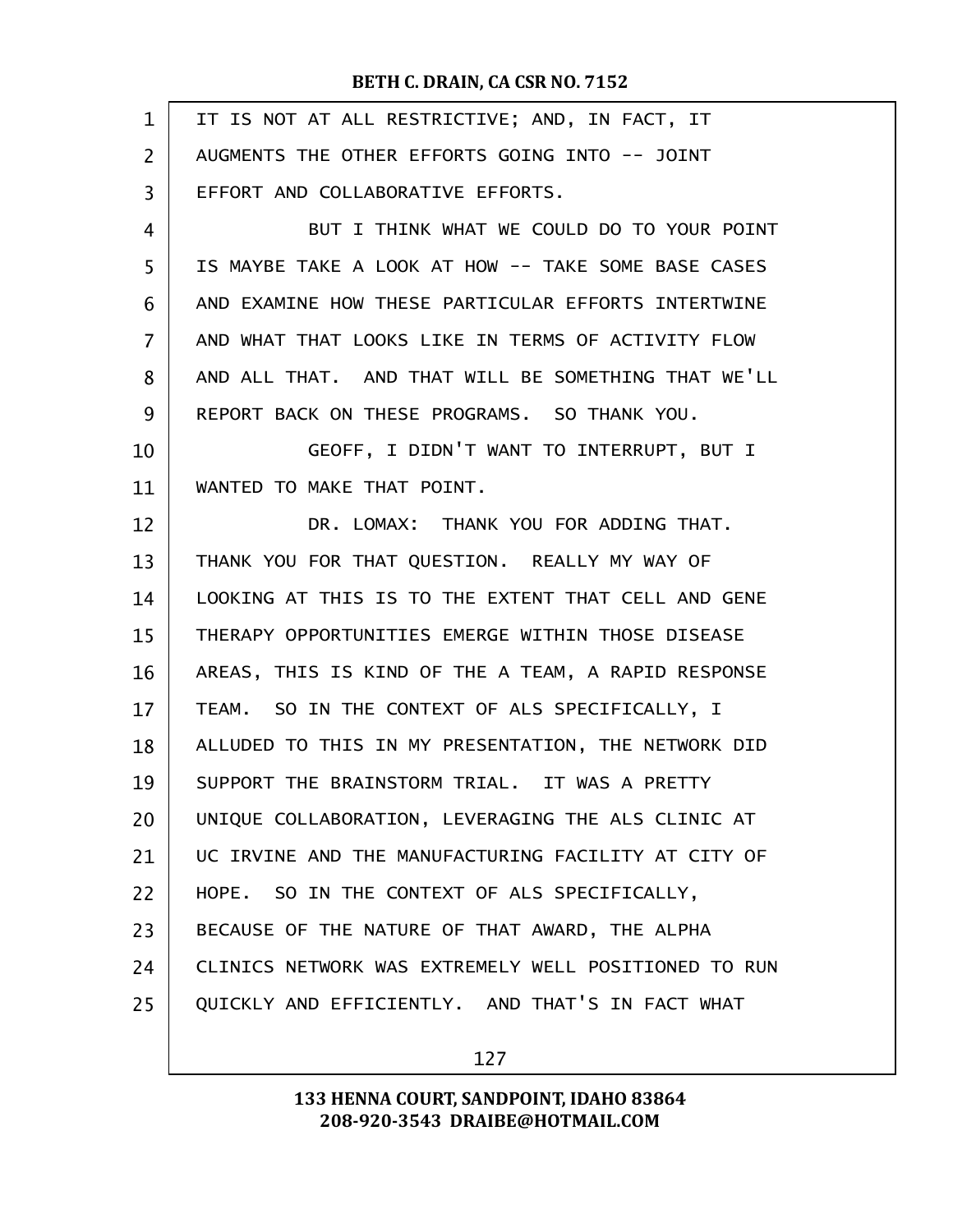| $\mathbf{1}$ | HAPPENED. AND THAT PARTNERSHIPS EMERGED IN THE       |
|--------------|------------------------------------------------------|
| 2            | CONTEXT OF THAT TRIAL SPECIFICALLY IN ALS.           |
| 3            | I THINK THAT'S ONE EXAMPLE OF HOW IT'S               |
| 4            | BEEN ABLE TO QUICKLY LEVERAGE EXISTING ASSETS.       |
| 5            | DR. FISHER: I'D ALSO JUST POINT OUT THAT             |
| 6            | CEDARS-SINAI THAT HAS RECEIVED CIRM FUNDING FOR      |
| 7            | THEIR STEM CELL PROGRAM WAS ALSO A BRAINSTORM SITE,  |
| 8            | AS I THINK WAS CPMC IN SAN FRANCISCO. SO HOW WE DO   |
| 9            | THIS IN A LESS FRAGMENTED WAY WHERE WE ARE GETTING   |
| 10           | THE RESOURCES TO THE FOLKS THAT ARE ACTUALLY DOING   |
| 11           | THE WORK, I HOPE WE SEE THAT AS WE GO FORWARD.       |
| 12           | CHAIRMAN THOMAS: THANK YOU. HAIFA.                   |
| 13           | DR. ABDULHAQ: THANK YOU, GEOFF, FOR A                |
| 14           | GREAT PRESENTATION. DO WE HAVE DATA ON THE           |
| 15           | PRESENTATIONS, PUBLICATIONS, AND IND'S PROBABLY THAT |
| 16           | CAME OUT OF ALPHA CLINICS?                           |
| 17           | DR. LOMAX: THOSE ARE IN PROGRESS REPORTS.            |
| 18           | IT WOULD TAKE A BIT -- I'VE NOT BEEN ABLE TO SORT OF |
| 19           | SIFT THEM INTO A TABULAR FORM. I APOLOGIZE FOR       |
| 20           | THAT. BUT WE DO HAVE THOSE REPORTS. THE              |
| 21           | PUBLICATIONS ARE VERY IMPRESSIVE, AND WE COULD COME  |
| 22           | BACK WITH MORE INFORMATION ON THAT, BUT I DON'T HAVE |
| 23           | IT AT MY FINGERTIPS.                                 |
| 24           | DR. ABDULHAQ: THANK YOU.                             |
| 25           | CHAIRMAN THOMAS: ANY OTHER COMMENTS FROM             |
|              | 128                                                  |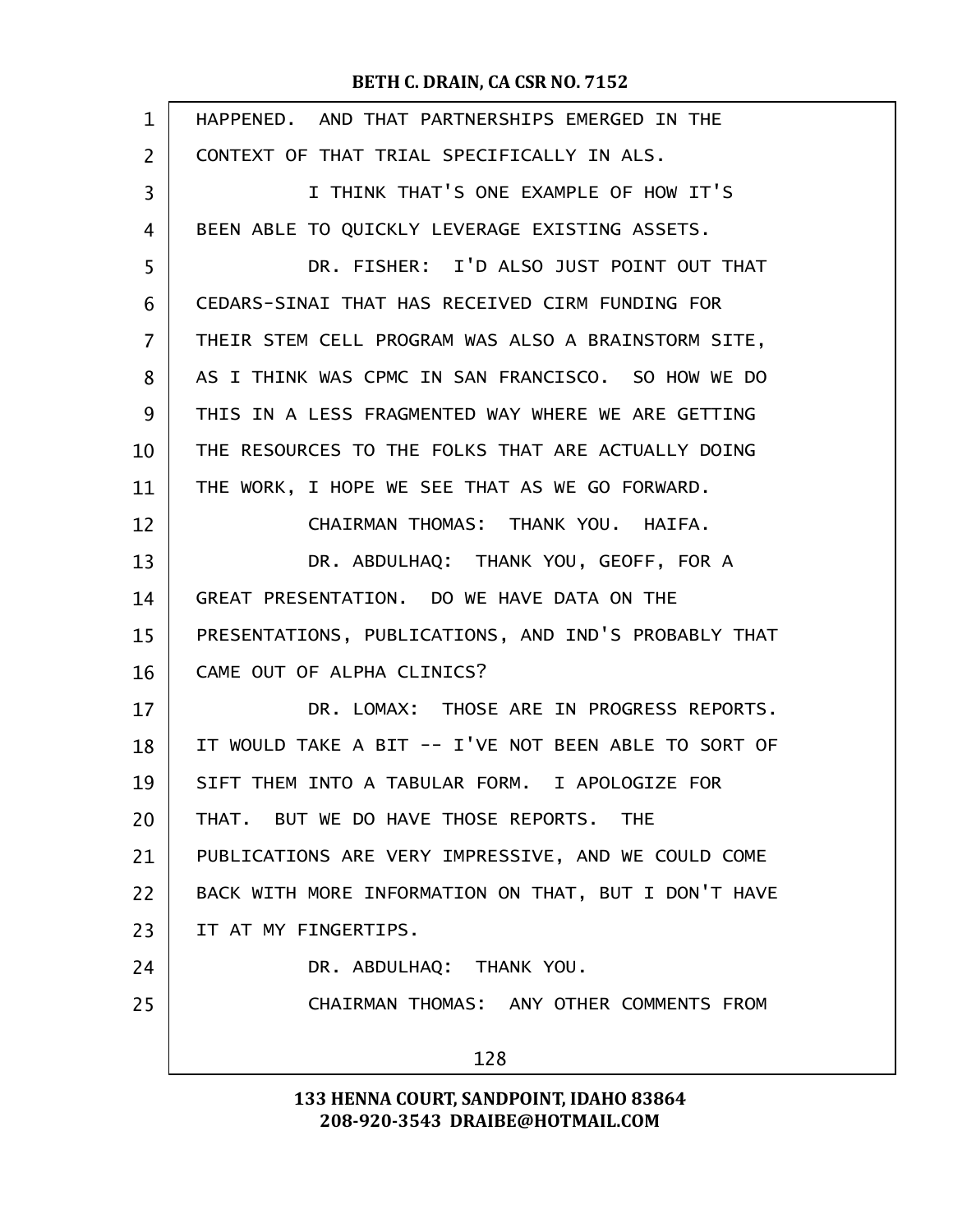| $\mathbf{1}$   | MEMBERS OF THE BOARD?                                |  |  |
|----------------|------------------------------------------------------|--|--|
| $\overline{2}$ | I WOULD LIKE TO MAKE AN EXTREMELY MINOR              |  |  |
| 3              | FRIENDLY AMENDMENT TO THE MOTION, WHICH, INSTEAD OF  |  |  |
| 4              | GOING STRAIGHT TO APPROVING THE BUDGET, THE MOTION   |  |  |
| 5              | SHOULD BE TO APPROVE THE CONCEPT PROPOSAL WHICH      |  |  |
| 6              | INCLUDES THE BUDGET. ARE THE MOVER AND SECOND, ARE   |  |  |
| $\overline{7}$ | YOU AMENABLE TO THAT VERY MINOR FRIENDLY AMENDMENT?  |  |  |
| 8              | ANNE-MARIE, I THINK YOU WERE THE MOVER, AS I RECALL. |  |  |
| 9              | MS. BONNEVILLE: DAVID AND ANNE-MARIE.                |  |  |
| 10             | DR. DULIEGE: YES, OF COURSE.                         |  |  |
| 11             | DR. HIGGINS: FINE WITH ME. YES,                      |  |  |
| 12             | DEFINITELY.                                          |  |  |
| 13             | CHAIRMAN THOMAS: THANK YOU. COMMENTS                 |  |  |
| 14             | FROM MEMBERS OF THE PUBLIC? HEARING NONE, MARIA,     |  |  |
| 15             | WILL YOU PLEASE CALL THE ROLL.                       |  |  |
| 16             | MS. BONNEVILLE: GIVE ME ONE SECOND TO                |  |  |
| 17             | BRING UP THE ROLL CALL.                              |  |  |
| 18             | HAIFA ABDULHAQ.                                      |  |  |
| 19             | DR. ABDULHAQ: YES.                                   |  |  |
| 20             | MS. BONNEVILLE: DAN BERNAL.                          |  |  |
| 21             | MR. BERNAL: AYE.                                     |  |  |
| 22             | MS. BONNEVILLE: GEORGE BLUMENTHAL.                   |  |  |
| 23             | DR. BLUMENTHAL: YES.                                 |  |  |
| 24             | MS. BONNEVILLE: LINDA BOXER. LEONDRA                 |  |  |
| 25             | CLARK-HARVEY.                                        |  |  |
|                | 129                                                  |  |  |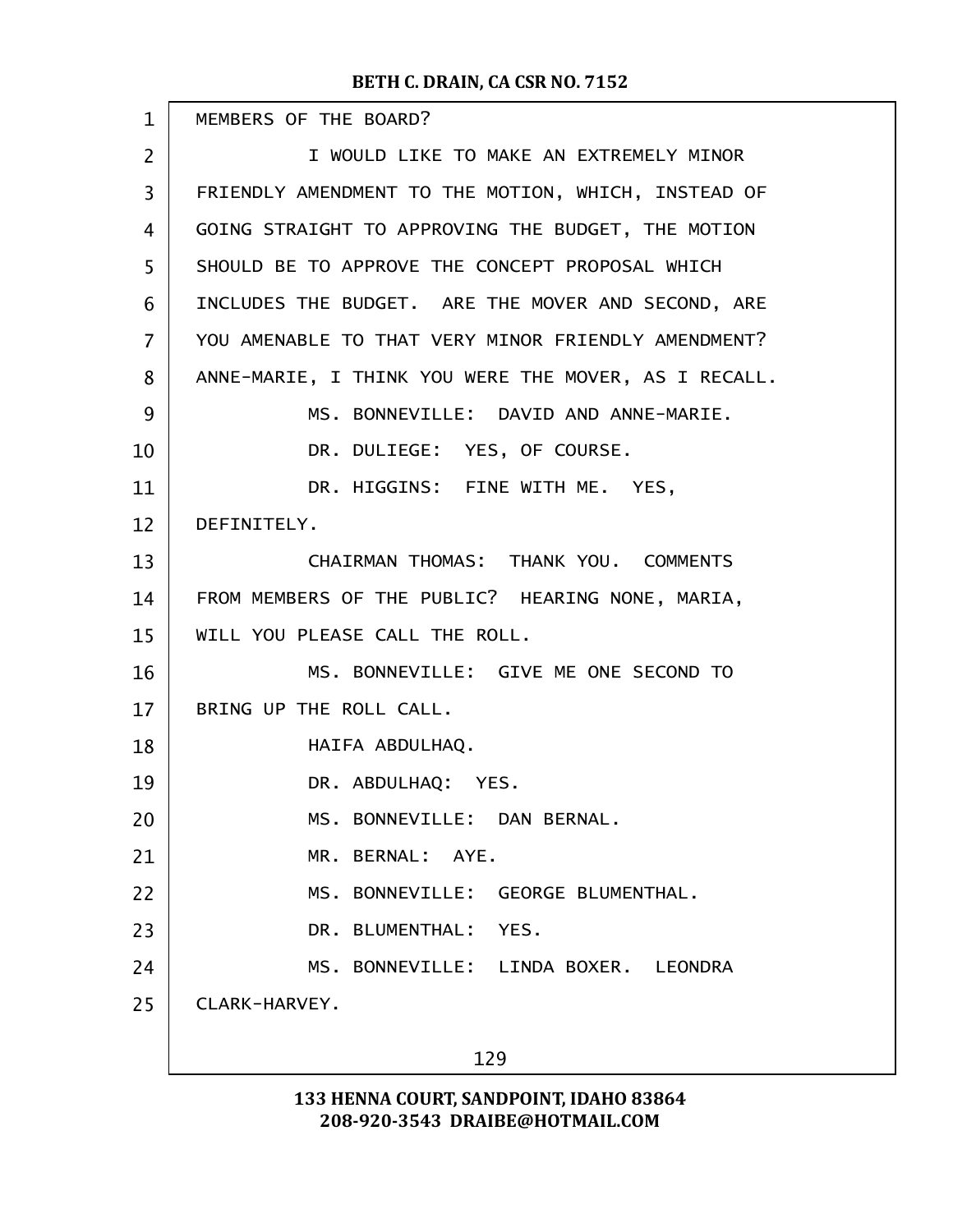| $\mathbf 1$    |         | DR. CLARK-HARVEY: YES.                |
|----------------|---------|---------------------------------------|
| $\overline{2}$ |         | MS. BONNEVILLE: ANNE-MARIE DULIEGE.   |
| 3              |         | DR. DULIEGE: YES.                     |
| 4              |         | MS. BONNEVILLE: YSABEL DURON.         |
| 5              |         | MS. DURON: YES.                       |
| 6              |         | MS. BONNEVILLE: MARK FISCHER-COLBRIE. |
| $\overline{7}$ |         | DR. FISCHER-COLBRIE: YES.             |
| 8              |         | MS. BONNEVILLE: FRED FISHER.          |
| 9              |         | DR. FISHER: YES.                      |
| 10             |         | MS. BONNEVILLE: ELENA FLOWERS. JUDY   |
| 11             | GASSON. |                                       |
| 12             |         | DR. GASSON: YES.                      |
| 13             |         | MS. BONNEVILLE: LARRY GOLDSTEIN.      |
| 14             |         | DR. GOLDSTEIN: YES.                   |
| 15             |         | MS. BONNEVILLE: DAVID HIGGINS.        |
| 16             |         | DR. HIGGINS: YES.                     |
| 17             |         | MS. BONNEVILLE: STEPHEN JUELSGAARD.   |
| 18             |         | MR. JUELSGAARD: YES.                  |
| 19             |         | MS. BONNEVILLE: JAMES KOVACH.         |
| 20             |         | DR. KOVACH: YES.                      |
| 21             |         | MS. BONNEVILLE: RICH LAJARA.          |
| 22             |         | MR. LAJARA: YES.                      |
| 23             |         | MS. BONNEVILLE: PAT LEVITT.           |
| 24             |         | DR. LEVITT: YES.                      |
| 25             |         | MS. BONNEVILLE: DAVID LO.             |
|                |         | 130                                   |
|                |         |                                       |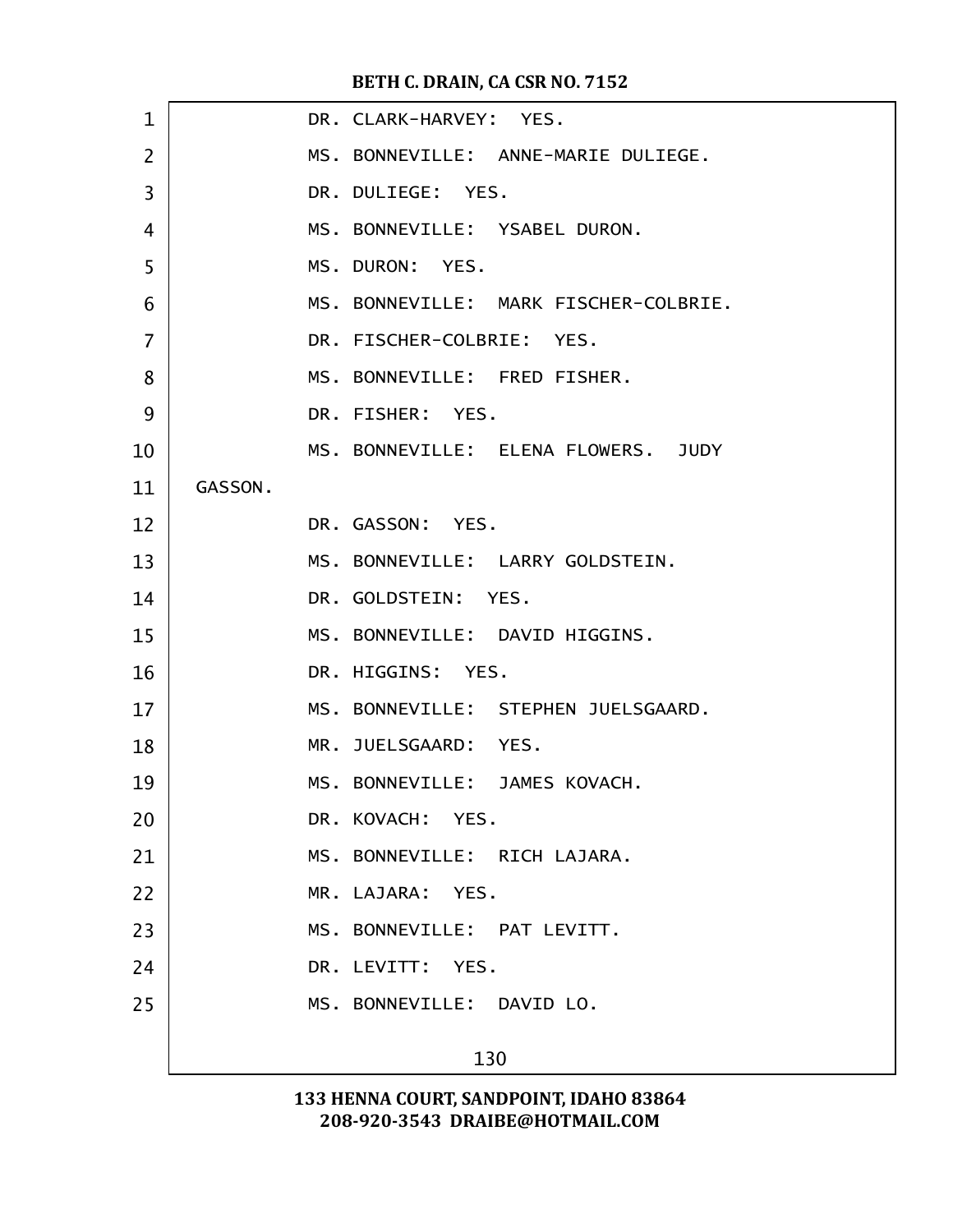| $\mathbf{1}$   | DR. LO: YES.                          |
|----------------|---------------------------------------|
| $\overline{2}$ | MS. BONNEVILLE: LINDA MALKAS.         |
| 3              | DR. MALKAS: YES.                      |
| 4              | MS. BONNEVILLE: DAVE MARTIN. SHLOMO   |
| 5              | MELMED.                               |
| 6              | DR. MELMED: YES.                      |
| 7              | MS. BONNEVILLE: CHRISTINE MIASKOWSKI. |
| 8              | LAUREN MILLER-ROGEN.                  |
| 9              | MS. MILLER-ROGEN: YES.                |
| 10             | MS. BONNEVILLE: ADRIANA PADILLA.      |
| 11             | DR. PADILLA: YES.                     |
| 12             | MS. BONNEVILLE: JOE PANETTA.          |
| 13             | MR. PANETTA: YES.                     |
| 14             | MS. BONNEVILLE: AL ROWLETT. MICHAEL   |
| 15             | STAMOS.                               |
| 16             | DR. STAMOS: YES.                      |
| 17             | MS. BONNEVILLE: JONATHAN THOMAS.      |
| 18             | CHAIRMAN THOMAS: YES.                 |
| 19             | MS. BONNEVILLE: ART TORRES.           |
| 20             | MR. TORRES: AYE.                      |
| 21             | MS. BONNEVILLE: KRISTINA VUORI.       |
| 22             | DR. VUORI: YES.                       |
| 23             | MS. BONNEVILLE: KAROL WATSON.         |
| 24             | DR. WATSON: YES.                      |
| 25             | MS. BONNEVILLE: KEITH YAMAMOTO.       |
|                | 131                                   |
|                |                                       |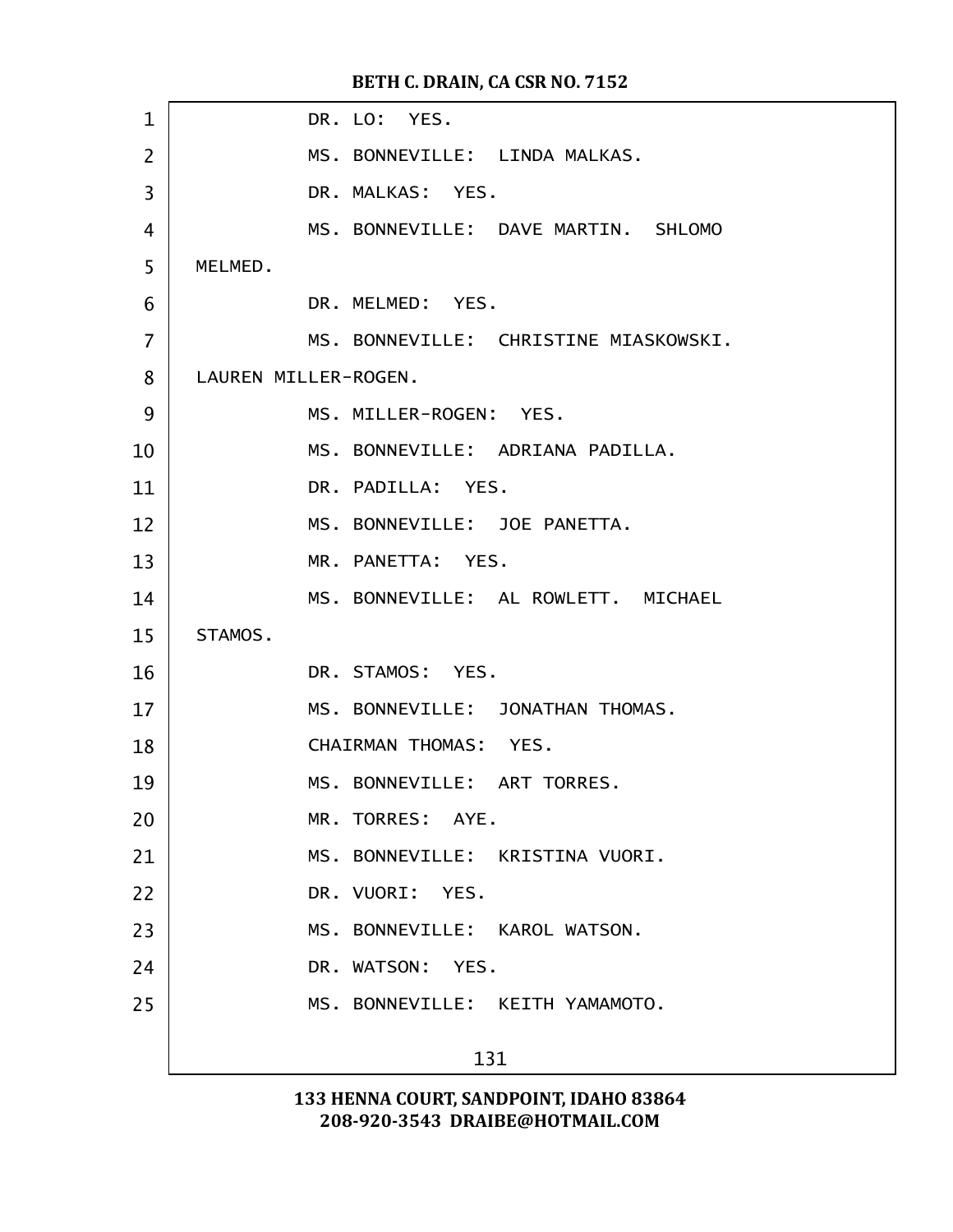| $\mathbf 1$    | DR. YAMAMOTO: YES.                                   |  |  |  |
|----------------|------------------------------------------------------|--|--|--|
| 2              | MS. BONNEVILLE: THANK YOU. THE MOTION                |  |  |  |
| 3              | CARRIES.                                             |  |  |  |
| 4              | CHAIRMAN THOMAS: THANK YOU. AND THANK                |  |  |  |
| 5              | YOU, GEOFF AND TEAM, FOR EXCELLENT WORK. THIS IS A   |  |  |  |
| 6              | FANTASTIC PROGRAM THAT WILL ONLY GET BETTER WITH THE |  |  |  |
| $\overline{7}$ | ADDITION OF MORE PARTICIPANTS. SO THANK YOU.         |  |  |  |
| 8              | MEMBERS OF THE BOARD, WE HAVE A FEW ITEMS            |  |  |  |
| 9              | LEFT. NONE OF THESE ARE LOOKING TO BE VERY           |  |  |  |
| 10             | TIME-CONSUMING. I DON'T THINK WE NEED A BREAK FOR    |  |  |  |
| 11             | LUNCH. IS EVERYBODY COMFORTABLE WITH JUST SORT OF    |  |  |  |
| 12             | PROCEEDING APACE HERE AND WORKING THROUGH THE        |  |  |  |
| 13             | REMAINING ITEMS? ANYBODY HAVE AN ISSUE WITH THAT,    |  |  |  |
| 14             | LET ME PUT IT THAT WAY? HEARING NONE, LET ME ASK     |  |  |  |
| 15             | BETH. BETH, DO YOU NEED A BREAK OR ARE YOU GOOD TO   |  |  |  |
| 16             | GO HERE?                                             |  |  |  |
| 17             | THE REPORTER: I'M GOOD, MR. CHAIRMAN.                |  |  |  |
| 18             | THANK YOU.                                           |  |  |  |
| 19             | CHAIRMAN THOMAS: OKAY. VERY GOOD. WE'LL              |  |  |  |
| 20             | PROCEED ALONG THEN.                                  |  |  |  |
| 21             | ITEM 10, CONSIDERATION OF CONFLICT OF                |  |  |  |
| 22             | INTEREST POLICY FOR THE SCIENTIFIC ADVISORY PANELS.  |  |  |  |
| 23             | KEVIN.                                               |  |  |  |
| 24             | MR. MARKS: THANK YOU, MR. CHAIRMAN. THIS             |  |  |  |
| 25             | SHOULD BE A QUICK ITEM.                              |  |  |  |
|                | 132                                                  |  |  |  |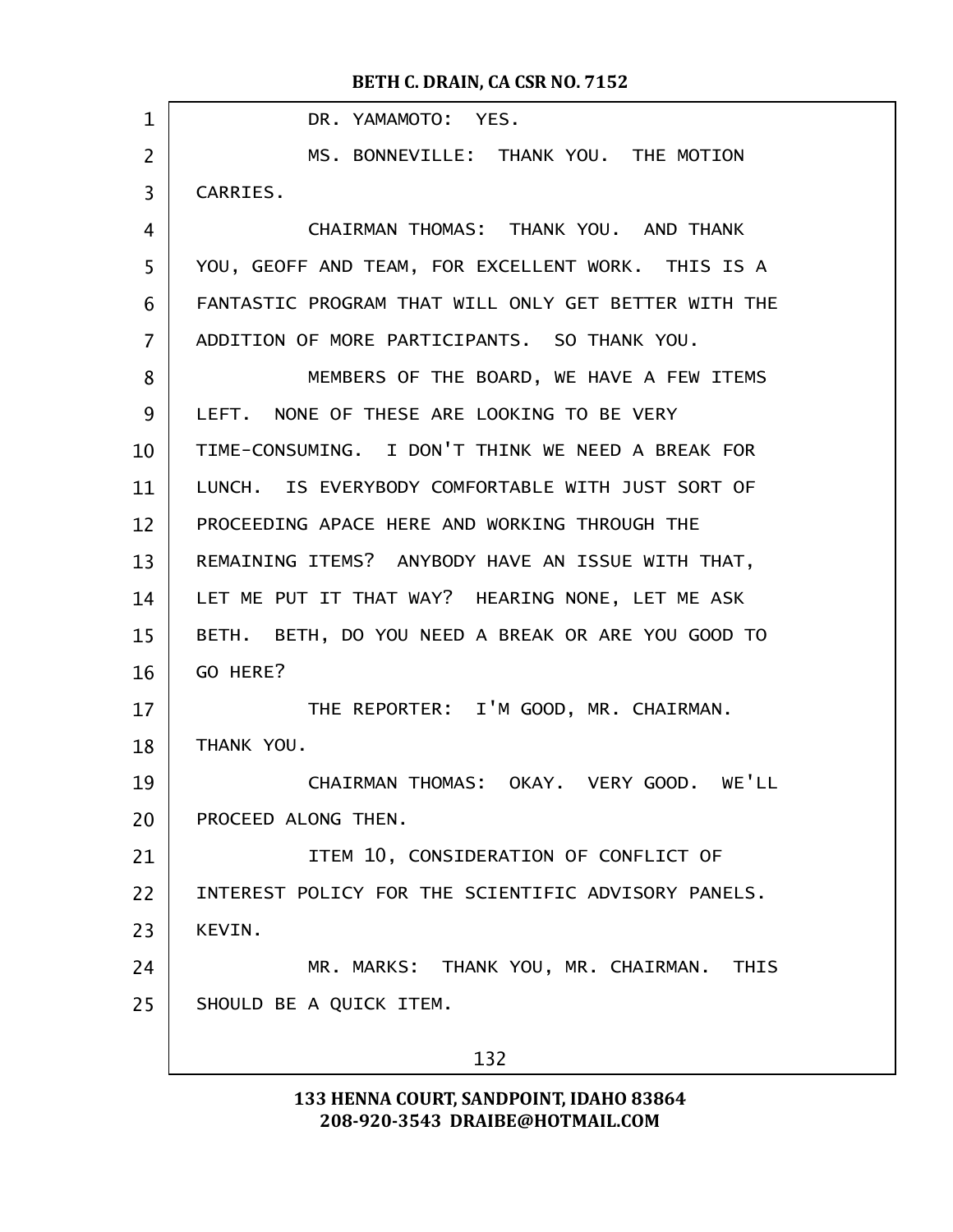| $\mathbf{1}$   | AS THE BOARD IS AWARE, PROPOSITION 14                |
|----------------|------------------------------------------------------|
| $\overline{2}$ | AUTHORIZES THE CHAIR AND PRESIDENT TO ESTABLISH      |
| 3              | ADVISORY TASK FORCES TO PROVIDE EXPERT GUIDANCE      |
| 4              | REGARDING SPECIFIC ISSUES WITHIN CIRM'S              |
| 5              | JURISDICTION. FOR THE PURPOSES OF CONFLICT OF        |
| 6              | INTEREST RULES, ADVISORY TASK FORCES ARE TO BE       |
| 7              | TREATED LIKE WORKING GROUPS. AND ACCORDINGLY, THE    |
| 8              | BOARD IS REQUIRED TO ADOPT CONFLICT OF INTEREST      |
| 9              | RULES TO GOVERN THESE TASK FORCES.                   |
| 10             | ON JANUARY 21ST THE BOARD ADOPTED AN                 |
| 11             | INTERIM CONFLICT OF INTEREST POLICY FOR THE MEMBERS  |
| 12             | OF THE ADVISORY TASK FORCE. THAT INTERIM REGULATION  |
| 13             | HAS BEEN IN PLACE FOR QUITE SOME TIME. IN APRIL OF   |
| 14             | 2021, WE BEGAN THE FIRST OFFICIAL RULEMAKING PROCESS |
| 15             | BY SUBMITTING THE NOTICE TO THE OFFICE OF            |
| 16             | ADMINISTRATIVE LAW. AT THAT POINT CIRM RECEIVED NO   |
| 17             | PUBLIC COMMENTS DURING THE COMMENT PERIOD. UPON      |
| 18             | FURTHER REVIEW OF THE DRAFT REGULATION, WE NOTICED   |
| 19             | IT NEEDED A SLIGHT MODIFICATION TO ENSURE THAT IT    |
| 20             | WAS CLEAR THAT ADVISORY TASK FORCES ARE AUTHORIZED   |
| 21             | ONLY TO MAKE RECOMMENDATIONS TO THE ICOC, AND THEY   |
| 22             | HAVE NO DISTINCT DECISION-MAKING AUTHORITY.          |
| 23             | THOSE CHANGES WERE MADE AND ON NOVEMBER              |
| 24             | 23D THE CIRM STAFF BEGAN A SECOND ROUND OF FORMAL    |
| 25             | RULEMAKING PROCESS. THERE WERE NO COMMENTS RECEIVED  |
|                |                                                      |

133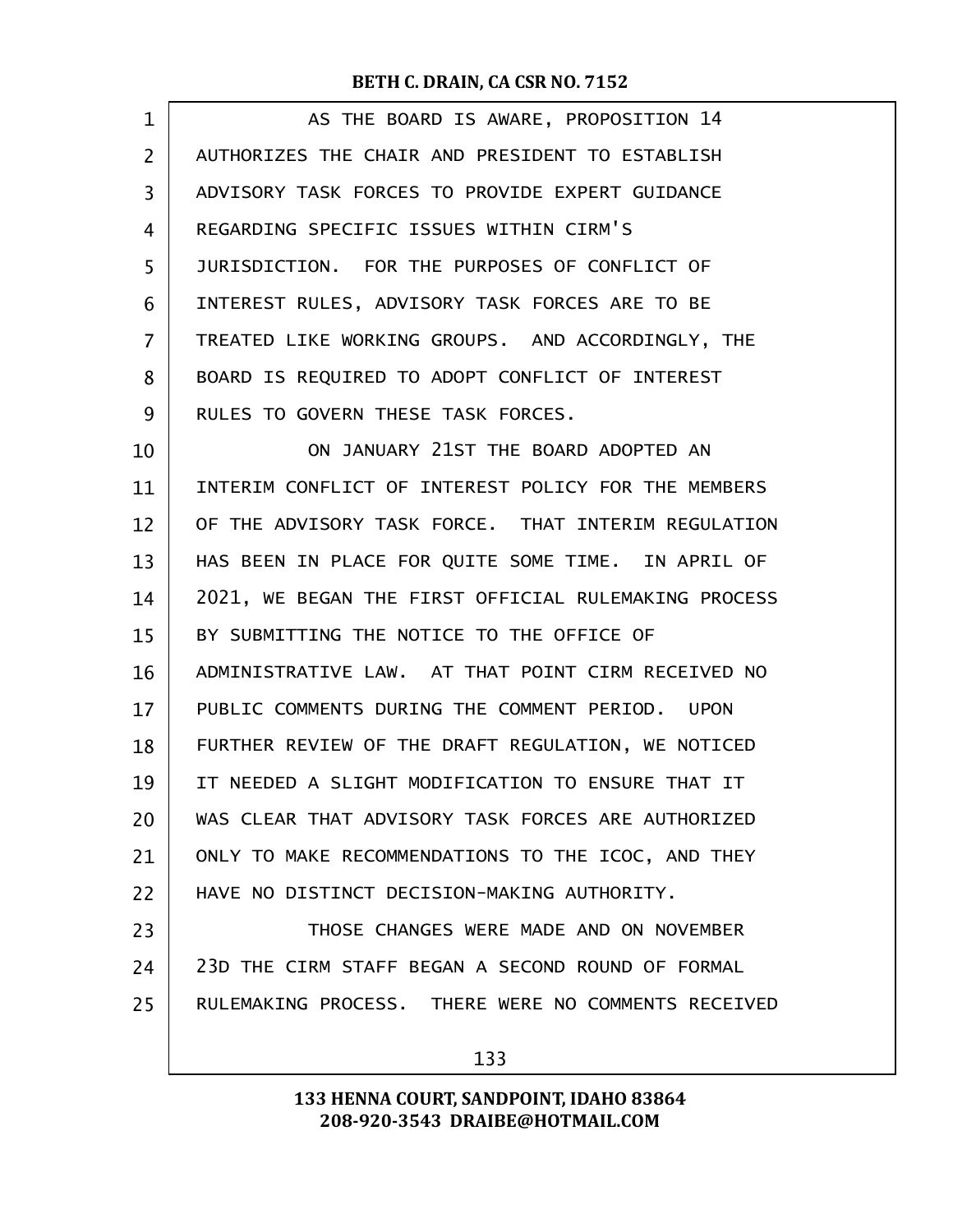| $\mathbf{1}$   | FROM THE PUBLIC.                                    |  |  |  |
|----------------|-----------------------------------------------------|--|--|--|
| $\overline{2}$ | AS A RESULT, THE RECOMMENDATION IS FOR THE          |  |  |  |
| 3              | BOARD TO APPROVE THE PROPOSED REGULATION WHICH IS   |  |  |  |
| 4              | ATTACHED TO THE BACK SIDE OF THIS MEMO IN ITS       |  |  |  |
| 5              | CURRENT FORM. THANK YOU. I'LL TAKE ANY QUESTIONS.   |  |  |  |
| 6              | CHAIRMAN THOMAS: THANK YOU, KEVIN. IS               |  |  |  |
| $\overline{7}$ | THERE A MOTION TO APPROVE?                          |  |  |  |
| 8              | MR. BERNAL: SO MOVED.                               |  |  |  |
| 9              | CHAIRMAN THOMAS: IS THERE A SECOND?                 |  |  |  |
| 10             | MR. JUELSGAARD: I'LL SECOND.                        |  |  |  |
| 11             | CHAIRMAN THOMAS: THANK YOU. QUESTIONS OR            |  |  |  |
| 12             | COMMENTS FROM MEMBERS OF THE BOARD? I DON'T SEE ANY |  |  |  |
| 13             | THERE. ANY QUESTIONS OR COMMENTS FROM MEMBERS OF    |  |  |  |
| 14             | THE PUBLIC? MARIA.                                  |  |  |  |
| 15             | MS. BONNEVILLE: NO, THERE ARE NOT.                  |  |  |  |
| 16             | CHAIRMAN THOMAS: HEARING NONE, PLEASE               |  |  |  |
| 17             | CALL THE ROLL.                                      |  |  |  |
| 18             | MS. BONNEVILLE: HAIFA ABDULHAQ.                     |  |  |  |
| 19             | DR. ABDULHAQ: YES.                                  |  |  |  |
| 20             | MS. BONNEVILLE: DAN BERNAL.                         |  |  |  |
| 21             | MR. BERNAL: AYE.                                    |  |  |  |
| 22             | MS. BONNEVILLE: GEORGE BLUMENTHAL.                  |  |  |  |
| 23             | DR. BLUMENTHAL: YES.                                |  |  |  |
| 24             | MS. BONNEVILLE: LINDA BOXER. LEONDRA                |  |  |  |
| 25             | CLARK-HARVEY.                                       |  |  |  |
|                |                                                     |  |  |  |
|                | 134                                                 |  |  |  |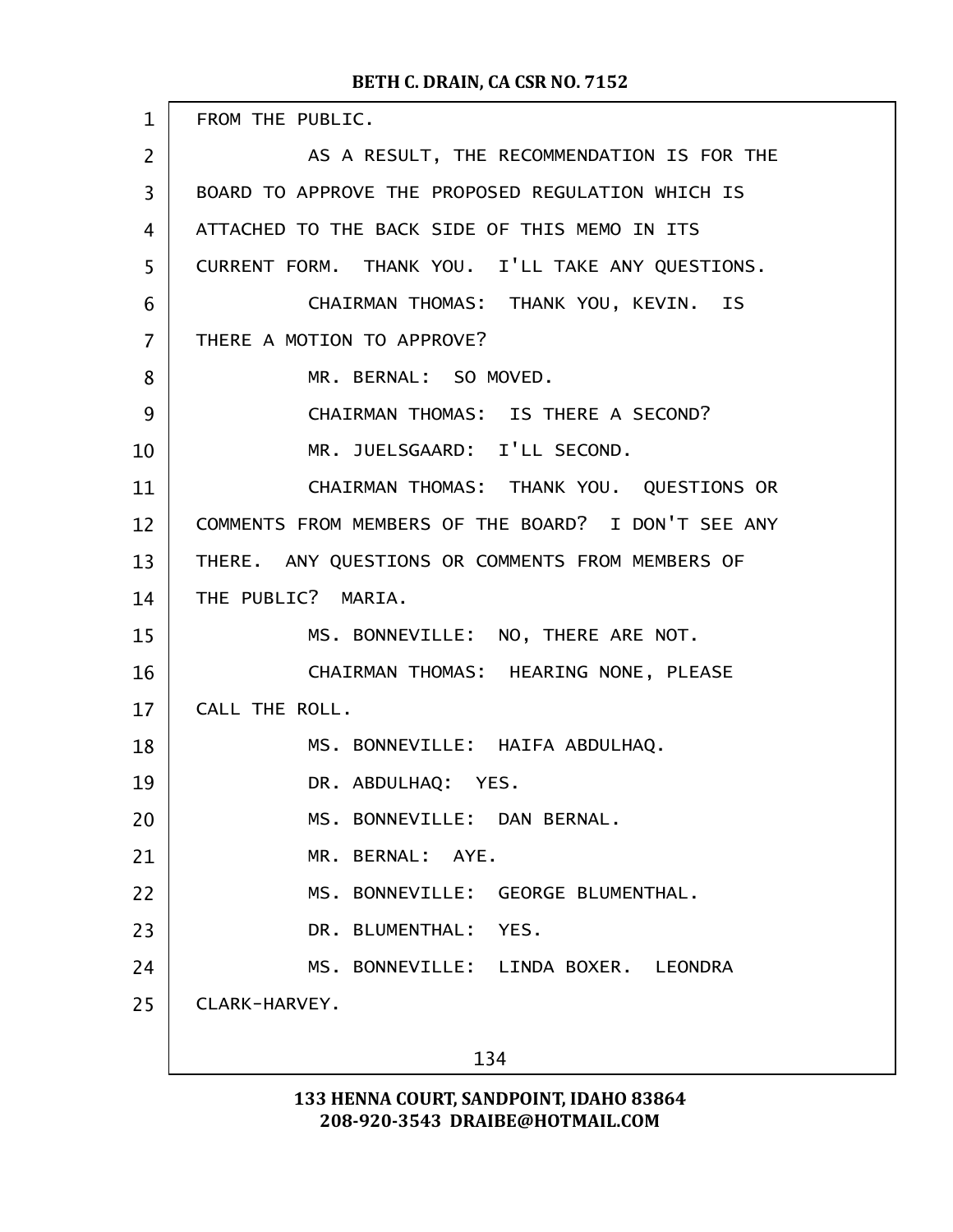| $\mathbf{1}$   | DR. CLARK-HARVEY: YES.                  |  |  |  |
|----------------|-----------------------------------------|--|--|--|
| $\overline{2}$ | MS. BONNEVILLE: ANNE-MARIE DULIEGE.     |  |  |  |
| 3              | DR. DULIEGE: YES.                       |  |  |  |
| 4              | MS. BONNEVILLE: YSABEL DURON.           |  |  |  |
| 5              | MS. DURON: YES. MARIA, I THINK WE'RE    |  |  |  |
| 6              | HAVING PROBLEMS HEARING YOU JUST A TAD. |  |  |  |
| 7              | MS. BONNEVILLE: MARK FISCHER-COLBRIE.   |  |  |  |
| 8              | DR. FISCHER-COLBRIE: YES.               |  |  |  |
| 9              | MS. BONNEVILLE: FRED FISHER.            |  |  |  |
| 10             | DR. FISHER: YES.                        |  |  |  |
| 11             | MS. BONNEVILLE: ELENA FLOWERS. JUDY     |  |  |  |
| 12             | GASSON.                                 |  |  |  |
| 13             | DR. GASSON: YES.                        |  |  |  |
| 14             | MS. BONNEVILLE: LARRY GOLDSTEIN.        |  |  |  |
| 15             | DR. GOLDSTEIN: YES.                     |  |  |  |
| 16             | MS. BONNEVILLE: DAVID HIGGINS.          |  |  |  |
| 17             | DR. HIGGINS: YES.                       |  |  |  |
| 18             | MS. BONNEVILLE: STEPHEN JUELSGAARD.     |  |  |  |
| 19             | MR. JUELSGAARD: YES.                    |  |  |  |
| 20             | MS. BONNEVILLE: JAMES KOVACH.           |  |  |  |
| 21             | DR. KOVACH: YES.                        |  |  |  |
| 22             | MS. BONNEVILLE: RICH LAJARA.            |  |  |  |
| 23             | MR. LAJARA: YES.                        |  |  |  |
| 24             | MS. BONNEVILLE: PAT LEVITT.             |  |  |  |
| 25             | DR. LEVITT: YES.                        |  |  |  |
|                | 135                                     |  |  |  |
|                |                                         |  |  |  |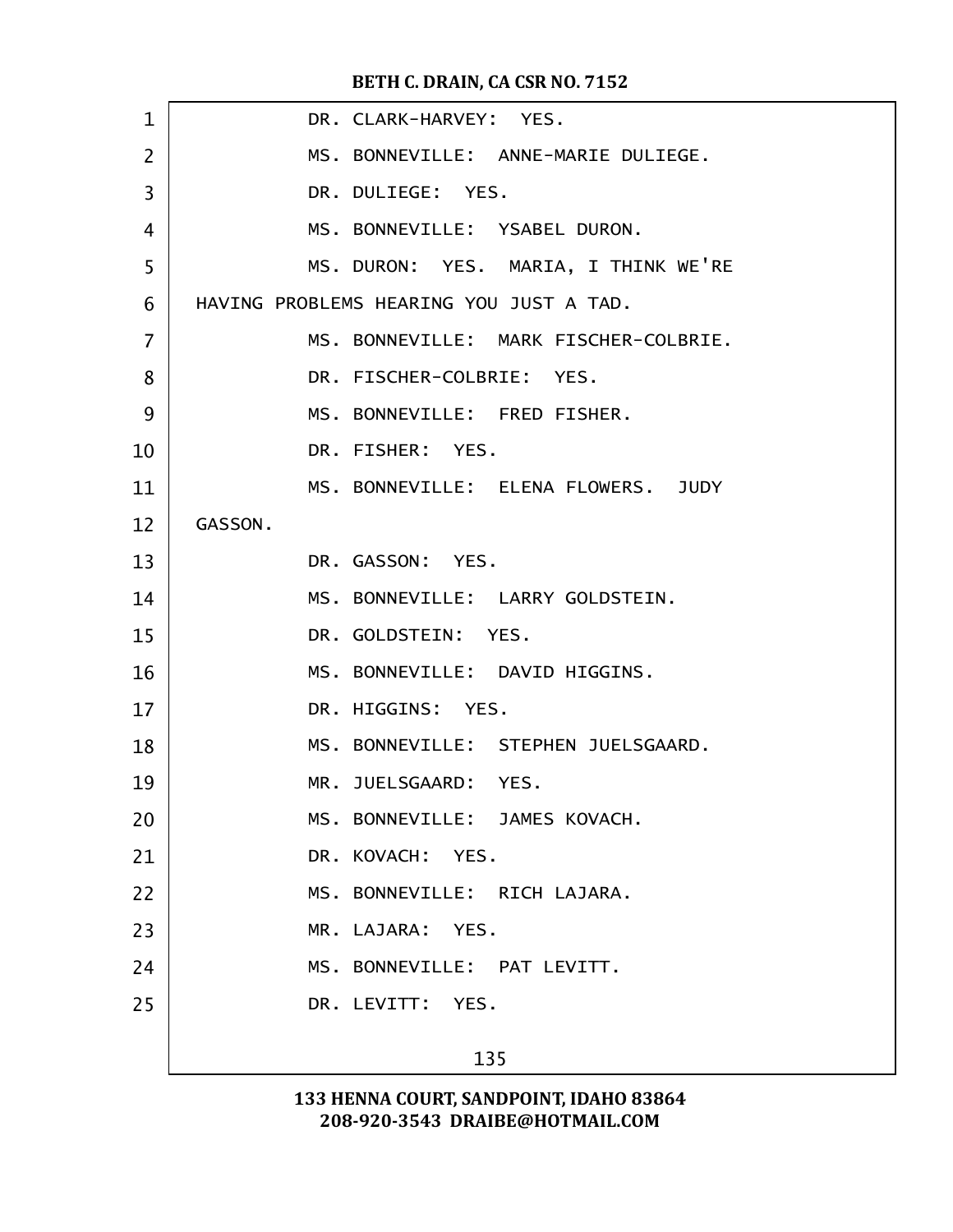| $\mathbf{1}$   | MS. BONNEVILLE: DAVID LO.             |  |  |
|----------------|---------------------------------------|--|--|
| $\overline{2}$ | DR. LO: YES.                          |  |  |
| 3              | MS. BONNEVILLE: LINDA MALKAS.         |  |  |
| 4              | DR. MALKAS: YES.                      |  |  |
| 5              | MS. BONNEVILLE: DAVE MARTIN.          |  |  |
| 6              | DR. MARTIN: YES.                      |  |  |
| $\overline{7}$ | MS. BONNEVILLE: SHLOMO MELMED.        |  |  |
| 8              | DR. MELMED: YES.                      |  |  |
| 9              | MS. BONNEVILLE: CHRISTINE MIASKOWSKI. |  |  |
| 10             | LAUREN MILLER-ROGEN.                  |  |  |
| 11             | MS. MILLER-ROGEN: YES.                |  |  |
| 12             | MS. BONNEVILLE: ADRIANA PADILLA.      |  |  |
| 13             | DR. PADILLA: YES.                     |  |  |
| 14             | MS. BONNEVILLE: JOE PANETTA.          |  |  |
| 15             | MR. PANETTA: YES.                     |  |  |
| 16             | MS. BONNEVILLE: AL ROWLETT. MICHAEL   |  |  |
| 17             | STAMOS.                               |  |  |
| 18             | DR. STAMOS: YES.                      |  |  |
| 19             | MS. BONNEVILLE: JONATHAN THOMAS.      |  |  |
| 20             | CHAIRMAN THOMAS: YES.                 |  |  |
| 21             | MS. BONNEVILLE: ART TORRES.           |  |  |
| 22             | MR. TORRES: AYE.                      |  |  |
| 23             | MS. BONNEVILLE: KRISTINA VUORI.       |  |  |
| 24             | DR. VUORI: YES.                       |  |  |
| 25             | MS. BONNEVILLE: KAROL WATSON. KEITH   |  |  |
|                | 136                                   |  |  |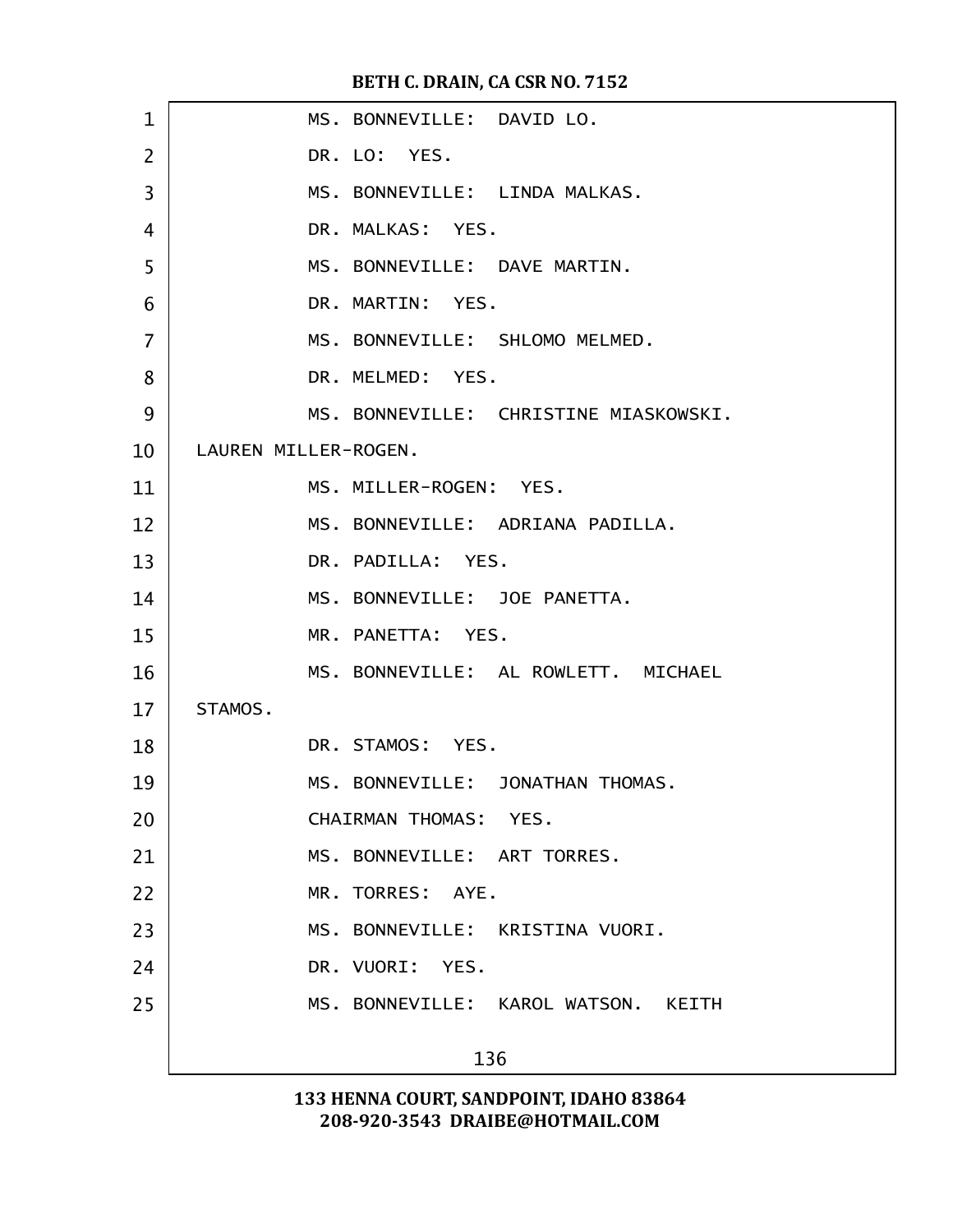| $\mathbf{1}$   | YAMAMOTO.                                            |  |  |  |  |
|----------------|------------------------------------------------------|--|--|--|--|
| $\overline{2}$ | THE MOTION CARRIES.                                  |  |  |  |  |
| 3              | CHAIRMAN THOMAS: THANK YOU. ITEM 11,                 |  |  |  |  |
| 4              | CONSIDERATION OF ACCESSIBILITY AND AFFORDABILITY     |  |  |  |  |
| 5              | WORKING GROUP BYLAWS AND CONFIDENTIALITY POLICY.     |  |  |  |  |
| 6              | KEVIN.                                               |  |  |  |  |
| $\overline{7}$ | MR. MARKS: THANK YOU, MR. CHAIRMAN.                  |  |  |  |  |
| 8              | AGAIN, FOR THE EASE AND THE EFFICIENCY OF TIME, WE   |  |  |  |  |
| 9              | WILL WORK THROUGH THIS POWERPOINT PRETTY QUICKLY.    |  |  |  |  |
| 10             | SO FOR THE BOARD'S INFORMATION, THE AAWG             |  |  |  |  |
| 11             | IS ONE OF THE FOUR WORKING GROUPS THAT WERE CREATED  |  |  |  |  |
| 12             | COLLECTIVELY BY PROPOSITION 71 AND PROPOSITION 14.   |  |  |  |  |
| 13             | THE BOARD'S PREVIOUS DESIRE WAS TO HAVE SIMILARITIES |  |  |  |  |
| 14             | BETWEEN THE BYLAWS OF ALL THE WORKING GROUPS WHERE   |  |  |  |  |
| 15             | APPLICABLE. SO, THEREFORE, THIS DRAFT WAS CREATED    |  |  |  |  |
| 16             | PURSUANT TO THAT PHILOSOPHY.                         |  |  |  |  |
| 17             | SINCE PROPOSITION 14 ARTICULATES MUCH OF             |  |  |  |  |
| 18             | WHAT IS THE MANDATE FOR THE AAWG, THE BYLAWS FOLLOW  |  |  |  |  |
| 19             | THAT MANDATE PRETTY CLOSELY. THESE DRAFT BYLAWS      |  |  |  |  |
| 20             | WERE PRESENTED TO THE AAWG ON DECEMBER 1ST, AND ONE  |  |  |  |  |
| 21             | ADDITION THAT WE WILL GO THROUGH QUICKLY, WAS        |  |  |  |  |
| 22             | RECOMMENDED FOR THE BOARD ADOPTION.                  |  |  |  |  |
| 23             | AS YOU CAN SEE ON THE SUBSEQUENT SLIDE,              |  |  |  |  |
| 24             | THERE'S AN ARTICULATION OF THE HIGHLIGHTS OF WHAT    |  |  |  |  |
| 25             | THE -- IF YOU CAN MOVE TO THE NEXT SLIDE PLEASE.     |  |  |  |  |
|                |                                                      |  |  |  |  |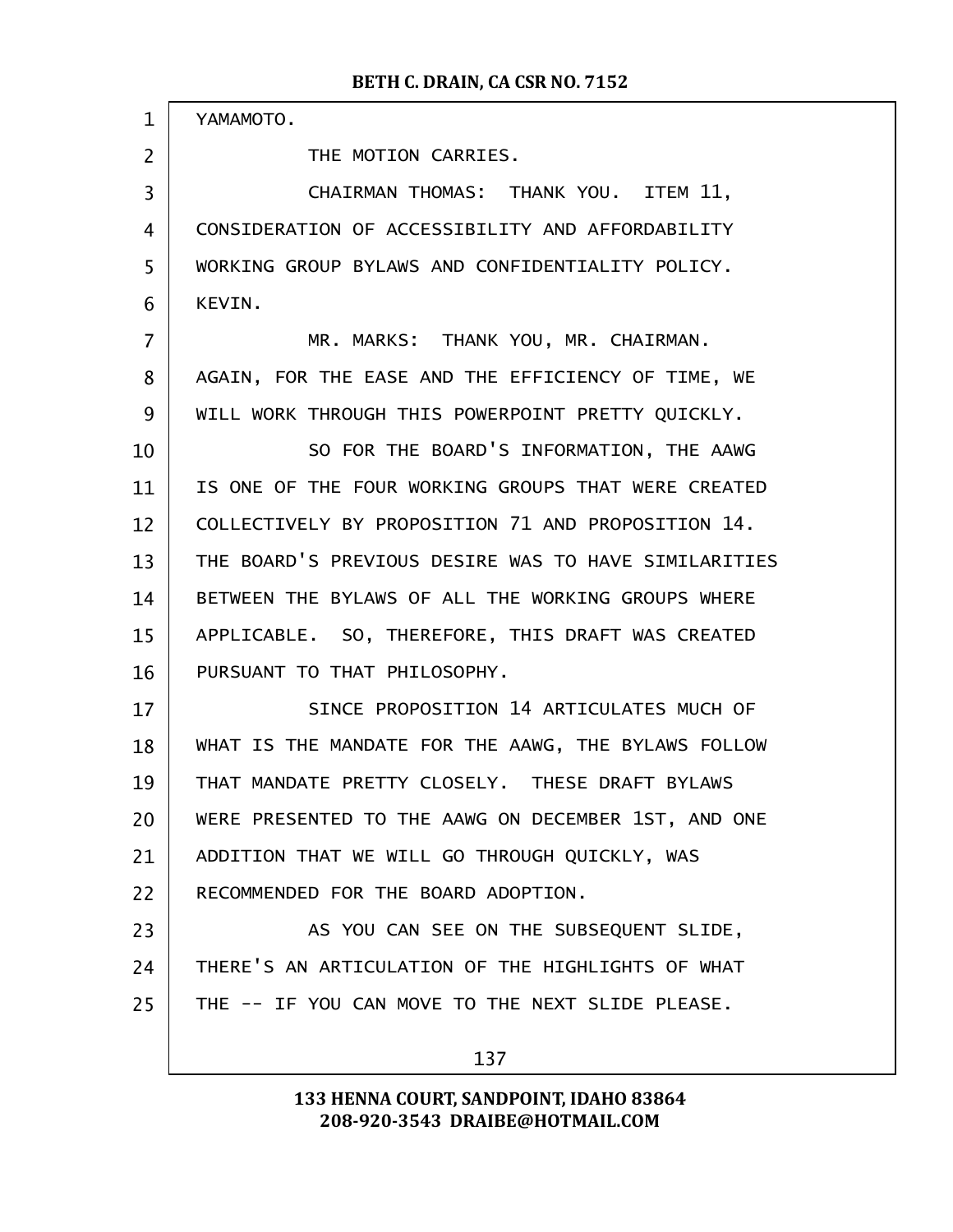| $\mathbf{1}$   | THERE'S AN ARTICULATION OF WHAT THE BYLAWS           |  |  |  |
|----------------|------------------------------------------------------|--|--|--|
| $\overline{2}$ | THEMSELVES STATE. THE BYLAWS ARE ALSO ATTACHED AS    |  |  |  |
| 3              | ANOTHER DOCUMENT HERE FOR THE SPECIFICS.             |  |  |  |
| 4              | THE ONE CHANGE TO HIGHLIGHT WAS WITH                 |  |  |  |
| 5              | ARTICLE IV, SECTION 16. DURING THE CONVERSATION OF   |  |  |  |
| 6              | THE AAWG, THERE WAS A PROPOSAL THAT THE AAWG HAVE    |  |  |  |
| $\overline{7}$ | THE ABILITY TO CREATE SUBCOMMITTEES TO WORK IN       |  |  |  |
| 8              | SMALLER GROUPS AND HAVE THOSE SUBCOMMITTEES MAKE     |  |  |  |
| 9              | RECOMMENDATIONS TO THE ENTIRE AAWG. SO THEY ARE,     |  |  |  |
| 10             | THEREFORE, INCORPORATED INTO THE BYLAWS.             |  |  |  |
| 11             | ALSO AS A PART OF THE BYLAWS IS THE                  |  |  |  |
| 12             | CONFIDENTIALITY POLICY WHICH IS IN APPENDIX A. THAT  |  |  |  |
| 13             | ALSO IS CONSISTENT WITH THE CONFIDENTIALITY POLICIES |  |  |  |
| 14             | THAT WE HAVE IN PLACE FOR EACH OF OUR WORKING        |  |  |  |
| 15             | GROUPS.                                              |  |  |  |
| 16             | SO WITH THAT, ABSENT ANY QUESTIONS, WE               |  |  |  |
| 17             | RECOMMEND THAT THE BOARD, THEREFORE, ADOPT THE       |  |  |  |
| 18             | BYLAWS FOR THE AAWG.                                 |  |  |  |
| 19             | CHAIRMAN THOMAS: THANK YOU, KEVIN. DO WE             |  |  |  |
| 20             | HAVE A MOTION TO THAT EFFECT?                        |  |  |  |
| 21             | DR. DULIEGE: SO MOVED.                               |  |  |  |
| 22             | DR. FISCHER-COLBRIE: SECOND.                         |  |  |  |
| 23             | CHAIRMAN THOMAS: I THINK WE'LL GIVE                  |  |  |  |
| 24             | ANNE-MARIE THE MOTION AND MARK FISCHER-COLBRIE THE   |  |  |  |
| 25             | SECOND, IF I HEARD THAT CORRECTLY.                   |  |  |  |
|                | 138                                                  |  |  |  |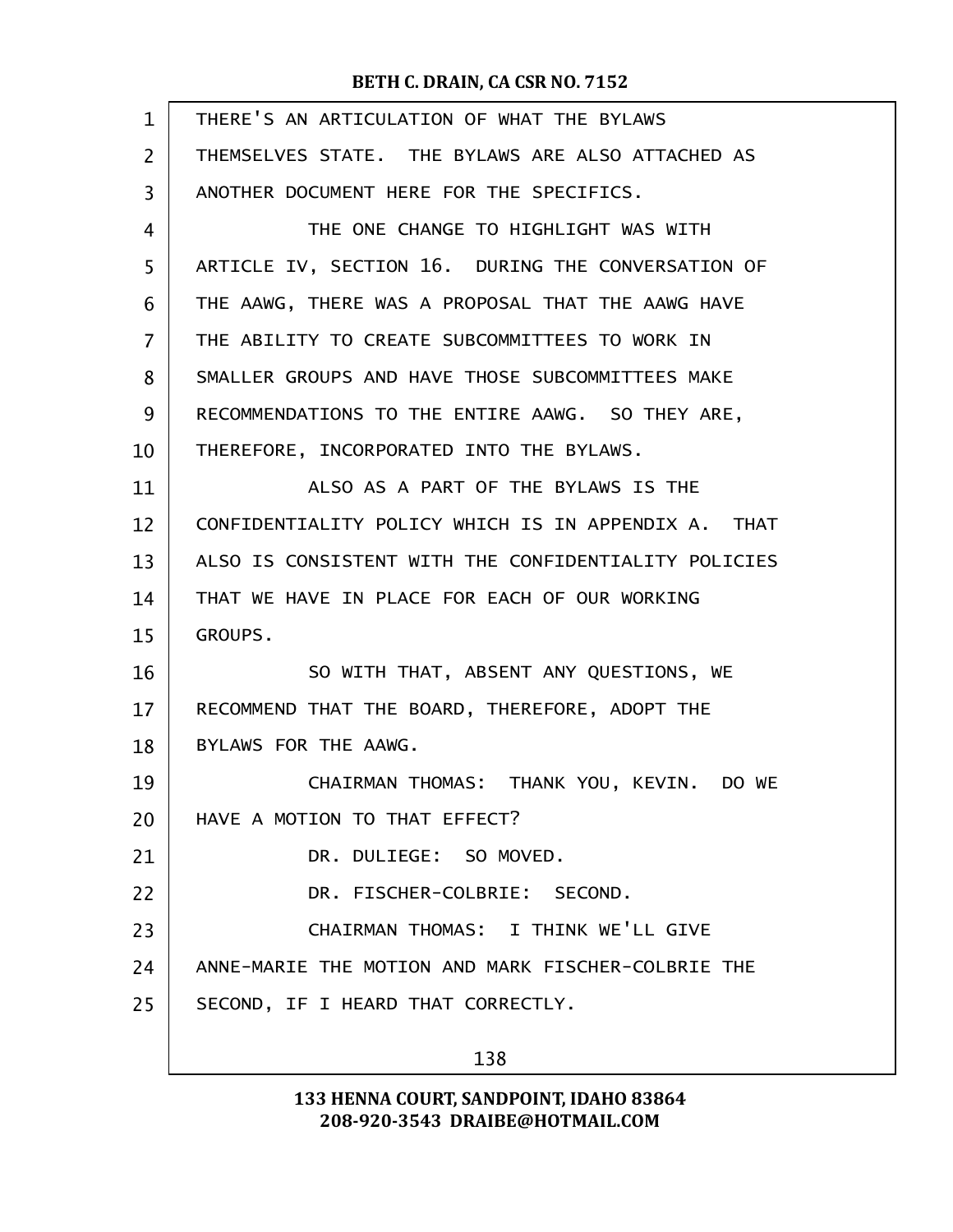| $\mathbf{1}$   | IS THERE ANY QUESTION OR COMMENTS FROM             |  |  |  |  |
|----------------|----------------------------------------------------|--|--|--|--|
| $\overline{2}$ | MEMBERS OF THE BOARD? ANY COMMENTS FROM MEMBERS OF |  |  |  |  |
| 3              | THE PUBLIC? HEARING NONE, MARIA, WILL YOU PLEASE   |  |  |  |  |
| $\overline{4}$ | CALL THE ROLL.                                     |  |  |  |  |
| 5              | MS. BONNEVILLE: HAIFA ABDULHAQ.                    |  |  |  |  |
| 6              | DR. ABDULHAQ: YES.                                 |  |  |  |  |
| $\overline{7}$ | MS. BONNEVILLE: DAN BERNAL.                        |  |  |  |  |
| 8              | MR. BERNAL: AYE.                                   |  |  |  |  |
| 9              | MS. BONNEVILLE: GEORGE BLUMENTHAL.                 |  |  |  |  |
| 10             | DR. BLUMENTHAL: YES.                               |  |  |  |  |
| 11             | MS. BONNEVILLE: LEONDRA CLARK-HARVEY.              |  |  |  |  |
| 12             | DR. CLARK-HARVEY: YES.                             |  |  |  |  |
| 13             | MS. BONNEVILLE: ANNE-MARIE DULIEGE.                |  |  |  |  |
| 14             | DR. DULIEGE: YES.                                  |  |  |  |  |
| 15             | MS. BONNEVILLE: YSABEL DURON.                      |  |  |  |  |
| 16             | MS. DURON: YES.                                    |  |  |  |  |
| 17             | MS. BONNEVILLE: MARK FISCHER-COLBRIE.              |  |  |  |  |
| 18             | DR. FISCHER-COLBRIE: YES.                          |  |  |  |  |
| 19             | MS. BONNEVILLE: FRED FISHER.                       |  |  |  |  |
| 20             | DR. FISHER: YES.                                   |  |  |  |  |
| 21             | MS. BONNEVILLE: JUDY GASSON.                       |  |  |  |  |
| 22             | DR. GASSON: YES.                                   |  |  |  |  |
| 23             | MS. BONNEVILLE: LARRY GOLDSTEIN.                   |  |  |  |  |
| 24             | DR. GOLDSTEIN: YES.                                |  |  |  |  |
| 25             | MS. BONNEVILLE: DAVID HIGGINS.                     |  |  |  |  |
|                | 139                                                |  |  |  |  |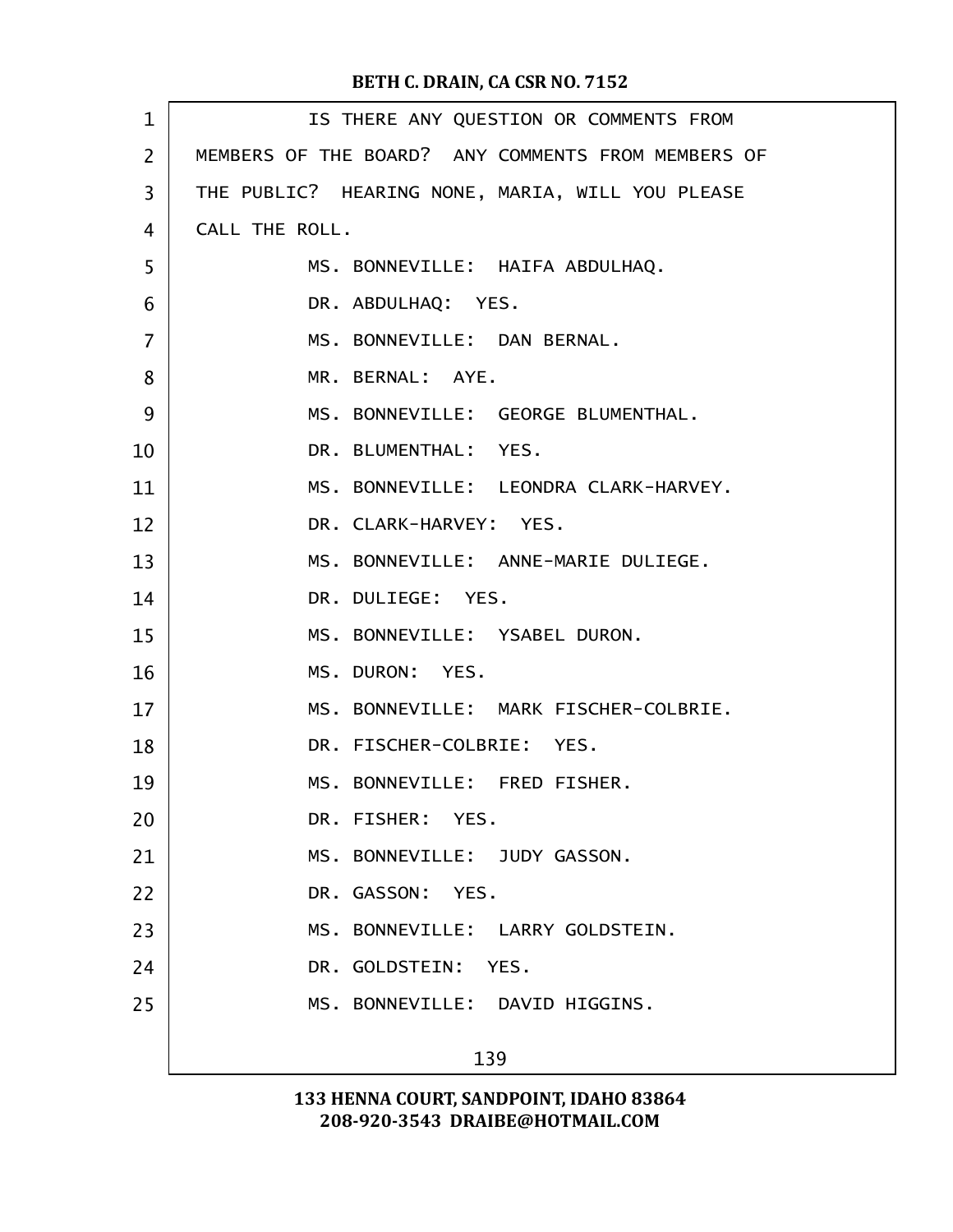| $\mathbf{1}$   | DR. HIGGINS: YES.                    |  |  |  |
|----------------|--------------------------------------|--|--|--|
| $\overline{2}$ | MS. BONNEVILLE: STEPHEN JUELSGAARD.  |  |  |  |
| 3              | MR. JUELSGAARD: YES.                 |  |  |  |
| $\overline{4}$ | MS. BONNEVILLE: JAMES KOVACH.        |  |  |  |
| 5              | DR. KOVACH: YES.                     |  |  |  |
| 6              | MS. BONNEVILLE: RICH LAJARA.         |  |  |  |
| $\overline{7}$ | MR. LAJARA: YES.                     |  |  |  |
| 8              | MS. BONNEVILLE: PAT LEVITT.          |  |  |  |
| 9              | DR. LEVITT: YES.                     |  |  |  |
| 10             | MS. BONNEVILLE: DAVID LO.            |  |  |  |
| 11             | DR. LO: YES.                         |  |  |  |
| 12             | MS. BONNEVILLE: LINDA MALKAS.        |  |  |  |
| 13             | DR. MALKAS: YES.                     |  |  |  |
| 14             | MS. BONNEVILLE: DAVE MARTIN.         |  |  |  |
| 15             | DR. MARTIN: YES.                     |  |  |  |
| 16             | MS. BONNEVILLE: SHLOMO MELMED.       |  |  |  |
| 17             | DR. MELMED: YES.                     |  |  |  |
| 18             | MS. BONNEVILLE: LAUREN MILLER-ROGEN. |  |  |  |
| 19             | MS. MILLER-ROGEN: YES.               |  |  |  |
| 20             | MS. BONNEVILLE: ADRIANA PADILLA.     |  |  |  |
| 21             | DR. PADILLA: YES.                    |  |  |  |
| 22             | MS. BONNEVILLE: JOE PANETTA.         |  |  |  |
| 23             | MR. PANETTA: YES.                    |  |  |  |
| 24             | MS. BONNEVILLE: MICHAEL STAMOS.      |  |  |  |
| 25             | DR. STAMOS: YES.                     |  |  |  |
|                | 140                                  |  |  |  |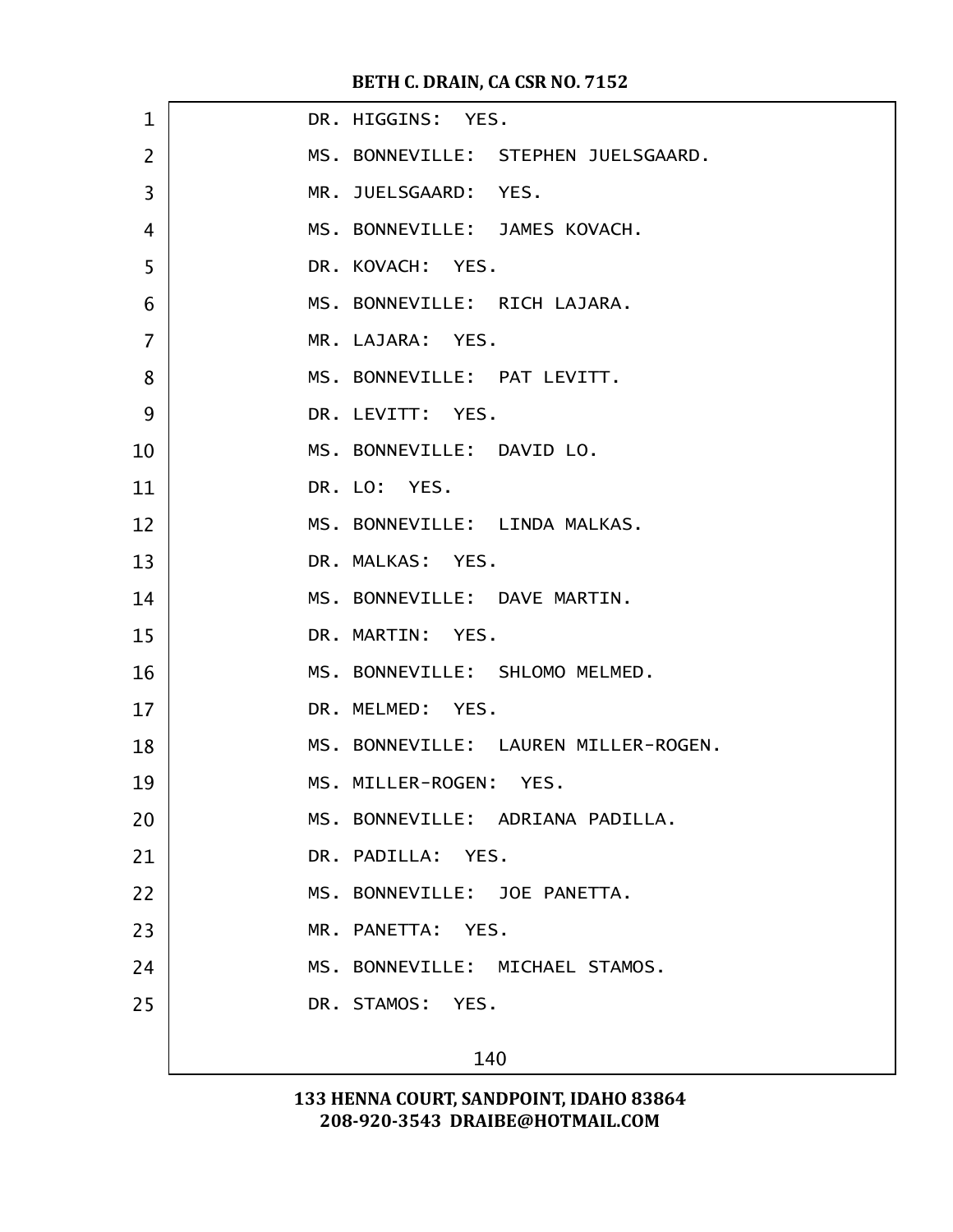| $\mathbf{1}$   | MS. BONNEVILLE: JONATHAN THOMAS.                    |  |  |  |
|----------------|-----------------------------------------------------|--|--|--|
| $\overline{2}$ | CHAIRMAN THOMAS: YES.                               |  |  |  |
| 3              | MS. BONNEVILLE: ART TORRES.                         |  |  |  |
| 4              | MR. TORRES: AYE.                                    |  |  |  |
| 5              | MS. BONNEVILLE: KRISTINA VUORI.                     |  |  |  |
| 6              | DR. VUORI: YES.                                     |  |  |  |
| $\overline{7}$ | MS. BONNEVILLE: KAROL WATSON. KEITH                 |  |  |  |
| 8              | YAMAMOTO.                                           |  |  |  |
| 9              | MOTION CARRIES.                                     |  |  |  |
| 10             | CHAIRMAN THOMAS: THANK YOU, MARIA.                  |  |  |  |
| 11             | ITEM 12, CONSIDERATION OF APPOINTMENT OF A          |  |  |  |
| 12             | NEW MEMBER TO THE ACCESSIBILITY AND AFFORDABILITY   |  |  |  |
| 13             | WORKING GROUP. SO I WILL TAKE THIS ONE.             |  |  |  |
| 14             | SO AS YOU RECALL, PROP 14 SPECIFIES THAT            |  |  |  |
| 15             | THE AAWG HAVE SEVEN ICOC MEMBERS. I'VE ASKED        |  |  |  |
| 16             | SENATOR TORRES TO CHAIR. SO IT'S ART, MYSELF, PLUS  |  |  |  |
| 17             | FIVE OTHER MEMBERS OF THE ICOC. ONE OF THOSE        |  |  |  |
| 18             | ORIGINAL APPOINTED MEMBERS WAS DR. BRASHEAR FROM UC |  |  |  |
| 19             | DAVIS. SHE, AS YOU KNOW, IS NO LONGER DEAN THERE,   |  |  |  |
| 20             | HAS GONE TO ANOTHER POSITION ELSEWHERE. SO IT       |  |  |  |
| 21             | OPENED UP ONE OF THOSE POSITIONS. I'VE ASKED PAT    |  |  |  |
| 22             | LEVITT IF HE WOULD STEP IN AND FILL THAT OPEN       |  |  |  |
| 23             | POSITION.                                           |  |  |  |
| 24             | I THINK DR. LEVITT WILL BRING GREAT                 |  |  |  |
| 25             | EXPERTISE, NOT JUST IN GENERAL, BUT HAS THE ADDED   |  |  |  |
|                | 141                                                 |  |  |  |
|                |                                                     |  |  |  |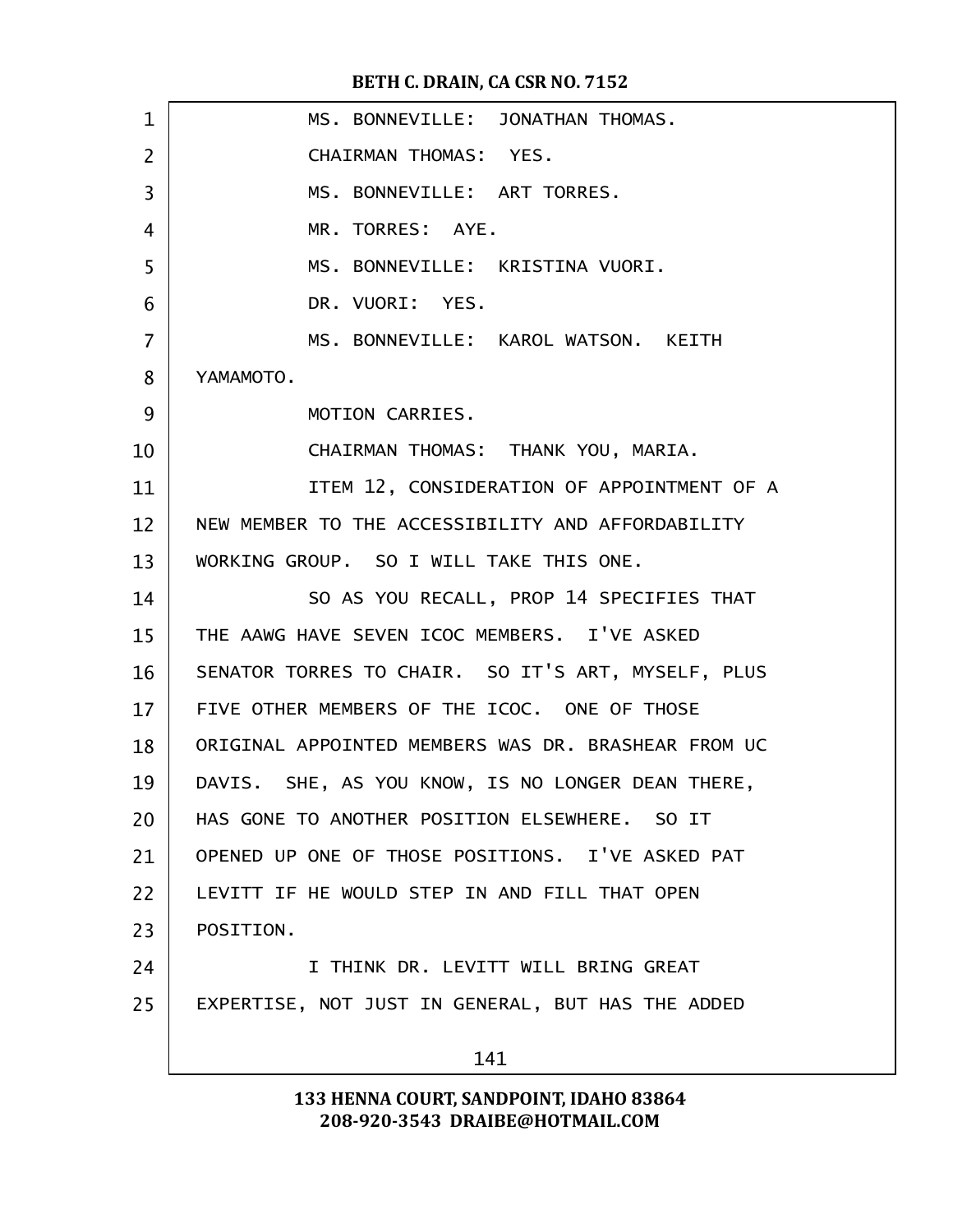| $\mathbf{1}$   | BENEFIT OF BRINGING THE CHILDREN'S PERSPECTIVE TO    |  |  |  |  |
|----------------|------------------------------------------------------|--|--|--|--|
| $\overline{2}$ | THE TABLE IN THIS, WHICH IS, OF COURSE, A VERY       |  |  |  |  |
| 3              | IMPORTANT COMPONENT. SO I WANTED TO ASK FOR A        |  |  |  |  |
| 4              | MOTION TO APPROVE ADDING DR. LEVITT TO THE AAWG.     |  |  |  |  |
| 5              | DR. HIGGINS: SO MOVED.                               |  |  |  |  |
| 6              | DR. ABDULHAQ: SECOND.                                |  |  |  |  |
| 7              | CHAIRMAN THOMAS: WE'LL GIVE HAIFA THAT               |  |  |  |  |
| 8              | ONE. I THINK SHE GOT IN A LITTLE BEFORE DAVE         |  |  |  |  |
| 9              | MARTIN. DAVE'S BEEN ON SECONDS BEFORE. ANY           |  |  |  |  |
| 10             | QUESTIONS OR COMMENTS FROM MEMBERS OF THE BOARD?     |  |  |  |  |
| 11             | MR. TORRES: YES. I JUST WANT TO THANK                |  |  |  |  |
| 12             | YOU, PAT, FOR AGREEING TO SERVE ON THIS WORKING      |  |  |  |  |
| 13             | GROUP. I'VE NEVER TOLD YOU, BUT IT WAS CHILDREN'S    |  |  |  |  |
| 14             | HOSPITAL THAT SAVED MY SON'S LIFE MANY, MANY YEARS   |  |  |  |  |
| 15             | AGO. SO I'M SO HAPPY THAT YOU WILL BE PART OF THIS   |  |  |  |  |
| 16             | NEW INITIATIVE.                                      |  |  |  |  |
| 17             | DR. LEVITT: ART, THANKS VERY MUCH. AND I             |  |  |  |  |
| 18             | DO WANT TO SAY THAT J.T. IS ONE OF BEST ARM TWISTERS |  |  |  |  |
| 19             | I'VE EVER ENCOUNTERED.                               |  |  |  |  |
| 20             | CHAIRMAN THOMAS: THANK YOU, PAT.                     |  |  |  |  |
| 21             | ANY OTHER COMMENTS OR QUESTIONS FROM                 |  |  |  |  |
| 22             | MEMBERS OF THE BOARD? ANY COMMENTS BY MEMBERS OF     |  |  |  |  |
| 23             | THE PUBLIC?                                          |  |  |  |  |
| 24             | MS. BONNEVILLE: THERE ARE NONE.                      |  |  |  |  |
| 25             | CHAIRMAN THOMAS: OKAY. HEARING NONE,                 |  |  |  |  |
|                | 142                                                  |  |  |  |  |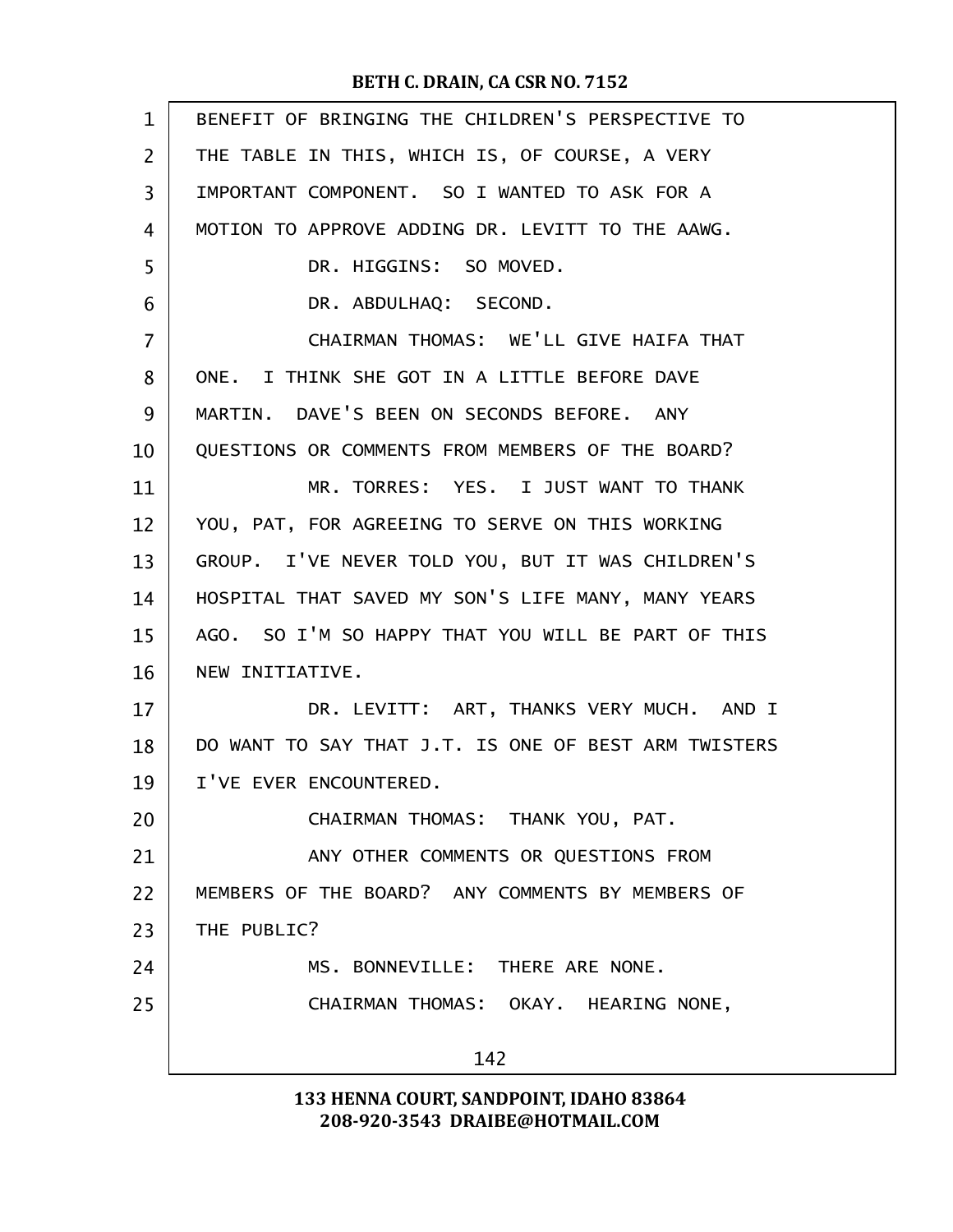| $\mathbf{1}$   | MARIA, WILL YOU CALL THE ROLL.        |  |  |  |
|----------------|---------------------------------------|--|--|--|
| $\overline{2}$ | MS. BONNEVILLE: HAIFA ABDULHAQ.       |  |  |  |
| 3              | DR. ABDULHAQ: YES.                    |  |  |  |
| $\overline{4}$ | MS. BONNEVILLE: DAN BERNAL.           |  |  |  |
| 5              | MR. BERNAL: AYE.                      |  |  |  |
| 6              | MS. BONNEVILLE: GEORGE BLUMENTHAL.    |  |  |  |
| $\overline{7}$ | DR. BLUMENTHAL: YES.                  |  |  |  |
| 8              | MS. BONNEVILLE: LEONDRA CLARK-HARVEY. |  |  |  |
| 9              | DR. CLARK-HARVEY: YES.                |  |  |  |
| 10             | MS. BONNEVILLE: ANNE-MARIE DULIEGE.   |  |  |  |
| 11             | DR. DULIEGE: YES.                     |  |  |  |
| 12             | MS. BONNEVILLE: YSABEL DURON.         |  |  |  |
| 13             | MS. DURON: YES.                       |  |  |  |
| 14             | MS. BONNEVILLE: MARK FISCHER-COLBRIE. |  |  |  |
| 15             | DR. FISCHER-COLBRIE: YES.             |  |  |  |
| 16             | MS. BONNEVILLE: FRED FISHER.          |  |  |  |
| 17             | DR. FISHER: YES.                      |  |  |  |
| 18             | MS. BONNEVILLE: JUDY GASSON.          |  |  |  |
| 19             | DR. GASSON: YES.                      |  |  |  |
| 20             | MS. BONNEVILLE: LARRY GOLDSTEIN.      |  |  |  |
| 21             | DR. GOLDSTEIN: YES.                   |  |  |  |
| 22             | MS. BONNEVILLE: DAVID HIGGINS.        |  |  |  |
| 23             | DR. HIGGINS: YES.                     |  |  |  |
| 24             | MS. BONNEVILLE: STEPHEN JUELSGAARD.   |  |  |  |
| 25             | MR. JUELSGAARD: YES.                  |  |  |  |
|                | 143                                   |  |  |  |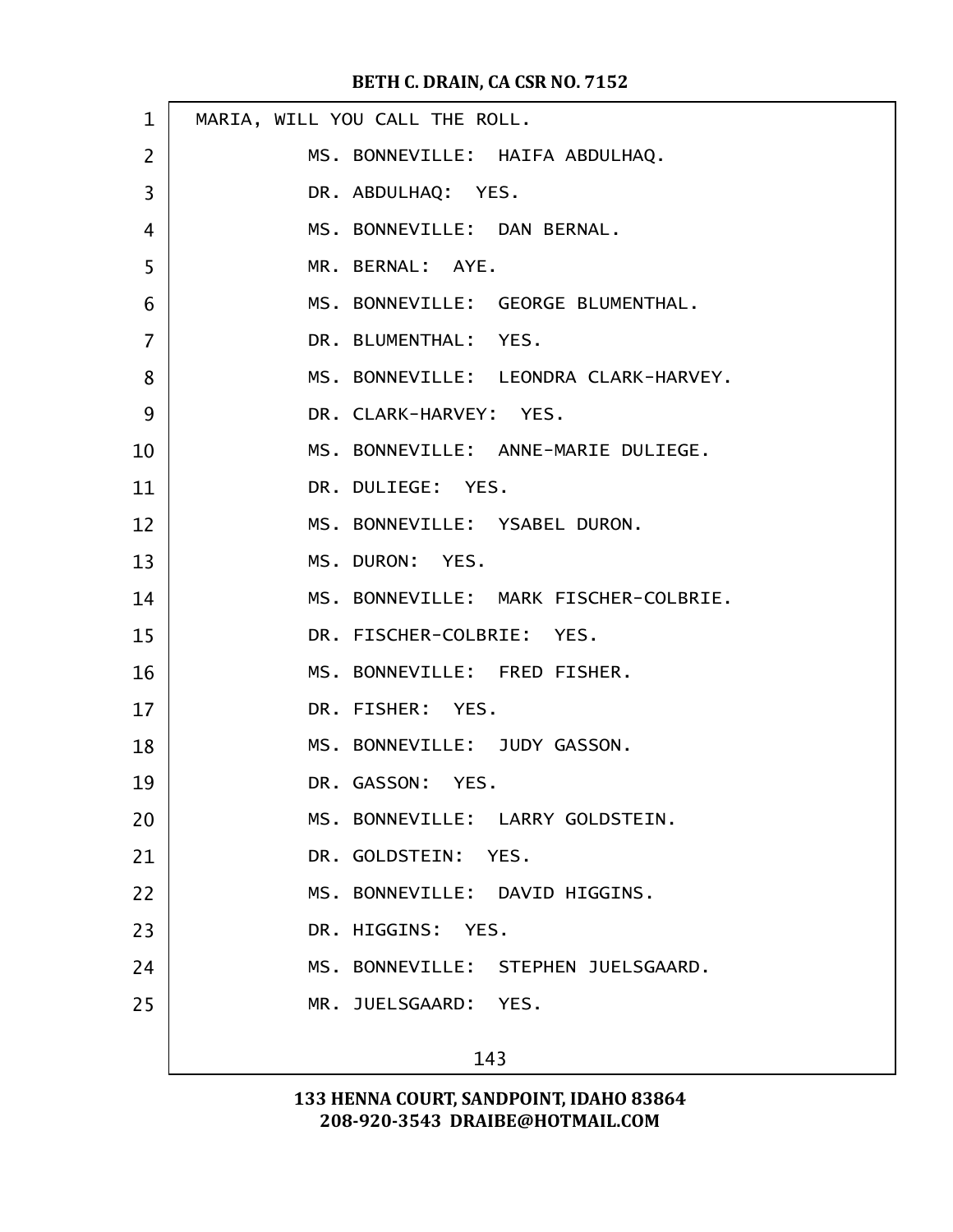| 1              |     |                              | MS. BONNEVILLE: JAMES KOVACH.        |
|----------------|-----|------------------------------|--------------------------------------|
| $\overline{2}$ |     | DR. KOVACH: YES.             |                                      |
| 3              |     | MS. BONNEVILLE: RICH LAJARA. |                                      |
| 4              |     | MR. LAJARA: YES.             |                                      |
| 5              |     | MS. BONNEVILLE: DAVID LO.    |                                      |
| 6              |     | DR. LO: YES.                 |                                      |
| $\overline{7}$ |     |                              | MS. BONNEVILLE: LINDA MALKAS.        |
| 8              |     | DR. MALKAS: YES.             |                                      |
| 9              |     | MS. BONNEVILLE: DAVE MARTIN. |                                      |
| 10             |     | DR. MARTIN: YES.             |                                      |
| 11             |     |                              | MS. BONNEVILLE: SHLOMO MELMED.       |
| 12             |     | DR. MELMED: YES.             |                                      |
| 13             |     |                              | MS. BONNEVILLE: LAUREN MILLER-ROGEN. |
| 14             |     | MS. MILLER-ROGEN: YES.       |                                      |
| 15             |     |                              | MS. BONNEVILLE: ADRIANA PADILLA.     |
| 16             |     | DR. PADILLA: YES.            |                                      |
| 17             |     | MS. BONNEVILLE: JOE PANETTA. |                                      |
| 18             |     | MR. PANETTA: YES.            |                                      |
| 19             |     |                              | MS. BONNEVILLE: MICHAEL STAMOS.      |
| 20             |     | DR. STAMOS: YES.             |                                      |
| 21             |     |                              | MS. BONNEVILLE: JONATHAN THOMAS.     |
| 22             |     | CHAIRMAN THOMAS: YES.        |                                      |
| 23             |     | MS. BONNEVILLE: ART TORRES.  |                                      |
| 24             |     | MR. TORRES: AYE.             |                                      |
| 25             |     |                              | MS. BONNEVILLE: KRISTINA VUORI.      |
|                | 144 |                              |                                      |
|                |     |                              |                                      |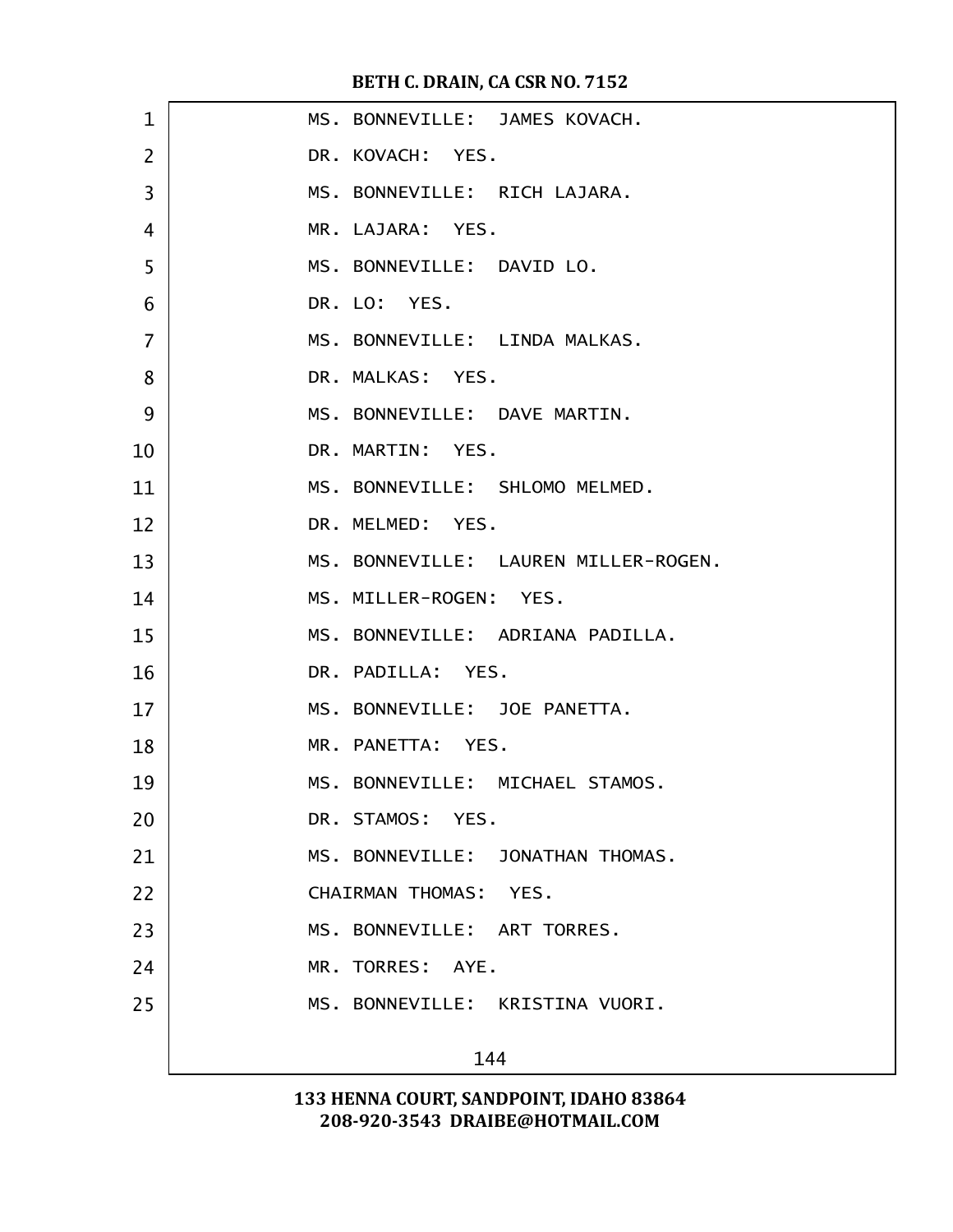BETH C. DRAIN, CA CSR NO. 7152

| $\mathbf{1}$   | DR. VUORI: YES.                                      |  |
|----------------|------------------------------------------------------|--|
| $\overline{2}$ | MS. BONNEVILLE: THE MOTION CARRIES.                  |  |
| 3              | CHAIRMAN THOMAS: THANK YOU, MARIA.                   |  |
| 4              | NEXT ITEM, CONSIDERATION OF INCREASING               |  |
| 5              | PERCENT EFFORT OF ICOC VICE CHAIR IN LIGHT OF        |  |
| 6              | ADDITIONAL DUTIES. I WILL TAKE THIS ONE AS WELL.     |  |
| $\overline{7}$ | THERE'S A MEMO THAT'S POSTED ONLINE WITH RESPECT TO  |  |
| 8              | THIS.                                                |  |
| 9              | IN SHORT, ART HAS BEEN SERVING AS VICE               |  |
| 10             | CHAIR PERFORMING ALL OF HIS MANY ROLES SINCE 2009.   |  |
| 11             | DURING THAT TIME FRAME, HE'S BEEN DEEMED AN 80       |  |
| 12             | PERCENT TIME EMPLOYEE. AS NOTED, I'VE ASKED HIM TO   |  |
| 13             | CHAIR THE AAWG, WHICH, IN ADDITION TO ITS SEVEN      |  |
| 14             | BOARD MEMBERS, HAS TEN OUTSIDE EXPERTS AND UP TO 15  |  |
| 15             | NEW MEMBERS OF THE TEAM SPECIFICALLY DEVOTED TO THAT |  |
| 16             | MAJOR UNDERTAKING. LAST YEAR WE SPENT BASICALLY      |  |
| 17             | FINDING AND APPOINTING AND APPROVING THE APPOINTMENT |  |
| 18             | OF THE TEN ADDITIONAL BOARD MEMBERS. SO WE ARE NOW   |  |
| 19             | READY FOR THINGS TO BEGIN IN EARNEST, WHICH THEY ARE |  |
| 20             | THIS MONTH. AND BECAUSE THIS IS A VERY SUBSTANTIAL   |  |
| 21             | ADDITIONAL INCREASE IN WORK, I'M RECOMMENDING THAT   |  |
| 22             | ART BE DEEMED A HUNDRED PERCENT TIME EMPLOYEE FOR    |  |
| 23             | THE BALANCE OF HIS TENURE HERE AS HE WORKS AS CHAIR  |  |
| 24             | OF THIS NEW WORKING GROUP.                           |  |
| 25             | DO I HAVE A MOTION TO THAT EFFECT?                   |  |
|                | 145                                                  |  |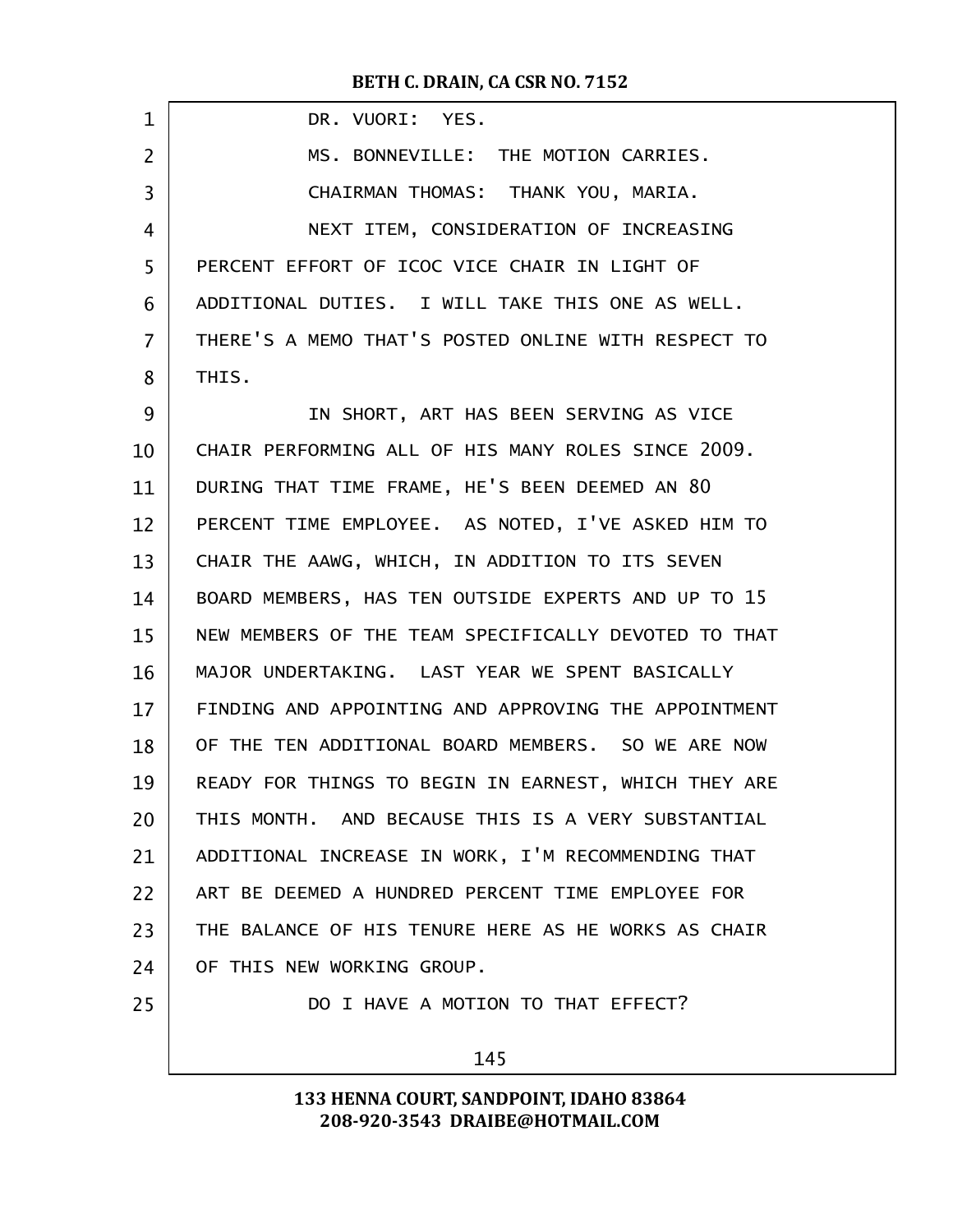| 1              | DR. GASSON: SO MOVED.                              |
|----------------|----------------------------------------------------|
| $\overline{2}$ | CHAIRMAN THOMAS: MOVED BY DR. GASSON. DO           |
| 3              | I HAVE A SECOND?                                   |
| 4              | MR. BERNAL: SECOND.                                |
| 5              | CHAIRMAN THOMAS: THANK YOU, DAN.                   |
| 6              | ANY QUESTIONS OR COMMENTS BY MEMBERS OF            |
| $\overline{7}$ | THE BOARD? HEARING NONE, ANY COMMENTS FROM MEMBERS |
| 8              | OF THE PUBLIC?                                     |
| 9              | MS. BONNEVILLE: NO QUESTIONS OR HANDS              |
| 10             | RAISED.                                            |
| 11             | CHAIRMAN THOMAS: HEARING NONE, MARIA,              |
| 12             | WILL YOU PLEASE CALL THE ROLL,                     |
| 13             | MS. BONNEVILLE: HAIFA ABDULHAQ.                    |
| 14             | DR. ABDULHAQ: YES.                                 |
| 15             | MS. BONNEVILLE: DAN BERNAL.                        |
| 16             | MR. BERNAL: AYE.                                   |
| 17             | MS. BONNEVILLE: GEORGE BLUMENTHAL.                 |
| 18             | DR. BLUMENTHAL: YES.                               |
| 19             | MS. BONNEVILLE: LEONDRA CLARK-HARVEY.              |
| 20             | DR. CLARK-HARVEY: YES.                             |
| 21             | MS. BONNEVILLE: ANNE-MARIE DULIEGE.                |
| 22             | DR. DULIEGE: YES.                                  |
| 23             | MS. BONNEVILLE: YSABEL DURON.                      |
| 24             | MS. DURON: YES.                                    |
| 25             | MS. BONNEVILLE: MARK FISCHER-COLBRIE.              |
|                | 146                                                |
|                |                                                    |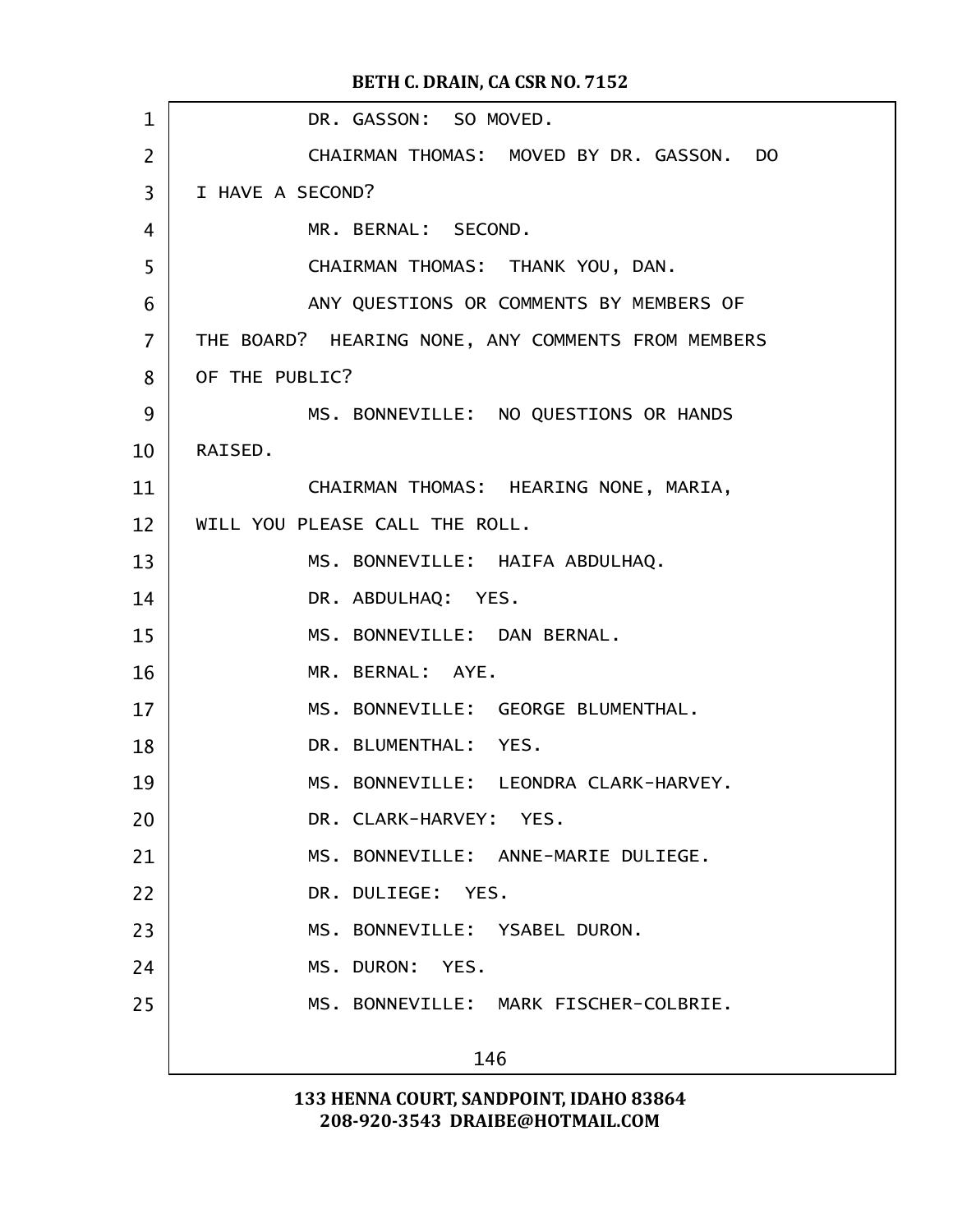| $\mathbf{1}$   | DR. FISCHER-COLBRIE: YES.           |
|----------------|-------------------------------------|
| $\overline{2}$ | MS. BONNEVILLE: FRED FISHER.        |
| 3              | DR. FISHER: YES.                    |
| $\overline{4}$ | MS. BONNEVILLE: JUDY GASSON.        |
| 5              | DR. GASSON: YES.                    |
| 6              | MS. BONNEVILLE: LARRY GOLDSTEIN.    |
| $\overline{7}$ | DR. GOLDSTEIN: YES.                 |
| 8              | MS. BONNEVILLE: DAVID HIGGINS.      |
| 9              | DR. HIGGINS: YES.                   |
| 10             | MS. BONNEVILLE: STEPHEN JUELSGAARD. |
| 11             | MR. JUELSGAARD: AYE.                |
| 12             | MS. BONNEVILLE: JAMES KOVACH.       |
| 13             | DR. KOVACH: YES.                    |
| 14             | MS. BONNEVILLE: RICH LAJARA.        |
| 15             | MR. LAJARA: YES.                    |
| 16             | MS. BONNEVILLE: PAT LEVITT.         |
| 17             | DR. LEVITT: YES.                    |
| 18             | MS. BONNEVILLE: DAVID LO.           |
| 19             | DR. LO: YES.                        |
| 20             | MS. BONNEVILLE: LINDA MALKAS.       |
| 21             | DR. MALKAS: YES.                    |
| 22             | MS. BONNEVILLE: DAVE MARTIN.        |
| 23             | DR. MARTIN: YES.                    |
| 24             | MS. BONNEVILLE: SHLOMO MELMED.      |
| 25             | DR. MELMED: YES.                    |
|                | 147                                 |
|                |                                     |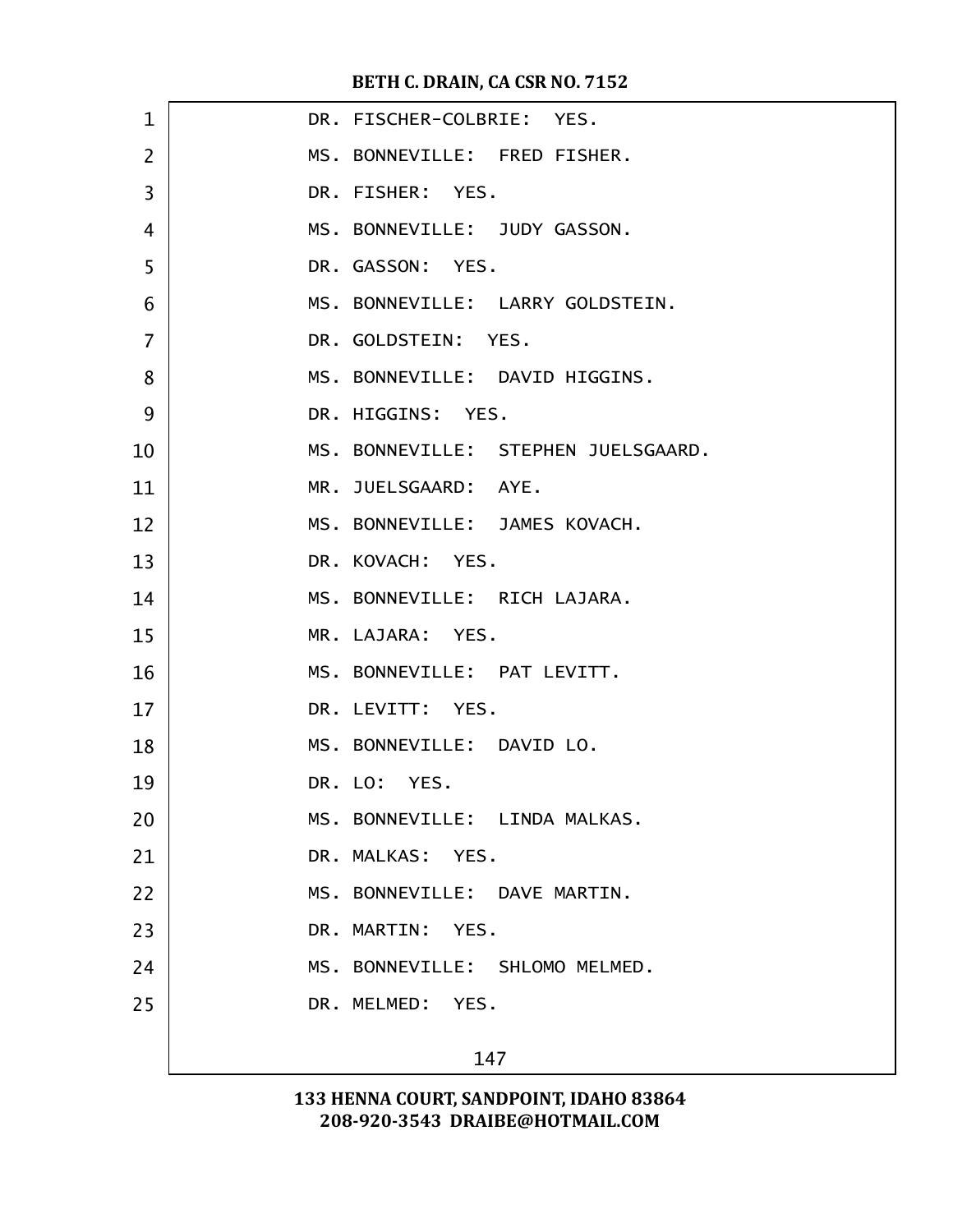| $\mathbf 1$    | MS. BONNEVILLE: LAUREN MILLER-ROGEN.                 |
|----------------|------------------------------------------------------|
| $\overline{2}$ | MS. MILLER-ROGEN: YES.                               |
| 3              | MS. BONNEVILLE: ADRIANA PADILLA.                     |
| 4              | DR. PADILLA: YES.                                    |
| 5              | MS. BONNEVILLE: JOE PANETTA.                         |
| 6              | MR. PANETTA: YES.                                    |
| $\overline{7}$ | MS. BONNEVILLE: MICHAEL STAMOS.                      |
| 8              | DR. STAMOS: YES.                                     |
| 9              | MS. BONNEVILLE: JONATHAN THOMAS.                     |
| 10             | CHAIRMAN THOMAS: YES.                                |
| 11             | MS. BONNEVILLE: KRISTINA VUORI.                      |
| 12             | DR. VUORI: YES.                                      |
| 13             | MS. BONNEVILLE: MOTION CARRIES.                      |
| 14             | CHAIRMAN THOMAS: THANK YOU. ON TO ITEM               |
| 15             | NO. 14, WHICH IS DISCUSSION AND UPDATE OF            |
| 16             | PERFORMANCE AUDIT. AS YOU RECALL, WE ARE MANDATED    |
| 17             | TO HAVE A PERFORMANCE AUDIT EVERY THREE YEARS. WE    |
| 18             | HAVE HEARD AT PAST MEETINGS DISCUSSION OF THIS       |
| 19             | RECENT ITERATION. IN THE PROCESS OF THE PERFORMANCE  |
| 20             | AUDIT, THE AUDITORS SUBMIT THEIR FINDINGS. AND AS    |
| 21             | IS NORMALLY THE CASE, WE RESPOND TO THOSE FINDINGS   |
| 22             | IN WRITING. THOSE FINDINGS AND RESPONSES HAVE BEEN   |
| 23             | POSTED ONLINE. AND RATHER THAN SORT OF GO THROUGH    |
| 24             | THEM PIECE BY PIECE, I WOULD JUST NOTE THAT THE TEAM |
| 25             | HAS COMPREHENSIVELY ANSWERED ALL OF THE QUESTIONS.   |
|                |                                                      |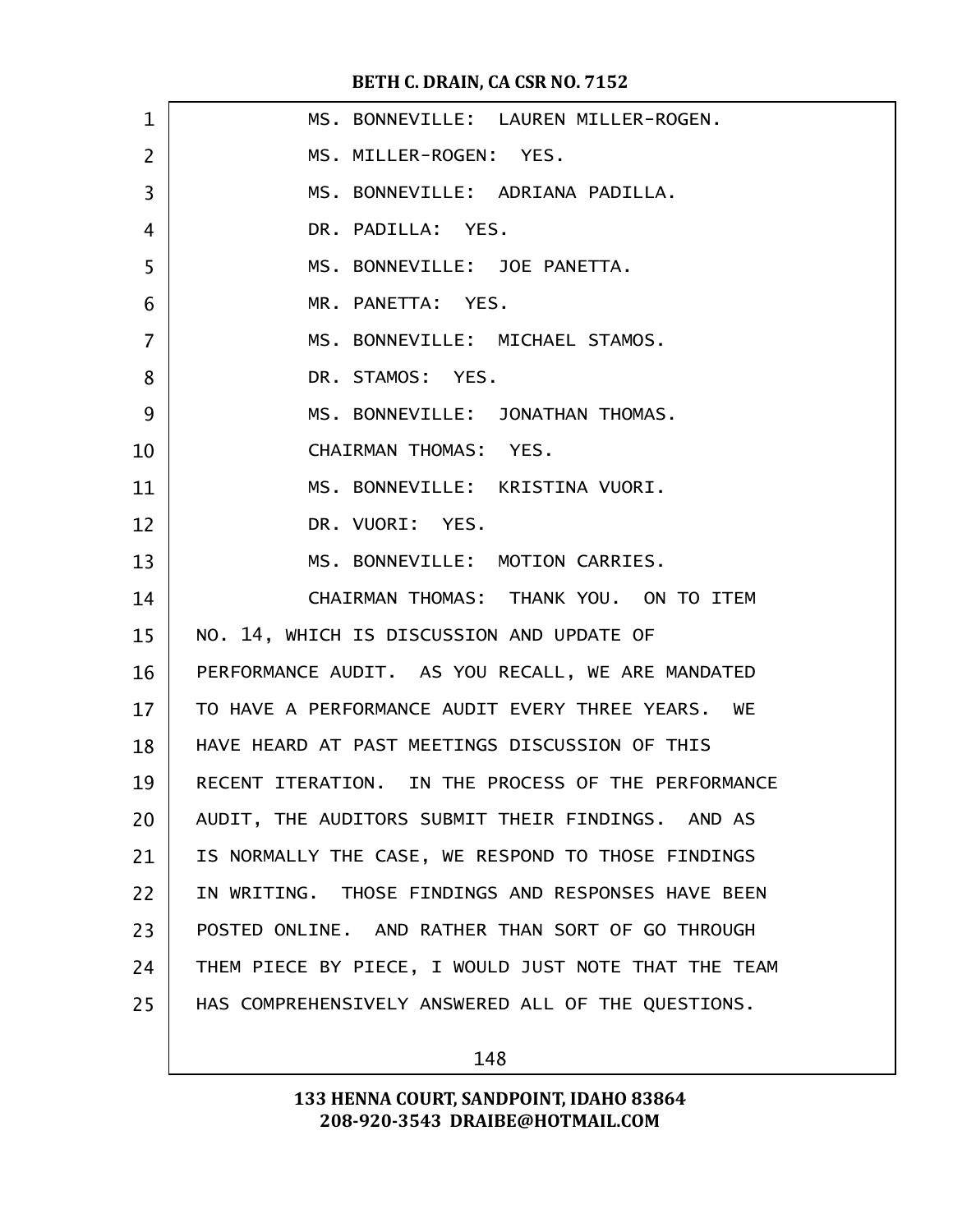| $\mathbf 1$ | IF ANY MEMBERS OF THE BOARD HAS ANY                 |  |
|-------------|-----------------------------------------------------|--|
| 2           | QUESTION ABOUT ANY OF THE ITEMS, ANY OF THE         |  |
| 3           | RESPONSES, OR OTHER GENERAL COMMENTS ON THIS NOW    |  |
| 4           | WOULD BE THE TIME. DO WE HAVE ANY SUCH QUESTIONS OR |  |
| 5           | COMMENTS?                                           |  |
| 6           | OKAY. HEARING NONE, ARE THERE ANY PUBLIC            |  |
| 7           | COMMENTS? I WOULD JUST LIKE TO NOTE THAT ALL OF     |  |
| 8           | THIS CONSIDERABLE EFFORT PUTTING THIS TOGETHER WAS  |  |
| 9           | LED BY MARIA BONNEVILLE. I WOULD LIKE TO THANK      |  |
| 10          | MARIA AND HER TEAM IN PUTTING THESE RESPONSES       |  |
| 11          | TOGETHER.                                           |  |
| 12          | HAVING SAID THAT, MARIA, WILL YOU PLEASE            |  |
| 13          | CALL THE ROLL.                                      |  |
| 14          | MS. BONNEVILLE: THIS IS ACTUALLY NOT A              |  |
| 15          | VOTING ITEM.                                        |  |
| 16          | CHAIRMAN THOMAS: DISCUSSION. SORRY.                 |  |
| 17          | JUST DISCUSSION, NO VOTE.                           |  |
| 18          | THAT CONCLUDES THE AGENDA HERE EXCEPT FOR           |  |
| 19          | GENERAL PUBLIC COMMENT. DO WE HAVE ANY MEMBERS OF   |  |
| 20          | THE PUBLIC WHO'D LIKE TO COMMENT ON ANYTHING ON ANY |  |
| 21          | SUBJECT?                                            |  |
| 22          | MS. BONNEVILLE: I BELIEVE WE DO HAVE ONE.           |  |
| 23          | I THINK KEVIN MCCORMACK WILL BE READING THOSE       |  |
| 24          | <b>COMMENTS.</b>                                    |  |
| 25          | CHAIRMAN THOMAS: THANK YOU. KEVIN.                  |  |
|             | 149                                                 |  |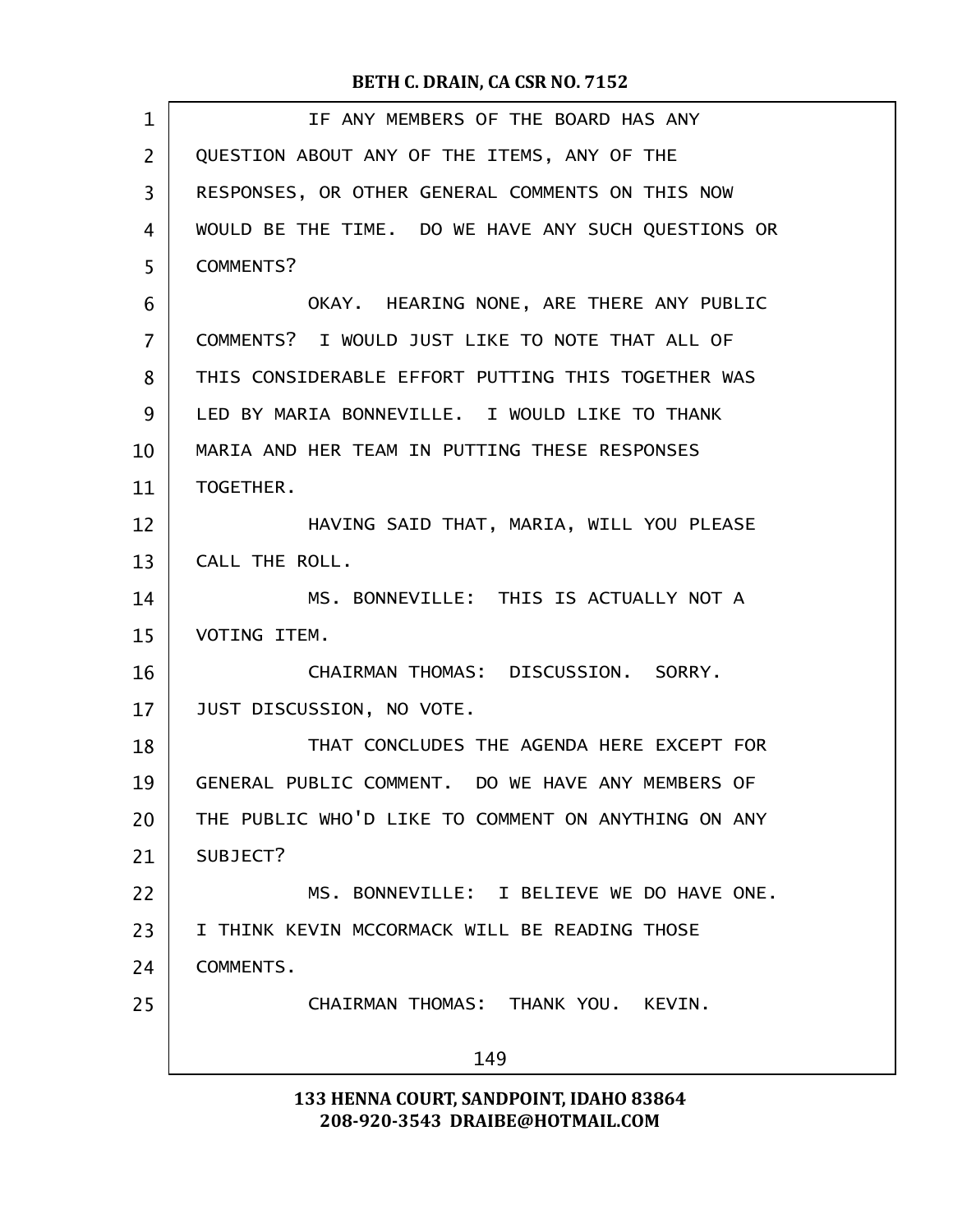| 1              | MR. MCCORMACK: CHAIRMAN THOMAS, MEMBERS              |
|----------------|------------------------------------------------------|
| $\overline{2}$ | OF THE BOARD, CAN YOU ALL HEAR ME?                   |
| 3              | CHAIRMAN THOMAS: YES.                                |
| 4              | MR. MCCORMACK: THANK YOU. I'D LIKE TO                |
| 5              | READ A STATEMENT FROM NANCY RENE. NANCY IS A         |
| 6              | LONGTIME STEM CELL AND PARTICULARLY CIRM SUPPORTER.  |
| 7              | SHE'S BEEN REALLY ACTIVE ON OUR BEHALF, IN           |
| 8              | PARTICULAR IN ISSUES SURROUNDING SICKLE CELL         |
| 9              | DISEASE. SHE'S ALSO THE PATIENT REPRESENTATIVE ON    |
| 10             | ONE OF OUR PROGRAMS LOOKING AT SICKLE CELL DISEASE.  |
| 11             | NANCY SAYS, "THANK YOU ALL FOR THE WORK              |
| 12             | YOU ARE DOING ON BEHALF OF ALL CALIFORNIANS, LEADING |
| 13             | THE WAY IN STEM CELL RESEARCH. THE COMMUNITIES IN    |
| 14             | POVERTY OR COMMUNITIES OF COLOR, THERE ARE SEVERAL   |
| 15             | OBSTACLES BLOCKING ACCESS TO THESE LIFE-SAVING,      |
| 16             | LIFE-CHANGING CURES. I SEE ONE OF THE BIGGEST        |
| 17             | OBSTACLES IS LACK OF TRUST IN A PRIMARY CARE         |
| 18             | PHYSICIAN.                                           |
| 19             | "IF I OR A FAMILY MEMBER WAS FACING A                |
| 20             | MEDICAL CHALLENGE, I WOULD START BY GETTING ADVICE   |
| 21             | FROM MY PRIMARY CARE PHYSICIAN ABOUT STEM CELLS.     |
| 22             | PERHAPS I'VE DONE SOME RESEARCH IN THIS AND DECIDED  |
| 23             | I MIGHT GET THE MEDICAL HELP I NEEDED THROUGH THE    |
| 24             | USE OF STEM CELLS. IF MY DOCTOR WAS KNOWLEDGEABLE,   |
| 25             | I MIGHT CONSIDER A RESEARCH STUDY. IF NOT, I WOULD   |
|                |                                                      |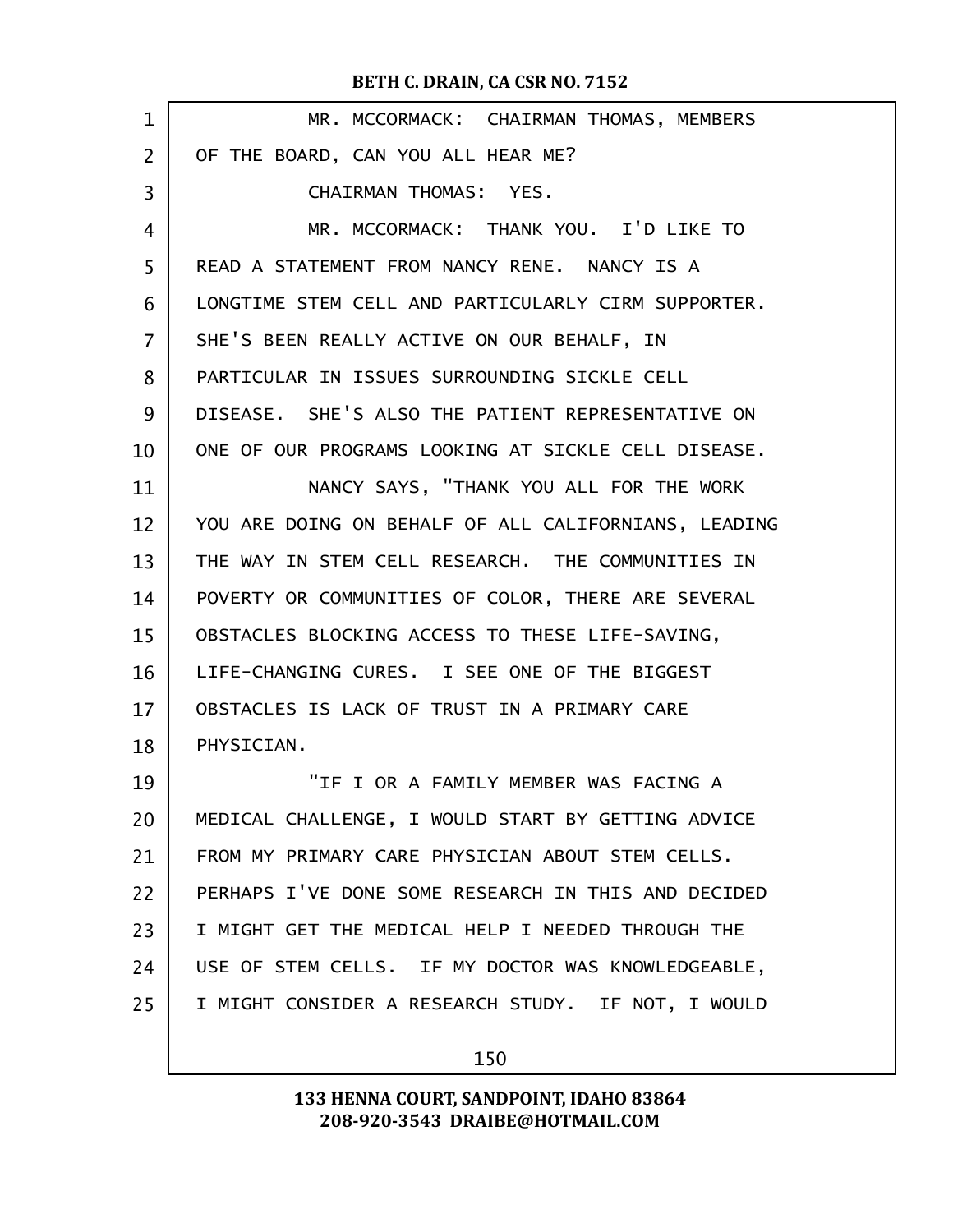| $\mathbf{1}$ | LOOK TO OTHER OPTIONS. IF MY DOCTOR OR WHOEVER       |
|--------------|------------------------------------------------------|
| 2            | SHOWED UP AT THE ER, I WOULD BE OUT OF LUCK.         |
| 3            | "FOR MANY REASONS, POOR AND PEOPLE OF                |
| 4            | COLOR LACK ACCESS TO PRIMARY CARE. DOCTORS ARE       |
| 5            | LOCATED IN SANTA MONICA OR BEVERLY HILLS, AND THEY   |
| 6            | CERTAINLY DON'T TAKE MEDI-CAL. AND WHO CAN AFFORD    |
| 7            | TO PAY \$20 TO PARK THEIR CAR? CIRM HAS ALREADY      |
| 8            | BEGUN TO BRIDGE THIS GAP WITH A MAJOR PROJECT AT     |
| 9            | BENIOFF CHILDREN'S HOSPITAL IN OAKLAND.              |
| 10           | CONGRATULATIONS FOR THAT.                            |
| 11           | "PLEASE DEVELOP MORE PROGRAMS THAT REACH             |
| 12           | OUT TO DOCTORS IN PUBLIC HOSPITALS SO THAT THEY TOO  |
| 13           | CAN SUGGEST PATIENTS FOR YOUR STUDIES. ONCE A TRIAL  |
| 14           | IS AT PHASE II, I HOPE THERE CAN BE A PERSON WHO IS  |
| 15           | A KIND OF LIAISON WITH THE COMMUNITY. THIS COULD BE  |
| 16           | A PERSON ON STEM CELL SCIENCE BUT, MORE IMPORTANTLY, |
| 17           | HAS CONNECTIONS TO THE COMMUNITY. AND IF CIRM HAS    |
| 18           | THIS KIND OF POSITION IN THE WORKS, JUST KNOW THAT   |
| 19           | TRUST BUILDING MUST HAVE A MAJOR EMPHASIS. IF        |
| 20           | NOTHING CHANGES, NOTHING CHANGES. I WOULD HATE TO    |
| 21           | SEE RESEARCH STUDIES THAT DO NOT INCLUDE POOR PEOPLE |
| 22           | OR PEOPLE OF COLOR. I HOPE TO SEE RESEARCH TEAMS     |
| 23           | AND DOCTORS WHO LOOK LIKE ME. PATIENTS CAN'T DO IT   |
| 24           | ALONE. THEY NEED TRUSTED PROFESSIONALS, TRUSTED      |
| 25           | DOCTORS AND NURSES WHO WORK IN THEIR NEIGHBORHOODS.  |
|              |                                                      |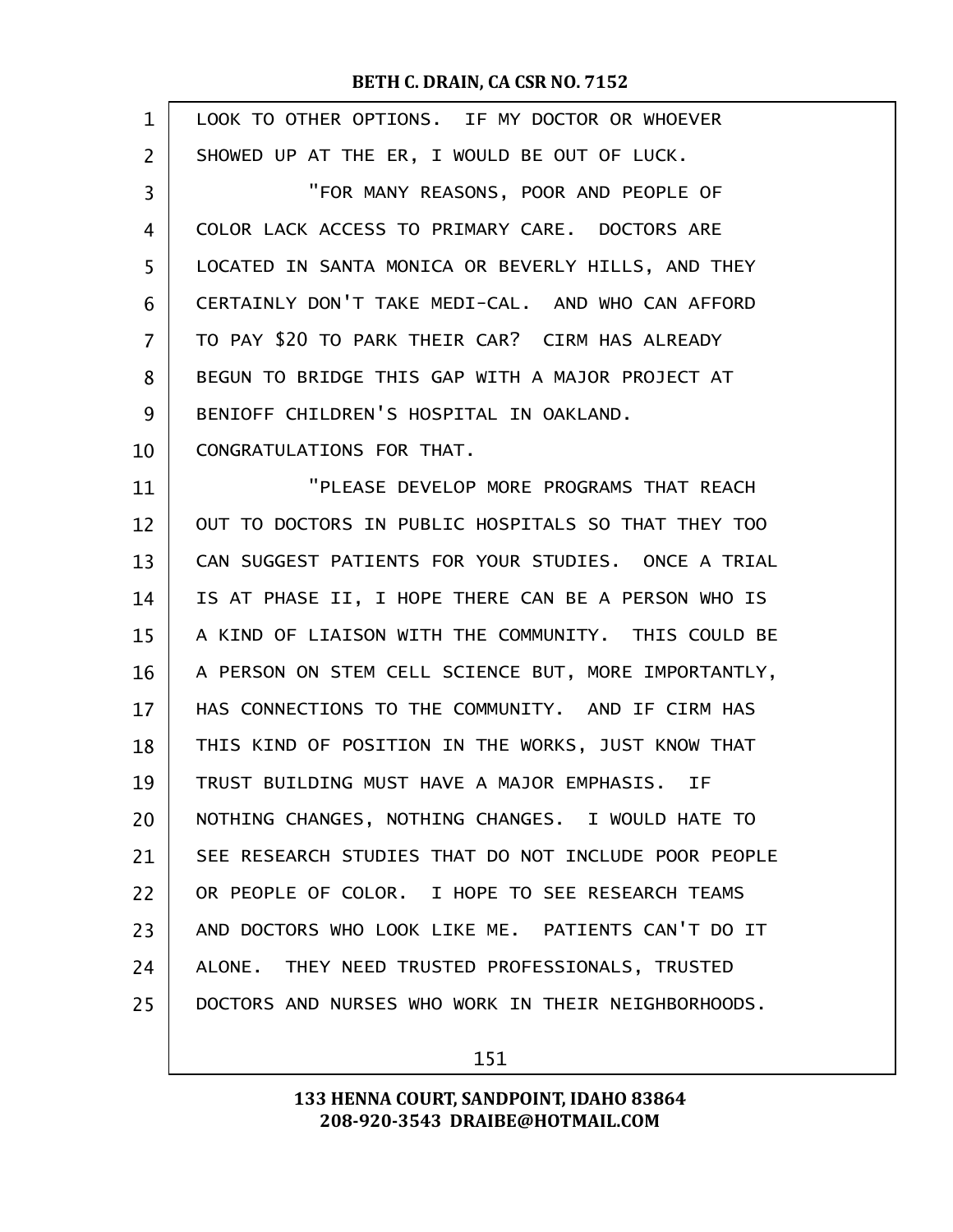| $\mathbf{1}$   | THESE FOLKS CAN ALL MAKE A DIFFERENCE. THANK YOU     |  |
|----------------|------------------------------------------------------|--|
| $\overline{2}$ | VERY MUCH."                                          |  |
| 3              | CHAIRMAN THOMAS: THANK YOU VERY MUCH,                |  |
| 4              | KEVIN. VERY IMPORTANT MESSAGE.                       |  |
| 5              | SO LIKE TO, AS ALWAYS, THANK MARIA,                  |  |
| 6              | MARIANNE, AND DOUG FOR PUTTING ALL THE HARD WORK     |  |
| 7              | INTO MAKING THIS HAPPEN. I WOULD LIKE TO CLOSE AND   |  |
| 8              | NOTE HOW LUCKY THE STATE OF CALIFORNIA IS FOR THE    |  |
| 9              | SECOND TIME IN FOUR MONTHS TO HAVE A MAJOR BATTLE    |  |
| 10             | BETWEEN OUR PROFESSIONAL SPORTS TEAMS. I PUT IN A    |  |
| 11             | CALL TO MR. JUELSGAARD SO THAT WE COULD BRAG ABOUT   |  |
| 12             | OUR RESPECTIVE FOOTBALL TEAMS IN ADVANCE OF THE      |  |
| 13             | UPCOMING NFC CHAMPIONSHIP GAME. THAT WAS FUN AS      |  |
| 14             | ALWAYS.                                              |  |
| 15             | THEN I CALLED MR. ROWLETT ONLY TO FIND               |  |
| 16             | OUT, SINCE HE WAS SUCH AN ARDENT GIANTS BACKER, THAT |  |
| 17             | HE IN FACT IS A COWBOYS FAN AND REALLY DIDN'T HAVE   |  |
| 18             | MUCH TO SAY ON THE SUBJECT ONE WAY OR ANOTHER. BUT   |  |
| 19             | I FIGURE IF WE REALLY WANT TO INDULGE IN SOME REAL   |  |
| 20             | TRASH TALK, THAT I SHOULD YIELD THE FLOOR TO DR.     |  |
| 21             | KOVACH WHO ACTUALLY PLAYED FOR THE 49ERS AND IS      |  |
| 22             | CERTAINLY UNIQUE AMONGST THIS BOARD OR MANY OTHERS   |  |
| 23             | TO MAKE COMMENT. JIM, WOULD YOU LIKE TO SAY          |  |
| 24             | ANYTHING?                                            |  |
| 25             | DR. KOVACH: THANK YOU. I THINK YOU JUST              |  |
|                | 152                                                  |  |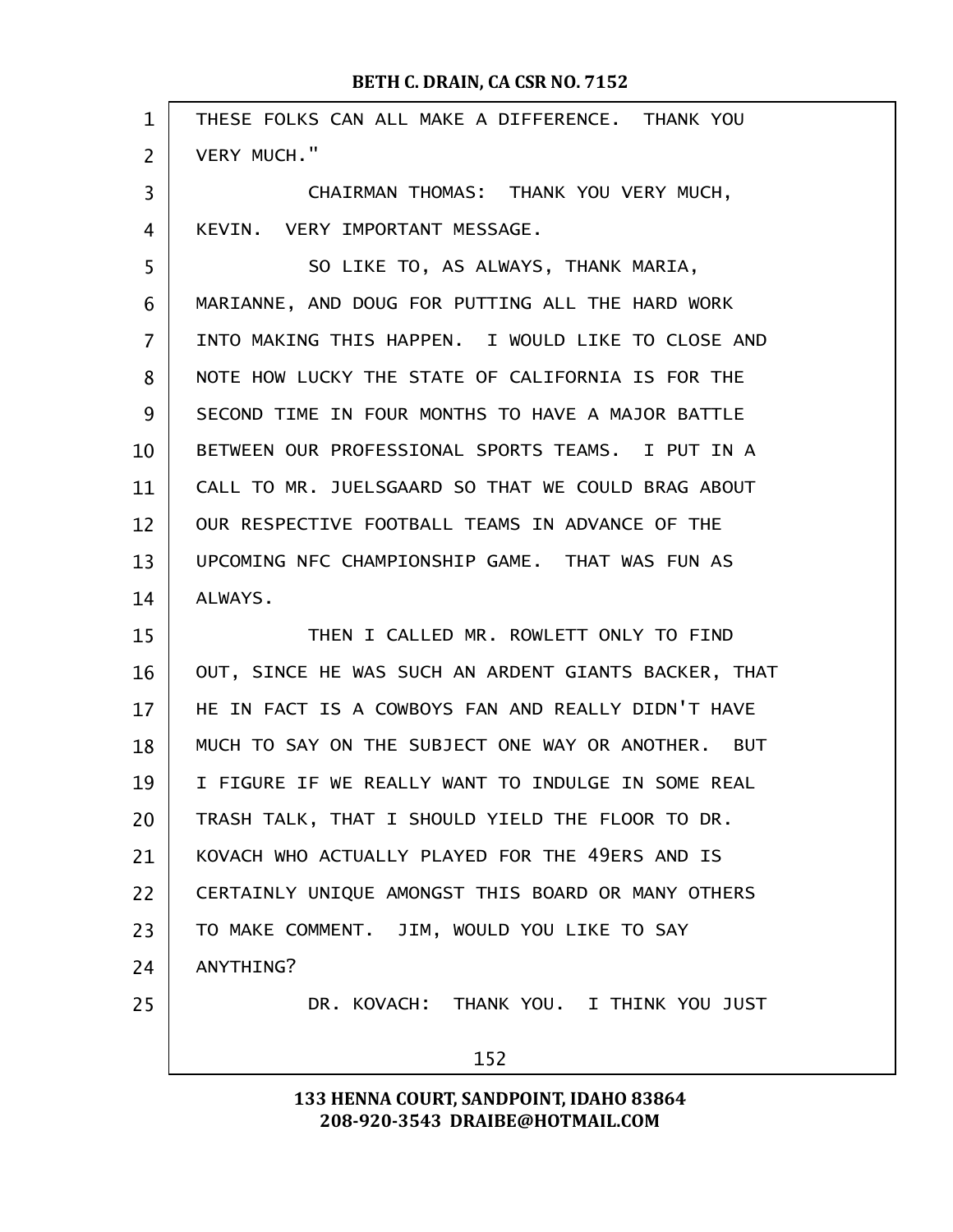| $\mathbf 1$    | NEED TO LOOK AT THE LAST SIX OR SO GAMES TO GIVE YOU |  |
|----------------|------------------------------------------------------|--|
| $\overline{2}$ | A READ ON WHO'S GOING TO WIN THIS ONE.               |  |
| 3              | CHAIRMAN THOMAS: THAT WAS COLD. THANK                |  |
| 4              | YOU VERY MUCH FOR THAT.                              |  |
| 5              | MR. TORRES: GO NINERS.                               |  |
| 6              | MS. DURON: J.T., I THINK YOU REALLY NEED             |  |
| $\overline{7}$ | TO COME TO MY PILATES CLASS WHERE YOU WILL GET A     |  |
| 8              | REAL THROW-DOWN WITH A COUPLE OF MY FELLOW WOMEN     |  |
| 9              | PILATES MEMBERS WHO DIDN'T -- WEREN'T REALLY EXCITED |  |
| 10             | BY EITHER OF THE TEAMS ON THE FIELD. THEY WERE       |  |
| 11             | ROOTING FOR SOME BACK EAST FOLK. IT'S VERY           |  |
| 12             | INTERESTING, BUT I'LL PASS ON YOUR SENTIMENTS AND    |  |
| 13             | TELL THEM YOU'RE WILLING TO TAKE THEM ON. WHOEVER    |  |
| 14             | WANTS TO TAKE THEM ON.                               |  |
| 15             | CHAIRMAN THOMAS: THANK YOU. I REFER                  |  |
| 16             | EVERYBODY TO JIM. HE'S A MUCH TOUGHER CUSTOMER THAN  |  |
| 17             | EITHER OF US.                                        |  |
| 18             | WITH THAT, WE THANK YOU AGAIN FOR A VERY             |  |
| 19             | PRODUCTIVE MEETING AND DISCUSSION ON ALL TOPICS.     |  |
| 20             | AND, MARIA, WHAT IS THE DATE FOR OUR NEXT FULL BOARD |  |
| 21             | MEETING IN MARCH? WE, OF COURSE, HAVE THE            |  |
| 22             | APPLICATION REVIEW SUBCOMMITTEE IN FEBRUARY. WHAT    |  |
| 23             | IS THAT DATE?                                        |  |
| 24             | MS. BONNEVILLE: YOU WANT THE MARCH DATE?             |  |
| 25             | CHAIRMAN THOMAS: YES.                                |  |
|                | 153                                                  |  |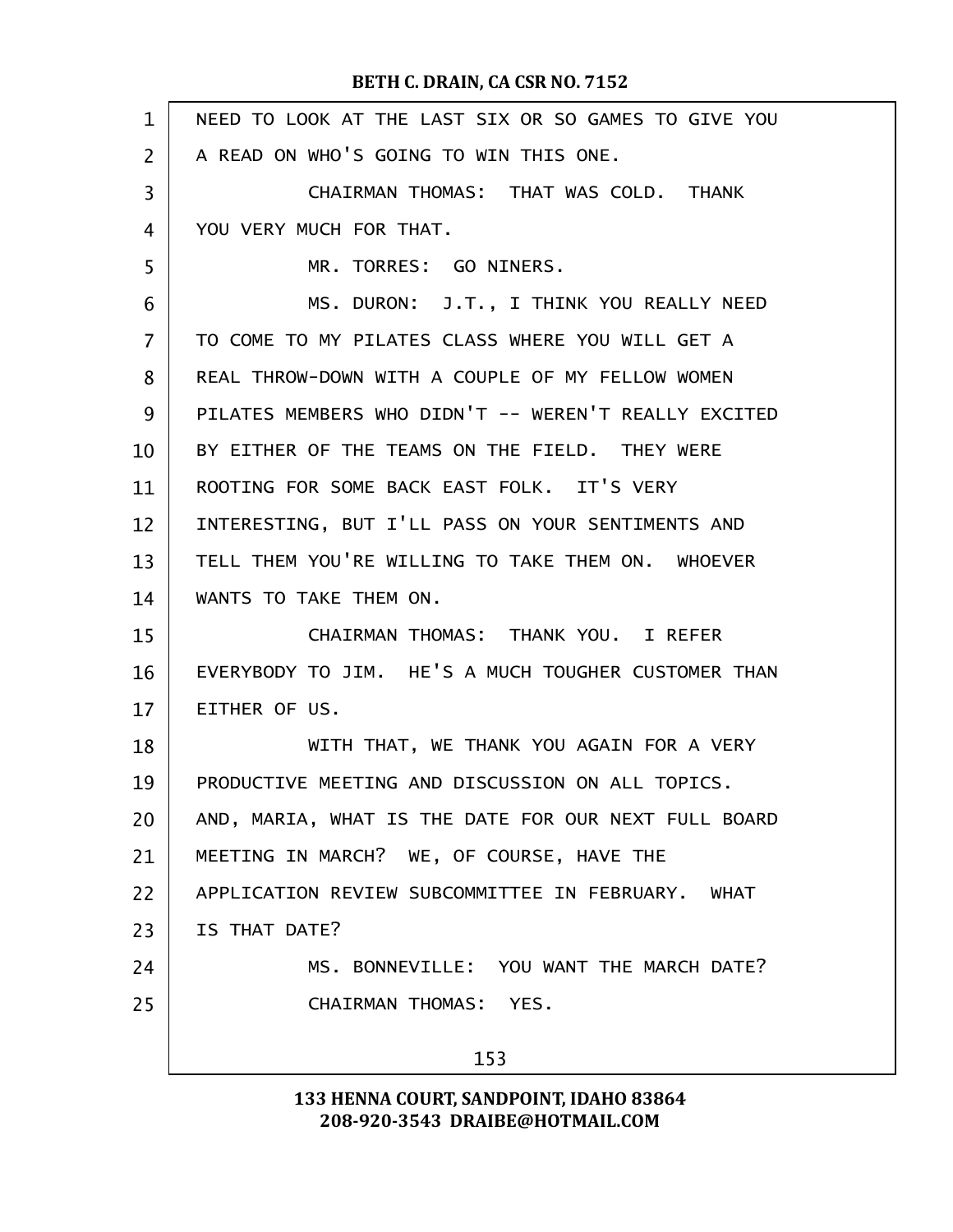| $\mathbf{1}$   | MS. BONNEVILLE: I BELIEVE IT'S THE 24TH.          |
|----------------|---------------------------------------------------|
| $\overline{2}$ | YES, IT IS.                                       |
| 3              | CHAIRMAN THOMAS: 24TH. WELL, WE WILL SEE          |
| 4              | THE FULL BOARD THEN, THE APPLICATION REVIEW       |
| 5              | SUBCOMMITTEE, WHICH, OF COURSE, INCLUDES THE FULL |
| 6              | BOARD, IN THE INTERIM. AND MEANTIME GO RAMS. WE   |
| $\overline{7}$ | STAND ADJOURNED. THANK YOU.                       |
| 8              | (THE MEETING WAS THEN CONCLUDED AT 12:24 P.M.)    |
| 9              |                                                   |
| 10             |                                                   |
| 11             |                                                   |
| 12             |                                                   |
| 13             |                                                   |
| 14             |                                                   |
| 15             |                                                   |
| 16             |                                                   |
| 17             |                                                   |
| 18             |                                                   |
| 19             |                                                   |
| 20             |                                                   |
| 21             |                                                   |
| 22             |                                                   |
| 23             |                                                   |
| 24             |                                                   |
| 25             |                                                   |
|                | 154                                               |
|                | 133 HENNA COURT, SANDPOINT, IDAHO 83864           |

208-920-3543 DRAIBE@HOTMAIL.COM